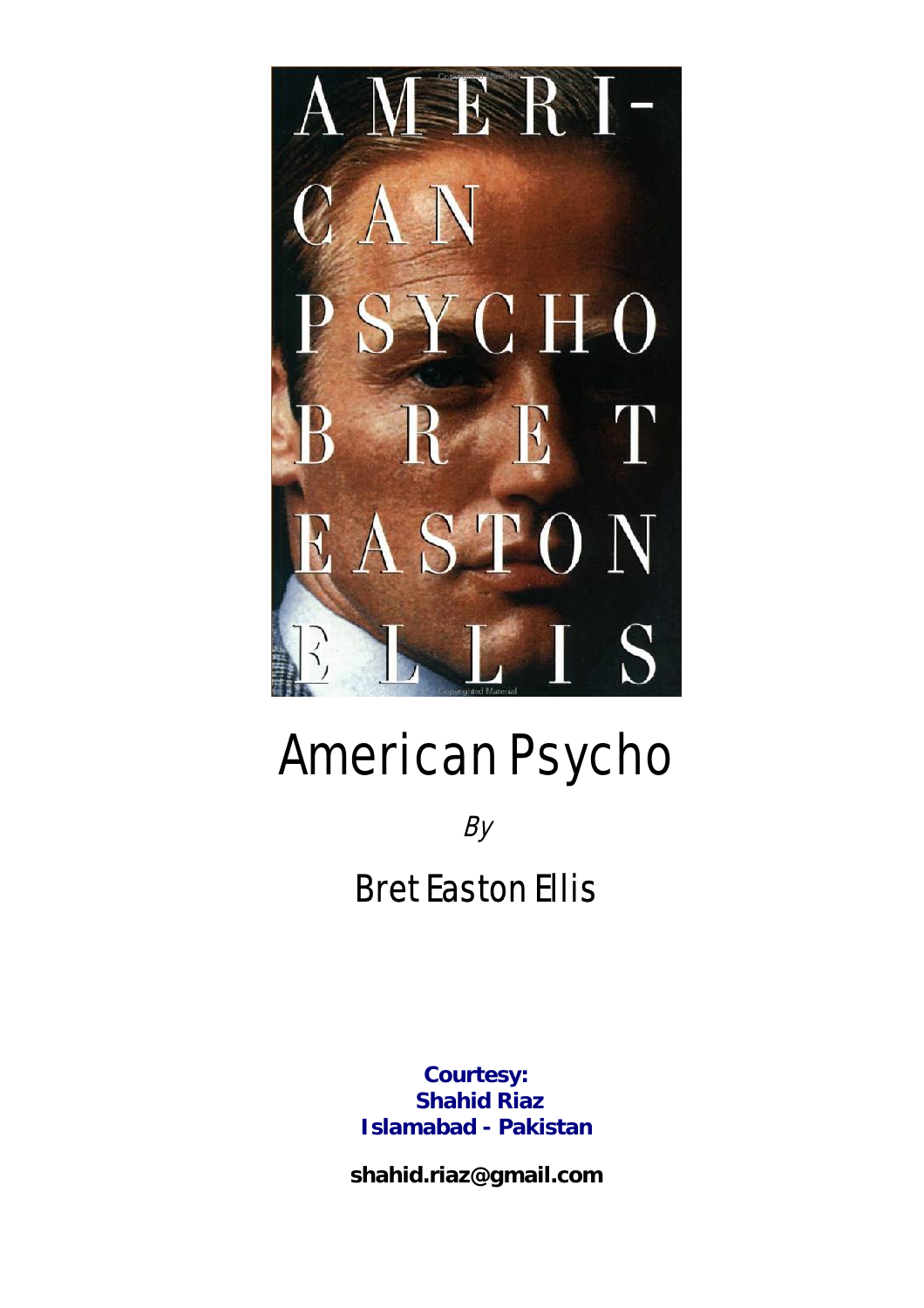- April Fools
- Morning
- Harry's
- Pastels
- Tunnel
- Office
- Health Club
- Date
- Dry Cleaners
- Harry's
- Deck Chairs
- Business Meeting
- Video Store then D'Agostino's
- Facial
- Date with Evelyn
- Tuesday
- Genesis
- Lunch
- Concert
- A Glimpse of a Thursday Afternoon
- Yale Club
- Killing Dog
- Girls
- Shopping
- Christmas Party
- Nell's
- Paul Owen
- Paul Smith
- Birthday, Brothers
- Lunch with Bethany
- Thursday
- Whitney Houston
- Dinner with Secretary
- Detective
- Summer
- Girls
- Confronted by Faggot
- **Killing Child at Zoo**
- Girls
- Rat
- **Another Night**
- Girl
- At Another New Restaurant
- Tries to Cook and Eat Girl
- Taking an Uzi to the Gym
- Chase, Manhattan
- Huey Lewis and the News
- In Bed with Courtney
- Smith & Wollensky
- Something on Television
- Sandstone
- The Best City for Business
- Working Out
- End of the 1980s
- Aspen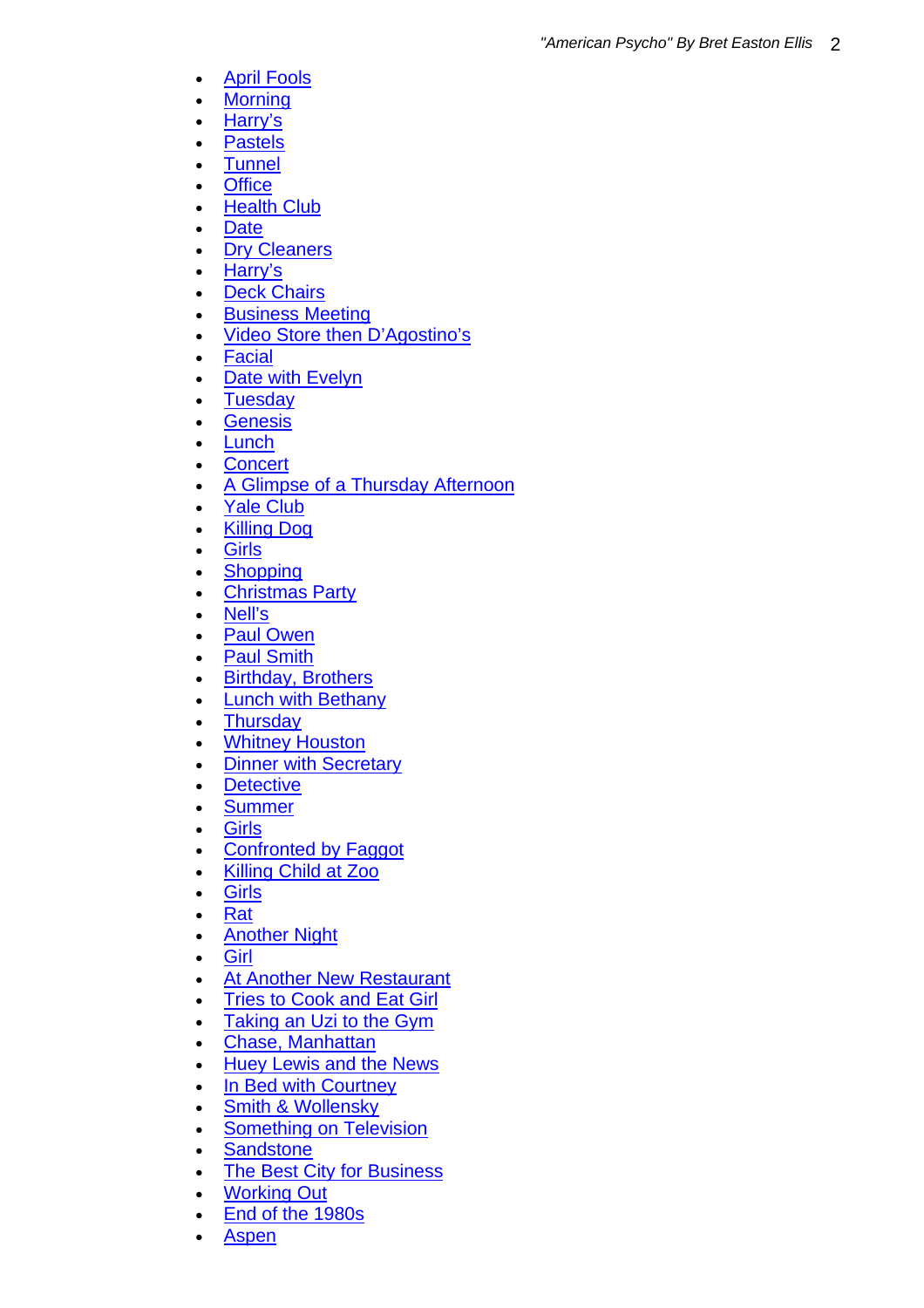- Valentine's Day
- Bum on Fifth
- **New Club**
- **Taxi Driver**
- At Harry's

# **Bret Easton Ellis American Psycho**

 This is a work of fiction. All of the characters, incidents, and dialogue, except for incidental references to public figures, products, or services, are imaginary and are not intended to refer to any living persons or to disparage any company's products or services.

for Bruce Taylor

 Both the author of these Notes and the Notes themselves are, of course, fictional. Nevertheless, such persons as the composer of these Notes not only exist in our society, but indeed must exist, considering the circumstances under which our society has generally been formed. I have wished to bring before the public, somewhat more distinctly than usual, one of the characters of our recent past. He represents a generation that is still living out its days among us. In the fragment entitled "Underground" this personage describes himself and his views and attempts, as it were, to clarify the reasons why he appeared and was bound to appear in our midst. The subsequent fragment will consist of the actual "notes," concerning certain events in his life.

# *Fyodor Dostoevsky. Notes from Underground*

 One of the major mistakes people make is that they think manners are only the expression of happy ideas. There's a whole range of behavior that can be expressed in a mannerly way. That's what civilization is all about—doing it in a mannerly and not an antagonistic way. One of the places we went wrong was the naturalistic Rousseauean movement of the Sixties in which people said, "Why can't you just say what's on your mind?" In civilization there have to be some restraints. If we followed every impulse, we'd be killing one another.

# *Miss Manners (Judith Martin)*

And as things fell apart Nobody paid much attention

*Talking Heads*

# **April Fools**

 Abandon all hope ye who enter here is scrawled in blood red lettering on the side of the Chemical Bank near the corner of Eleventh and First and is in print large enough to be seen from the backseat of the cab as it lurches forward in the traffic leaving Wall Street and just as Timothy Price notices the words a bus pulls up, the advertisement for *Les Misérables* on its side blocking his view, but Price who is with Pierce & Pierce and twenty-six doesn't seem to care because he tells the driver he will give him five dollars to turn up the radio, "Be My Baby" on WYNN, and the driver, black, not American, does so.

"I'm resourceful," Price is saying. "I'm creative, I'm young, unscrupulous, highly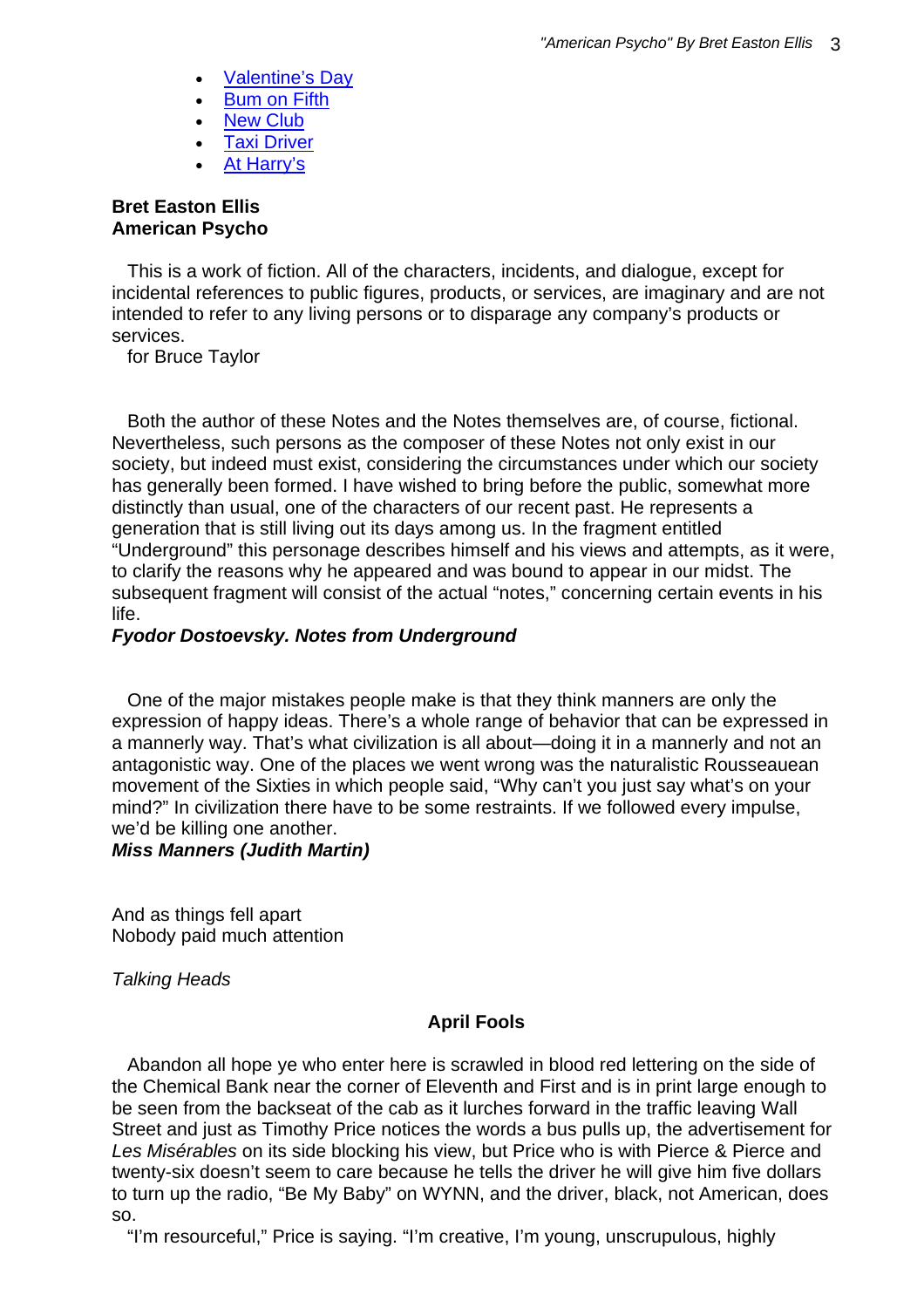motivated, highly skilled. In essence what I'm saying is that society can*not* afford to lose me. I'm an *asset*." Price calms down, continues to stare out the cab's dirty window, probably at the word FEAR sprayed in red graffiti on the side of a McDonald's on Fourth and Seventh. "I mean the fact remains that no one gives a shit about their work, everybody hates their job, *I* hate my job, *you've* told me you hate yours. What do I do? Go back to Los Angeles? *Not* an alternative. I didn't transfer from UCLA to Stanford to put up with this. I mean am I *alone* in thinking we're not making enough money?" Like in a movie another bus appears, another poster for *Les Misérables* replaces the word—not the same bus because someone has written the word DYKE over Eponine's face. Tim blurts out, "I have a co-op here. I have a place in the *Hamptons*, for Christ sakes."

"Parents', guy. It's the parents'."

 "I'm *buying* it from them. Will you fucking turn this *up*?" he snaps but distractedly at the driver, the Crystals still blaring from the radio.

"It don't go up no higher," maybe the driver says.

 Timothy ignores him and irritably continues. "I could stay living in this city if they just installed Blaupunkts in the cabs. Maybe the ODM III or ORC II dynamic tuning systems?" His voice softens here. "Either one. Hip my friend, very hip."

 He takes off the expensive-looking Walkman from around his neck, still complaining. "I hate to complain—I really do—about the trash, the garbage, the disease, about how filthy this city really is and you know and I know that it is a *sty* …" He continues talking as he opens his new Tumi calfskin attaché case he bought at D. F. Sanders. He places the Walkman in the case alongside a Panasonic wallet-size cordless portable folding Easa-phone (he used to own the NEC 9000 Porta portable) and pulls out today's newspaper. "In one issue—in *one* issue—let's see here… strangled models, babies thrown from tenement rooftops, kids killed in the subway, a Communist rally, Mafia boss wiped out, Nazis"—he flips through the pages excitedly—"baseball players with AIDS, more Mafia shit, gridlock, the homeless, various maniacs, faggots dropping like flies in the streets, surrogate mothers, the cancellation of a soap opera, kids who broke into a zoo and tortured and burned various animals alive, more Nazis… and the joke is, the punch line is, it's all in this city—nowhere else, just here, it sucks, whoa wait, more Nazis, gridlock, gridlock, baby-sellers, black-market babies, AIDS babies, baby junkies, building collapses on baby, maniac baby, gridlock, bridge collapses—" His voice stops, he takes in a breath and then quietly says, his eyes fixed on a beggar at the corner of Second and Fifth, "That's the twenty-fourth one I've seen today. I've kept count." Then asks without looking over, "Why aren't you wearing the worsted navy blue blazer with the gray pants?" Price is wearing a six-button wool and silk suit by Ermenegildo Zegna, a cotton shirt with French cuffs by Ike Behar, a Ralph Lauren silk tie and leather wing tips by Fratelli Rossetti. Pan down to the *Post*. There is a moderately interesting story concerning two people who disappeared at a party aboard the yacht of a semi-noted New York socialite while the boat was circling the island. A residue of spattered blood and three smashed champagne glasses are the only clues. Foul play is suspected and police think that perhaps a machete was the killer's weapon because of certain grooves and indentations found on the deck. No bodies have been found. There are no suspects. Price began his spiel today over lunch and then brought it up again during the squash game and continued ranting over drinks at Harry's where he had gone on, over three J&Bs and water, much more interestingly about the Fisher account that Paul Owen is handling. Price will not shut up.

 "Diseases!" he exclaims, his face tense with pain. "There's this theory out now that if you can catch the AIDS virus through having *sex* with someone who*is* infected then you can also catch *any* thing, whether it's a virus per se or not—Alzheimer's, muscular dystrophy, hemophilia, leukemia, anorexia, diabetes, cancer, multiple sclerosis, cystic fibrosis, cerebral palsy, dyslexia, for Christ sakes—you can get dyslexia from *pussy* —" "I'm not sure, guy, but I don't think dyslexia is a virus."

"Oh, who knows? *They* don't know that. Prove it."

Outside this cab, on the sidewalks, black and bloated pigeons fight over scraps of hot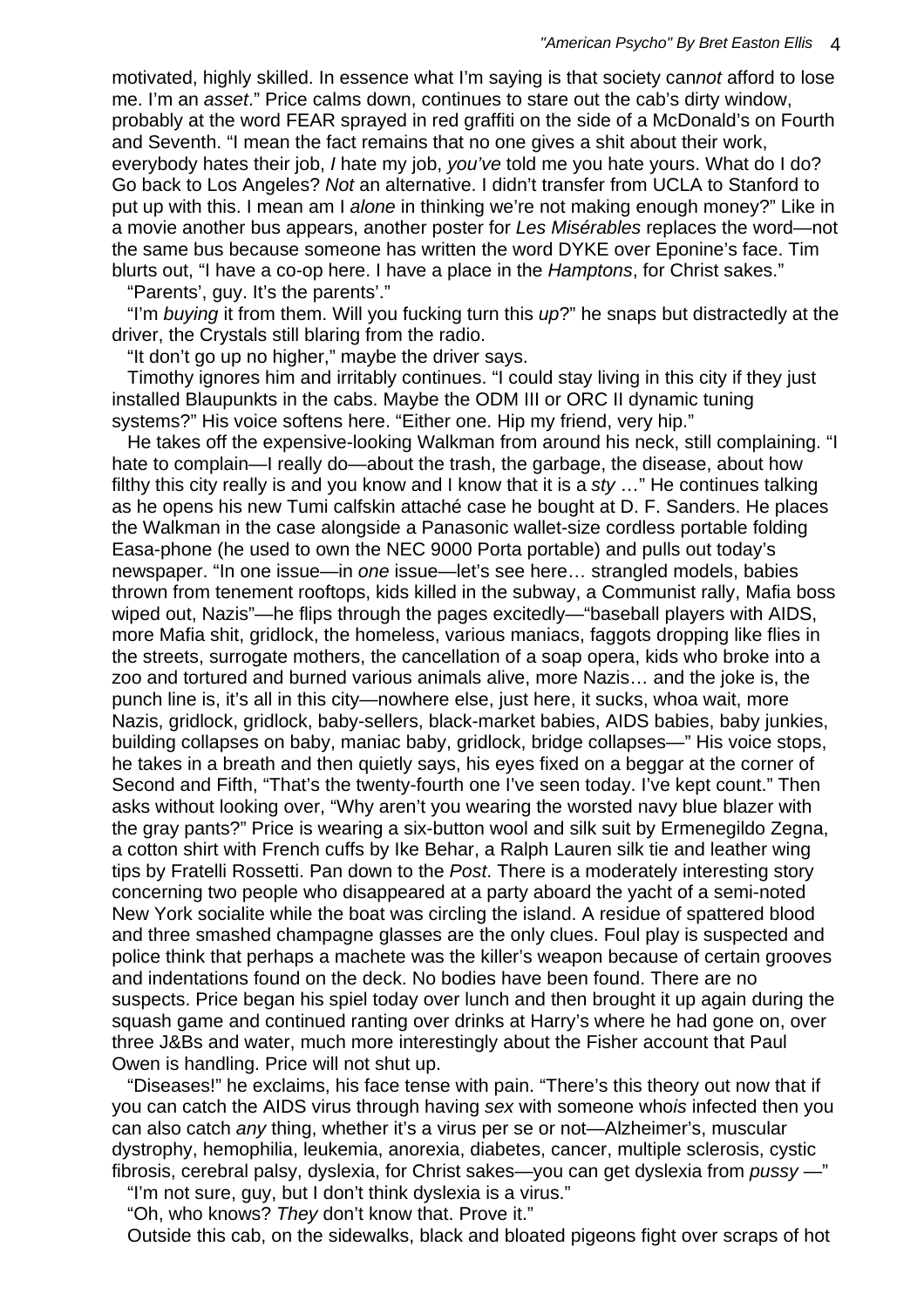dogs in front of a Gray's Papaya while transvestites idly look on and a police car cruises silently the wrong way down a one-way street and the sky is low and gray and in a cab that's stopped in traffic across from this one, a guy who looks a lot like Luis Carruthers waves over at Timothy and when Timothy doesn't return the wave the guy—slickedback hair, suspenders, horn-rimmed glasses—realizes it's not who he thought it was and looks back at his copy of *USA Today*. Panning down to the sidewalk there's an ugly old homeless bag lady holding a whip and she cracks it at the pigeons who ignore it as they continue to peck and fight hungrily over the remains of the hot dogs and the police car disappears into an underground parking lot.

 "But then, when you've just come to the point when your reaction to the times is one of total and sheer acceptance, when your body has become somehow *tuned* into the insanity and you reach that point where it all makes sense, when it clicks, we get some crazy fucking homeless nigger who actually *wants* —listen to me, Bateman—*wants* to be out on the streets, this, *those* streets, see, *those* "—he points—"and we have a mayor who won't listen to her, a mayor who won't let the *bitch* have her way—Holy Christ—let the fucking bitch *freeze* to death, put her out of her own goddamn self-made misery, and look, you're back where you started, confused, fucked… Number twentyfour, nope, twenty-five… Who's going to be at Evelyn's? Wait, let me guess." He holds up a hand attached to an impeccable manicure. "Ashley, Courtney, Muldwyn, Marina, Charles—am I right so far? Maybe one of Evelyn's 'artiste' friends from ohmygod the 'East' Village. You know the type—the ones who ask Evelyn if she has a nice dry *white* chardonnay—" He slaps a hand over his forehead and shuts his eyes and now he mutters, jaw clenched, "I'm leaving. I'm dumping Meredith. She's essentially *daring* me to like her. I'm gone. Why did it take me so long to realize that she has all the personality of a goddamn game-show host?… Twenty-six, twenty-seven… I mean I tell her I'm sensitive. I told her I was freaked out by the *Challenger* accident—what more does she want? I'm ethical, tolerant, I mean I'm extremely satisfied with my life, I'm optimistic about the future—I mean, aren't you?"

"Sure, but—"

 "And all I get is *shit* from her… Twenty-eight, twenty-nine, holy shit it's a goddamn *cluster* of bums. I tell you—" He stops suddenly, as if exhausted, and turning away from another advertisement for *Les Misérables*, remembering something important, asks, "Did you read about the host from that game show on TV? He killed two teenage boys? Depraved faggot. Droll, really droll." Price waits for a reaction. There is none. Suddenly: Upper West Side.

 He tells the driver to stop on the corner of Eighty-first and Riverside since the street doesn't go the right way.

"Don't bother going arou—" Price begins.

"Maybe I go other way around," the cabdriver says.

"Do not bother." Then barely an aside, teeth gritted, unsmiling: "Fucking nitwit."

 The driver brings the cab to a stop. Two cabs behind this cab both blare their horns then move on.

"Should we bring flowers?"

 "Nah. Hell, *you're* banging her, Bateman. Why should *we* get *Evelyn* flowers? You better have change for a fifty," he warns the driver, squinting at the red numbers on the meter. "Damnit. Steroids. Sorry I'm tense."

"Thought you were off them."

 "I *was* getting acne on my legs and arms and the UVA bath wasn't fixing it, so I started going to a tanning salon instead and got rid of it. Jesus, Bateman, you should see how *ripped* my stomach is. The definition. Completely buffed out…," he says in a distant, odd way, while waiting for the driver to hand him the change. "Ripped." He stiffs the driver on the tip but the driver is genuinely thankful anyway. "So long, Shlomo," Price winks.

 "Damn, damn, damned," Price says as he opens the door. Coming out of the cab he eyes a beggar on the street—"Bingo: *thirty* "—wearing some sort of weird, tacky, filthy green jump suit, unshaven, dirty hair greased back, and jokingly Price holds the cab's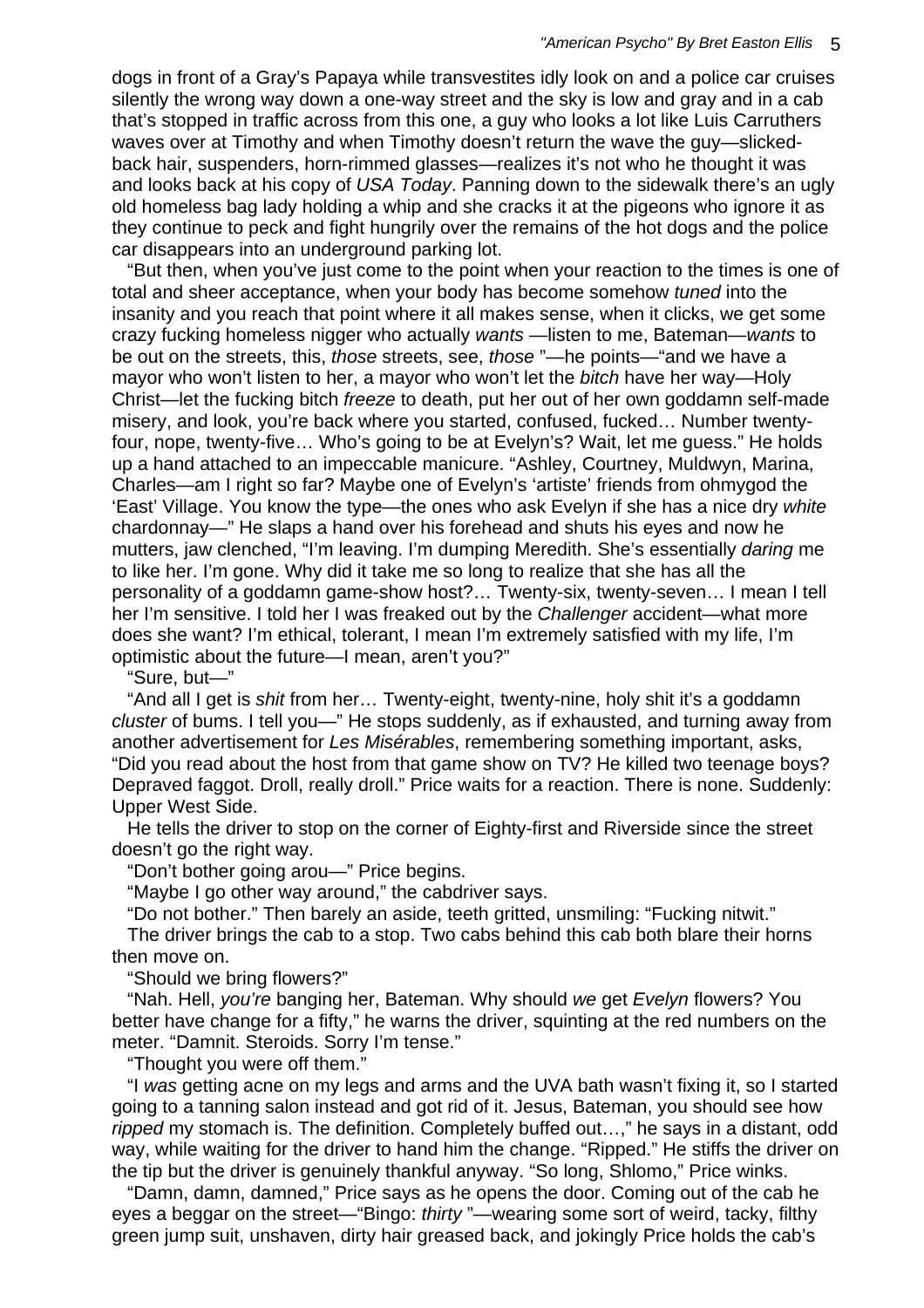door open for him. The bum, confused and mumbling, eyes locked shamefully on the pavement, holds an empty Styrofoam coffee cup out to us, clutched in a tentative hand.

 "I suppose he doesn't want the cab," Price snickers, slamming the cab door. "Ask him if he takes American Express."

"Do you take Am Ex?"

The bum nods yes and moves away, shuffling slowly.

 It's cold for April and Price walks briskly down the street toward Evelyn's brownstone, whistling "If I Were a Rich Man," the heat from his mouth creating smoky plumes of steam, and swinging his Tumi leather attaché case. A figure with slicked-back hair and horn-rimmed glasses approaches in the distance, wearing a beige double-breasted wool-gabardine Cerruti 1881 suit and carrying the same Tumi leather attaché case from D. F. Sanders that Price has, and Timothy wonders aloud, "Is it Victor Powell? It can't be."

 The man passes under the fluorescent glare of a streetlamp with a troubled look on his face that momentarily curls his lips into a slight smile and he glances at Price almost as if they were acquainted but just as quickly he realizes that he doesn't know Price and just as quickly Price realizes it's not Victor Powell and the man moves on.

"Thank god," Price mutters as he nears Evelyn's.

"It looked a lot like him."

 "Powell *and* dinner at Evelyn's? These two go together about as well as paisley and plaid." Price rethinks this. "White socks with gray trousers."

 A slow dissolve and Price is bounding up the steps outside the brownstone Evelyn's father bought her, grumbling about how he forgot to return the tapes he rented last night to Video Haven. He rings the bell. At the brownstone next to Evelyn's, a woman—high heels, great ass—leaves without locking her door. Price follows her with his gaze and when he hears footsteps from inside coming down the hallway toward us he turns around and straightens his Versace tie ready to face whoever. Courtney opens the door and she's wearing a Krizia cream silk blouse, a Krizia rust tweed skirt and silk-satin d'Orsay pumps from Manolo Blahnik.

 I shiver and hand her my black wool Giorgio Armani overcoat and she takes it from me, carefully airkissing my right cheek, then she performs the same exact movements on Price while taking his Armani overcoat. The new Talking Heads on CD plays softly in the living room.

"A bit late, aren't we, boys?" Courtney asks, smiling naughtily.

 "Inept Haitian cabbie," Price mutters, airkissing Courtney back. "Do we have reservations somewhere and please don't tell me Pastels at nine."

 Courtney smiles, hanging up both coats in the hall closet. "Eating in tonight, darlings. I'm sorry, I know, I know, I tried to talk Evelyn out of it but we're having… *su* shi."

 Tim moves past her and down the foyer toward the kitchen. "Evelyn? Where *are* you, Evelyn?" he calls out in a singsong voice. "We have to *talk*."

 "It's good to see you," I tell Courtney. "You look very pretty tonight. Your face has a… youthful glow."

 "You really know how to charm the ladies, Bateman." There is no sarcasm in Courtney's voice. "Should I tell Evelyn you feel this way?" she asks flirtatiously.

"No," I say. "But I bet you'd like to."

 "Come on," she says, taking my hands off her waist and placing her hands on my shoulders, steering me down the hall in the direction of the kitchen. "We have to save Evelyn. She's been rearranging the sushi for the past hour. She's trying to spell your initials—the *P* in yellowtail, the *B* in tuna—but she thinks the tuna looks too pale—"

"How romantic."

 "—and she doesn't have enough yellowtail to finish the *B* "—Courtney breathes in— "and so I think she's going to spell Tim's initials instead. Do you mind?" she asks, only a bit worried. Courtney is Luis Carruthers' girlfriend.

 "I'm terribly jealous and I think I better talk to Evelyn," I say, letting Courtney gently push me into the kitchen.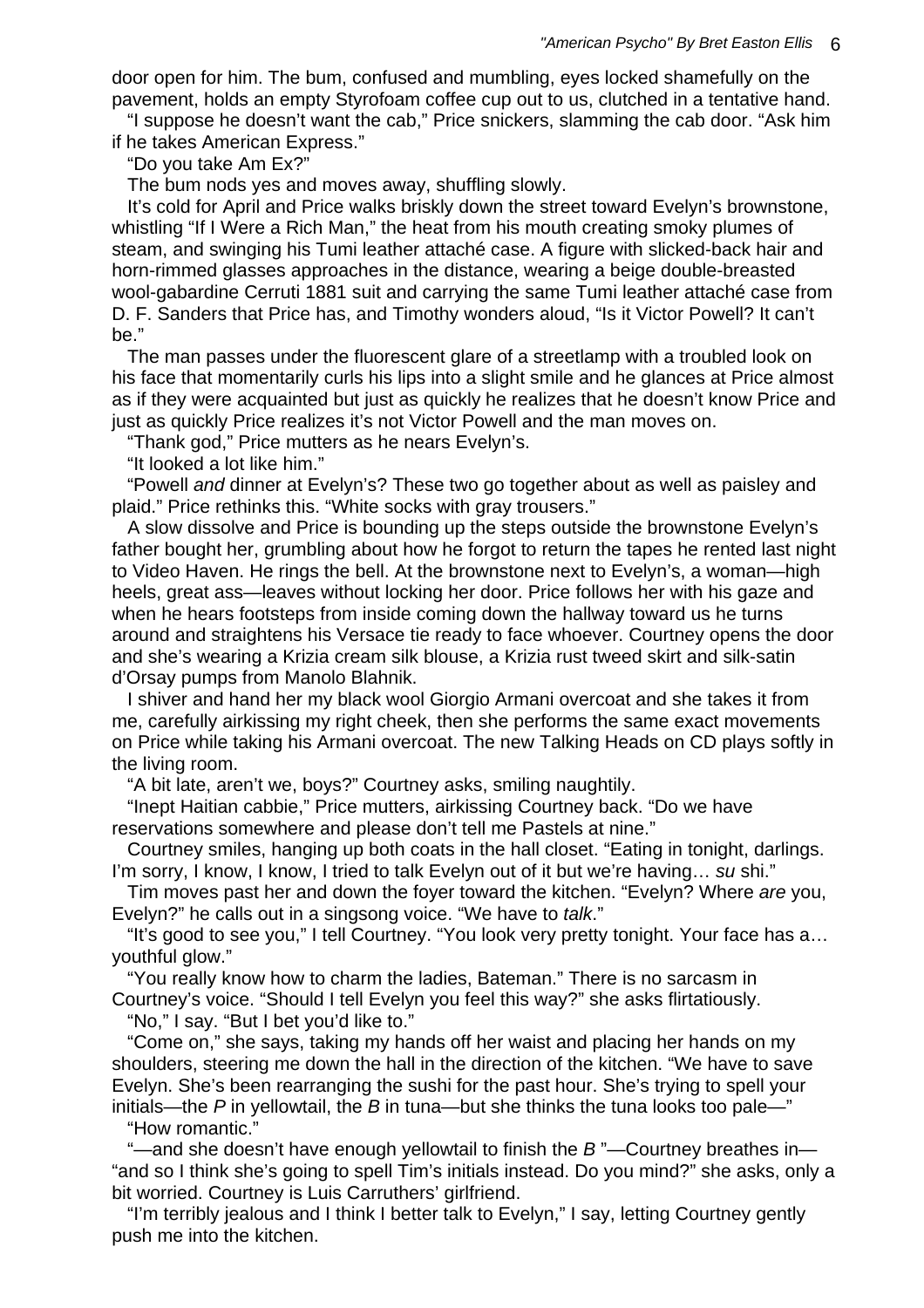Evelyn stands by a blond wood counter wearing a Krizia cream silk blouse, a Krizia rust tweed skirt and the same pair of silk-satin d'Orsay pumps Courtney has on. Her long blond hair is pinned back into a rather severe-looking bun and she acknowledges me without looking up from the oval Wilton stainless-steel platter on which she has artfully arranged the sushi. "Oh honey, I'm sorry. I wanted to go to this darling little new Salvadorian bistro on the Lower East Side—'

Price groans audibly.

 "—but we couldn't get reservations. Timothy, *don't groan*." She picks up a piece of the yellowtail and places it cautiously near the top of the platter, completing what looks like a capital *T*. She stands back from the platter and inspects it. "I don't know. Oh, I'm so unsure."

 "I told you to keep *Finlandia* in this place," Tim mutters, looking through the bottles most of them magnums—at the bar. "She never has Fin*landia*," he says to no one, to all of us.

 "Oh god, *Tim* othy. Can't handle *Absolut*?" Evelyn asks and then contemplatively to Courtney, "The California roll should circle the rim of the plate, no?"

"Bateman. Drink?" Price sighs.

"J&B rocks," I tell him, suddenly thinking it's strange that Meredith wasn't invited.

"Oh god. It's a *mess*," Evelyn gasps. "I swear I'm going to *cry*."

'The sushi looks *marvelous,* " I tell her soothingly.

"Oh it's a *mess*," she wails. "It's a *mess*."

 "No, no, the sushi looks *marvelous*," I tell her and in an attempt to be as consoling as possible I pick up a piece of the fluke and pop it in my mouth, groaning with inward pleasure, and hug Evelyn from behind; my mouth still full, I manage to say "Delicious."

 She slaps at me in a playful way, obviously pleased with my reaction, and finally, carefully, airkisses my cheek and then turns back to Courtney. Price hands me a drink and walks toward the living room while trying to remove something invisible from his blazer. "Evelyn, do you have a lint brush?"

 I would rather have watched the baseball game or gone to the gym and worked out or tried that Salvadorian restaurant that got a couple of pretty good reviews, one in *New York* magazine, the other in the *Times*, than have dinner here but there is one good thing about dinner at Evelyn's: it's close to my place.

 "Is it okay if the soy sauce isn't exactly at room temperature?" Courtney is asking. "I think there's ice in one of the dishes."

 Evelyn is placing strips of pale orange ginger delicately in a pile next to a small porcelain dish filled with soy sauce. "No, it's not okay. Now Patrick, could you be a dear and get the Kirin out of the refrigerator?" Then, seemingly harassed by the ginger, she throws the clump down on the platter. "Oh forget it. *I'll* do it."

 I move toward the refrigerator anyway. Staring darkly, Price reenters the kitchen and says, "Who in the hell is in the living room?"

Evelyn feigns ignorance. "Oh who is that?"

Courtney warns, "Ev-el-yn. You *did* tell them, I hope."

"Who is it?" I ask, suddenly scared. "Victor Powell?"

 "No, it's not Victor Powell, Patrick," Evelyn says casually. "It's an artist friend of mine, Stash. And Vanden, his girlfriend."

 "Oh so that was a *girl* in there," Price says. "Go take a look, Bateman," he dares. "Let me guess. The East Village?"

 "Oh Price," she says flirtatiously, opening beer bottles. "Why no. Vanden goes to Camden and Stash lives in SoHo, so there."

 I move out of the kitchen, past the dining room, where the table has been set, the beeswax candles from Zona lit in their sterling silver candleholders from Fortunoff, and into the living room. I can't tell what Stash is wearing since it's all black. Vanden has green streaks in her hair. She stares at a heavy-metal video playing on MTV while smoking a cigarette.

"Ahem," I cough.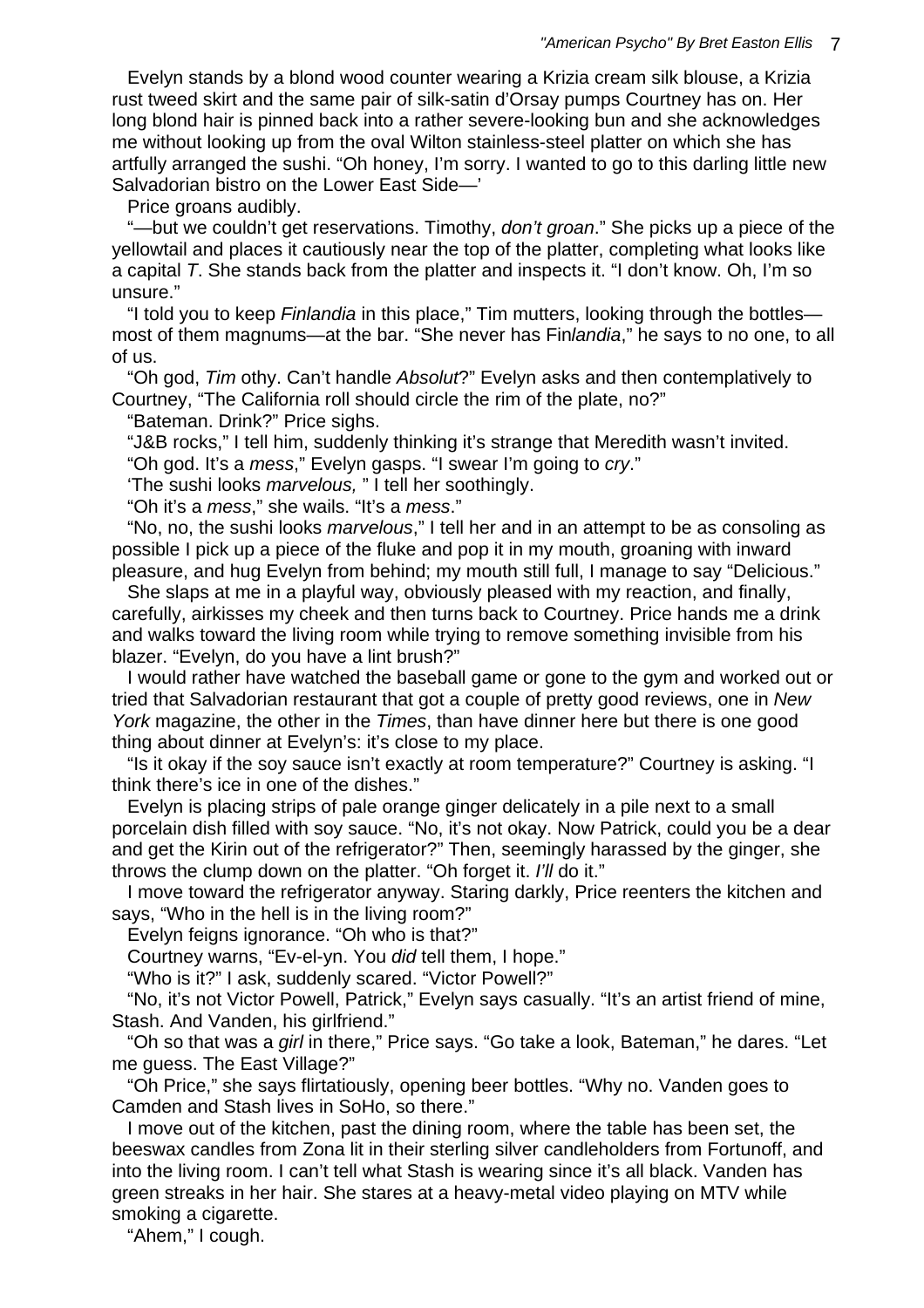Vanden looks over warily, probably drugged to the eyeballs. Stash doesn't move. "Hi. Pat Bateman," I say, offering my hand, noticing my reflection in a mirror hung on

the wall—and smiling at how good I look.

She takes it; says nothing. Stash starts smelling his fingers.

Smash cut and I'm back in the kitchen.

 "Just get her out of there." Price is seething. "She's doped up watching MTV and I want to watch the goddamn MacNeil/Leh*rer* report."

 Evelyn is still opening large bottles of imported beer and absently mentions, "We've got to eat this stuff soon or else we're all going to be poisoned."

"She's got a green streak in her hair," I tell them. "*And* she's smoking."

"Bateman," Tim says, still glaring at Evelyn.

"Yes?" I say. "Timothy?"

"You're a dufus."

 "Oh leave Patrick alone," Evelyn says. "He's the boy next door. That's Patrick. You're not a dufus, are you, honey?" Evelyn is on Mars and I move toward the bar to make myself another drink.

 "Boy next door." Tim smirks and nods, then reverses his expression and hostilely asks Evelyn again if she has a lint brush.

 Evelyn finishes opening the Japanese beer bottles and tells Courtney to fetch Stash and Vanden. "We have to eat this now or else we're going to be poisoned," she murmurs, slowly moving her head, taking in the kitchen, making sure she hasn't forgotten anything.

 "If I can tear them away from the latest Megadeth video," Courtney says before exiting.

"I have to talk to you," Evelyn says.

"What about?" I come up to her.

"No," she says and then pointing at Tim, "to Price."

Tim still glares at her fiercely. I say nothing and stare at Tim's drink.

 "Be a hon," she tells me, "and place the sushi on the table. Tempura is in the microwave and the sake is just about done boiling…" Her voice trails off as she leads Price out of the kitchen.

 I am wondering where Evelyn got the sushi—the tuna, yellowtail, mackerel, shrimp, eel, even *bonito,* all seem so fresh and there are piles of wasabi and clumps of ginger placed strategically around the Wilton platter—but I also like the idea that I*don't* know, will *never* know, will never *ask* where it came from and that the sushi will sit there in the middle of the glass table from Zona that Evelyn's father bought her like some mysterious apparition from the Orient and as I set the platter down I catch a glimpse of my reflection on the surface of the table. My skin seems darker because of the candlelight and I notice how good the haircut I got at Gio's last Wednesday looks. I make myself another drink. I worry about the sodium level in the soy sauce.

 Four of us sit around the table waiting for Evelyn and Timothy to return from getting Price a lint brush. I sit at the head taking large swallows of J&B. Vanden sits at the other end reading disinterestedly from some East Village rag called *Deception,* its glaring headline THE DEATH OF DOWNTOWN. Stash has pushed a chopstick into a lone piece of yellowtail that lies on the middle of his plate like some shiny impaled insect and the chopstick stands straight up. Stash occasionally moves the piece of sushi around the plate with the chopstick but never looks up toward either myself or Vanden or Courtney, who sits next to me sipping plum wine from a champagne glass.

 Evelyn and Timothy come back perhaps twenty minutes after we've seated ourselves and Evelyn looks only slightly flushed. Tim glares at me as he takes the seat next to mine, a fresh drink in hand, and he leans over toward me, about to say, to admit something, when suddenly Evelyn interrupts, "Not there, Timothy," then, barely a whisper, "Boy girl, boy girl." She gestures toward the empty chair next to Vanden. Timothy shifts his glare to Evelyn and hesitantly takes the seat next to Vanden, who yawns and turns a page of her magazine.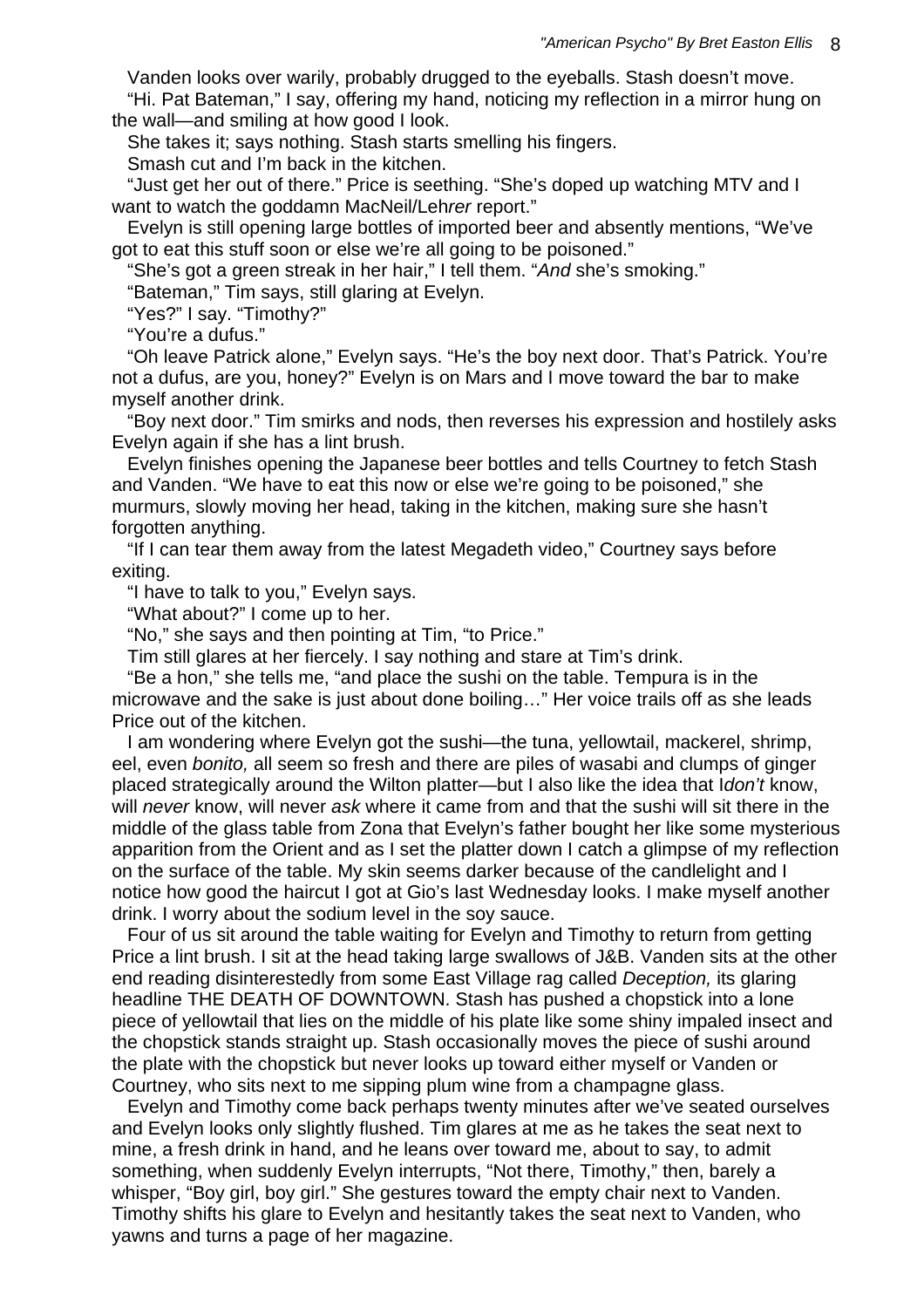"Well, everybody," Evelyn says, smiling, pleased with the meal she has presented, "dig in," and then after noticing the piece of sushi that Stash has pinned—he's now bent low over the plate, whispering at it—her composure falters but she smiles bravely and chirps, "Plum wine anyone?"

 No one says anything until Courtney, who is staring at Stash's plate, lifts her glass uncertainly and says, trying to smile, "It's… delicious, Evelyn."

 Stash doesn't speak. Even though he is probably uncomfortable at the table with us since he looks nothing like the other men in the room—his hair isn't slicked back, no suspenders, no horn-rimmed glasses, the clothes black and ill-fitting, no urge to light and suck on a cigar, probably unable to secure a table at Camols, his net worth a pittance—still, his behavior lacks warrant and he sits there as if hypnotized by the glistening piece of sushi and just as the table is about to finally ignore him, to look away and start eating, he sits up and loudly says, pointing an accusing finger at his plate, "It moved!"

 Timothy glares at him with a contempt so total that I can't fully equal it but I muster enough energy to come close. Vanden seems amused and so now, unfortunately, does Courtney, who I'm beginning to think finds this monkey attractive but I suppose if I were dating Luis Carruthers I might too. Evelyn laughs good-naturedly and says, "Oh Stash, you *are* a riot," and then asks worriedly, "Tempura?" Evelyn is an executive at a financial services company, FYI.

 "I'll have some," I tell her and I lift a piece of eggplant off the platter, though I won't eat it because it's fried.

 The table begins to serve themselves, successfully ignoring Stash. I stare at Courtney as she chews and swallows.

 Evelyn, in an attempt to start a conversation, says, after what seems like a long, thoughtful silence, "Vanden goes to Camden."

"Oh really?" Timothy asks icily. "Where is that?"

"Vermont," Vanden answers without looking up from her paper.

 I look over at Stash to see if he's pleased with Vanden's casually blatant lie but he acts as if he wasn't listening, as if he were in some other room or some *punk rock* club in the bowels of the city, but so does the rest of the table, which bothers me since I am fairly sure we all know it's located in New Hampshire.

 "Where did *you* go?" Vanden sighs after it finally becomes clear to her that no one is interested in Camden.

 "Well, I went to Le Ro*say*," Evelyn starts, "and then to business school in Switzerland." "I also survived business school in Switzerland," Courtney says. "But I was in Geneva. Evelyn was in Lausanne."

 Vanden tosses the copy of *Deception* next to Timothy and smirks in a wan, bitchy way and though I am pissed off a little that Evelyn doesn't take in Vanden's condescension and hurl it back at her, the J&B has relieved my stress to a point where I don't care enough to say anything. Evelyn probably thinks Vanden is sweet, lost, confused, an artist. Price isn't eating and neither is Evelyn; I suspect cocaine but it's doubtful. While taking a large gulp from his drink Timothy holds up the copy of*Deception* and chuckles to himself.

 '"The Death of Downtown," he says; then, pointing at each word in the headline, "Whogives-a-rat's-ass?"

 I automatically expect Stash to look up from his plate but he still stares at the lone piece of sushi, smiling to himself and nodding.

"Hey," Vanden says, as if she was insulted. "*That* affects us."

 "Oh ho ho," Tim says warningly. "*That* affects us? What about the massacres in Sri Lanka, honey? Doesn't that affect us too? What about Sri Lanka?"

 "Well, that's a cool club in the Village." Vanden shrugs. "Yeah, that affects us too." Suddenly Stash speaks without looking up. "That's called The *Tonka.* " He sounds pissed but his voice is even and low, his eyes still on the sushi. "It's called The Tonka, not Sri Lanka. Got it? The Tonka."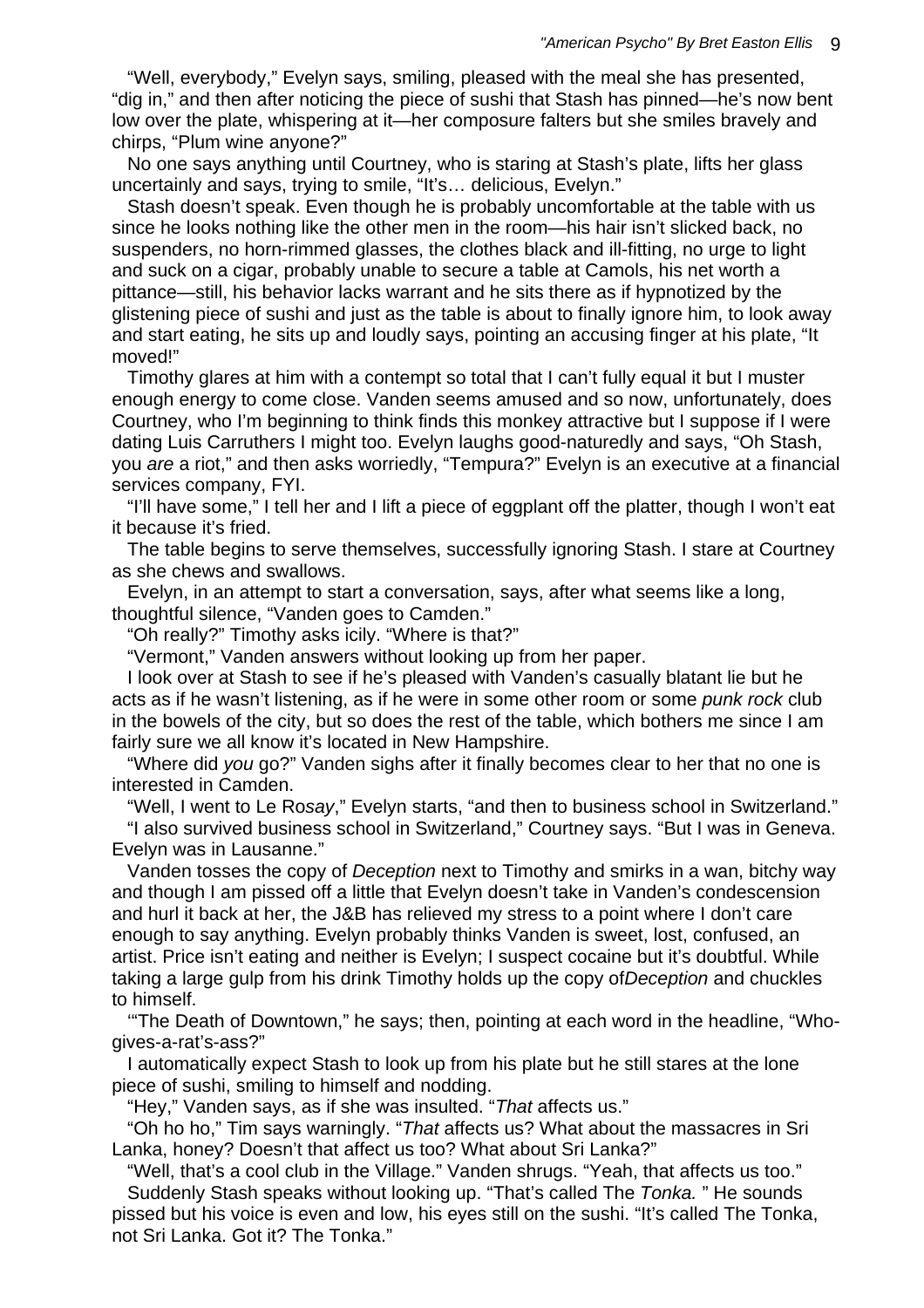Vanden looks down, then meekly says, "Oh."

 "I mean don't you know anything about Sri Lanka? About how the Sikhs are killing like tons of Israelis there?" Timothy goads her. "Doesn't *that* affect us?"

"Kappamaki roll anyone?" Evelyn cuts in cheerfully, holding up a plate.

 "Oh come on, Price," I say. "There are more important problems than Sri Lanka to worry about. Sure our foreign policy is important, but there *are* more pressing problems at hand."

 "Like what?" he asks without looking away from Vanden. "By the way, why is there an ice cube in my soy sauce?"

 "No," I start, hesitantly. "Well, we have to end apartheid for one. And slow down the nuclear arms race, stop terrorism and world hunger. Ensure a strong national defense, prevent the spread of communism in Central America, work for a Middle East peace settlement, prevent U.S. military involvement overseas. We have to ensure that America is a respected world power. Now that's not to belittle our domestic problems, which are equally important, if not *more*. Better and more affordable long-term care for the elderly, control and find a cure for the AIDS epidemic, clean up environmental damage from toxic waste and pollution, improve the quality of primary and secondary education, strengthen laws to crack down on crime and illegal drugs. We also have to ensure that college education is affordable for the middle class and protect Social Security for senior citizens plus conserve natural resources and wilderness areas and reduce the influence of political action committees."

The table stares at me uncomfortably, even Stash, but I'm on a roll.

 "But economically we're still a mess. We have to find a way to hold down the inflation rate and reduce the deficit. We also need to provide training and jobs for the unemployed as well as protect existing American jobs from unfair foreign imports. We have to make America the leader in new technology. At the same time we need to promote economic growth and business expansion *and* hold the line against federal income taxes and hold down interest rates while promoting opportunities for small businesses and controlling mergers and big corporate takeovers."

 Price nearly spits up his Absolut after this comment but I try to make eye contact with each one of them, especially Vanden, who if she got rid of the green streak and the leather and got some color—maybe joined an aerobics class, slipped on a blouse, something by Laura Ashley—*might* be pretty. But why does she sleep with Stash? He's lumpy and pale and has a bad cropped haircut and is at least ten pounds overweight; there's no muscle tone beneath the black T-shirt.

 "But we can't ignore our social needs either. We have to stop people from abusing the welfare system. We have to provide food and shelter for the homeless and oppose racial discrimination and promote civil rights while also promoting equal rights for women but change the abortion laws to protect the right to life yet still somehow maintain women's freedom of choice. We also have to control the influx of illegal immigrants. We have to encourage a return to traditional moral values and curb graphic sex and violence on TV, in movies, in popular music, everywhere. Most importantly we have to promote general social concern and less materialism in young people."

 I finish my drink. The table sits facing me in total silence. Courtney's smiling and seems pleased. Timothy just shakes his head in bemused disbelief. Evelyn is completely mystified by the turn the conversation has taken and she stands, unsteadily, and asks if anyone would like dessert.

 "I have… sor*bet*," she says as if in a daze. "Kiwi, carambola, cherimoya, cactus fruit and oh… what is that…" She stops her zombie monotone and tries to remember the last flavor. "Oh yes, Japanese pear."

 Everyone stays silent. Tim quickly looks over at me. I glance at Courtney, then back at Tim, then at Evelyn. Evelyn meets my glance, then worriedly looks over at Tim. I also look over at Tim, then at Courtney and then at Tim again, who looks at me once more before answering slowly, unsurely, "Cactus pear."

"Cactus *fruit*," Evelyn corrects.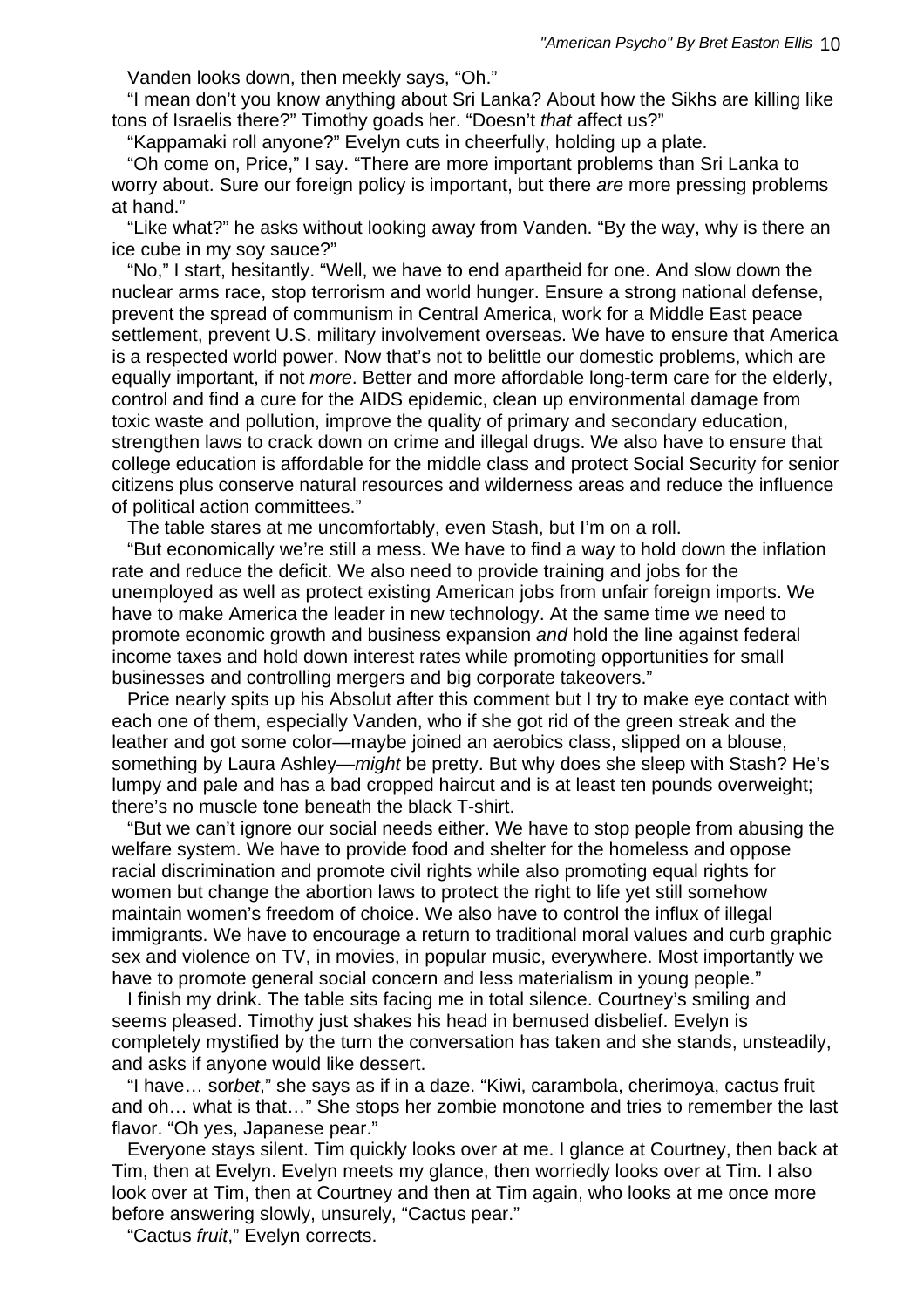I look suspiciously over at Courtney and after she says "Cherimoya" I say "Kiwi" and then Vanden says "Kiwi" also and Stash says quietly, but enunciating each syllable very clearly, "Chocolate chip."

 The worry that flickers across Evelyn's face when she hears this is instantaneously replaced by a smiling and remarkably good-natured mask and she says, "Oh Stash, you know I don't have chocolate chip, though admittedly that's pretty *exotic* for a sor*bet*. I told you I have cherimoya, cactus*pear*, carambola, I *mean* cactus *fruit* —"

 "I know. I heard you, I heard you," he says, waving her off. "Surprise me." "Okay," Evelyn says. "Courtney? Would you like to help?"

 "Of course." Courtney gets up and I watch as her shoes click away into the kitchen. "No cigars, boys," Evelyn calls out.

"Wouldn't dream of it," Price says, putting a cigar back into his coat pocket.

 Stash is still staring at the sushi with an intensity that troubles me and I have to ask him, hoping he will catch my sarcasm, "Did it, uh, move again or something?"

 Vanden has made a smiley face out of all the disks of California roll she piled onto her plate and she holds it up for Stash's inspection and asks, "Rex?"

"Cool," Stash grunts.

 Evelyn comes back with the sorbet in Odeon margarita glasses and an unopened bottle of Glenfiddich, which remains unopened while we eat the sorbet.

 Courtney has to leave early to meet Luis at a company party at Bedlam, a new club in midtown. Stash and Vanden depart soon after to go "score" something somewhere in SoHo. I am the only one who saw Stash take the piece of sushi from his plate and slip it into the pocket of his olive green leather bomber jacket. When I mention this to Evelyn, while she loads the dishwasher, she gives me a look so hateful that it seems doubtful we will have sex later on tonight. But I stick around anyway. So does Price. He is now lying on a late-eighteenth-century Aubusson carpet drinking espresso from a Ceralene coffee cup on the floor of Evelyn's room. I'm lying on Evelyn's bed holding a tapestry pillow from Jenny B. Goode, nursing a cranberry and Absolut. Evelyn sits at her dressing table brushing her hair, a Ralph Lauren green and white striped silk robe draped over a very nice body, and she is gazing at her reflection in the vanity mirror.

 "Am I the only one who grasped the fact that Stash assumed his piece of sushi was"— I cough, then resume—"a pet?"

 "Please stop inviting your 'artiste' friends over," Tim says tiredly. "I'm sick of being the only one at dinner who hasn't talked to an extraterrestrial."

 "It was only that *once*," Evelyn says, inspecting a lip, lost is her own placid beauty. "And at Odeon, no less," Price mutters.

 I vaguely wonder why I wasn't invited to Odeon for the artists dinner. Had Evelyn picked up the tab? Probably. And I suddenly picture a smiling Evelyn, secretly morose, sitting at a whole table of Stash's friends—all of them constructing little log cabins with their french fries or pretending their grilled salmon was alive and moving the piece of fish around the table, the fish conversing with each other about the "art scene," new galleries; maybe even trying to fit the fish into the log cabin made of french fries…

"If you remember well enough, *I* hadn't seen one either," Evelyn says.

 "No, but Bateman's your boyfriend, so that counted." Price guffaws and I toss the pillow at him. He catches it then throws it back at me.

 "Leave Patrick alone. He's the boy next door," Evelyn says, rubbing some kind of cream into her face. "You're not an extraterrestrial, are you honey?"

"Should I even dignify that question with an answer?" I sigh.

 "Oh baby." She pouts into the mirror, looking at me in its reflection. "*I* know you're not an extraterrestrial."

"Relief," I mutter to myself.

 "No, but Stash was there at Odeon that night," Price continues, and then, looking over at me, "At Odeon. Are you listening, Bateman?"

"No he *wasn'* t," Evelyn says.

"Oh yes he *was*, but his name wasn't Stash last time. It was *Horseshoe* or *Magnet* or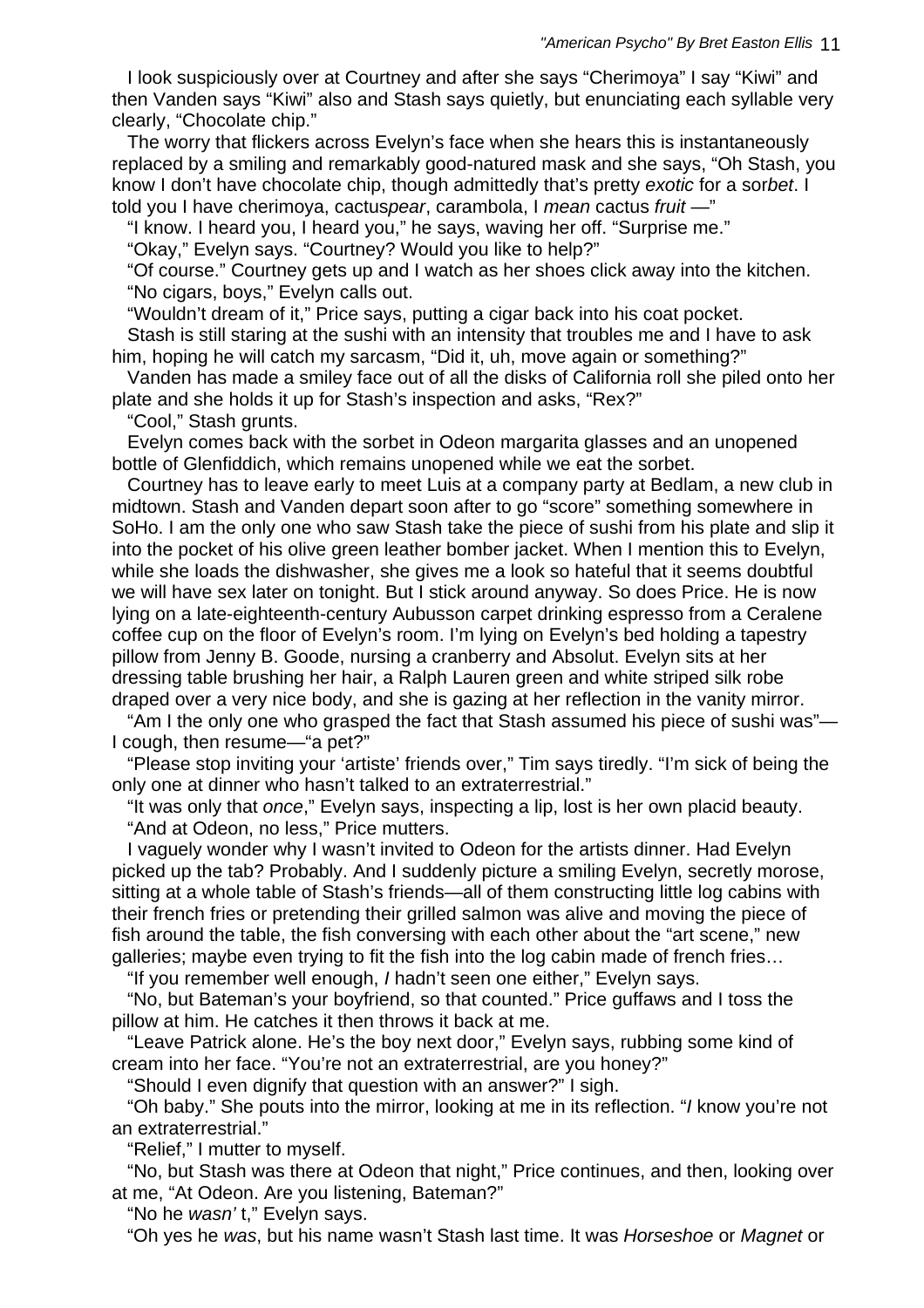*Lego* or something *equally* adult," Price sneers. "I forget."

 "Timothy, what *are* you going on about?" Evelyn asks tiredly. "I'm not even listening to you." She wets a cotton ball, wipes it across her forehead.

 "No, we were at Odeon." Price sits up with some effort. "And don't ask me why, but I distinctly remember him ordering the tuna *cappuccino*."

"Car*paccio*," Evelyn corrects.

 "No, Evelyn dear, love of my life. I distinctly remember him ordering the tuna *cappuccino*," Price says, staring up at the ceiling.

"He said car*paccio*," she counters, running the cotton ball over her eyelids.

"*Cappuccino*," Price insists. "Until*you* corrected him."

"*You* didn't even recognize him earlier tonight," she says.

 "Oh but I *do* remember him," Price says, turning to me. "Evelyn described him as 'the good-natured body builder.' That's how she introduced him. I swear."

 "Oh shut up," she says, annoyed, but she looks over at Timothy in the mirror and smiles flirtatiously.

 "I mean I doubt Stash makes the society pages of *W*, which I thought was your criterion for choosing friends," Price says, staring back, grinning at her in his wolfish, lewd way. I concentrate on the Absolut and cranberry I'm holding and it looks like a glassful of thin, watery blood with ice and a lemon wedge in it.

"What's going on with Courtney and Luis?" I ask, hoping to break their gaze.

 "Oh god," Evelyn moans, turning back to the mirror. "The really *dreadful* thing about Courtney is *not* that she doesn't like Luis anymore. It's that—"

 "They canceled her charge at Bergdorf's?" Price asks. I laugh. We slap each other high-five.

 "No," Evelyn continues, also amused. "It's that she's *really* in love with her real estate *broker.* Some little *twerp* over at The Feathered *Nest*."

 "Courtney might have her problems," Tim says, inspecting his recent manicure, "but my god, what is a… *Vanden*?"

"Oh don't *bring* this up," Evelyn whines and starts brushing her hair.

 "Vanden is a cross between… The Limited and… used Benetton," Price says, holding up his hands, his eyes closed.

"No." I smile, trying to integrate myself into the conversation. "Used Fiorucci."

"Yeah," Tim says. "I guess." His eyes, now open, zone in on Evelyn.

"Timothy, lay *off*," Evelyn says. "She's a *Camden* girl. What do you *expect*?"

 "Oh god," Timothy moans. "I am so sick of hearing *Camden* -girl problems. Oh my boyfriend, I love him but he loves someone else and oh how I *longed* for him and he ignored me and blahblah blahblahblah—god, how *boring*. College kids. It *matters,* you know? It's *sad,* right Bateman?"

"Yeah. Matters. Sad."

"See, Bateman agrees with me," Price says smugly.

 "Oh he does *not*." With a Kleenex Evelyn wipes off whatever she rubbed on. "Patrick is *not* a cynic, Timothy. He's the boy next door, aren't you honey?"

"No I'm not," I whisper to myself. "I'm a fucking evil psychopath."

"Oh so what," Evelyn sighs. "She's not the brightest girl in the world."

 "Hah! Understatement of the century!" Price cries out. "But Stash isn't the brightest guy either. Perfect couple. Did they meet on *Love Connection* or something?"

 "Leave them *alone*," Evelyn says. "Stash *is* talented and I'm sure we're *under* estimating Vanden."

 "This is a girl…" Price turns to me. "Listen, Bateman, this is a girl—Evelyn told me this—this is a girl who rented *High Noon* because she thought it was a movie about" he gulps—"marijuana farmers."

 "It just hit me," I say. "But have we deciphered what Stash—I assume he has a last name but don't tell me, I don't want to know, Evelyn—*does* for a living?"

"First of all he's *perfectly* decent and nice," Evelyn says in his defense.

"The man asked for *chocolate chip sorbet* for Christ sakes!" Timothy wails,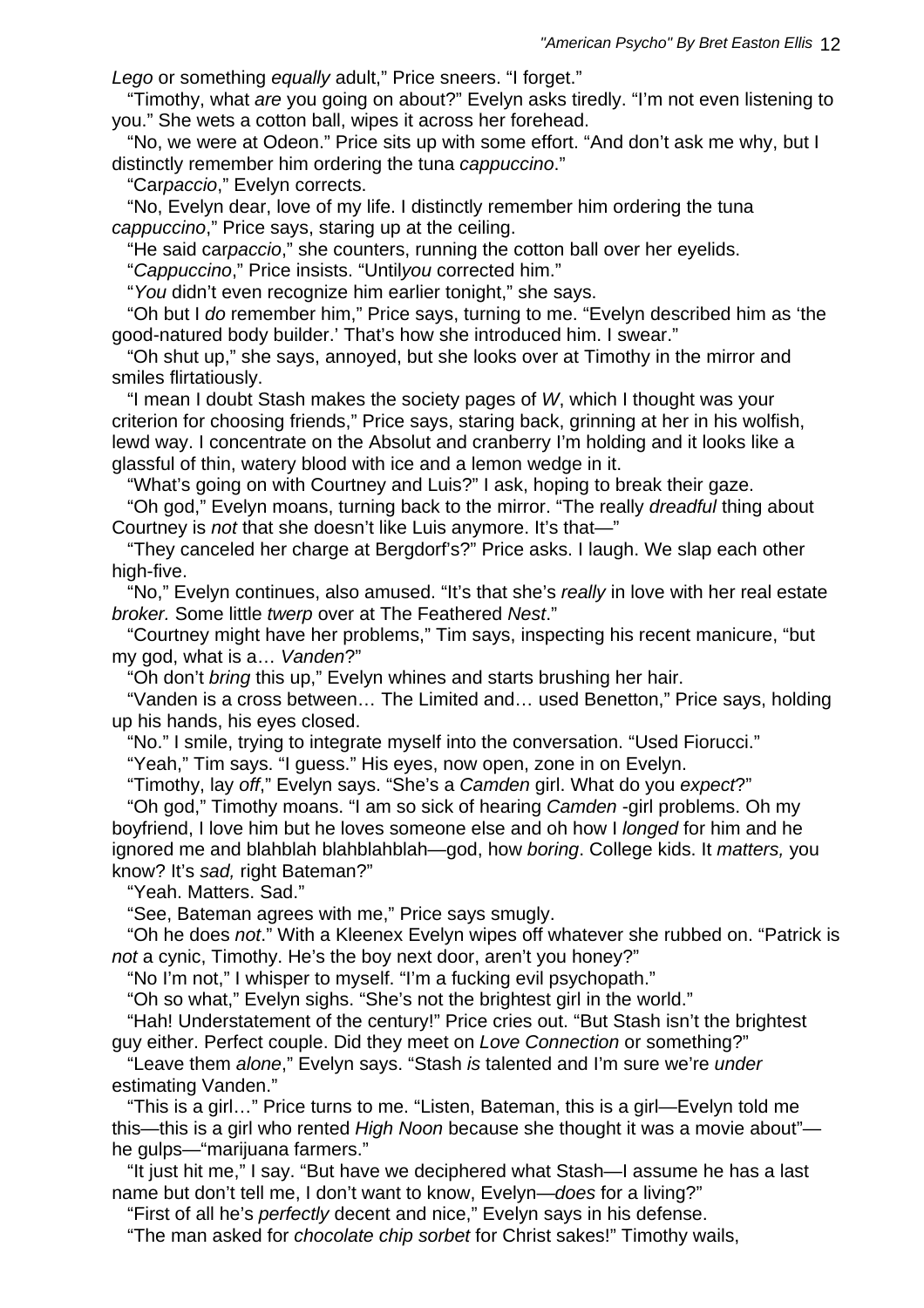disbelieving. "What are you *talking* about?"

 Evelyn ignores this, pulls off her Tina Chow earrings. "He's a sculptor," she says tersely.

 "Oh bullshit," Timothy says. "I remember talking to him at Odeon." He turns to me again. "*This* was when he ordered the tuna cappuccino and I'm sure if left unattended would have ordered the salmon *au lait,* and he told me he *did* parties, so that technically makes him—I don't know, correct me if I'm wrong, Evelyn—a *caterer.* He's a *caterer*!" Price cries out. "Not a fucking sculptor!"

"Oh gosh calm *down*," Evelyn says, rubbing more cream into her face.

 "That's like saying you're a *poet*." Timothy is drunk and I'm beginning to wonder when he will vacate the premises.

"Well," Evelyn begins, "I've been known to—"

 "You're a fucking word processor!" Tim blurts out. He walks over to Evelyn and bows next to her, checking out his reflection in the mirror.

 "Have you been gaining weight, Tim?" Evelyn asks thoughtfully. She studies Tim's head in the mirror and says, "Your face looks… rounder."

 Timothy, in retaliation, smells Evelyn's neck and says, "What is that fascinating… odor?"

 "Obsession." Evelyn smiles flirtatiously, gently pushing Timothy away. "It's Ob*session*. Patrick, get your *friend* away from *me*."

 "No, no, wait," Timothy says, sniffing loudly. "It's not Ob*session.* It's… it's…" and then, with a face twisted in mock horror, "It's… Oh my god, it's *Q.T. Instatan*!"

 Evelyn pauses and considers her options. She inspects Price's head one more time. "Are you losing your hair?"

"Evelyn," Tim says. "Don't change the subject but…" And then, genuinely worried,

"Now that you mention it… too much gel?" Concerned, he runs a hand over it.

"Maybe," Evelyn says. "Now make yourself useful and do *sit down*."

 "Well, at least it's not green and I haven't tried to cut it with a butter knife," Tim says, referring to Vanden's dye job and Stash's admittedly cheap, bad haircut. A haircut that's bad because it's cheap.

"Are you gaining weight?" Evelyn asks, more seriously this time.

"Jesus," Tim says, about to turn away, offended. "No, Evelyn."

"Your face definitely looks… rounder," Evelyn says. "Less… chiseled."

"I don't believe this." Tim again.

 He looks deep into the mirror. She continues brushing her hair but the strokes are less definite because she's looking at Tim. He notices this and then smells her neck and I think he licks at it quickly and grins.

"Is that Q.T.?" he asks. "Come on, you can tell me. I smell it."

"No," Evelyn says, unsmiling. "*You* use that."

 "No. As a matter of fact I don't. I go to a tanning salon. I'm quite honest about that," he says. "*You're* using Q.T."

"*You're* projecting," she says lamely.

 "I told you," Tim says. "I go to a tanning salon. I mean I know it's expensive but…" Price blanches. "Still, *Q.T.*?"

"Oh how *brave* to admit you go to a tanning *salon*," she says.

"Q.T." He chuckles.

 "I don't know what you're *talk* ing about," Evelyn says and resumes brushing her hair. "Patrick, escort your friend *out* of here."

 Now Price is on his knees and he smells and sniffs at Evelyn's bare legs and she's laughing. I tense up.

"Oh god," she moans loudly. "Get *out* of here."

"You are *orange*." He laughs, on his knees, his head in her lap. "You look *orange*."

"I am *not*," she says, her voice a low prolonged growl of pain, ecstasy. "Jerk."

 I lie on the bed watching the two of them. Timothy is in her lap trying to push his head under the Ralph Lauren robe. Evelyn's head is thrown back with pleasure and she is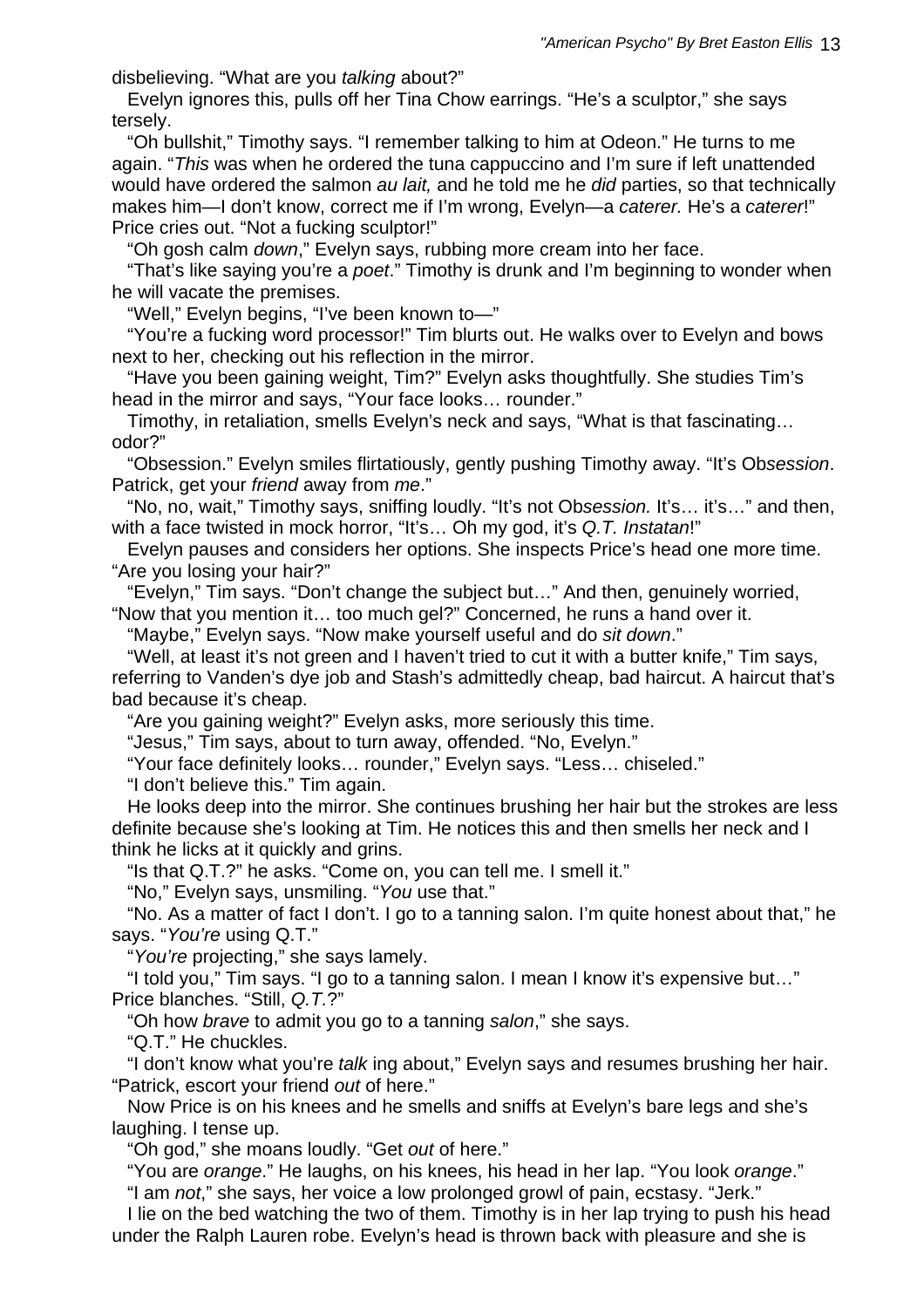trying to push him away, but playfully, and hitting him only lightly on his back with her Jan Hové brush. I am fairly sure that Timothy and Evelyn are having an affair. Timothy is the only interesting person I know.

 "You should go," she says finally, panting. She has stopped struggling with him. He looks up at her, flashing a toothy, good-looking smile, and says, "Anything the lady requests."

 "Thank you," she says in a voice that sounds to me tinged with disappointment. He stands up. "Dinner? Tomorrow?"

"I'll have to ask my boyfriend," she says, smiling at me in the mirror.

 "Will you wear that sexy black Anne Klein dress?" he asks, his hands on her shoulders, whispering this into her ear, as he smells it. "Bateman's not welcome."

 I laugh good-naturedly while getting up from the bed, escorting him out of the room. "Wait! My espresso!" he calls out.

Evelyn laughs, then claps as if delighted by Timothy's reluctance to vacate.

 "Come on fella," I say as I push him roughly out of the bedroom. "Beddy-bye time." He still manages to blow her a kiss before I get him out and away. He is completely silent as I walk him out of the brownstone.

 After he leaves I pour myself a brandy and drink it from a checkered Italian tumbler and when I come back to the bedroom I find Evelyn lying in bed watching the Home Shopping Club. I lie down next to her and loosen my Armani tie. Finally I ask something without looking at her.

"Why don't you just go for Price?"

 "Oh god, Patrick," she says, her eyes shut. "Why Price? *Price*?" And she says this in a way that makes me think she has had sex with him.

"He's rich," I say.

"*Everybody's* rich," she says, concentrating on the TV screen.

"He's good-looking," I tell her.

"*Everybody's* good-looking, Patrick," she says remotely.

"He has a great body," I say.

"*Everybody* has a great body now," she says.

 I place the tumbler on the nightstand and roll over on top of her. While I kiss and lick her neck she stares passionlessly at the wide-screen Panasonic remote-control television set and lowers the volume. I pull my Armani shirt up and place her hand on my torso, wanting her to feel how rock-hard, how *halved* my stomach is, and I flex the muscles, grateful it's light in the room so she can see how bronzed and defined my abdomen has become.

 "You know," she says clearly, "Stash tested positive for the AIDS virus. And…" She pauses, something on the screen catching her interest; the volume goes slightly up and then is lowered. "And… I think he will probably sleep with Vanden tonight."

"Good," I say, biting lightly at her neck, one of my hands on a firm, cold breast.

 "You're evil," she says, slightly excited, running her hands along my broad, hard shoulder.

"No," I sigh. "Just your fiancé."

 After attempting to have sex with her for around fifteen minutes, I decide not to continue trying.

She says, "You know, you can always be in better shape."

 I reach for the tumbler of brandy. I finish it. Evelyn is addicted to Parnate, an antidepressant. I lie there beside her watching the Home Shopping Club—at glass dolls, embroidered throw pillows, lamps shaped like footballs, Lady Zirconia—with the sound turned off. Evelyn starts drifting.

"Are you using minoxidil?" she asks, after a long time.

"No. I'm not," I say. "Why should I?"

"Your hairline looks like it's receding," she murmurs.

 "It's not," I find myself saying. It's hard to tell. My hair is very thick and I can't tell if I'm losing it. I really doubt it.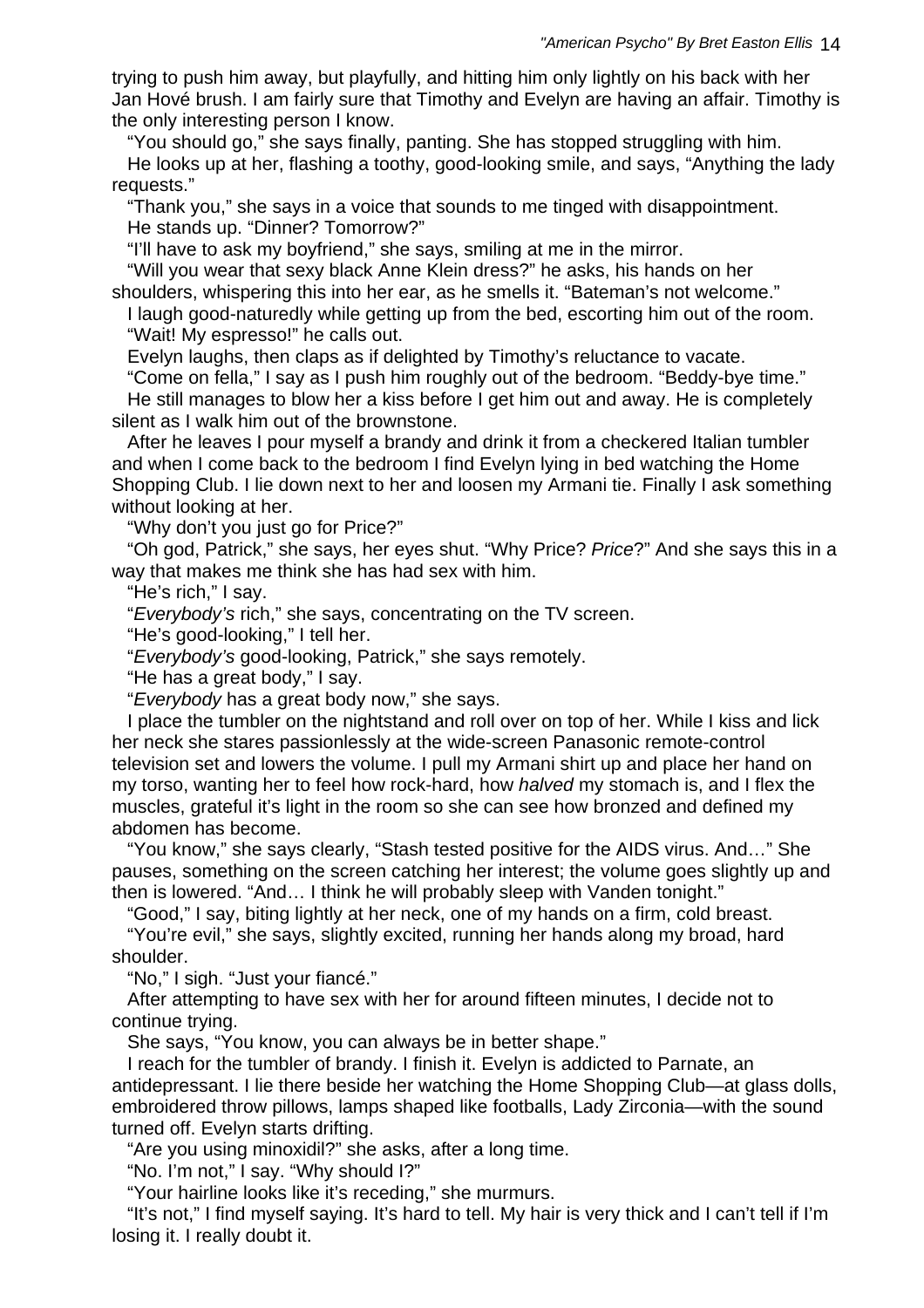I walk back to my place and say good night to a doorman I don't recognize (he could be anybody) and then dissolve into my living room high above the city, the sounds of the Tokens singing "The Lion Sleeps Tonight" coming from the glow of the Wurlitzer 1015 jukebox (which is not as good as the hard-to-find Wurlitzer 850) that stands in the comer of the living room. I masturbate, thinking about first Evelyn, then Courtney, then Vanden and then Evelyn again, but right before I come—a weak orgasm—about a near-naked model in a halter top I saw today in a Calvin Klein advertisement.

# **Morning**

 In the early light of a May dawn this is what the living room of my apartment looks like: Over the white marble and granite gas-log fireplace hangs an original David Onica. It's a six-foot-by-four-foot portrait of a naked woman, mostly done in muted grays and olives, sitting on a chaise longue watching MTV, the backdrop a Martian landscape, a gleaming mauve desert scattered with dead, gutted fish, smashed plates rising like a sunburst above the woman's yellow head, and the whole thing is framed in black aluminum steel. The painting overlooks a long white down-filled sofa and a thirty-inch digital TV set from Toshiba; it's a high-contrast highly defined model plus it has a four-corner video stand with a high-tech tube combination from NEC with a picture-in-picture digital effects system (plus freeze-frame); the audio includes built-in MTS and a five-watt-per-channel on-board amp. A Toshiba VCR sits in a glass case beneath the TV set; it's a super-highband Beta unit and has built-in editing function including a character generator with eight-page memory, a high-band record and playback, and three-week, eight-event timer. A hurricane halogen lamp is placed in each corner of the living room. Thin white venetian blinds cover all eight floor-to-ceiling windows. A glass-top coffee table with oak legs by Turchin sits in front of the sofa, with Steuben glass animals placed strategically around expensive crystal ashtrays from Fortunoff, though I don't smoke. Next to the Wurlitzer jukebox is a black ebony Baldwin concert grand piano. A polished white oak floor runs throughout the apartment. On the other side of the room, next to a desk and a magazine rack by Gio Ponti, is a complete stereo system (CD player, tape deck, tuner, amplifier) by Sansui with six-foot Duntech Sovereign 2001 speakers in Brazilian rosewood. A downfilled futon lies on an oakwood frame in the center of the bedroom. Against the wall is a Panasonic thirty-one-inch set with a direct-view screen and stereo sound and beneath it in a glass case is a Toshiba VCR. I'm not sure if the time on the Sony digital alarm clock is correct so I have to sit up then look down at the time flashing on and off on the VCR, then pick up the Ettore Sottsass push-button phone that rests on the steel and glass nightstand next to the bed and dial the time number. A cream leather, steel and wood chair designed by Eric Marcus is in one corner of the room, a molded plywood chair in the other. A black-dotted beige and white Maud Sienna carpet covers most of the floor. One wall is hidden by four chests of immense bleached mahogany drawers. In bed I'm wearing Ralph Lauren silk pajamas and when I get up I slip on a paisley ancient madder robe and walk to the bathroom. I urinate while trying to make out the puffiness of my reflection in the glass that encases a baseball poster hung above the toilet. After I change into Ralph Lauren monogrammed boxer shorts and a Fair Isle sweater and slide into silk polka-dot Enrico Hidolin slippers I tie a plastic ice pack around my face and commence with the morning's stretching exercises. Afterwards I stand in front of a chrome and acrylic Washmobile bathroom sink—with soap dish, cup holder, and railings that serve as towel bars, which I bought at Hastings Tile to use while the marble sinks I ordered from Finland are being sanded—and stare at my reflection with the ice pack still on. I pour some Plax antiplaque formula into a stainless-steel tumbler and swish it around my mouth for thirty seconds. Then I squeeze Rembrandt onto a faux-tortoiseshell toothbrush and start brushing my teeth (too hung over to floss properly—but maybe I flossed before bed last night?) and rinse with Listerine. Then I inspect my hands and use a nailbrush. I take the ice-pack mask off and use a deep-pore cleanser lotion, then an herb-mint facial masque which I leave on for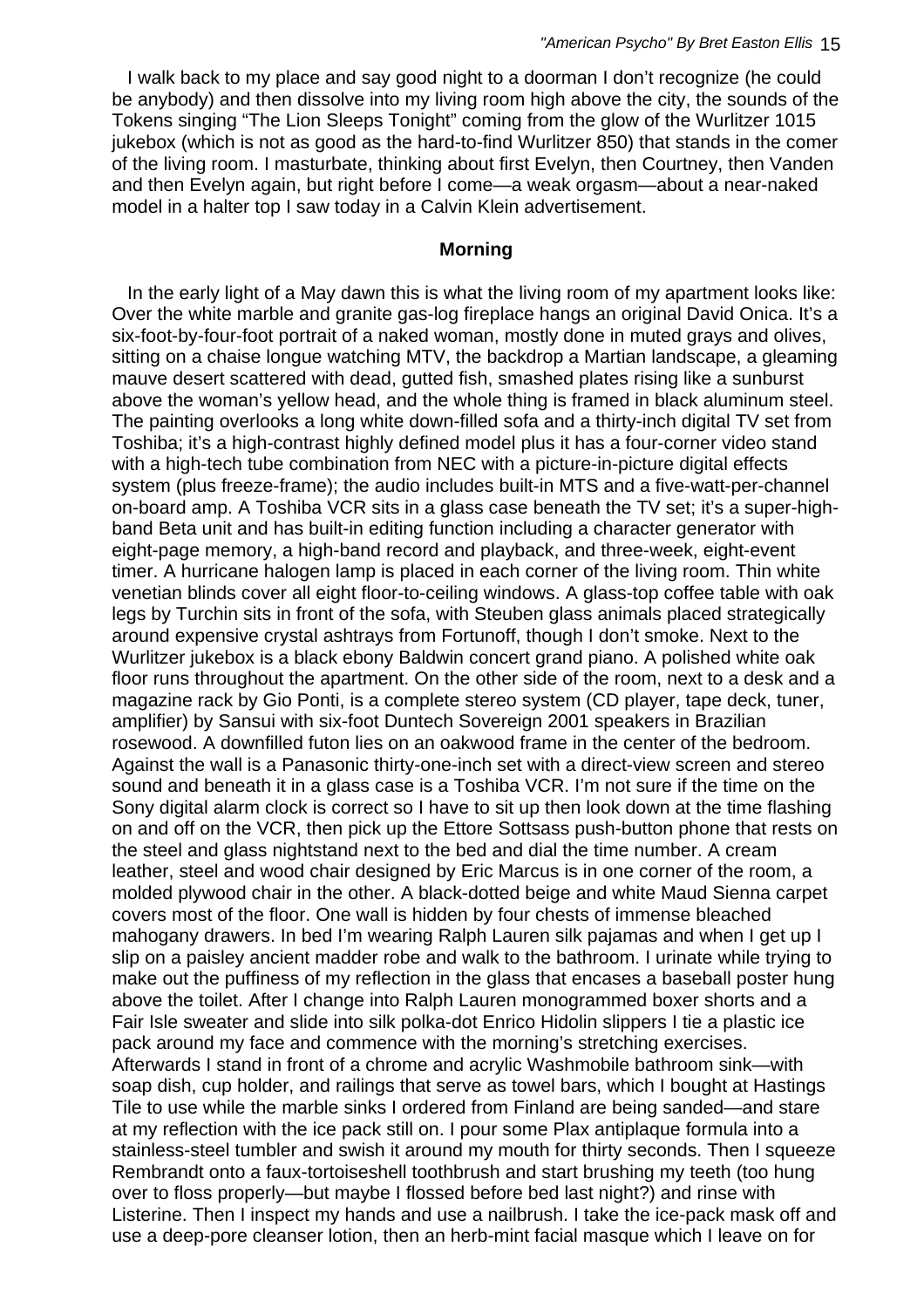ten minutes while I check my toenails. Then I use the Probright tooth polisher and next the Interplak tooth polisher (this in addition to the toothbrush) which has a speed of 4200 rpm and reverses direction forty-six times per second; the larger tufts clean between teeth and massage the gums while the short ones scrub the tooth surfaces. I rinse again, with Cepacol. I wash the facial massage off with a spearmint face scrub. The shower has a universal all-directional shower head that adjusts within a thirty-inch vertical range. It's made from Australian gold-black brass and covered with a white enamel finish. In the shower I use first a water-activated gel cleanser, then a honeyalmond body scrub, and on the face an exfoliating gel scrub. Vidal Sassoon shampoo is especially good at getting rid of the coating of dried perspiration, salts, oils, airborne pollutants and dirt that can weigh down hair and flatten it to the scalp which can make you look older. The conditioner is also good—silicone technology permits conditioning benefits without weighing down the hair which can also make you look older. On weekends or before a date I prefer to use the Greune Natural Revitalizing Shampoo, the conditioner and the Nutrient Complex. These are formulas that contain D-panthenol, a vitamin-B-complex factor; polysorbate 80, a cleansing agent for the scalp; and natural herbs. Over the weekend I plan to go to Bloomingdale's or Bergdorf's and on Evelyn's advice pick up a Foltene European Supplement and Shampoo for thinning hair which contains complex carbohydrates that penetrate the hair shafts for improved strength and shine. Also the Vivagen Hair Enrichment Treatment, a new Redken product that prevents mineral deposits and prolongs the life cycle of hair. Luis Carruthers recommended the Aramis Nutriplexx system, a nutrient complex that helps increase circulation. Once out of the shower and toweled dry I put the Ralph Lauren boxers back on and before applying the Mousse A Raiser, a shaving cream by Pour Hommes, I press a hot towel against my face for two minutes to soften abrasive beard hair. Then I always slather on a moisturizer (to my taste, Clinique) and let it soak in for a minute. You can rinse it off or keep it on and apply a shaving cream over it—preferably with a brush, which softens the beard as it lifts the whiskers—which I've found makes removing the hair easier. It also helps prevent water from evaporating and reduces friction between your skin and the blade. Always wet the razor with warm water before shaving and shave in the direction the beard grows, pressing gently on the skin. Leave the sideburns and chin for last, since these whiskers are tougher and need more time to soften. Rinse the razor and shake off any excess water before starting. Afterwards splash cool water on the face to remove any trace of lather. You should use an aftershave lotion with little or no alcohol. Never use cologne on your face, since the high alcohol content dries your face out and makes you look older. One should use an alcohol-free antibacterial toner with a water-moistened cotton ball to normalize the skin. Applying a moisturizer is the final step. Splash on water before applying an emollient lotion to soften the skin and seal in the moisture. Next apply Gel Appaisant, also made by Pour Hommes, which is an excellent, soothing skin lotion. If the face seems dry and flaky—which makes it look dull and older—use a clarifying lotion that removes flakes and uncovers fine skin (it can also make your tan look darker). Then apply an anti-aging eye balm (Baume Des Yeux) followed by a final moisturizing "protective" lotion. A scalpprogramming lotion is used after I towel my hair dry. I also lightly blow-dry the hair to give it body and control (but without stickiness) and then add more of the lotion, shaping it with a Kent natural-bristle brush, and finally slick it back with a wide-tooth comb. I pull the Fair Isle sweater back on and reslip my feet into the polka-dot silk slippers, then head into the living room and put the new Talking Heads in the CD player, but it starts to digitally skip so I take it out and put in a CD laser lens cleaner. The laser lens is very sensitive, and subject to interference from dust or dirt or smoke or pollutants or moisture, and a dirty one can inaccurately read CDs, making for false starts, inaudible passages, digital skipping, speed changes and general distortion; the lens cleaner has a cleaning brush that automatically aligns with the lens then the disk spins to remove residue and particles. When I put the Talking Heads CD back in it plays smoothly. I retrieve the copy of *USA Today* that lies in front of my door in the hallway and bring it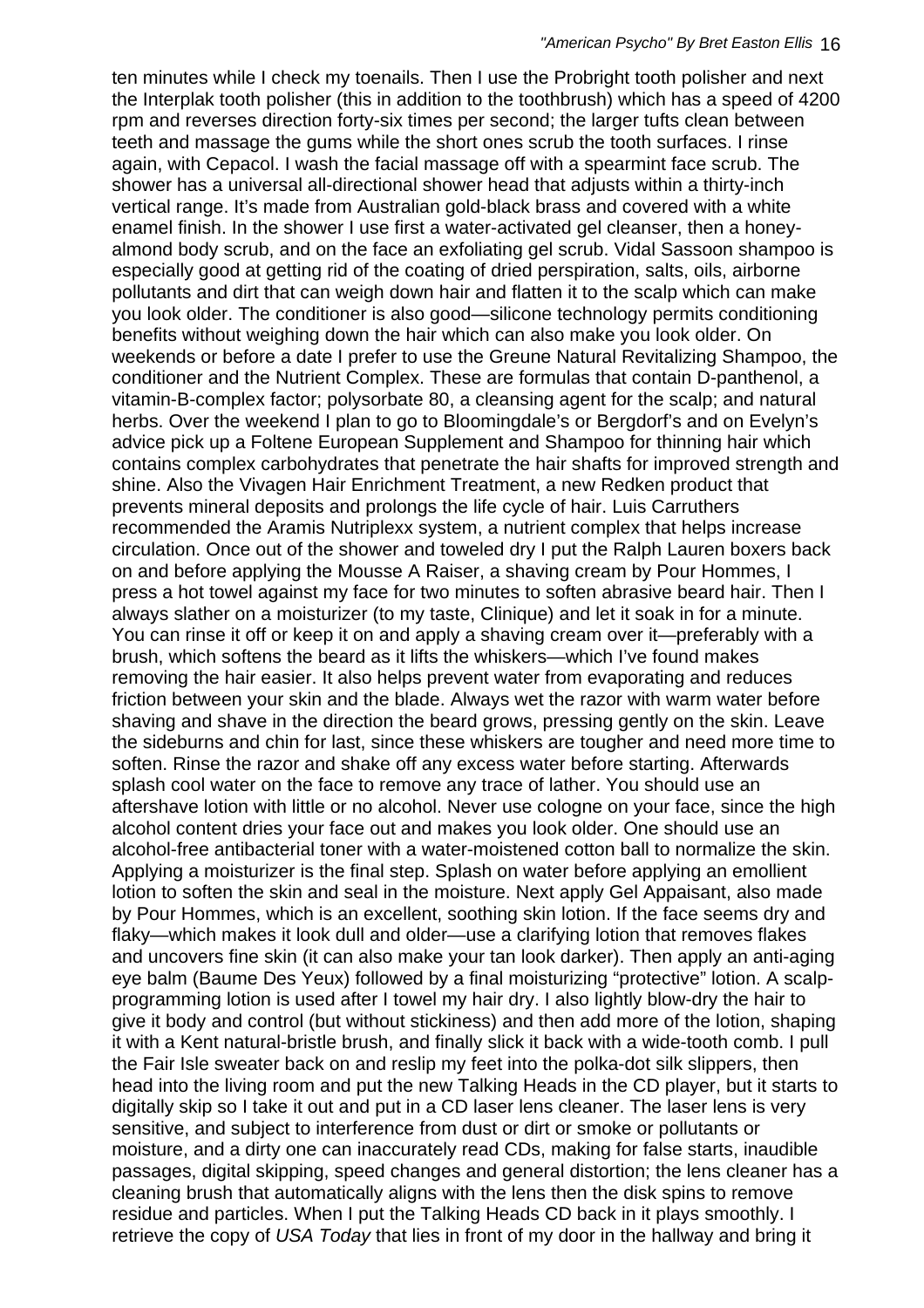with me into the kitchen where I take two Advil, a multivitamin and a potassium tablet, washing them down with a large bottle of Evian water since the maid, an elderly Chinese woman, forgot to turn the dishwasher on when she left yesterday, and then I have to pour the grapefruit-lemon juice into a St. Rémy wineglass I got from Baccarat. I check the neon clock that hangs over the refrigerator to make sure I have enough time to eat breakfast unhurriedly. Standing at the island in the kitchen I eat kiwifruit and a sliced Japanese apple-pear (they cost four dollars each at Gristede's) out of aluminum storage boxes that were designed in West Germany. I take a bran muffin, a decaffeinated herbal tea bag and a box of oat-bran cereal from one of the large glassfront cabinets that make up most of an entire wall in the kitchen; complete with stainless-steel shelves and sandblasted wire glass, it is framed in a metallic dark grayblue. I eat half of the bran muffin after it's been microwaved and lightly covered with a small helping of apple butter. A bowl of oat-bran cereal with wheat germ and soy milk follows; another bottle of Evian water and a small cup of decaf tea after that. Next to the Panasonic bread baker and the Salton Pop-Up coffee maker is the Cremina sterling silver espresso maker (which is, oddly, still warm) that I got at Hammacher Schlemmer (the thermal-insulated stainless-steel espresso cup and the saucer and spoon are sitting by the sink, stained) and the Sharp Model R-1810A Carousel II microwave oven with revolving turntable which I use when I heat up the other half of the bran muffin. Next to the Salton Sonata toaster and the Cuisinart Little Pro food processor and the Acme Supreme Juicerator and the Cordially Yours liqueur maker stands the heavy-gauge stainless-steel two-and-one-half-quart teakettle, which whistles "Tea for Two" when the water is boiling, and with it I make another small cup of the decaffeinated applecinnamon tea. For what seems like a long time I stare at the Black & Decker Handy Knife that lies on the counter next to the sink, plugged into the wall: it's a sliver/peeler with several attachments, a serrated blade, a scalloped blade and a rechargeable handle. The suit I wear today is from Alan Flusser. It's an eighties drape suit, which is an updated version of the thirties style. The favored version has extended natural shoulders, a full chest and a bladed back. The soft-rolled lapels should be about four inches wide with the peak finishing three quarters of the way across the shoulders. Properly used on double-breasted suits, peaked lapels are considered more elegant than notched ones. Low-slung pockets have a flapped double-besom design—above the flap there's a slit trimmed on either side with a flat narrow strip of cloth. Four buttons form a low-slung square; above it, about where the lapels cross, there are two more buttons. The trousers are deeply pleated and cut full in order to continue the flow of the wide jacket. An extended waist is cut slightly higher in the front. Tabs make the suspenders fit well at the center back. The tie is a dotted silk design by Valentino Couture. The shoes are crocodile loafers by A. Testoni. While I'm dressing the TV is kept on to *The Patty Winters Show.* Today's guests are women with multiple personalities. A nondescript overweight older woman is on the screen and Patty's voice is heard asking, "Well, is it schizophrenia or what's the deal? *Tell us*."

 "No, oh no. Multiple personalities are *not* schizophrenics," the woman says, shaking her head. "We are *not* dangerous."

 "Well," Patty starts, standing in the middle of the audience, microphone in hand. "Who were you last month?"

"Last month it seemed to be mostly Polly," the woman says.

 A cut to the audience—a housewife's worried face; before she notices herself on the monitor, it cuts back to the multiple-personality woman.

"Well," Patty continues, "*now* who are you?"

 "Well…," the woman begins tiredly, as if she was sick of being asked this question, as if she had answered it over and over again and still no one believed it. "Well, this month I'm… Lambchop. Mostly… Lambchop."

 A long pause. The camera cuts to a close-up of a stunned housewife shaking her head, another housewife whispering something to her.

The shoes I'm wearing are crocodile loafers by A. Testoni.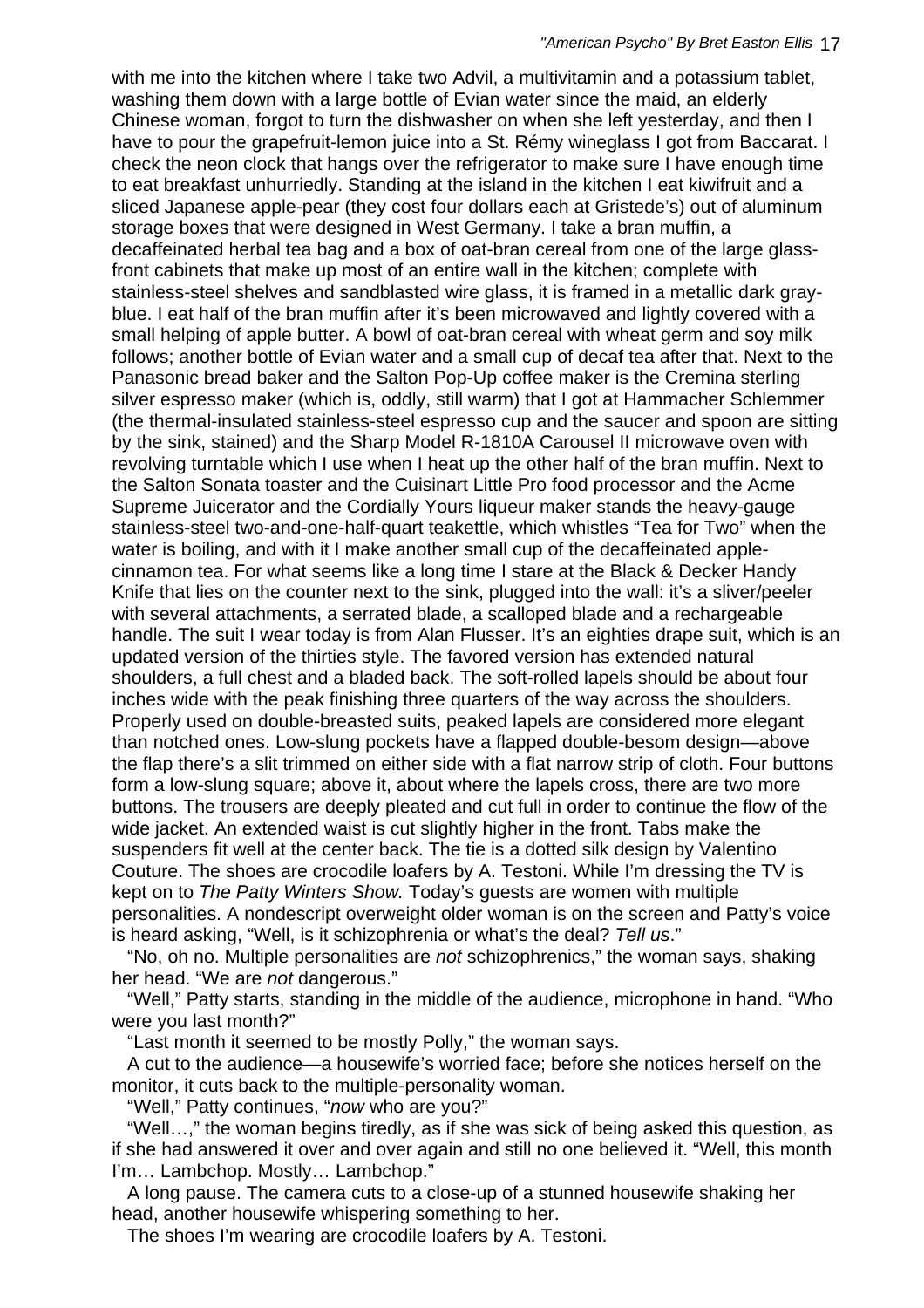Grabbing my raincoat out of the closet in the entranceway I find a Burberry scarf and matching coat with a whale embroidered on it (something a little kid might wear) and it's covered with what looks like dried chocolate syrup crisscrossed over the front, darkening the lapels. I take the elevator downstairs to the lobby, rewinding my Rolex by gently shaking my wrist. I say good morning to the doorman, step outside and hail a cab, heading downtown toward Wall Street.

# **Harry's**

 Price and I walk down Hanover Street in the darkest moments of twilight and as if guided by radar move silently toward Harry's. Timothy hasn't said anything since we left P & P. He doesn't even comment on the ugly bum that crouches beneath a Dumpster off Stone Street, though he does manage a grim wolf whistle toward a woman—big tits, blonde, great ass, high heels—heading toward Water Street. Price seems nervous and edgy and I have no desire to ask him what's wrong. He's wearing a linen suit by Canali Milano, a cotton shirt by Ike Behar, a silk tie by Bill Blass and cap-toed leather lace-ups from Brooks Brothers. I'm wearing a lightweight linen suit with pleated trousers, a cotton shirt, a dotted silk tie, all by Valentino Couture, and perforated cap-toe leather shoes by Allen-Edmonds. Once inside Harry's we spot David Van Patten and Craig McDermott at a table up front. Van Patten is wearing a double-breasted wool and silk sport coat, button-fly wool and silk trousers with inverted pleats by Mario Valentino, a cotton shirt by Gitman Brothers, a polka-dot silk tie by Bill Blass and leather shoes from Brooks Brothers. McDermott is wearing a woven-linen suit with pleated trousers, a button-down cotton and linen shirt by Basile, a silk tie by Joseph Abboud and ostrich loafers from Susan Bennis Warren Edwards.

 The two are hunched over the table, writing on the backs of paper napkins, a Scotch and a martini placed respectively in front of them. They wave us over. Price throws his Tumi leather attaché case on an empty chair and heads toward the bar. I call out to him for a J&B on the rocks, then sit down with Van Patten and McDermott.

 "Hey Bateman," Craig says in a voice that suggests this is not his first martini. "Is it proper to wear tasseled loafers with a business suit or not? Don't look at me like I'm insane."

 "Oh shit, *don't* ask Bateman," Van Patten moans, waving a gold Cross pen in front of his face, absently sipping from the martini glass.

"Van Patten?" Craig says.

"Yeah?"

McDermott hesitates, then says "Shut up" in a flat voice.

 "What are you screwballs up to?" I spot Luis Carruthers standing at the bar next to Price, who ignores him utterly. Carruthers is not dressed well: a four-button doublebreasted wool suit, I think by Chaps, a striped cotton shirt and a silk bow tie plus hornrimmed eyeglasses by Oliver Peoples.

"Bateman: we're sending these questions in to *GQ*," Van Patten begins.

 Luis spots me, smiles weakly, then, if I'm not mistaken, blushes and turns back to the bar. Bartenders always ignore Luis for some reason.

 "We have this bet to see which one of us will get in the Question and Answer column first, and so now I expect an answer. *What do you think*?" McDermott demands.

"About *what*?" I ask irritably.

"Tasseled loafers, jerk-off," he says.

 "Well, guys…" I measure my words carefully. "The tasseled loafer is traditionally a casual shoe…" I glance back at Price, wanting the drink badly. He brushes past Luis, who offers his hand. Price smiles, says something, moves on, strides over to our table. Luis, once more, tries to catch the bartender's attention and once more fails.

 "But it's become acceptable just because it's so popular, right?" Craig asks eagerly. "Yeah." I nod. "As long as it's either black or cordovan it's okay."

"What about brown?" Van Patten asks suspiciously.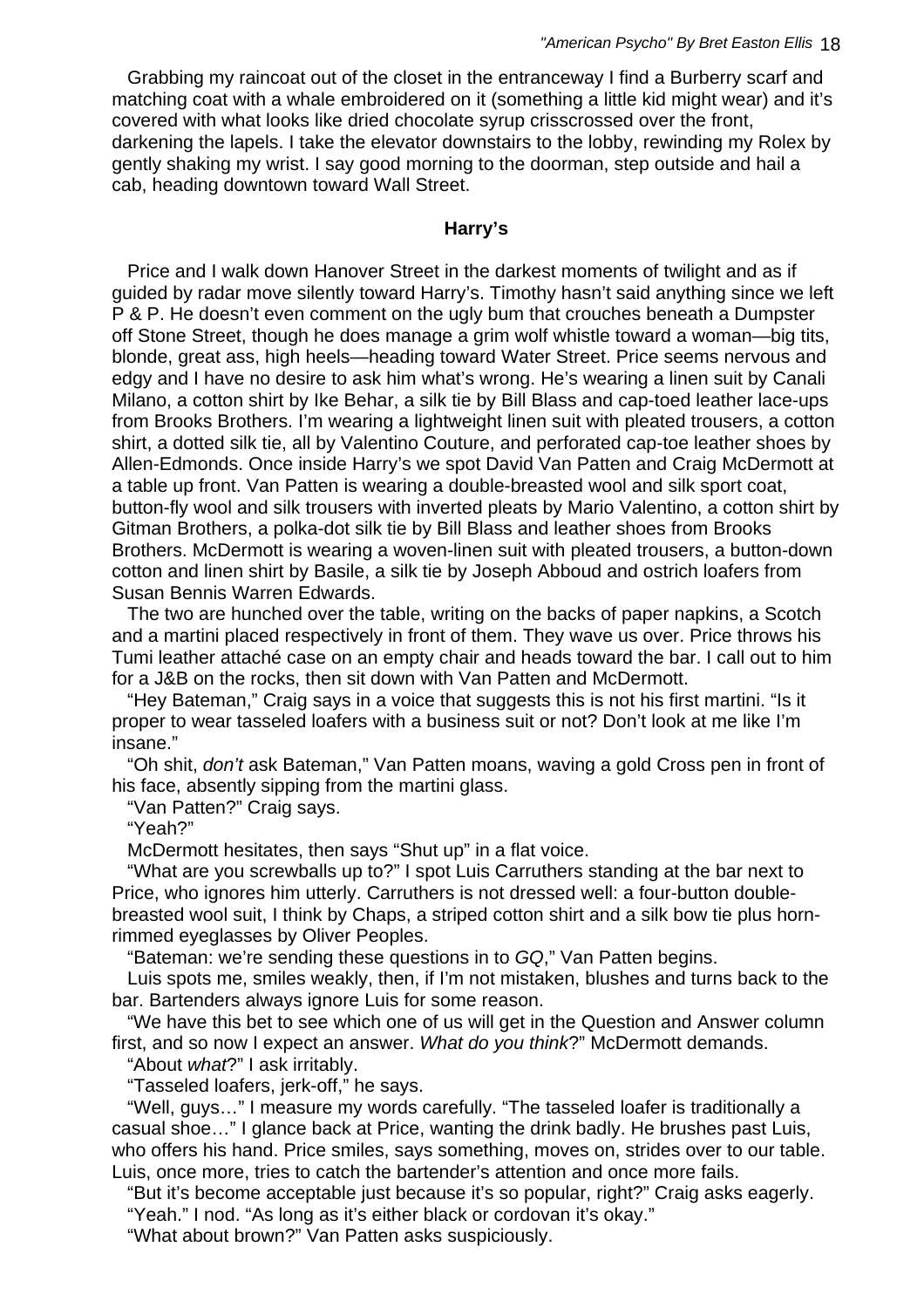I think about this then say, "Too sporty for a business suit."

 "What are you fags talking about?" Price asks. He hands me the drink then sits down, crossing his legs.

 "Okay, okay, okay," Van Patten says. "This is *my* question. A two-parter…" He pauses dramatically. "Now are rounded collars too dressy or too casual? Part two, which tie knot looks best with them?"

 A distracted Price, his voice still tense, answers quickly with an exact, clear enunciation that can be heard over the din in Harry's. "It's a very versatile look and it can go with both suits *and* sport coats. It should be starched for dressy occasions and a collar pin should be worn if it's particularly formal." He pauses, sighs; it looks as if he's spotted somebody. I turn around to see who it is. Price continues, "If it's worn with a blazer then the collar should look soft and it can be worn either pinned or unpinned. Since it's a traditional, preppy look it's best if balanced by a relatively small four-in-hand knot." He sips his martini, recrossing his legs. "Next question?"

"Buy the man a drink," McDermott says, obviously impressed.

"Price?" Van Patten says.

"Yes?" Price says, casing the room.

"You're priceless."

"Listen," I ask, "where are we having dinner?"

 "I brought the trusty Mr. Zagat," Van Patten says, pulling the long crimson booklet out of his pocket and waving it at Timothy.

"Hoo-ray," Price says dryly.

"What do we want to eat?" Me.

"Something blond with big tits." Price.

"How about that Salvadorian bistro?" McDermott.

"Listen, we're stopping by Tunnel afterwards so somewhere near there." Van Patten.

 "Oh shit," McDermott begins. "We're going to Tunnel? Last week I picked up this Vassar chick—"

"Oh god, not *again*," Van Patten groans.

"What's your *prob* lem?" McDermott snaps back.

"I was *there*. I don't need to hear this story *again*," Van Patten says.

 "But I never told you what happened af*terwards*, " McDermott says, arching his eyebrows.

"Hey, when were you guys there?" I ask. "Why wasn't *I* invited?"

 "You were on that fucking *cruise* thing. Now shut up and listen. So okay I picked up this Vassar chick at Tunnel—hot number, big tits, great legs, this chick was a little hardbody—and so I buy her a couple of champagne kirs and she's in the city on spring break and she's practically blowing me in the Chandelier Room and so I take her back to my place—"

"Whoa, wait," I interrupt. "May I ask where *Pamela* is during all of this?"

 Craig winces. "Oh *fuck* you. I want a blow job, Bate*man*. I want a chick who's gonna let me—"

 "I don't want to hear this," Van Patten says, clamping his hands over his ears. "He's going to say something disgusting."

 "You prude," McDermott sneers. "Listen, we're not gonna invest in a co-*op* together or jet down to Saint Bart's. I just want some chick whose face I can sit on for thirty, forty minutes."

I throw my swizzle stick at him.

 "Anyway, so we're back at my place and listen to this." He moves in closer to the table. "She's had enough champagne by now to get a fucking rhino tipsy, and get this—"

"She let you fuck her without a condom?" one of us asks.

 McDermott rolls his eyes up. "This is a *Vassar* girl. She's not from *Queens*." Price taps me on the shoulder. "What does *that* mean?"

 "Anyway, listen," McDermott says. "She would… are you ready?" He pauses dramatically. "She would only give me a hand job, and get this… she kept her *glove* on."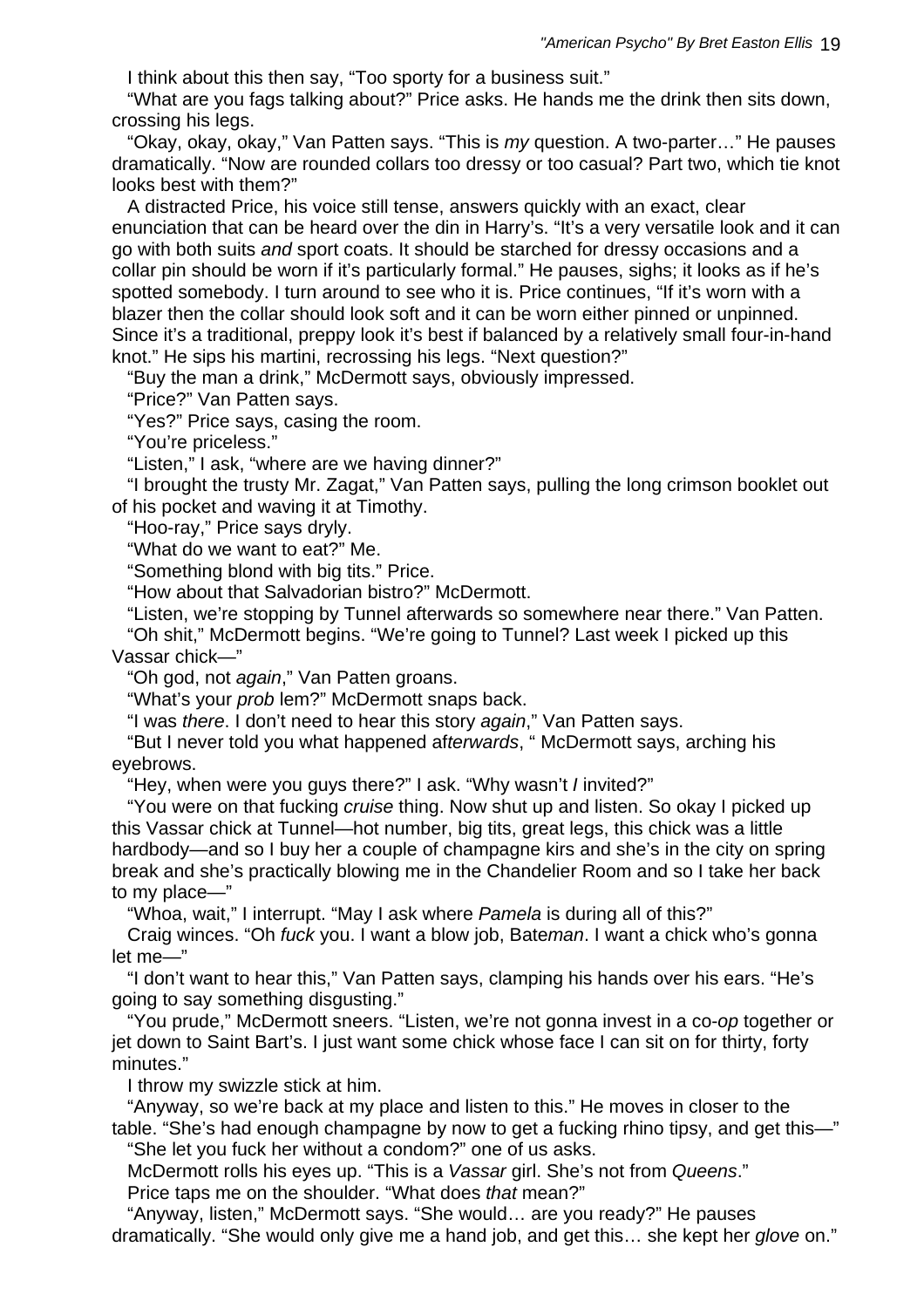He sits back in his chair and sips his drink in a smug, satisfied sort of way.

We all take this in solemnly. No one makes fun of McDermott's revelatory statement or of his inability to react more aggressively with this chick. No one says anything but we are all thinking the same thought: *Never* pick up a Vassar girl.

 "What you need is a chick from *Camden*," Van Patten says, after recovering from McDermott's statement.

"Oh *great*," I say. "Some chick who thinks it's okay to fuck her brother."

"Yeah, but they think AIDS is a new band from England," Price points out.

 "Where's dinner?" Van Patten asks, absently studying the question scrawled on his napkin. "Where the fuck are we going?"

 "It's really funny that girls think guys are concerned with that, with diseases and stuff," Van Patten says, shaking his head.

"I'm not gonna wear a fucking condom," McDermott announces.

 "I have read this article I've Xeroxed," Van Patten says, "and it says our chances of catching that are like zero zero zero zero point half a decimal percentage or something, and this no matter what kind of scumbag, slutbucket, horndog chick we end up boffing."

"Guys just *cannot* get it."

"Well, not *white* guys."

 "This girl was wearing a fucking glove?" Price asks, still shocked. "A *glove?* Jesus, why didn't *you* just jerk off instead?"

"Listen, the dick also rises," Van Patten says. "Faulkner."

"Where did you go to college?" Price asks. "Pine Manor?"

"Men," I announce: "Look who approaches."

"Who?" Price won't turn his head.

"Hint," I say. "Biggest weasel at Drexel Burnham Lambert."

"Connolly?" Price guesses.

"Hello, Preston," I say, shaking Preston's hand.

 "Fellows," Preston says, standing over the table, nodding to everyone. "I'm sorry about not making dinner with you guys tonight." Preston is wearing a double-breasted wool suit by Alexander Julian, a cotton shirt and a silk Perry Ellis tie. He bends down, balancing himself by putting a hand on the back of my chair. "I feel really bad about canceling, but commitments, you know."

Price gives me an accusatory look and mouths "Was he invited?"

I shrug and finish what's left of the J&B.

"What did you do last night?" McDermott asks, and then, "Nice threads."

"*Who* did he do last night?" Van Patten corrects.

 "No, no," Preston says. "Very respectable, decent evening. No babes, no blow, no brew. Went to The Russian Tea Room with Alexandra and her parents. She calls her father—get this—Billy. But I'm so fucking tired and only *one S* toli." He takes off his glasses (Oliver Peoples, of course) and yawns, wiping them clean with an Armani handkerchief. "I'm not sure, but I think our like weird Orthodox waiter dropped some acid in the borscht. I'm so fucking tired."

"What are you doing instead?" Price asks, clearly uninterested.

 "Have to return these videos, Vietnamese with Alexandra, a musical, Broadway, something British," Preston says, scanning the room.

 "Hey Preston," Van Patten says. "We're gonna send in the *GQ* questions. You got one?"

 "Oh yeah, I've got one," Preston says. "Okay, so when wearing a tuxedo how do you keep the front of your shirt from riding up?"

 Van Patten and McDermott sit silently for a minute before Craig, concerned and his brow creased in thought, says, 'That's a good one."

"Hey Price," Preston says. "Do you have one?"

 "Yeah," Price sighs. "If all of your friends are morons is it a felony, a misdemeanor or an act of God if you blow their fucking heads off with a thirty-eight magnum?"

"Not *GQ* material," McDermott says. "Try *Soldier of Fortune*."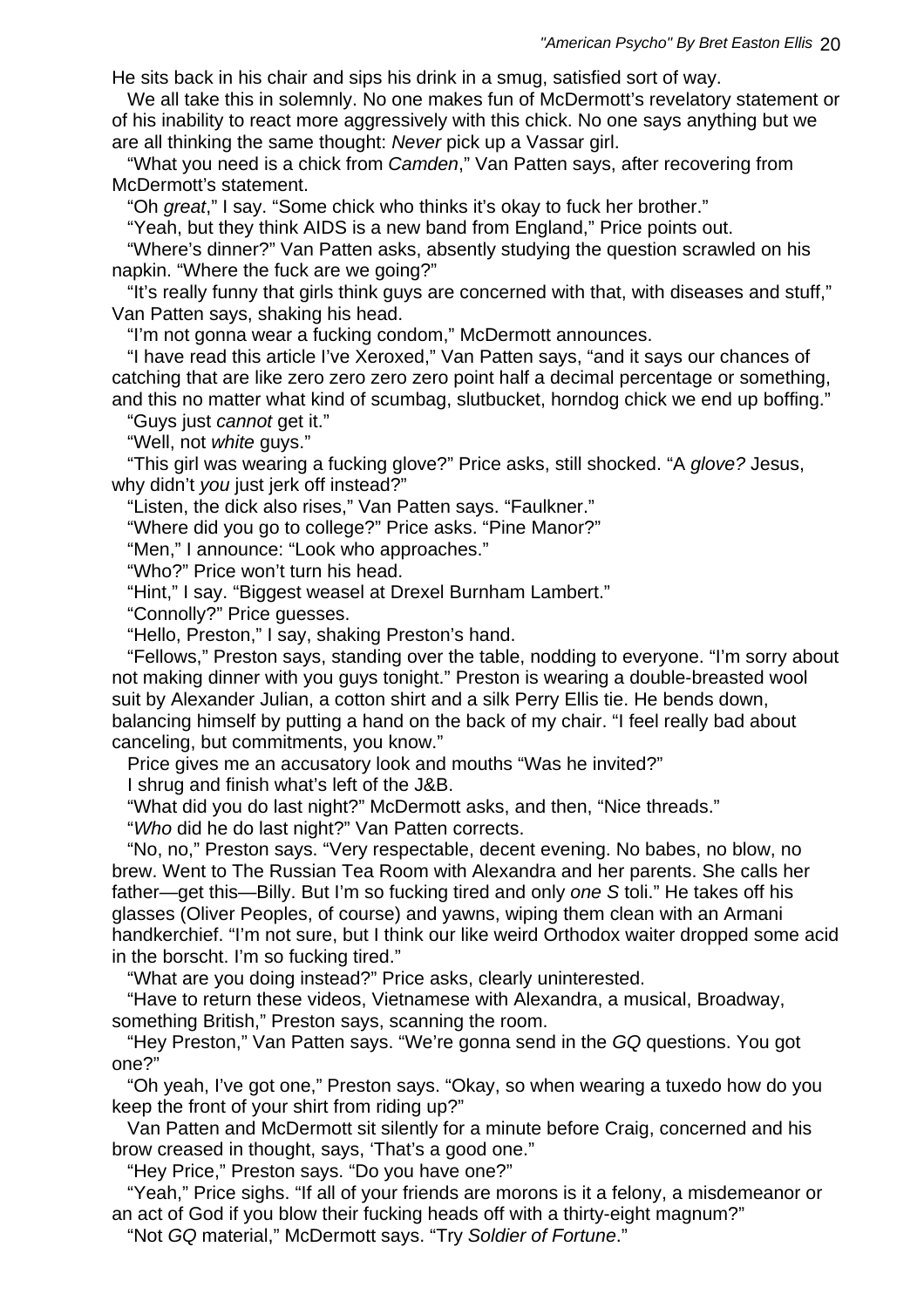"Or *Vanity Fair*." Van Patten.

 "Who *is* that?" Price asks, staring over at the bar. "Is that *Reed* Robison? And by the way, Preston, you simply have a tab with a buttonhole sewn into the front of the shirt, which can then be attached by a button to your trousers; and make sure that the stiff pleated front of the shirt doesn't extend below the waistband of your trousers or it will rise up when you sit down *now is that jerk Reed Robison?* It looks a *hell* uva lot like him."

 Stunned by Price's remarks, Preston slowly turns around, still on his haunches, and after he puts his glasses back on, squints over at the bar. "No, that's Nigel Morrison."

"Ah," Price exclaims. "One of those young British faggots serving internship at…?"

"How do you know he's a faggot?" I ask him.

"They're all faggots." Price shrugs. "The British."

"How would *you* know, Timothy?" Van Patten grins.

 "I saw him fuck Bateman up the ass in the men's room at Morgan Stanley," Price says. I sigh and ask Preston, "Where *is* Morrison interning?"

"I forget," Preston says, scratching his head. "Lazard?"

"Where?" McDermott presses. "First Boston? Goldman?"

 "I'm not sure," Preston says. "Maybe Drexel? Listen, he's just an assistant corporate finance analyst and his ugly, blacktooth girlfriend is in some dinky *rat* hole doing leveraged *buy* outs."

 .'Where are we *eat* ing?" I ask, my patience at an all-time low. "We need to make a reservation. I'm not standing at some fucking *bar*."

 "What in the fuck is Morrison wearing?" Preston asks himself. "Is that really a glenplaid suit with a *checkered* shirt?"

"That's *not* Morrison," Price says.

"Who is it then?" Preston asks, taking his glasses off again.

"That's Paul Owen," Price says.

 "That's not Paul Owen," I say. "Paul Owen's on the other side of the bar. Over there." Owen stands at the bar wearing a double-breasted wool suit.

"He's handling the Fisher account," someone says.

"Lucky bastard," someone else murmurs.

"Lucky *Jew* bastard," Preston says.

"Oh Jesus, Preston," I say. "What does *that* have to do with anything?"

 "Listen, I've seen the bastard sitting in his office on the phone with CEOs, spinning a fucking menorah. The bastard brought a Hanukkah bush into the office last December," Preston says suddenly, peculiarly animated.

"You spin a dreidel, Preston," I say calmly, "not a menorah. You spin a dreidel."

 "Oh my god, Bateman, do you want me to go over to the bar and ask Freddy to fry you up some fucking potato pancakes?" Preston asks, truly alarmed. "Some… *latkes*?"

"No," I say. "Just cool it with the anti-Semitic remarks."

 "The voice of reason." Price leans forward to pat me on the back. "The boy next door." "Yeah, a boy next door who according to you let a British corporate finance analyst intern sodomize him up the ass," I say ironically.

"I said you were the voice of reason," Price says. "I didn't say you *weren't* a

homosexual."

"*Or* redundant," Preston adds.

 "Yeah," I say, staring directly at Price. "Ask Meredith if I'm a homosexual. That is, if she'll take the time to pull my dick out of her mouth."

"Meredith's a *fag hag*," Price explains, unfazed, "that's why I'm dumping her."

"Oh wait, guys, listen, I got a joke." Preston rubs his hands together.

 "Preston," Price says, "you *are* a joke. You do know you *weren't* invited to dinner. By the way, nice jacket; nonmatching but complementary."

 "Price, you are a bastard, you are so fucking *mean* to me it hurts," Preston says, laughing. "Anyway, so JFK and Pearl Bailey meet at this party and they go back to the Oval Office to have sex and so they fuck and then JFK goes to sleep and…" Preston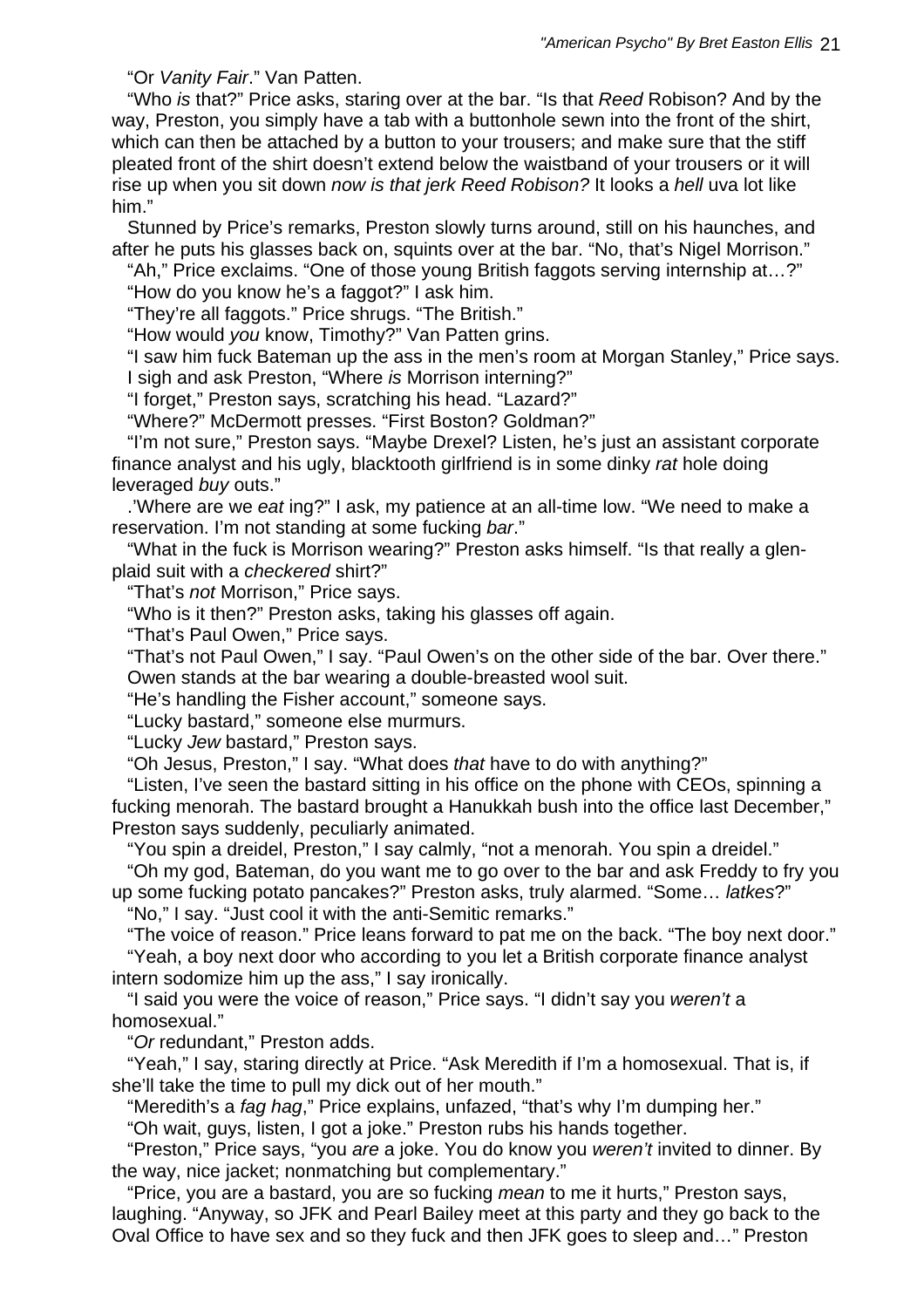stops. "Oh gosh, now what happens… Oh yeah, so Pearl Bailey says Mr. President I wanna fuck you again and so he says I'm going to sleep now and in... thirty-no, wait..." Preston pauses again, confused. "Now… no, sixty minutes… no… okay, thirty minutes I'll wake up and we'll do it again but you've got to keep one hand on my cock and the other on my balls and she says okay but why do I have to keep one hand on your dick and one… one hand on your balls… and…" He notices that Van Patten is idly doodling something on the back of a napkin. "Hey Van Patten—are you listening to me?"

 "I'm *lis* tening," Van Patten says, irritated. "Go ahead. Finish it. One hand on my cock, one hand on my balls, go on."

 Luis Carruthers is still standing at the bar waiting for a drink. Now it looks to me like his silk bow tie is by Agnes B. It's all unclear.

"*I'm* not," Price says.

 "And he says because..." Again Preston falters. There's a long silence. Preston looks at me.

"Don't look at *me*," I say. "It's not *my* joke."

"And he says… My mind's a blank."

"Is that the punch line—My mind's a blank?" McDermott asks.

 "He says, um, because…" Preston puts a hand over his eyes and thinks about it. "Oh gosh, I can't believe I forgot this…"

"Oh *great*, Preston." Price sighs. "You are one unfunny bastard."

"My mind's a blank?" Craig asks me. "I don't get it."

 "Oh yeah, oh yeah, oh yeah," Preston says. "Listen, I remember. Because the last time I fucked a nigger she stole my wallet." He starts chuckling immediately. And after a short moment of silence, the table cracks up too, except for me.

"That's it, that's the punch line," Preston says proudly, relieved.

Van Patten gives him high-five. Even Price laughs.

"Oh Christ," I say. "That's awful."

..Why?.. won says. "It's funny. It's *humor*."

"Yeah, Bateman," McDermott says. "Cheer up."

 "Oh I forgot. Bateman's dating someone from the ACLU," Price says. "What bothers you about that?"

"It's not funny," I say. "It's *racist*."

 "Bateman, you are some kind of morose bastard," Preston says. "You should stop reading all those Ted Bundy biographies." Preston stands up and checks his Rolex. "Listen men, I'm off. Will see you tomorrow."

"Yeah. Same Bat Time, same Bat Channel," Van Patten says, nudging me.

 Preston leans forward before leaving. "Because the last time I fucked a nigger she stole my wallet."

"I get it. I get it," I say, pushing him away.

 "Remember this, guys: Few things perform in life as well as a Kenwood." He exits. "Yabba-dabba-do," Van Patten says.

"Hey, did anyone know cavemen got more fiber than we get?" McDermott asks.

# **Pastels**

 I'm on the verge of tears by the time we arrive at Pastels since I'm positive we won't get seated but the table is good, and relief that is almost tidal in scope washes over me in an awesome wave. At Pastels McDermott knows the maître d' and though we made our reservations from a cab only minutes ago we're immediately led past the overcrowded bar into the pink, brightly lit main dining room and seated at an excellent booth for four, up front. It's really impossible to get a reservation at Pastels and I think Van Patter, myself, even Price, are impressed by, maybe even envious of, McDermott's prowess in securing a table. After we piled into a cab on Water Street we realized that no one had made reservations anywhere and while debating the merits of a new Californian-Sicilian bistro on the Upper East Side—my panic so great I almost ripped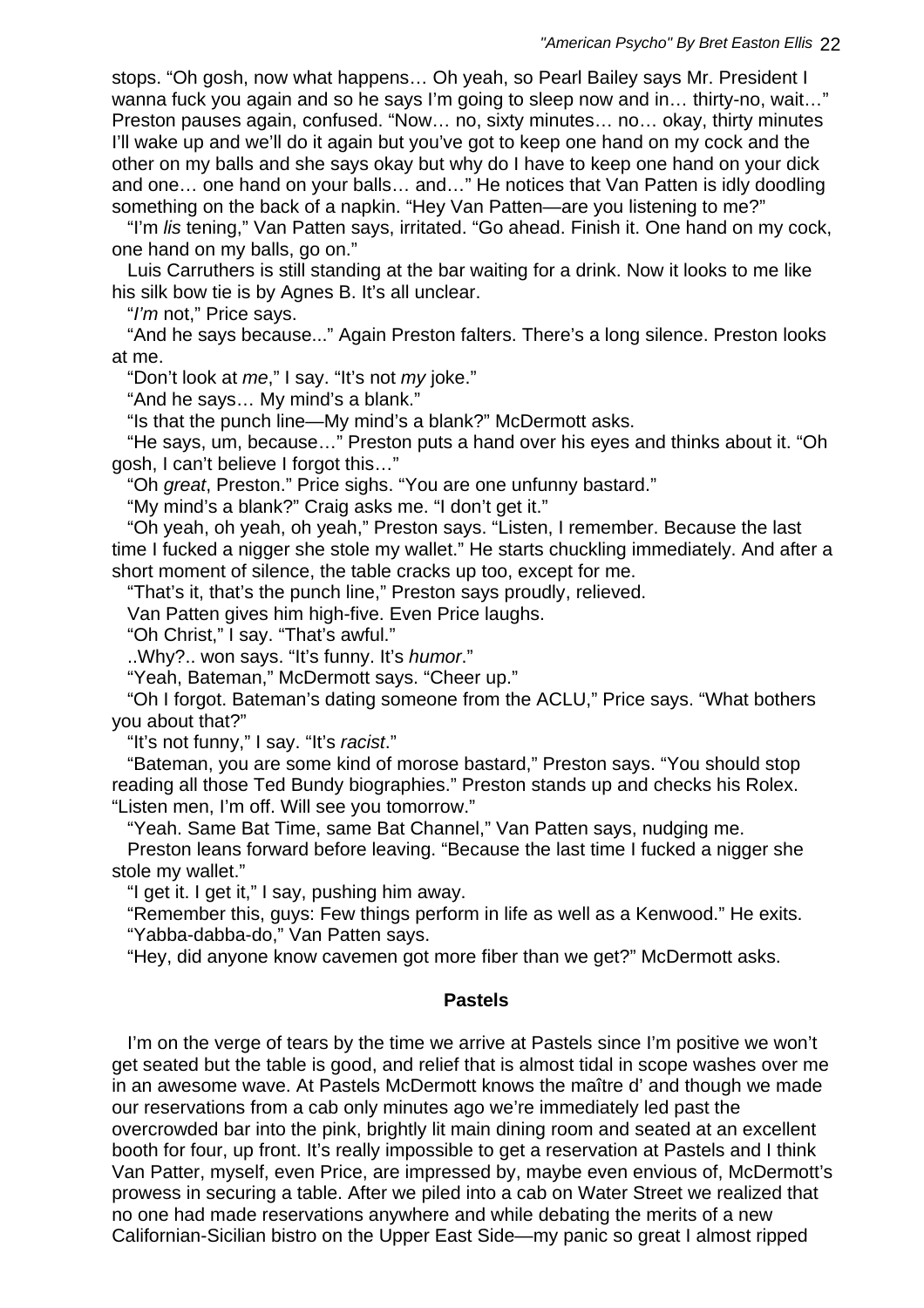Zagat in two—the consensus seemed to emerge. Price had the only dissenting voice but he finally shrugged and said, "I don't give a shit," and we used his portaphone to make the reservation. He slipped his Walkman on and turned the volume up so loud that the sound of Vivaldi was audible even with the windows halfway open and the noise of the uptown traffic blasting into the taxi. Van Patter and McDermott made rude jokes about the size of Tim's dick and I did too. Outside Pastels Tim grabbed the napkin with Van Patter's final version of his carefully phrased question for *GQ* on it and tossed it at a bum huddling outside the restaurant feebly holding up a sloppy cardboard sign: I AM HUNGRY AND HOMELESS PLEASE HELP ME.

 Things seem to be going smoothly. The maître d' has sent over four complimentary Bellinis but we order drinks anyway. The Ronettes are singing "Then He Kissed Me," our waitress is a little hardbody and even Price seems relaxed though he hates the place. Plus there are four women at the table opposite ours, all great-looking—blond, big tits: one is wearing a chemise dress in double-faced wool by Calvin Klein, another is wearing a wool knit dress and jacket with silk faille bonding by Geoffrey Beene, another is wearing a symmetrical skirt of pleated tulle and an embroidered velvet bustier by, I think, Christian Lacroix plus high-heeled shoes by Sidonie Larizzi, and the last one is wearing a black strapless sequined gown under a wool crepe tailored jacket by Bill Blass. Now the Shirelles are coming out of the speakers, "Dancing in the Street," and the sound system plus the acoustics, because of the restaurant's high ceiling, are so loud that we have to practically scream out our order to the hardbody waitress—who is wearing a bicolored suit of wool grain with passementerie trim by Myrone de Prémonville and velvet ankle boots and who, I'm fairly sure, is flirting with me: laughs sexily when I order, as an appetizer, the monkfish and squid ceviche with golden caviar; gives me a stare so steamy, so penetrating when I order the gravlax potpie with green tomatillo sauce I have to look back at the pink Bellini in the tall champagne flute with a concerned, *deadly* serious expression so as not to let her think I'm *too* interested. Price orders the tapas and then the venison with yogurt sauce and fiddlehead ferns with mango slices. McDermott orders the sashimi with goat cheese and then the smoked duck with endive and maple syrup. Van Patten has the scallop sausage and the grilled salmon with raspberry vinegar and guacamole. The air-conditioning in the restaurant is on full blast and I'm beginning to feel bad that I'm not wearing the new Versace pullover I bought last week at Bergdorfs. It would look good with the suit I'm wearing.

 "Could you please get rid of these things," Price tells the busboy as he gestures toward the Bellinis.

"Wait, Tim," Van Patten says. "*Cool* out.*I'll* drink them."

"*Euro* trash, David," Price explains. "*Euro* trash."

"You can have *mine*, Van Patten," I say.

"Wait," McDermott says, holding the busboy back. "I'm keeping mine too."

 "Why?" Price asks. "Are you trying to entice that Armenian chick over by the bar?" "What Armenian chick?" Van Patten is suddenly craning his neck, interested.

"Just take them all," Price says, practically seething.

 The busboy humbly removes the glasses, nodding to no one as he walks away. "Who made *you* boss?" McDermott whines.

"Look, guys. Look who just came in." Van Patten whistles. "Oh boy."

"Oh for Christ sakes, *not* fucking Preston," Price sighs.

"No. Oh no," Van Patten says ominously. "He hasn't spotted us yet."

"Victor Powell? Paul Owen?" I say, suddenly scared.

 "He's twenty-four and worth, oh, let's say, a *repulsive* amount of dough," Van Patten hints, grinning. He has obviously been spotted by the person and flashes a bright, toothy smile. "A veritable *shit* load."

I crane my neck but can't figure out who's doing anything.

"It's Scott Montgomery," Price says. "Isn't it? It's Scott Montgomery."

"Perhaps," Van Patten teases.

"It's that dwarf Scott Montgomery," says Price.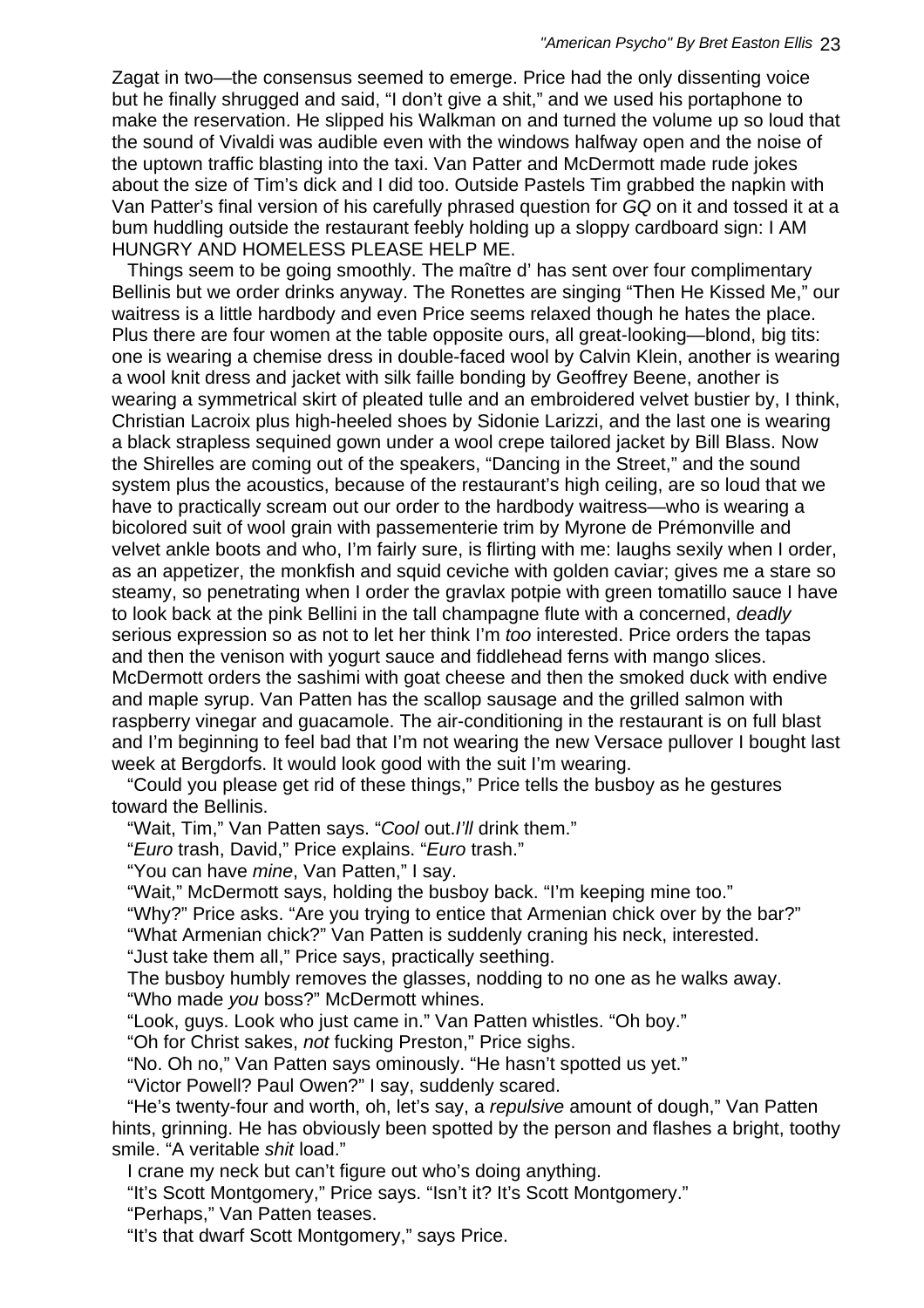"Price," Van Patten says. "You're priceless."

 "Watch me act thrilled," Price says, turning around. "Well, as thrilled as I can get meeting someone from Georgia."

"Whoa," McDermott says. "And he's dressed to im*press*."

"Hey," Price says. "I'm depressed, I mean impressed."

"Wow," I say, spotting Montgomery. "Elegant navies."

"Subtle plaids," Van Patten whispers.

"Lotsa beige," Price says. "You *know*."

"Here he comes," I say, bracing myself.

 Scott Montgomery walks over to our booth wearing a double-breasted navy blue blazer with mock-tortoiseshell buttons, a prewashed wrinkled-cotton striped dress shirt with red accent stitching, a red, white and blue fireworks-print silk tie by Hugo Boss and plum washed-wool trousers with a quadruple-pleated front and slashed pockets by Lazo. He's holding a glass of champagne and hands it to the girl he's with—definite model type, thin, okay tits, no ass, high heels—and she's wearing a wool-crepe skirt and a wool and cashmere velour jacket and draped over her arm is a wool and cashmere velour coat, all by Louis Dell'OliO. High-heeled shoes by Susan Bennis Warren Edwards. Sunglasses by Alain Mikli. Pressed-leather bag from Hermès.

 "Hey fellas. How y'all doin?" Montgomery speaks in a thick Georgia twang. "This is Nicki. Nicki, this is McDonald, Van Buren, Bateman—nice tan—and Mr. Price." He shakes only Timothy's hand and then takes the champagne glass from Nicki. Nicki smiles, politely, like a robot, probably doesn't speak English.

 "Montgomery," Price says in a kindly, conversational tone, staring at Nicki. "How have things been?"

 "Well, fellas," Montgomery says. "See y'all got the primo table. Get the check yet? Just kidding."

 "Listen, Montgomery," Price says, staring at Nicki but still being unusually kind to someone I thought was a stranger. "Squash?"

 "Call me," Montgomery says absently, looking over the room. "Is that Tyson? Here's my card."

"Great," Price says, pocketing it. "Thursday?"

 "Can't. Going to Dallas tomorrow but…" Montgomery is already moving away from the table, hurrying toward someone else, snapping for Nicki. "Yeah, next week."

 Nicki smiles at me, then looks at the floor—pink, blue, lime green tiles crisscrossing each other in triangular patterns—as if it had some kind of answer, held some sort of clue, offered a coherent reason as to why she was stuck with Montgomery. Idly I wonder if she's older than him, and then if she's flirting with me.

"Later," Price is saying.

 "Later, fellas…" Montgomery is already about halfway across the room. Nicki slinks behind him. I was wrong: she *does* have an ass.

"Eight hundred million." McDermott whistles, shaking his head.

"College?" I ask.

"A joke," Price hints.

"Rollins?" I guess.

"Get this," McDermott says. "Hampden-Sydney."

"He's a parasite, a loser, a weasel," Van Patten concludes.

"But he's worth eight hundred *million*," McDermott repeats emphatically.

 "Go over and give the dwarf *head—* will that shut you'up?" Price says. "I mean how impressed can you *get,* McDermott?"

"Anyway," I mention, "nice babe."

"That girl *is* hot," McDermott agrees.

"Affirmative." Price nods, but grudgingly.

"Oh man," Van Patten says, distressed. "I *know* that chick."

"Oh bullshit," we all moan.

"Let me guess," I say. "Picked her up at Tunnel, right?"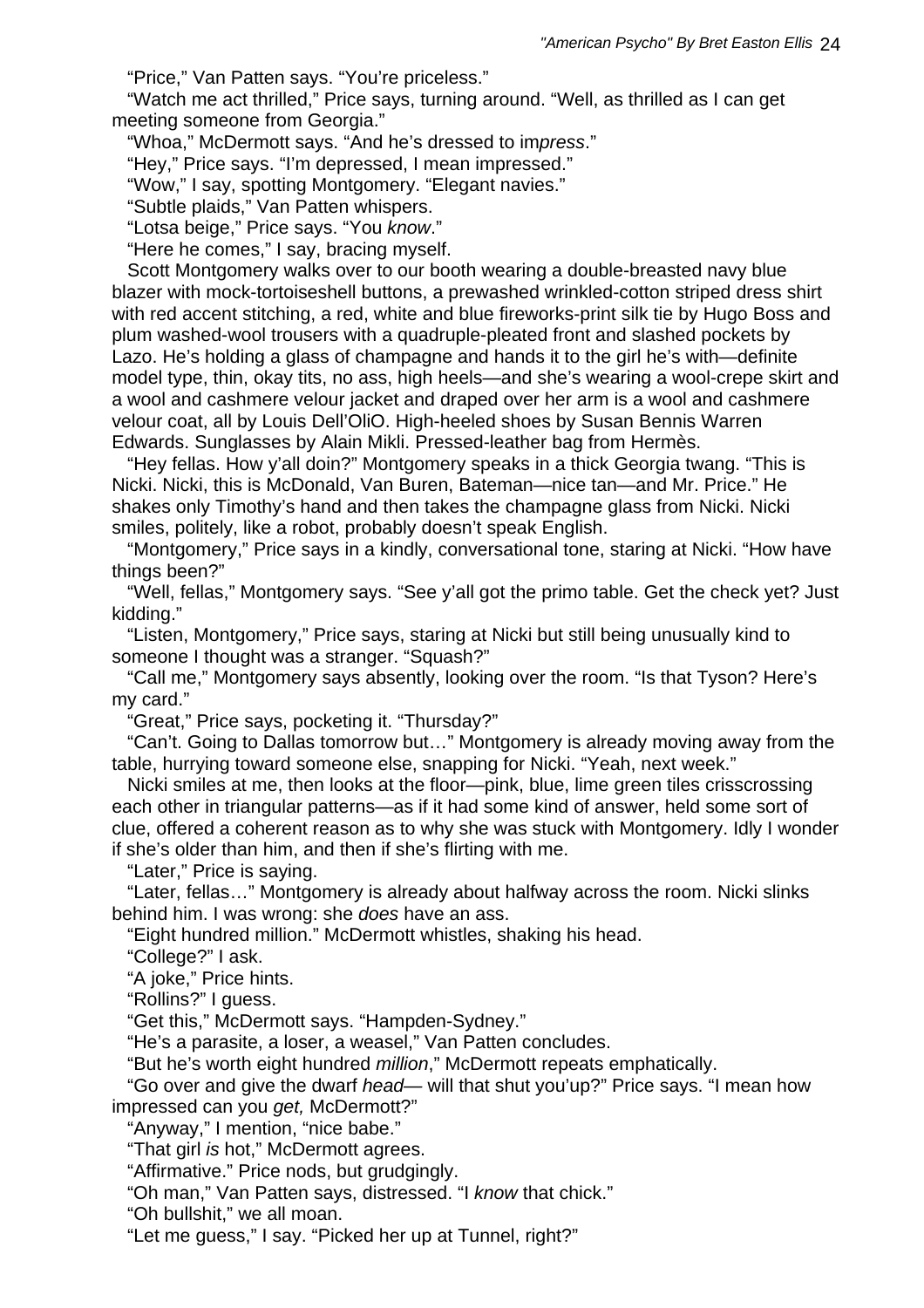"No," he says, then after sipping his drink, "She's a model. Anorexic, alcoholic, uptight bitch. *Totally* French."

"What a joke you are," I say, unsure if he's lying.

"Wanna bet?"

"So what?" McDermott shrugs. "I'd fuck her."

 "She drinks a liter of Stoli a day then throws it up and *redrinks* it, McDermott," Van Patten explains. "Total alkie."

"Total *cheap* alkie," Price murmurs.

 "I don't care," McDermott says bravely. "She is beautiful. I want to fuck her. I want to marry her. I want her to have my children."

 "Oh Jesus," Van Patten says, practically gagging. "Who wants to marry a chick who's gonna give birth to a jug of vodka and cranberry juice?"

"He *has* a point," I say.

 "Yeah. He also wants to shack up with the Armenian chick at the bar," Price sneers. "What'll she give birth to—a bottle of Korbel and a pint of peach juice?"

"*What* Armenian chick?" McDermott asks, exasperated, craning his neck.

"Oh Jesus. Fuck off, you faggots." Van Patten sighs.

 The maître d' stops by to say hello to McDermott, then notices we don't have our complimentary Bellinis, and runs off before any of us can stop him. I'm not sure how McDermott knows Alain so well—maybe Cecelia?—and it slightly pisses me off but I decide to even up the score a little bit by showing everyone my new business card. I pull it out of my gazelleskin wallet (Barney's, \$850) and slap it on the table, waiting for reactions.

"What's that, a gram?" Price says, not apathetically.

"New card." I try to act casual about it but I'm smiling proudly. "What do you think?"

 "Whoa," McDermott says, lifting it up, fingering the card, genuinely impressed. "Very nice. Take a look." He hands it to Van Patten.

"Picked them up from the printer's yesterday," I mention.

"Cool coloring," Van Patten says, studying the card closely.

"That's bone," I point out. "And the lettering is something called Silian Rail."

"Silian Rail?" McDermott asks.

"Yeah. Not bad, huh?"

 "It *is* very cool, Bateman," Van Patten says guardedly, the jealous bastard, "but that's nothing…." He pulls out his wallet and slaps a card next to an ashtray. "Look at this."

 We all lean over and inspect David's card and Price quietly says, "That's *really* nice." A brief spasm of jealousy courses through me when I notice the elegance of the color and the classy type. I clench my fist as Van Patten says, smugly, "Eggshell with Romalian type…" He turns to me. "What do you think?"

"Nice," I croak, but manage to nod, as the busboy brings four fresh Bellinis.

 "Jesus," Price says, holding the card up to the light, ignoring the new drinks. "This is really super. How'd a nitwit like you get so tasteful?"

 I'm looking at Van Patten's card and then at mine and cannot believe that Price actually likes Van Patten's better.

Dizzy, I sip my drink then take a deep breath.

 "But wait," Price says. "You ain't seen nothin' yet…" He pulls his out of an inside coat pocket and slowly, dramatically turns it over for our inspection and says, "*Mine*."

Even I have to admit it's magnificent.

 Suddenly the restaurant seems far away, hushed, the noise distant, a meaningless hum, compared to this card, and we all hear Price's words: "Raised lettering, pale nimbus white…"

"Holy shit," Van Patten exclaims. "I've never seen…"

"Nice, very nice," I have to admit. "But wait. Let's see Montgomery's."

 Price pulls it out and though he's acting nonchalant, I don't see how he can ignore its subtle off-white coloring, its tasteful thickness. I am unexpectedly depressed that I started this.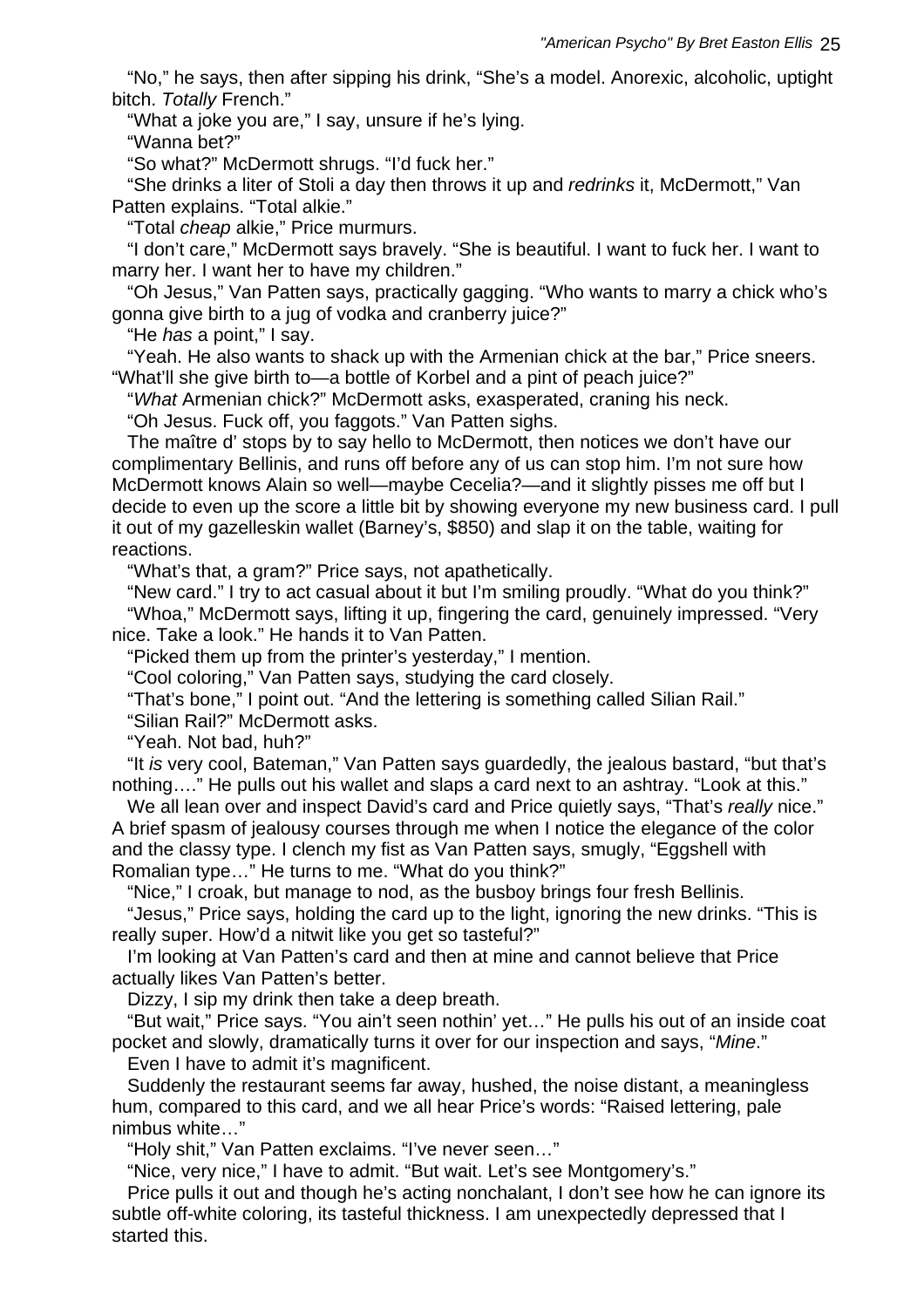"Pizza. Let's order a pizza," McDermott says. "Doesn't anyone want to split a pizza? Red snapper? Mmmmm. Bateman wants *that*," he says, rubbing his hands eagerly together.

 I pick up Montgomery's card and actually finger it, for the sensation the card gives off to the pads of my fingers.

"Nice, huh?" Price's tone suggests he realizes I'm jealous.

 "Yeah," I say offhandedly, giving Price the card like I don't give a shit, but I'm finding it hard to swallow.

"Red snapper pizza," McDermott reminds me. "I'm fucking starving."

 "No pizza," I murmur, relieved when Montgomery's card is placed away, out of sight, back in Timothy's pocket.

"Come on," McDermott says, whining. "Let's order the red upper pizza."

 "Shut up, Craig," Van Patten says, eyeing a waitress taking a booth's order. "But call that hardbody over."

 "But she's not ours," McDermott says, fidgeting with the menu he's yanked from a passing busboy.

 "Call her over *any* way," Van Patten insists. "Ask her for water or a Corona or something."

 "Why *her*?" I'm asking no one in particular. My card lies on the table, ignored next to an orchid in a blue glass vase. Gently I pick it up and slip it, folded, back into my wallet.

 "She looks exactly like this girl who works in the Georgette Klinger section of Bloomingdale's," Van Patten says. "Call her over."

"Does anyone want the pizza or not?" McDermott's getting testy.

"How would *you* know?" I ask Van Patten.

"I buy Kate's perfume *there*," he answers.

 Price's gestures gather the table's attention. "Did I forget to tell everyone that Montgomery's a dwarf?"

"Who's Kate?" I say.

 "*Kate* is the chick who Van Patter's having the affair with," Price explains, staring back at Montgomery's table.

"What happened to Miss *Kitt* ridge?" I ask.

"Yeah," Price smiles. "What *about* Amanda?"

"Oh god, guys, *lighten* up. Fidelity? *Right*."

"Aren't you afraid of dis*eases*?" Price asks.

"From *who*, Amanda or Kate?" I ask.

 "I thought we agreed that *we* can't get it." Van Patten's voice rises. "So-o-o-o… shithead. Shut up."

"Didn't I tell you—"

Four more Bellinis arrive. There are now eight Bellinis on the table.

"Oh my god," Price moans, trying to grab at the busboy before he scampers off.

 "Red snapper pizza… red snapper pizza…" McDermott has found a mantra for the evening.

"We'll soon become targets for horny Iranian chicks," Price drones.

 "It's like zero zero zero percentage whatever, you know—are you listening?" Van Patten asks.

 "…snapper pizza… red snapper pizza…" Then McDermott slams his hand on the table, rocking it. "Goddamnit, isn't anybody listening to me?"

 I'm still tranced out on Montgomery's card—the classy coloring, the thickness, the lettering, the print—and I suddenly raise a fist as if to strike out at Craig and scream, my voice booming, "No one wants the fucking *red snapper pizza*! A pizza should be *yeasty* and slightly *bready* and have a *cheesy crust*! The crusts here are too fucking thin because the shithead chef who cooks here overbakes everything! The pizza is dried out and brittle!" Red-faced, I slam my Bellini down on the table and when I look up our appetizers have arrived. A hardbody waitress stands looking down at me with this strange, glazed expression. I wipe a hand over my face, genially smiling up at her. She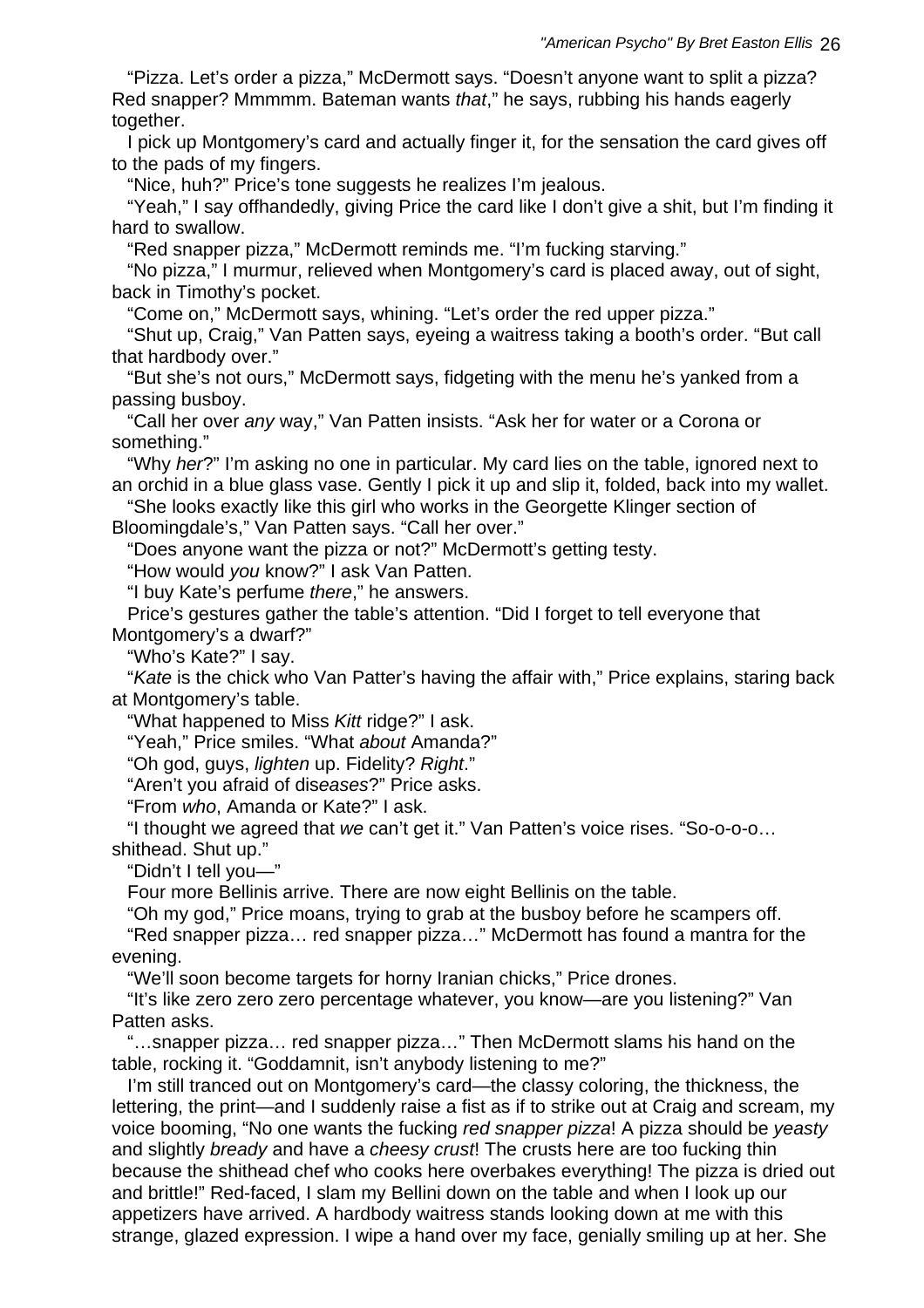stands there looking at me as if I were some kind of monster—she actually looks *scared* —and I glance over at Price—for what? guidance?—and he mouths "Cigars" and pats his coat pocket.

McDermott quietly says, "I don't think they're brittle."

 "Honey," I say, ignoring McDermott, taking an arm and pulling her toward me. She flinches but I smile and she lets me pull her closer. "Now we're all going to eat a nice big meal here—" I start to explain.

 "But this isn't what I ordered," Van Patten says, looking at his plate. "I wanted the *mussel* sausage."

 "Shut up." I shoot him a glance then calmly turn toward the hardbody, grinning like an idiot, but a handsome idiot. "Now listen, we are good customers here and we're probably going to order some fine brandy, cognac, who knows, and we want to relax and bask in this"—I gesture with my arm—"atmosphere. Now"—with the other hand I pull out my gazelleskin wallet—"we would like to enjoy some *fine* Cuban cigars afterwards and we don't want to be bothered by some *lout* ish—"

"*Lout* ish." McDermott nods to Van Patten and Price.

 "*Lout* ish and inconsiderate patrons or tourists who are inevitably going to complain about our innocuous little habit… So"—I press what I hope is fifty into a small-boned hand—"if you could make sure we aren't bothered while we do, we would *grate* fully appreciate it." I rub the hand, closing it into a fist over the bill. "And if anyone complains, well…" I pause, then warn menacingly, "Kick 'em out."

She nods mutely and backs away with this dazed, confused look on her face.

 "And," Price adds, smiling, "if another round of Bellinis comes within a twenty-foot radius of this table we are going to set the maître d' on fire. So, you know, warn him."

 After a long silence during which we contemplate our appetizers, Van Patten speaks up. "Bateman?"

 "Yes?" I fork a piece of monkfish, push it into some of the golden caviar, then place the fork back down.

"You are pure prep perfection," he purrs.

 Price spots another waitress approaching with a tray of four champagne flutes filled with pale pinkish liquid and says, "Oh for Christ sakes, this is getting *ridi* culous…" She sets them down, however, at the table next to us, for the four babes.

"She is *hot*, " Van Patten says, ignoring his scallop sausage.

"Hardbody." McDermott nods in agreement. "Definitely."

"I'm not impressed," Price sniffs. "Look at her knees."

 While the hardbody stands there we check her out, and though her knees do support long, tan legs, I can't help noticing that one knee is, admittedly, bigger than the other one. The left knee is knobbier, almost imperceptibly thicker than the right knee and this unnoticeable flaw now seems overwhelming and we all lose interest. Van Patten is looking at his appetizer, stunned, and then he looks at McDermott and says, "That isn't what you ordered either. That's *sushi,* not sashimi."

"Jesus," McDermott sighs. "You don't come here for the food anyway."

 Some guy who looks exactly like Christopher Lauder comes over to the table and says, patting me on the shoulder, "Hey Hamilton, nice tan," before walking into the men's room.

"Nice tan, Hamilton," Price mimics, tossing tapas onto my bread plate.

"Oh gosh," I say, "hope I'm not blushin'."

"Actually, where *do* you go, Bateman?" Van Patten asks. "For a tan."

"Yeah, Bateman. Where *do* you go?" McDermott seems genuinely intrigued.

"Read my lips," I say, "a tanning salon," then irritably, "like *everyone* else."

 "I have," Van Patten says, pausing for maximum impact, "a tanning bed at… home," and then he takes a large bite out of his scallop sausage.

"Oh bullshit," I say, cringing.

"It's *true*," McDermott confirms, his mouth full. "I've seen it."

"That is *fuck* ing outrageous," I say.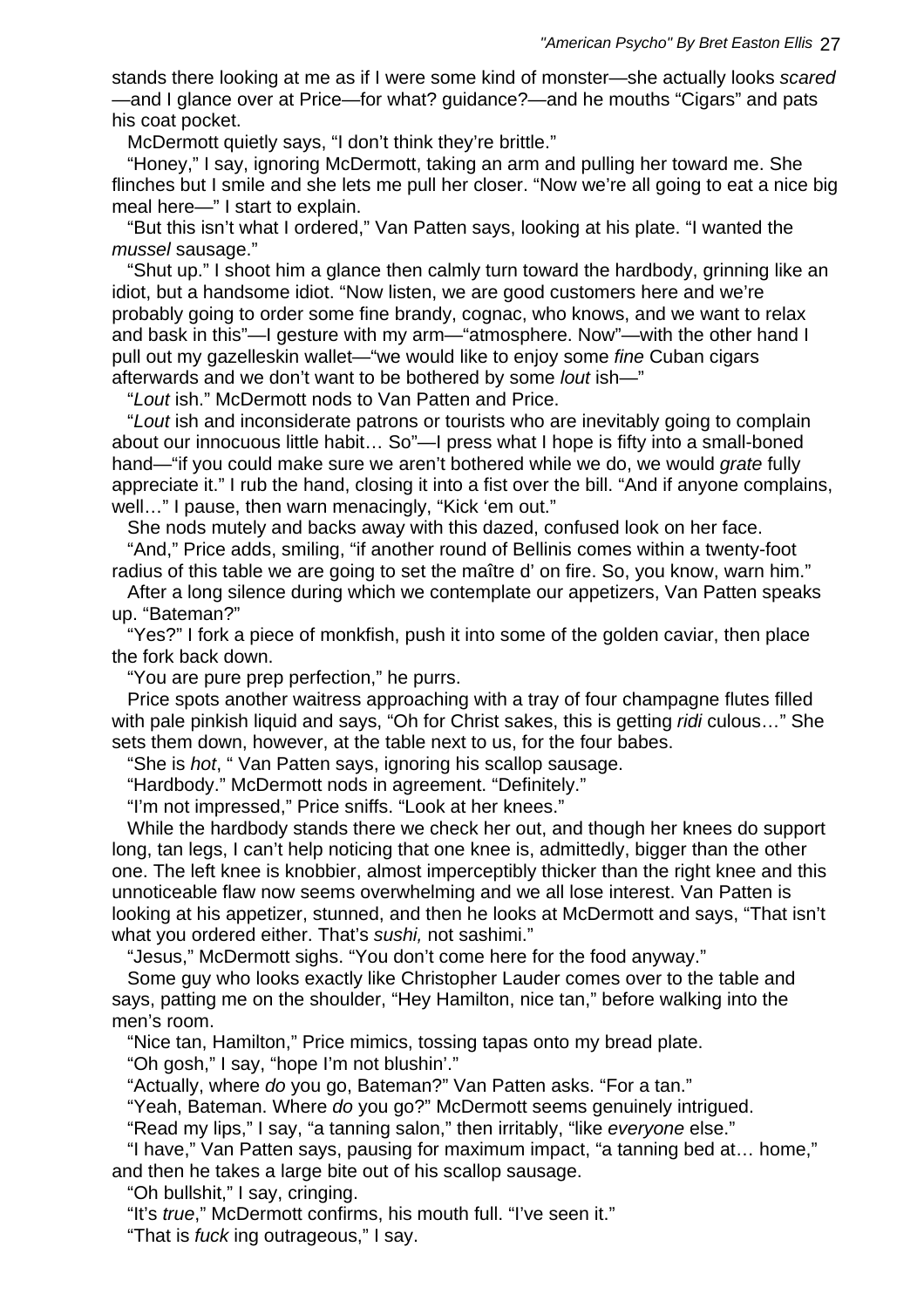"Why the hell is it *fuck* ing outrageous?" Price asks, pushing tapas around his plate with a fork.

 "Do you know how expensive a fucking tanning salon membership *is*?" Van Patten asks me. "A *member* ship for a *year*?"

"You're crazy," I mutter.

"Look, guys," Van Patten says. "Bateman's indignant."

 Suddenly a busboy appears at our table and without asking if we're finished removes our mostly uneaten appetizers. None of us complain except for McDermott, who asks, "Did he just take our appetizers away?" and then laughs uncomprehendingly. But when he sees no one else laughing he stops.

 "He took them away because the portions are so small he probably thought we were finished," Price says tiredly.

 "I just think that's crazy about the tanning bed," I tell Van Patten, though secretly I think it would be a hip luxury except I really have no room for one in my apartment. There are things one could do with it besides getting a tan.

"Who is Paul Owen with?" I hear McDermott asking Price.

"Some weasel from Kicker Peabody," Price says distractedly. "*He* knew McCoy."

 "Then why is he sitting with those dweebs from Drexel?" McDermott asks. "Isn't that Spencer Wynn?"

"Are you freebasing or *what*?" Price asks. "'That's not Spencer Wynn."

 I look over at Paul Owen, sitting in a booth with three other guys—one of whom could be Jeff Duvall, suspenders, slicked-back hair, horn-rimmed glasses, all of them drinking champagne—and I lazily wonder about how Owen got the Fisher account. It makes me not hungry but our meals arrive almost immediately after our appetizers are taken away and we begin to eat. McDermott undoes his suspenders. Price calls him a slob. I feel paralyzed but manage to turn away from Owen and stare at my plate (the potpie a yellow hexagon, strips of smoked salmon circling it, squiggles of pea-green tomatillo sauce artfully surrounding the dish) and then I gaze at the waiting crowd. They seem hostile, drunk on complimentary Bellinis perhaps, tired of waiting hours for shitty tables near the open kitchen even though they had reservations. Van Patten interrupts the silence at our table by slamming his fork down and pushing his chair back.

 "What's wrong?" I say, looking up from my plate, a fork poised over it, but my hand will not move; it's as if it appreciated the plate's setup too much, as if my hand had a mind of its own and refused to break up its design. I sigh and put the fork down, hopeless.

 "Shit. I have to tape this movie on cable for *Mandy*." He wipes his mouth with a napkin, stands up. "I'll be back."

"Have *her* do it, idiot," Price says. "What are you, demented?"

"She's in Boston, seeing her *den* tist." Van Patten shrugs, pussywhipped.

 "What in the hell are you going to do?" My voice wavers. I'm still thinking about Van Patten's card. "Call up HBO?"

 "No;" he says. "I have a touch-tone phone hooked up to program a Videonics VCR programmer I bought at Hammacher Schlemmer." He walks away pulling his suspenders up.

"How hip," I say tonelessly.

"Hey, what do you want for dessert?" McDermott calls out.

"Something chocolate and flourless," he shouts back.

"Has Van Patten stopped working out?" I ask. "He looks puffy."

"It looks that way, doesn't it," Price says.

"Doesn't he have a membership at the Vertical Club?" I ask.

 "I don't know," Price murmurs, studying his plate, then sitting up he pushes it away and motions to the waitress for another Finlandia on the rocks.

 Another hardbody waitress approaches us tentatively, bringing over a bottle of champagne, Perrier-Jouët, nonvintage, and tells us it's complimentary from Scott Montgomery.

"Nonvintage, that weasel," Price hisses, craning his neck to find Montgomery's table.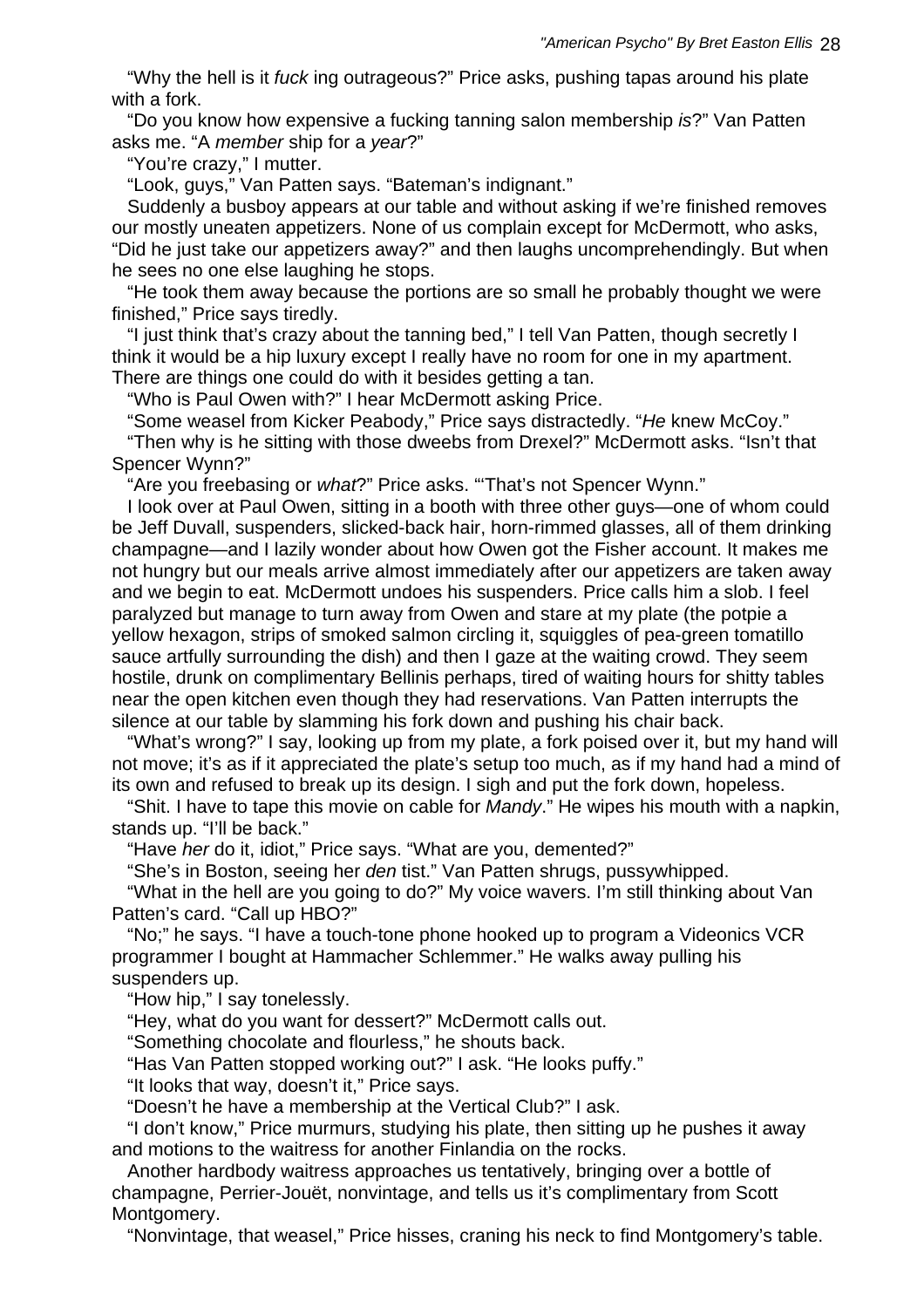"Loser." He gives him a thumbs-up sign from across the room. "The fucker's so short I could barely see him. I think I gave thumbs-up to Conrad. I can't be sure."

"Where's Conrad?" I ask. "I should say hello to him."

"The dude who called you Hamilton," Price says.

"That wasn't Conrad," I say.

 "Are you sure? It looked a helluva lot like him," he says but he's not really listening; he blatantly stares at the hardbody waitress, at exposed cleavage as she leans down to get a firmer grip on the bottle's cork.

 "No. That wasn't *Con* rad," I say, surprised at Price's inability to recognize co-workers. "That guy had a better haircut."

 We sit in silence while the hardbody pours the champagne. Once she leaves, McDermott asks if we liked the food. I tell him the potpie was fine but there was way too much tomatillo sauce. McDermott nods, says, "That's what I've heard."

 Van Patten returns, mumbling, "They don't have a good bathroom to do coke in." "Dessert?" McDermott suggests.

"Only if I can order the Bellini sorbet," Price says, yawning.

"How about just the check," Van Patten says.

"Time to go bird-dogging, gentlemen," I say.

 The hardbody brings the check over. The total is \$475, much less than we expected. We split it but I need the cash so I put it on my platinum AmEx and collect their bills, mostly fresh fifties. McDermott demands ten dollars back since his scallop sausage appetizer was only sixteen bucks. Montgomery's bottle of champagne is left at the table, undrunk. Outside Pastels a different bum sits in the street, with a sign that says something completely illegible. He gently asks us for some change and then, more hopefully, for some food.

"That dude needs a facial *real* bad," I say.

"Hey McDermott," Price cackles. "Throw him your tie."

"Oh shit. What's *that* gonna get him?" I ask, staring at the bum.

"Appetizers at Jams." Van Patten laughs. He gives me high-five.

"*Dude*," McDermott says, inspecting his tie, clearly offended.

"Oh, sorry… cab," Price says, waving down a cab. "… *and* a beverage."

"Off to Tunnel," McDermott tells the driver.

 "Great, McDermott," Price says, getting in the front seat. "You sound really excited." "So what if I'm not some burned-out decadent faggot like yourself," McDermott says,

getting in ahead of me.

 "Did anyone know cavemen got more fiber than we do?" Price asks the cabdriver. "Hey, *I* heard that too," McDermott says.

 "Van Patten," I say. "Did you see the comp bottle of champagne Montgomery sent over?"

 "Really?" Van Patten asks, leaning over McDermott. "Let me guess. Perrier-Jouët?" "*Bingo*," Price says. "Nonvintage."

"Fucking weasel," Van Patten says.

# **Tunnel**

 All of the men outside Tunnel tonight are for some reason wearing tuxedos, except for a middle-aged homeless bum who sits by a Dumpster, only a few feet away from the ropes, holding out to anyone who pays attention a Styrofoam coffee cup, begging for change, and as Price leads us around the crowd up to the ropes, motioning to one of the doormen, Van Patten waves a crisp one-dollar bill in front of the homeless bum's face, which momentarily lights up, then Van Patten pockets it as we're whisked into the club, handed a dozen drink tickets and two VIP Basement passes. Once inside we're vaguely hassled by two more doormen—long wool coats, ponytails, probably German—who demand to know why we're not wearing tuxedos. Price handles this all suavely, somehow, either by tipping the dorks or by persuading them with his clout (probably the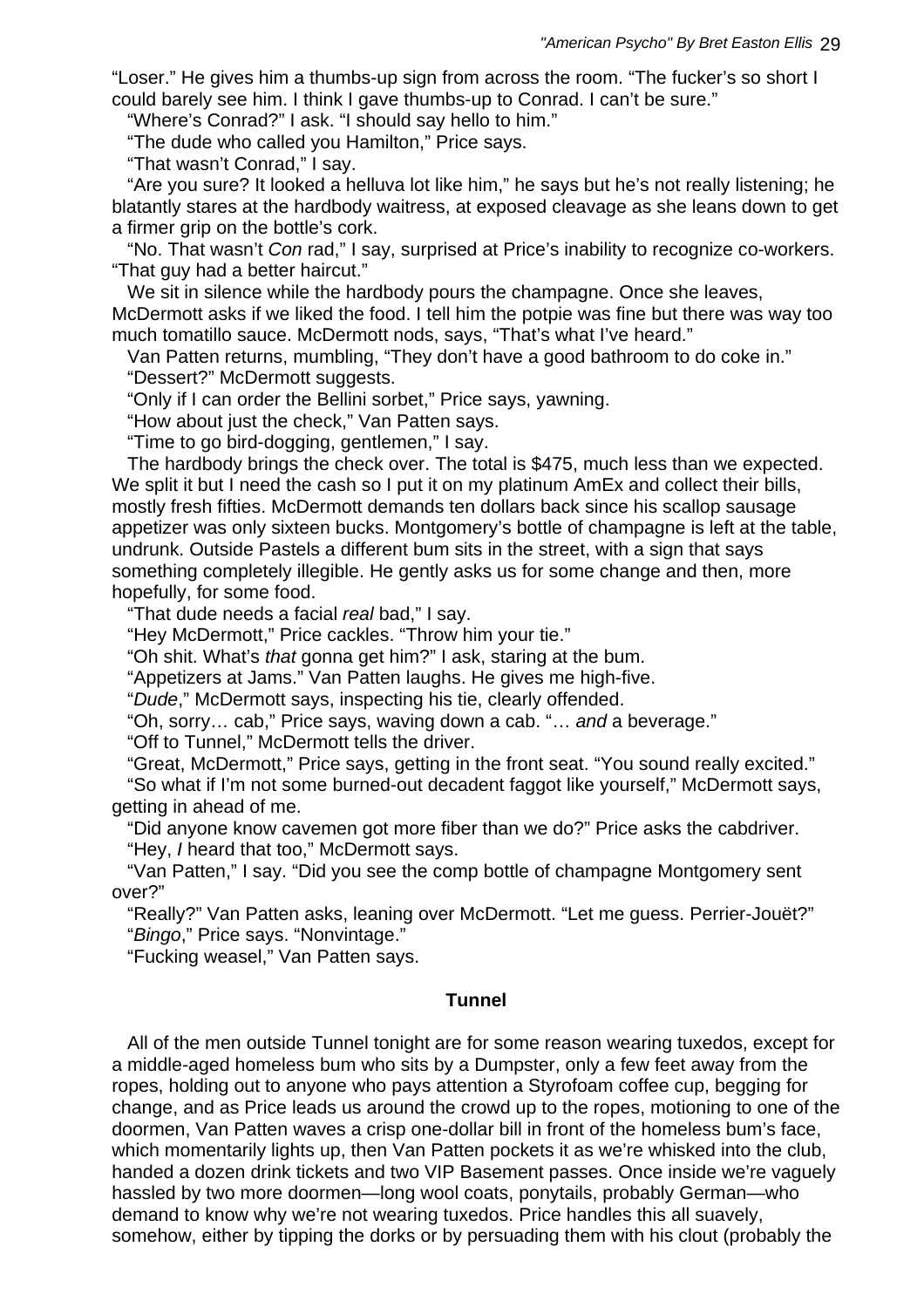former). I stay uninvolved and with my back to him try to listen as McDermott complains to Van Patten about how crazy I am for putting down the pizzas made at Pastels, but it's hard to hear anything with Belinda Carlisle's version of "I Feel Free" blasting over the sound system. I have a knife with a serrated blade in the pocket of my Valentino jacket and I'm tempted to gut McDermott with it right here in the entranceway, maybe slice his face open, sever his spine; but Price finally waves us in and the temptation to kill McDermott is replaced by this strange anticipation to have a good time, drink some champagne, flirt with a hardbody, find some blow, maybe even dance to some oldies or that new Janet Jackson song I like.

 It gets quieter as we move into the front hallway, heading toward the actual entrance, and we pass by three hardbodies. One is wearing a black side-buttoned notched-collar wool jacket, wool-crepe trousers and a fitted cashmere turtleneck, all by Oscar de la Renta; another is wearing a double-breasted coat of wool, mohair and nylon tweed, matching jeans-style pants and a man's cotton dress shirt, all by Stephen Sprouse; the best-looking one is wearing a checked wool jacket and high-waisted wool skirt, both from Barney's, and a silk blouse by Andra Gabrielle. They're definitely paying attention to the four of us and we repay the compliment, turning our heads—except for Price, who ignores them and says something rude.

 "Jesus Christ, Price, lighten up," McDermott whines. "What's your problem? Those girls were *very* hot."

 "Yeah, if you speak Farsi," Price says, handing McDermott a couple of drink tickets as if to placate him.

"What?" Van Patten says. "They didn't look Spanish to me."

 "You know, Price, you're going to have to change your attitude if you want to get laid," McDermott says.

 "*You're* telling *me* about getting laid?" Price asks Craig. "*You*, who scored with a hand job the other night?"

"Your outlook *sucks*, Price," Craig says.

 "Listen, you think I act like I do around you guys when I want some *pussy*?" Price challenges.

"Yeah, I *do*," McDermott and Van Patten say at the same time.

 "You know," I say, "it's possible to act differently from how one actually feels to get sex, guys. I hope I'm not causing you to relose your innocence, McDermott." I start walking faster, trying to keep up with Tim.

 "No, but that doesn't explain why Tim acts like such a *major* asshole," McDermott says, trying to catch up with me.

 "Like these girls *care*," Price snorts. "When I tell them what my annual income is, believe me, my behavior couldn't matter less."

 "And how do you drop this little tidbit of info?" Van Patten asks. "Do you say, Here's a Corona and by the way I pull in a hundred eighty thou a year and what's your sign?"

 "One ninety," Price corrects him, and then, "Yeah, I do. Subtlety is not what these girls are after."

 "And what are these girls after, O knowledgeable one?" McDermott asks, bowing slightly as he walks.

Van Patten laughs and still in motion they give each other high-five.

"Hey," I laugh, "you wouldn't ask if you *knew*."

 'They want a hardbody who can take them to Le Cirque twice a week, get them into Nell's on a regular basis. Or maybe a close personal acquaintance of Donald Trump," Price says flatly.

 We hand our tickets to an okay-looking girl wearing a wool-melton duffel coat and a silk scarf from Hermès. As she lets us in, Price winks at her and McDermott is saying, "I worry about disease just walking into this place. These are some skanky chicks. I can just *feel* it."

 "I told you, dude," Van Patten says and then patiently restates his facts. "We can't get *that*. It's like zero zero zero point oh one percentage—"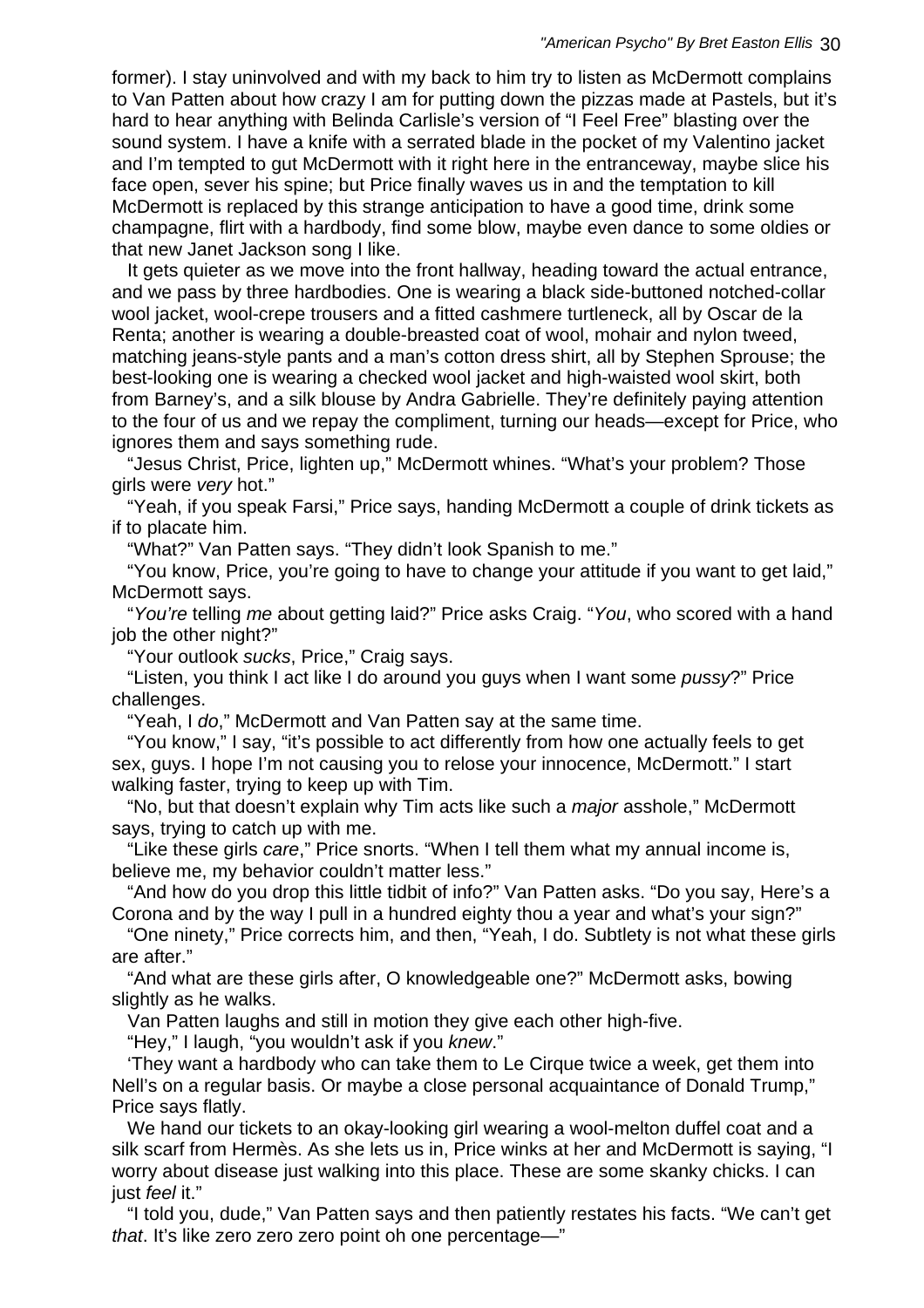Luckily, the long version of "New Sensation" by INXS drowns out his voice. The music is so loud that conversation is possible only by screaming. The club is fairly packed; the only real light coming in flashes off the dance floor. Everyone is wearing a tuxedo. Everyone is drinking champagne. Since we only have two VIP Basement passes Price shoves them at McDermott and Van Patten and they eagerly wave the cards at the guy guarding the top of the stairs. The guy who lets them pass is wearing a double-breasted wool tuxedo, a cotton wing-collar shirt by Cerruti 1881 and a black and white checkered silk bow tie from Martin Dingman Neckwear.

"Hey," I shout to Price. "Why didn't *we* use those?"

 "Because," he screams over the music, grabbing me by the collar, "*we* need some Bolivian Marching Powder…"

 I follow him as he rushes through the narrow corridor that runs parallel to the dance floor, then into the bar and finally into the Chandelier Room, which is jammed with guys from Drexel, from Lehman's, from Kidder Peabody, from First Boston, from Morgan Stanley, from Rothschild, from Goldman, even from *Citibank* for Christ sakes, all of them wearing tuxedos, holding champagne flutes, and effortlessly, almost as if it were the same song, "New Sensation" segues into "The Devil Inside" and Price spots Ted Madison leaning against the railing in the back of the room, wearing a double-breasted wool tuxedo, a wing-collar cotton shirt from Paul Smith, a bow tie and cummerbund from Rainbow Neckwear, diamond studs from Trianon, patent-leather and grosgrain pumps by Ferragamo and an antique Hamilton watch from Saks; and past Madison, disappearing into darkness, are the twin train tracks which tonight are lit garishly in preppy greens and pinks and Price suddenly stops walking, stares past Ted, who smiles knowingly when he spots Timothy, and Price gazes longingly at the tracks as if they suggest some kind of freedom, embody an escape that Price has been searching for, but I shout out to him, "Hey, there's Teddy," and this breaks his gaze and he shakes his head as if to clear it, refocuses his gaze on Madison and shouts decisively, "No, that's not Madison for Christ sakes, that's *Turnball*," and the guy who I thought was Madison is greeted by two other guys in tuxedos and he turns his back to us and suddenly, behind Price, Ebersol wraps an arm around Timothy's neck and laughingly pretends to strangle him, then Price pushes the arm away, shakes Ebersol's hand and says, "Hey Madison."

 Madison, who I thought was Ebersol, is wearing a splendid double-breasted white linen jacket by Hackett of London from Bergdorf Goodman. He has a cigar that hasn't been lit in one hand and a champagne glass, half full, in the other.

"Mr. Price," shouts Madison. "Very good to see you, sir."

"Madison," Price cries back. "We need your services."

"Looking for trouble?" Madison smiles.

"Something more immediate," Price shouts back.

 "Of course," Madison shouts and then, coolly for some reason, nods at me, shouting, I think, "Bateman," and then, "Nice tan."

 A guy standing behind Madison who looks a lot like Ted Dreyer is wearing a doublebreasted shawl-collared tuxedo, a cotton shirt and a silk tartan bow tie, all of it, I'm fairly sure, from Polo by Ralph Lauren. Madison stands around, nodding to various people who pass by in the crush.

Finally Price loses his cool. "Listen. We need drugs," I think I hear him shout.

"Patience, Price, patience," Madison shouts. "I'll talk to Ricardo."

But he still stands there, nodding to people who push past

"Like what about *now*?" Price screams.

"Why aren't you wearing a tux?" Madison shouts.

"How much do we want?" Price asks me, looking desperate.

"A gram is fine," I shout. "I have to be at the office early tomorrow."

"Do you have cash?"

I can't lie, nod, hand him forty.

"A gram," Price shouts to Ted

"Hey," Madison says, introducing his friend, "this is You."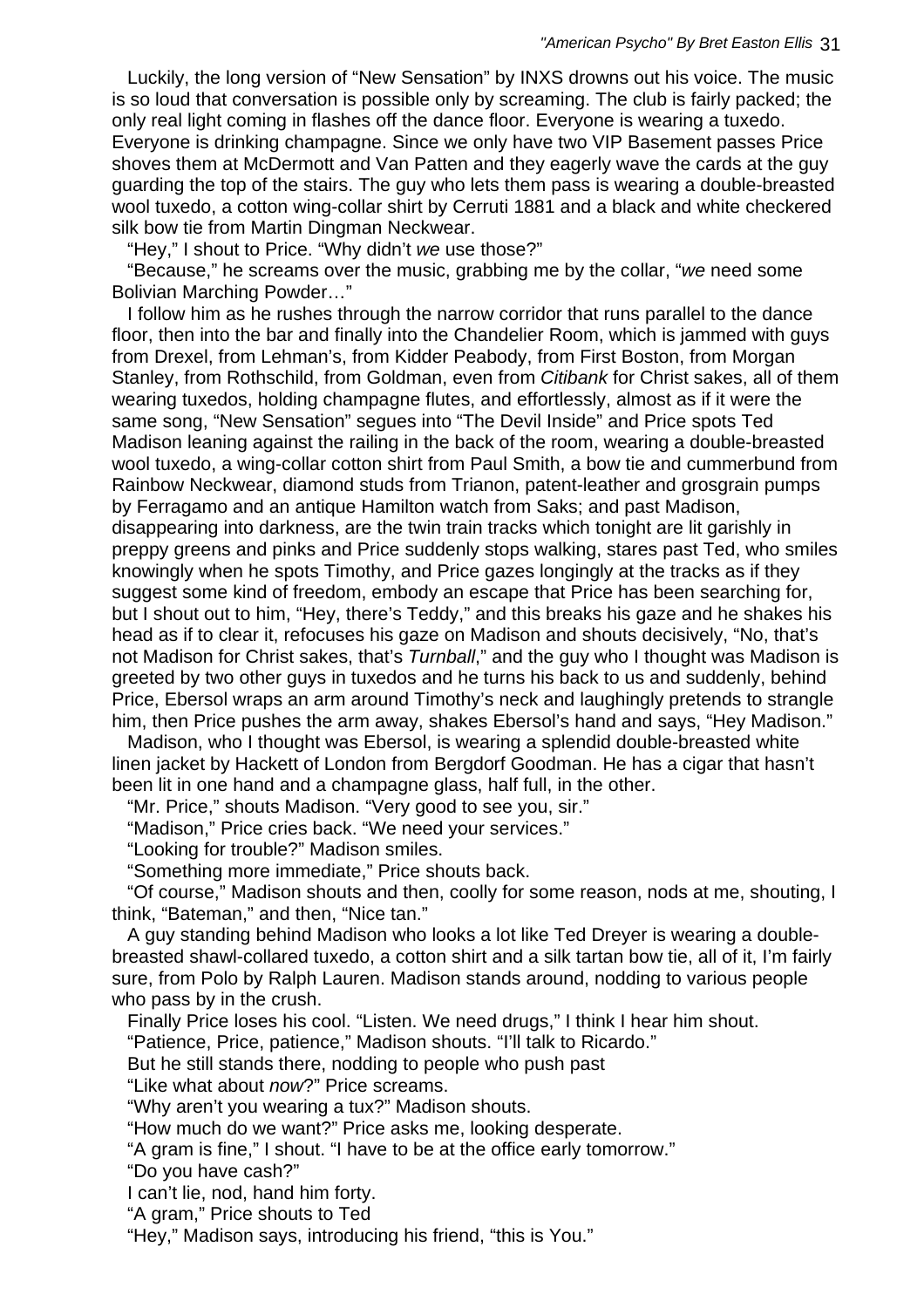"A gram." Price presses cash into Madison s hand. "*You*? What?"

 This guy and Madison both smile and Ted shakes his head and shouts a name I can't hear.

"No," Madison shouts, "Hugh." I think.

 "Yeah. Great to meet you, Hugh." Price holds up his wrist and taps the gold Rolex with his index finger.

 "I'll be right back," Madison shouts. "Keep my friend company. Use your drink tickets." He disappears. You, Hugh, Who, fades into the crowd. I follow Price over to the railings.

 I want to light my cigar but don't have any matches; yet just holding it, catching some of its aroma along with the knowledge that drugs are incoming, comforts me and I take two of the drink tickets from Price and try to get him a Finlandia on the rocks which they don't have, the hardbody behind the bar informs me bitchily, but she's got a rad body and is so hot-looking that I will leave her a big tip because of this. I settle on an Absolut for Price and order a J&B on the rocks for myself. As a joke I almost bring Tim a Bellini but he seems far too edgy tonight to appreciate this so I wade back through the crowd to where he stands and hand him the Absolut and he takes it thanklessly and finishes it with one gulp, looks at the glass and grimaces, giving me an accusatory look. I shrug helplessly. He resumes staring at the train tracks as if possessed. There are very few chicks in Tunnel tonight.

"Hey, I'm going out with Courtney tomorrow night."

 "*Her*?" he shouts back, staring at the tracks. "Great." Even with the noise I catch the sarcasm.

"Well, why *not*? Carruthers is *out* of town."

 "Might as well hire someone from an *escort* service," he shouts bitterly, almost without thinking.

"Why?" I shout.

"Because she's gonna cost you a *lot* more to get laid."

"No *way*," I scream.

 "Listen, I put up with it too," Price shouts, lightly shaking his glass. Ice cubes clank loudly, surprising me. "Meredith's the same way. She expects to be paid. They *all* do."

"Price?" I take a large gulp of Scotch. "You're priceless…"

He points behind him. "Where do those tracks go?" Laser lights start flashing.

"I don't know," I say after a long time, I don't even know how long.

 I get bored watching Price, who is neither moving nor speaking. The only reason he occasionally turns away from the train tracks is to look for Madison or Ricardo. No women anywhere, just an army of professionals from Wall Street in tuxedos. The one female spotted is dancing alone in a corner to some song I think is called "Love Triangle." She's wearing what looks like a sequined tank top by Ronaldus Shamask and I concentrate on that but I'm in an edgy pre-coke state and I start chewing nervously on a drink ticket and some Wall Street guy who looks like Boris Cunningham blocks my view of the girl. I'm about to head off to the bar when Madison comes back—it's been twenty minutes—and he sniffs loudly, a big plastered jittery grin on his face as he shakes hands with a sweaty stern-looking Price who moves away so quickly that when Ted tries to slap him in a friendly sort of way on his back he just hits air.

 I follow Price back past the bar and the dance floor, past the basement, and upstairs, past the long line for the women's room which is strange since there seem to be no women at the club tonight, and then we're in the men's room, which is empty, and Price and I slip into one of the stalls together and he bolts the door.

"I'm shaking," Price says, handing me the small envelope. "You open it."

 I take it from him, carefully unfolding the edges of the tiny white package, exposing the supposed gram—it looks like less to the dim fluorescent light of the men's room.

 "Jeez," Price whispers in a surprisingly gentle way. "That's not a helluva lot, is it?" He leans forward to inspect it.

"Maybe it's just the light," I mention.

"What the fuck is Ricardo's problem?" Price asks, gaping at the coke.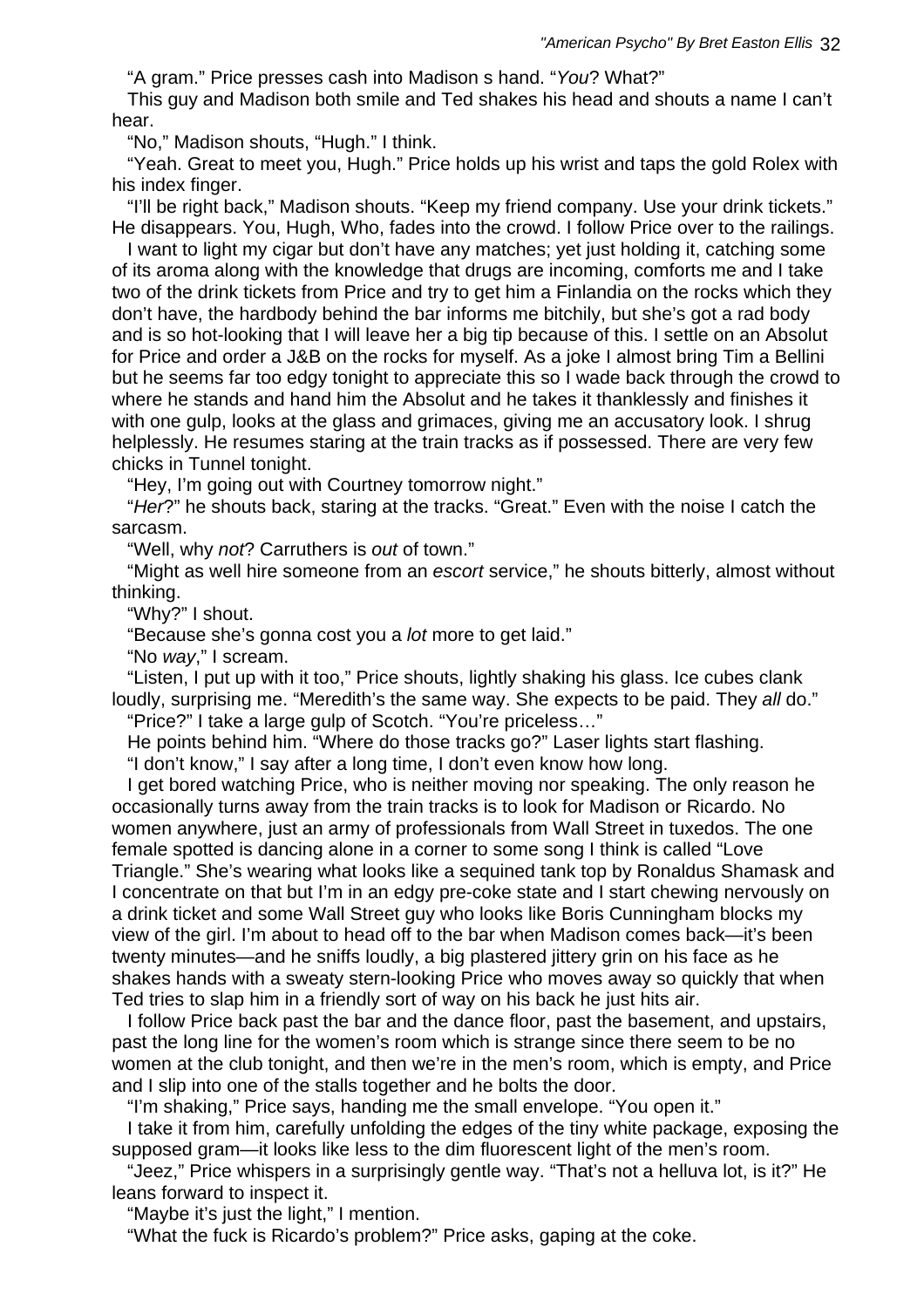"Shhh," I whisper, taking out my platinum American Express card. "Let's just do it." "Is he fucking selling it by the *milligram*?" Price asks. He sticks his own platinum

American Express card into the powder, bringing it up to his nose to inhale it. He stands there silently for a moment, and then gasps "Oh my god" in a low, throaty voice. "What?" I ask.

"It's a fucking milligram of… *Sweet'n Low*," he chokes.

 I do some of it and come to the same conclusion. "It's definitely weak but I have a feeling if we do enough of it we'll be okay—" But Price is furious, red-faced and sweating; he screams at me as if this was my fault, as if buying the gram from Madison was *my* idea.

 "I want to get high off this, Bateman," Price says slowly, his voice rising. "Not sprinkle it on my fucking All-Bran!"

 "You can always put it in your café au lait," this prissy voice in the next stall cries out. Price stares at me, eyes widening in disbelief, then flies into a rage and whirls around, pounding his fist against the side of the stall.

"Calm down," I tell him. "Let's do it anyway."

 Price turns back to me and, after running a hand over his stiff, slicked-back hair, seems to relent. "I guess you're right," and then he raises his voice, "that is, if the faggot in the next stall thinks it's okay."

We wait for a sign and then the voice in the next stall finally lisps, "It's okay with me..." "Fuck yourself!" Price roars.

"Fuck *yourself*," the voice mimics.

 "No, *fuck yourself*," Price screams back, trying to scramble over the aluminum divider, but I pull him down with one hand and in the next stall the toilet flushes and the unidentified person, obviously unnerved, scampers out of the men's room. Price leans against the door of our stall and stares at me in this hopeless way. He rubs a trembling hand over his still-crimson face and shuts his eyes tightly, lips white, slight residue of cocaine under one nostril—and then quietly he says, without opening his eyes, "Okay. Let's do it."

 "*That's* the spirit," I say. We take turns digging our respective cards into the envelope until what we can't get with the cards we press our fingers into and snort or lick off the tips then rub into our gums. I'm not anywhere near high but another J&B might give the body a false enough impression to kick in some kind of rush no matter how weak.

 Stepping out of the stall we wash our hands, inspecting our reflections in the mirror, and, once satisfied, head back to the Chandelier Room. I'm beginning to wish I'd checked my overcoat (Armani) but no matter what Price says I feel kind of high and minutes later as I wait at the bar trying to get this hardbody's attention it starts not to matter. I finally have to lay a twenty on the counter to get her attention, even though I have plenty of drink tickets left. It works. Taking advantage of the drink tickets, I order two double Stolis on the rocks. She pours the drinks in front of me.

I'm feeling good and I shout out to her, "Hey, don't you go to NYU?"

She shakes her head, unsmiling.

"Hunter?" I shout.

She shakes her head again. Not Hunter.

"Columbia?" I shout—though that's a joke.

 She continues to concentrate on the bottle of Stoli. I decide not to continue the conversation and just slap the drink tickets on the bar as she places the two glasses in front of me. But she shakes her head and shouts, "It's after eleven. Those aren't good anymore. It's a cash bar. That'll be twenty-five dollars," and without complaining, playing it totally cool, I pull out my gazelleskin wallet and hand her a fifty which she eyes, I swear, contemptuously and, sighing, turns to the cash register and finds my change and I say, staring at her, quite clearly but muffed by "Pump Up the Volume" and the crowd, "You are a fucking ugly bitch I want to stab to death and play around with your blood," but I'm smiling. I leave the cunt no tip and find Price who is standing again, morosely, by the railings, his hands gripping the steel bars. Paul Owen, who is handling the Fisher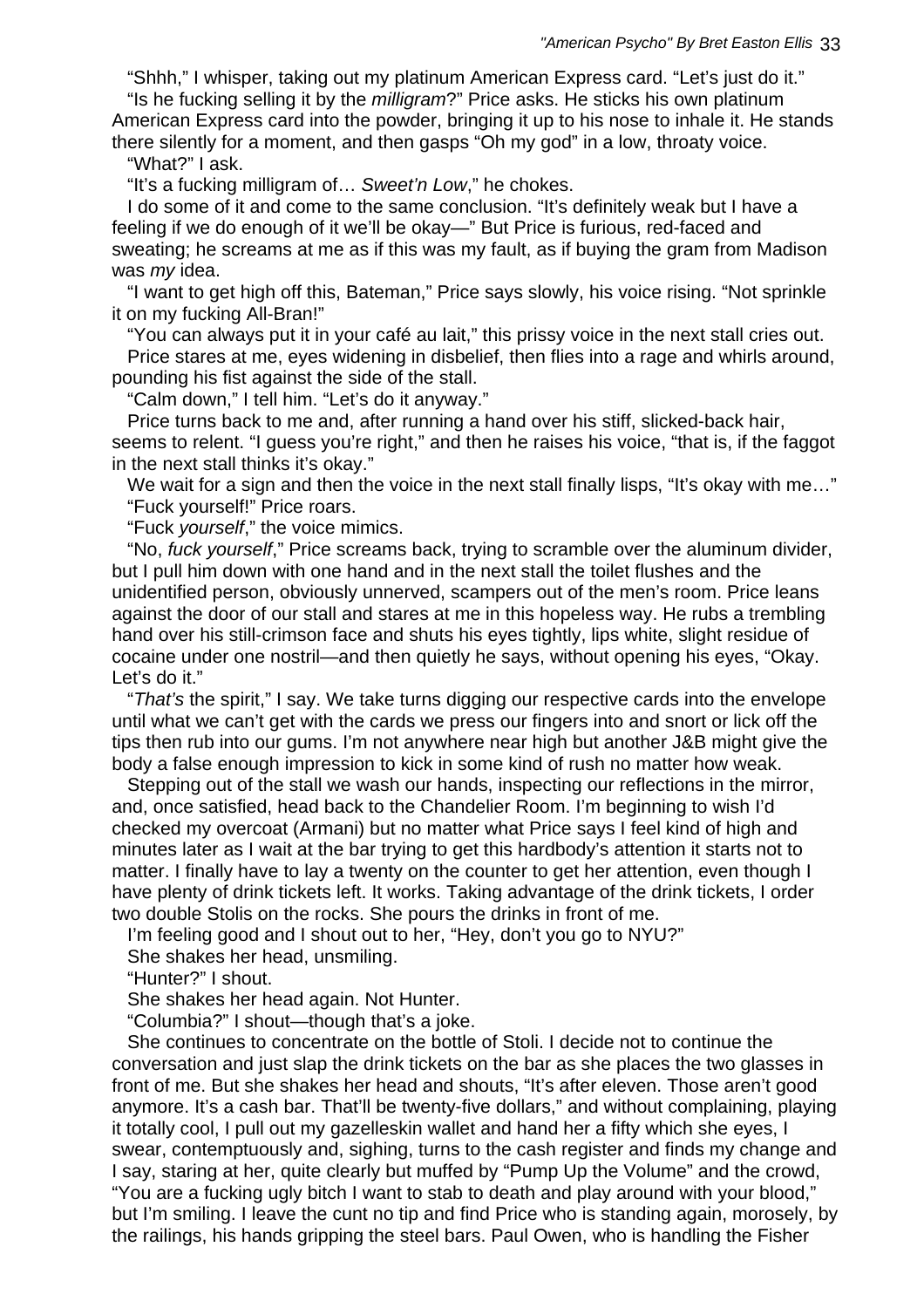account, is wearing a six-button double-breasted wool tuxedo and he stands next to Price screaming something like "Ran five hundred iterations of discounted cash flow minus on an ICM PC took company cab to Smith and Wollensky."

 I hand the drink to Price, while nodding to Paul. Price says nothing, not even thanks. He just holds the drink and mournfully stares at the tracks and then he squints and bends his head down to the glass and when the strobe lights start flashing, he stands up straight and murmurs something to himself.

"Aren't you high?" I ask him.

"How are you?" Owen shouts.

"Very happy," I say.

 The music is one long, unending song that overlaps with other, separate songs connected only by a dull thumping beat and it obliterates all conversation which, while I'm talking to a weasel like Owen, is perfectly okay with me. There seem to be more girls in the Chandelier Room now and I try to make eye contact with one of them—model type with big tits. Price nudges me and I lean in to ask if we should perhaps get another am.

"Why aren't you wearing a tuxedo?" Owen asks, behind me.

"I'm leaving," Price shouts. "I'm getting out."

"Leaving what?" I shout back, confused.

"*This*," he shouts, referring to, I'm not sure but I think, his double Stoli.

"Don't," I tell him. "I'll drink it."

"Listen to me, Patrick," he screams. "I'm *leaving*."

"Where to?" I really am confused. "You want me to find Ricardo?"

"I'm leaving," he screams. "I… am… *leaving*!"

 I start laughing, not knowing what he means. "Well, *where* are you going to go?" "*Away!* " he shouts.

"Don't tell me," I shout back at him. "Merchant banking?"

"*No*, Bateman. I'm serious you dumb son-of-a-bitch. *Leav* ing. Disappearing."

 "Where to?" I'm still laughing, stilt confused, still shouting. "Morgan Stanley? Rehab?What?"

 He looks away from me, doesn't answer, just keeps staring past the railings, trying to find the point where the tracks come to an end, find what lies behind the blackness. He's becoming a drag but Owen seems worse and I've already accidentally made eye contact with the weasel.

"Tell him don't worry, be happy," Owen shouts.

"Are you still handling the Fisher account?" What else can I say to him?

"What?" Owen asks. "Wait. Is that Conrad?"

 He points at some guy wearing a shawl-collar, single-breasted wool tuxedo, a cotton shirt with a bow tie, all by Pierre Cardin, who stands near the bar, directly beneath the chandelier, holding a glass of champagne, inspecting his nails. Owen pulls out a cigar, then asks for a light. I'm bored so I go for the bar without excusing myself to ask the hardbody I want to cut up for some matches. The Chandelier Room is packed and everyone looks familiar, everyone looks the same. Cigar smoke hangs heavy, floating in midair, and the music, INXS again, is louder than ever, but building toward what? I touch my brow by mistake and my fingers come back wet. At the bar I pick up some matches. On my way back through the crowd I bump into McDermott and Van Patten, who start begging me for more drink tickets. I hand them the rest of the tickets knowing that they are no longer valid, but we're crushed together in the middle of the room and the drink tickets don't offer enough incentive for them to make the trek to the bar.

"Skanky chicks," Van Patten says. "Beware. No hardbodies."

"Basement sucks," McDermott shouts.

"Did you find drugs?" Van Patten shouts. "We saw Ricardo."

"No," I shout. "Negative. Madison couldn't find any."

"Service, damnit, service," the guy behind me shouts.

"It's useless," I shout. "I can't hear anything."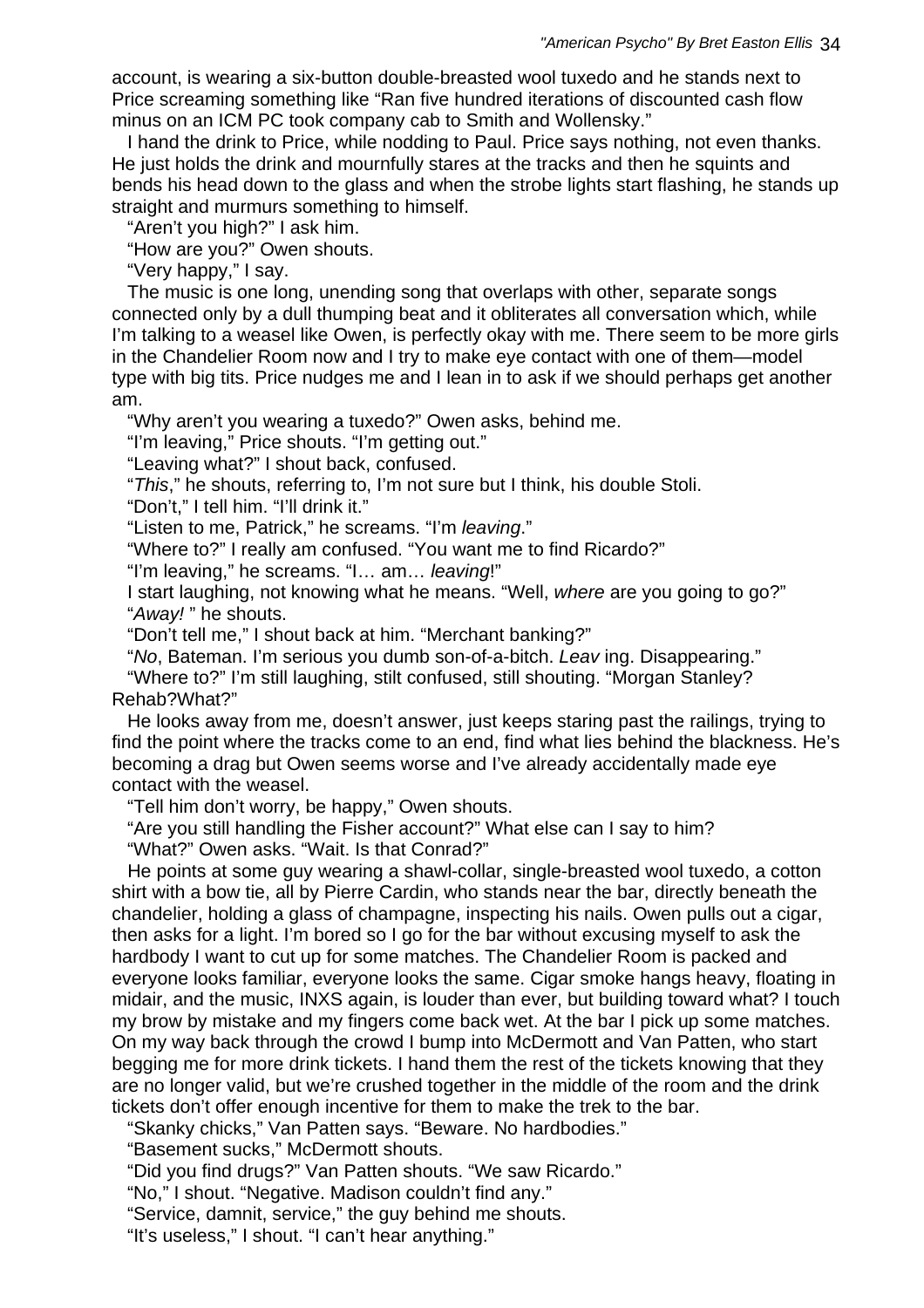"*What*?" Van Patten shouts. "I can't hear anything."

 Suddenly McDermott grabs my arm. "What the fuck is Price doing? Look." As in a movie, I turn around with some difficulty, standing on my toes to see Price perched on the rails, trying to balance himself, and someone has handed him a champagne glass and drunk or wired he holds both arms out and closes his eyes, as if blessing the crowd. Behind him the strobe light continues to flash off and on and off and on and the smoke machine is going like crazy, gray mist billowing up, enveloping him. He's shouting something but I cant hear what—the room is jammed to overcapacity, the sound level an earsplitting combination of Eddie Murphy's "Party All the Time" and the constant din of businessmen—so I push my way forward, my eyes glued on Price, and manage to pass Madison and Hugh and Turnball and Cunningham and a few others. But the crowd is too densely packed and it's futile to even keep trying. Only a few of the faces are fixated on Tim, still balancing on the railing, eyes half closed, shouting something. Embarrassed, I'm suddenly glad I'm stuck in the crowd, unable to reach him, to save him from almost certain humiliation, and during a perfectly timed byte of silence I can hear Price shout, "Goodbye!" and then, the crowd finally paying attention, "Fuckheads!" Gracefully he twists his body around and hops over the railing and leaps onto the tracks and starts running, the champagne flute bobbing as he holds it out to his side. He stumbles once, twice, with the strobe light flashing, in what looks like slow motion, but he regains his composure before disappearing into blackness. A security guard sits idly by the railing as Price recedes into the tunnel. He just shakes his head, I think.

 "Price! Come back!" I yell but the crowd is actually applauding his performance. "Price!" I yell once more, over the clapping. But he's gone and it's doubtful that if he *did* hear me he would do anything about it. Madison is standing nearby and sticks his hand out as if to congratulate me for something. "That guy's a *riot*."

 McDermott appears behind me and pulls at my shoulder. "Does Price know about a VIP room that we don't?" He looks worried.

 Outside Tunnel now, I'm high but really tired and my mouth tastes surprisingly like NutraSweet, even after drinking two more Stolis and half a J&B. Twelve-thirty and we watch limousines try to make left turns onto the West Side Highway. The three of us, Van Patten, McDermott and myself, discuss the possibilities of finding this new club called Nekenieh. I'm not really high, just sort of drunk.

"Lunch?" I ask them, yawning. "Tomorrow?"

"Can't," McDermott says. "Haircut at the Pierre."

"What about breakfast?" I suggest.

"Nope," Van Patten says. "Gio's. Manicure."

"That reminds me," I say, inspecting a hand. "I need one too."

"How about dinner?" McDermott asks me.

"I've got a date," I say. "Shit."

"What about you?" McDermott asks Van Patten.

"No can do," Van Patten says. "I've got to go to Sunmakers. Then private workout."

#### **Office**

 In the elevator Frederick Dibble tells me about an item on Page Six, or some other gossip column, about Ivana Trump and then about this new Italian-Thai place on the Upper East Side that he went to last night with Family Hamilton and starts raving about this great fusilli shiitake dish. I have taken out a gold Cross pen to write down the name of the restaurant in my address book. Dibble is wearing a subtly striped double-breasted wool suit by Canali Milano, a cotton shirt by Bill Blass, a mini-glen-plaid woven silk tie by Bill Blass Signature and he's holding a Missoni Uomo raincoat. He has a good-looking, expensive haircut and I stare at it, admiringly, while he starts humming along to the Muzak station—a version of what could be "Sympathy for the Devil"—that plays throughout all the elevators in the building our offices are in. I'm about to ask Dibble if he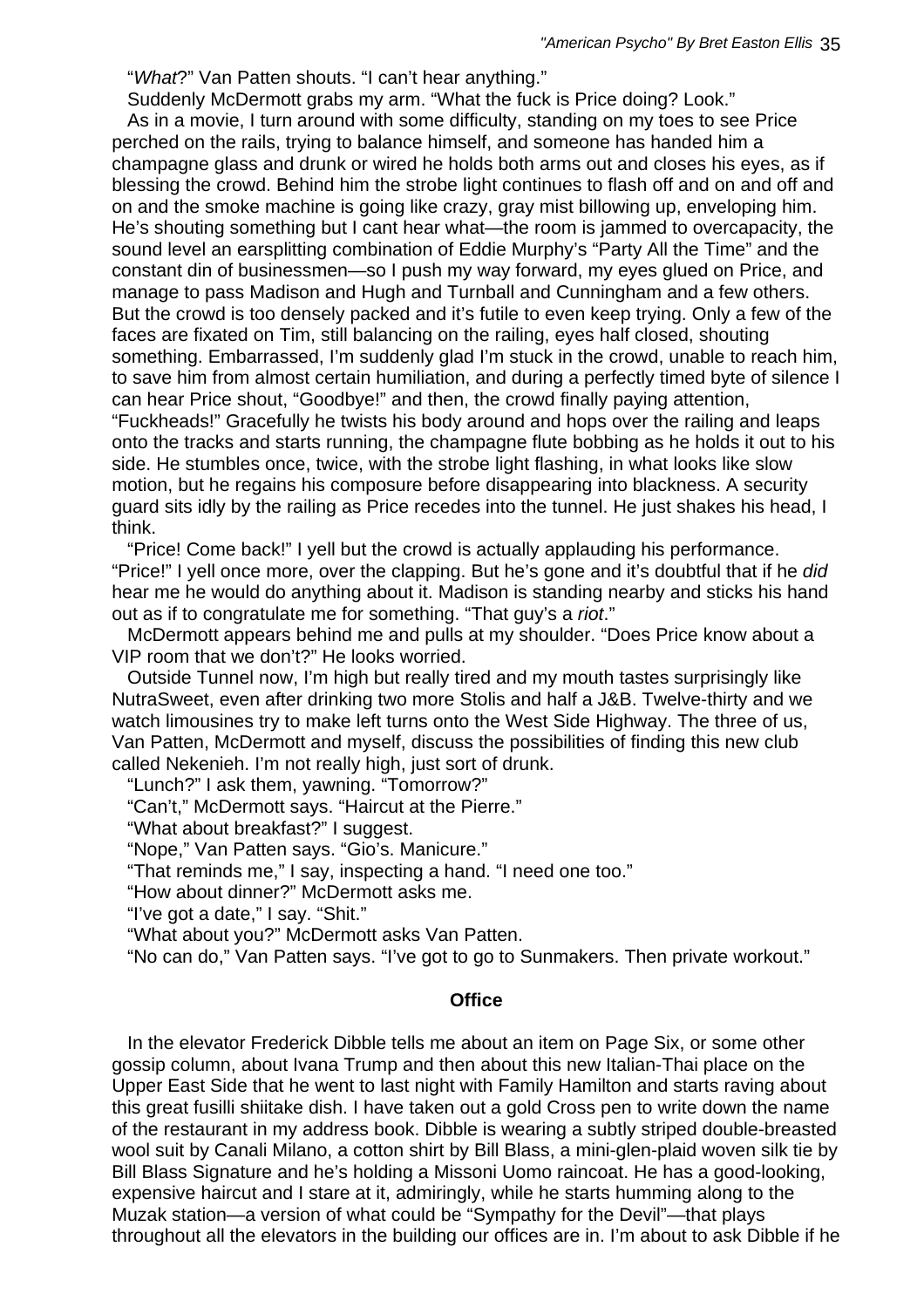watched The Patty Winters Show this morning—the topic was Autism—but he gets out on the floor before mine and repeats the name of the restaurant, "Thaidialano," and then "See you, Marcus" and steps out of the elevator. The doors shut. I am wearing a minihoundstooth-check wool suit with pleated trousers by Hugo Boss, a silk tie, also by Hugo Boss, a cotton broadcloth shirt by Joseph Abboud and shoes from Brooks Brothers. I flossed too hard this morning and I can still taste the coppery residue of swallowed blood in the back of my throat. I used Listerine afterwards and my mouth feels like it's on fire but I manage a smile to no one as I step out of the elevator, brushing past a hung-over Wittenborn, swinging my new black leather attaché case from Bottega Veneta.

 My secretary, Jean, who is in love with me and who I will probably end up marrying, sits at her desk and this morning, to get my attention as usual, is wearing something improbably expensive and completely inappropriate: a Chanel cashmere cardigan, a cashmere crewneck and a cashmere scarf, faux-pearl earrings, wool-crepe pants from Barney's. I pull my Walkman off from around my neck as I approach her desk. She looks up and smiles shyly.

"Late?" she asks.

"Aerobics class." I play it cool. "Sorry. Any messages?"

 "Ricky Hendricks has to cancel today," she says. "He didn't say what it was he is canceling or why."

"I occasionally box with Ricky at the Harvard Club," I explain. "Anyone else?"

 "And… Spencer wants to meet you for a drink at Fluties Pier 17," she says, smiling. "When?" I ask.

"After six."

"Negative," I tell her as I walk into my office. "Cancel it."

 She gets up from behind her desk and follows me in. "Oh? And what should I say?" she asks, amused.

 "Just… say… no," I tell her, taking my Armani overcoat off and hanging it on the Alex Loeb coatrack I bought at Bloomingdate's.

"Just… say… no?" she repeats.

"Did you see *The Patty Winters Show* this morning?" I ask...On Autism?"

 "No." She smiles as if somehow charmed by my addiction to *The Patty Winters Show*. "How was it?"

 I pick up this morning's *Wall Street Journal* and scan the front page—all of it one inkstained senseless typeset blur. "I think I was hallucinating while watching it. I don't know. I can't be sure. I don't remember," I murmur, placing the *Journal* back down and then, picking up today's *Financial Times,* "I really don't know." She just stands there waiting for instructions. I sigh and place my hands together, sitting down at the Palazzetti glass-top desk, the halogen lamps on both sides already burning. "Okay, Jean," I start. "I need reservations for three at Camols at twelve-thirty and if not there, try Crayons. All right?"

"Yes sir," she says in a joky tone and then turns to leave.

 "Oh wait," I say, remembering something. "And I need reservations for two at Arcadia at eight tonight."

 She turns around, her face falling slightly but still smiling. "Oh, something… romantic?" "No, silly. Forget it," I tell her. "I'll make them. Thanks."

"I'll do it," she says.

 "No. No," I say, waving her off. "Be a doll and just get me a Perrier, okay?" "You look nice today," she says before leaving.

 She's right, but I'm not saying anything—just staring across the office at the George Stubbs painting that hangs on the wall, wondering if I should move it, thinking maybe it's too close to the Aiwa AM/FM stereo receiver and the dual cassette recorder and the semiautomatic belt-drive turntable, the graphic equalizer, the matching bookshelf speakers, all in twilight blue to match the color scheme of the office. The Stubbs painting should probably go over the life-size Doberman that's in the corner (\$700 at Beauty and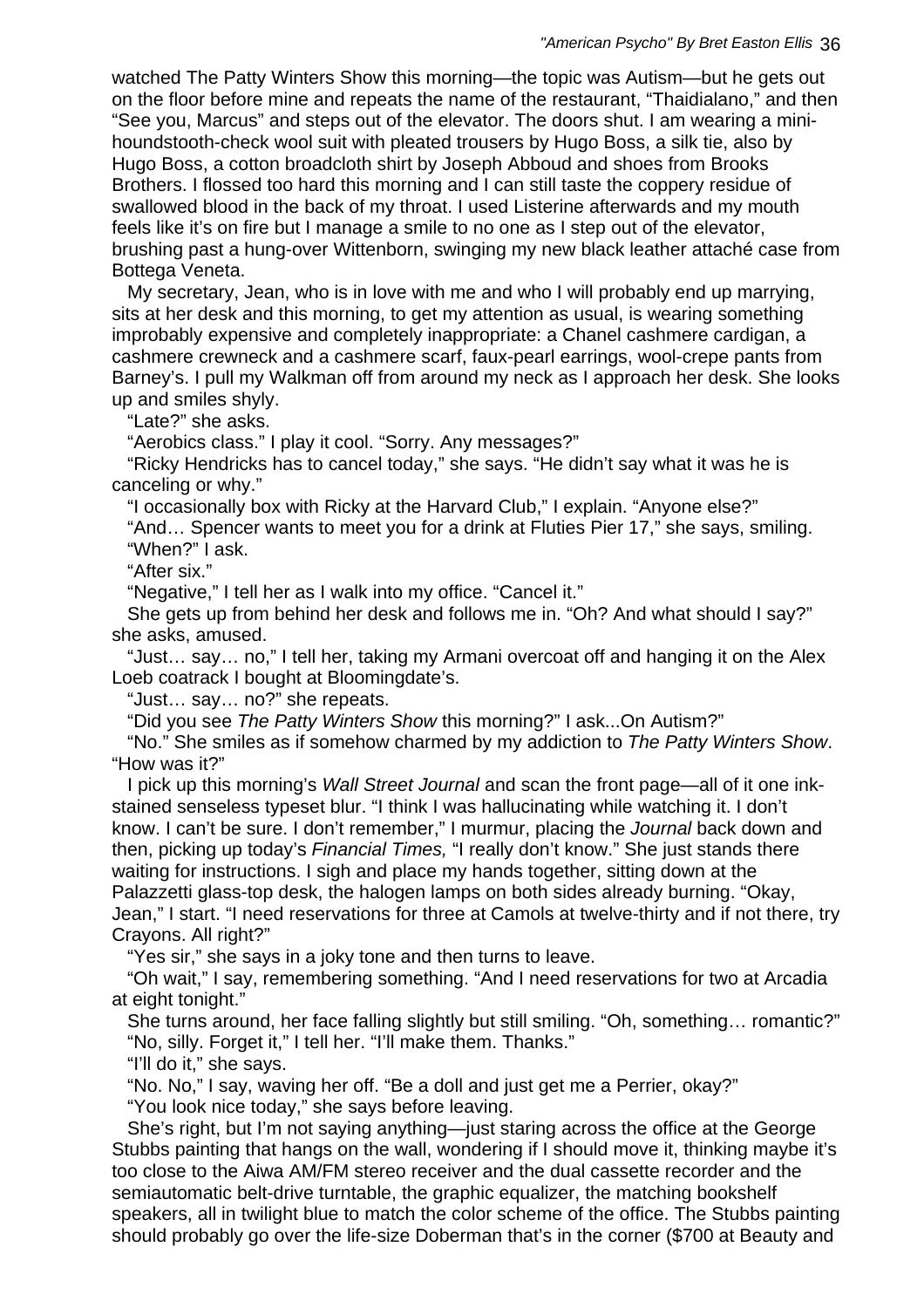the Beast in Trump Tower) or maybe it would look better over the Pacrizinni antique table that sits next to the Doberman. I get up and move all these sporting magazines from the forties—they cost me thirty bucks *apiece—* that I bought at Funchies, Bunkers, Gaks and Gleeks, and then I lift the Stubbs painting off the wall and balance it on the table then sit back at my desk and fiddle with the pencils I keep in a vintage German beer stein I got from Man-tiques. The Stubbs looks good in either place. A reproduction Black Forest umbrella stand (\$675 at Hubert des Forges) sits in an other corner without, I'm just noticing, any umbrellas in it.

 I put a Paul Butterfield tape in the cassette player, sit back at the desk and flip through last week's *Sports Illustrated*, but can't concentrate. I keep thinking about that damn tanning bed Van Patten has and I'm moved to pick up the phone and buzz jean.

"Yes?" she answers.

"Jean. Listen, keep your eyes open for a tanning bed, okay?"

"What?" she asks—incredulously, I'm sure, but she's still probably smiling.

"You know. A tanning bed," I repeat casually. "For a… tan."

"Okay…, " she says hesitantly. "Anything else?"

 "And, oh shit, yeah. Remind me to return the videotapes I rented last night back to the store." I start to open and close the sterling silver cigar holder that sits by the phone.

"Anything else?" she asks, and then, flirtatiously, "How about that Perrier?"

"Yeah. That sounds good. And Jean?"

"Yes," she says, and I'm relieved by her patience.

"You don't think I'm crazy?" I ask. "I mean for wanting a tanning bed?"

 There's a pause and then, "Well, it is a little unusual," she admits, and I can tell she is choosing her words *very* carefully. "But no, of course not. I mean how else are you going to keep up that devilishly handsome skin tone?"

"Good girl," I say before hanging up. I have a great secretary.

 She comes into the office five minutes later with the Perrier, a wedge of lime and the Ransom file, which she did not need to bring, and I am vaguely touched by her almost total devotion to me. I can't help but be flattered.

 "You have a table at Camols at twelve-thirty," she announces as she pours the Perrier into a glass tumbler. "Nonsmoking section."

 "Don't wear that outfit again," I say, looking her over quickly. "Thanks for the Ransom file."

 "Um…" She stalls, about to hand me the Perrier, and asks, "What? I didn't hear you," before setting the drink on my desk.

 "I said," and I repeat myself calmly, grinning, "do not wear that outfit again. Wear a dress. A skirt or something."

 She stands there only a little stunned, and after she looks down at herself, she smiles like some kind of cretin. "You don't like this, I take it," she says humbly.

"Come on," I say, sipping my Perrier. "You're prettier than that."

 'Thanks, Patrick," she says sarcastically, though I bet tomorrow she'll be wearing a dress. The phone on her desk rings. I tell her I'm not here. She turns to leave.

"And high heels," I mention. "I like high heels."

 She shakes her head good-naturedly as she exits, shutting my door behind her. I take out a Panasonic pocket watch with a three-inch diagonal color TV and an AM/FM radio and try to find something to watch, hopefully *Jeopardy!,* before turning to my computer terminal.

# **Health Club**

 The health club I belong to, Xclusive, is private and located four blocks from my apartment on the Upper West Side. In the two years since I signed up as a member, it has been remodeled three times and though they carry the latest weight machines (Nautilus, Universal, Keiser) they have a vast array of free weights which I like to use also. The club has ten courts for tennis and racquetball, aerobics classes, four aerobic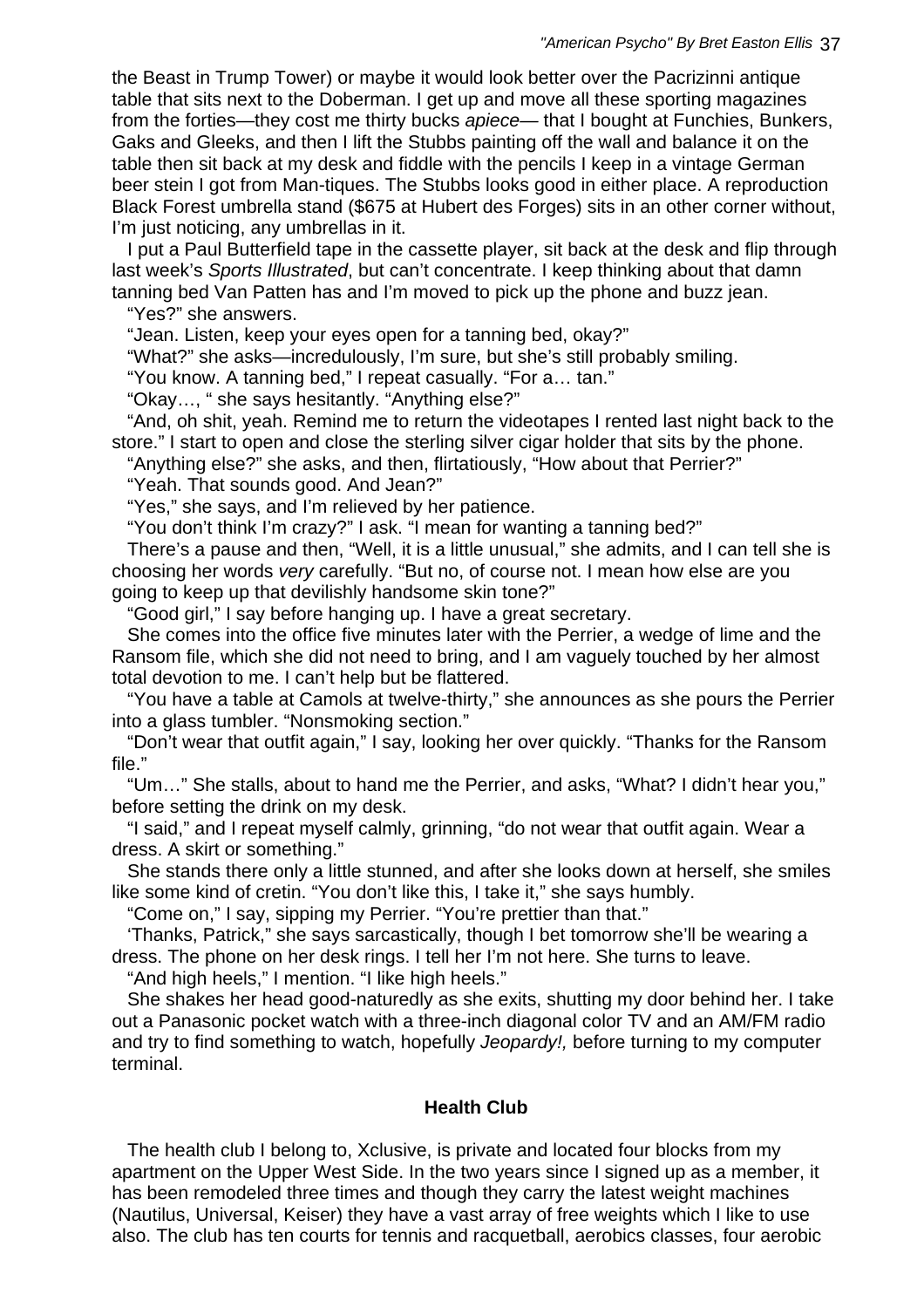dance studios, two swimming pools, Lifecycles, a Gravitron machine, rowing machines, treadmills, cross-country skiing machines, one-on-one training, cardiovascular evaluations, personalized programs, massage, sauna and steam rooms, a sun deck, tanning booths and a café with a juice bar, all of it designed by J. J. Vogel, who designed the new Norman Prager club, Petty's. Membership runs five thousand dollars annually.

 It was cool this morning but seems warmer after I leave the office and I'm wearing a six-button double-breasted chalk-striped suit by Ralph Lauren with a spread-collar pencil-striped Sea Island cotton shirt with French cuffs, also by Polo, and I remove the clothes, gratefully, in the air-conditioned locker room, then slip into a pair of crow-black cotton and Lycra shorts with a white waistband and side stripes and a cotton and Lycra tank top, both by Wilkes, which can be folded so tightly that I can actually carry them in my briefcase. After getting dressed and putting my Walkman on, clipping its body to the Lycra shorts and placing the phones over my ears, a Stephen Bishop/Christopher Cross compilation tape Todd Hunter made for me, I check myself in the mirror before entering the gym and, dissatisfied, go back to my briefcase for some mousse to slick my hair back and then I use a moisturizer and, for a small blemish I notice under my lower lip, a dab of Clinique Touch-Stick. Satisfied, I turn the Walkman on, the volume up, and leave the locker room.

 Cheryl, this dumpy chick who is in love with me, sits at her desk up front signing people in, reading one of the gossip columns in the *Post*, and she brightens up noticeably when she sees me approaching. She says hello but I move past her quickly, barely registering her presence since there's no line at the Stairmaster, for which usually one has to wait twenty minutes. With the Stairmaster you work the body's largest muscle group (between the pelvis and knees) and you can end up burning more calories per minute than by doing any other aerobic activity, except maybe Nordic skiing.

 I should probably be stretching first but if I do that I'll have to wait in line—already some faggot is behind me, probably checking out my back, ass, leg muscles. No hardbodies at the gym today. Only faggots from the West Side, probably unemployed actors, waiters by night, and Muldwyn Butner of Sachs, who I went to Exeter with, over at the biceps curl machine. Butner is wearing a pair of knee-length nylon and Lycra shorts with checkerboard inserts and a cotton and Lycra tank top and leather Reeboks. I finish twenty minutes on the Stairmaster and let the overmuscled, bleached-blond, middle-aged faggot behind me use it and I commence with stretching exercises. While I stretch, *The Patty Winters Show* I watched this morning comes back to me. The topic was Big Breasts and there was a woman on it who had a breast*reduction* since she thought her tits were too big—the dumb bitch. I immediately called McDermott who was also watching it and we both ridiculed the woman through the rest of the segment. I do about fifteen minutes of stretching before heading off to the Nautilus machines.

 I used to have a personal trainer whom Luis Carruthers had recommended but he came on to me last fall and I decided to develop my own fitness program which incorporates both aerobic exercises and training. With weights I alternate between free weights and weight machines that use hydraulic, pneumatic or electromechanical resistance. Most of the machines are very efficient since computerized keypads allow one to make adjustments in weight resistance without getting up. The positive aspects of the machines include minimizing muscle soreness and reducing any chance of injury. But I also like the versatility and freedom that free weights offer and the many variations in lifting that I can't get on the machines.

 On the leg machines I do five sets of ten repetitions. For the back I also do five sets of ten repetitions. On the stomach crunch machine I've gotten so I can do six sets of fifteen and on the biceps curl machine I do seven sets of ten. Before moving to the free weights I spend twenty minutes on the exercise bike while reading the new issue of *Money* magazine. Over at the free weights I do three sets of fifteen repetitions of leg extensions, leg curls and leg presses, then three sets and twenty repetitions of barbell curls, then three sets and twenty repetitions of bentover lateral raises for the rear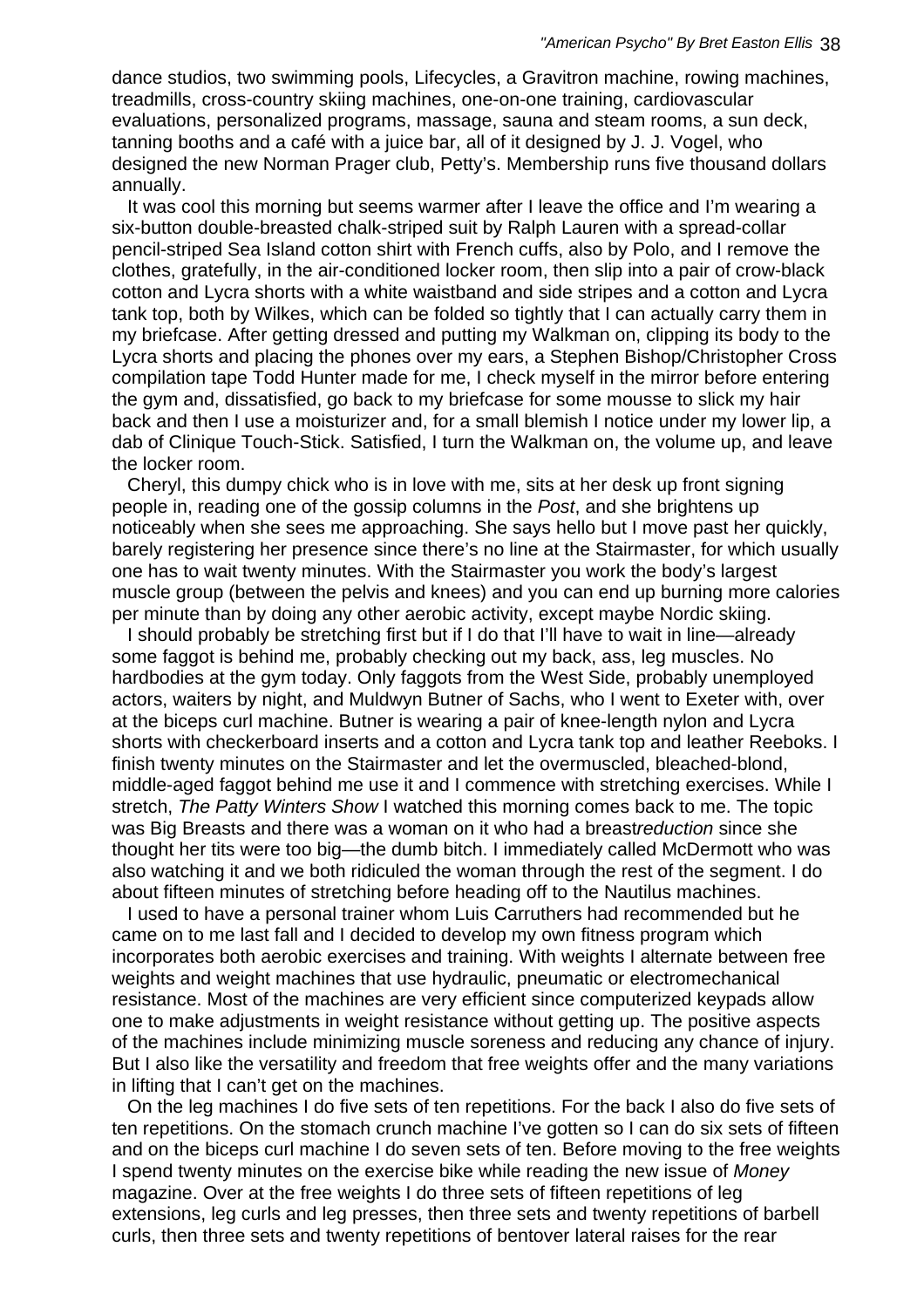#### *"American Psycho" By Bret Easton Ellis* 39

deltoids and three sets and twenty repetitions of latissimus pulldowns, pulley rows, dead lifts and bent-over barbell rows. For the chest I do three sets and twenty reps of inclinebench presses. For the front deltoids I also do three sets of lateral raises and seated dumbbell presses. Finally, for the triceps I do three sets and twenty reps of cable pushdowns and close-grip bench presses. After more stretching exercises to cool down I take a quick hot shower and then head to the video store where I return two tapes I rented on Monday, *She-Male Reformatory* and *Body Double,* but I rerent *Body Double* because I want to watch it again tonight even though I know I won't have enough time to masturbate over the scene where the woman is getting drilled to death by a power drill since I have a date with Courtney at seven-thirty at Café Luxembourg.

# **Date**

 Heading home from working out at Xclusive, and after an intense shiatsu massage, I stop at a newsstand near my building, scanning the Adults Only rack with my Walkman still on, the soothing strains of Pachelbel's Canon somehow complementing the harshly lit, laminated photographs in the magazines I flip through. I buy *Lesbian Vibrator Bitches* and *Cunt on Cunt* along with the current *Sports Illustrated* and the new issue of *Esquire,* even though I subscribe to them and both have already arrived in the mail. I wait until the stand is empty to make my purchase. The vendor says something, motions toward his hook nose, while handing me the magazines along with my change. I lower the volume and lift one of the Walkman's earphones up and ask, "What?" He touches his nose again and in a thick, nearly impenetrable accent says, I think, "Nose uise bleding." I put my Bottega Veneta briefcase down and lift a finger up to my face. It comes away red, wet with blood I reach into my Hugo Boss overcoat and bring out a Polo handkerchief and wipe the blood away, nod my thanks, slip my Wayfarer aviator sunglasses back on and leave. Fucking Iranian.

 In the lobby of my building I stop at the front desk and try to get the attention of a black Hispanic doorman I don't recognize. He's on the phone to his wife or his dealer of some crack addict and stares at me as he nods, the phone cradled in the premature folds of his neck. When it dawns on him that I want to ask something, he sighs, rolls his eyes up and tells whoever is on the line to hold on. "Yeah whatchooneed?" he mumbles.

 "Yes," I begin, my tone as gentle and polite as I can possibly muster. "Could you please tell the superintendent that I have a crack in my ceiling and…" I stop.

 He's looking at me as if I have overstepped some kind of unspoken boundary and I'm beginning to wonder what word confused him: certainly not *crack,* so what was it? *Superintendent? Ceiling?* Maybe even *please?*

"Whatchoomean?" He sighs thickly, slumped back, still staring at me.

 I look down at the marble floor and also sigh and tell him, "Look. I don't know. Just tell the superintendent it's Bateman… in Ten I." When I bring my head back up to see if any of this has registered I'm greeted by the expressionless mask of the doorman's heavy, stupid face. I am a ghost to this man, I'm thinking. I am something unreal, something not quite tangible, yet still an obstacle of sorts and he nods, gets back on the phone, resumes speaking in a dialect totally alien to me.

 I collect my mail—Polo catalog, American Express bill, June *Playboy*, invitation to an office party at a new club called Bedlam—then walk to the elevator, step in while inspecting the Ralph Lauren brochure and press the button for my floor and then the Close Door button, but someone gets in right before the doors shut and instinctively I turn to say hello. It's the actor Tom Cruise, who lives in the penthouse, and as a courtesy, without asking him, I press the PH button and he nods thank you and keeps his eyes fixed on the numbers lighting up above the door in rapid succession. He is much shorter in person and he's wearing the same pair of black Wayfarers I have on. He's dressed in blue jeans, a white T-shirt, an Armani jacket.

 To break the noticeably uncomfortable silence, I clear my throat and say, "I thought you were very fine in *Bartender*. I thought it was quite a good movie, and *Top Gun* too. I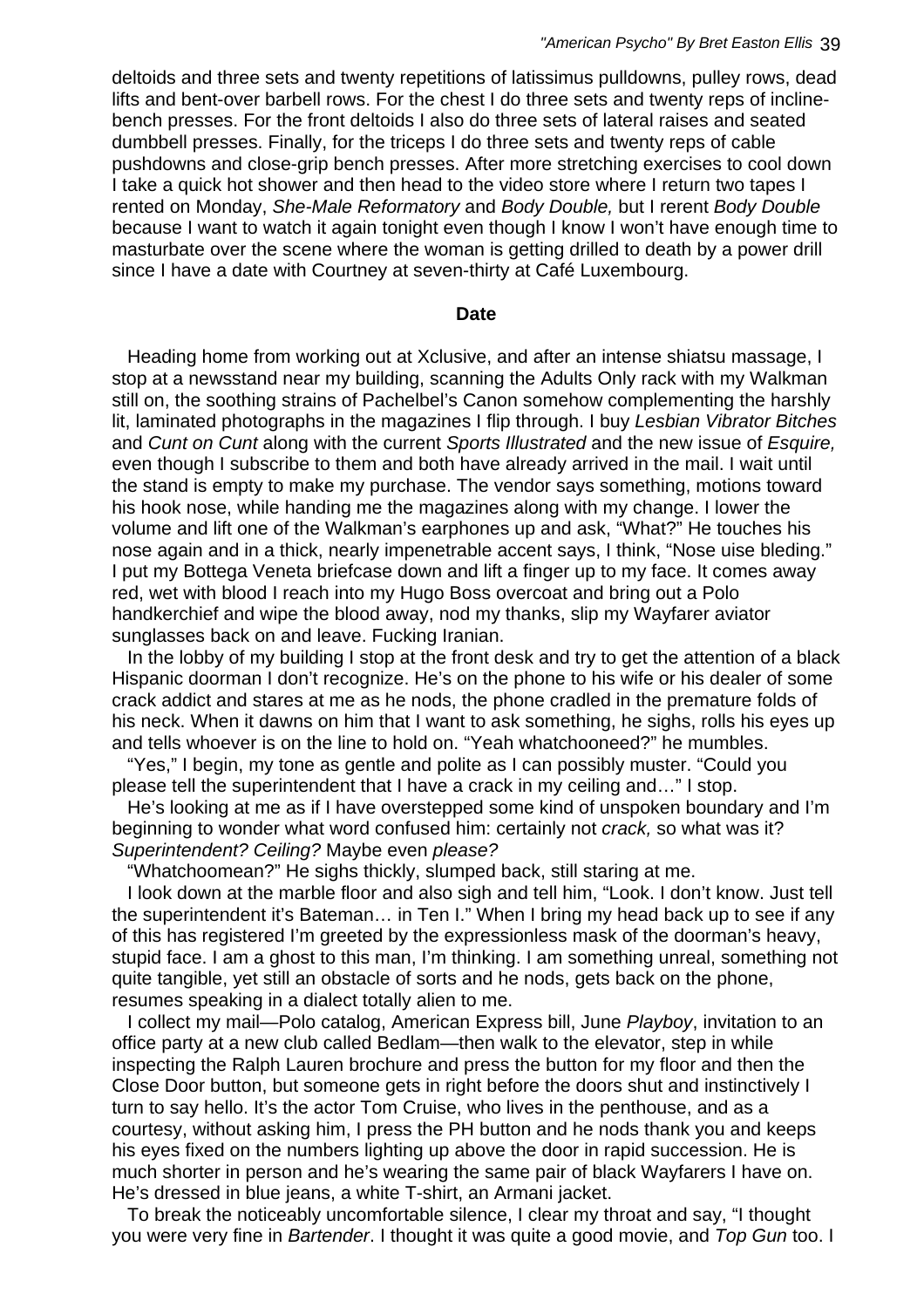really thought that was good."

 He looks away from the numbers and then straight at me. "It was called *Cocktail*," he says softly.

"Pardon?" I say, confused.

 He clears his throat and says, "*Cocktail.* Not *Bartender.* The film was called *Cocktail*." A long pause follows; just the sound of cables moving the elevator up higher into the building competes with the silence, obvious and heavy between us.

 "Oh yeah… Right," I say, as if the title just dawned on me. "*Cocktail.* Oh yeah, that's right," I say. "Great, Bateman, what are you thinking about?" I shake my head as if to clear it and then, to patch things up, hold out my hand. "Hi. Pat Bateman."

Cruise tentatively shakes it.

"So," I go. "You like living in this building?"

He waits a long time before answering, "I guess."

"It's great," I say. "Isn't it?"

 He nods, not looking at me, and I press the button for my floor again, an almost involuntary reaction. We stand there in silence.

"So… *Cocktail*," I say, after a while. "That's the name."

 He doesn't say anything, doesn't even nod, but now he's looking at me strangely and he lowers his sunglasses and says, with a slight grimace, "Uh… your nose is bleeding."

 I stand there rock still for a moment, before understanding that I have to do something about this, so I pretend to be suitably embarrassed, quizzically touch my nose then bring out my Polo handkerchief—already spotted brown—and wipe the blood away from my nostrils, overall handling it sort of well. "Must be the altitude." I laugh. "We're up so high."

He nods, says nothing, looks up at the numbers.

 The elevator stops at my floor and when the doors open I tell Tom, "I'm a big fan. It's really good to finally meet you."

"Oh yeah, right." Cruise smiles that famous grin and jabs at the Close Door button.

 The girl I'm going out with tonight, Patricia Worrell—blond, model, dropped out of Sweet Briar recently after only one semester—has left two messages on the answering machine, letting me know how incredibly important it is that I call her. While loosening my Matisse-inspired blue silk tie from Bill Robinson I dial her number and walk across the apartment, cordless phone in hand, to flip on the air-conditioning.

She answers on the third ring. "Hello?"

"Patricia. Hi. It's Pat Bateman."

 "Oh hi," she says. "Listen, I'm on the other line. Can I call you back?" "Well…," I say.

 "Look, it's my health club," she says. "They've screwed up my account. I'll call you back in a sec."

"Yeah," I say and hang up.

 I go into the bedroom and take off what I was wearing today: a herringbone wool suit with pleated trousers by Ciorgio Correggiari, a cotton oxford shirt by Ralph Lauren, a knit tie from Paul Stuart and suede shoes from Cole-Haan. I slip on a pair of sixty-dollar boxer shorts I bought at Barney's and do some stretching exercises, holding the phone, waiting for Patricia to call back. After ten minutes of stretching, the phone rings and I wait six rings to answer it.

"Hi," she says. "It's me, Patricia."

"Could you hold on? I've got another call."

"Oh sure," she says.

 I put her on hold for two minutes, then get back on the line. "Hi," I say. "Sorry." "That's okay."

"So. Dinner," I say. "Stop by my place around eight?"

"Well, that's what I wanted to talk to you about," she says slowly.

"Oh no," I moan. "What is it?"

 "Well, see, it's like this," she begins. "There's this concert at Radio City and—" "No, no, no," I tell her adamantly. "No music."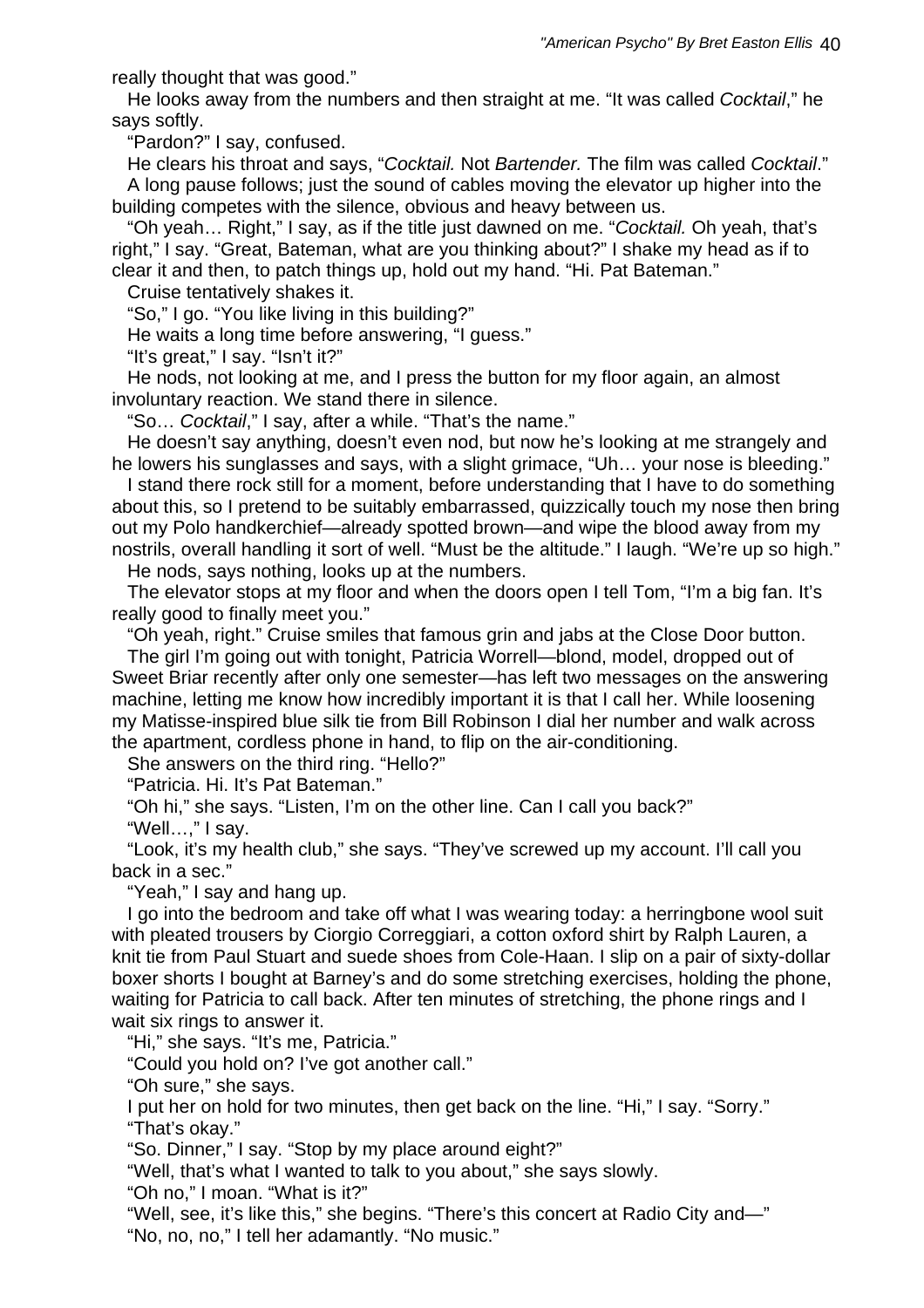"But my ex-boyfriend, this keyboardist from Sarah Lawrence, he's in the backup band and—" She stops, as if she has already decided to protest my decision.

 "No. Uh-uh, Patricia," I tell her firmly, thinking to myself: Damnit, why *this* problem, why *tonight?*

"Oh Patrick," she whines into the phone. "It'll be so much fun."

 I am now fairly sure that the odds of having sex with Patricia this evening are quite good, but not if we attend a concert in which an ex-boyfriend (there is no such thing with Patricia) is in the backup band.

 "I don't like concerts," I tell her, walking into the kitchen. I open the refrigerator and take out a liter of Evian. "I don't like concerts," I say again. "I don't like 'live' music."

"But this one isn't like the *others*." She lamely adds, "We *have* good seats."

"Listen. There's no need to argue," I say. "If you want to go, *go.* "

 "But I thought we were going to be to*geth* er," she says, straining for emotion. "I thought we were going to have *dinner*," and then, almost definitely an afterthought, "Be toge*ther.* The *two* of us."

 "I know, I know," I say. "Listen, we should all be allowed to do exactly what we *want* to do. *I* want you to do what *you* want to do."

 She pauses and tries a new angle. "Mis music is so beautiful, so… I know it sounds corny, but it's… gl*orious*. The band is one of the best you'll ever see. They're funny and wonderful and the music is so great and, oh gosh, I just want you to see them so badly. We'll have a great time, I guarantee it," she says with dripping earnestness.

"No, no, you go," I say. "You have a good time."

"Pa*trick*," she says. "I have *two* tickets."

"No. I don't like concerts," I say. "Live music *bugs* me."

"Well," she says and her voice sounds genuinely tinged with maybe real

disappointment, "I'll feel bad that you're not there with me."

 "I say go and have a good time." I unscrew the cap off the Evian bottle, timing my next move. "Don't worry. I'll just go to Dorsia alone then. It's okay."

 There is a very long pause that I am able to translate into: Uh-huh, right, now see if you want to go to that lousy fucking concert. I take a large gulp of Evian, waiting for her to tell me what time she'll be over.

 "Dorsia?" she asks and then, suspiciously, "You have reservations there? I mean for us?"

"Yes" I say, "Eight-thirty,"

 "Well…" She emits a little laugh and then, faltering, "It was… well, what I mean is, *I've* seen them. I just wanted *you* to see them."

 "Listen. What are you doing?" I ask. "If you're not coming I have to call someone else. Do you have Emily Hamilton's number?"

 "Oh now now, Patrick, don't be… *rash*." She giggles nervously. "They *are* playing two more nights so I *can* see them tomorrow. Listen, calm down, okay?"

"Okay," I say. "I'm calm."

"Now what time should I be over?" Restaurant Whore asks.

"I said eight," I tell her, disgusted.

 "'That's fine," she says and then in a seductive whisper, "See you at eight." She lingers on the phone as if she expects me to say something else, as if maybe I should congratulate her for making the correct decision, but I hardly have time to deal with this so I abruptly hang up.

 The instant after I hang up on Patricia I dash across the room and grab the Zagat guide and flip through it until I find Dorsia. With trembling fingers I dial the number. Busy. Panicked, I put the phone on Constant Redial and for the next five minutes nothing but a busy signal, faithful and ominous, repeats itself across the line. Finally a ring and in the seconds before there's an answer I experience that rarest of occurrences—an adrenaline rush.

 "Dorsia," someone answers, sex not easily identifiable, made androgynous by the wall-of-sound noise in the background. "Please hold."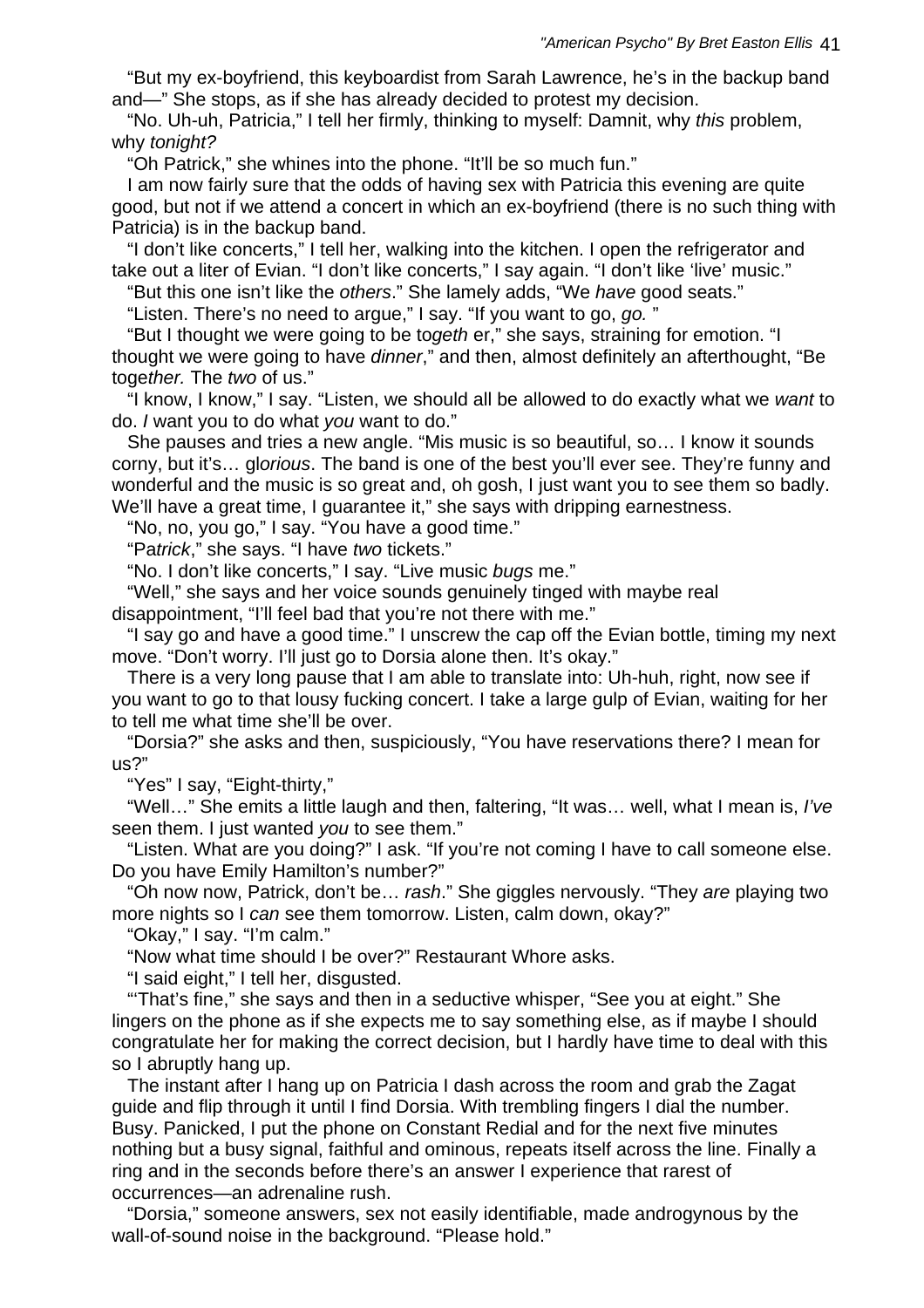It sounds slightly less noisy than a packed football stadium and it takes every ounce of courage I can muster to stay on the line and not hang up. I'm on hold for five minutes, my palm sweaty, sore from clenching the cordless phone so tightly, a fraction of me realizing the futility of this effort, another part hopeful, another fraction pissed off that I didn't make the reservations earlier or get Jean to. The voice comes back on the lire and says grufliy, "Dorsia."

 I clear my throat. "Um, yes, I know it's a little late but is it possible to reserve a table for two at eight-thirty or nine perhaps?" I'm asking this with both eyes shut tight.

 There is a pause—the crowd in the background a surging, deafening mass—and with real hope coursing through me I open my eyes, realizing that the maître d', god love him, is probably looking through the reservation book for a cancellation—but then he starts giggling, low at first but it builds to a high-pitched crescendo of laughter which is abruptly cut off when he slams down the receiver.

 Stunned, feverish, feeling empty, I contemplate the next move, the only sound the dial tone buzzing noisily from the receiver. Gather my bearings, count to six, reopen the Zagat guide and steadily regain my concentration against the almost overwhelming panic about securing an eight-thirty reservation somewhere if not as trendy as Dorsia then at least in the next-best league. I eventually get a reservation at Barcadia for two at nine, and that *only* because of a cancellation, and though Patricia will probably be disappointed she might actually like Barcadia—the tables are well spaced, the lighting is dim and flattering, the food Nouvelle Southwestern—and if she doesn't, what is the bitch going to do, *sue me*?

 I worked out heavily at the gym after leaving the office today but the tension has returned, so I do ninety abdominal crunches, a hundred and fifty push-ups, and then I run in place for twenty minutes while listening to the new Huey Lewis CD. I take a hot shower and afterwards use a new facial scrub by Caswell-Massey and a body wash by Greune, then a body moisturizer by Lubriderm and a Neutrogena facial cream. I debate between two outfits. One is a wool-crepe suit by Bill Robinson I bought at Saks with this cotton jacquard shirt from Charivari and an Armani tie. Or a wool and cashmere sport coat with blue plaid a cotton shirt and pleated wool trousers by Alexander Julian, with a polka-dot silk tie by Bill Blass. The Julian might be a little too warm for May but if Patricia's wearing this outfit by Karl Lagerfeld that I *think* she's going to, then maybe I *will* go with the Julian, because it would go well with *her* suit. The shoes are crocodile loafers by A. Testoni.

 A bottle of Scharffenberger is on ice in a Spiros spun-aluminum bowl which is in a Christine Van der Hurd etched-glass champagne cooler which sits on a Cristofle silverplated bar tray. The Scharffenberger isn't bad—it's not Cristal, but why waste Cristal on this bimbo? She probably wouldn't be able to tell the difference anyway. I have a glass of it while waiting for her, occasionally rearranging the Steuben animals on the glasstop coffee table by Turchin, or sometimes I flip through the last hardcover book I bought, something by Garrison Keillor. Patricia is late.

 While waiting on the couch in the living room, the Wurlitzer jukebox playing "Cherish" by the Lovin Spoonful, I come to the conclusion that Patricia is safe tonight, that I am not going to unexpectedly pull a knife out and use it on her just for the sake of doing so, that I am not going to get any pleasure watching her bleed from slits I've made by cutting her throat or slicing her neck open or gouging her eyes out. She's lucky, even though there is no real reasoning behind the luck. It could be that she's safe because her wealth, her *family's* wealth, protects her tonight, or it could be that it's simply *my* choice. Maybe the glass of Scharffenberger has deadened my impulse or maybe it's simply that I don't want to ruin this particular Alexander Julian suit by having the bitch spray her blood all over it. Whatever happens, the useless fact remains: Patricia will stay alive, and this victory requires no skill, no leaps of the imagination, no ingenuity on anyone's part. This is simply how the world, my world, moves.

 She arrives thirty minutes late and I tell the doorman to let her up even though I meet her outside my door while I'm locking it. She isn't wearing the Karl Lagerfeld suit I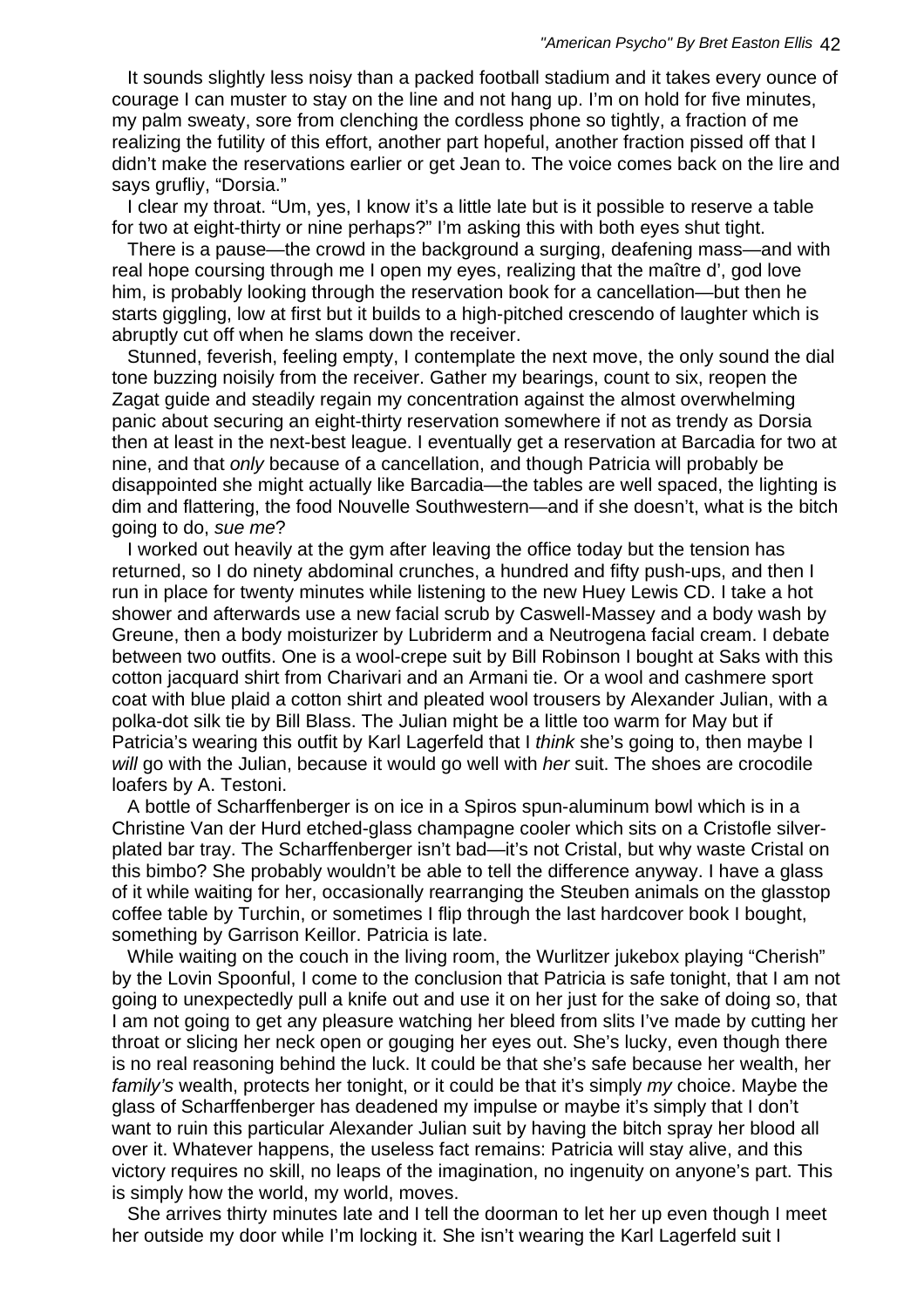expected, but she looks pretty decent anyway: a silk gazar blouse with rhinestone cuff links by Louis Dell'Olio and a pair of embroidered velvet pants from Saks, crystal earrings by Wendy Gell for Anne Klein and gold sling-back pumps. I wait until we're in the cab heading midtown to tell her about not going to Dorsia and then I apologize profusely, mention something about disconnected phone lines, a fire, a vengeful maître d'. She gives a little gasp when I drop the news, ignores the apologies and turns away from me to glare out the window. I try to placate her by describing how trendy, how *luxurious* the restaurant we're going to is, explaining its pasta with fennel and banana, its *sorbets*, but she only shakes her head and then I'm reduced to telling her, oh Christ, about how Barcadia has gotten much more expensive even than Dorsia, but she is relentless. Her eyes, I swear, intermittently tear.

 She doesn't say anything until we're seated at a mediocre table near the back section of the main dining room and that's only to order a Bellini. For dinner I order the shad-roe ravioli with apple compote as an appetizer and the meat loaf with chèvre and quail-stock sauce for an entrée. She orders the red snapper with violets and pine nuts and for an appetizer a peanut butter soup with smoked duck and mashed squash which sounds strange but is actually quite good. *New York* magazine called it a "playful but mysterious little dish" and I repeat this to Patricia, who lights a cigarette while ignoring my lit match, sulkily slumped in her seat, exhaling smoke directly into my face, occasionally shooting furious looks at me which I politely ignore, being the gentleman that I can be. Once our plates arrive I just stare at my dinner—the meat loaf dark red triangles topped by chèvre which has been tinted pink by pomegranate juice, squiggles of thick tan quail stock circling the beef, and mango slices dotting the rim of the wide black plate—for a long time, a little confused, before deciding to eat it, hesitantly picking up my fork.

 Even though dinner lasts only ninety minutes it feels as if we have been sitting in Barcadia for a week, and though I have no desire to visit Tunnel afterwards it seems appropriate punishment for Patricia's behavior. The bill comes to \$320—less than I expected, actually—and I put it on my platinum AmEx. In the cab heading downtown, my eyes locked on the meter, our driver tries to make conversation with Patricia who completely ignores him while checking her makeup in a Gucci compact, adding lipstick to an already heavily colored mouth. There was a baseball game on tonight that I think I forgot to videotape so I won't be able to watch it when I get home but I remember that I bought two magazines after work today and I can always spend an hour or so poring over those. I check my Rolex and realize that if we have one drink, maybe two, I'll get home in time for *Late Night with David Letterman.* Though physically Patricia is appealing and I wouldn't mind having sex with her body, the idea of treating her gently, of being a kind date, of apologizing for this evening, for not being able to get into Dorsia (even though Barcadia is*twice* as expensive for Christ sakes), rubs me the wrong way. The bitch is probably pissed we don't have a limo.

 The cab stops outside Tunnel. I pay the fare and leave the driver a decent tip and hold the door open for Patricia who ignores my hand when I try to help her step out of the cab. No one stands outside the ropes tonight. In fact the only person on Twenty-fourth Street is a bum who sits by a Dumpster, writhing in pain, moaning for change or food, and we pass quickly by him as one of the three doormen who stand behind the ropes lets us in, another one patting me on the back saying, "How are you, Mr. McCullough?" I nod, opening the door for Patricia, and before following her in say, "Fine, uh, Jim," and I shake his hand.

 Once inside, after paying fifty dollars for the two of us, I head immediately to the bar without really caring if Patricia follows. I order a J&B on the rocks. She wants a Perrier, no lime, and orders this herself. After I down half the drink, leaning against the bar and checking the hardbody waitress out, something suddenly seems out of place; it's not the lighting or INXS singing "New Sensation" or the hardbody behind the bar. It's something else. When I slowly turn around to take in the rest of the club I'm confronted by space that is completely deserted. Patricia and myself are the only two customers in the entire club. We are, except for the occasional hardbody, literally the *only two people in Tunnel.*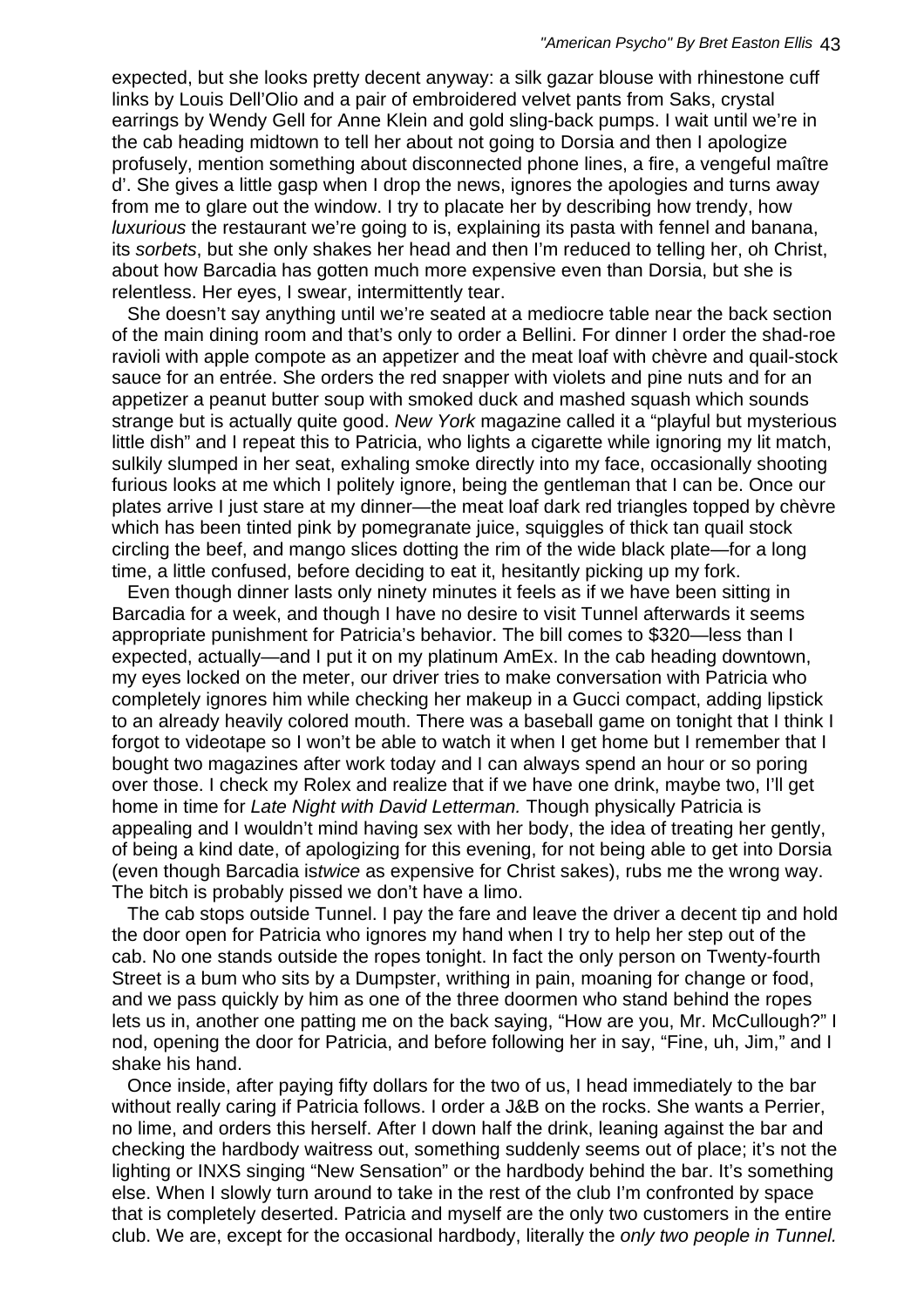"New Sensation" becomes "The Devil Inside" and the music is full blast but it feels less loud because there isn't a crowd reacting to it, and the dance floor looks vast when empty.

 I move away from the bar and decide to check out the club's other areas, expecting Patricia to follow but she doesn't. No one guards the stairs that lead to the basement and as I step down them the music from upstairs changes, melds itself into Belinda Carlisle singing "I Feel Free." The basement has one couple in it who look like Sam and Ilene Sanford but it's darker down here, *warmer,* and I could be wrong. I move past them as they stand by the bar drinking champagne and head over toward this extremely well-dressed Mexican-looking guy sitting on a couch. He's wearing a double-breasted wool jacket and matching trousers by Mario Valentino, a cotton T-shirt by Agnes B. and leather slip-ons (no socks) by Susan Bennis Warren Edwards, and he's with a goodlooking muscular Eurotrash chick—dirty blond, big tits, tan, no makeup, smoking Merit Ultra Lights—who has on a cotton gown with a zebra print by Patrick Kelly and silk and rhinestone high-heeled pumps.

I ask the guy if his name is Ricardo.

He nods. "Sure."

 I ask for a gram, tell him Madison sent me. I pull my wallet out and hand over a fifty and two twenties. He asks the Eurotrash chick for her purse. She hands him a velvet bag by Anne Moore. Ricardo reaches in and hands me a tiny folded envelope. Before I leave, the Eurotrash girl tells me she likes my gazelleskin wallet. I tell her I would like to tit-fuck her and then maybe cut her arms off, but the music, George Michael singing "Faith," is too loud and she can't hear me.

 Back upstairs I find Patricia where I left her, alone at the bar, nursing a Perrier. "Listen, Patrick," she says, her attitude relenting. "I just want you to know that I'm—" "A bitch? Listen, do you want to do some coke?" I shout, cutting her line off. "Uh, yeah… Sure." She's wildly confused.

"Come on," I yell, taking her hand.

 She puts her drink down on the bar and follows me through the deserted club, up the stairs toward the rest rooms. There's really no reason why we couldn't do it downstairs but that seems tacky and so we do most of it in one of the men's room stalls. Back outside the men's room I sit on a couch and smoke one of her cigarettes while she goes downstairs to get us drinks.

 She comes back apologizing for her behavior earlier this evening. "I mean I loved Barcadia, the food was outstanding and that mango sorbet, ohmygod I was in heaven. Listen, it's okay that we didn't go to Dorsia. We can always go some other night and I know that you probably tried to get us in but it's just so hot right now. But, oh yeah, I really loved the food at Barcadia. How long has it been open? I think it's been three, four months. I read a great review in *New York* or maybe it was *Gourmet* … But anyway, do you want to come with me to this band tomorrow night, or maybe we can go to Dorsia and then see Wallace's band or maybe go to Dorsia after, but maybe it's not even open that late. Patrick, I'm serious: you should really see them. Avatar is such a great lead singer and I actually thought I was in love with him once—well, actually I was in lust, not love. I really liked Wallace then but he was into this whole investment banking thing and he couldn't handle the routine and he broke down, it was the acid not the cocaine that did it. I mean I *know* but so when that all fell apart I knew that it would be, like, best to just hang out and not deal with

 J&B I am thinking. Glass of J&B in my right hand I am thinking. Hand I am thinking. Charivari. Shirt from Charivari. Fusilli I am thinking. Jami Gertz I am thinking. I would like to fuck Jami Gertz I am thinking. Porsche 911. A sharpei I am thinking. I would like to own a sharpei. I am twenty-six years old I am thinking. I will be twenty-seven next year. A Valium. I would like a Valium. No, *two* Valium I am thinking. Cellular phone I am thinking.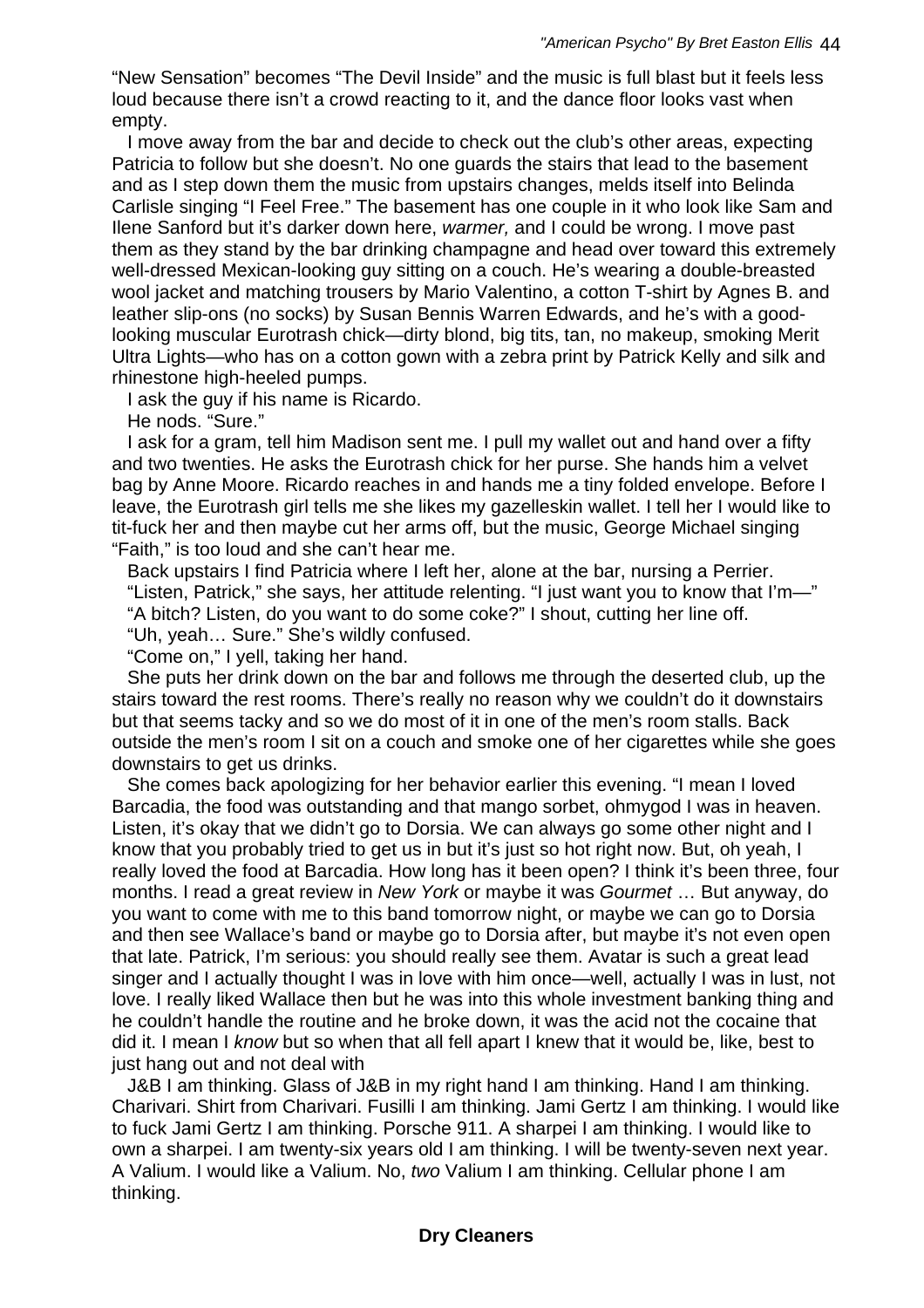The Chinese dry cleaners I usually send my bloody clothes to delivered back to me yesterday a Soprani jacket, two white Brooks Brothers shirts and a tie from Agnes B. still covered with flecks of someone's blood. I have a lunch appointment at noon—in forty minutes—and beforehand I decide to stop by the cleaners and complain. In addition to the Soprani jacket, the shirts and tie, I bring along a bag of bloodstained sheets that also need cleaning. The Chinese dry cleaners is located twenty blocks up from my apartment on the West Side, almost by Columbia, and since I've never actually been there before the distance shocks me (previously my clothes were always picked up after a phone call from my apartment and then were delivered back within twenty-four hours). Because of this excursion I have no time for a morning workout, and since I overslept, owing to a late-night—predawn coke binge with Charles Griffin and Hilton Ashbury that started innocently enough at a magazine party none of us were invited to at M.K. and ended at my automated teller sometime around five, I've missed *The Patty Winters Show* which actually was a repeat of an interview with the President, so it doesn't really matter, I guess.

I'm tense, my hair is slicked back, Wayfarers on, my skull is aching, I have a cigarunlit—clenched between my teeth, am wearing a black Armani suit, a white cotton Armani shirt and a silk tie, also by Armani. I look sharp but my stomach is doing flipflops, my brain is churning. On my way into the Chinese cleaners I brush past a crying bum, an old man, forty or fifty, fat and grizzled, and just as I'm opening the door I notice, to top it off, that he's also *blind* and I step on his foot, which is actually a stump, causing him to drop his cup, scattering change all over the sidewalk. Did I do this on purpose? What do you think? Or did I do this accidentally?

 Then for ten minutes I point out the stains to the tiny old Chinese woman who, I'm supposing, runs the cleaners and she's even brought her husband out from the back of the shop since I can't understand a word she's saying. But the husband remains utterly mute and doesn't bother to translate. The old woman keeps jabbering in what I guess is Chinese and finally I have to interrupt.

 "Listen, wait…" I hold up a hand with the cigar in it, the Soprani jacket draped over my other arm. "You're not… shhh, wait… shhh, you are*not* giving me *valid* reasons."

 The Chinese woman keeps squealing something, grabbing at the arms of the jacket with a tiny fist. I brush her hand away and, leaning in, speak very slowly. "What are *you* trying to say to *me*?"

 She keeps yipping, wild-eyed. The husband holds the two sheets he's taken out of the bag in front of him, both splattered with dried blood, and stares at them dumbly.

 "Bleach-ee?" I ask her. "Are you trying to say *bleach-ee*?" I shake my head, disbelieving. "Bleach-ee? Oh my god."

 She keeps pointing at the sleeves on the Soprani jacket and when she turns to the two sheets behind her, the yipping voice rises another octave.

 "Two things," I say, talking over her. "One. You can't bleach a Soprani. Out of the question. Two"—and then louder, still over her—"*two*, I can only get these sheets in Santa Fe. These are very expensive sheets and I *really* need them clean…. " But she's still talking and I'm nodding as if I understand her gibberish, then I break into a smile and lean right into her face. "If-you-don't-shut-your-fucking-mouth-I-will-kill-you-are-youunderstanding-me?"

 The Chinese woman's panicked jabbering speeds up incoherently, her eyes still wide. Her face overall, maybe because of the wrinkles, seems oddly expressionless. Pathetically I point at the stains again, but then realize this is useless and lower my hand, straining to understand what she's saying. Then, casually, I cut her off, talking over her again.

 "Now listen, I have a very important lunch meeting—I check my Rolex—"at Hubert's in thirty minutes"—then looking back at the woman's flat, slanty—eyed face-"and I need those… no, wait, *twenty* minutes. I have a lunch meeting at Hubert's in twenty minutes with Ronald Harrison and I need those sheets cleaned by this after*noon*."

But she's not listening; she keeps blabbering something in the same spastic, foreign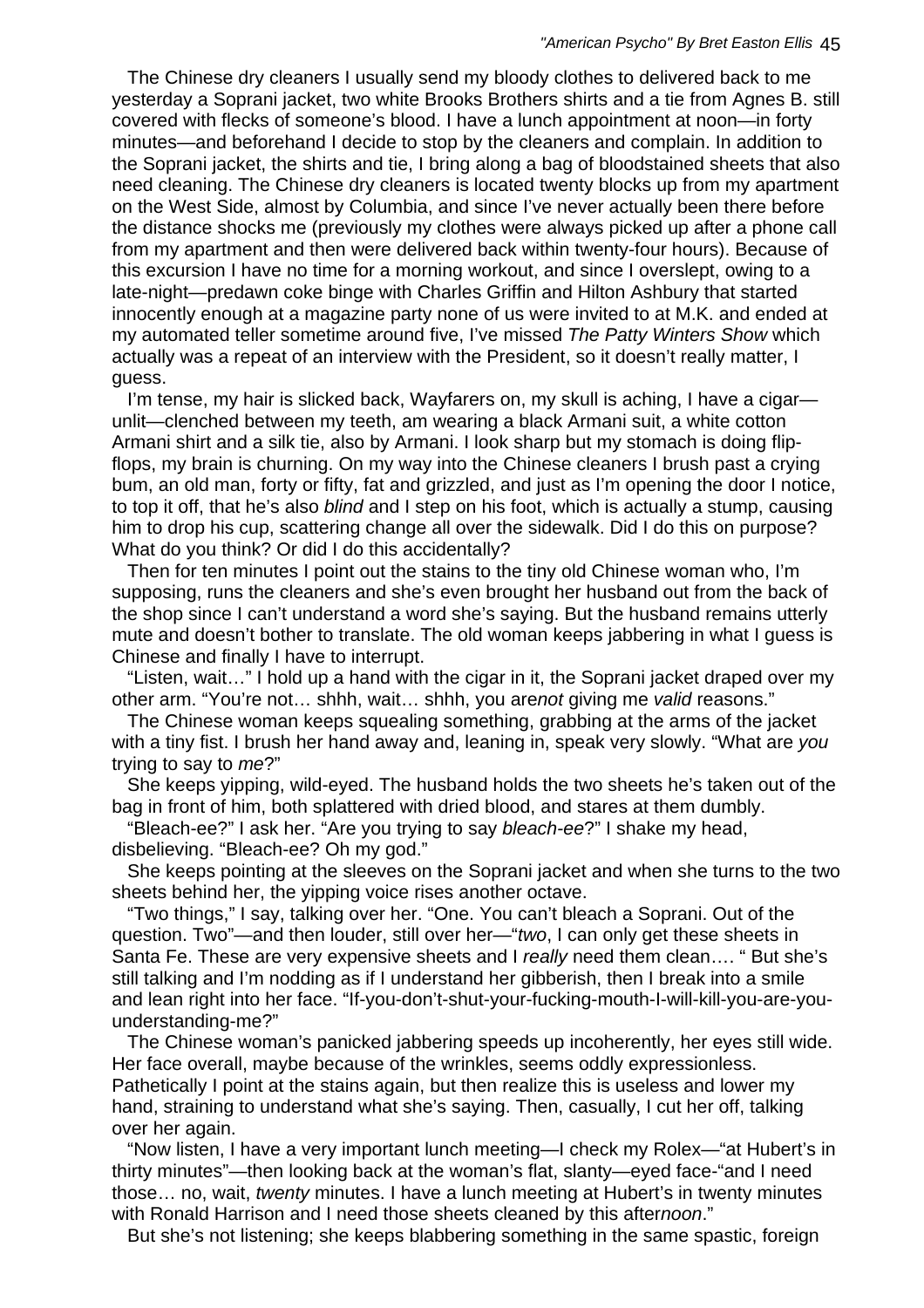tongue. I have never firebombed anything and I start wondering how one goes about it—what materials are involved, gasoline, matches… or would it be lighter fluid?

 "Listen." I snap out of it, and sincerely, in singsong, leaning into her face—her mouth moving chaotically, she turns to her husband, who nods during a rare, brief pause—I tell her, "I *cannot* understand you."

 I'm laughing, appalled at how ridiculous this situation is, and slapping a hand on the counter look around the shop for someone else to talk to, but it's empty, and I mutter, "This is crazy." I sigh, rubbing a hand over my face, and then abruptly stop laughing, suddenly furious. I snarl at her, "You're a *fool*. I *can't* cope with this."

She jabbers something back at me.

 "What?" I ask spitefully. "You didn't hear me? You want some ham? Is that what you just said? You want… some *ham*?"

 She grabs at the arm of the Soprani jacket again. Her husband stands behind the counter, sullen and detached.

"*You… are… a… fool!* " I bellow.

She jabbers back, undaunted, pointing relentlessly at the stains on the sheets.

 "Stupid bitch-ee? Understand?" I shout, red-faced, on the verge of tears. I'm shaking and I yank the jacket away from her, muttering "Oh Christ."

 Behind me the door opens and a bell chimes and I compose myself. Close my eyes, breathe in deeply, remind myself about stopping in at the tanning salon after lunch, maybe Hermès or—

"Patrick?"

 Jolted by the sound of a real voice, I turn around and it's someone I recognize from my building, someone I've seen a number of times lingering in the lobby, staring admiringly at me whenever I run into her. She's older than me, late twenties, okaylooking, a little overweight, wearing a jogging suit—from where, Bloomingdale's? I have no idea—and she's…*beaming.* Taking off her sunglasses she offers a wide smile. "Hi Patrick, I thought it was you."

 Having no idea what her name is I sigh a muted "Hello" then very quickly mumble something that resembles a woman's name and then I just stare at her, stumped, drained, trying to control my viciousness, the Chinese woman still screeching behind me. Finally I clap my hands together and say, "Well."

 She stands there, confused, until nervously moving toward the counter, ticket in hand. "Isn't it ridiculous? Coming *all* the way up *here,* but you know they really *are* the best."

 'Then why can't they get *these* stains out?" I ask patiently, still smiling, both eyes closed until the Chinese woman has finally shut up and then I open them. "I mean can you talk to these people or *some* thing?" I delicately propose. "I'm not getting *any* where."

 She moves toward the sheet the old man holds up. "Oh my, I see," she murmurs. The moment she tentatively touches the sheet the old lady starts jabbering away, and ignoring her, the girl asks me, "What *are* those?" She looks at the stains again and says, "Oh my."

 "Um, well…" I look over at the sheets, which are really quite a mess. "It's, um, cranberry juice, cranapple juice."

 She looks at me and nods, as if unsure, then timidly ventures, "It doesn't look like cranberry, I mean cranapple, to me."

 I stare at the sheets for a long time before stammering, "Well, I mean, um, it's really… *Bosco*. You know, like…" I pause. "Like a Dove Bar. It's a Dove Bar… Hershey's Syrup?"

"Oh yeah." She nods, understanding, maybe a hint of skepticism. "Oh my."

 "Listen, if you could talk to them"—I reach over, yanking the sheet out of the old man's hand—"I would *really* appreciate it." I fold the sheet and lay it gently on the counter, then, checking my Rolex again, explain, "I'm really late. I have a lunch appointment at Hubert's in fifteen minutes." I move toward the door of the dry cleaners and the Chinese woman starts yapping again, desperately, shaking a finger at me. I glare at her, forcing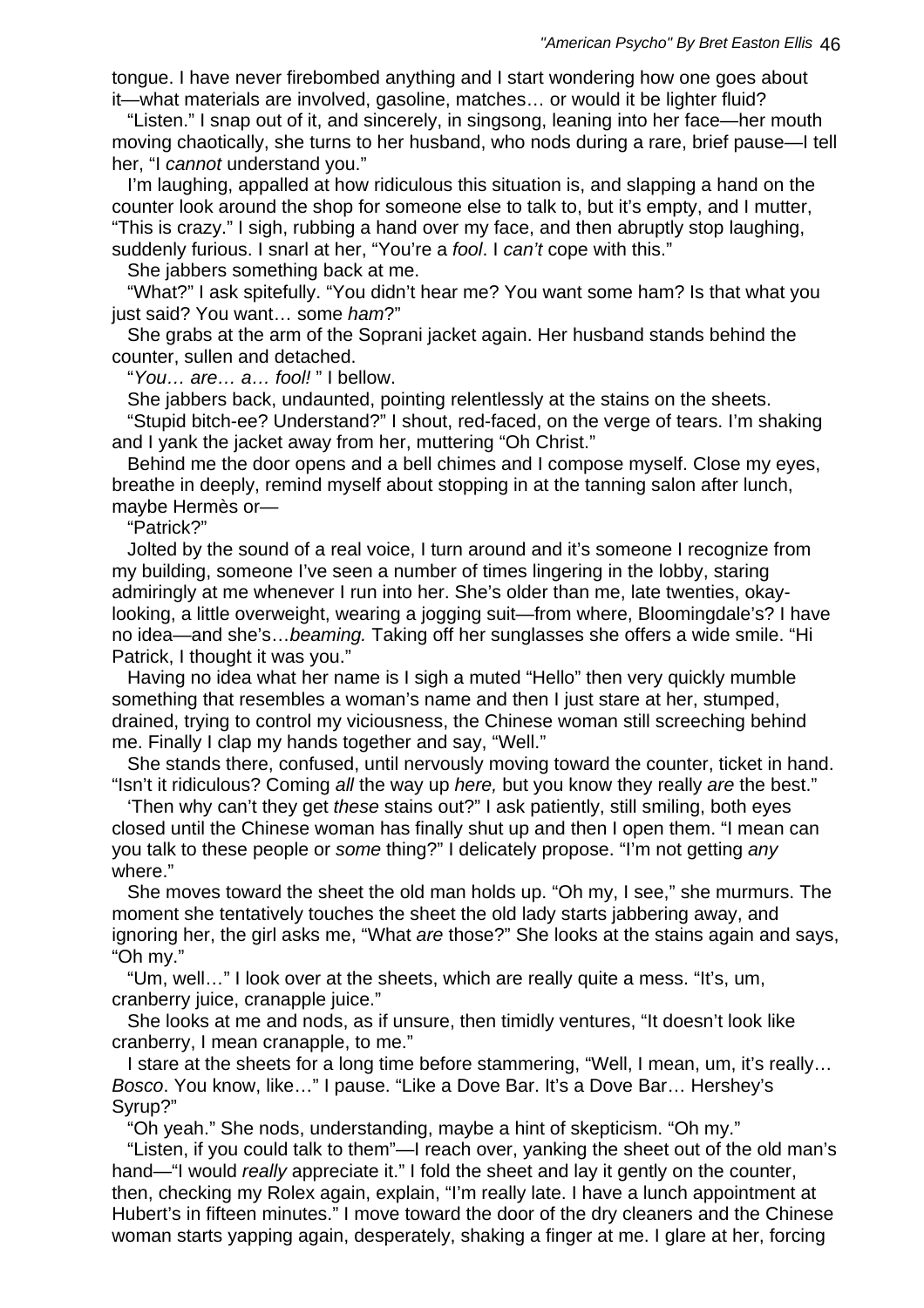myself not to mimic the hand gestures.

"Hubert's? Oh *really*?" the girl asks, impressed. "It moved uptown, right?"

 "Yeah, well, oh boy, listen, I've got to go." I pretend to spot an oncoming cab across the street through the glass door and, faking gratitude, tell her, "Thank you, uh… Samantha."

"It's Victoria."

"Oh right, Victoria." I pause. "Didn't I say that?"

"No. You said Samantha."

"'Well, I'm sorry." I smile. "I'm having problems."

 "Maybe we could have lunch one day next week?" she suggests hopefully, moving toward me while I'm backing out of the store. "You know, I'm downtown near Wall Street quite often."

 "Oh, I don't know, Victoria." I force an apologetic grin, avert my gaze from her thighs. "I'm at work all the time."

 "Well, what about, oh, you know, maybe a Saturday?" Victoria asks, afraid she'll offend.

"Next Saturday?" I ask, checking my Rolex again.

"Yeah." She shrugs timidly.

 "Oh. Can't, I'm afraid. Matinee of *Les Misérables*," I lie. "Listen. I've *really* got to go. I'll…" I run a hand over my hair and mutter "Oh Christ" before forcing myself to add, "I'll call you."

"Okay." She smiles, relieved. "Do."

 I glare at the Chinese woman once more and rush the hell out of there, dashing after a nonexistent cab, and then I slow down a block or two up past the cleaners and-

 . suddenly I find myself eyeing a very pretty homeless girl sitting on the steps of a brownstone on Amsterdam, a Styrofoam coffee cup resting on the step below her feet, and as if guided by radar I move toward her, smiling, fishing around in my pocket for change. Her face seems too young and fresh and tan for a homeless person's; it makes her plight all the more heartbreaking. I examine her carefully in the seconds it takes to move from the edge of the sidewalk to the steps leading up to the brownstone where she sits, her head bowed down, staring dumbly into her empty lap. She looks up, unsmiling, after she notices me standing over her. My nastiness vanishes and, wanting to offer something kind, something simple, I lean in, still staring, eyes radiating sympathy into her blank, grave face, and dropping a dollar into the Styrofoam cup I say, "Good luck."

 Her expression changes and because of this I notice the book—Sartre—in her lap and then the Columbia book bag by her side and finally the tan-colored coffee in the cup and my dollar bill floating in it and though this all happens in a matter of seconds it's played out in slow motion and she looks at me, then at the cup, and shouts, "Hey, what's your goddamn problem?" and frozen, hunched over the cup, cringing, I stutter, "I didn't… I didn't know it was… full," and shaken, I walk away, hailing a taxi, and heading toward Hubert's in it I hallucinate the buildings into mountains, into volcanoes, the streets become jungles, the sky freezes into a backdrop, and before stepping out of the cab I have to cross my eyes in order to clear my vision. Lunch at Hubert's becomes a permanent hallucination in which I find myself dreaming while still awake.

## **Harry's**

 "You should match the socks with the trousers," Todd Hamlin tells Reeves, who is listening intently, stirring his Beefeater on the rocks with a swizzle stick.

"Who says?" George asks.

 "Now listen," Hamlin patiently explains. "If you wear *gray* trousers, you wear *gray* socks. It's as simple as that."

"But wait," I interrupt. "What if the shoes are *black?* "

"That's okay," Hamlin says, sipping his martini. "But then the belt has to *match* the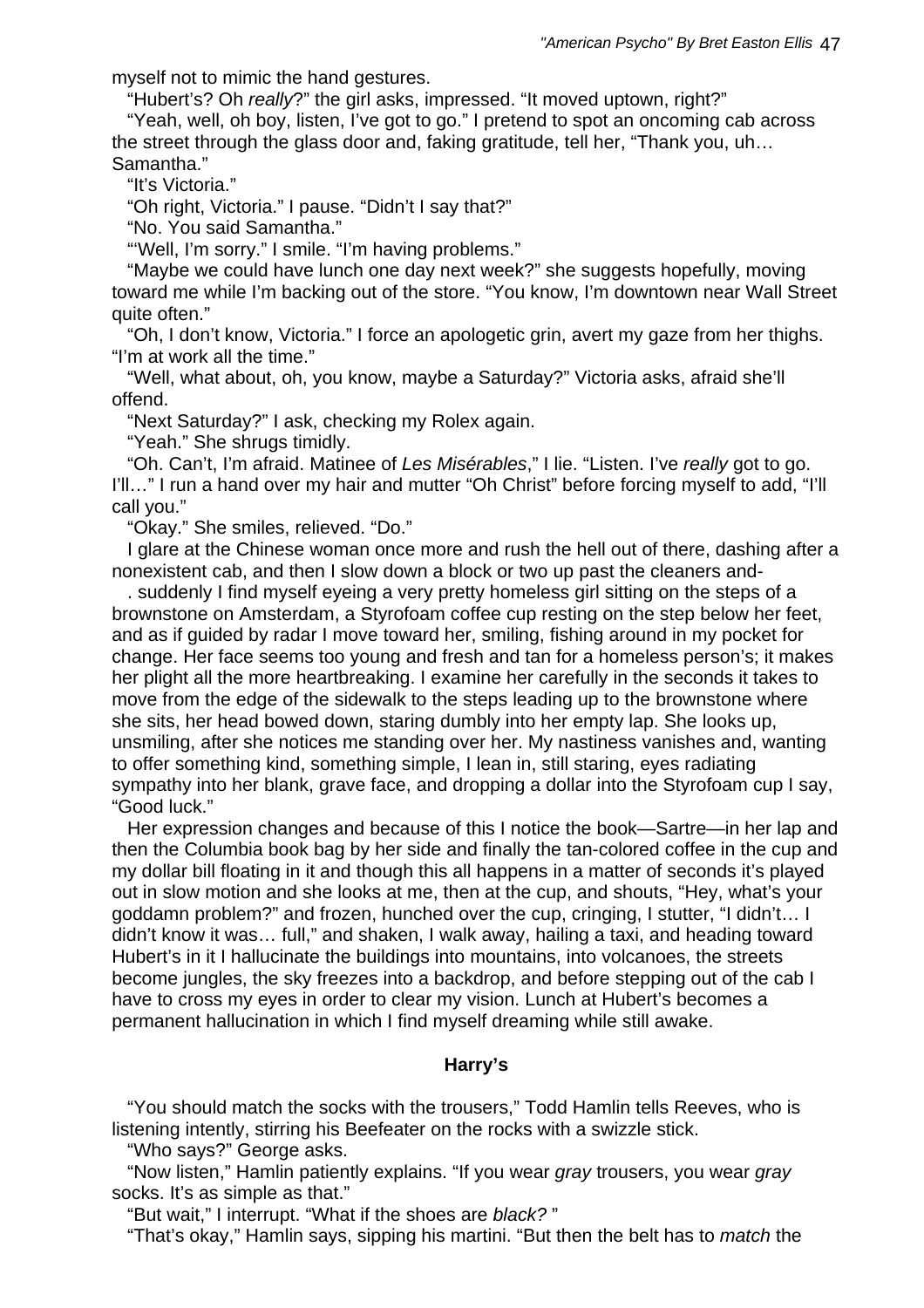shoes."

 "So what you're saying is that with a *gray* suit you can either wear gray or*black* socks," I ask.

"Er… yeah," Hamlin says, confused. "I guess. Did I say that?"

 "See, Hamlin," I say, "I disagree about the belt since the shoes are so far away from the actual *belt* line. I think you should concentrate on wearing a belt that coordinates with the *trousers*."

"He *has* a point," Reeves says.

 The three of us, Todd Hamlin and George Reeves and myself, are sitting in Harry's and it's a little after six. Hamlin is wearing a suit by Lubiam, a great-looking striped spread-collar cotton shirt from Burberry, a silk tie by Resikeio and a belt from Ralph Lauren. Reeves is wearing a six-button double-breasted suit by Christian Dior, a cotton shirt, a patterned silk tie by Claiborne, perforated cap-toe leather lace-ups by Allen-Edmonds, a cotton handkerchief in his pocket, probably from Brooks Brothers; sunglasses by Lafont Paris lie on a napkin by his drink and a fairly nice attaché case from T. Anthony rests on an empty chair by our table. I'm wearing a two-button singlebreasted chalk-striped wool-flannel suit, a multicolored candy-striped cotton shirt and a silk pocket square, all by Patrick Aubert, a polka-dot silk tie by Bill Blass and clear prescription eyeglasses with frames by Lafont Paris. One of our CD Walkman headsets lies in the middle of the table surrounded by drinks and a calculator. Reeves and Hamlin left the office early today for facials somewhere and they both look good, faces pink but tan, hair short and slicked back. *The Patty Winters Show* this morning was about Real-Life Rambos.

"But what about vests?" Reeves asks Todd. "Aren't they… *out*?"

"No, George," Hamlin says. "Of *course* not."

"No," I agree. "Vests have *never* been out of fashion."

"Well, the question really *is* —how should they be worn?" Hamlin inquires.

"They should fit—" Reeves and I start simultaneously.

"Oh sorry," Reeves says. "Go ahead."

"No, it's okay," I say. "You go ahead."

"I insist," George says.

 "Well, they should fit trimly around the body and cover the waistline," I say. "It should peek just above the waist button of the suit jacket. Now if too much of the vest appears, it'll give the suit a tight, constricted look that you don't want."

"Uh-huh," Reeves says, nearly mute, looking confused. "Right. I knew that."

"I need another J&B," I say, getting up. "Guys?"

"Beefeater on rocks with a twist." Reeves, pointing at me.

Hamlin. "Martini."

 "Sure thing." I walk over toward the bar and while waiting for Freddy to pour the drinks I hear some guy, I think it's this Greek William Theodocropopolis, from First Boston, who's wearing a sort of tacky wool jacket in a houndstooth check and an okay-looking shirt, but he also has on a super-looking cashmere tie from Paul Stuart that makes the suit look better than it deserves to, and he's telling some guy, another Greek, drinking a Diet Coke, "So listen, Sting was at Chernoble—you know that place the guys who opened Tunnel opened—and so this was on Page Six and someone drives up in a Porsche 911 and in the car was Whitney and—"

 Back at our table Reeves is telling Hamlin about how he taunts the homeless in the streets, about how he hands a dollar to them as he approaches and then yanks it away and pockets it right when he passes the bums.

"Listen, it *works*," he insists. "They're so shocked they shut *up*."

 "Just… say… no," I tell him, setting the drinks on the table. "That's *all* you have to say."

"Just say no?" Hamlin smiles. "It works?"

"Well, actually only with pregnant homeless women," I admit.

"I take it you haven't tried the just-say-no approach with the seven-foot gorilla on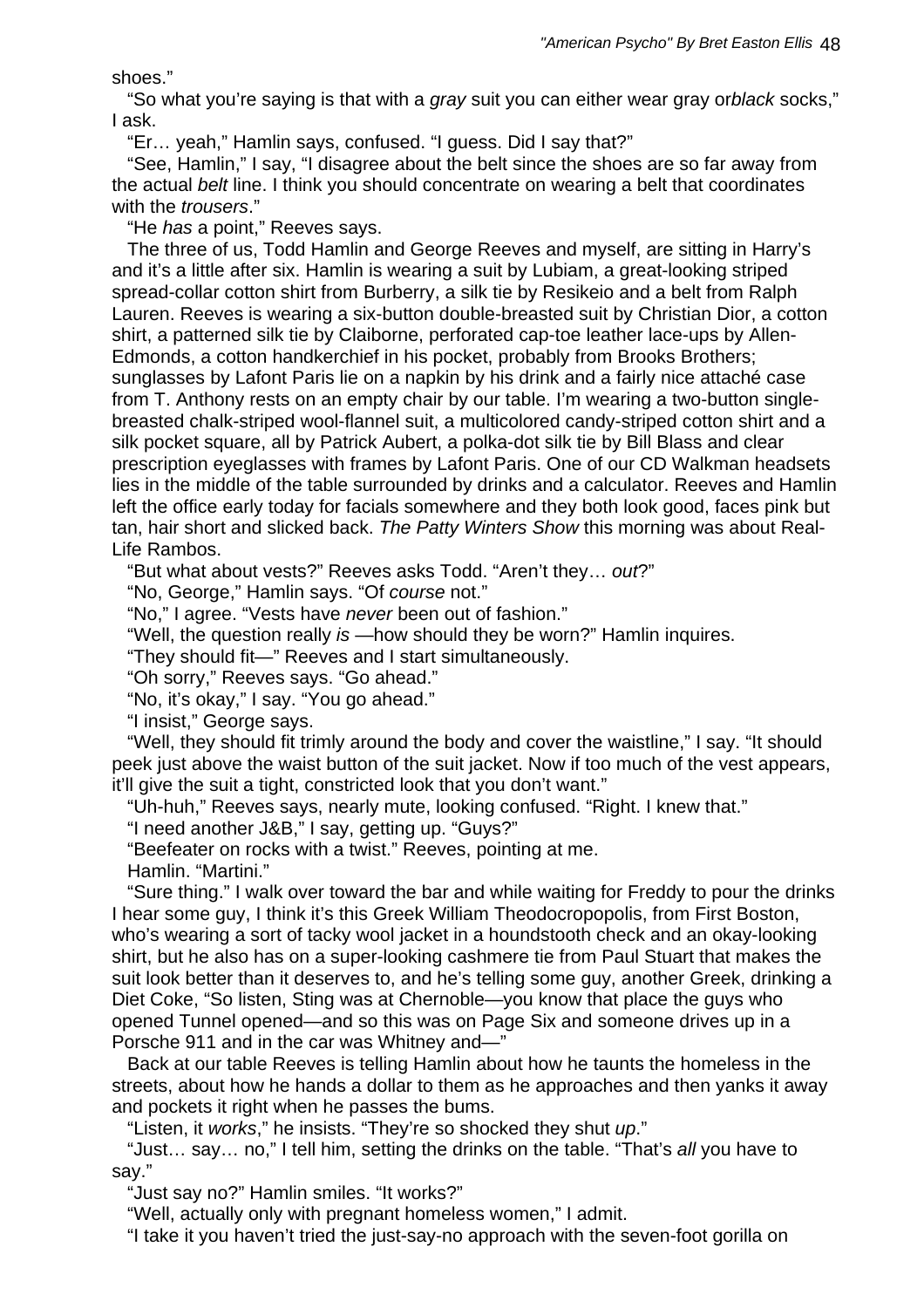Chambers Street?" Reeves asks. "The one with the crack pipe?"

"Listen, has *any* one heard of this club called Nekenieh?" Reeves asks.

 From my POV Paul Owen sits at a table across the room with someone who looks a lot like Trent Moore, or Roger Daley, and some other guy who looks like Frederick Connell. Moore's grandfather owns the company he works at. Trent is wearing a minihoundstooth-check worsted wool suit with multicolored overplaid.

"Nekenieh?" Hamlin asks. "What's Nekenieh?"

 "Guys, guys," I say. "Who's sitting with Paul Owen over there? Is that Trent Moore?" "Where?" Reeves.

'They're getting up. That table," I say. "Those guys."

 "Isn't that Madison? No, it's Dibble," Reeves says. He puts on his clear prescription eyeglasses just to make sure.

"No," Hamlin says. "It's Trent Moore."

"Are you sure?" Reeves asks.

 Paul Owen stops by our table on his way out. He's wearing sunglasses by Persol and he's carrying a briefcase by Coach Leatherware.

 "Hello, men," Owen says and he introduces the two guys he's with, Trent Moore and someone named Paul Denton.

 Reeves and Hamlin and I shake their hands without standing up. George and Todd start talking to Trent, who is from Los Angeles and knows where Nekenieh is located. Owen turns his attention my way, which makes me slightly nervous.

"How have you been?" Owen asks.

"I've been great," I say. "And you?"

"Oh terrific," he says. "How's the Hawkins account going?"

"It's…" I stall and then continue, faltering momentarily, "It's… all right."

 "Really?" he asks, vaguely concerned. "That's interesting," he says, smiling, hands clasped together behind his back. "Not *great*?"

"Oh well," I say. "You… know."

 "And how's Marcia?" he asks, still smiling, looking over the room, not really listening to me. "She's a *great* girl."

"Oh yes," I say, shaken. "I'm… lucky."

 Owen has mistaken me for Marcus Halberstam (even though Marcus is dating Cecelia Wagner) but for some reason it really doesn't matter and it seems a logical faux pas since Marcus works at P & P also, in fact does the same exact thing I do, and he also has a penchant for Valentino suits and clear prescription glasses and we share the same barber at the same place, the Pierre Hotel, so it seems understandable; it doesn't irk me. But Paul Denton keeps staring at me, or trying not to, as if he knows something, as if he's not quite sure if he recognizes me or not, and it makes me wonder if maybe he was on that cruise a long time ago, one night last March. If that's the case, I'm thinking, I should get his telephone number or, better yet, his address.

"Well, we should have drinks," I tell Owen.

"*Great*," he says. "Let's. Here's my card."

 "Thanks," I say, looking at it closely, relieved by its crudeness, before slipping it into my jacket. "Maybe I'll bring…" I pause, then carefully say, "Marcia?"

 "That would be *great*," he says. "Hey, have you been to that Salvadorian bistro on Eighty-third?" he asks. "We're eating there tonight."

 "Yeah. I mean no," I say. "But I've heard it's quite good." I smile weakly and take a sip of my drink.

 "Yes, so have I." He checks his Rolex. "Trent? Denton? Let's split. Reservation's in fifteen.minutes."

 Goodbyes are said and on their way out of Harry's they stop by the table Dibble and Hamilton are sitting at, or at least I *think* it's Dibble and Hamilton. Before they leave, Denton looks over at our table, at me, one last time, and he seems panicked, convinced of something by my presence, as if he recognized me from somewhere, and this, in turn, freaks *me* out.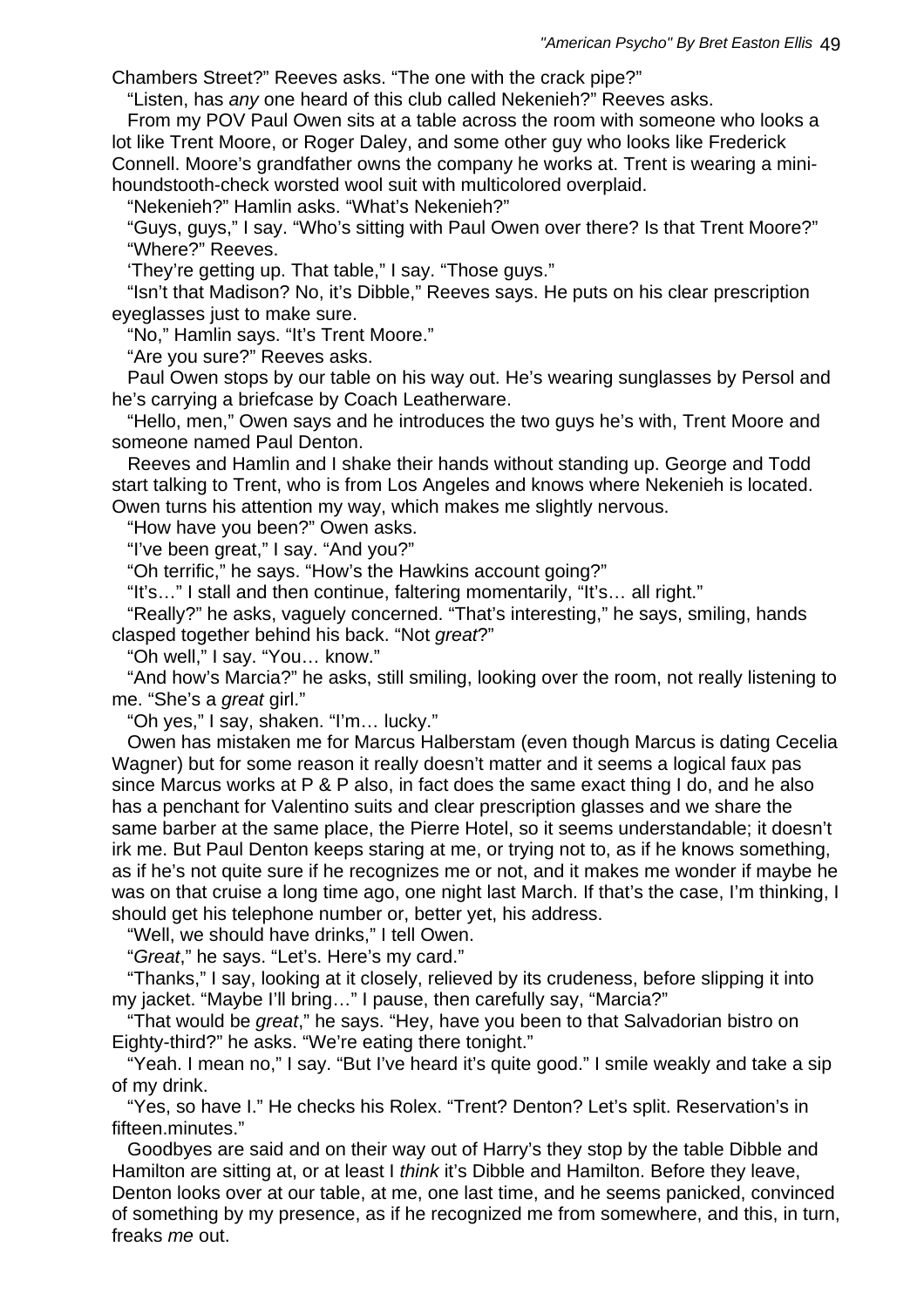"The Fisher account," Reeves says.

"Oh shit," I say. "Don't remind us."

"Lucky bastard," Hamlin says.

 "Has anyone seen his girlfriend?" Reeves asks. "Laurie Kennedy? Total hardbody." "I know her," I say, admit, "I knew her."

 "Why do you say it like that?" Hamlin asks, intrigued. "Why *does* he say it like that, Reeves?"

"Because he *dated* her," Reeves says casually.

"How did you know that?" I ask, smiling.

 "Girls dig Bateman." Reeves sounds a little drunk. "He's *GQ*. You're *total GQ*, Bateman."

 "Thanks guy, but…" I can't tell if he's being sarcastic but it makes me feel proud in a way and I try to downplay my good looks by saying, "She's got a *lousy* personality."

"Oh Christ, Bateman," Hamlin groans. "What does *that* mean?"

"What?" I say. "*She does*."

 "So what? It's all *looks*. Laurie Kennedy is a *babe*," Hamlin says, emphatically. "Don't even pretend you were interested for *any* other reason."

 "If they have a good personality then… something is very wrong," Reeves says, somehow confused by his own statement.

 "If they have a good personality and they are *not* great-looking"—Reeves holds his hands up, signifying something—"who fucking *cares*?"

 "Well, let's just say *hypothetically,* okay? What *if* they have a good personality?" I ask, knowing full well what a hopeless, asinine question it is.

"Fine. *Hypo* thetically even better but—" Hamlin says.

"I know, I know." I smile.

 "There *are* no girls with good personalities," we all say in unison, laughing, giving each other high-five.

 "A good personality," Reeves begins, "consists of a chick who has a little hardbody and who will satisfy all sexual demands without being too slutty about things and who will essentially keep her dumb fucking mouth *shut*."

 "Listen," Hamlin says, nodding in agreement. "The only girls with good personalities who are smart or maybe funny or halfway intelligent or even talented—though god knows what the fuck *that* means—are ugly chicks."

"*Absolutely*." Reeves nods.

 "And this is because they have to make up for how fucking *unattractive* they are," Hamlin says, sitting back in his chair.

 "Well, my theory's always been," I start, "men are only here to procreate, to carry on the species, you know?"

They both nod.

 "And so the only way to do that," I continue, choosing words carefully, "is… to get turned on by a little hardbody, but sometimes *money* or *fame* "

 "No *buts*," Hamlin says, interrupting. "Bateman, are you telling me that you're gonna make it with Oprah Winfrey—hey, she's rich, she's powerful—or go down on Nell Carter—hey, she's got a show on Broadway, a great voice, residuals pouring in?"

"Wait," Reeves says. "*Who* is Nell Carter?"

"I don't know," I say, confused by the name. "She owns Nell's, I guess."

 "Listen to me, Bateman," Hamlin says. "The only reason chicks exist is to get us turned on, like you said. Survival of the species, right? It's as simple"—he lifts an olive out of his drink and pops it into his mouth—"as that."

 After a deliberate pause I say, "Do you know what Ed Gein said about women?" "*Ed Gein*?" one of them asks. "Maître d' at Canal Bar?"

"No," I say, "Serial killer, Wisconsin in the fifties. He was an interesting guy."

 "You've always been interested in stuff like that, Bateman," Reeves says, and then to Hamlin, "Bateman reads these biographies all the time: Ted Bundy and Son of Sam and *Fatal Vision* and Charlie Manson. All of them."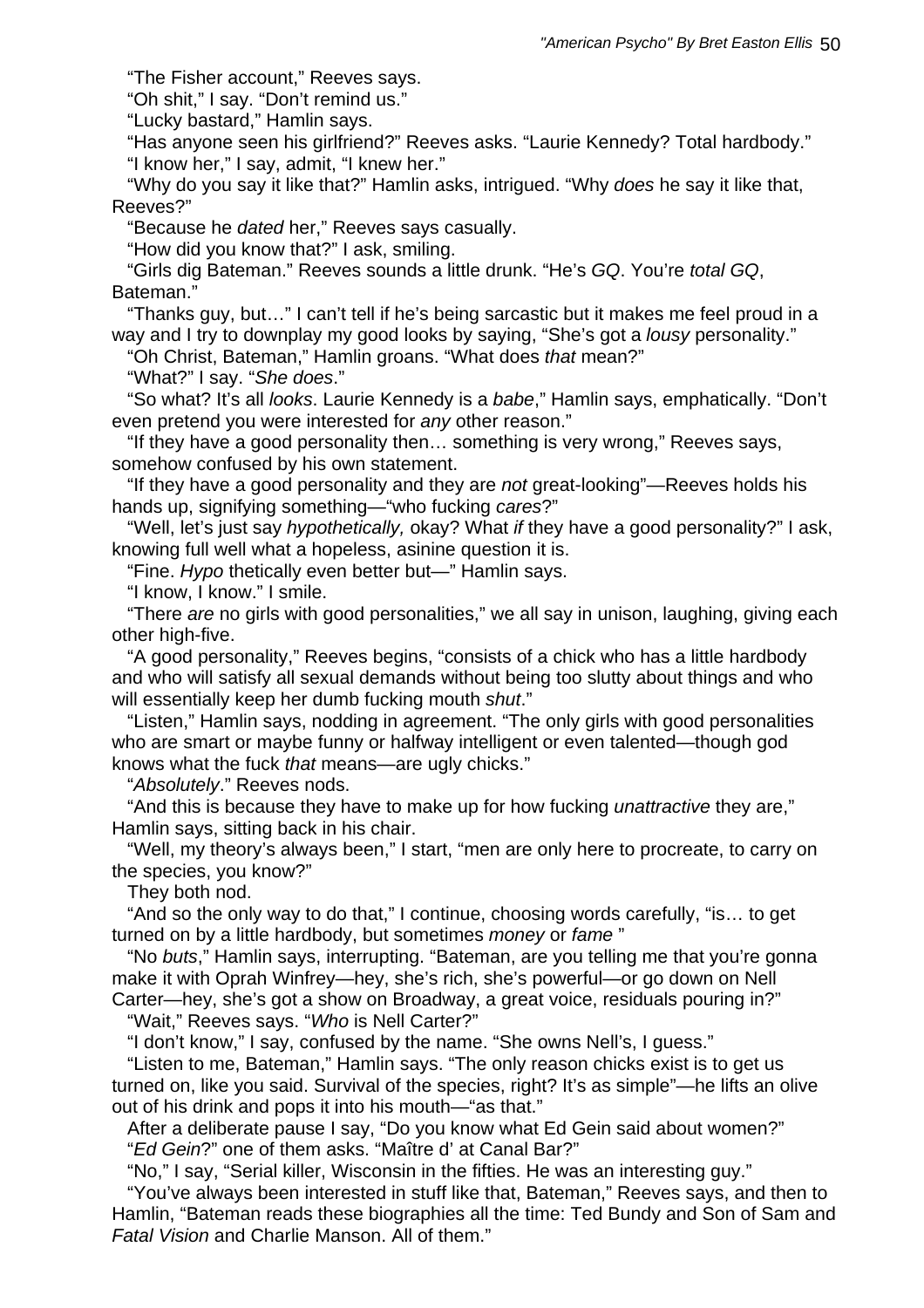"So what did Ed say?" Hamlin asks, interested.

 "He said," I begin, " 'When I see a pretty girl walking down the street I think two things. One part of me wants to take her out and talk to her and be real nice and sweet and treat her right.'" I stop, finish my J&B in one swallow.

"What does the other part of him think?" Hamlin asks tentatively.

"What her head would look like on a stick," I say.

 Hamlin and Reeves look at each other and then back at me before I start laughing, and then the two of them uneasily join in.

"Listen, what about dinner?" I say, casually changing subjects.

 "How about that Indian-Californian place on the Upper West Side?" Hamlin suggests. "Fine with me," I say.

"Sounds good," Reeves says.

"Who'll make the rez?" Hamlin asks.

#### **Deck Chairs**

 Courtney Lawrence invites me out to dinner on Monday night and the invitation seems vaguely sexual so I accept, but part of the catch is that we have to endure dinner with two Camden graduates, Scott and Anne Smiley, at a new restaurant they chose on Columbus called Deck Chairs, a place I had my secretary research so thoroughly that she presented me with three alternative menus of what I should order before I left the office today. The things that Courtney told me about Scott and Anne—he works at an advertising agency, she opens restaurants with her father's money, most recently 1968 on the Upper East Side—on the interminable cab ride uptown was only slightly less interesting than hearing about Courtney's day: facial at Elizabeth Arden, buying kitchen utensils at the Pottery Barn (all of this, by the way, on lithium) before coming down to Harry's where we had drinks with Charles Murphy and Rusty Webster, and where Courtney forgot the bag of Pottery Barn utensils she'd put underneath our table. The only detail of Scott and Anne's life that seems even remotely suggestive to me is that they adopted a Korean boy of thirteen the year after they married, named him Scott Jr. and sent him to Exeter, where Scott had gone to school four years before I attended.

"They better have reservations," I warn Courtney in the cab.

"Just don't smoke a cigar, Patrick," she says slowly.

 "Is that Donald Trump's car?" I ask, looking over at the limousine stuck next to us in gridlock.

"Oh god, Patrick. Shut up," she says, her voice thick and drugged.

 "You know, Courtney, I have a Walkman in my Bottega Veneta briefcase I could easily put on," I say. "You should take some more lithium. Or have a Diet Coke. Some caffeine might get you out of this slump."

 "I just want to have a child," she says softly, staring out the window, to no one. "Just… two… perfect… children."

 "Are you talking to me or Shlomo here?" I sigh, but loudly enough for the Israeli driver to hear me, and predictably Courtney doesn't say anything.

 *The Patty Winters Show* this morning was about Perfumes and Lipsticks and Makeups. Luis Carruthers, Courtney's boyfriend, is out of town in Phoenix and will not be back in Manhattan until late Thursday. Courtney is wearing a wool jacket and vest, a wool jersey T-shirt and wool gabardine pants by Bill Blass, crystal, enamel and gold plated earrings by Gerard E. Yosca and silk-satin d'Orsay pumps from Manolo Blahnik. I am wearing a custom-made tweed jacket, pants and a cotton shirt from the Alan Flusser shop and a silk tie by Paul Stuart. There was a twenty-minute wait at the Stairmaster machine at my health club this morning. I wave to a beggar on the corner of Forty-ninth and Eighth, then give him the finger.

 Tonight the talk centers around Elmore Leonard's new book—which I haven't read; certain restaurant critics—who I have; the British sound track from *Les Misérables* versus the American cast recording; that new Salvadorian bistro on Second and Eighty-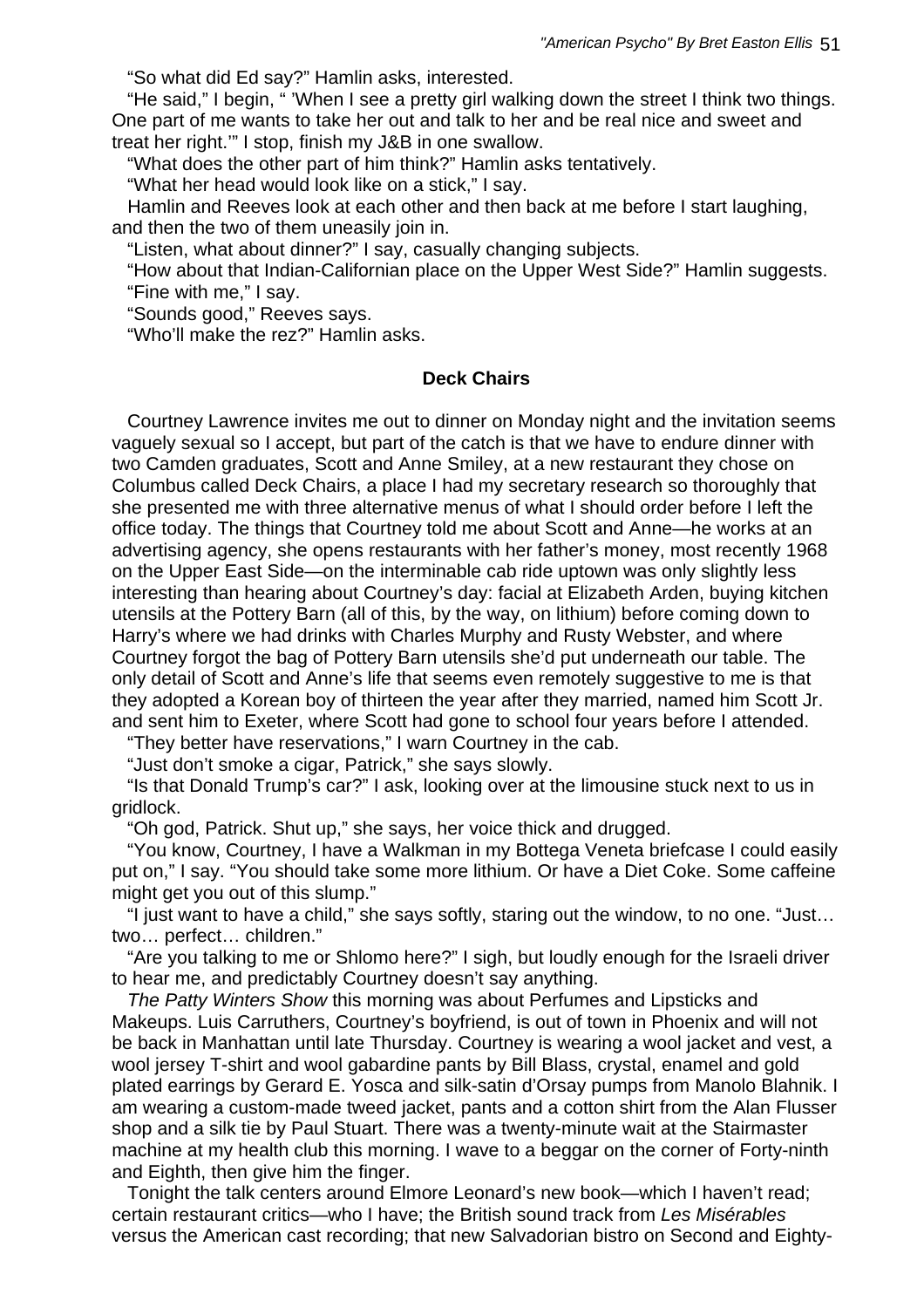#### *"American Psycho" By Bret Easton Ellis* 52

third; and which gossip columns are better written—the *Post* 's or the *News* 's. It seems that Anne Smiley and I share a mutual acquaintance, a waitress from Abetone's in Aspen who I raped with a can of hairspray last Christmas when I was skiing there over the holidays. Deck Chairs is crowded, earsplitting, the acoustics lousy because of the high ceilings, and if I'm not mistaken, accompanying the din is a New Age version of "White Rabbit" blaring from speakers mounted in the ceiling corners. Someone who looks like Forrest Atwater—slicked-back blond hair, nonprescription redwood-framed glasses, Armani suit with suspenders—is sitting with Caroline Baker, an investment banker at Drexel, maybe, and she doesn't look too good. She needs more makeup, the Ralph Lauren tweed outfit is too severe. They're at a mediocre table up front by the bar.

 "It's called California *classic* cuisine," Anne tells me, leaning in close, after we ordered. The statement deserves a reaction, I suppose, and since Scott and Courtney are discussing the merits of the *Post* 's gossip column, it's up to me to reply.

 "You mean compared to, say, Cali*fornia* cuisine?" I ask carefully, measuring each word, then lamely add, "Or *post-* California cuisine?"

 "I mean I know it sounds so trendy but there *is* a world of difference. It's *sub* tle," she says, "but it's *there*."

 "I've heard of post-California cuisine," I say, acutely aware of the design of the restaurant: the exposed pipe and the columns and the open pizza kitchen and the… deck chairs. "In fact I've even eaten it. No baby vegetables? Scallops in burritos? Wasabi crackers? Am I on the right track? And by the way, did anyone ever tell you that you look exactly like Garfield but run over and skinned and then someone threw an ugly Ferragamo sweater over you before they rushed you to the vet? Fusilli? Olive oil on Brie?"

 "Exactly," Anne says, impressed. "Oh Courtney, where *did* you find Patrick? He's so knowledgeable about things. I mean Luis's idea of California cuisine is half an orange and some *gelati*," she gushes, then laughs, encouraging me to laugh with her, which I do, hesitantly.

 For an appetizer I ordered radicchio with some kind of free-range squid. Anne and Scott both had the monkfish ragout with violets. Courtney almost fell asleep when she had to exert the energy to read the menu, but before she slid off her chair I grabbed both shoulders, propping her up, and Anne ordered for her, something simple and light like Cajun popcorn perhaps, which wasn't on the menu but since Anne knows Noj, the chef, he made up a special little batch… *just for Courtney!* Scott and Anne insisted that we all order some kind of blackened medium-rare redfish, a Desk Chairs specialty which was, luckily for them, an entrée on one of the mock menus that Jean made up for me. If it hadn't, and if they nevertheless insisted on my ordering it, the odds were pretty good that after dinner tonight I would have broken into Scott and Anne's studio at around two this morning—after *Late Night with David Letterman* —and with an ax chopped them to pieces, first making Anne watch Scott bleed to death from gaping chest wounds, and then I would have found a way to get to Exeter where I would pour a bottle of acid all over their son's slanty-eyed zipperhead face. Our waitress is a little hardbody who is wearing gold faux-pearl tasseled lizard sling-back pumps. I forgot to return my videotapes to the store tonight and I curse myself silently while Scott orders two large bottles of San Pellegrino.

"It's called California *classic* cuisine," Scott is telling me.

 "Why don't we all go to Zeus Bar next week?" Anne suggests to Scott. "You think we'd have a problem getting a table on Friday?" Scott is wearing a red and purple and black striped cashmere intarsia sweater from Paul Stuart, baggy Ralph Lauren corduroys and Cole-Haan leather moccasins.

"Well… maybe," he says.

 "That's a good idea. I *like* it a lot," Anne says, picking up a small violet off her plate and sniffing the flower before placing it carefully on her tongue. She's wearing a red, purple and black hand-knitted mohair and wool sweater from Koos Van Den Akker Couture and slacks from Anne Klein, with suede open-toe pumps.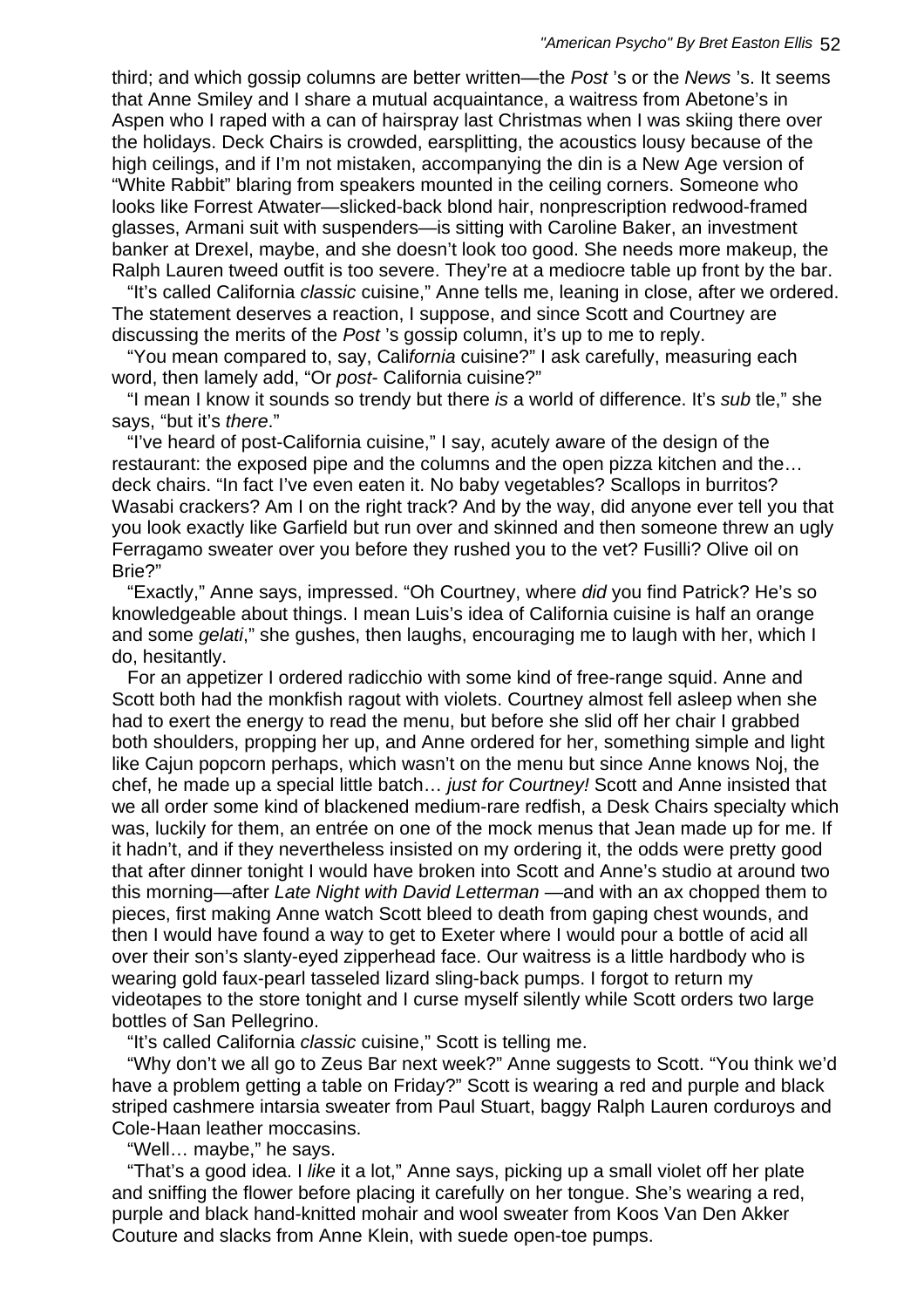A waiter, though not the hardbody, strides over to take another drink order.

"J&B. Straight," I say before anyone else orders.

 Courtney orders a champagne on the rocks, which secretly appalls me. "Oh," she says as if reminded by something, "can I have that with a twist?"

 "A twist of *what*?" I ask irritably, unable to stop myself. "Let me guess. *Melon*?" And I'm thinking oh my god why didn't you return those goddamn videos Bateman you dumb son-of-a-bitch.

"You mean *lemon*, miss," the waiter says, giving me an icy stare.

 "Yes, of course. Lemon." Courtney nods, seeming lost in some kind of dream but enjoying it, oblivious to it.

 "I'll have a glass of the… oh gosh, I guess the Acacia," Scott says and then addresses the table: "Do I want a white? Do I really want a chardonnay? We can eat the redfish with a cabernet."

"Go for it," Anne says cheerily.

"Okay, I'll have the… oh jeez, the sauvignon blanc," Scott says.

The waiter smiles, confused.

"*Scottie*," Anne shrieks. "The sauvignon *blanc*?"

"Just teasing," he snickers. "I'll have the chardonnay. The Acacia."

"You complete *jerk*." Anne smiles, relieved. "You're *fun* ny."

"I'm having the chardonnay," Scott tells the waiter.

"That's nice," Courtney says, patting Scott's hand.

"I'll just have…" Anne stalls, deliberating. "Oh, I'll just have a Diet Coke."

 Scott looks up from a piece of corn bread he was dipping into a small tin of olive oil. "You're not drinking tonight?"

 "No," Anne says, smiling naughtily. Who knows why? And who fucking cares? "I'm not in the mood."

 "Not even for a glass of the chardonnay?" Scott asks. "How about a sauvignon blanc?" "I have this aerobics class at nine," she says, slipping, losing control. "I really shouldn't."

 "Well then, I don't want anything," Scott says, disappointed. "I mean I have one at eight at Xclusive."

"Does anyone want to guess where I *won't* be tomorrow morning at eight?" I ask.

 "No, honey. I know how much you like the Acacia." Anne reaches out and squeezes Scott's hand.

"No, babe. I'll stick to the Pellegrino," Scott says, pointing.

I'm tapping my fingers very loudly on the tabletop, whispering "shit, shit, shit, shit" to myself. Courtney's eyes are half closed and she's breathing deeply.

"Listen. I'll be *daring*," Anne says finally. "I'll have a Diet Coke with *rum*."

Scott sighs, then smiles, beaming really. "Good."

"That's a *caffeine-fine* Diet Coke, right?" Anne asks the waiter.

"You know," I interrupt, "you should have it with Diet Pepsi. It's much better."

"Really?" Anne asks. "What do you mean?"

 "You should have the Diet Pepsi instead of the Diet Coke," I say. "It's much better. It's fizzier. It has a cleaner taste. It mixes better with rum and has a lower sodium content."

 The waiter, Scott, Anne, and even Courtney—they all stare at me as if I've offered some kind of diabolical, apocalyptic observation, as if I were shattering a myth highly held, or destroying an oath that was solemnly regarded, and it suddenly seems almost hushed in Deck Chairs. Last night I rented a movie called *Inside Lydia's Ass* and while on two Halcion and in fact sipping a Diet Pepsi, I watched as Lydia—a totally tan bleached-blonde hardbody with a perfect ass and great full tits—while on all fours gave head to this guy with a huge cock while another gorgeous blonde little hardbody with a perfectly trimmed blond pussy knelt behind Lydia and after eating her ass out and sucking on her cunt started to push a long, greased silver vibrator into Lydia's ass and fucked her with it while she continued to eat her pussy and the guy with the huge cock came all over Lydia's face as she sucked his balls and then Lydia bucked to an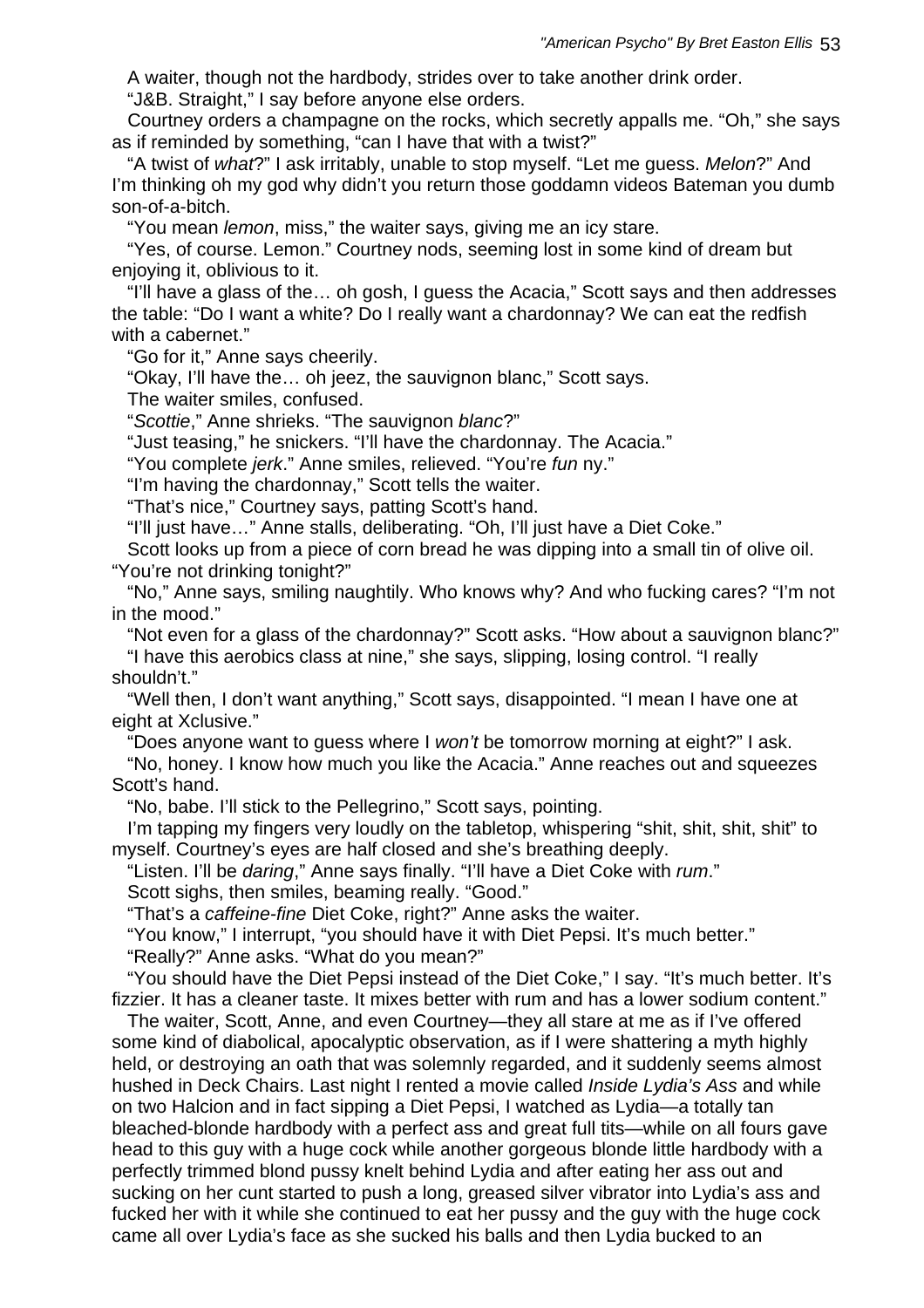authentic-looking, fairly strong orgasm and then the girl behind Lydia crawled around and licked the come from Lydia's face and then made Lydia suck on the vibrator. The new Stephen Bishop came out last Tuesday and at Tower Records yesterday I bought the compact disc, the cassette and the album because I wanted to own all three formats.

 "Listen," I say, my voice trembling with emotion, "have whatever you want but I'm telling you I recommend the Diet Pepsi." I look down at my lap, at the blue cloth napkin, the words Deck Chairs sewn into the napkin's edge, and for a moment think I'm going to cry; my chin trembles and I can't swallow.

 Courtney reaches over and touches my wrist gently, stroking my Rolex. "It's okay Patrick. It really is.…"

 A sharp pain near my liver overcomes the surge of emotion and I sit up in my chair, startled, confused, and the waiter leaves and then Anne asks if we've seen the recent David Onica exhibit and I'm feeling calmer.

 It turns out we haven't seen the show but I don't want to be tacky enough to bring up the fact I own one, so I lightly kick Courtney under the table. This raises her out of the lithium-induced stupor and she says robotically, "Patrick owns an Onica. He really does."

I smile, pleased; sip my J&B.

"Oh that's fan*tas* tic, Patrick," Anne says.

"Really? An Onica?" Scott asks. "Isn't he *quite* expensive?"

 "Well, let's just say…" I sip my drink, suddenly confused: say… say what? "Nothing." Courtney sighs, anticipating another kick. "Patrick's cost twenty thousand dollars." She seems bored out of her mind, picking at a flat, warm piece of corn bread.

I give her a sharp look and try not to hiss. "Uh, no, Courtney, it was really *fifty*."

 She slowly looks up from the corn bread she's mashing between her fingers and even in her lithium haze manages a stare so malicious that it automatically humbles me, but not enough to tell Scott and Anne the truth: that the Onica cost only twelve grand. But Courtney's frightening gaze—though I might be overreacting; she might be staring disapprovingly at the patterns on the columns, the venetian blinds on the skylight, the Montigo vases full of purple tulips lining the bar—scares me enough to not elaborate on the procedure of purchasing an Onica. It's a stare that I can interpret fairly easily. It warns: Kick me again and no pussy, do you understand?

'That seems.…" Anne starts.

I hold my breath, my face tight with tension.

"…*low*," she murmurs.

I exhale. "It *is*. But I got a fabulous deal," I say, gulping.

"But *fifty* thousand?" Scott asks suspiciously.

 "Well, I think his work… it has a kind of… wonderfully proportioned, purposefully mock-superficial quality." I pause, then, trying to remember a line from a review I saw in *New York* magazine: "Purposefully mock…"

 "Doesn't Luis own one, Courtney?" Anne asks, and then tapping Courtney's arm, "Courtney?"

 "Luis… owns… what?" Courtney shakes her head as if to clear it, widening her eyes to make sure they don't close on her.

 "Who's Luis?" Scott asks, waving to the waitress to have the butter the busboy recently placed on the table removed—what a *party animal.*

 Anne answers for Courtney. "Her *boyfriend*," she says after seeing Courtney, confused, actually looking at me for help.

"Where's he at?" Scott asks.

"Texas," I say quickly. "He's out of town in Phoenix, I mean."

"No," Scott says. "I meant what *house*."

 "L. F. Rothschild," Anne says, about to look at Courtney for confirmation, but then at me. "Right?"

"No. He's at P & P," I say. "We work together, sort of."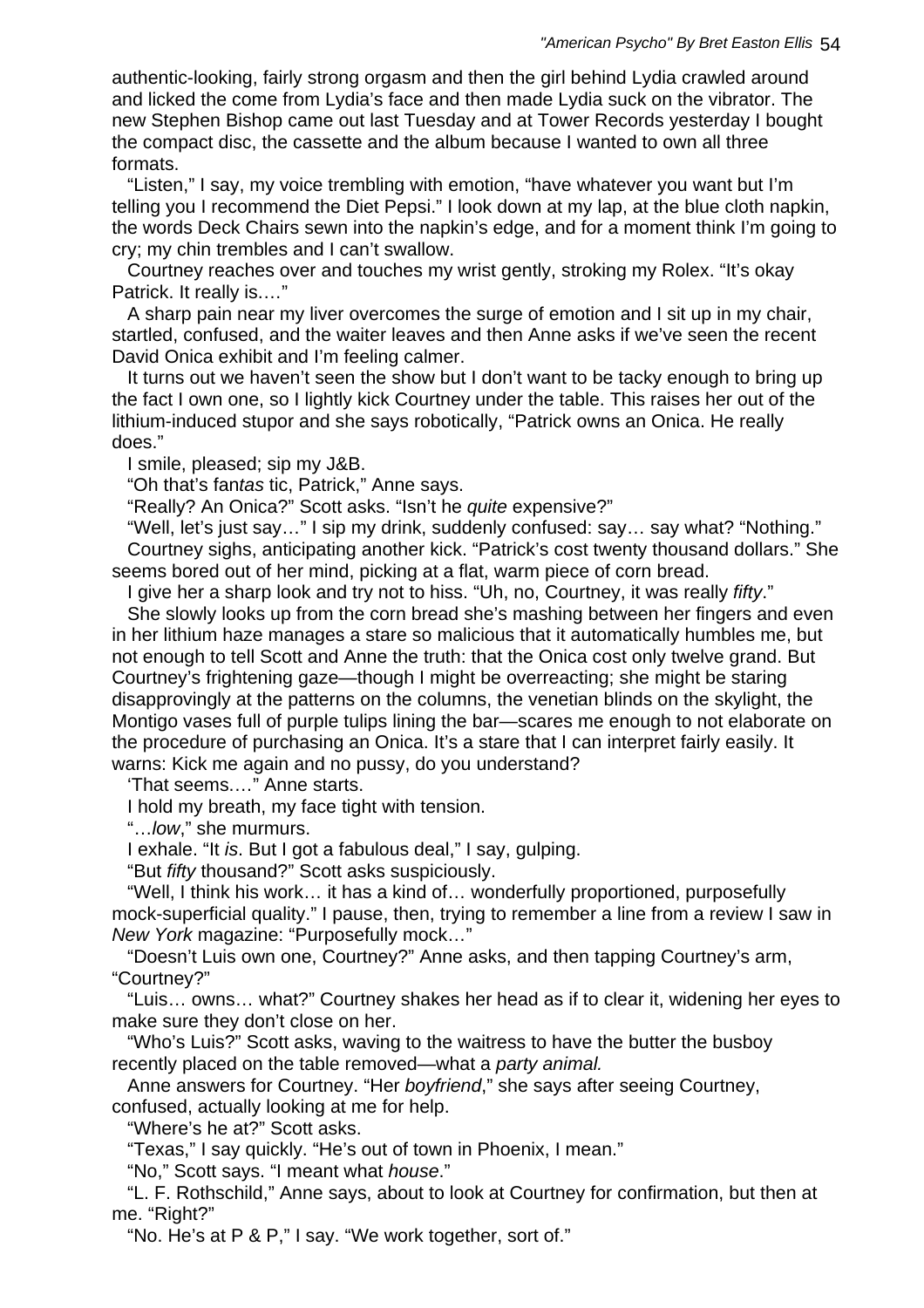"Wasn't he dating Samantha Stevens at one point?" Anne asks.

 "No," Courtney says. "That was just a photo someone took of them that was in *W*." I down my drink as soon as it arrives and wave almost immediately for another and I'm thinking Courtney *is* a babe but no sex is worth this dinner. The conversation violently shifts while I'm staring across the room at a great-looking woman—blonde, big tits, tight dress, satin pumps with gold cones—when Scott starts telling me about his new compact disc player while Anne unwittingly prattles on to a stoned and completely oblivious Courtney about new kinds of low-sodium wheat-rice cake, fresh fruits and New Age music, particularly Manhattan Steamroller.

 "It's Aiwa," Scott's saying. "You've *got* to hear it. The sound"—he pauses, closes his eyes in ecstasy, chewing on corn bread—"is fan*tastic*."

 "Well, you know, Scottie, the Aiwa *is* okay." Oh holy shit, *dream on, Scot-tie*, I'm thinking. "But Sansui is really *top* of the line." I pause, then add, "I should know. I own one."

 "But I thought *Aiwa* was top of the line." Scott looks worried but not yet upset enough to please me.

"No way, Scott," I say. "Does Aiwa have digital remote control?'-"

"Yeah," he says.

"Computer controls?"

"Uh-huh." What a completq and total *dufus.*

 "Does the system come with a turntable that has a metacrylate and brass platter?" "Yes," the bastard lies!

"Does your system have an… Accophase T-106 tuner?" I ask him.

"Sure," he says, shrugging.

"Are you sure?" I say. "Think carefully."

 "Yeah. I think so," he says, but his hand shakes as it reaches for more of the corn bread.

"What kind of speakers?"

"Well, Duntech wood," he answers too quickly.

"*So solly*, dude. You've got to have the Infinity IRS V speakers," I say. "Or—"

"Wait a minute," he interrupts. "V speakers? I've never beard of V speakers."

 "See, that's what I mean," I say. "If you don't have the V's, you might as well be listening to a goddamn Walkman."

"What's the bass response on those speakers?" he asks suspiciously.

"An ultralow fifteen hertz," I purr, enunciating each word.

 That shuts him up for a minute. Anne drones on about nonfat frozen yogurt and chow chows. I sit back, satisfied at having stumped Scott, but too quickly he regains his composure and says, "Anyway"—trying to act blissfully uncaring that he owns a cheap, shitty stereo—"we bought the new Phil Collins today. You should hear how great 'Groovy Kind of Love' sounds on it."

 "Yeah, I think it's by far the best song he's written," I say, blah blah blah, and though it's finally something Scott and I can agree on, the plates of blackened redfish appear and they look bizarre and Courtney excuses herself to the ladies' room and, after thirty minutes, when she hasn't reappeared I wander into the back of the restaurant and find her asleep in the coatcheck room.

 But at her apartment she lies naked on her back, her legs—tan and aerobicized and muscular and worked out—are spread and I'm on my knees giving her head while jerking myself off and in the time since I've started licking and sucking on her pussy she's already come twice and her cunt is tight and hot and wet and I keep it spread open, fingering it with one hand, keeping myself hard with the other. I lift her ass up, wanting to push my tongue into her, but she doesn't want me to and so I raise up my head and reach over to the Portian antique nightstand for the condom that sits in the ashtray from Palio next to the halogen Tensor lamp and the D'Oro pottery urn and I tear the package open with two shiny slick fingers and my teeth, then slip it, easily, onto my cock.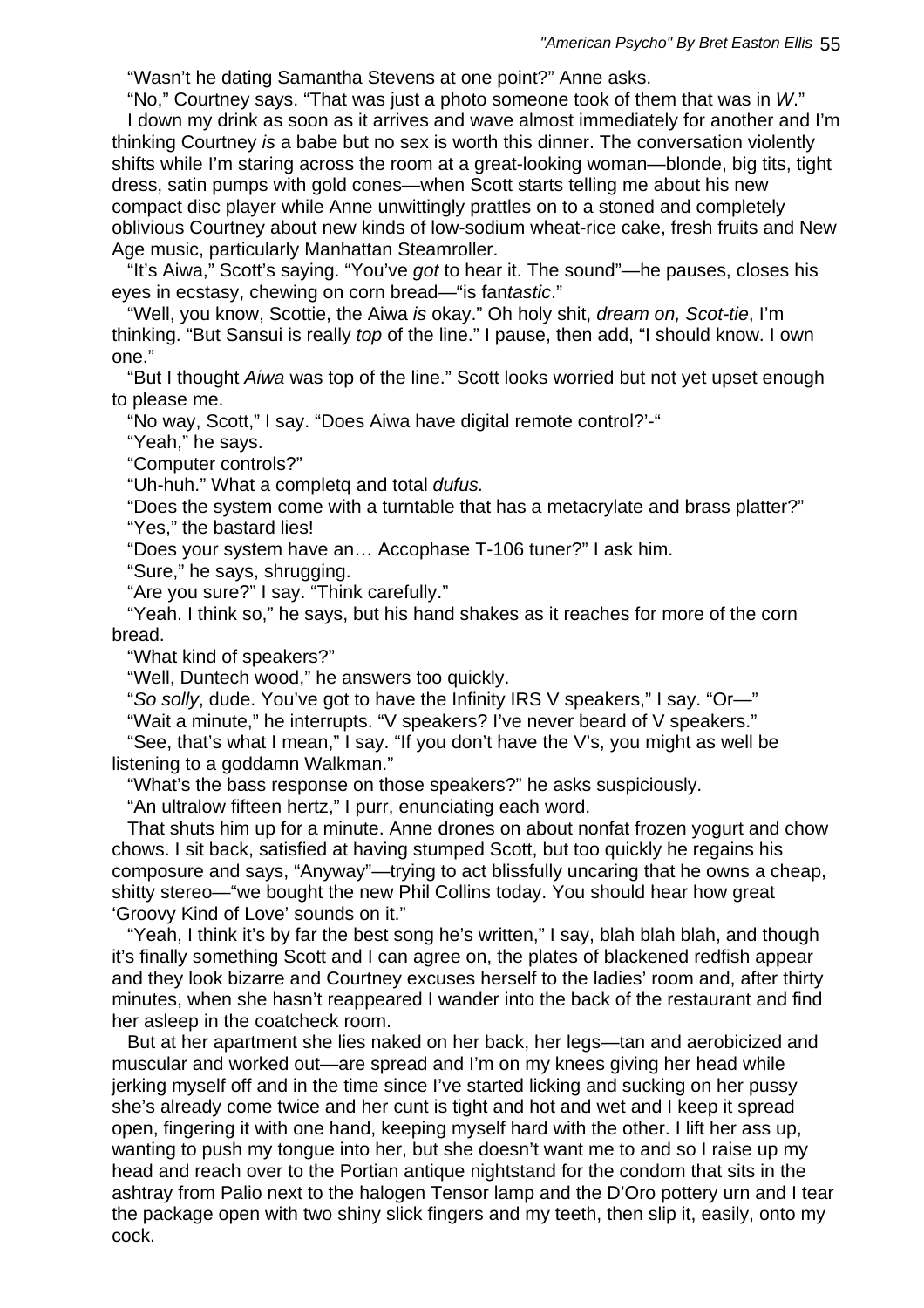"I want you to fuck *me*," Courtney moans, pulling her legs back, spreading her vagina even wider, fingering herself, making me suck her fingers, the nails on her hand long and red, and the juice from her cunt, glistening in the light coming from the streetlamps through the Stuart Hall venetian blinds, tastes pink and sweet and she rubs it over my mouth and lips and tongue before it cools.

 "Yeah," I say, moving on top of her, sliding my dick gracefully into her cunt, kissing her on the mouth hard, pushing into her with long fast strokes, my cock, my hips crazed, moving on their own desirous momentum, already my orgasm builds from the base of my balls, my asshole, coming up through my cock so stiff that it aches—but then in midkiss I lift my head up, leaving her tongue hanging out of her mouth starting to lick her own red swollen lips, and while still humping but lightly now I realize there… is… a… problem of sorts but I cannot think of what it is right now… but then it hits me while I'm staring at the half-empty bottle of Evian water on the nightstand and I gasp "Oh shit" and pull out.

"What?" Courtney moans. "Did you forget something?"

 Without answering I get up from the futon and stumble into her bathroom trying to pull off the condom but it gets stuck halfway and while easing it off I accidentally trip over the Genold scale while also trying to flip on the light switch and in the process stubbing my big toe, then, cursing, I manage to open the medicine cabinet.

"Patrick what are you *do* ing?" she calls from the bedroom.

 "I'm looking for the water-soluble spermicidal lubricant," I call back. "What do you think I'm doing? Looking for an *Advil*?"

"Oh my god," she cries out. "You didn't have *any* on?"

"Courtney," I call back, noticing a small razor nick above my lip. "Where *is* it?"

"I *can* not hear you, Patrick," she calls out.

 "Luis has terrible taste in cologne," I mutter, picking up a bottle of Paco Rabanne, sniffing it.

"What *are* you saying?" she cries out.

 "The water-soluble spermicidal lubricant," I shout back, staring into the mirror, searching her counter for a Clinique Touch-Stick to put over the razor nick.

"What do you mean—*where is it?* " she calls out. "Didn't you have it *with* you?"

 "Where is the goddamn *water-soluble spermicidal lubricant?* " I scream. "Water! Soluble! Spermicidal! Lubricant!" I'm shouting this while using some of her Clinique cover-up over the blemish, then combing my hair back.

"Top shelf," she says, "I think."

While looking through the medicine cabinet I glance over at her tub, noticing how plain it is, which moves me to say, "You know, Courtney, you should really get your act together and get your tub marbleized or maybe add some Jacuzzi jets." I call out, "Can you hear me? Courtney?"

After a long while she says, "Yes… Patrick. I hear you."

 I finally find the tube behind a huge bottle—a *jar* —of Xanax on the top shelf of the medicine cabinet and before my dick totally softens place a small dab of it inside the tip of the condom, slather it on the latex sheath and then walk back into the bedroom, jumping onto the futon, causing her to snap, "Patrick, this is not a fucking *trampoline*." Ignoring her I kneel over her body, sliding my cock up into Courtney and immediately she's pushing her hips up to meet my thrusts, then she licks her thumb and starts rubbing her clit. I watch as my cock moves in then out then into her vagina with long fast strokes.

"Wait," she gasps.

"What?" I moan, puzzled but almost there.

"Luis is a despicable twit," she gasps, trying to push me out of her.

 "Yes," I say, leaning on top of her, tonguing her ear. "Luis *is* a despicable twit. I hate him too," and now, spurred on by her disgust for her wimp boyfriend, I start moving faster, my climax approaching.

"No, you idiot," she groans. "I said *Is it a receptacle tip*? Not 'Is Luis a despicable twit.'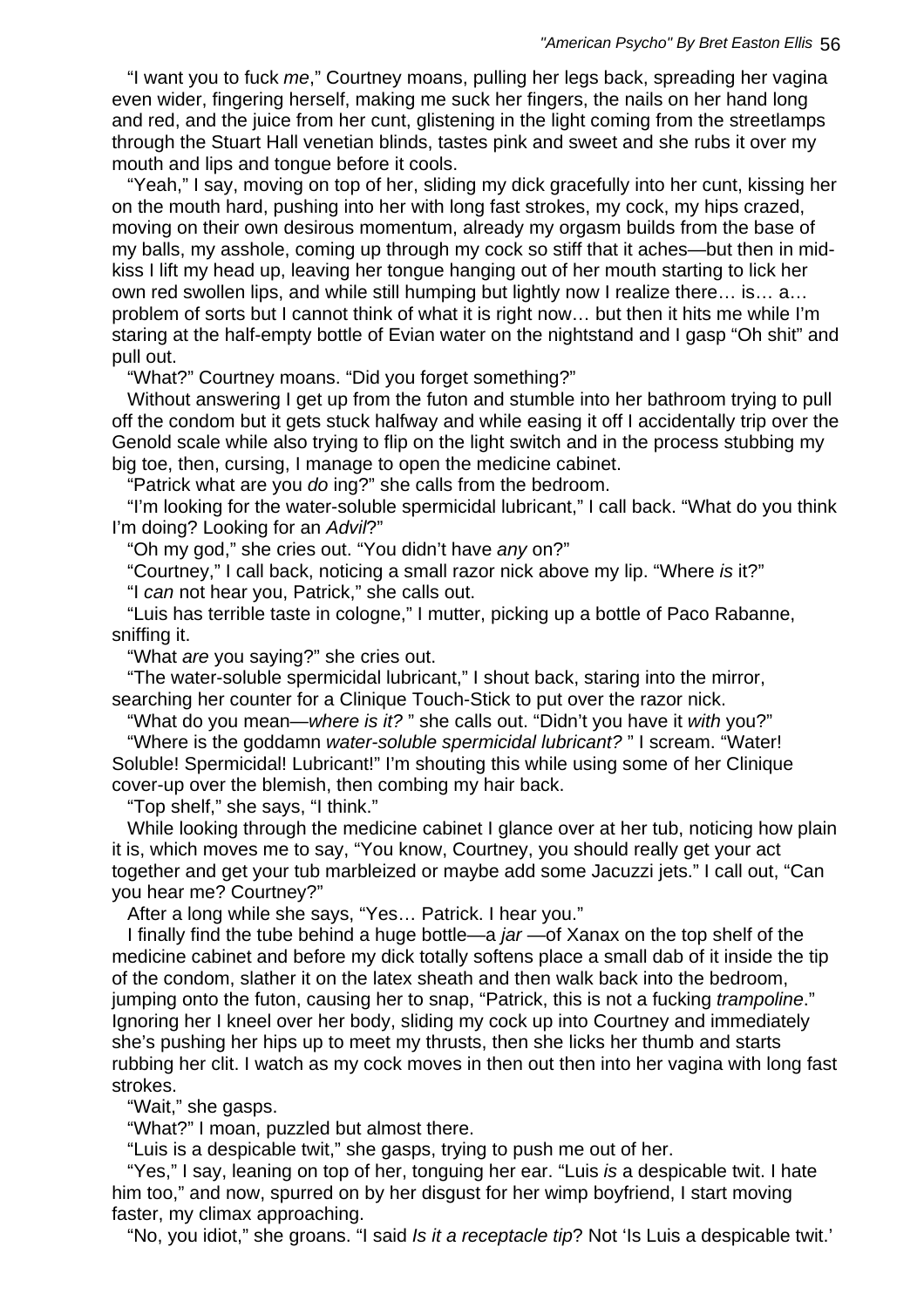Is it a *receptacle tip?* Get off me."

"Is what a *what*?" I moan.

"Pull out," she groans, struggling.

 "I'm ignoring you," I say, moving my mouth down on her small perfect nipples, both of them stiff, sitting on hard, big tits.

"Pull out, goddamnit!" she screams.

 "What do you want, Courtney?" I grunt, slowing my thrusts down until I finally straighten up and then I'm just kneeling over her, my cock still half inside. She hunches back against the headboard and my dick slides out.

"It's a plain end." I point. "I think."

"Turn the light on," she says, trying to sit up.

"Oh Jesus," I say. "I'm going home."

"Patrick," she warns. "Turn *on* the light."

I reach over and flip on the halogen Tensor.

"It's a plain end, *see*?" I say. "So?"

"Take it off," she says curtly.

"Why?" I ask.

 "Because you have to leave half an inch at the tip," she says, covering her breasts with the Hermès comforter, her voice rising, her patience shot, "to catch the force *of the ejaculate*!"

 "I'm getting out of here," I threaten, but don't move. "Where's your lithium?" She throws a pillow over her head and mumbles something, retreating into a fetal position. I think she's starting to cry.

"Where is your lithium, Courtney?" I calmly ask again. "You *must* take some."

 Something indecipherable is mumbled again and she shakes her head—no, no, no beneath the pillow.

 "What? *What* did you say?" I ask with forced politeness, jerking myself feebly back to an erection. "*Where?* " Sobs beneath the pillow, barely audible.

 "You are crying now and though it sounds clearer to me I still *cannot* hear a word you're saying." I try to grab the pillow off her head. "Now *speak up*!"

Again she mumbles, again it doesn't make any sense.

 "Courtney," I warn, getting furious, "if you just said what I think you said: that your lithium is in a carton in the freezer next to the Frusen Glädjé and is a *sorbet* "—I'm screaming this—'if this is really what you said then I will *kill* you. Is it a *sorbet*? Is your lithium really a *sorbet*?" I scream, finally pulling the pillow from her head and slapping her hard once, across the face.

"Do you think you're turning me on by having *unsafe sex*?" she screams back.

 "Oh Christ, this really isn't worth it," I mutter, pulling the condom dowp so there is half an inch to spare—a little less actually. "And see, Courtney, it's there for what? Huh? Tell us." I slap her again, this time lightly. "Why is it pulled down half an inch? So it can catch the *force of the ejaculate!* "

 "Well, it's *not* a turn-on *for me*." She's hysterical, racked with tears, choking. "I have a promotion coming to me. I'm going to Barbados in August and I don't want a case of Kaposi's sarcoma to fuck it up!" She chokes, coughing. "Oh god I want to wear a bikini," she wails. "A Norma Kamali I just bought at Bergdorf's."

 I grab her head and force her to look at the placement of the condom. "See? Happy? You dumb bitch? Are you happy, you dumb bitch?"

 Without looking at my dick she sobs, "Oh god just get it over with," and falls back down on the bed.

 Roughly I push my cock back into her and bring myself to an orgasm so weak as to be almost nonexistent and my groan of a massive but somewhat expected disappointment is mistaken by Courtney for pleasure and momentarily spurs her on as she lies sobbing beneath me on the bed, sniffling, to reach down and touch herself but I start getting soft almost instantly—actually *during* the moment I came—but if I don't withdraw from her while still erect she'll freak out so I hold on to the base of the condom as I literally *wilt*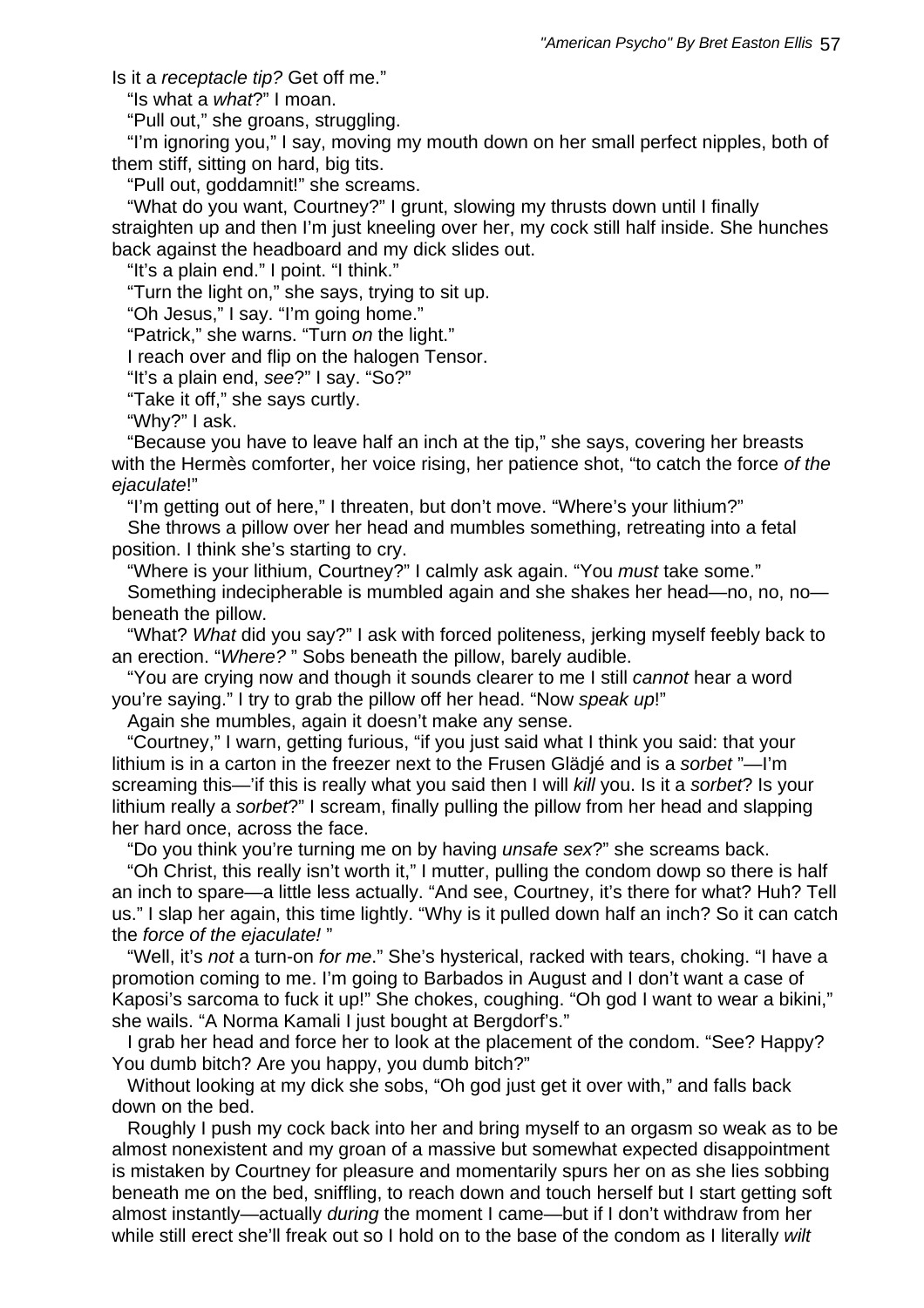out of her. After lying there on separate sides of the bed for what might be twenty minutes with Courtney whimpering about Luis and antique cutting boards and the sterling silver cheese grater and muffin tin she left at Harry's, she then tries to give me head. "I want to fuck you again," I tell her, "but I don't want to wear a condom because I don't feel anything," and she says calmly, taking her mouth off my limp shrunken dick, glaring at me, "If you don't use one you're not going to feel anything anyway."

# **Business Meeting**

 Jean, my secretary who is in love with me, walks into my office without buzzing, announcing that I have a very important company meeting to attend at eleven. I'm sitting at the Palazzetti glass-top desk, staring into my monitor with my Ray-Bans on, chewing Nuprin, hung over from a coke binge that started innocently enough last night at Shout! with Charles Hamilton, Andrew Spencer and Chris Stafford and then moved on to the Princeton Club, progressed to Barcadia and ended at Nell's around three-thirty, and though earlier this morning, while soaking in a bath, sipping a Stoli Bloody Mary after maybe four hours of sweaty, dreamless sleep, I realized that there *was* a meeting, I seemed to have forgotten about it on the cab ride downtown. Jean is wearing a red stretch-silk jacket, a crocheted rayon ribbon skirt, red suede pumps with satin bows by Susan Bennis Warren Edwards and gold-plated earrings by Robert Lee Morris. She stands there, in front of me, oblivious to my pain, a file in her hand.

 After pretending to ignore her for close to a minute, I finally lower my sunglasses and clear my throat. "Yes? Something *else? Jean*?"

 "Mr. Grouchy today." She smiles, placing the file timidly on my desk, and stands there expecting me to... what, amuse her with vignettes from last night?

 "Yes, you *simpleton*. I am Mr. Grouchy today," I hiss, grabbing the file and shoving it in the top desk drawer.

 She stares at me, uncomprehending, then, actually looking crestfallen, says, "Ted Madison called and so did James Baker. They want to meet you at Fluties at six."

I sigh, glaring at her. "Well, what should you do?"

She laughs nervously, standing there, her eyes wide. "I'm not sure."

"Jean." I stand up to lead her out of the office. "What… do.. you… say?"

 It takes her a little while but finally, frightened, she guesses, "Just… say… no?" "Just… say… no." I nod, pushing her out and slamming the door.

 Before leaving my office for the meeting I take two Valium, wash them down with a Perrier and then use a scruffing cleanser on my face with premoistened cotton balls, afterwards applying a moisturizer. I'm wearing a wool tweed suit and a striped cotton shirt, both by Yves Saint Laurent, and a silk tie by Armani and new black cap-toed shoes by Ferragamo. I Plax then brush my teeth and when I blow my nose, thick, ropy strings of blood and snot stain a forty-five-dollar handkerchief from Hermi's that, unfortunately, wasn't a gift. But I've been drinking close to twenty liters of Evian water a day and going to the tanning salon regularly and one night of binging hasn't affected my skin's smoothness or color tone. My complexion is still excellent. Three drops of Visine clear the eyes. An ice pack tightens the skin. All it comes down to is: I feel like shit but look great.

 I'm also the first to make it to the boardroom. Luis Carruthers follows like a puppy dog at my heels, a close second, and takes the seat next to mine which means I'm supposed to take off my Walkman. He's wearing a wool plaid sports jacket, wool slacks, a Hugo Boss cotton shirt and paisley tie—slacks, I'm guessing, from Brooks Brothers. He starts rattling on about a restaurant in Phoenix, Propheteers, that I'm actually interested in hearing about but not from Luis Carruthers, yet I'm on ten milligrams of Valium and for that reason I can manage. On *The Patty Winters Show* this morning were descendants of members of the Donner Party.

 "The clients were *total* hicks, pre*dict* ably," Luis is saying. "They wanted to take me to a local production of *Les Miz*, which I already *saw* in *Lon* don, but—"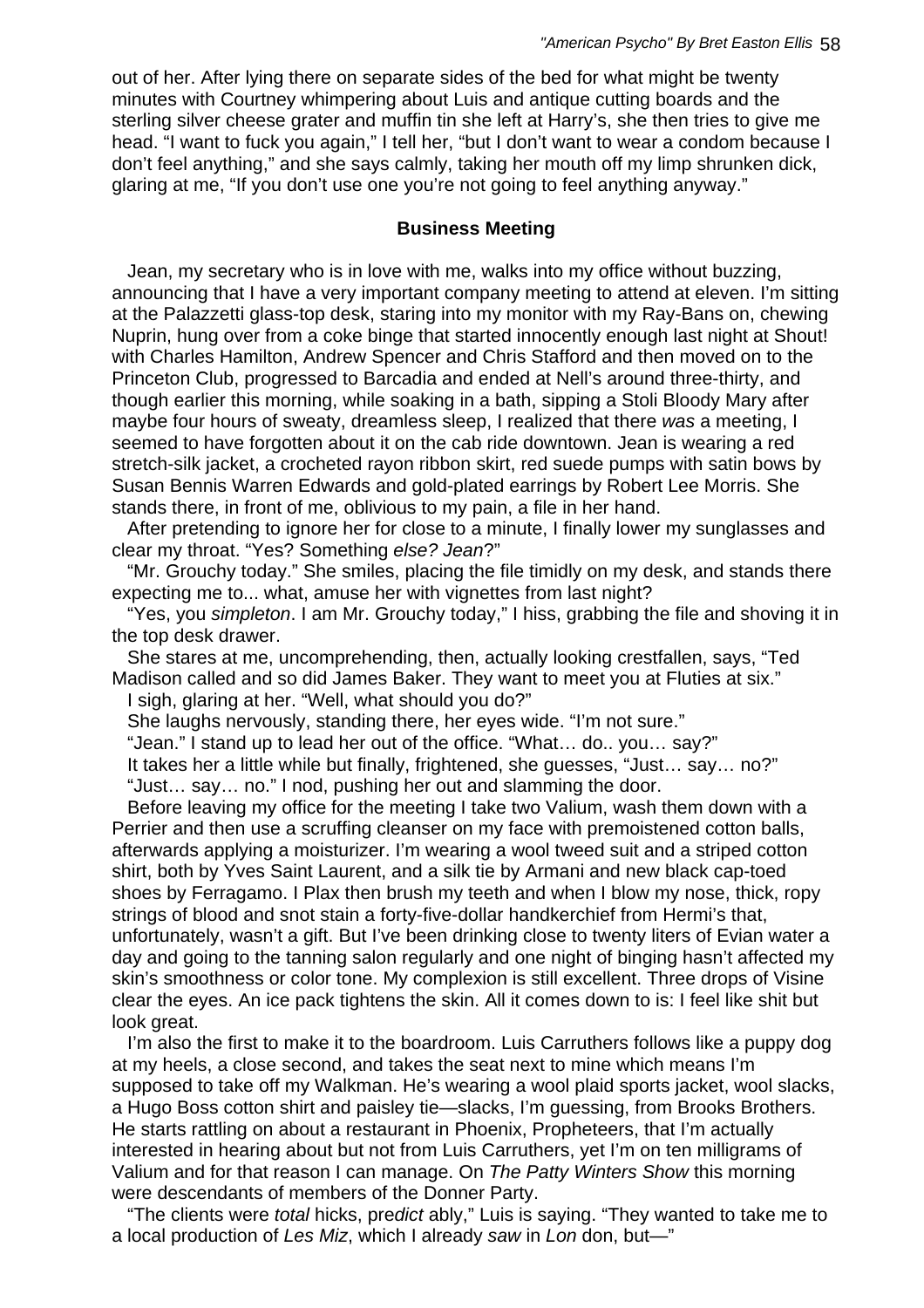"Did you have any trouble getting reservations at Propheteers?" I ask, cutting him off. "No. None at all," he says. "We ate late."

"What did you order?" I ask.

"I had the poached oysters, the lotte and the walnut tart."

"I hear the lotte is good there," I murmur, lost in thought.

"The client had the boudin blanc, the roasted chicken and the cheesecake," he says.

 "Cheesecake?" I say, confused by this plain, alien-sounding list. "What sauce or fruits were on the roasted chicken? What shapes was it cut into?"

"None, Patrick," he says, also confused. "It was… roasted."

 "And the cheesecake, what flavor? Was it heated?" I say. "Ricotta cheesecake? Goat cheese? Were there flowers or cilantro in it?"

"It was just… regular," he says, and then, "Patrick, you're sweating."

"What did she have?" I ask, ignoring him. "The client's bimbo."

"Well, she had the country salad, the scallops and the lemon tart," Luis says.

 "The scallops were grilled? Were they sashimi scallops? In a ceviche of sorts?" I'm asking. "Or were they *gratinized*?"

"No, Patrick," Luis says. "They were… broiled."

 It's silent in the boardroom as I contemplate this, thinking it through before asking, finally, "What's 'broiled,' Luis?"

"I'm not sure," he says. "I think it involves… a pan."

"Wine?" I ask.

"An '85 Sauvignon blanc," he says. "Jordan. Two bottles."

"Car?" I ask. "Did you rent while in Phoenix?"

"BMW." He smiles. "Little black beamer."

 "Hip," I murmur, remembering last night, how I lost it completely in a stall at Nell's—my mouth foaming, all I could think about were insects, lots of insects, and running at pigeons, foaming at the mouth and running at pigeons. "Phoenix. Janet Leigh was from Phoenix…" I stall, then continue. "She got stabbed in the shower. Disappointing scene." I pause. "Blood looked fake."

 "Listen, Patrick," Luis says, pressing his handkerchief into my hand, my fingers clenched into a fist that relaxes at Luis's touch. "Dibble and I are having lunch next week at the Yale Club. Would you like to join us?"

 "Sure." I think about Courtney's legs, spread and wrapped around my face, and when I look over at Luis in one brief, flashing moment his head looks like a talking vagina and it scares the bejesus out of me, moves me to say something while mopping the sweat off my brow. "That's a nice… suit, Luis." The farthest thing from my mind.

 He looks down as if stunned, and then blushing, embarrassed, he touches his own lapel. "Thanks, Pat. You look great too… as usual." And when he reaches out to touch my tie, I catch his hand before his fingers make it, telling him, "Your compliment was sufficient."

 Reed Thompson walks in wearing a wool plaid four-button double-breasted suit and a striped cotton shirt and a silk tie, all Armani, plus slightly tacky blue cotton socks by Interwoven and black Ferragamo cap-toe shoes that look exactly like mine, with a copy of the *Wall Street Journal* held in a nicely manicured fist and a Bill Kaiserman tweed balmacaan overcoat draped casually across the other arm. He nods and sits across from us at the table. Soon after, Todd Broderick walks in wearing a wool chalk-striped six-button double-breasted suit and a striped broadcloth shirt and silk tie, all by Polo, plus an affected linen pocket square that I'm fairly sure is also by Polo. McDermott walks in next, carrying a copy of this week's *New York* magazine and this morning's *Financial Times,* wearing new nonprescription Oliver Peoples redwood-framed glasses, a black and white wool houndstooth-check single-breasted suit with notch lapels, a striped cotton dress shirt with spread collar and a silk paisley tie, all of it designed and tailored by John Reyle.

 I smile, raising my eyebrows at McDermott, who sullenly takes the seat next to mine. He sighs and opens the newspaper, silently reading. Since he hasn't offered a "hello" or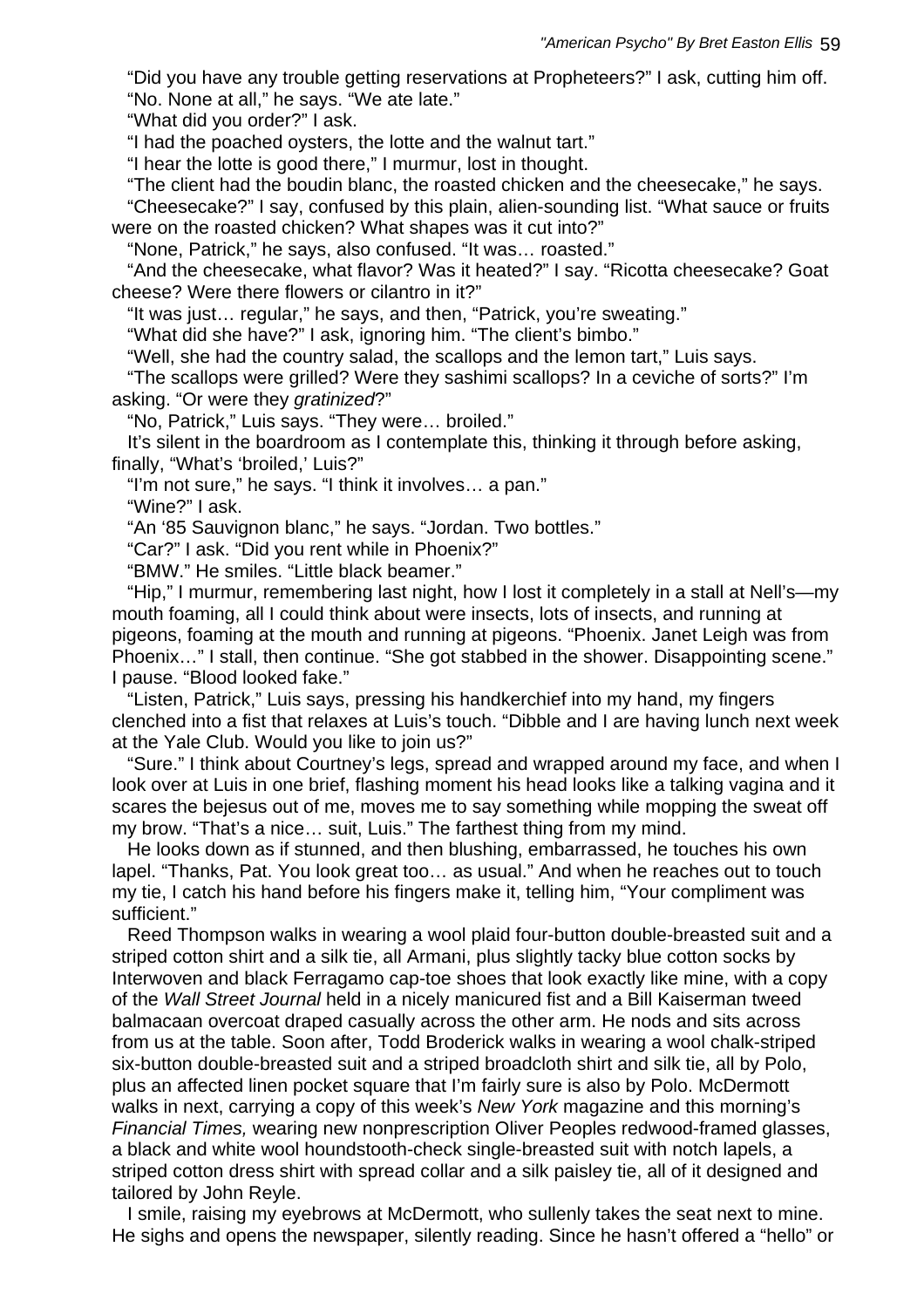"good morning" I can tell that he's pissed off and I suspect that it has something to do with me. Finally, sensing that Luis is about to ask something, I turn to McDermott.

 "So, McDermott, what's wrong?" I smirk. "Long line at the Stairmaster this morning?" "Who said anything's wrong?" he asks, sniffing, turning pages in the *Financial Times.* "Listen," I tell him, leaning in, "I already apologized about yelling at you because of the pizza at Pastels the other night."

"Who said it was about that?" he asks tensely.

 "I thought we already cleared this up," I whisper, gripping the arm of his chair, smiling over at Thompson. "I'm sorry I insulted the pizzas at Pastels. Happy?"

"Who said it's about that?" he asks again.

 "Then *what* is it, McDermott?" I whisper, noticing movement behind me. I count to three then whirl around, catching Luis leaning toward me trying to eavesdrop. He knows he's been caught and he sinks slowly back into his chair, guilty.

 "McDermott, this is ridiculous," I whisper. "You can't stay angry at me because I think the pizza at Pastels is… crusty."

"*Brittle*," he says, shooting me a glance. "The word you used was *brittle*."

"I apologize," I say. "But I'm right. It *is*. You read the review in the *Times,* right?"

 "Here." He reaches into his pocket and hands me a Xeroxed article. "I just wanted to prove you wrong. Read *this*."

"What is it?" I ask, opening the folded page.

"It's an article on your hero, Donald Trump." McDermott grins.

"It sure is," I say apprehensively. "Why didn't I ever see this, I wonder."

 "And..." McDermott scans the article and points an accusatory finger at the bottom paragraph, which he's highlighted in red ink. "Where does Donald Trump think the best pizza in Manhattan is served?"

 "Let *me* read this," I sigh, waving him away. "You might be wrong. What a lousy photo."

"Bateman. *Look.* I circled it," he says.

 I pretend to read the fucking article but I'm getting very angry and I have to hand the article back to McDermott and ask, thoroughly annoyed, "So *what?* What does it mean? What are *you*, McDermott, trying to tell *me*?"

"What do you think of the pizza at Pastels *now*, Bateman?" he asks smugly.

 "Well," I say, choosing my words carefully. "I think I have to go back and *re* taste the pizza…." I'm saying this through gritted teeth. "I'm just suggesting that the last time I was there the pizza was…"

"Brittle?" McDermott offers.

"Yeah." I shrug. "Brittle."

"Uh-huh." McDermott smiles, triumphant.

 "Listen, if the pizza at Pastels is okay with Donny," I start, hating to admit this to McDermott, then sighing, almost unintelligibly, "it's okay with me."

McDermott cackles gleefully, a victor.

 I count three silk-crepe ties, one Versace silk-satin woven tie, two silk foulard ties, one silk Kenzo, two silk jacquard ties. The fragrances of Xeryus and Tuscany and Armani and Obsession and Polo and Grey Flannel and even Antaeus mingle, wafting into each other, rising from the suits and into the air, forming their own mixture: a cold, sickening perfume.

"But I'm not apologizing," I warn McDermott.

"You already have, Bateman," he says.

 Paul Owen walks in wearing a cashmere one-button sports jacket, tropical wool flannel slacks, a button-down tab-collared shirt by Ronaldus Shamask, but it's really the tie—blue and black and red and yellow bold stripes from Andrew Fezza by Zanzarra that impresses me. Carruthers gets excited too, and he leans into my chair and asks, if I'm listening correctly, "Do you think he has a power *jock* strap to go along with that thing?" When I don't answer he retreats, opens one of the *Sports Illustriated* s that sit in the middle of the table and, humming to himself, starts to read an article on Olympic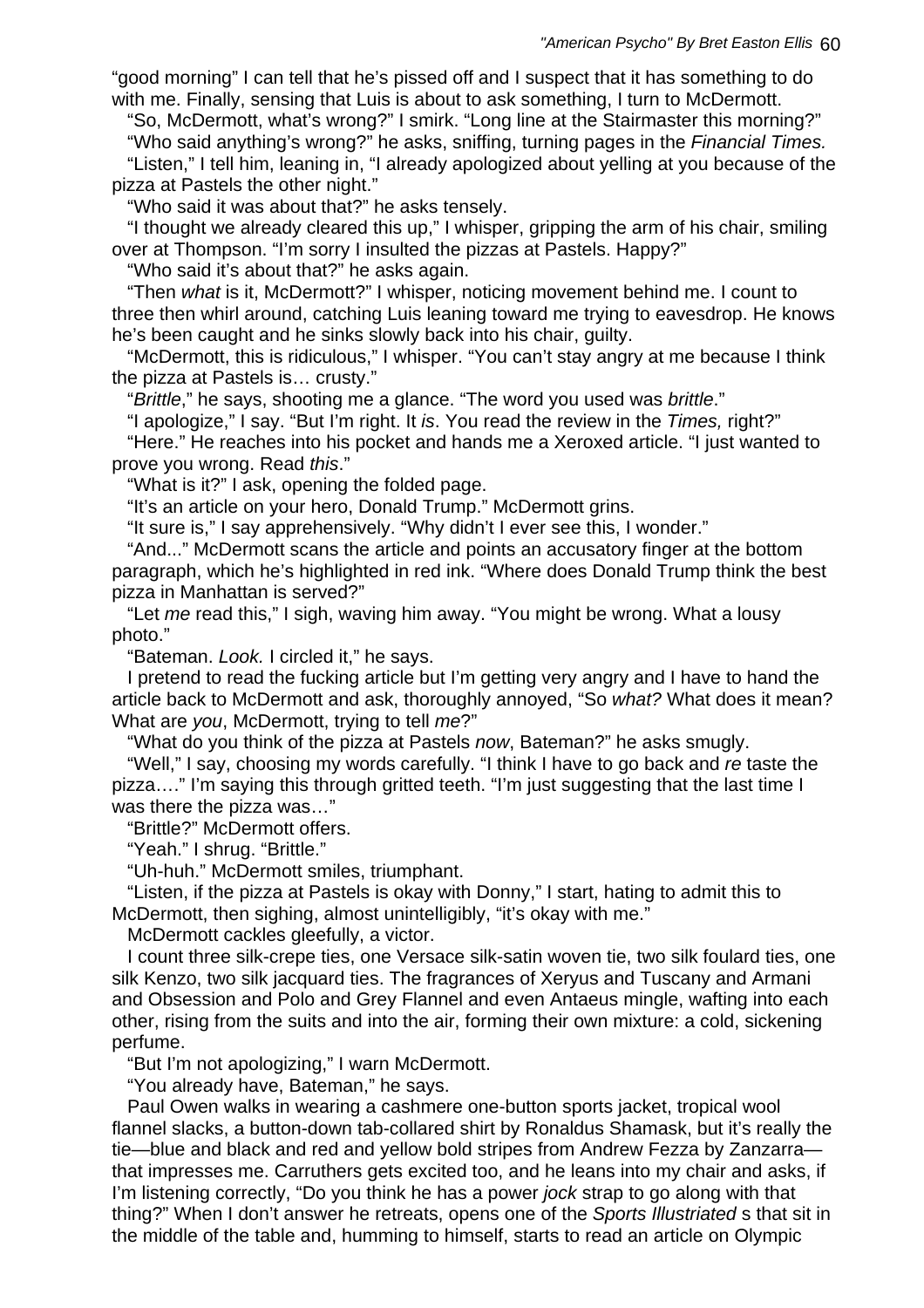divers.

"Hello, Halberstam," Owen says, walking by.

 "Hello, Owen," I say, admiring the way he's styled and slicked back his hair, with a part so even and sharp it… devastates me and I make a mental note to ask him where he purchases his hair-care products, which kind of mousse he uses, my final guess after mulling over the possibilities being Ten -X.

 Greg McBride walks in and stops by my chair. "Did you watch the *Winters Show* this morning? Riot. Total riot," and we give each other high-five before he takes a seat between Dibble and Lloyd. God knows where they came from.

 Kevin Forrest, who walks in with Charles Murphy, is saying, "My call waiting is busted. Felicia screwed it up somehow." I'm not even paying attention to what they're wearing. But I find myself staring at Murphy's vintage owl cuff links with blue crystal eyes.

### **Video Store then D'Agostino's**

 I'm wandering around VideoVisions, the video rental store near my apartment on the Upper West Side, sipping from a can of Diet Pepsi, the new Christopher Cross tape blaring from the earphones of my Sony Walkman. After the office I played racquetball with Montgomery, then had a shiatsu massage and met Jesse Lloyd, Jamie Conway and Kevin Forrest for drinks at Rusty's on Seventy-third Street. Tonight I'm wearing a new wool topcoat by Ungaro Uomo Paris and carrying a Bottega Veneta briefcase and an umbrella by Georges Gaspar.

 The video store is more crowded than usual. There are too many couples in line for me to rent *She-Male Reformatory* or *Ginger's Cunt* without some sense of awkwardness or discomfort, plus I've already bumped into Robert Ailes from First Boston in the Horror aisle, or at least I think it was Robert Ailes. He mumbled "Hello, McDonald" as he passed me by, holding *Friday the 13th: Part 7* and a documentary on abortions in what I noticed were nicely manicured hands marred only by what looked to me like an imitation-gold Rolex.

 Since pornography seems out of the question I browse through Light Comedy and, feeling ripped off, settle for a Woody Allen movie but I'm still not satisfied. I want something else. I pass through the Rock Musical section—nothing—then find myself in Horror Comedy—ditto—and suddenly I'm seized by a minor anxiety attack. *There are too many fucking movies to choose from*. I duck behind a promotional cardboard display for the new Dan Aykroyd comedy and take two five-milligram Valiums, washing them down with the Diet Pepsi. Then, almost by rote, as if I've been programmed, I reach for *Body Double* —a movie I have rented thirty-seven times—and walk up to the counter where I wait for twenty minutes to be checked out by a dumpy girl (five pounds overweight, dry frizzy hair). She's actually wearing a baggy, nondescript sweater definitely not designer—probably to hide the fact that she has no tits, and even though she has nice eyes: so fucking what? Finally it's my turn. I hand her the empty boxes.

 "Is this it?" she asks, taking my membership card from me. I'm wearing Mario Valentino Persian-black gloves. My VideoVisions membership costs only two hundred and fifty dollars annually.

 "Do you have any Jami Gertz movies?" I ask her, trying to make direct eye contact. "What?" she asks, distracted.

"Any movies that Jami Gertz is in?"

 "*Wh* o?" She enters something into the computer and then says without looking at me, "How many nights?"

"Three," I say. "Don't you know who Jami Gertz is?"

"I don't think so." She actually sighs.

"Jami *Gertz*," I say. "She's an *actress*."

 "I don't think I know who you mean," she says in a tone that suggests I'm harassing her, but hey, she works in a video rental store and since it's such a demanding highpowered profession her bitchy behavior is completely reasonable, *right*? The things I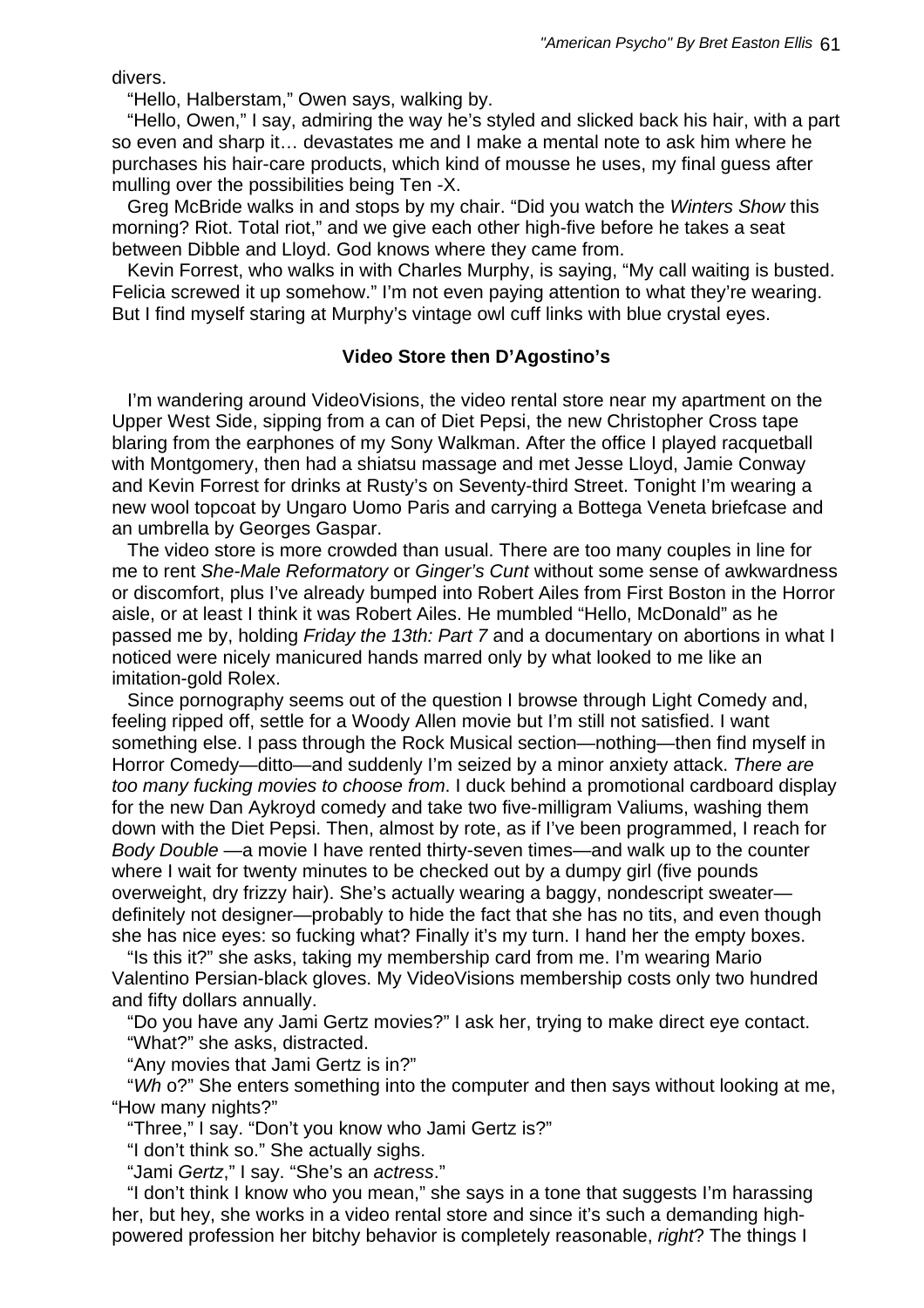could do to this girl's body with a hammer, the words I could carve into her with an ice pick. She hands the guy behind her my boxes—and I pretend to ignore his horrified reaction as he recognizes me after he looks at the *Body Double* box—but he dutifully walks into some kind of vault in the back of the store to get the movies.

 "Yeah. Sure you do," I say good-naturedly. "She's in those Diet Coke commercials. You know the ones."

 "I really don't think so," she says in a monotone that almost cuts me off. She types the names of the movies and then my membership number into the computer.

 "I like the part in *Body Double* where the woman… gets drilled by the… power driller in the movie… the best," I say, almost gasping. It seems very hot in the video store right now all of a sudden and after murmuring "oh my god" under my breath I place a gloved hand on the counter to settle it from shaking. "And the blood starts pouring out of the ceiling." I take a deep breath and while I'm saying this my head starts nodding of its own accord and I keep swallowing, thinking *I have to see her shoes,* and so as inconspicuously as possible I try to peer over the counter to check out what kind of shoes she's wearing, but maddeningly they're only sneakers—*not* K-Swiss, *not* Tretorn, *not* Adidas, *not* Reebok, just cheap ones.

 "Sign here." She hands me the tapes without even looking at me, refusing to recognize who I am; and breathing in hard and exhaling, she motions for the next in line, a couple with a baby.

 On the way back to my apartment I stop at D'Agostino's, where for dinner I buy two large bottles of Perrier, a six-pack of Coke Classic, a head of arugula, five medium-sized kiwis, a bottle of tarragon balsamic vinegar, a tin of crême fraiche, a carton of microwave tapas, a box of tofu and a white-chocolate candy bar I pick up at the checkout counter.

 Once outside, ignoring the bum lounging below the *Les Misérables* poster and holding a sign that reads: I'VE LOST MY JOB I AM HUNGRY I HAVE NO MONEY PLEASE HELP, whose eyes tear after I pull the tease-the-bum-with-a-dollar trick and tell him, "Jesus, will you get a fucking shave, *please*," my eyes almost like they were guided by radar, focus in on a red Lamborghini Countach parked at the curb, gleaming beneath the streetlamps, and I have to stop moving, the Valium shockingly, unexpectedly kicking in, everything else becomes obliterated: the crying bum, the black kids on crack rapping along to the blaring beatbox, the clouds of pigeons flying overhead looking for space to roost, the ambulance sirens, the honking taxis, the decent-looking babe in the Betsey Johnson dress, all of that fades and in what seems like time-lapse photography but in slow motion, like a movie—the sun goes down, the city gets darker and all I can see is the red Lamborghini and all I can hear is my own even, steady panting. I'm still standing, drooling, in front of the store, staring, minutes later (I don't know how many).

#### **Facial**

 I leave the office at four-thirty, head up to Xclusive where I work out with free weights for an hour, then taxi across the park to Gio's in the Pierre Hotel for a facial, a manicure and, if time permits, a pedicure. I'm lying on the elevated table in one of the private rooms waiting for Helga, the skin technician, to facialize me. My Brooks Brothers shirt and Garrick Anderson suit hang in the closet, my A. Testoni loafers sit on the floor, thirty-dollar socks from Barney's balled up in them, sixty-dollar boxer shorts from Comme des Garçons are the only article of clothing I'm still wearing. The smock I'm supposed to have on is crumpled next to the shower stall since I want Helga to check my body out, notice my chest, see how fucking *buff* my abdominals have gotten since the last time I was here, even though she's much older than I am—maybe thirty or thirtyfive—and there's no way I'd ever fuck her. I'm sipping a Diet Pepsi that Mario, the valet, brought me, with crushed ice in a glass on the side that I asked for but don't want.

 I pick up today's *Post* that hangs from a Smithly Watson glass magazine rack and scan the gossip columns, then my eye catches a story about recent sightings of these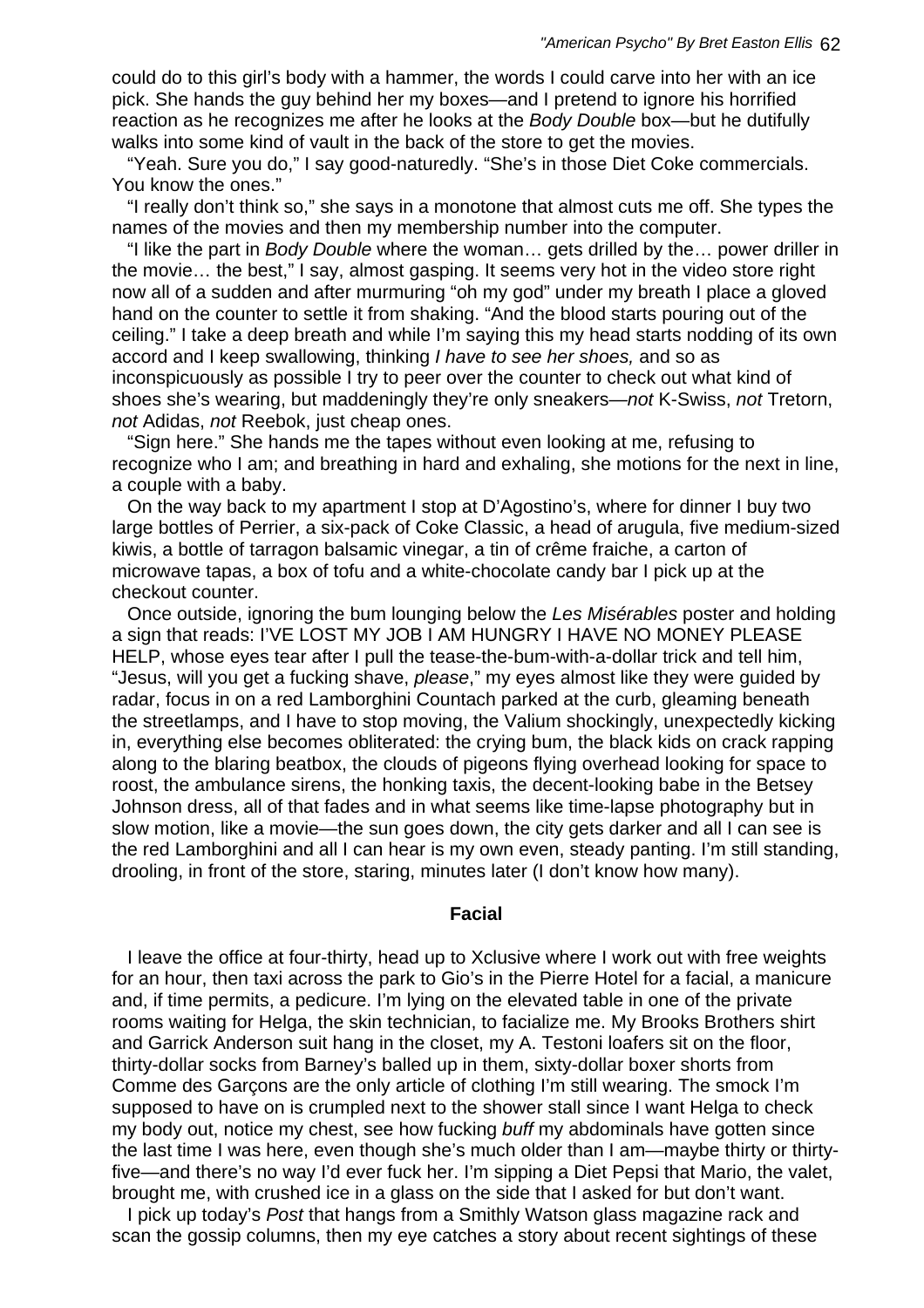#### *"American Psycho" By Bret Easton Ellis* 63

creatures that seem to be part bird, part rodent—essentially pigeons with the heads and tails of rats—found deep in the center of Harlem and now making their way steadily toward midtown. A grainy photograph of one of these things accompanies the article, but experts, the *Post* assures us, are fairly certain this new breed is a hoax. As usual this fails to soothe my fear, and it fills me with a nameless dread that someone out there has wasted the energy and time to think this up: to fake a photograph (and do a halfassed job at that, the thing looks like a fucking Big Mac) and send the photograph in to the *Post*, then for the *Post* to decide to run the story (meetings, debates, last-minute temptations to cancel the whole thing?), to print the photograph, to have someone write about the photo and interview the experts, finally to run this story on page three in today's edition and have it discussed over hundreds of thousands of lunches in the city this afternoon. I close the paper and lie back, exhausted.

 The door to the private room opens and a girl I haven't seen before walks in and through half-closed eyes I can see that she's young, Italian, okay-looking. She smiles, sitting in a chair at my feet, and begins the pedicure. She switches off the ceiling light and except for strategically placed halogen bulbs shining down on my feet, hands and face, the room darkens, making it impossible to tell what kind of body she has, only that she's wearing gray suede and black leather buttoned ankle boots by Maud Frizon. *The Patty Winters Show* this morning was about UFOs That Kill. Helga arrives.

"Ah, Mr. Bateman," Helga says. "How are you?"

 "Very good, Helga," I say, flexing the muscles in my stomach and chest. My eyes are closed so it looks casual, as, if the muscles are acting on their own accord and I can't help it. But Helga drapes the smock gently across my heaving chest and buttons it up, pretending to ignore the undulations beneath the tan, clean skin.

"You're back so soon," she says.

"I was only here two days ago," I say, confused.

"I know, but…" She stalls, washing her hands in the sink. "Never mind."

"Helga?" I ask.

"Yes, Mr. Bateman?"

 "Walking in here I spotted a pair of men's gold-tasseled loafers from Bergdorf Goodman, waiting to be shined, outside the door of the next room. Who do they belong to?" I ask.

"That's Mr. Erlanger," she says.

"Mr. Erlanger from Lehman's?"

"No. Mr. Erlanger from Salomon Brothers," she says.

 "Did I ever tell you that I want to wear a big yellow smiley-face mask and then put on the CD version of Bobby McFerrin's 'Don't Worry, Be Happy' and then take a girl and a dog—a collie, a chow, a sharpei, it doesn't really matter—and then hook up this transfusion pump, this IV set, and switch their blood, you know, pump the dog's blood into the hardbody and vice versa, did I ever tell you this?" While I'm speaking I can hear the girl working on my feet humming one of the songs from *Les Misérables* to herself, and then Helga runs a moistened cotton ball across my nose, leaning close to the face, inspecting the pores. I laugh maniacally, then take a deep breath and touch my chest expecting a heart to be thumping quickly, impatiently, but there's nothing there, not even a beat.

 "Shhh, Mr. Bateman," Helga says, running a warm loofah sponge over my face, which stings then cools the skin. "Relax."

"Okay." I say. "I'm relaxing."

 "Oh Mr. Bateman," Helga croons, "you have such a nice complexion. How old are you? May I ask?"

"I'm twenty-six."

"Ah, that's why. It's so clean. So smooth." She sighs. "Just relax."

 I drift, my eyes rolling back into my head, the Muzak version of "Don't Worry, Baby" drowning out all bad thoughts, and I start thinking only positive things—the reservations I have tonight with Marcus Halberstam's girlfriend, Cecelia Wagner, the mashed turnips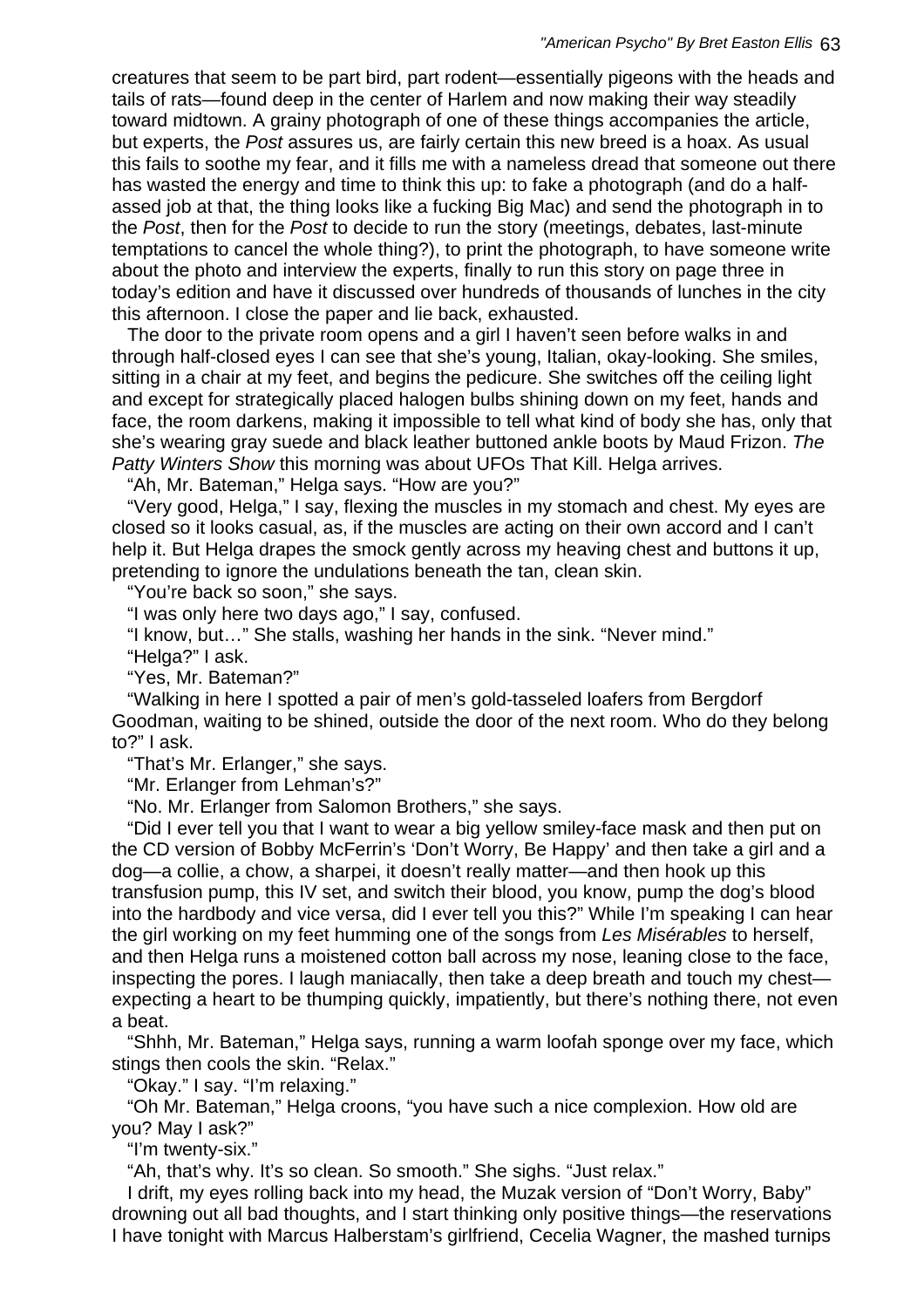at Union Square Café, skiing down Buttermilk Mountain in Aspen last Christmas, the new Huey Lewis and the News compact disc, dress shirts by Ike Behar, by Joseph Abboud, by Ralph Lauren, beautiful oiled hardbodies eating each other's pussies and assholes under harsh video lights, truckloads of arugula and cilantro, my tan line, the way the muscles in my back look when the lights in my bathroom fall on them at the right angle, Helga's hands caressing the smooth skin on my face, lathering and spreading cream and lotions and tonics into it admiringly, whispering, "Oh Mr. Bateman, your face is so clean and smooth, so clean," the fact that I don't live in a trailer park or work in a bowling alley or attend hockey games or eat barbecued ribs, the look of the AT&T building at midnight, only at midnight. Jeannie comes in and starts the manicure, first clipping and filing the nails, then brushing them with a sandpaper disk to smooth out the remaining edges.

"Next time I'd prefer them a bit longer, Jeannie," I warn her.

 Silently she soaks them in warm lanolin cream, then dries both hands off and uses a cuticle moisturizer, then removes all the cuticles while cleaning under the nails with a cotton-on-wood stick. A heat vibrator massages the hand and forearm. The nails are buffed first with chamois and then with bung lotion.

# **Date with Evelyn**

 Evelyn comes in on the call waiting of my third line and I wasn't going to take it, but since I'm holding on the second line to find out if Bullock, the maître d' at the new Davis François restaurant on Central Park South, has any cancellations for tonight so Courtney (holding on the first line) and I might have dinner, I pick it up in the hope that it's my dry cleaners. But no, it's Evelyn and though it really isn't fair to Courtney, I take her call. I tell Evelyn I'm on the other line with my private trainer. I then tell Courtney I have to take Paul Owen's call and that I'll see her at Turtles at eight and then I cut myself off from Bullock, the maître d'. Evelyn's staying at the Carlyle since the woman who lives in the brownstone next to hers was found murdered last night, decapitated, and this is why Evelyn's all shook up. She couldn't deal with the office today so she spent the afternoon calming herself with facials at Elizabeth Arden. She demands that we have dinner tonight, and then says, before I can make up a plausible lie, an acceptable. excuse, "Where were you last night, *Patrick*?"

 I pause. "Why? Where were *you*?" I ask, while guzzling from a liter of Evian, still slightly sweaty from this afternoon's workout.

 "Arguing with the concierge at the Carlyle," she says, sounding *rather* pissed off. "Now tell me, Patrick, where *were* you?"

"Why were you arguing with him?" Lask.

"Patrick," she says—a declarative statement.

"I'm here," I say after a minute.

 "Patrick. It doesn't matter. The phone in my room didn't have two lines and there was *no* call waiting," she says. "*Where* were you?"

 "I was… fooling around renting videotapes," I say, pleased, giving myself high-five, the cordless phone cradled in my neck.

 "I wanted to come over," she says in a whiny, little-girl tone. "I was scared. I still am. Can't you hear it in my voice?"

"Actually, you sound like anything but."

 "No, Patrick, seriously. I'm quite terrified," she says. "I'm shaking. Just like a leaf I'm shaking. Ask Mia, my facialist. *She* said I was tense."

"Well," I say, "you couldn't have come over anyway."

 "Honey, why not?" she whines, and then addresses someone who just entered her suite. "Oh wheel it over there near the window… no, *that* window… and can you tell me where that damn masseuse is?"

 "Because your neighbor's head was in my freezer." I yawn, stretching. "Listen. Dinner? Where? Can you hear me?"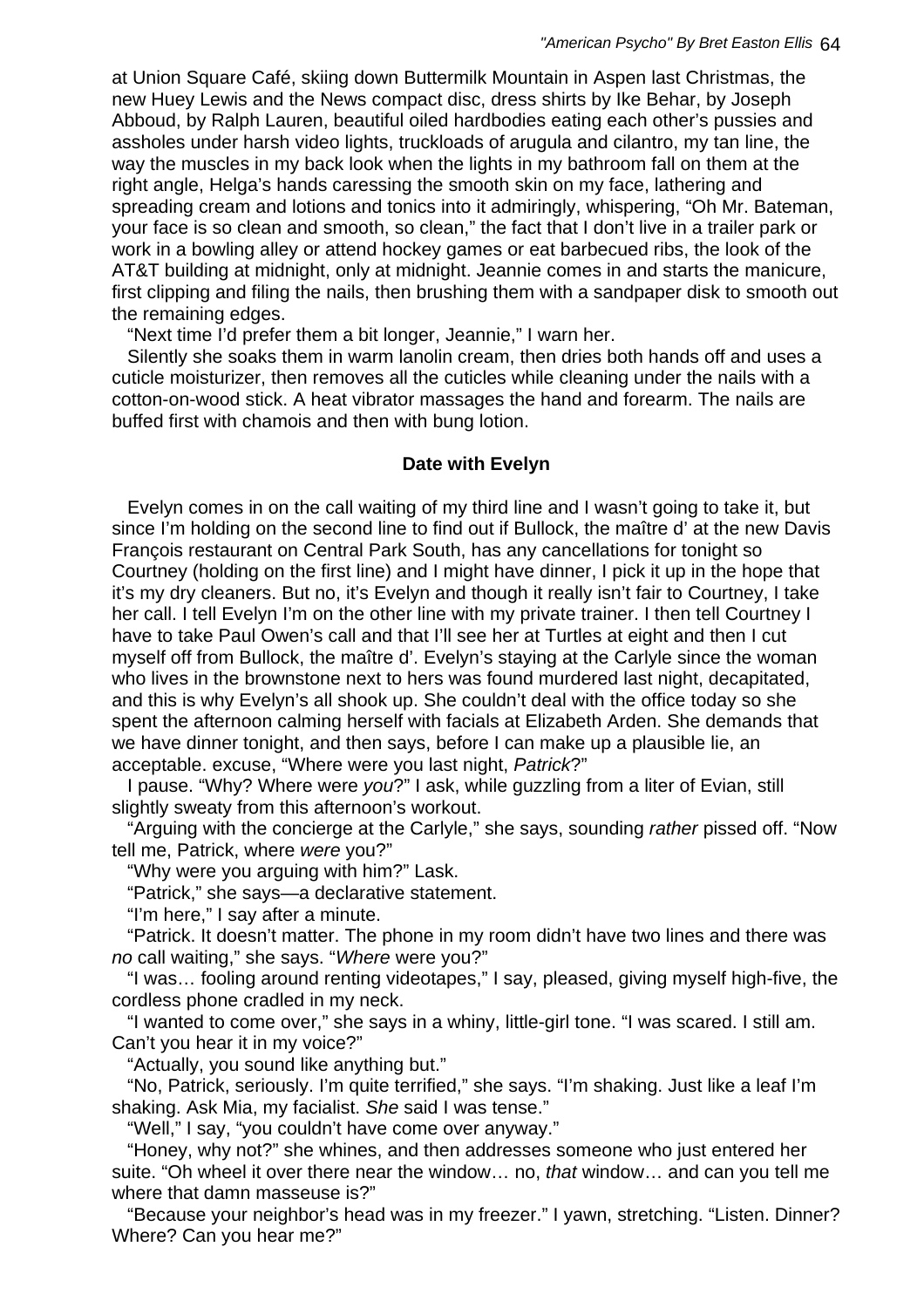At eight-thirty, the two of us are sitting across from each other in Barcadia. Evelyn's wearing an Anne Klein rayon jacket, a wool-crepe skirt, a silk blouse from Bonwit's, antique gold and agate earrings from James Robinson that cost, roughly, four thousand dollars; and I'm wearing a double-breasted suit, a silk shirt with woven stripes, a patterned silk tie and leather slip-ons, all by Gianni Versace. I neither canceled the reservation at Turtles nor told Courtney not to meet me there, so she'll probably show up around eight-fifteen, completely confused, and if she hasn't taken any Elavil today she'll probably be furious and it's this fact—not the bottle of Cristal that Evelyn insists on ordering and then adds cassis to—that I laugh out loud about.

 I spent most of the afternoon buying myself early Christmas presents—a large pair of scissors at a drugstore near City Hall, a letter opener from Hammacher Schlemmer, a cheese knife from Bloomingdale's to go along with the cheese board that Jean, my secretary who's in love with me, left on my desk before she went to lunch while I was in a meeting. *The Patty Winters Show* this morning was about the possibility of nuclear war, and according to the panel of experts the odds are pretty good it will happen sometime within the next month. Evelyn's face seems chalky to me right now, her mouth lined with a purple lipstick that gives off an almost startling effect, and I realize that she's belatedly taken Tim Price's advice to stop using her tanning lotion. Instead of mentioning this and have her bore me silly with inane denials, I ask about Tim's girlfriend, Meredith, whom Evelyn despises for reasons never made quite clear to me. And because of rumors about Courtney and myself, Courtney's also on Evelyn's shit list, for reasons that are a little clearer. I place a hand over the top of the champagne flute when the apprehensive waitress, at Evelyn's request, attempts to add some blueberry crisis into my Cristal.

"No thank you," I tell her. "Maybe later. In a separate glass."

 "Party pooper." Evelyn giggles, then takes a sharp breath. "But you smell nice. What are you wearing—Obsession? You party pooper, is it Obsession?"

"No," I say grimly. "Paul Sebastian."

 "Of course." She smiles, downs her second glass. She seems in a much better mood, boisterous almost, more than you'd expect of someone whose neighbor's head was sliced off in a matter of seconds while she was still conscious by an electric mini-chain saw. Evelyn's eyes momentarily glitter in the candlelight, then revert to their normal pallid gray.

"How *is* Meredith?" I ask, trying to mask my void of disinterest.

 "Oh god She's dating Richard Cunningham." Evelyn moans. "He's at First Boston. If you can *believe* it."

"You know," I mention, "Tim was going to break it off with her. Call it quits."

 "*Why*, for god's sake?" Evelyn asks, surprised, intrigued. "They had that *fabulous* place in the Hamptons."

 "I remember him telling me that he was sick to death of watching her do nothing but her nails all weekend."

 "Oh my god," Evelyn says, and then, genuinely confused, "You mean… wait, she didn't have someone do them for her?"

 "Tim said, and he reiterated this fact quite often, that she had all the personality of a game-show host," I say dryly, sipping from the flute.

She smiles to herself, secretly. "Tim is a rascal."

 Idly, I wonder if Evelyn would sleep with another woman if I brought one over to her brownstone and, if I insisted, whether they'd let me watch the two of them get it on. If they'd let me direct, tell them what to do, position them under hot halogen lamps. Probably not; the odds don't look good. But what if I forced her at *gunpoint?* Threatened to cut them both up, maybe, if they didn't comply? The thought doesn't seem unappealing and I can imagine the whole scenario quite clearly. I start counting the banquettes that encircle the room, then I start counting the people sitting in the banquettes.

She's asking me about Tim. "Where do you think that rascal has been? Rumor is he's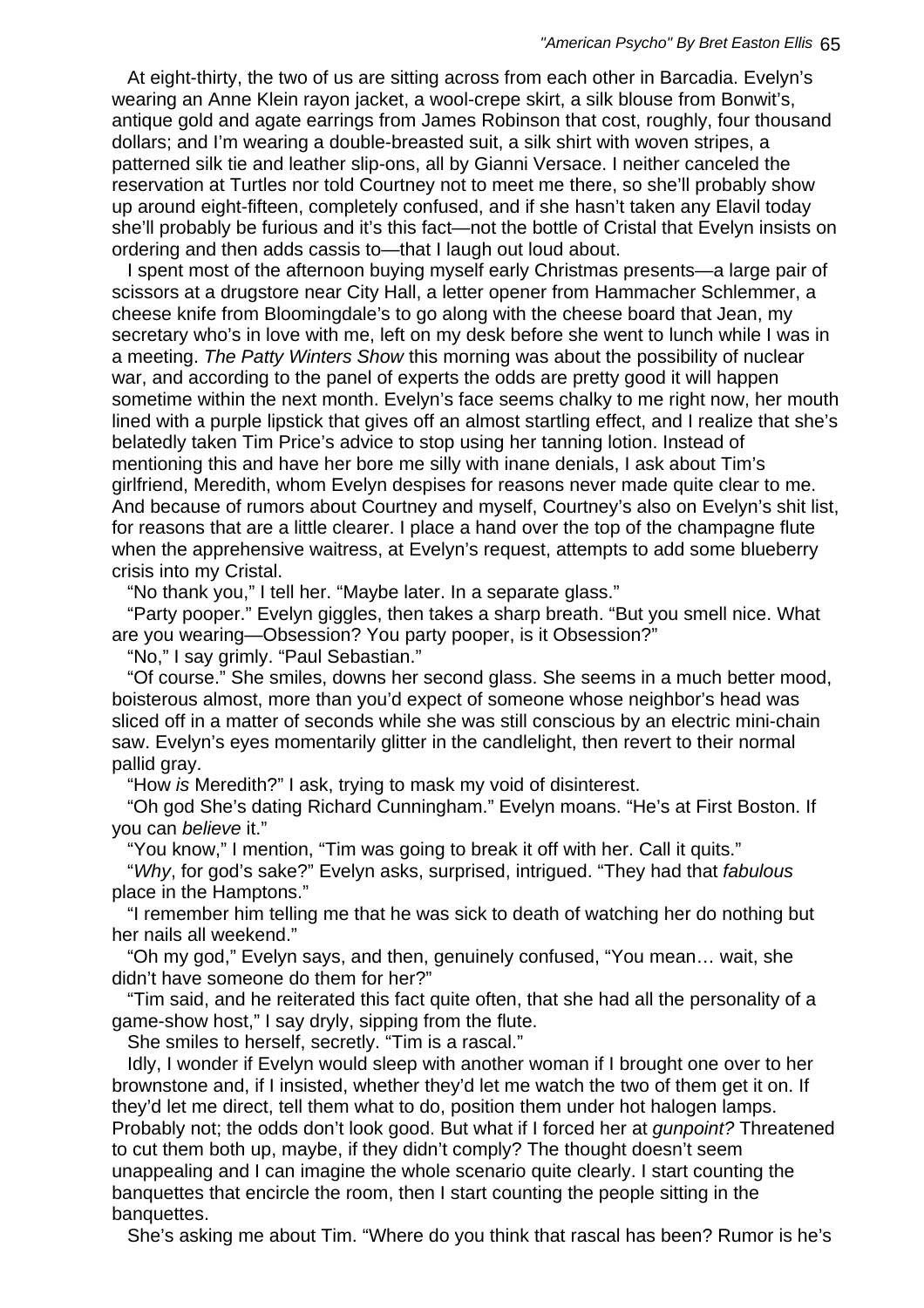at *Sachs*," she says ominously.

 "Rumor is," I say, "he's in rehab. This champagne isn't cold enough." I'm distracted. "Doesn't he send you postcards?"

"Has he been sick?" she asks, with the slightest trepidation.

 "Yes, I think so," I say. "I think that's what it is. You know, if you order a bottle of Cristal it should at least be, you know, *cold*."

"Oh my god," Evelyn says. "You think he might be *sick*?"

 "Yes. He's in a hospital. In Arizona," I add. The word *Arizona* has a mysterious tinge to it and I say it again. "Arizona. I think."

 "Oh my *god*," Evelyn exclaims, now truly alarmed, and she gulps down what little Cristal is left in her glass.

"Who knows?" I manage the slightest of shrugs.

 "You don't think…" She breathes in and puts her glass down. "You don't think it's" and now she looks around the restaurant before leaning in, whispering—"AIDS?"

 "Oh no, nothing like that," I say, though immediately I wish I had paused long enough before answering to scare her. "Just… general… brain"—I bite the tip off an herbed breadstick and shrug—"injuries."

Evelyn sighs, relieved, and then says, "Is it warm in here?"

 "All I can think about is this poster I saw in the subway station the other night before I killed those two black kids—a photo of a baby calf, its head turned toward the camera, its eyes caught wide and staring by the flash, and its body seemed like it was boxed into some kind of crate, and in big, black letters below the photo it read, 'Question: Why Can't This Veal Calf Walk?' Then, 'Answer: Because It Only Has Two Legs.' But then I saw another one, the same exact photo, the same exact calf, yet beneath it, this one read, 'Stay Out of Publishing.'" I pause, still fingering the breadstick, then ask, "Is any of this registering with you or would I get more of a response from, oh, an ice bucket?" I say all of this staring straight at Evelyn, enunciating precisely, trying to explain myself, and she opens her mouth and I finally expect her to acknowledge my character. And for the first time since I've known her she is straining to say something interesting and I pay very close attention and she asks, "Is that…"

 "Yes?" This is the only moment of the evening where I feel any genuine interest toward what she has to say, and I urge her to go on. "Yes? Is that…?"

"Is that… Ivana Trump?" she asks, peering over my shoulder.

I whirl around. "Where? Where's Ivana?"

 "In the booth near the front, second in from"—Evelyn pauses—"Brooke Astor. See?" I squint, put on my Oliver Peoples nonprescription glasses and realize that Evelyn, her vision clouded by the cassis-riddled Cristal, not only has mistaken Norris Powell for Ivana Trump but has mistaken Steve Rubell for Brooke Astor, and I can't help it, I almost explode.

 "No, oh my *god*, oh my *god*, Evelyn," I moan, crushed, disappointed, my adrenaline rush turning sour, my head in my hands. "How could you mistake that *wench* for Ivana?"

"Sorry," I hear her chirp. "Girlish mistake?"

"That is in*furiat* ing," I hiss, both eyes clenched tight.

 Our hardbody waitress, who has on satin high-backed pumps, sets down two new champagne flutes for the second bottle of Cristal Evelyn orders. The waitress pouts her lips at me when I reach for another breadstick and I lift my head toward her and pout mine back, then press my head again into the palms of my hands, and this happens again when she brings our appetizers. Dried peppers in a spicy pumpkin soup for me; dried corn and jalapeño pudding for Evelyn. I've kept my hands over both ears trying to block out Evelyn's voice during this whole interim between her mistaking Norris Powell for Ivana Trump and the arrival of our appetizers but now I'm hungry so I tentatively remove my right hand from my ear. Immediately the whine seems deafening.

 "…Tandoori chicken and foie gras, and lots of jazz, and he adored the Savoy, but shad roe, the colors were gorgeous, aloe, shell, citrus, Morgan Stanley…"

I clasp my hands back where they were, pressing even tighter. Once again hunger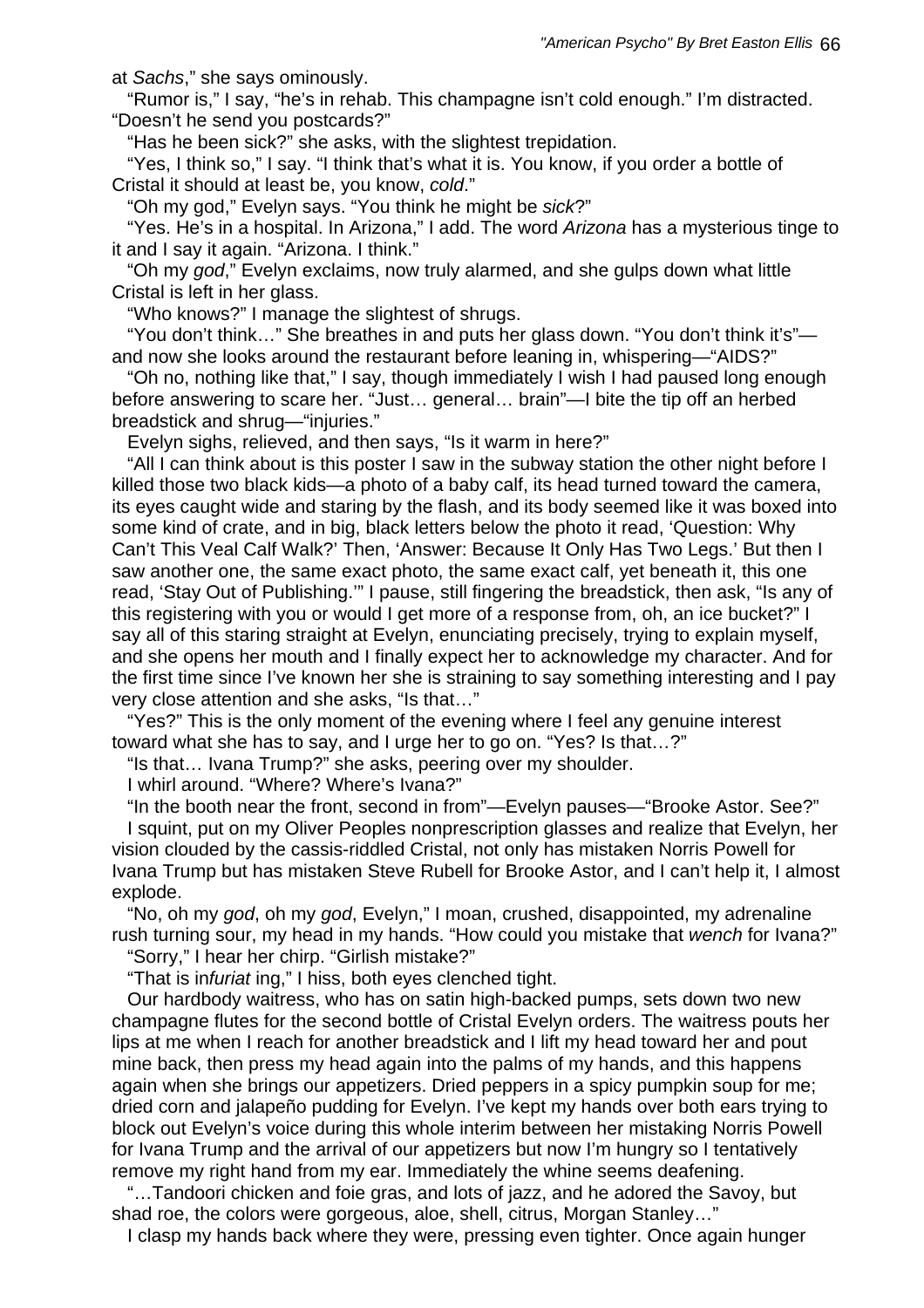overtakes me and so humming loudly to myself I reach again for the spoon, but it's hopeless: Evelyn's voice is at a particular pitch that cannot be ignored.

 "Gregory's graduating from Saint Paul soon and will be attending Columbia in September," Evelyn is saying, carefully blowing on her pudding, which, by the way, is served cold. "And I've *got* to get him a graduation present and I'm at a total loss. Suggestions, hon?"

"A poster from *Les Misérables*?" I sigh, only half joldng.

 "*Per* fect," she says, blowing on the pudding again, then after a sip of Cristal she makes a face.

 "Yes, dear?" I ask, spitting a pumpkin seed that arches through.the air before gracefully hitting the dead center of the ashtray instead of Evelyn's dress, my original target. "Hmmm?"

"We need more cassis," she says. "Will you get our waitress?"

 "Of course we do," I say good-naturedly and, still smiling, "I have no idea who Gregory is. You do know that, right?"

 Evelyn puts her spoon down delicately next to the plate of pudding and looks into my eyes. "Mr. Bateman, I really like you. I *adore* your sense of humor." She gives my hand a soft squeeze and laughs, actually *says,* "Ha-ha-ha…," but she's serious, not joking. Evelyn really *is* paying me a compliment. She *does* admire my sense of humor. Our appetizers are removed and at the same time our entrées arrive, so Evelyn has to take her hand off mine to make room for the plates. She ordered quail stuffed into blue corn tortillas garnished with oysters in potato skins. I have the free-range rabbit with Oregon morels and herbed french fries.

"…He went to Deerfield then Harvard. She went to Hotchkiss then Radcliffe…"

 Evelyn is talking but I'm not listening. Her dialogue overlaps her own dialogue. Her mouth is moving but I'm not hearing anything and I can't listen, I can't really concentrate, since my rabbit has been cut to look… just… like... a… star! Shoestring french fries surround it and chunky red salsa has been smeared across the top of the plate—which is white and porcelain and two feet wide—to give the appearance of a sunset but it looks like one big gunshot wound to me and shaking my head slowly in disbelief I press a finger into the meat, leaving the indentation of one finger, then another, and then I look for a napkin, not my own, to wipe my hand with. Evelyn hasn't broken her monologue she talks and chews exquisitely—and smiling seductively at her I reach under the table and grab her thigh, wiping my hand off, and still talking she smiles naughtily at me and dips more champagne. I keep studying her face, bored by how beautiful it is, flawless really, and I think to myself how strange it is that Evelyn has pulled me through so much; how she's always been there when I needed her most. I look back at the plate, thoroughly unhungry, pick up my fork, study the plate hard for a minute or two, whimper to myself before sighing and putting the fork down. I pick up my champagne glass instead.

 "…Groton, Lawrenceville, Milton, Exeter, Kent, Saint Paul's, Hotchkiss, Andover, Milton, Choate… oops, already said Milton…"

 "If I'm not eating this tonight, and I'm not, I want some cocaine," I announce. But I haven't interrupted Evelyn—she's unstoppable, a machine—and she continues talking.

 "Jayne Simpson's wedding was so beautiful," she sighs. "And the reception afterwards was wild. Club Chernoble, covered by Page Six. Billy covered it. *WWD* did a layout."

 "I heard there was a two-drink minimum," I say warily, signaling for a nearby busboy to remove my plate.

 "Weddings are *so* romantic. She had a diamond engagement ring. You *know*, Patrick, I *won't* settle for less," she says coyly. "It *has* to be diamond." Her eyes glaze over and she tries to recount the wedding in mind-numbing detail. "It was a sitdown dinner for five hundred… no, excuse me, seven hundred and fifty, followed by a sixteen-foot tiered Ben and Jerry's ice cream cake. The gown was by Ralph and it was white lace and low-cut and sleeveless. It was darling. Oh Patrick, what would you wear?" she sighs.

"I would demand to wear Ray-Ban sunglasses. Expensive Ray-Bans," I say carefully.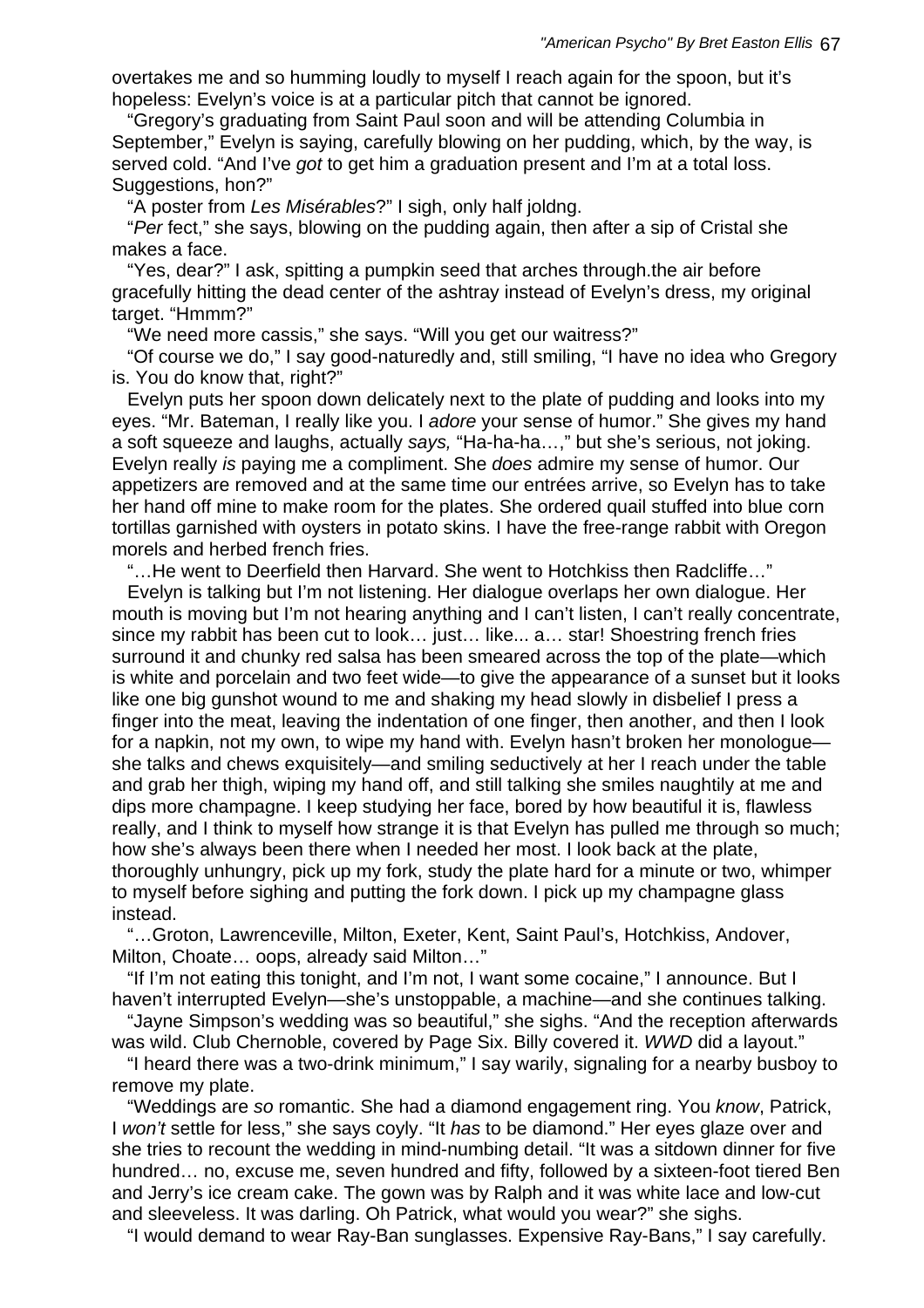"In fact I would demand that everyone would have to wear Ray-Ban sunglasses."

 "I'd want, a zydeco band, Patrick. That's what I'd want. A zydeco band," she gushes breathlessly. "Or mariachi. Or reggae. Something ethnic to shock Daddy. Oh I *can't* decide."

 "I'd want to bring a Harrison AK-47 assault rifle to the ceremony; " I say, bored, in a rush, "with a thirty-round magazine so after thoroughly blowing your fat mother's head off with it I could use it on that fag brother of yours. And though personally I don't like to use anything the Soviets designed, I don't know, the Harrison somehow reminds me of…" Stopping, confused, inspecting yesterday's manicure, I look back at Evelyn. "Stoli?"

 "Oh, and lots of chocolate truffles. *Godiva*. And oysters. Oysters on the *half* shell. Marzipan. Pink *tents*. Hundreds, *thousands* of roses. Photographers. Annie Leibovitz. We'll get *Annie Leibovitz*," she says excitedly. "*And* we'll hire someone to videotape it!"

 "Or an AR-15. You'd like it, Evelyn: it's the most expensive of guns, but worth every penny." I wink at her. But she's still talking; she doesn't hear a word; nothing registers. She does not fully grasp *a word* I'm saying. My essence is eluding her. She stops her onslaught and breathes in and looks at me in a way that can only be described as dewyeyed. Touching my hand, my Rolex, she breathes in once more, this time expectantly, and says, "We should do it."

 I'm trying to catch a glimpse of our hardbody waitress; she's bending over to pick up a dropped napkin. Without looking back at Evelyn, I ask, "Do… what?"

"Get married," she says, blinking. "Have a wedding."

"Evelyn?"

"Yes darling?"

"Is your kir… spiked?" I ask.

"We should do it," she says softly. "Patrick…"

 "Are you proposing *to me*?" I laugh, trying to fathom this reasoning. I take the champagne glass away from her and sniff its rim.

"*Pat* rick?" she asks, waiting for my answer.

"Jeez, Evelyn," I say, stuck. "I don't know."

"Why *not*?" she asks petulantly. "Give me *one* good reason we shouldn't."

 "Because trying to fuck you is like trying to French-kiss a very… small and… lively gerbil?" I tell her. "I don't know."

"Yes?" she says. "And?"

"With braces?" I finish, shrugging.

"What are you going to do?" she asks. "Wait three years until you're thirty?"

"*Four* years," I say, glaring. "It's*four* years until I'm thirty."

 "Four years. Three years. Three *months*. Oh god, what's the difference? You'll still be an old man." She takes her hand away from mine. "You know, you wouldn't be saying this if you'd been to Jayne Simpson's wedding. You'd take one look at it and want to marry me immediately."

 "But I *was* at Jayne Simpson's wedding, Evelyn, love of my life," I say. "I was seated next to Sukhreet Gabel. Believe me, I was *there.* "

"You're im*pos* sible," she whines. "You're a party pooper."

"Or maybe I didn't," I wonder aloud. "Maybe I… was it covered by MTV?"

 "And their honeymoon was*so* romantic. Two hours later they were on the Concorde. To London. Oh, Claridge's." Evelyn sighs, her hand clasped under her chin, eyes tearing.

 Ignoring her, I reach into my pocket for a cigar, pull it out and tap it against the table. Evelyn orders three flavors of sorbet: peanut, licorice and doughnut. I order a

decaffeinated espresso. Evelyn sulks. I light a match.

"Patrick," she warns, staring at the flame.

"What?" I ask, my hand frozen in midair, about to light the tip of the cigar.

"You didn't ask permission," she says, unsmiling.

"Did I tell you I'm wearing sixty-dollar boxer shorts?" I ask, trying to appease her.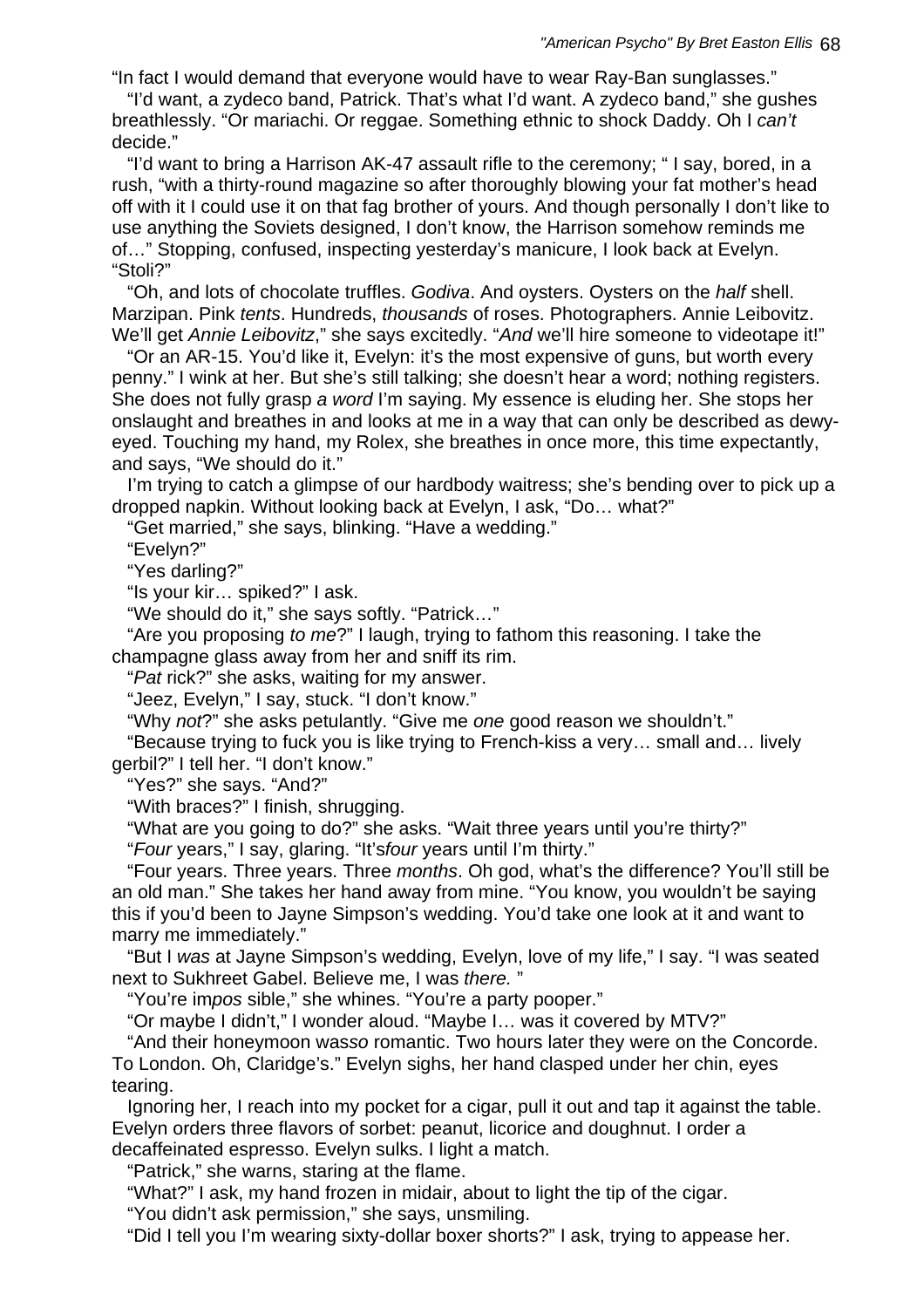### **Tuesday**

 There's a black-tie party at the Puck Building tonight for a. new brand of computerized professional rowing machine, and after playing squash with Frederick Dibble I have drinks at Harry's with Jamie Conway, Kevin Wynn and Jason Gladwin, and we hop into the limousine Kevin rented for the night and take it uptown. I'm wearing a wing-collar jacquard waistcoat by Kilgour, French & Stanbury from Barney's, a silk bow tie from Sales, patent-leather slip-ons by Baker-Benjes, antique diamond studs from Kentshire Galleries and a gray wool silk-lined coat with drop sleeves and a button-down collar by Luciano Soprani. An ostrich wallet from Bosca carries four hundred dollars cash in the back pocket of my black wool trousers. Instead of my Rolex I'm wearing a fourteen-karat gold watch from H. Stern.

 I wander aimlessly around the Puck Building's first-floor ballroom, bored, sipping bad champagne (could it be nonvintage Bollinger?) from plastic flutes, chewing on kiwi slices, each topped with a dollop of chèvre, vaguely looking around to score some cocaine. Instead of finding anyone who knows a dealer I bump into Courtney by the stairs. Wearing a silk and cotton stretch-tulle bodywrap with jeweled lace pants, she seems tense and warns me to stay away from Luis. She mentions that he suspects something. A cover band plays lame versions of old Motown hits from the sixties.

 "Like what?" I ask, scanning the room. "That two plus two equals four? That you're secretly Nancy Reagan?"

 "Don't have lunch with him next week at the Yale Club," she says, smiling for a photographer, the flash blinding us momentarily.

 "You look… voluptuous tonight," I say, touching her neck, running a finger up over her chin until it reaches the bottom lip.

 "I'm not joking, Patrick." Smiling, she waves to Luis, who is dancing clumsily with Jennifer Morgan. He's wearing a cream-colored wool dinner jacket, wool trousers, a cotton shirt, and a silk glen-plaid cummerbund, all from Hugo Boss, a bow tie from Sales and a pocket square from Paul Stuart. He waves back. I give him thumbs-up.

"What a dork," Courtney whispers sadly to herself.

 "Listen, I'm leaving," I say, finishing the champagne. "Why don't you go dance with the… receptacle tip?"

"Where *are* you going?" she asks, gripping my arm.

 "Courtney, I don't want to experience another one of your… emotional outbursts," I tell her. "Besides, the canapés are shitty."

"Where *are* you going?" she asks again. "Details, Mr. Bateman."

"Why are*you* so concerned?"

 "Because I'd like to know," she says. "You're not going to Evelyn's, are you?" "Maybe," I lie.

"Patrick," she says. "Don't leave me here. I don't *want* you to go."

 "I *have* to return some videos," I lie again, handing her my empty champagne glass, just as another camera flashes somewhere. I walk away.

 The band segues into a rousing version of "Life in the Fast Lane" and I start looking around for hardbodies. Charles Simpson—or someone who looks remarkably like him, slicked-back hair, suspenders, Oliver Peoples glasses—shakes my hand, shouts "Hey, Williams" and tells me to meet a group of people with Alexandra Craig at Nell's around midnight. I give him a reassuring squeeze on the shoulder and tell him I'll be there.

 Outside, smoking a cigar, contemplating the sky, I spot Reed Thompson, who emerges from the Puck Building with his entourage—Jamie Conway, Kevin Wynn, Marcus Halberstam, no babes—and invites me along to dinner; and though I suspect they have drugs, I have misgivings about spending the evening with them and decide not to trek up to that Salvadorian bistro, especially since they don't have reservations and aren't guaranteed a table. I wave them off, then cross Houston, dodging other limos leaving the party, and start moving uptown. Walking along Broadway I stop at an automated teller where just for the hell of it I take out another hundred dollars, feeling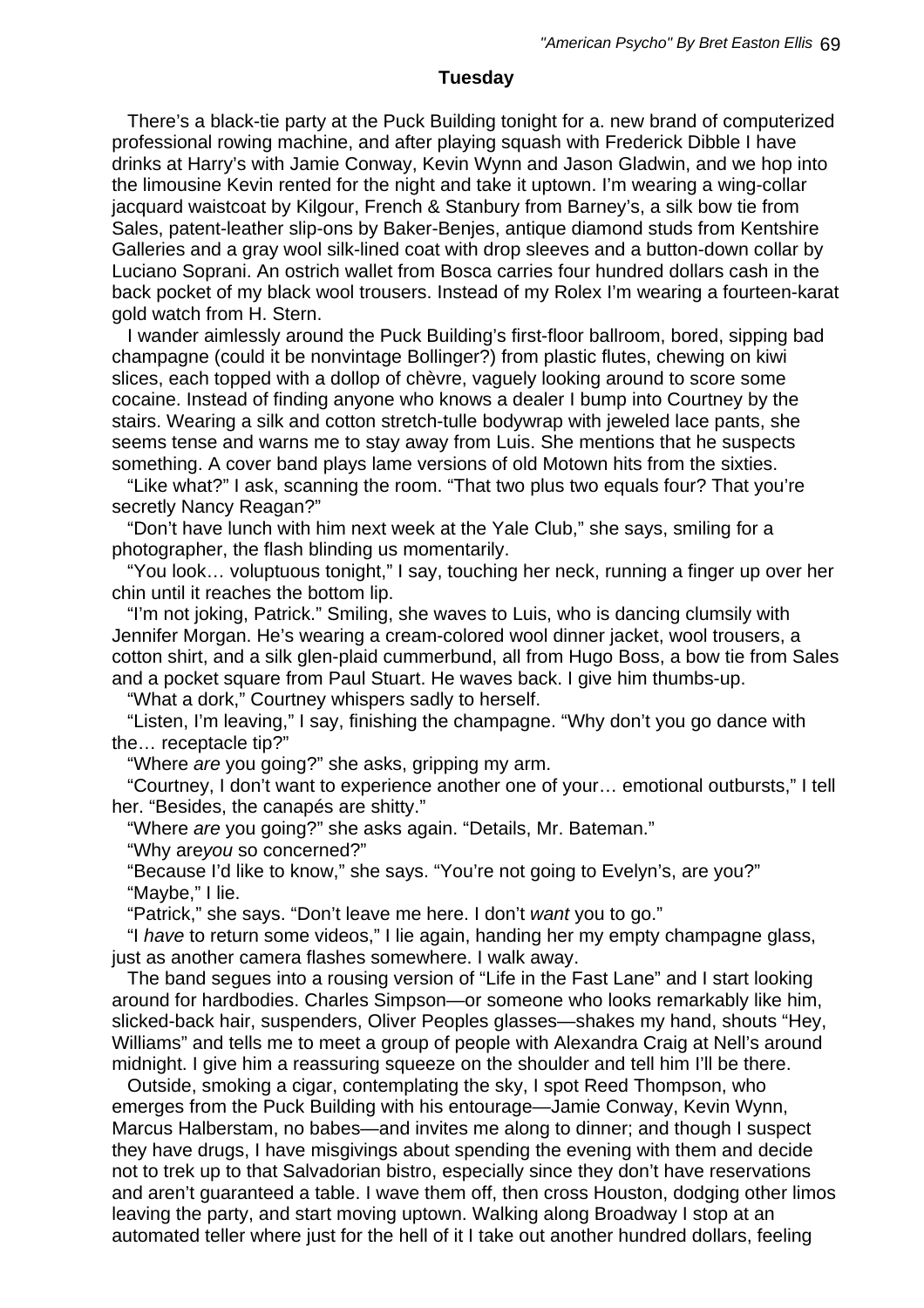better having an even five hundred in my wallet.

 I find myself walking through the antique district below Fourteenth Street. My watch has stopped so I'm not sure what time it is, but probably ten-thirty or so. Black guys pass by offering crack or hustling tickets to a party at the Palladium. I walk by a newsstand, a dry cleaners, a church, a diner. The streets are empty; the only noise breaking up the silence is an occasional taxi cruising toward Union Square. A couple of skinny faggots walk by while I'm at a phone booth checking my messages, staring at my reflection in an antique store's window. One of them whistles at me, the other laughs: a high, fey, horrible sound A torn playbill from *Les Misérables* tumbles down the cracked, urine-stained sidewalk. A streetlamp burns out. Someone in a Jean-Paul Gaultier topcoat takes a piss in an alleyway. Steam rises from below the streets, billowing up in tendrils, evaporating. Bags of frozen garbage line the curbs. The moon, pale and low, hangs just above the tip of the Chrysler Building. Somewhere from over in the West Village the siren from an ambulance screams, the wind picks it up, it echoes then fades.

 The bum, a black man, lies in the doorway of an abandoned antique store on Twelfth Street on top of an open grate, surrounded by bags of garbage and a shopping cart from Gristede's loaded with what I suppose are personal belongings: newspapers, bottles, aluminum cans. A handpainted cardboard sign attached to the front of the cart reads I AM HUNGRY AND HOMELESS PLEASE HELP ME. A dog, a small mutt, short-haired and rail thin, lies next to him, its makeshift leash tied to the handle of the grocery cart. I don't notice the dog the first time I pass by. It's only after I circle the block and come back that I see it lying on a pile of newspapers, guarding the bum, a collar around its neck with an oversize nameplate that reads GIZMO. The dog looks up at me wagging its skinny, pathetic excuse for a tail and when I hold out a gloved hand it licks at it hungrily. The stench of some kind of cheap alcohol mixed with excrement hangs here like a heavy, invisible cloud, and I have to hold my breath, before adjusting to the stink. The bum wakes up, opens his eyes, yawning, exposing remarkably stained teeth between cracked purple lips.

 He's fortyish, heavyset, and when he attempts to sit up I can make out his features more clearly in the glare of the streetlamp: a few days' growth of beard, triple chin, a ruddy nose lined with thick brown veins. He's dressed in some kind of tacky-looking lime green polyester pantsuit with washed-out Sergio Valente jeans worn *over* it (this season's homeless person's fashion statement) along with a ripped orange and brown V-neck sweater stained with what looks like burgundy wine. It seems he's very drunk either that or he's crazy or stupid. His eyes can't even focus when I stand over him, blocking out the light from a streetlamp, covering him in shadow. I kneel down.

"Hello," I say, offering thy hand, the one the dog licked. "Pat Baternan."

 The bum stares at me, panting with the exertion it takes to sit up. He doesn't shake my hand.

"You want some money?" I ask gently. "Some… food?"

The bum nods and starts to cry, thankfully.

 I reach into my pocket and pull out a ten-dollar bill, then change my mind and hold out a five instead. "Is this what you need?"

 The bum nods again and looks away, shamefully, his nose running, and after clearing his throat says quietly, "I'm so hungry."

"It's cold out, too," I say. "Isn't it?"

 "I'm so hungry." He convulses once, twice, a third time, then looks away, embarrassed.

 "Why don't you get a job?" I ask, the bill still held in my hand but not within the bum's reach. "If you're so hungry, why don't you get a job?"

He breathes in, shivering, and between sobs admits, "I lost my job..."

 "Why?" I ask, genuinely interested. "Were you drinking? Is that why you lost it? Insider trading? just joking. No, really—were you drinking on the job?"

He hugs himself, between sobs, chokes, "I was fired. I was laid off."

I take this in, nodding. "Gee, uh, that's too bad."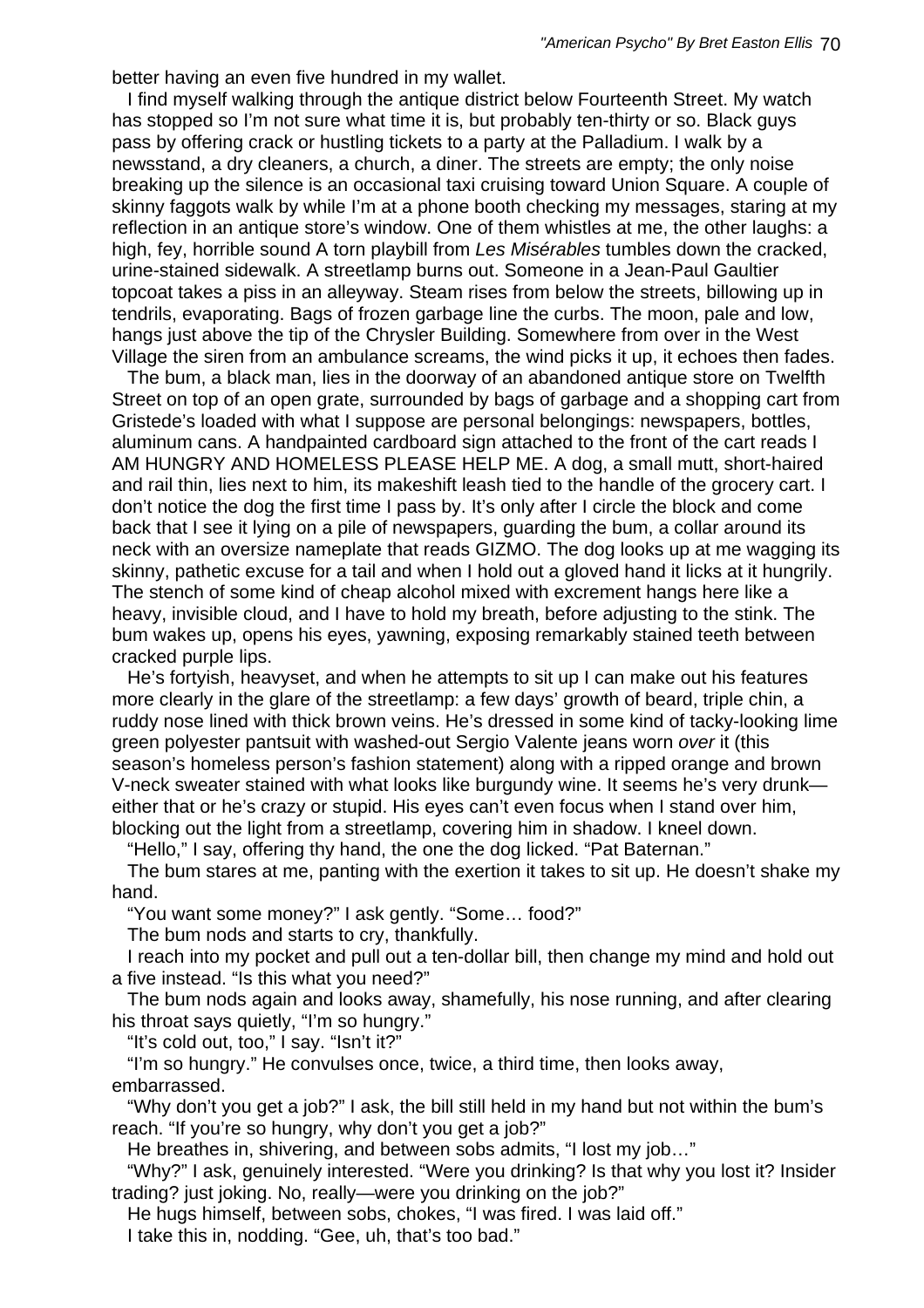"I'm so hungry," he says, then starts crying hard, still holding himself. His dog, the thing called Gizmo, starts whimpering.

"Why don't you get another one?" I ask. "Why don't you get another job?"

 "I'm not…" He coughs, holding himself, shaking miserably, violently, unable to finish the sentence.

"You're not what?" I ask softly. "Qualified for anything else?"

"Tm hungry," he whispers.

 "I know that, I know that," I say. 'Jeez, you're like a broken record. I'm trying to help you…" My impatience rises.

"I'm hungry," he repeats.

 "Listen. Do you think it's fair to take money from people who *do* have jobs? Who *do* work?"

His face crumples and he gasps, his voice raspy, "What am I gonna do?"

"Listen," I say. "What's your name?"

"Al," he says.

"Speak up," I tell him. "Come on."

"Al," he says, a little louder.

 "Get a goddamn job, Al," I say earnestly. "You've got a negative attitude. That's what's stopping you. You've got to get your act together. I'll help you."

"You're so kind, mister. You're kind. You're a kind man," he blubbers. "I can tell."

"Shhh," I whisper. "It's okay." I start petting the dog.

"Please," he says, grabbing for my wrist. "I don't know what to do. I'm so cold."

 "Do you know how bad you smell?" I whisper this soothingly, stroking his face. "The *stench,* my god…"

"I can't…" He chokes, then swallows. "I can't find a shelter."

 "You *reek*," I tell him. "You *reek* of… *shit*." I'm still petting the dog, its eyes wide and wet and grateful. "Do you know that? Goddamnit, Al—look at me and stop crying like some kind of *faggot*," I shout. My rage builds, subsides, and I close my eyes,bringing my hand up to squeeze the bridge of my nose, then I sigh: "Al... I'm sorry. It's just that... I don't know. I don't have anything in common with you."

 The bum's not listening. He's crying so hard he's incapable of a coherent answer. I put the bill slowly back into the pocket of my Luciano Soprani jacket and with the other hand stop petting the dog and reach into the other pocket. The bum stops sobbing abruptly and sits up, looking for the fiver or, I presume, his bottle of Thunderbird. I reach out and touch his face gently once more with compassion and whisper, "Do you know what a fucking loser you are?" He starts nodding helplessly and I pull out a long, thin knife with a serrated edge and, being very careful not to kill him, push maybe half an inch of the blade into his right eye, flicking the handle up, instantly popping the retina.

 The bum is too surprised to say anything. He only opens his mouth in shock and moves a grubby, mittened hand slowly up to his face. I yank his pants down and in the passing headlights of a taxi can make out his flabby black thighs, rashed because of his constantly urinating in the pantsuit. The stench of shit rises quickly into my face and breathing through my mouth, down on my haunches, I start stabbing him in the stomach, lightly, above the dense matted patch of pubic hair. This sobers him up somewhat and instinctively he tries to cover himself with his hands and the dog starts yipping, really furiously, but it doesn't attack, and I keep stabbing at the bum now between his fingers, stabbing the backs of his hands. His eye, burst open, hangs out of its socket and runs down his face and he keeps blinking which causes what's left of it inside the wound to pour out like red, veiny egg yolk. I grab his head with one hand and push it back and then with my thumb and forefinger hold the other eye open and bring the knife up and push the tip of it into the socket, first breaking its protective film so the socket fills with blood, then slitting the eyeball open sideways, and he finally starts screaming once I slit his nose in two, lightly spraying me and the dog with blood, Gizmo blinking to get the blood out of his eyes. I quickly wipe the blade clean across the bum's face, breaking open the muscle above his cheek. Still kneeling, I throw a quarter in his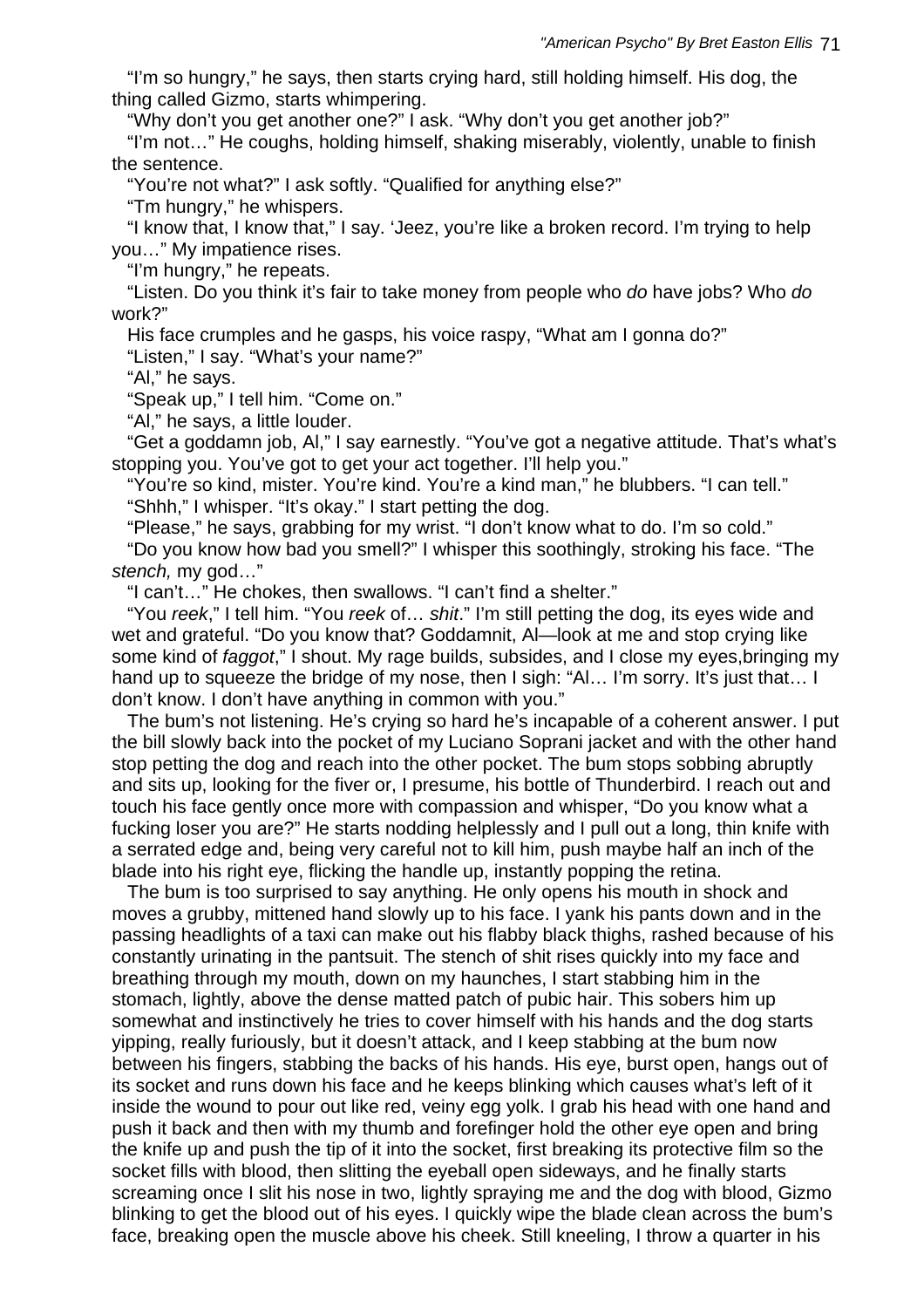face, which is slick and shiny with blood, both sockets hollowed out and filled with gore, what's left of his eyes literally oozing over his screaming lips in thick, webby strands. Calmly, I whisper, "There's a quarter. Go buy some *gum*, you crazy fucking *nigger*." Then I turn to the barking dog and when I get up, stomp on its front legs while it's crouched down ready to jump at me, its fangs bared, immediately shattering the bones in both its legs, and it falls on its side squealing in pain, front paws sticking up in the air at an obscene, satisfying angle. I can't help but start laughing and I linger at the scene, amused by this tableau. When I spot an approaching taxi, I slowly walk away.

 Afterwards, two blocks west, I feel heady, ravenous, pumped up, as if I'd just worked out and endorphins are flooding my nervous system, or just embraced that first line of cocaine, inhaled the first puff of a fine cigar, sipped that first glass of Cristal. I'm starving and need something to eat, but I don't want to stop by Nell's, though I'm within walling distance and Indochine seems an unlikely place for a celebratory drink. So I decide to go somewhere Al would go, the McDonald's in Union Square. Standing in the line, I order a vanilla milk shake ("*Extra* -thick," I warn the guy, who just shakes his head and flips on a machine) and take it to a table up front, where Al would probably sit, my jacket, and its sleeves, lightly spattered with flecks of his blood. Two waitresses from the Cat Club walk in after me and sit in the booth across from mine, both smiling flirtatiously. I play it cool and ignore them. An old, crazy woman, wrinkled, chain-smoking, sits near us, nodding at no one. A police car passes by, and after two more milk shakes my high slowly dissolves, its intensity diminishing. I grow bored, tired; the evening seems horribly anticlimactic and I start cursing myself for not going to that Salvadorian bistro with Reed Thompson and the guys. The two girls linger, still interested. I check my watch. One of the Mexicans working behind the counter stares at me while smoking a cigarette and he studies the stains on the Soprani jacket in a way that suggests he's going to say something about it, but a customer comes in, one of the black guys who tried to sell me crack earlier, and he has to take the black guy's order. So the Mexican puts out his cigarette and that's what he does.

#### **Genesis**

 I've been a big Genesis fan ever since the release of their 1980 album, *Duke.* Before that I didn't really understand any of their work, though on their last album of the 1970s, the concept-laden *And Then There Were Three* (a reference to band member Peter Gabriel, who left the group to start a lame solo career), I did enjoy the lovely "Follow You, Follow Me." Otherwise all the albums before *Duke* seemed too artsy, too intelleotual. It was *Duke* (Atlantic; 1980), where Phil Collins' presence became more apparent, and the music got more modern, the drum machine became more prevalent and the lyrics started getting less mystical and more specific (maybe because of Peter Gabriel's departure), and complex, ambiguous studies of loss became, instead, smashing first-rate pop songs that I gratefully embraced. The songs themselves seemed arranged more around Collins' drumming than Mike Rutherford's bass lines or Tony Banks' keyboard riffs. A classic example of this is "Misunderstanding," which not only was the group's first big hit of the eighties but also seemed to set the tone for the rest of theiralbums as the decade progressed. The other standout on *Duke* is "Turn It On Again," which is about the negative effects of television. On the other hand, "Heathaze" is a song I just don't understand, while "Please Don't Ask" is a touching love song written to a separated wife who regains custody of the couple's child. Has the negative aspect of divorce ever been rendered in more intimate terms by a rock 'n' roll group? I don't think so. "Duke Travels" and "Dukes End" might mean something but since the lyrics aren't printed it's hard to tell what Collins is singing about, though there *is* complex, gorgeous piano work by Tony Banks on the latter track. The only bummer about *Duke* is "Alone Tonight," which is way too reminiscent of "Tonight Tonight Tonight" from the group's later masterpiece *Invisible Touch* and the only example, really, of where Collins has plagiarized himself.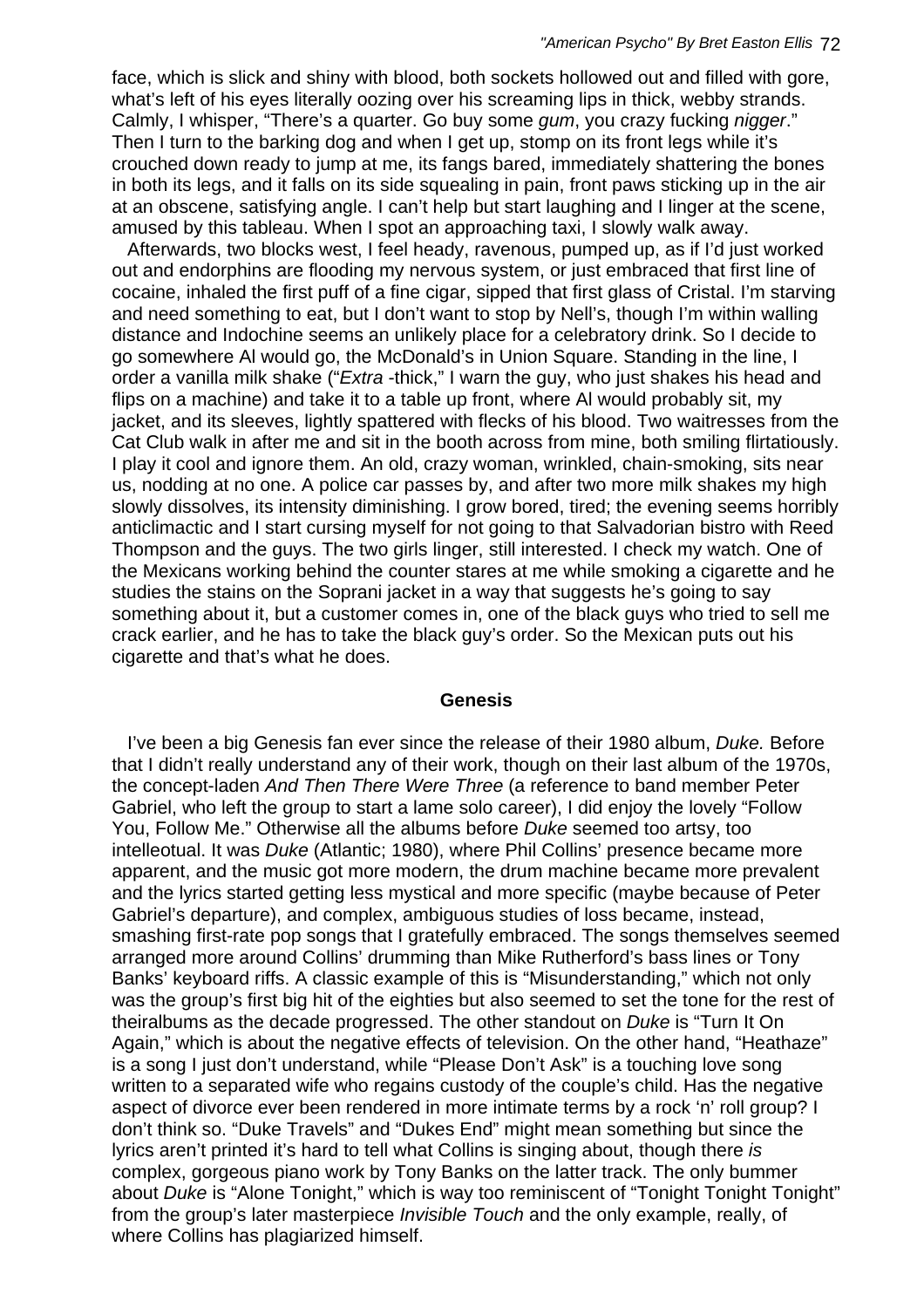*Abacab* (Atlantic; 1981) was released almost immediately after *Duke* and it benefits from a new producer, Hugh Padgham, who gives the band a more eighties sound and though the songs seem fairly generic, there are still great bits throughout: the extended jam in the middle of the title track and the horns by some group called Earth, Wind and Fire on "No Reply at All" are just two examples. Again the songs reflect dark emotions and are about people who feel lost or who are in conflict, but the production and sound are gleaming and upbeat (even if the titles aren't: "No Reply at All," "Keep It Dark," "Who Dunnit?" "Like It or Not"). Mike Rutherford's bass is obscured somewhat in the mix but otherwise the band sounds tight and is once again propelled by Collins' truly amazing drumming. Even at its most despairing (like the song "Dodo," about extinction), *Abacab* musically is poppy and lighthearted.

 My favorite track is "Man on the Corner," which is the only song credited solely to Collins, a moving ballad with a pretty synthesized melody plus a riveting drum machine in the background. Though it could easily come off any of Phil's solo albums, because the themes of loneliness, paranoia and alienation are overly familiar to Genesis it evokes the band's hopeful humanism. "Man on the Corner" profoundly equates a relationship with a solitary figure (a bum, perhaps a poor homeless person?), "that lonely man on the corner" who just stands around. "Who Dunnit?" profoundly expresses the theme of confusion against a funky groove, and what makes this song so exciting is that it ends with its narrator never finding anything out at all.

 Hugh Padgham produced next an even less conceptual effort, simply called *Genesis* (Atlantic; 1983), and though it's a fine album a lot of it now seems too derivative for my tastes. 'That's All" sounds like "Misunderstanding," "Taking It All Too Hard" reminds me of "Throwing It All Away." It also seems less jazzy than its predecessors and more of an eighties pop album, more rock 'n' roll. Padgham does a brilliant job of producing, but the material is weaker than usual and you can sense the strain. It opens with the autobiographical "Mama," that's both strange and touching, though I couldn't tell if the singer was talking about his actual mother or to a girl he likes to call "Mama." 'That's All" is a lover's lament about being ignored and beaten down by an unreceptive partner; despite the despairing tone it's got a bright sing-along melody that makes the song less depressing than it probably needed to be. "That's All" is the best tune on the album, but Phil's voice is strongest on "House by the Sea," whose lyrics are, however, too streamof-consciousness to make much sense. It might be about growing up and accepting adulthood but it's unclear; at any rate, its second instrumental part puts the song more in focus for me and Mike Banks gets to show off his virtuosic guitar skills while Tom Rutherford washes the tracks over with dreamy synthesizers, and when Phil repeats the song's third verse at the end it can give you chills.

 "Illegal Alien" is the most explicitly political song the group has yet recorded and their funniest. The subject is supposed to be sad—a wetback trying to get across the border into the United States—but the details are highly comical: the bottle of tequila the Mexican holds, the new pair of shoes he's wearing (probably stolen); and it all seems totally accurate. Phil sings it in a brash, whiny pseudo-Mexican voice that makes it even funnier, and the rhyme of "*fun* " with "*illegal alien* " is inspired. "Just a Job to Do" is the album's funkiest song, with a killer bass line by Banks, and though it seems to be about a detective chasing a criminal, I think it could also be about a jealous lover tracking someone down. "Silver Rainbow" is the album's most lyrical song. The words are intense, complex and gorgeous. The album ends on a positive, upbeat note with "It's Gonna Get Better." Even if the lyrics seem a tiny bit generic to some, Phil's voice is so confident (heavily influenced by Peter Gabriel, who never made an album this polished and heartfelt himself) that he makes us believe in glorious possibilities.

*Invisible Touch* (Atlantic: 1986) is the group's undisputed masterpiece. It's an epic meditation on intangibility, at the same time it deepens and enriches the meaning of the preceding three albums. It has a resonance that keeps coming back at the listener, and the music is so beautiful that it's almost impossible to shake off because every song makes some connection about the unknown or the spaces between people ("Invisible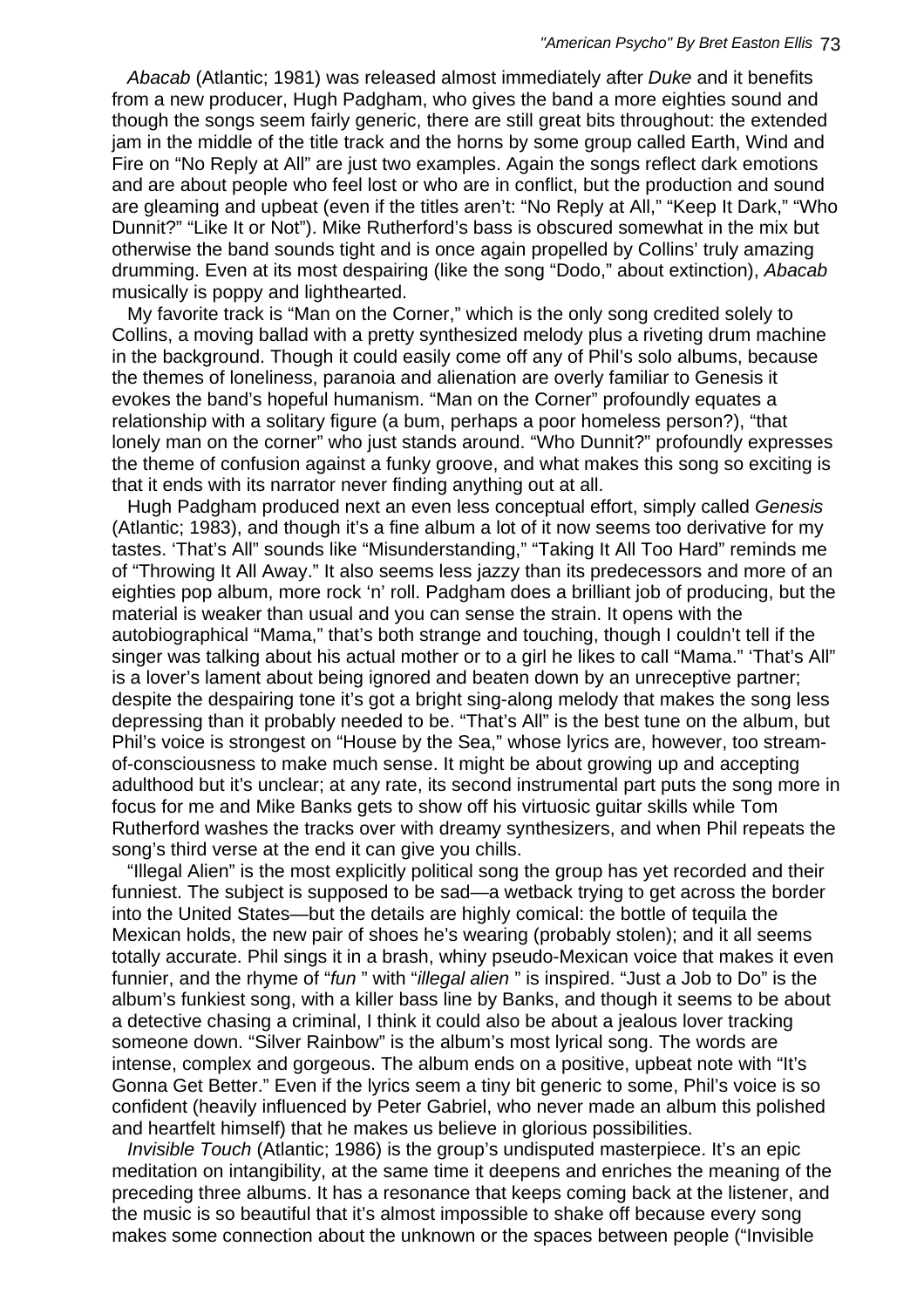Touch"), questioning authoritative control whether by domineering lovers or by government ("Land of Confusion") or by meaningless repetition ("Tonight Tonight Tonight'. All in all it ranks with the finest rock 'n' roll achievements of the decade and the mastermind behind this album, along of course with the brilliant ensemble playing of Banks, Collins and Rutherford, is Hugh Padgham, who has never found as clear and crisp and modern a sound as this. You can practically hear every nuance of every instrument.

 In terms of lyrical craftsmanship and sheer songwriting skills this album hits a new peak of professionalism. Take the lyrics to "Land of Confusion," in which a singer addresses the problem of abusive political authority. This is laid down with a groove funkier and blacker than anything Prince or Michael Jackson—or any other black artist of recent years, for that matter—has come up with. Yet as danceable as the album is, it also has a stripped-down urgency that not even the overrated Bruce Springsteen can equal. As an observer of love's failings Collins beats out the Boss again and again, reaching new heights of emotional honesty on "In Too Deep"; yet it also showcases Collins' clowny, prankish, unpredictable side. It's the most moving pop song of the 1980s about monogamy and commitment. "Anything She Does" (which echoes the J. Geils Band's "Centerfold" but is more spirited and energetic) starts off side two and after that the album reaches its peak with "Domino," a two-part song. Part one, "In the Heat of the Night," is full of sharp, finely drawn images of despair and it's paired with "The Last Domino," which fights it with an expression of hope. This song is extremely uplifting. The lyrics are as positive and affirmative as anything I've heard in rock.

 Phil Collins' solo efforts seem to be more commercial and therefore more satisfying in a narrower way, especially *No Jacket Required* and songs like "In the Air Tonight" and "Against All Odds" (though that song was overshadowed by the masterful movie from which it came) and "Take Me Home" and "Sussudio" (great, great song; a personal favorite) and his remake of "You Can't Hurry Love," which I'm not alone in thinking is better than the Supremes' original. But I also think that Phil Collins works better within the confines of the group than as a solo artist—and I stress the word *artist.* In fact it applies to all three of the guys, because Genesis is still the best, most exciting band to come out of England in the 1980s.

### **Lunch**

 I'm sitting in DuPlex, the new Tony McManus restaurant in Tribeca, with Christopher Armstrong, who also works at P & P. We went to Exeter together, then he went to the University of Pennsylvania and Wharton, before moving to Manhattan. We, inexplicably, could not get reservations at Subjects, so Armstrong suggested this place. Armstrong is wearing a four-button double-breasted chalk-striped spread-collar cotton shirt by Christian Dior and a large paisley-patterned silk tie by Givenchy Gentleman. His leather agenda and leather envelope, both by Bottega Veneta, lie on the third chair at our table, a good one, up front by the window. I'm wearing a nailhead-patterned worsted wool suit with overplaid from DeRigueur by Schoeneman, a cotton broadcloth shirt by Bill Blass, a Macclesfield silk tie by Savoy and a cotton handkerchief by Ashear Bros. A Muzak rendition of the score from *Les Misérables* plays lightly throughout the restaurant. Armstrong's girlfriend is Jody Stafford, who used to date Todd Hamlin, and this fact plus the TV monitors hanging from the ceilings with closed-circuit video of chefs working in the kitchen fills me with nameless dread. Armstrong just got back from the islands and has a very deep, very even tan, but so do I.

"So how were the Bahamas?" I ask after we order. "You just got back, right?"

 "Well, Taylor," Armstrong begins, staring at a point somewhere behind me and slightly above my head—on the column that has been terra-cotta-ized or perhaps on the exposed pipe that runs the length of the ceiling. "Travelers looking for that perfect vacation this summer may do well to look south, as far south as the Bahamas and the Caribbean islands. There are at least five smart reasons for visiting the Caribbean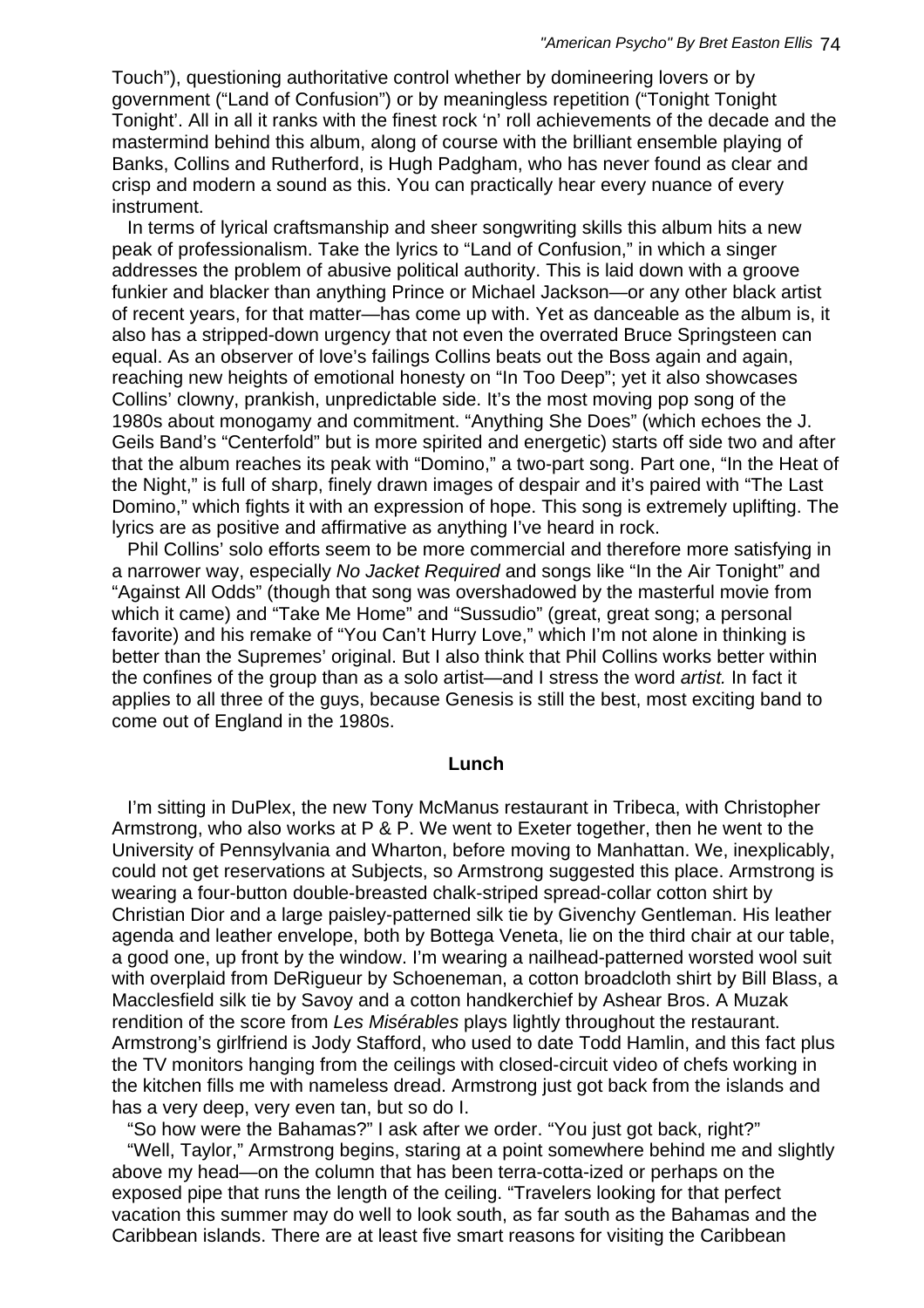including the weather and the festivals and events, the less crowded hotels and attractions, the price and the unique cultures. While many vacationers leave the cities in search of cooler climates during the summer months, few have realized that the Caribbean has a year-round climate of seventy-five to eighty-five degrees and that the islands are constantly cooled by the trade winds. It is frequently hotter north in…"

 On *The Patty Winters Show* this morning the topic was Toddler-Murderers. In the studio audience were parents of children who'd been kidnapped, tortured and murdered, while on stage a panel of psychiatrists and pediatricians were trying to help them *cope* —somewhat futilely I might add, and much to my delight—with their confusion and anger. But what really cracked me up was—via satellite on a lone TV monitor—three convicted Toddler-Murderers on death row who due to fairly complicated legal loopholes were now seeking parole and would probably get it. But something kept distracting me while I watched the huge Sony TV over a breakfast of sliced kiwi and Japanese applepear, Evian water, oat-bran muffins, soy milk and cinnamon granola, ruining my enjoyment of the grieving mothers, and it wasn't until the show was almost over that I figured out what it was: the crack above my David Onica that I had asked the doorman to tell the superintendent to fix. On my way out this morning I stopped at the front desk, about to complain to the doorman, when I was confronted with a *new* doorman, my age but balding and homely and *fat.* Three glazed jelly doughnuts *and* two steaming cups of extra-dark *hot chocolate* lay on the desk in front of him beside a copy of the *Post* opened to the comics and it struck me that I was infinitely better-looking, more successful and richer than this poor bastard would ever be and so with a passing rush of sympathy I smiled and nodded a curt though not impolite good morning without lodging a complaint. "Oh really?" I find myself saying loudly, completely uninterested, to Armstrong.

 "Like the United States it celebrates the summer months with festivals and special events including music concerts, art exhibits, street fairs and sporting tournaments, and because of the vast number of people traveling elsewhere, the islands are less crowded, allowing for better service and no lines when waiting to use that sailboat or dine in that restaurant. I mean I think most people go to sample the culture, the food, the history…"

 On the way to Wall Street this morning, due to gridlock I had to get out of the company car and was walking down Fifth Avenue to find a subway station when I passed what I thought was a Halloween parade, which was disorienting since I was fairly sure this was May. When I stopped on the corner of Sixteenth Street and made a closer inspection it turned out to be something called a "Gay Pride Parade," which made my stomach turn. Homosexuals proudly marched down Fifth Avenue, pink triangles emblazoned on pastel-colored windbreakers, some even holding hands, most singing "Somewhere" out of key and in unison. I stood in front of Paul Smith and watched with a certain traumatized fascination, my mind reeling with the concept that a human being, a *man,* could feel pride over sodomizing another man, but when I began to receive fey catcalls from aging, overmuscled beachboys with walruslike mustaches in between the lines *"There's a place for us, Somewhere a place for us,"* I sprinted over to Sixth Avenue, decided to be late for the office and took a cab back to my apartment where I put on a new suit (by Cerruti 1881), gave myself a pedicure and tortured to death a small dog I had bought earlier this week in a pet store on Lexington. Armstrong drones on.

 "Water sports are of course the leading attraction. But golf courses and tennis courts are in excellent condition and the pros at many of the resorts are made more available during the summer. Many of the courts are lit for night playing as well…"

 Fuck… yourself… Armstrong, I'm thinking while staring out the window at the gridlock and pacing bums on Church Street. Appetizers arrive: sun-dried-tomato brioche for Armstrong. Poblano chilies with an oniony orange-purple marmalade on the side for me. I hope Armstrong doesn't want to pay because I need to show the dim-witted bastard that I in fact *do* own a platinum American Express card. I feel very sad at this moment for some reason, listening to Armstrong, and a lump forms in my throat but I swallow and take a sip from my Corona and the emotion passes and during a pause while he's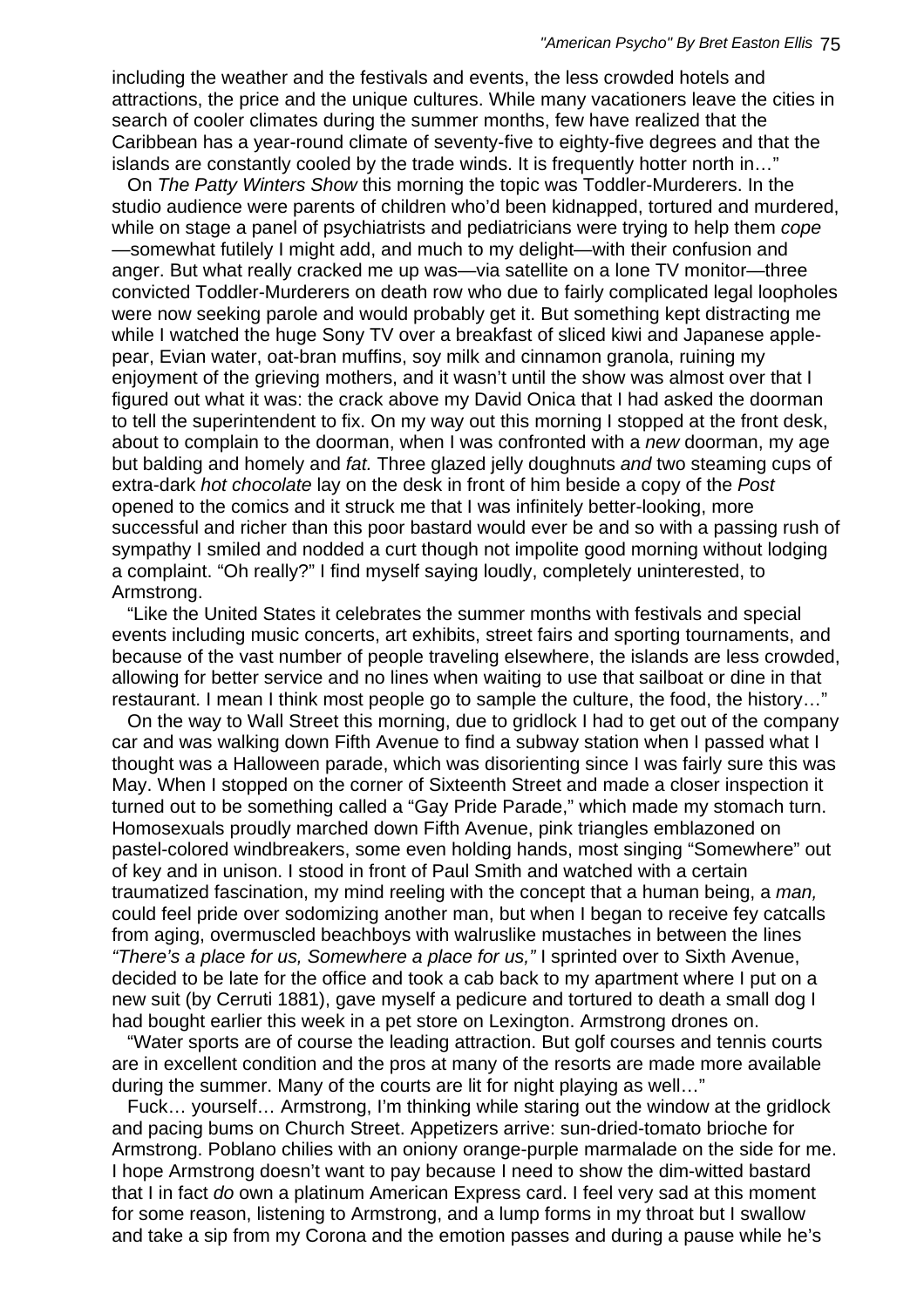chewing, I ask, "The food? How's the food?" almost involuntarily, thinking about anything but.

 "Good question. As for dining out, the Caribbean has become more attractive as the island cuisine has mixed well with the European culture. Many of the restaurants are owned and managed by Americans, British, French, Italian, even Dutch expatriates..." Mercifully, he pauses, taking a bite out of his brioche, which looks like a sponge drenched in blood—*his brioche looks like a big bloody sponge* —and he washes it down with a sip from his Corona. My turn.

 "How about sightseeing?" I ask disinterestedly, concentrating on the blackened chilies, the yellowish marmalade circling the plate in an artful octagon, cilantro leaves circling the marmalade, chili seeds circling the cilantro leaves.

 "Sightseeing is highlighted by the European culture which established many of the islands as regional fortresses in the seventeen hundreds. Visitors can see the various spots where Columbus landed and as we near the three hundredth anniversary of his first sailing in 1590 there is a heightened awareness in the islands as to the history and culture that is an integral part of island life…"

 Armstrong: you are an… asshole*.* "Uh-huh." I nod. "Well…" Paisley ties, plaid suits, my aerobics class, returning videotapes, spices to pick up from Zabar's, beggars, whitechocolate truffles… The sickening scent of Drakkar Noir, which is what Christopher is wearing, floats over near my face, mingling with the scent of the marmalade and cilantro, the onions and the blackened chilies. "Uh-huh," I say, repeat.

 "And for the active vacationer there is mountain climbing, cave exploring, sailing, horseback riding and white-water river rafting, and for the gamblers there are casinos on many of the islands…"

 Fleetingly I imagine pulling out my knife, slicing a wrist, one of mine, aiming the spurting vein at Armstrong's head or better yet his suit, wondering if he would still continue to talk. I consider getting up without excusing myself, taking a cab to another restaurant, somewhere in SoHo, maybe farther uptown, having a drink, using the rest room, maybe even making a phone call to Evelyn, coming back to Duplex, and every molecule that makes up my body tells me that Armstrong would still be talking about not only his vacation but what seems like the world's vacation in the fucking Bahamas. Somewhere along the line the waiter removes half-eaten appetizers, brings fresh Coronas, free-range chicken with raspberry vinegar and guacamole, calf's liver with shad roe and leeks, and though I'm not sure who ordered what it doesn't really matter since both plates look exactly the same. I end up with the free-range chicken with extra tomatillo sauce, I think.

 "Visitors to the Caribbean don't need a passport—just proof of U.S. citizenship—and even better, Taylor, is that *language* is no barrier. English is spoken *everywhere,* even on those islands where the local language is French or Spanish. Most of the islands are former British…"

 "My life is a living hell," I mention off the cuff, while casually moving leeks around on my plate, which by the way is a porcelain triangle. "And there are many more people I, uh, want to… want to, well, I guess *murder*." I say this emphasizing the last word, staring straight into Armstrong's face.

 "Service has improved to the islands as both American Airlines and Eastern Airlines have created hubs in San Juan where they have set up connecting flights to those islands they don't serve with direct flights. With additional service from BWIA, Pan Am, ALM, Air Jamaica, Bahamas Air and Cayman Airways, most islands are easy to reach. There are additional connections within the islands from LIAT and BWIA, which provide a series of scheduled island-hopping flights…"

 Someone who I think is Charles Fletcher walks over while Armstrong keeps talking and he pats me on the shoulder and says "Hey Simpson" and "See you at Fluties" and then at the door meets up with a very attractive woman—big tits, blond, tight dress, not his secretary, not his wife—and they leave Duplex together in a black limousine. Armstrong is still eating, cutting into the perfectly square slices of calf's liver, and he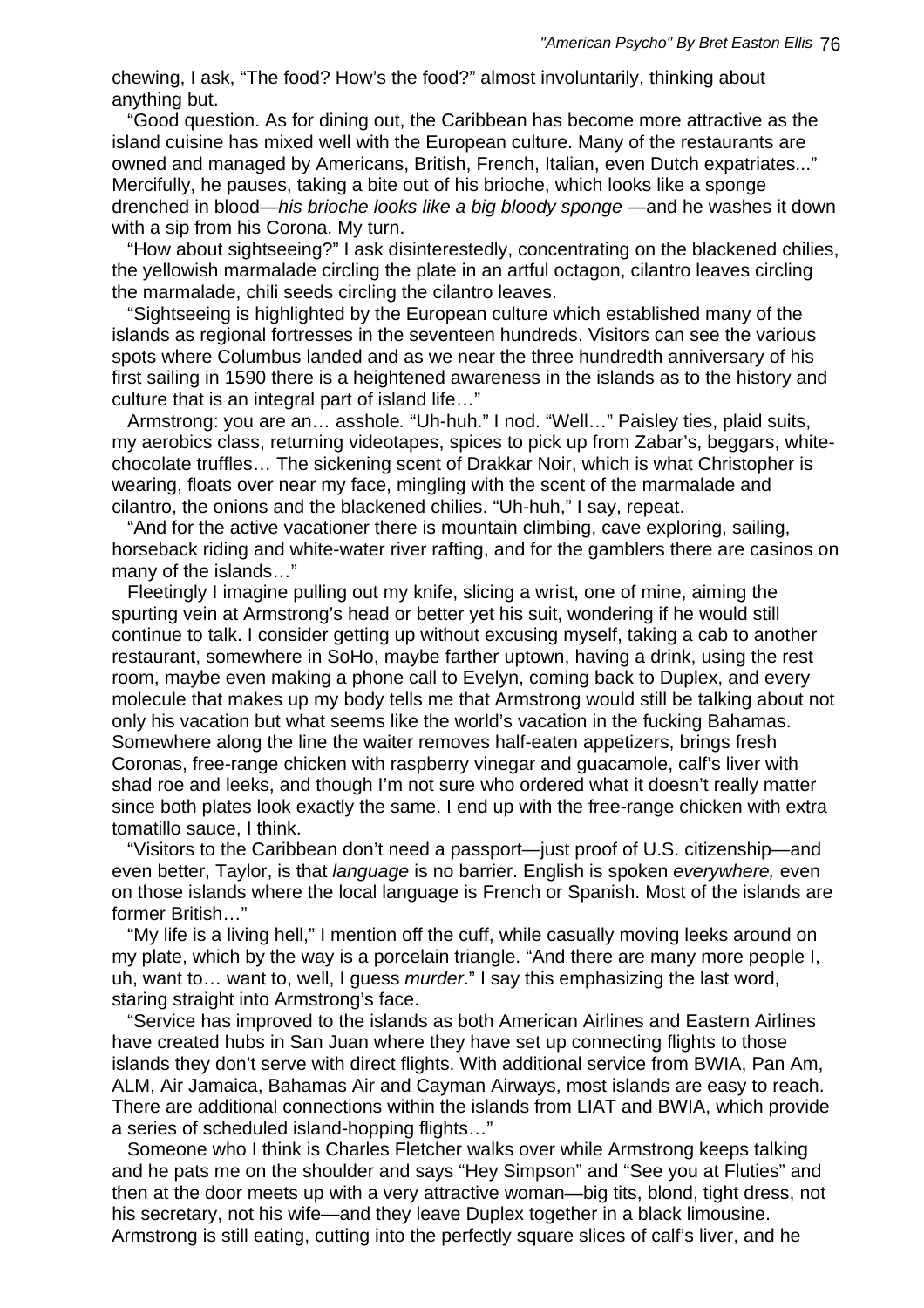keeps talking while I become increasingly mournful.

 "Vacationers who can't take a full week away will find the Caribbean an ideal spot for the alternative weekend escape. Eastern Airlines has created its Weekender Club which includes many Caribbean destinations and enables members to visit many places at sharply reduced prices which I know doesn't matter but I still think people are going

### **Concert**

 Everyone is very uptight at the concert Carruthers drags us to in New Jersey this evening, an Irish band called U2 who were on the cover of *Time* magazine last week. The tickets were originally for a group of Japanese clients who canceled their trip to New York at the last minute, making it virtually impossible for Carruthers (or so he says) to sell these front-row seats. So it's Carruthers and Courtney, Paul Owen and Ashley Cromwell, and Evelyn and myself. Earlier, when I found out that Paul Owen was coming, I tried to call Cecilia Wagner, Marcus Halberstam's girlfriend, since Paul Owen seems fairly sure that I'm Marcus, and though she was flattered by my invitation (I always suspected I was one of her crushes) she had to attend a black-tie party for the opening of the new British musical *Maggie!* But she did mention something about lunch next week and I told her I would give her a call on Thursday. I was supposed to have dinner with Evelyn tonight, but the thought of sitting alone with her during a two-hour meal fills me with a nameless dread and so I call and reluctantly explain the schedule changes and she asks if Tim Price is coming and when I tell her no, there is the briefest hesitation before she accepts and then I cancel the reservation Jean made for us at H*2* 0, the new Clive Powell restaurant in Chelsea, and leave the office early for a quick aerobics class before the concert.

 None of the girls are particularly excited about seeing the band and all have confided in me, separately, that they don't want to be here, and in the limousine heading toward somewhere called the Meadowlands, Carruthers keeps trying to placate everyone by telling us that Donald Trump is a big U2 fan and then, even more desperately, that John Gutfreund also buys their records. A bottle of Cristal is opened, then another. The TV is tuned to a press conference Reagan's giving but there's a lot of static and no one pays attention, except for me. *The Patty Winters Show* this morning was about Shark Attack Victims. Paul Owen has called me Marcus four times and Evelyn, much to my relief, Cecilia twice, but Evelyn doesn't notice since she's been glaring at Courtney the entire time we've been in the limousine. Anyway, no one has corrected Owen and it's unlikely that anyone will. I even called her Cecilia a couple of times myself when I was sure she wasn't listening, while she was staring hatefully at Courtney. Carruthers keeps telling me how nice I look and complimenting my suit.

 Evelyn and I are by far the best-dressed couple. I'm wearing a lamb's wool topcoat, a wool jacket with wool flannel trousers, a cotton shirt, a cashmere V-neck sweater and a silk tie, all from Armani. Evelyn's wearing a cotton blouse by Dolce do Gabbana, suede shoes by Yves Saint Laurent, a stenciled calf skirt by Adrienne Landau with a suede belt by Jill Stuart, Calvin Klein tights, Venetian-glass earrings by Frances Patiky Stein, and clasped in her hand is a single white rose that I bought at a Korean deli before Carruthers' limousine picked me up. Carruthers is wearing a lamb's wool sport coat, a cashmere/vicuña cardigan sweater, cavalry twill trousers, a cotton shirt and a silk tie, all from Hermès. ("How tacky," Evelyn whispered to me; I silently agreed.) Courtney is wearing a triple-layered silk organdy top and a long velvet skirt with a fishtail hem, velvet-ribbon and enamel earrings by José and Maria Barrera, gloves by Portolano and shoes from Gucci. Paul and Ashley are, I think, a bit *over* dressed, and she has sunglasses on even though the windows in the limo are tinted and it's already dusk. She holds a small bouquet of flowers, daisies, Carruthers gave her, which failed to make Courtney jealous since she seems intent upon clawing Evelyn's face open, which right now, though it's the better-looking face, seems not a bad idea and one I wouldn't mind watching Courtney carry out. Courtney has a *slightly* better body, Evelyn nicer tits.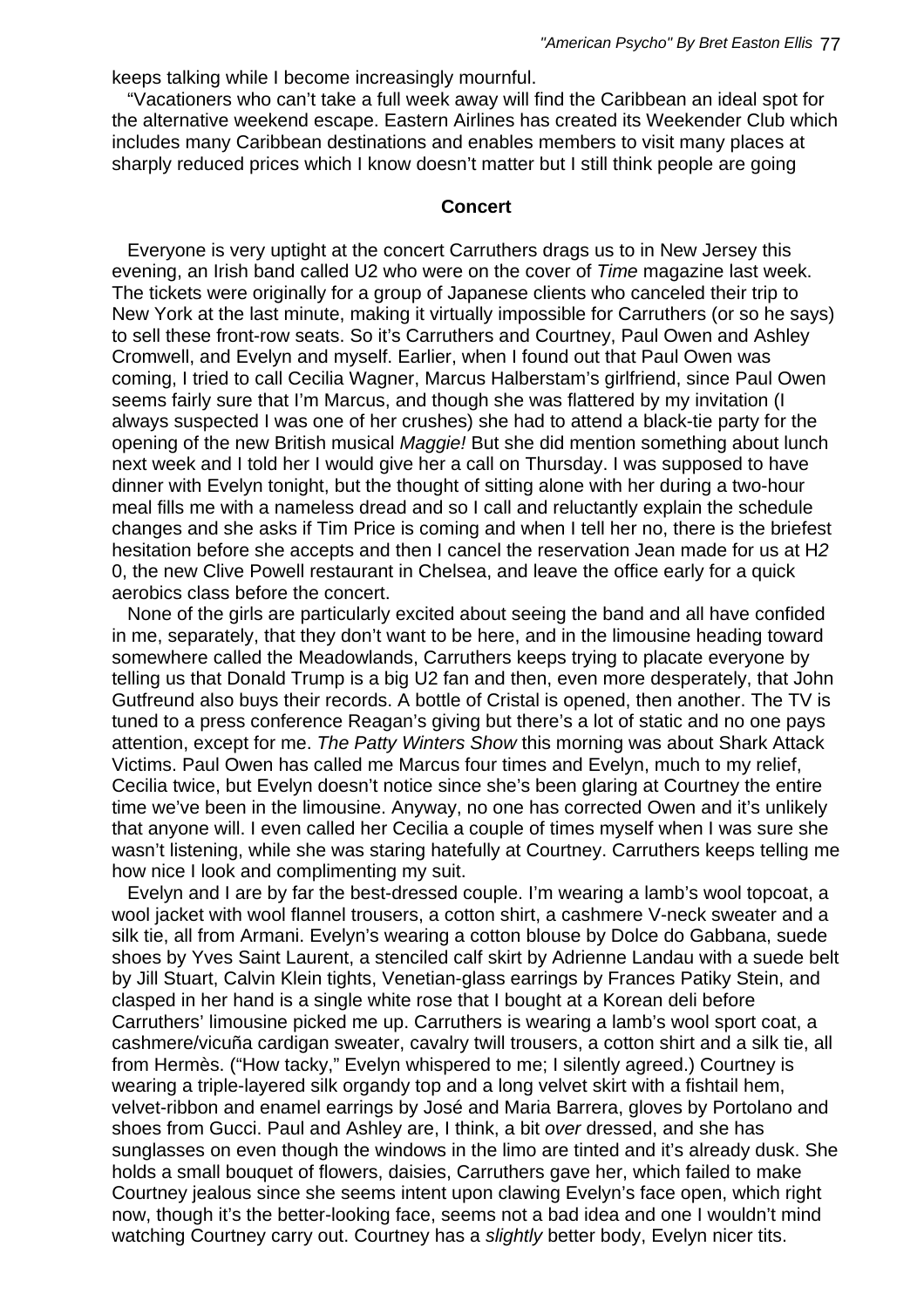#### *"American Psycho" By Bret Easton Ellis* 78

 The concert has been dragging on now for maybe twenty minutes. I hate live music but everyone around us is standing, their screams of approval competing with the racket coming from the towering walls of speakers stacked over us. The only real pleasure I get from being here is seeing Scott and Anne Smiley ten rows behind us, in shittier though probably not less expensive seats. Carruthers changes seats with Evelyn to discuss business with me, but I can't hear a word so I change seats with Evelyn to talk to Courtney.

"Luis is a *weasel*," I shout. "He suspects nothing."

"The Edge is wearing Armani," she shouts, pointing at the bassist.

"That's *not* Armani," I shout back. "It's Em*por* io."

"No," she shouts. "Ar*mani*."

 "The grays are too muted and so are the taupes and navies. Definite winged lapels, subtle plaids, polka dots and stripes are Armani. *Not* Emporio, " I shout, extremely irritated that she doesn't know this, can't differentiate, both my hands covering both ears. "There's a difference. Which one's The Ledge?"

 "The drummer might be The Ledge," she shouts. "I think. I'm not sure. I need a cigarette. Where were you the other night? If you tell me with Evelyn I'm going to hit you."

 "The drummer is not wearing anything by Armani," I scream. "Or Emporio for that matter. Nowhere."

"I don't know which one the drummer is," she shouts.

"Ask Ashley," I suggest, screaming.

 "Ashley?" she screams, reaching over across Paul and tapping Ashley's leg. "Which one's The Ledge?" Ashley shouts something at her that I can't hear and then Courtney turns back to me, shrugging. "She said she can't believe she's in New Jersey."

 Carruthers motions for Courtney to change seats with him. She waves the little twit away and grips my thigh, which I flex rock-hard, and her hand lingers admiringly. But Luis persists and she gets up, and screams at me, "I think we need drugs tonight!" I nod. The lead singer, Bono, is screeching out what sounds like "Where the Beat Sounds the Same." Evelyn and Ashley leave to buy cigarettes, use the ladies' room, find refreshments. Luis sits next to me.

"The girls are bored," Luis screams at me.

"Courtney wants us to find her some cocaine tonight," I shout.

"Oh, *great*." Luis looks sulky.

"Do we have reservations anywhere?"

"*Brussels*," he shouts, checking his Rolex. "But it's *doubtful* if we'll make it."

 "If we *don't* make it," I warn him, "I'm not going *any* where else. You can drop me at my apartment."

"We'll *make* it," he shouts.

 "If we *don't*, what about Japanese?" I suggest, relenting. 'There's a really top sushi bar on the Upper West Side. Blades. Chef used to be at Loito. It got a *great* rating in Zagat."

 "Bateman, I *hate* the Japanese," Carruthers screams at me, one hand placed over an ear. "Little slanty-eyed bastards."

"What," I scream, "in the hell are you talking about?"

 "Oh I know, I know," he screams, eyes bulging. "They save more than we do and they don't innovate much, but they sure in the fuck know how to take, *steal*, our innovations, improve on them, then ram them down our fucking throats!"

 I stare at him, disbelieving for a moment, then look at the stage, at the guitarist running around in circles, Bono's arms outstretched as he runs back and forth across the length of its edge, and then back at Luis whose face is still crimson with fury and he's still staring at me, wide-eyed, spittle on his lips, not saying anything.

 "What in the *hell* does that have to do with *Blades*?" I ask finally, genuinely confused. "Wipe your mouth."

 '"That's why I *hate* Japanese food," he screams back. "Sashimi. California roll. Oh *Jesus*." He makes a gagging motion, with one finger going down his throat.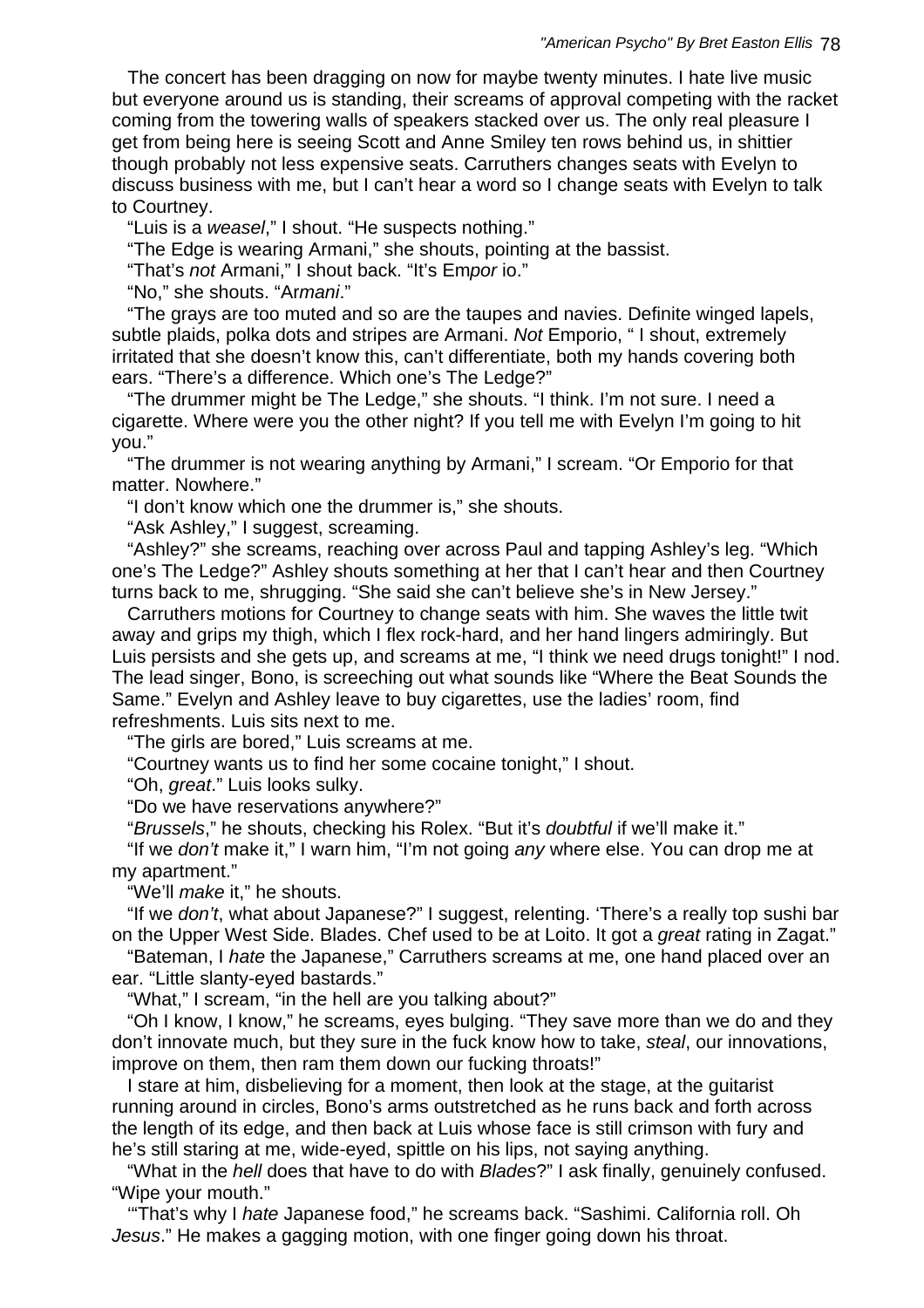"Carruthers…" I stop, still looking at him, studying his face closely, slightly freaked out, unable to remember what I wanted to say.

"*What*, Bateman?" Carruthers asks, leaning in.

 "Listen, I can't believe this shit," I scream. "I can't believe you didn't make the reservations for *later*. We're going to have to *wait*."

"What?" he screams, cupping his ear, as if it makes a difference.

"We are going to have to *wait*!" I scream louder.

"This is not a problem," he shouts.

 The lead singer reaches out to us from the stage, his hand outstretched, and I wave him away. "It's okay? It's *okay*? No, Luis. You're *wrong*. It's not *okay*." I look over at Paul Owen, who seems equally bored, his hands clamped over both ears, but still managing to confer with Courtney about something.

"We won't have to wait," Luis screams. "I promise."

 "Promise *nothing*, you geek," I scream, then, "Is Paul Owen still handling the Fisher account?"

 "I don't want you to be mad at me, Patrick," Luis screams desperately. "It'll be *all* right."

 "Oh Jesus, forget it," I scream. "Now listen to me: is Paul Owen still handling the Fisher account?"

 Carruthers looks over at him and then back at me. "Yeah, I guess. I heard Ashley has chlamydia."

"I'm going to talk to him," I shout, getting up, taking the empty seat next to Owen.

 But when I sit down something strange on the stage catches my eye. Bono has now moved across the stage, following me to my seat, and he's staring into my eyes, kneeling at the edge of the stage, wearing black jeans (maybe Gitano), sandals, a leather vest with no shirt beneath it. His body is white, covered with sweat, and it's not worked out enough, there's no muscle tone and what definition there might be is covered beneath a paltry amount of chest hair. He has a cowboy hat on and his hair is pulled back into a ponytail and he's moaning some dirge—I catch the lyric "A hero is an insect in this world"—and he has a faint, barely noticeable but nonetheless intense smirk on his face and it grows, spreading across it confidently, and while his eyes blaze, the backdrop of the stage turns red and suddenly I get this tremendous surge of feeling, this rush of knowledge and my own heart beats faster because of this and it's not impossible to believe that an invisible cord attached to Bono has now encircled me and now the audience disappears and the music slows down, gets softer, and it's just Bono onstage—the stadium's deserted, the band fades away…

 And then everyone, the audience, the band, reappears and the music slowly swells up and Bono turns away and I'm left tingling, my face flushed, an aching erection pulsing against my thigh, my hands clenched in fists of tension. But suddenly everything stops, as if a switch has been turned off, the backdrop flashes back to white. Bono is on the other side of the stage now and everything, the feeling in my heart, the sensation combing my brain, vanishes and now more than ever I need to know about the Fisher account that Owen is handling and this information seems vital, more pertinent than the bond I feel I have with Bono, who is now dissolving and remote. I turn to Paul Owen.

"Hey," I shout. "How's it going?"

 "Those guys over there…" He motions toward a group of stagehands standing by the edge of the far side of the front row, peering into the crowd, conferring with one another. "They were pointing over here at Evelyn and Courtney and Ashley."

"Who are they?" I shout. "Are they from Oppenheimer?"

 "No," Owen shouts back. "I think they're roadies who look for chicks to go backstage and have sex with the band."

"Oh," I scream. "I thought maybe they worked at Barney's."

"No," he shouts. "They're called *trim* coordinators."

"How do you know *that*?"

"I have a cousin who manages All We Need of Hell," he shouts.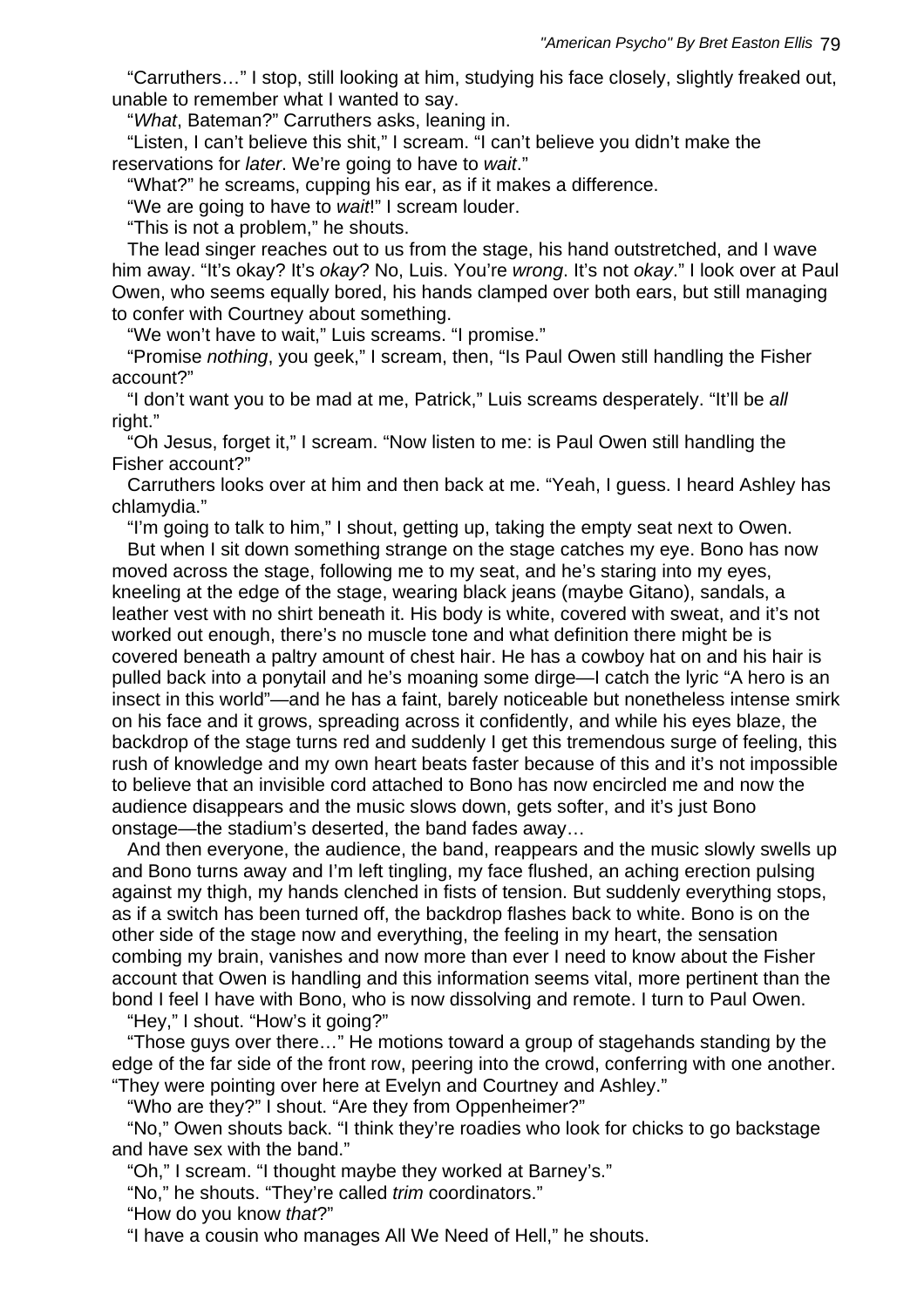"It's irritating that you know this," I say.

"What?" he shouts.

"Are you still handling the Fisher account?" I shout back.

"Yeah," he screams. "Lucked out, huh, Marcus?"

"You sure did," I scream. "How did you get it?"

 "Well, I had the Ransom account and things just fell into place." He shrugs helplessly, the smooth bastard. "You know?"

"Wow," I shout.

 "Yeah," he shouts back, then turns around in his seat and shouts at two dumb-looking fat girls from New Jersey passing an oversize joint between them, one of the cows wrapped in what I'm guessing is the Irish flag. "Will you please put your *skunk-weed* away—it *reeks*."

"I want it," I shout, staring at his perfect, even part; even his scalp is tan.

"You want *what*?" he shouts back. "Marijuana?"

 "No. Nothing," I scream, my throat raw, and I slump back into my seat, stare emptily at the stage, biting my thumbnail, ruining yesterday's manicure.

 We leave after Evelyn and Ashley return and later, in the limousine racing back toward Manhattan to make the reservation at Brussels, another bottle of Cristal opened, Reagan still on the television set, Evelyn and Ashley tell us that two bouncers accosted them near the ladies' room and demanded they come backstage. I explain who they were and what purpose they serve.

 "My *god*," Evelyn gasps. "Are you telling me I've been… *trim* -coordinated?" "I bet Bono has a small dick," Owen says, staring out the tinted window. "Irish, you

know."

"Do you think they had an automated teller back there?" Luis asks.

"Ashley," Evelyn shouts. "Did you hear that? We've been *trim* -coordinated!"

"How does my hair look?" I ask.

"More Cristal?" Courtney asks Luis.

# **A Glimpse of a Thursday Afternoon**

 and it's midafternoon and I find myself standing at a phone booth on a corner somewhere downtown, I don't know where, but I'm sweaty and a pounding migraine thumps dully in my head and I'm experiencing a major-league anxiety attack, searching my pockets for Valium, Xanax, a leftover Halcion, anything, and all I find are three faded Nuprin in a Gucci pillbox, so I pop all three into my mouth and swallow them down with a Diet Pepsi and I couldn't tell you where it came from if my life depended on it. I've forgotten who I had lunch with earlier and, even more important, *where.* Was it Robert Ailes at Beats? Or was it Todd Hendricks at Ursula's, the new Philip Duncan Holmes bistro in Tribeca? Or was it Ricky Worrall and were we at December's? Or would it have been Kevin Weber at Contra in NoHo? Did I order the partridge sandwich on brioche with green tomatoes, or a big plate of endive with clam sauce? "Oh god, *I can't remember*," I moan, my clothes—a linen and silk sport coat, a cotton shirt, pleated linen khald trousers, all by Matsuda, a silk tie with a Matsuda insignia, with a belt from Coach Leatherware—drenched with sweat, and I take off the jacket and wipe my face with it. The phone keeps ringing but I don't know who I've called and I just stand on the corner, Ray-Bans balanced on my forehead at what feels like an odd, crooked angle, and then I hear a faint familiar sound coming through the wires—Jean's soft voice competing with the endless gridlock stuck on Broadway. *The Patty Winters Show* this morning was Aspirin: Can It Save Your Life? "Jean?" I cry out. "Hello? *Jean?* " "Patrick? Is that you?" she calls back. "*Hello?* " "*Jean,* I need *help*," I shout. "Patrick?" "What?" "Jesse Forrest called," Jean says. "He has a reservation at Melrose tonight at eight, and Ted Madison and Jamie Conway want to meet you for drinks at Harry's. Patrick?" Jean asks. "Where are you?" "Jean?" I sigh, wiping my nose. "I'm not—" "Oh, and Todd Lauder called," Jean says, "no, I mean Chris—oh no, it was Todd Lauder. Yeah, Todd Lauder." "Oh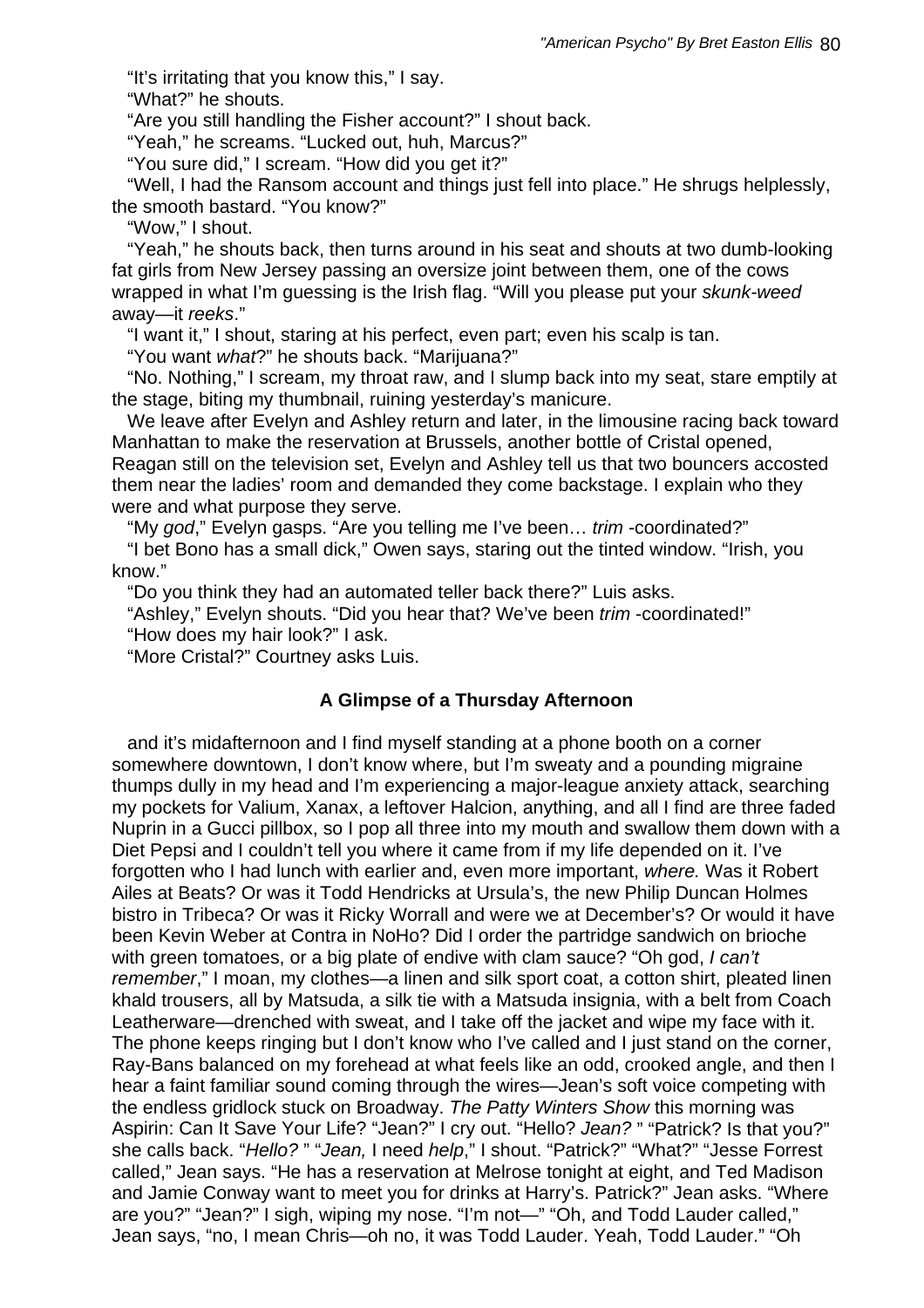god," I moan, loosening my tie, the August sun beating down on me, "what do you say, you dumb bitch?" "Not *Bice,* Patrick. The reservation is at *Melrose.* Not Bice." "What am I *doing*?" I cry out. "Where are you?" and then, "Patrick? What's wrong?" "I'm not going to make it, Jean," I say, then choke out, "to the office this afternoon." "Why?" She sounds depressed or maybe it's just simple confusion. "Just… say… no…," I scream. "What is it, Patrick? Are you all right?" she asks. "Stop sounding so fucking… sad. *Jesus*," I shout. "Patrick I'm sorry. I mean I meant to say just say no, but—" I hang up on her and lunge away from the phone booth and the Walkman around my neck suddenly feels like a boulder strapped around my throat (and the sounds blaring from it—early Dizzy Gillespie—deeply irritate) and I have to throw the Walkman, a cheap one, into the nearest trash can I stumble into and then I hang on to the rim of the can, breathing heavily, the cheap Matsuda jacket tied around my waist, staring at the still-functioning Walkman, the sun melting the mousse on my head and it mingles with the sweat pouring down my face and I can taste it when I lick my lips and it starts tasting good and I'm suddenly ravenous and I run my hand through my hair and lick greedily at the palm while moving up Broadway, ignoring the old ladies passing out fliers, past jeans stores, music blasting from inside, pouring out onto the streets, people's movements matching the beat of the song, a Madonna single, Madonna crying out, "*life is a mystery, everyone must stand alone…*," bike messengers whiz by and I'm standing on a corner scowling at them, but people pass, oblivious, no one pays attention, they don't even pretend to *not* pay attention, and this fact sobers me up long enough that I walk toward a nearby Conran's to buy a teapot, but just when I assume my normalcy has returned and I'm all straightened out, my stomach tightens and the cramps are so intense that I hobble into the nearest doorway and clutch my waist, doubling over with pain, and as suddenly as it appears it fades long enough for me to stand up straight and rush into the next hardware store I come across, and once inside I buy a set of butcher knives, an ax, a bottle of hydrochloric acid, and then, at the pet store down the block, a Habitrail and two white rats that I plan to torture with the knives and acid, but somewhere, later in the afternoon, I leave the package with the rats in it at the Pottery Barn while shopping for candles or did I finally buy the teapot? Now I'm lunging up Lafayette, sweating and moaning and pushing people out of my way, foam pouring out of my mouth, stomach contracting with horrendous abdominal cramps—they might be caused by the steroids but that's doubtful—and I calm myself down enough to walk into a Gristede's, rush up and down the aisles and shoplift a canned ham that I calmly walk out of the store with, hidden under the Matsuda jacket, and down the block, where I try to hide in the lobby of the American Felt Building, breaking the tin open with my keys, ignoring the doorman, who at first seems to recognize me, then, after I start stuffing handfuls of the ham into my mouth, scooping the lukewarm pink meat out of the can, getting it stuck beneath my nails, threatens to call the police. I'm outta there, outside, throwing up all the ham, leaning against a poster for *Les Misérables* at a bus stop and I kiss the drawing of Eponine's lovely face, her lips, leaving brown streaks of bile smeared across her soft, unassuming face and the word DYKE scrawled beneath it. Loosening my suspenders, ignoring beggars, beggars ignoring me, sweat-drenched, delirious, I find myself back downtown in Tower Records and I compose myself, muttering over and over to no one, "I've gotta return my videotapes, I've gotta return my videotapes," and I buy two copies of my favorite compact disc, Bruce Willis, *The Return of Bruno,* and then I'm stuck in the revolving door for five full spins and I trip out onto the street, bumping into Charles Murphy from Kidder Peabody or it could be Bruce Barker from Morgan Stanley, *whoever,* and he says "Hey, Kinsley" and I belch into his face, my eyes rolling back into my head, greenish bile dripping in strings from my bared fangs, and he suggests, unfazed, "See you at Fluties, okay? Severt too?" I screech and while backing away I bump into a fruit stand at a Korean deli, collapsing stacks of apples and oranges and lemons, that go rolling onto the sidewalk, over the curb and into the street where they're splattered by cabs and cars and buses and trucks and I'm apologizing, delirious, offering a screaming Korean my platinum AmEx accidentally, then a twenty, which he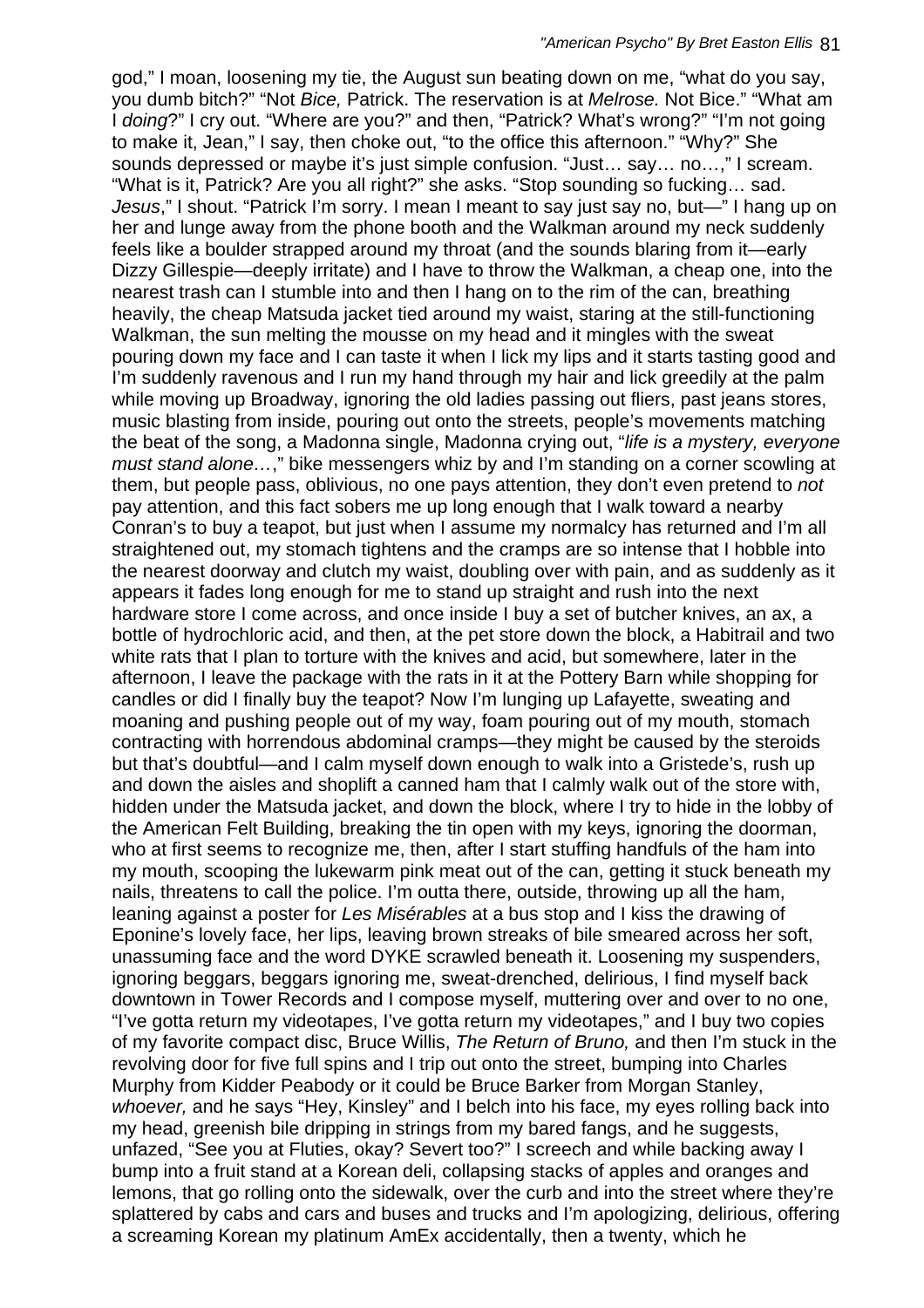immediately takes, but still he grabs me by the lapels of the stained, wrinkled jacket I've forced myself back into and when I look up into his slanty-eyed round face he suddenly bursts into the chorus of Lou Christie's "Lightnin' Strikes." I pull away, horrified, stumbling uptown, toward home, but people, places, stores keep interrupting me, a drug, dealer on Thirteenth Street who offers me crack and blindly I wave a fifty at him and he says "Oh, man" gratefully and shakes my hand, pressing five vials into my palm which I proceed to *eat whole* and the crack dealer stares at me, trying to mask his deep disturbance with an amused glare, and I grab him by the neck and croak out, my breath reeking, "*The best engine is in the BMW 750iL*," and then I move on to a phone booth, where I babble gibberish at the operator until I finally spit out my credit card number and then I'm speaking to the front office of Xclusive, where I cancel a massage appointment that I never made. I'm able to compose myself by simply staring at my feet, actually at the A. Testoni loafers, kicking pigeons aside, and without even noticing, I enter a shabby delicatessen on Second Avenue and I'm still confused, mixed up, sweaty, and I walk over to a short, fat Jewish woman, old and hideously dressed. "Listen," I say. "I have a reservation. Bateman. Where's the maître d? I know Jackie Mason," and she sighs, "I can seat you. Don't need a reservation," as she reaches for a menu. She leads me to a horrible table in back near the rest rooms and I grab the menu away from her and rush to a booth up front and I'm appalled by the cheapness of the food—"Is this a goddamn joke?"—and sensing a waitress is near I order without looking up. "A cheeseburger. I'd like a cheeseburger and I'd like it medium rare." "I'm sorry, sir," the waitress says. "No cheese. Kosher," and I have no idea what the fuck she's talking about and I say, "Fine. A *kosher* burger but *with cheese,* Monterey Jack perhaps, and—oh god," I moan, sensing more cramps coming on. "No cheese, sir," she says. "*Kosher…* " "Oh god, is this a *nightmare,* you fucking *Jew*?" I mutter, and then, "*Cottage cheese?* Just *bring it*?" "I'll get the manager," she says. "Whatever. But bring me a beverage in the meanwhile," I hiss. "Yes?" she asks. "A… vanilla… milk shake…" "No milk shakes. *Kosher*," she says, then, "I'll get the manager." "No, *wait*." "Mister I'll get the manager." "What in the fuck is going on?" I ask, seething, my platinum AmEx already slapped on the greasy table. "No milk shake. *Kosher*," she says, thick-upped, just one of billions of people who have passed over this planet. "Then bring me a fucking… vanilla… *malted*!" I roar, spraying spit all over my open menu. She just stares. "*Extra thick*!" I add. She walks away to get the manager and when I see him approaching, a bald carbon copy of the waitress, I get up and scream, "Fuck yourself you retarded cocksucking kike," and I run out of the delicatessen and onto the street where this

# **Yale Club**

"What are the rules for a sweater vest?" Van Patten asks the table.

"What do you mean?" McDermott furrows his brow, takes a sip of Absolut.

"Yes," I say, "*Cla* rify."

"Well, is it strictly in*for* mal—"

"Or can it be worn with a *suit*?" I interrupt, finishing his sentence.

"Exactly." He smiles.

"Well, according to Bruce Boyer—" I begin.

"Wait." Van Patten stops me. "Is he with Morgan Stanley?"

"No." I smile. "He's not with Morgan Stanley."

 "Wasn't he a serial killer?" McDermott asks suspiciously, then moans. "Don't tell me he was another serial killer, Bateman. *Not* another serial killer."

 "No, Mc*Dufus,* he wasn't a *serial* killer," I say, turning back to Van Patten, but before continuing turn back to McDermott. 'That really pisses me off."

 "But you *always* bring them up," McDermott complains. "And always in this casual, educational sort of way. I mean, I don't want to know anything about Son of Sam or the fucking Hillside Strangler or Ted Bundy or Featherhead, for god sake."

"Featherhead?" Van Patten asks. "Who's Featherhead? He sounds exceptionally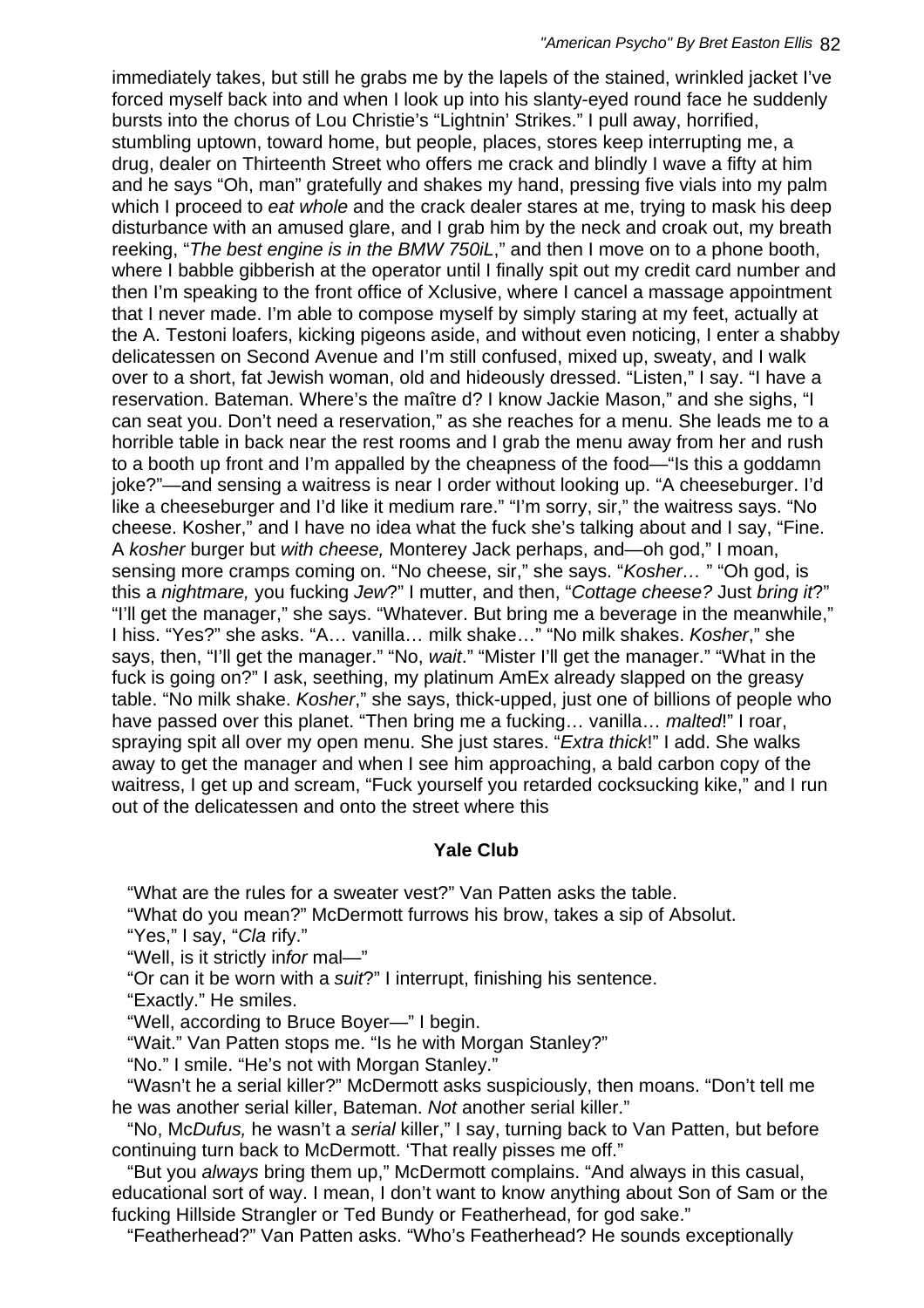dangerous."

"He means Leatherface," I say, teeth tightly clenched.

"Leatherface. He was part of the Texas Chainsaw Massacre."

"Oh." Van Patten smiles politely. "Of course."

"And he *was* exceptionally dangerous," I say.

 "And now okay, go on. Bruce Boyer, what did *he* do?" McDermott demands, releasing a sigh, rolling his eyes up. "Let's see—skin them alive? Starve them to death? Run them over? Feed them to dogs? What?"

 "You guys," I say, shaking my head, then teasingly admit, "He did something *far* worse."

"Like what—take them to dinner at McManus's new restaurant?" McDermott asks.

 "That would do it," Van Patter agrees. "Did you go? It was grubby, wasn't it?" "Did you have the meat loaf?" McDermott asks.

 "The meat loaf?" Van Patten's in shock. "What about the *interior*. What about the fucking *tablecloths*?"

"But did you *have* the meat loaf?" McDermott presses.

 "Of course I had the meat loaf, *and* the squab, *and* the marlin," Van Patten says. "Oh god, I forgot about the marlin," McDermott groans. "The marlin chili."

 "After reading Miller's review in the *Times*, who in their right mind *wouldn't* order the meat loaf, or the marlin for that matter?"

 "But Miller got it wrong," McDermott says. "It was just grubby. The quesadilla with papaya? Usually a good dish, but *there,* Jesus." He whistles, shaking his head.

"And *cheap*," Van Patten adds.

 "So cheap." McDermott is in total agreement. "And the watermelon-brittle tart—" "Gentlemen." I cough. "Ahem. I hate to interrupt, but…"

"Okay, okay, go on," McDermott says. "Tell us more about Charles Moyer."

 "Bruce Boyer," I correct him. "He was the author of *Elegance. A Guide to Quality in Menswear*." Then as an aside, "And no, Craig, he wasn't a serial killer in his spare time." "What did Brucie baby have to say?" McDermott asks, chewing on ice.

 "You're a clod. It's an excellent book. His theory remains we shouldn't feel restricted from wearing a sweater vest with a suit," I say. "Did you hear me call you a clod?" "Yeah."

 "But doesn't he point out that a vest shouldn't overpower the suit?" Van Patten offers tentatively.

 "Yes…" I'm mildly irritated that Van Patten has done his homework but asks for advice nonetheless. I calmly continue. "With discreet, pinstripes you should wear a subdued blue or charcoal gray vest. A plaid suit would call for a bolder vest."

 "And re*mem* ber," McDermott adds, "with a regular vest the last button should be left undone."

 I glance sharply at McDermott. He smiles, sips his drink and then smacks his lips, satisfied.

"Why?" Van Patten wants to know.

"It's traditional," I say, still glaring at McDermott. "But it's also more comfortable."

 "Will wearing suspenders help the vest sit better?" I heapr Van Patten ask. "Why?" I ask, turning to face him.

"Well, since you avoid the…" He stops, stuck, looking for the right word.

"Encumbrance of—?" I begin.

"The belt buckle?" McDermott finishes.

"Sure," Van Patten says.

"You have to remember—" Again I'm interrupted by McDermott.

 "Remember that while the vest should be in keeping with the color and the style of the suit, completely avoid matching the vest's pattern with your socks or tie," McDermott says, smiling at me, at Van Patten.

 "I thought you hadn't read this… this book," I stammer angrily. "You just told me you couldn't tell the difference between Bruce Boyer and… and John Wayne Gacy."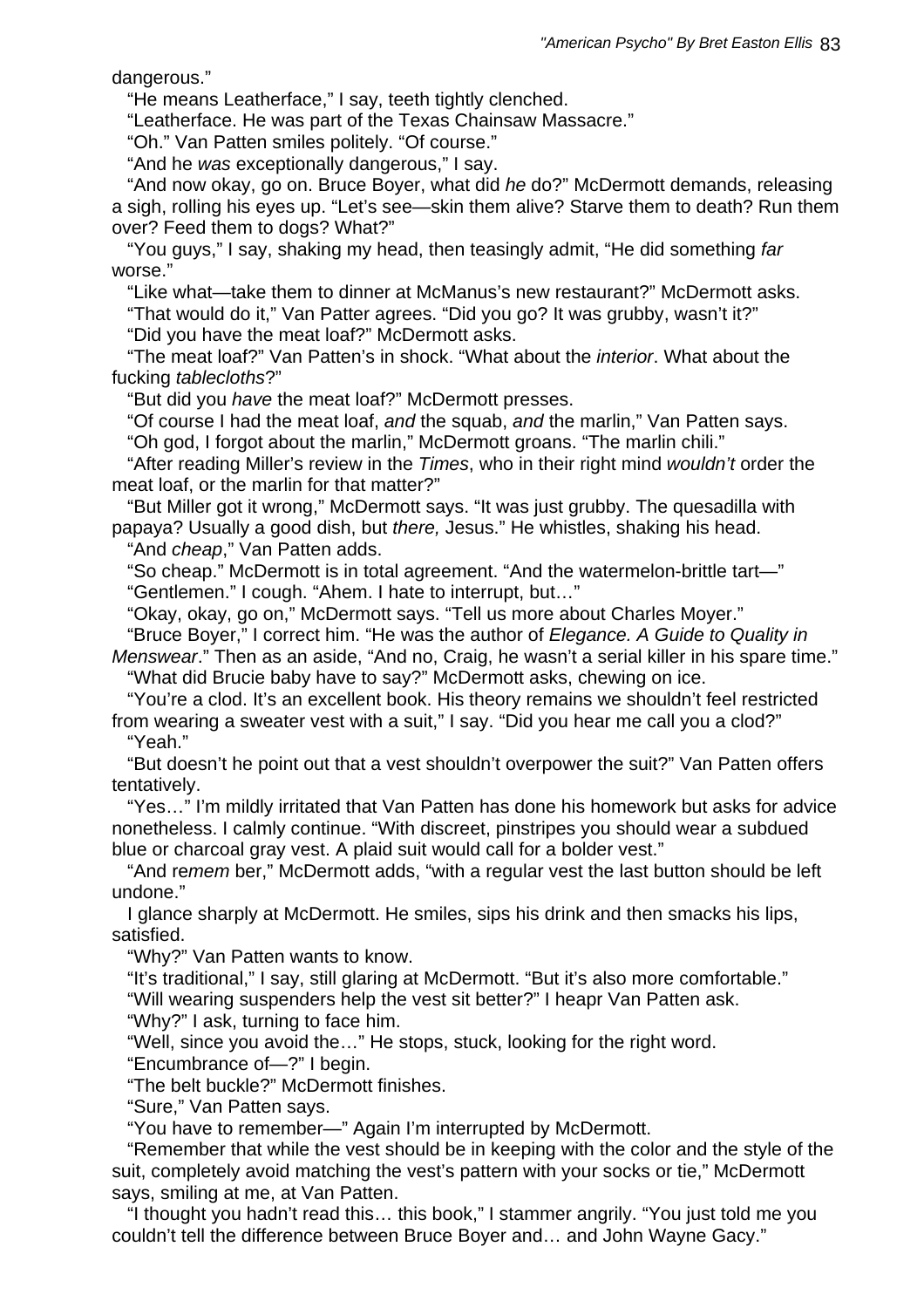"It came back to me." He shrugs.

 "Listen." I turn back to Van Patten, finding McDermott's one-upmanship totally cheap. "Wearing argyle socks with as argyle vest will look too studied."

"You think so?" he asks.

 "You'll look like you consciously worked for this look," I say, then, suddenly upset, turn back to McDermott. "*Featherhead?* How in the hell did you get Featherhead from Leatherface?"

 "Ah, cheer up, Bateman," he says, slapping me on the back, then massaging my neck. "What's the matter? No shiatsu this morning?"

 "Keep touching me like this," I say, eyes shut tight, entire body wired and ticking, coiled up ready, *wanting* to spring, "and you'll draw back a stump."

 "Whoa, hold on there, little buddy," McDermott says, backing off in mock fear. The two of them giggle like idiots and give each other high-five, completely unaware that I'd cut his hands off, and much more, with pleasure.

 The three of us, David Van Patten, Craig McDermott and myself, are sitting in the dining room of the Yale Club at lunch. Van Patten is wearing a glen-plaid wool-crepe suit from Krizia Uomo, a Brooks Brothers shirt, a tie from Adirondack and shoes by Cole-Haan. McDermott is wearing a lamb's wool and cashmere blazer, worsted wool flannel trousers by Ralph Lauren, a shirt and tie *also* by Ralph Lauren and shoes from Brooks Brothers. I'm wearing a tick-weave wool suit with a windowpane overplaid, a cotton shirt by Luciano Barbera, a tie by Luciano Barbera, shoes from Cole-Haan and nonprescription glasses by Bausch & Lomb. *The Patty Winters Show* this morning was about Nazis and, inexplicably, I got a real charge out of watching it. Though I wasn't exactly charmed by their deeds, I didn't find them unsympathetic either, nor I might add did most of the members of the audience. One of the Nazis, in a rare display of humor, even juggled grapefruits and, delighted, I sat up in bed and clapped.

 Luis Carruthers sits five tables away from this one, dressed as if he'd had some kind of frog attack this morning—he's wearing an unidentifiable suit from some French tailor; and if I'm not mistaken the bowler hat on the floor beneath his chair also belongs to him—it has Luis written all over it. He smiles but I pretend not to have noticed. I worked out at Xclusive for two hours this morning and since the three of us have taken the rest of the afternoon off, we're all getting massages. We haven't ordered yet, in fact we haven't even seen menus. We've just been drinking. A bottle of champagne is what Craig originally wanted, but David shook his head vehemently and said "Out, out, *out* " when this was suggested and so we ordered drinks instead. I keep watching Luis and whenever he looks over at our table I tip my head back and laugh even if what Van Patten or McDermott's saying isn't particularly funny, which is practically always. I've perfected my fake response to a degree where it's so natural-sounding that no one notices. Luis stands up, wipes his mouth with a napkin and glances over here again before exiting the dining area and, I'm supposing, goes to the men's room.

 "But there's a limit," Van Patten is saying. "The point is, I mean, I don't want to spend the evening with the Cookie Monster."

 "But you're still dating Meredith so, uh, what's the difference?" I ask. Naturally he doesn't hear.

"But ditsy is cute," McDermott says. "Ditsy is very cute."

"Bateman?" Van Patten asks. "Any style opinions on ditsiness?"

"What?" I ask, getting up.

"Ditsy? No?" McDermott this time. "Ditsy's desirable, *comprende*?"

 "Listen," I say, pushing my chair in. "I just want everyone to know that I'm pro-family and anti-drug. Excuse me."

 As I walk away Van Patten grabs a passing waiter and says, his voice fading, "Is this tap water? I don't drink tap water. Bring me an Evian or something, okay?"

 Would Courtney like me less if Luis was dead? This is the question I have to face, with no clear answer burning back across my mind, as I make my way slowly through the dining room, waving to someone who looks like Vincent Morrison, someone else who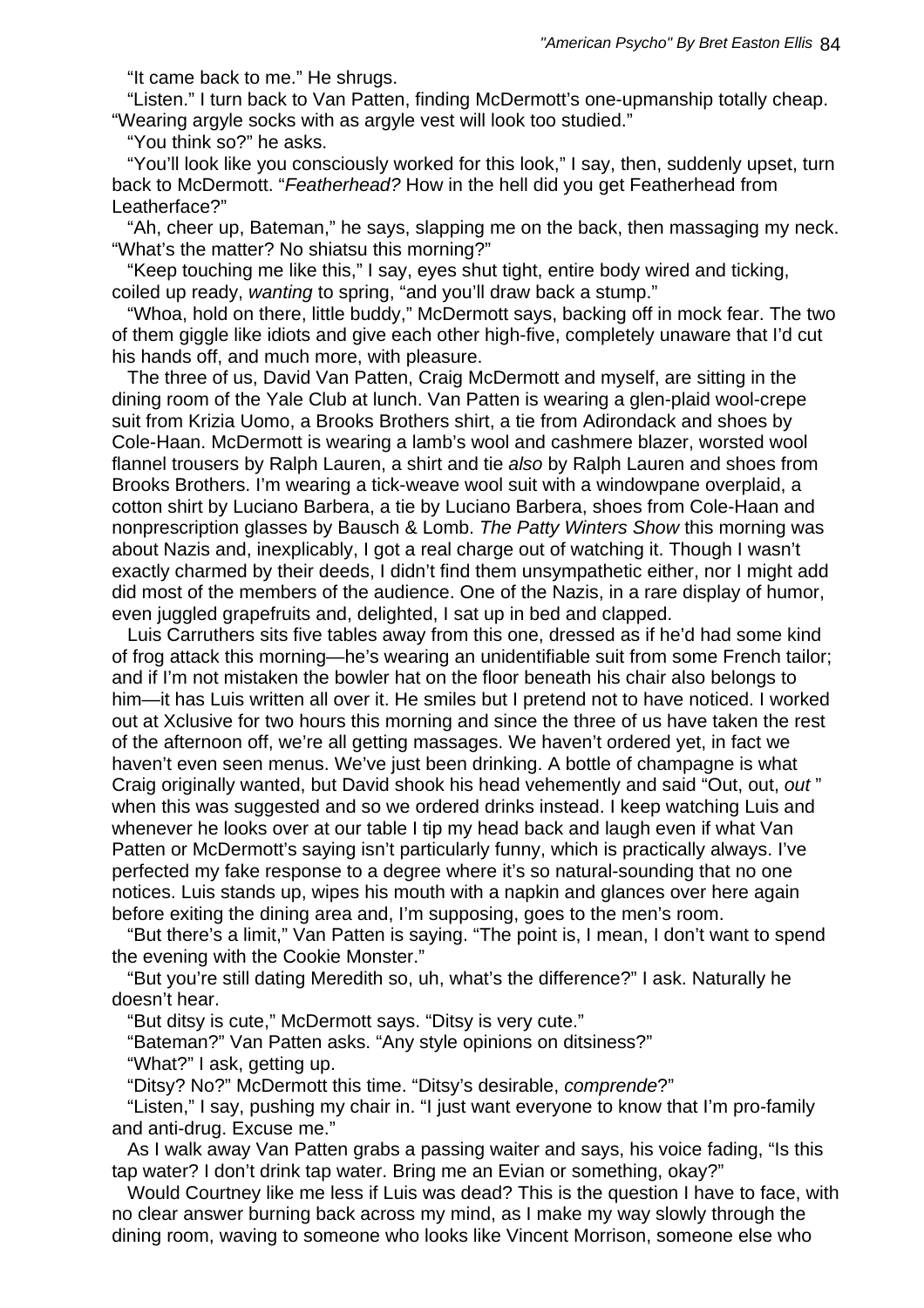I'm fairly sure is someone who looks like Tom Newman. Would Courtney spend more time with me—the time she now spends with Luis—if he was out of the picture, no longer an alternative, if he was perhaps… *dead*? If Luis were killed would Courtney be upset? Could I genuinely be of comfort without laughing in her face, my own spite doubling back on me, giving everything away? Is the fact that she dates me behind his back what excites her, my body or the size of my dick? Why, for that matter, do I want to please Courtney? If she likes me only for my muscles, the heft of my cock, then she's a shallow bitch. *But* a physically superior, near-perfect-looking shallow bitch, and *that* can override anything, except maybe bad breath or yellow teeth, either of which is a real dealbreaker. Would I ruin things by strangling Luis? If I married Evelyn would she make me buy her Lacroix gowns until we finalized our divorce? Have the South African colonial forces and the Soviet-backed black guerrillas found peace yet in Namibia? Or would the world be a safer, kinder place if Luis was hacked to bits? *My* world might, so why not? There really is no… *other hand.* It's really even too late to be asking these questions since now I'm in the men's room, staring at myself in the mirror—tan and haircut perfect—checking out my teeth which are completely straight and white and gleaming. Winking at my reflection I breathe in, sliding on a pair of leather Armam gloves, and then make my way toward the stall Luis occupies. The men's room is deserted. All the stalls are empty except for the one at the end, the door not locked, left slightly ajar, the sound of Luis whistling something from *Les Misérables* getting almost oppressively louder as I approach.

 He's standing in the stall, his back to me, wearing a cashmere blazer, pleated wool trousers, a cotton-silk white shirt, pissing into the toilet. I can tell he senses movement in the stall because he stiffens noticeably and the sound of his urine hitting water stops abruptly in midstream. In slow motion, my own heavy breathing blocking out all other sounds, my vision blurring slightly around the edges, my hands move up over the collar of his cashmere blazer and cotton-flannel shirt, circling his neck until my thumbs meet at the nape and my index fingers touch each other just above Luis's Adam's apple. I start to squeeze, tightening my grip, but it's loose enough to let Luis turn around—still in slow motion—so he can stand facing me, one hand over his wool and silk Polo sweater, the other hand reaching up. His eyelids flutter for an instant, then widen, which is exactly what I want. I want to see Luis's face contort and turn purple and I want him to know who it is who is killing him. I want to be the last face, the last *thing,* that Luis sees before he dies and I want to cry out, "I'm fucking Courtney. Do you hear me? *I'm* fucking Courtney. Ha-ha-ha," and have these be the last words, the last *sounds* he hears until his own gurglings, accompanied by the crunching of his trachea, drown everything else out. Luis stares at me and I tense the muscles in my arms, preparing myself for a struggle that, disappointingly, never comes.

 Instead he looks down at my wrists and for a moment wavers, as if he's undecided about something, and then he lowers 'his head and… *kisses* my left wrist, and when he looks back up at me, shyly, it's with an expression that's… loving and only part awkward. His right hand reaches up and tenderly touches the side of my face. I stand there, frozen, my arms still stretched out in front of me, fingers still circled around Luis's throat.

"God, Patrick,.. he whispers. "Why *here?* "

 His hand is playing with my hair now. I look over at the side of the stall, where someone has scratched into the paint *Edwin gives marvelous head,* and I'm still paralyzed in this position and gazing at the words, confused, studying the frame surrounding the words as if that contained an answer, a truth. Edwin? Edwin who? I shake my head to clear it and look back at Luis, who has this horrible, love-struck grin plastered on his face, and I try to squeeze harder, my face twisted with exertion, but I *can't* do it, my hands *won't* tighten, and my arms, still stretched out, look ludicrous and useless in their fixed position.

 "I've seen you looking at me," he says, panting. "I've noticed your"—he gulps—"hot body."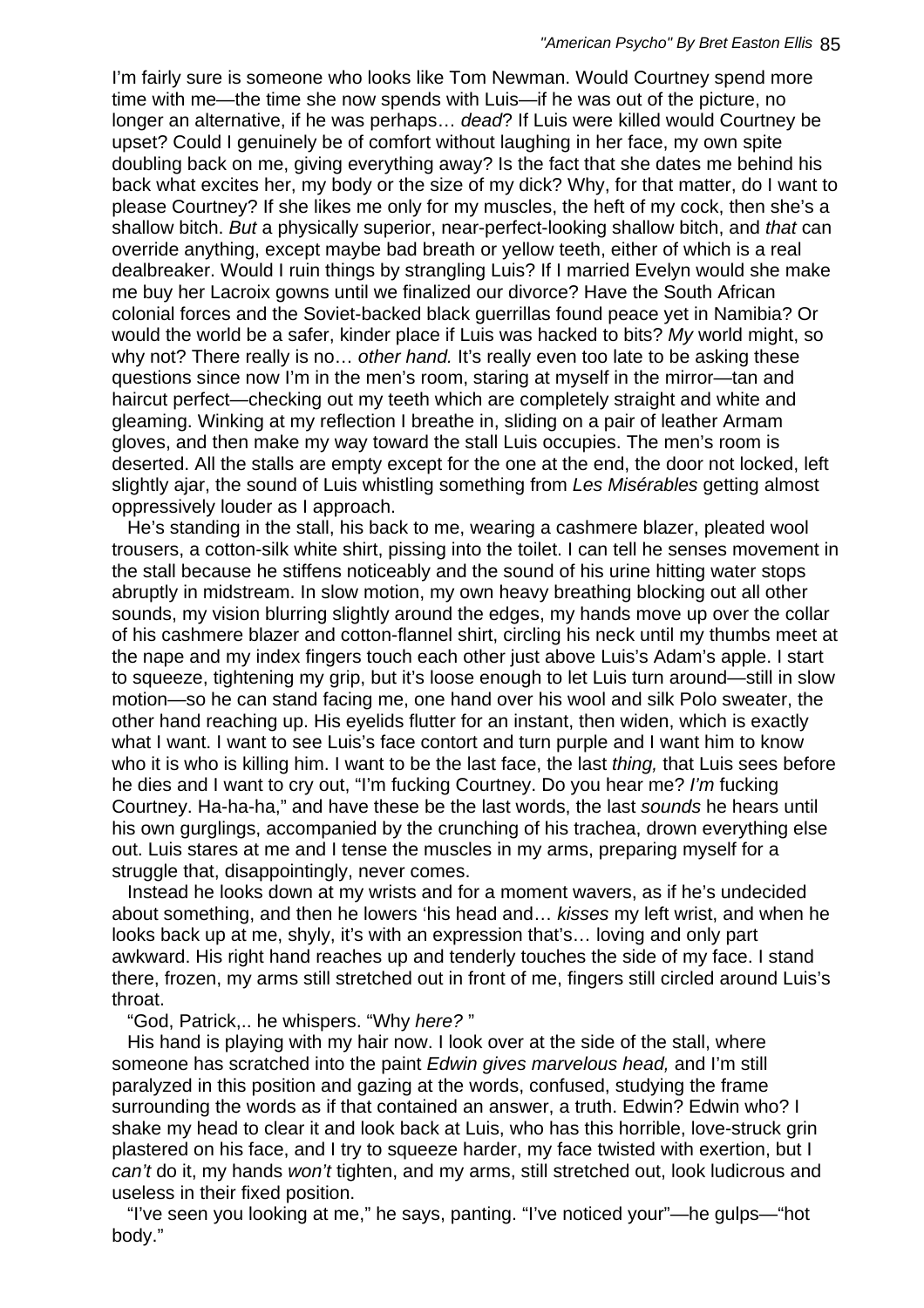He tries to kiss me on the lips but I back away, into the stall door, accidentally closing it. I drop my hands from Luis's neck and he takes them and immediately places them back. I drop them once again and stand there contemplating my next move, but I'm immobile.

"Don't be… shy," he says.

 I take a deep breath, close my eyes, count to ten, open them and make a helpless attempt to lift my arms back up to strangle Luis, but they feel weighed down and lifting them becomes an impossible task.

 "You don't know how long I've wanted it…" He's sighing, rubbing my shoulders, trembling. "Ever since that Christmas party at Arizona 206. You know the one, you were wearing that red striped paisley Armani tie."

 For the first time I notice his pants are still unzipped and calmly and without difficulty I turn out of the stall and move over to a sink to wash my hands, but my gloves are still on and I don't want to take them off. The bathroom at the Yale Club suddenly seems to me to be the coldest room in the universe and I shudder involuntarily. Luis trails behind, touching my jacket, leaning next to me at the sink.

 "I want you," he says in a low, faggoty whisper and when I slowly turn my head to glare at him, while hunched over the sink, seething, my eye contact radiating revulsion, he adds, "*too*."

 I storm out of the men's room, bumping into Brewster Whipple, I think. I smile at the maître d' and after shaking *his* hand I make a run for the closing elevator but I'm too late and I cry out, pounding a fist against the doors, cursing. Composing myself, I notice the maître d' conferring with a waiter, the two of them looking my way questioningly, and so I straighten up, smile shyly and wave at them. Luis strides over calmly, still grinning, *flushed*, and I just stand there and let him walk up to me. He says nothing.

"What… is… it?" I finally hiss.

"Where are you going?" he whispers, bewildered.

 "I… I've gotta…" Stumped, I look around the crowded dining room, then back at Luis's quivering, yearning face. "I've gotta return some videotapes," I say, jabbing at the elevator button, then, my patience shot, I start to walk away and head back toward my table.

"Patrick," he calls out.

I whirl around. "*What?* "

 He mouths "I'll call you" with this expression on his face that lets me know, that *assures* me, my "secret" is safe with him. "Oh my god," I practically gag, and shaking visibly I sit back at our table, completely defeated, my gloves still on, and gulp down the rest of a watery J&B on the rocks. As soon as I've seated myself Van Patten asks, "Hey Bateman, what's the right way to wear a tie bar or clasp?"

 "While a tie holder is by no means required businesswear, it adds to a clean, neat overall appearance. But the accessory shouldn't dominate the tie. Choose a simple gold bar or a small clip and place it at the lower end of the tie at a downward forty-five-degree angle."

# **Killing Dog**

 Courtney calls, too wasted on Elavil to meet me for a coherent dinner at Cranes, the new Kitty Oates Sanders restaurant in Gramercy Park where Jean, my secretary, made reservations for us last week, and I'm nonplussed. Even though it got excellent reviews (one in *New York* magazine; the other in *The Nation*) I don't complain or persuade Courtney to change her mind since I have two files I should go over and *The Patty Winters Show* I taped this morning hasn't been watched yet. It's sixty minutes about women who've had mastectomies, which at seven-thirty, over breakfast, before the office, I couldn't bear to sit through, but after today—hanging out at the office, where the air-conditioning broke down, a tedious lunch with Cunningham at Odeon, my fucking Chinese cleaners unable to get bloodstains out of another Soprani jacket, four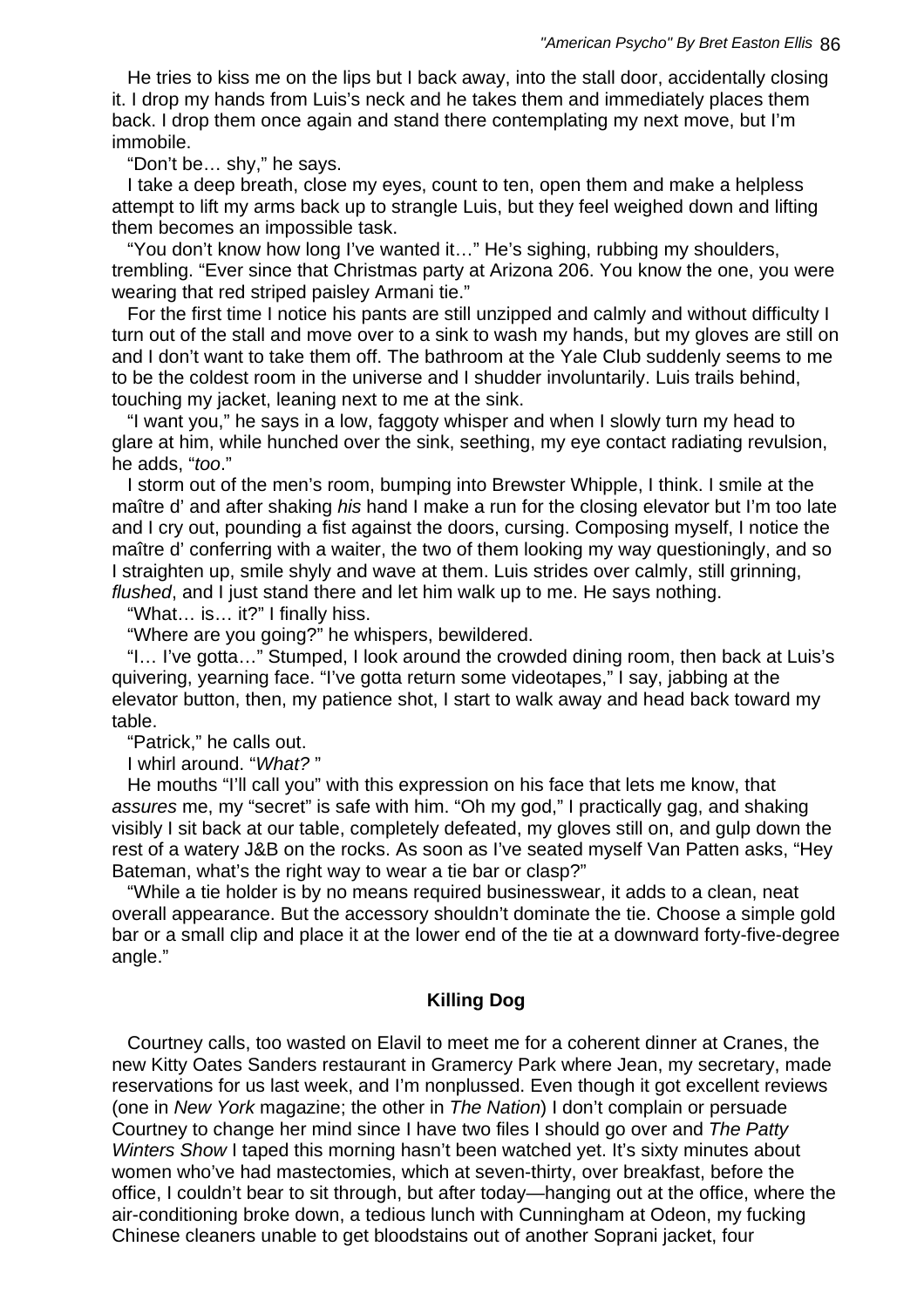videotapes overdue that ended up costing me a fortune, a twenty-minute wait at the Stairmasters—I've adapted; these events have toughened me and I'm prepared to deal with this particular topic.

 Two thousand abdominal crunches and thirty minutes of rope jumping in the living room, the Wurlitzer jukebox blasting "The Lion Sleeps Tonight" over and over, even though I worked out in the gym today for close to two hours. After this I get dressed to pick up groceries at D'Agostino's: blue jeans by Armani, a white Polo shirt, an Armani sport coat, no tie, hair slicked back with Thompson mousse; since it's drizzling, a pair of black waterproof lace-ups by Manolo Blahnik; three knives and two guns carried in a black Epi leather attaché case (\$3,200) by Louis Vuitton; because it's cold and I don't want to fuck up my manicure, a pair of Armani deerskin gloves. Finally, a belted trench coat in black leather by Cianfranco Ferré that cost four thousand dollars. Though it's only a short walk to D'Agostino's, I put on a CD Walkman anyway, with the long version of Bon Jovi's "Wanted Dead or Alive" already in it. I grab an Etro wood-handled paisley umbrella from Bergdorf Goodman, three hundred dollars on sale, off a newly installed umbrella rack in the closet near the entranceway and I'm out the door.

 After the office I worked out at Xclusive and once home made obscene phone calls to young Dalton girls, the numbers I chose coming from the register I stole a copy of from the administration office when I broke in last Thursday night. "I'm a corporate raider," I whispered lasciviously into the cordless phone. "I orchestrate hostile takeovers. What do you think of that?" and I would pause before making sucking noises, freakish piglike grunts, and then ask, "Huh, *bitch*?" Most of the time I could tell they were frightened and this pleased me greatly, enabled me to maintain a strong, pulsing erection for the duration of the phone calls, until one of the girls, Hilary Wallace, asked, unfazed, "Dad, is that you?" and whatever enthusiasm I'd built up plummeted. Vaguely disappointed, I made a few more calls, but only halfheartedly, opening today's mail while doing so, and I finally hung up in midsentence when I came across a personalized reminder from Clifford, the guy who helps me at Armani, that there was a private sale at the boutique on Madison… *two weeks ago!* and though I figured out that one of the doormen probably withheld the card to piss me off, it still doesn't erase the fact that I *missed the fucking sale,* and dwelling over this loss while wandering down Central Park West somewhere around Seventy-sixth, Seventy-fifth, it strikes me profoundly that the world is more often than not a bad and cruel place.

 Someone who looks almost exactly like Jason Taylor—black hair slicked back, navy double-breasted cashmere coat with a beaver collar, black leather boots, Morgan Stanley—passes beneath a streetlamp and nods as I turn down the volume on the Walkman to hear him say "Hello, Kevin" and I catch a whiff of Grey Flannel and, still walking, I look back at the person who resembles Taylor, who *could* be Taylor, wondering if he's still dating Shelby Phillips, when I almost stumble over a beggar lying on the street, sprawled in the doorway of an abandoned restaurant—a place Tony McManus opened two summers ago called Amnesia—and she's black and out-of-hermind crazy, repeating the words "Money please help mister money please help mister" like some kind of Buddhist chant. I try to lecture her on the merits of getting a job somewhere—perhaps at Cineplex Odeon, I suggested not impolitely—silently debating whether or not to open the briefcase, pull out the knife or the gun. But it strikes me that she's too easy a target to be truly satisfying, so I tell her to go to hell and turn up the Walkman just as Bon Jovi cries "*It's all the same, only the names have changed…* " and move on, stopping at an automated teller to take three hundred dollars out for no particular reason, all the bills crisp, freshly printed twenties, and I delicately place them in my gazelleskin wallet so as not to wrinkle them. At Columbus Circle, a juggler wearing a trench cloak and top hat, who is usually at this location afternoons and who calls himself Stretch Man, performs in front of a small, uninterested crowd; though I smell prey, and he seems fully worthy of my wrath, I move on in search of a less dorky target. Though if he'd been a mime, odds are he'd already be dead.

Faded posters of Donald Trump on the cover of *Time* magazine cover the windows of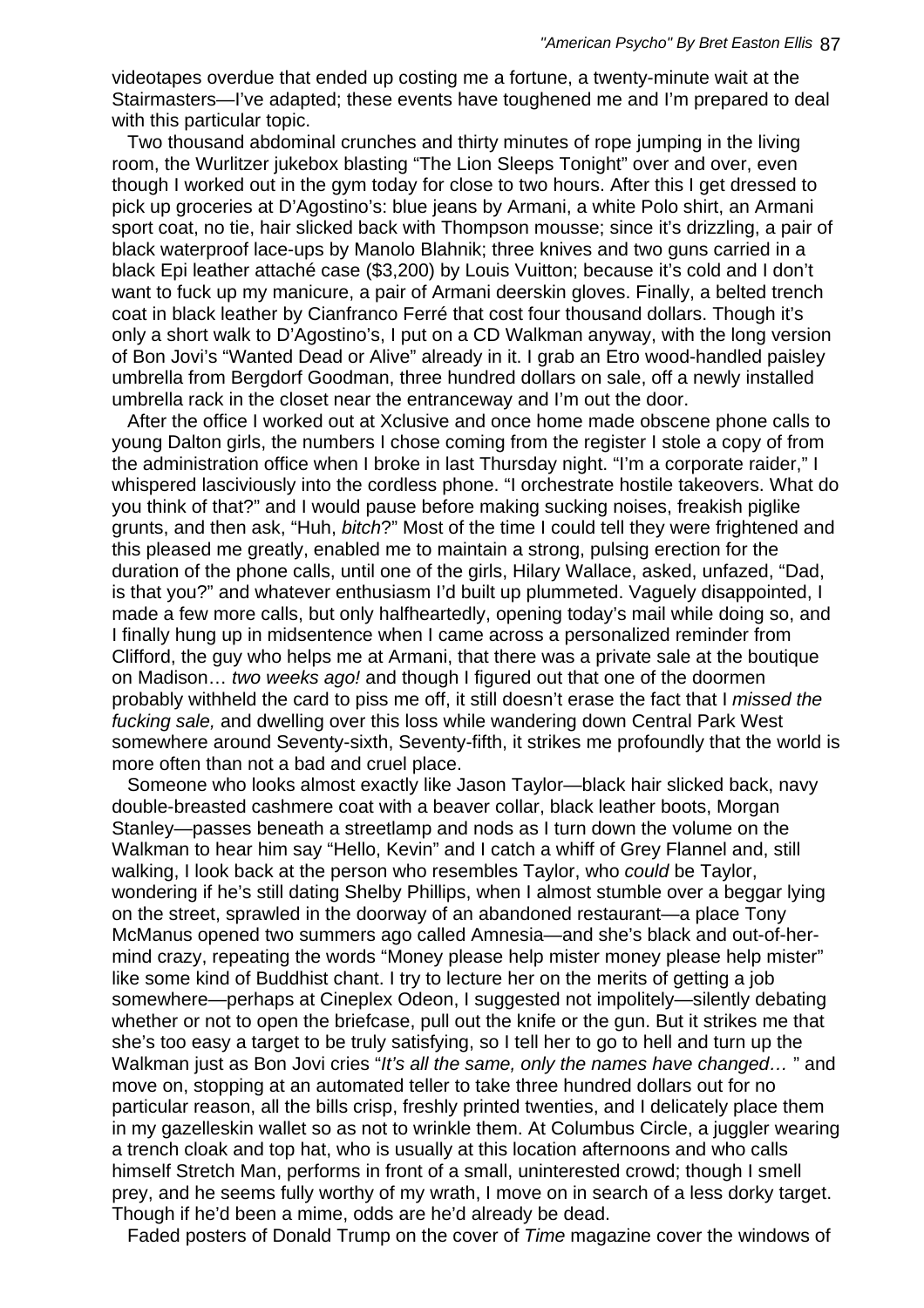another abandoned restaurant, what used to be Palaze, and this fills me with a newfound confidence. I've arrived at D'Agostino's, standing directly in front of it, gazing into it, and I have an almost overwhelming urge to walk in and browse through each aisle, filling my basket with bottles of balsamic vinegar and sea salt, roam through the vegetable and produce stands inspecting the color tones of red peppers and yellow peppers and green peppers and purple peppers, deciding what flavor, what *shape* of gingerbread cookie to buy, but I'm still longing for something deeper, something undefined to do beforehand, and I start to stalk the dark, cold streets off Central Park West and I catch sight of my face reflected in the tinted windows of a limousine that's parked in front of Café des Artistes and my mouth is moving involuntarily, my tongue wetter than usual, and my eyes are blinking uncontrollably of their own accord. In the streetlamp's glare, my shadow is vividly cast on the wet pavement and I can see my gloved hands moving, alternately clutching themselves into fists, fingers stretching, wriggling, and I have to stop in the middle of Sixty-seventh Street to calm myself down, whisper soothing thoughts, anticipating D'Agostino's, a reservation at Dorsia, the new Mike and the Mechanics CD, and it takes an awesome amount of strength to fight down the urge to start slapping myself in the face.

 Coming slowly up the street is an old queer wearing a cashmere turtleneck, a paisley wool ascot and a felt hat, walking a brown and white sharpei, its bunched-up face sniffing low to the ground. The two of them get closer, passing beneath one streetlamp, then another, and I've composed myself sufficiently to slowly take off the Walkman and inconspicuously unlock the briefcase. I'm standing in the middle of the thin strip of sidewalk next to a white BMW 320i and the queer with the sharpei is now within feet of me and I get a good look at him: late fifties, pudgy, with obscenely healthy-looking pink skin, no wrinkles, all of this topped off with a ridiculous mustache that accentuates his feminine features. He gives me the once-over with a quizzical smile, while the sharpei sniffs a tree, then a garbage bag sitting next to the BMW.

"Nice dog." I smile, leaning down.

The sharper eyes me warily, then growls.

 "*Richard*." The man glares at the dog, then looks back up at me, apologetic, and I can sense he's flattered, not only that I've noticed his dog but that I've actually stopped to talk to him about it, and I swear the old bastard is positively flushed, creaming in his tacky loose corduroys from, I'm guessing, Ralph Lauren.

 "It's okay," I tell him and pet the dog gently, laying the briefcase on the ground. "It's a sharpei, right?"

"No. Shar-*pei*," he says, lisping, a way I've never heard it pronounced before.

 "Shar-pei?" I try to say it the same way he does, still stroking the velvet bumpiness of the dog's neck and back.

 "No." He laughs flirtatiously. "Shar-*pei*. Accent on the last syllable." Akthent on thee latht thyllable.

 "Well, whatever," I say, standing up and grinning boyishly. "It's a beautiful animal." "Oh thank you," he says, then, exathperated, "It costs a fortune."

 "Really? Why?" I ask, leaning down again and stroking the dog. "Hiya Richard. Hiya little fella."

 "You wouldn't *believe* it," he says. "You see, the bags around its eyes have to be lifted surgically *every two years,* so we have to go all the way down to Key West—which has the only vet I really trust in this world—and a little snip, a little tuck, and Richard can see splendidly once again, can't you, baby?" He nods approvingly as I continue to run my hand seductively across the dog's back.

"Well," I say. "He looks great."

 There's a pause in which I watch the dog. The owner keeps eyeing me and then he just can't help it, he has to break the silence.

"Listen," he says. "I really hate to ask this."

"Go ahead," I urge.

"Oh gosh, this is so silly," he admits, chuckling.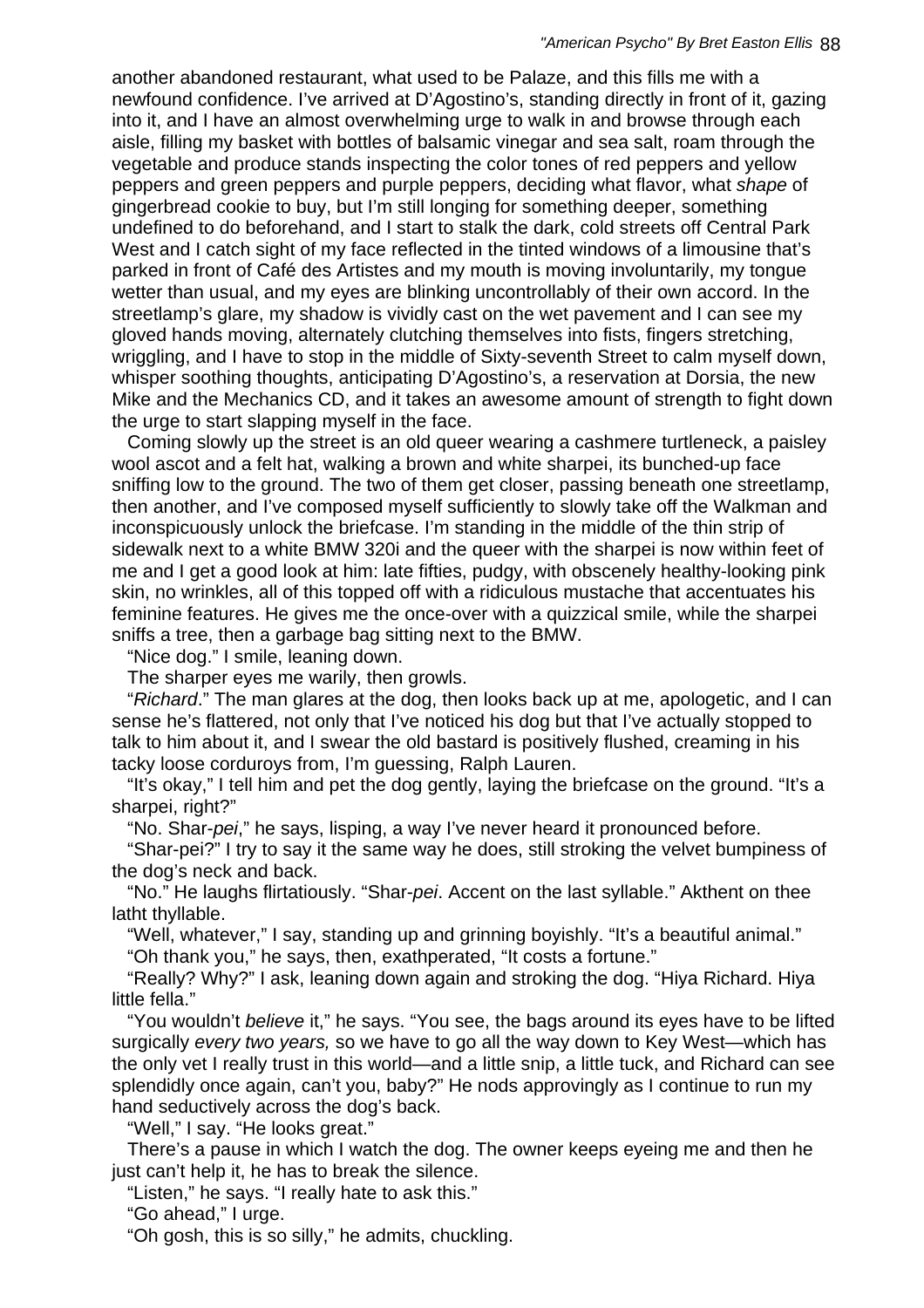I start laughing. "Why?"

 "Are you a model?" he asks, not laughing anymore. "I could swear I've seen you in a magazine or somewhere."

"No, I'm not," I say, deciding not to lie. "But I'm flattered."

 "Well, you look just like a movie star." He waves a limp wrist, then, "I don't know," and finally he lisps the following—I swear to God—to himself: "Oh stop it, silly, you're embarrassing yourself."

 I lean down, giving the appearance of picking up the briefcase, but because of the shadows I'm leaning into he doesn't see me pull out the knife, the sharpest one, with the serrated edge, and I'm asking him what he paid for Richard, naturally but also very deliberately, without even looking up to check to see if other people are walking down the street. In one swift movement I pick the dog up quickly by the neck and hold it with my left arm, pushing it back against the streetlamp while it nips at me, trying to bite my gloves, its jaws snapping, but since I've got such a tight grip on its throat it can't bark and I can actually *hear* my hand crush its trachea. I push the serrated blade into its stomach and quickly slice open its hairless belly in a squirt of brown blood, its legs kicking and clawing at me, then blue and red intestines bulge out and I drop the dog onto the sidewalk, the queer just standing there, still gripping the leash, and this has all happened so fast he's in shock and he just stares in horror saying "oh my god oh my god" as the sharpei drags itself around in a circle, its tail wagging, squealing, and it starts licking and sniffing the pile of its own intestines, spilled out in a mound on the sidewalk, some still connected to its stomach, and as it goes into its death throes still attached to its leash I whirl around on its owner and I push him back, hard, with a bloodied glove and start randomly stabbing him in the face and head, finally slashing his throat open in two brief chopping motions; an arc of red-brown blood splatters the white BMW 320i parked at the curb, setting off its car alarm, four fountainlike bursts coming from below his chin. The spraylike sound of the blood. He falls to the sidewalk, shaking like mad, blood still pumping, as I wipe the knife clean on the front of his jacket and toss it back in the briefcase and begin to walk away, but to make sure the old queer is really dead and not faking it (they sometimes do) I shoot him with a silencer twice in the face and then I leave, almost slipping in the puddle of blood that has formed by the side of his head, and I'm down the street and out of darkness and like in a movie I appear in front of the D'Agostino's, sales clerks beckoning for me to enter, and I'm using an expired coupon for a box of oat-bran cereal and the girl at the checkout counter—black, dumb, slow—doesn't get it, doesn't notice the expiration date has passed even though it's the only thing I buy, and I get a small but incendiary thrill when I walk out of the store, opening the box, stuffing handfuls of the cereal into my mouth, trying to whistle "Hip to Be Square" at the same time, and then I've opened my umbrella and I'm running down Broadway, then up Broadway, then down again, screaming like a banshee, my coat open, flying out behind me like some kind of cape.

#### **Girls**

 Tonight an infuriating dinner at Raw Space with a vaguely ditzed-out Courtney who keeps asking me questions about spa menus and George Bush and Tofutti that belong only in someone's nightmare. I utterly ignore her, to no avail, and while she's in midsentence—Page Six, Jackie O—I resort to waving our waiter over and ordering the cold corn chowder lemon bisque with peanuts and dill, an arugula Caesar salad and swordfish meat loaf with kiwi mustard, even though I already ordered this and he tells me so. I look up at him, not even trying to feign surprise, and smile grimly. "Yes, I did, didn't I?" The Floridian cuisine looks impressive but the portions are small and costly, especially in a place with a dish of crayons on each table. (Courtney draws a Laura Ashley print on her paper place mat and I draw the insides of Monica Lustgarden's stomach and chest on mine and when Courtney, charmed by what I'm drawing, inquires as to what it is, I tell her, "Uh, a… watermelon"). The bill, which I pay for with my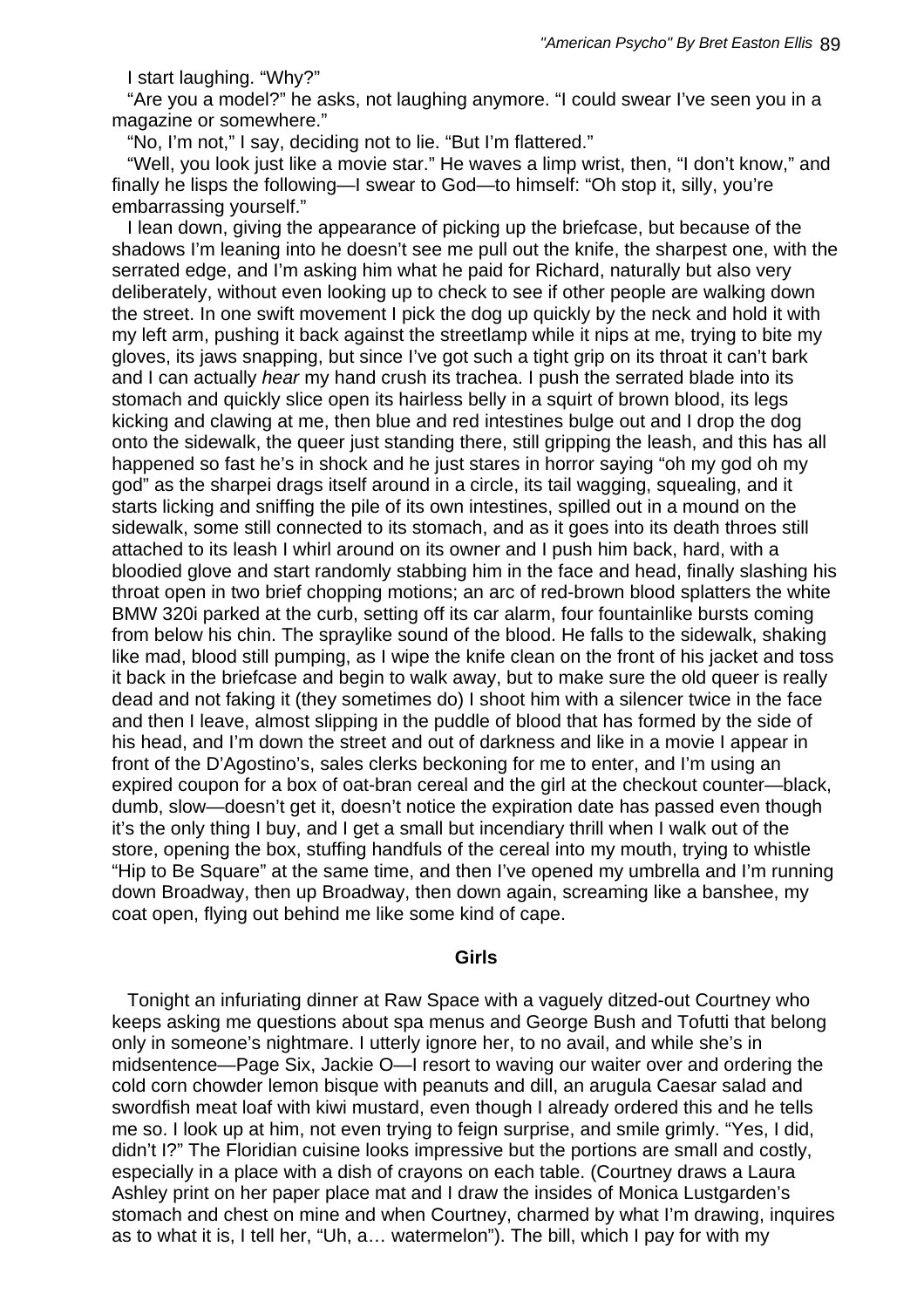platinum American Express card, comes to over three hundred dollars. Courtney looks okay in a Donna Karan wool jacket, silk blouse and cashmere wool skirt. I'm wearing a tuxedo for no apparent reason. *The Patty Winters Show* this morning was about a new sport called Dwarf Tossing.

 In the limousine, dropping her off at Nell's, where we're supposed to have drinks with Meredith Taylor, Louise Samuelson and Pierce Towers, I tell Courtney that I need to score some drugs and I promise that I'll be back before midnight. "Oh, and tell Nell I say hi," I add casually.

"Just buy some down*stairs* if you have to, for *god's* sake," she whines.

 "But I promised someone I'd stop by *their* place. Paranoia Understand?" I whine back. "Who's paranoid?" she asks, eyes squinting. "I don't get it."

 "Honey, the drugs downstairs are usually a notch below NutraSweet in terms of potency," I tell her. "*You* know."

"Don't implicate *me*, Patrick," she warns.

"Just go inside and order me a Foster's, *okay*?"

"Where are you really going?" she asks after a beat, now suspicious.

"I'm going to… Noj's," I say. "I'm buying coke from Noj."

 "But Noj is the chef at Deck Chairs," she says, as I'm pushing her out of the limousine. "Noj isn't a drug dealer. He's a *chef*!"

"Don't have a hissy fit, Courtney," I sigh, my hands on her back.

 "But don't lie to me about Noj," she whines, struggling to stay in the car. "Noj is the chef at Deck Chairs. Did you hear me?"

 I stare at her, dumbfounded, caught in the harsh lights hung above the ropes outside Nell's.

"I mean Fiddler," I finally admit, meekly. "I'm going to Fiddler's to score."

 "You're impossible," she mutters, walking away from the limo. "There is something seriously wrong with you."

 "I'll be back," I call out after her, slamming the limo's door shut, then I cackle gleefully to myself while relighting a cigar, "Don't you *bet* on it."

 I tell the chauffeur to head over to the meat-packing district just west of Nell's, near the bistro Florent, to look for prostitutes and after heavily scanning the area twice—actually, I've spent *months* prowling this section of town for the appropriate babe—I find her on the corner of Washington and Thirteenth. She's blond and slim and young, trashy but not an escort bimbo, and most important, she's *white*, which is a rarity in these parts. She's wearing tight cutoff shorts, a white T-shirt and a cheap leather jacket, and except for a bruise over her left knee her skin is pale all over, including the face, though her thickly lipsticked mouth is done up in pink. Behind her, in four-foot-tall red block letters painted on the side of an abandoned brick warehouse, is the word M E A T and the way the letters are spaced awakens something in me and above the building like a backdrop is a moonless sky, which earlier, in the afternoon, was hung with clouds but tonight isn't.

 The limousine cruises up alongside the girl. Through its tinted windows, closer up, she's paler, the blond hair now seems bleached and her facial features indicate someone even younger than I first imagined, and because she's the only white girl I've seen tonight in this section of town, she seems—whether she is or not—especially clean; you could easily mistake her for one of the NYU girls walking home from Mars, a girl who has been drinking Seabreezes all night while moving across a dance floor to the new Madonna songs, a girl who perhaps afterwards had a fight with her boyfriend, someone named Angus or Nick or… Pokey, a girl on her way to Florent to gossip with friends, to order another Seabreeze perhaps or maybe a cappuccino or a glass of Evian water—and unlike most of the whores around here, she barely registers the limousine as it pulls up next to her and stops, idling. Instead she lingers casually, pretending to be unaware of what the limousine actually signifies.

 When the window opens, she smiles but looks away. The following exchange takes place in less than a minute.

"I haven't seen you around here," I say.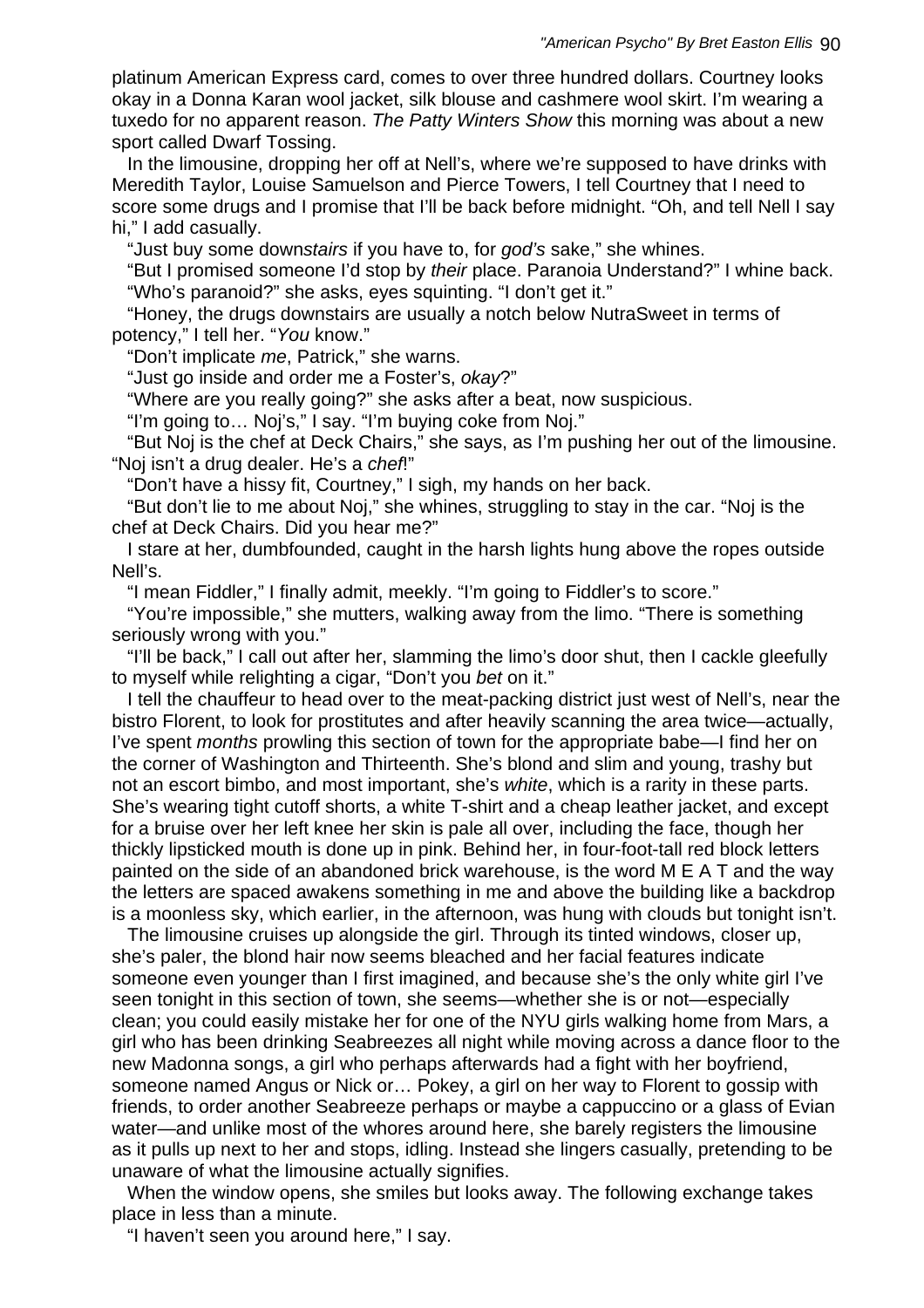"You just haven't been looking," she says, really cool.

 "Would you like to see my apartment?" I ask, flipping the light on inside the back of the limo so she can see my face, the tuxedo I'm wearing. She looks at the limousine, then at me, then back at the limo. I reach into my gazelleskin wallet.

 "I'm not supposed to," she says, looking off into a pocket of darkness between two buildings across the street, but when her eyes fall back on me she notices the hundreddollar bill I'm holding out to her and without asking what I'm doing, without asking what it is I really want of her, without even asking if I'm a cop, she takes the bill and then I'm.allowed to rephrase my question. "Do you want to come up to my apartment or not?" I ask this grinning.

 "I'm not supposed to," she says again, but after another glance at the black, long car and at the bill she's now putting into her hip pocket and at the bum, shuffling toward the limousine, a cup jangling with coins held in a scabby outstretched arm, she manages to answer, "But I can make an exception."

"Do you take American Express?" I ask, switching the light off.

 She's still gazing out into that wall of darkness, as if looking for a sign from someone invisible. She shifts her stare to meet mine and when I repeat "Do you take American Express?" she looks at me like I'm crazy, but I smile pointlessly anyway while holding the door open and tell her, "I'm joking. Come on, get in." She nods to someone across the street and I guide this girl into the back of the darkened limousine, slamming the door, then locking it.

 Back in my apartment, while Christie takes a bath (I don't know her real name, I haven't asked, but I told her to respond *only* when I call her Christie) I dial the number for Cabana Bi Escort Service and, using my gold American Express card, order a woman, a blond, who services couples. I give the address twice and afterwards, again, stress *blond.* The guy on the other end of the line, some old dago, assures me that someone blond will be at my door within the hour.

 After flossing and changing into a pair of silk Polo boxer shorts and a cotton Bill Blass sleeveless T-shirt, I walk into the bathroom, where Christie lies on her back in the tub, sipping white wine from a thin-stemmed Steuben wineglass. I sit on the tub's marble edge and pour Monique Van Frere herb-scented bath oil into it while inspecting the body lying in the milky water. For a long time my mind races, becomes flooded with impurities—her head is within my reach, is mine to crush; at this very moment my urge to strike out, to insult and punish her, rises then subsides, and afterwards I'm able to point out, "That's a very fine chardonnay you're drinking."

 After a long pause, my hand squeezing a small, childlike breast, I say, "I want you to clean your vagina."

 She stares up at me with this seventeen-year-old's gaze, then looks down at the length of her body soaking in the tub. With the mildest of shrugs she places the glass on the tub's edge and moves a hand down to the sparse hair, also blond, below her flat porcelain-smooth stomach, and then she spreads her legs slightly.

"No," I say quietly. "From behind. Get on your knees."

She shrugs again.

"I want to watch," I explain. "You have a very nice body," I say, urging her on.

 She rolls over, kneeling on all fours, her ass raised up above the water, and I move to the other edge of the tub to get a better view of her cunt, which she fingers with a soapy hand. I move my hand above her moving wrist to her asshole, which I spread and with a dab of the bath oil finger lightly. It contracts, she sighs. I remove the finger, then slide it into her cunt, which hangs below it, both our fingers moving in, then out, then back into her. She's wet inside and using this wetness I move my index finger back up to her asshole and slide it in easily, up to the knuckle. She gasps twice and pushes herself back onto it, while still fingering her cunt. This goes on for a while until the doorman rings, announcing that Sabrina has arrived. I tell Christie to get out of the tub and dry off, to choose a robe—but not the Bijan—from the closet and meet me and our guest in the living room for drinks. I move back to the kitchen, where I pour a glass of wine for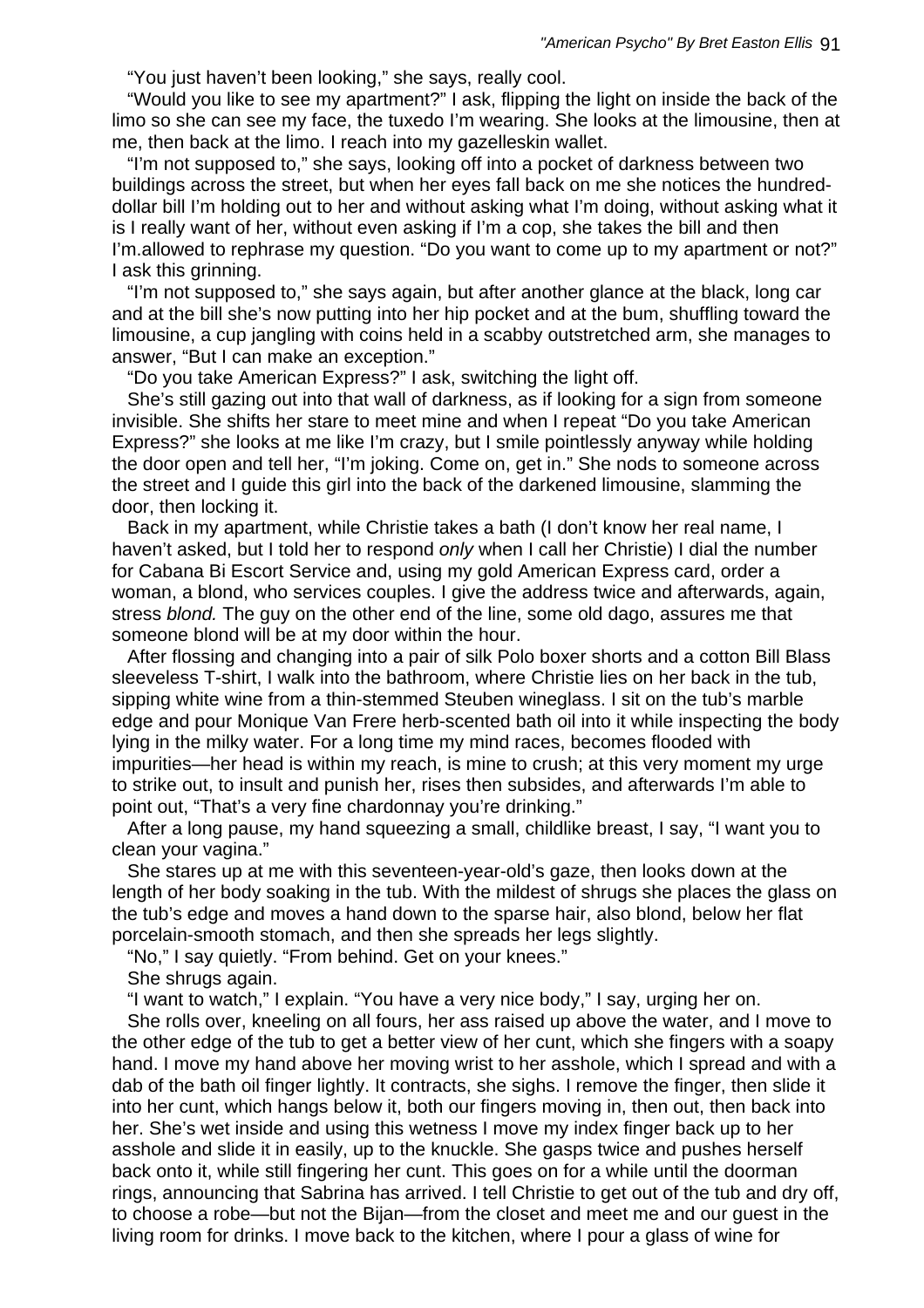Sabrina.

 Sabrina, however, is *not* a blond. And standing in the doorway after my initial shock subsides, I finally let her in. Her hair *is brownish* blond, not *real* blond, and though this infuriates me I don't say anything because she's also very pretty; not as young as Christie but not too used up either. In short, she looks like she'll be worth whatever it is I'm paying her by the hour. I calm down enough to become totally unangry when she takes off her coat and reveals a hardbody dressed in tight black peg pants and a flowerprint halter top, with black pointy-toed high-heeled shoes. Relieved, I lead her into the living room and position her on the white down-filled sofa and, without asking if she wants anything to drink, bring her a glass of white wine and a coaster to place it on from the Mauna Kea Hotel in Hawaii. The Broadway cast recording of *Les Misérables* is playing on CD from the stereo. When Christie comes in from the bathroom to join us, wearing a Ralph Lauren terry-cloth robe, her blond hair slicked back, looking white now because of the bath, I place her on the couch next to Sabrina—they nod hello—and then I take a seat in the Nordian chrome and teakwood chair across from the couch. I decide it's probably best if we get to know each other before we adjourn to the bedroom and so I break a long, not unpleasant silence by clearing my throat and asking a few questions.

"So," I start, crossing my legs. "Don't you want to know what I do?"

 The two of them stare at me for a long time. Fixed smiles locked on their faces, they glance at each other before Christie, unsure, shrugs and quietly answers, "No."

Sabrina smiles, takes this as a cue and agrees. "No, not really."

 I stare at the two of them for a minute before recrossing my legs and sighing, very irritated: "Well, I work on Wall Street. At Pierce & Pierce."

A long pause.

"Have you heard of it?" I ask.

 Another long pause. Finally Sabrina breaks the silence. "Is it connected with Mays… or Macy's?"

I pause before asking, "Mays?"

 She thinks about it for a minute then says, "Yeah. A shoe outlet? Isn't P & P a shoe store?"

I stare at her, hard.

 Christie stands up, surprising me, and moves over to admire the stereo. "You have a really nice place here… Paul," and then, looking through the compact discs, hundreds upon hundreds of them, stacked and lined up in a large white-oak shelf, all of them alphabetically listed, "How much did you pay for it?"

 I'm standing up to pour myself another glass of the Acacia. "Actually, none of your business, Christie, but I can assure you it certainly *wasn't* cheap."

 From the kitchen I notice Sabrina has taken a pack of cigarettes out of her handbag and I walk back into the living room, shaking my head before she can light one.

"No, no smoking," I tell her. "Not in here."

 She smiles, pauses slightly and with a little nod slips the cigarette back into its box. I'm carrying a tray of chocolates with me and I offer one to Christie.

"Varda truffle?"

 She stares blankly at the plate then politely shakes her head. I move over to Sabrina, who smiles and takes one, and then, concerned, I notice her wineglass, which is still full.

 "I don't want you to get drunk," I tell her. "But that's a very fine chardonnay you're not drinking."

 I place the tray of trues on the glass-top Palazzetti coffee table and sit back in the armchair, motioning for Christie to get back on the couch, which she does. We sit here silently, listening to the *Les Misérables* CD. Sabrina chews on the truffle thoughtfully and takes another.

 I have to break the silence again myself. "So have either of you been abroad?" It hits me almost immediately what the sentence sounds like, how it could be misinterpreted. "I mean to Europe?"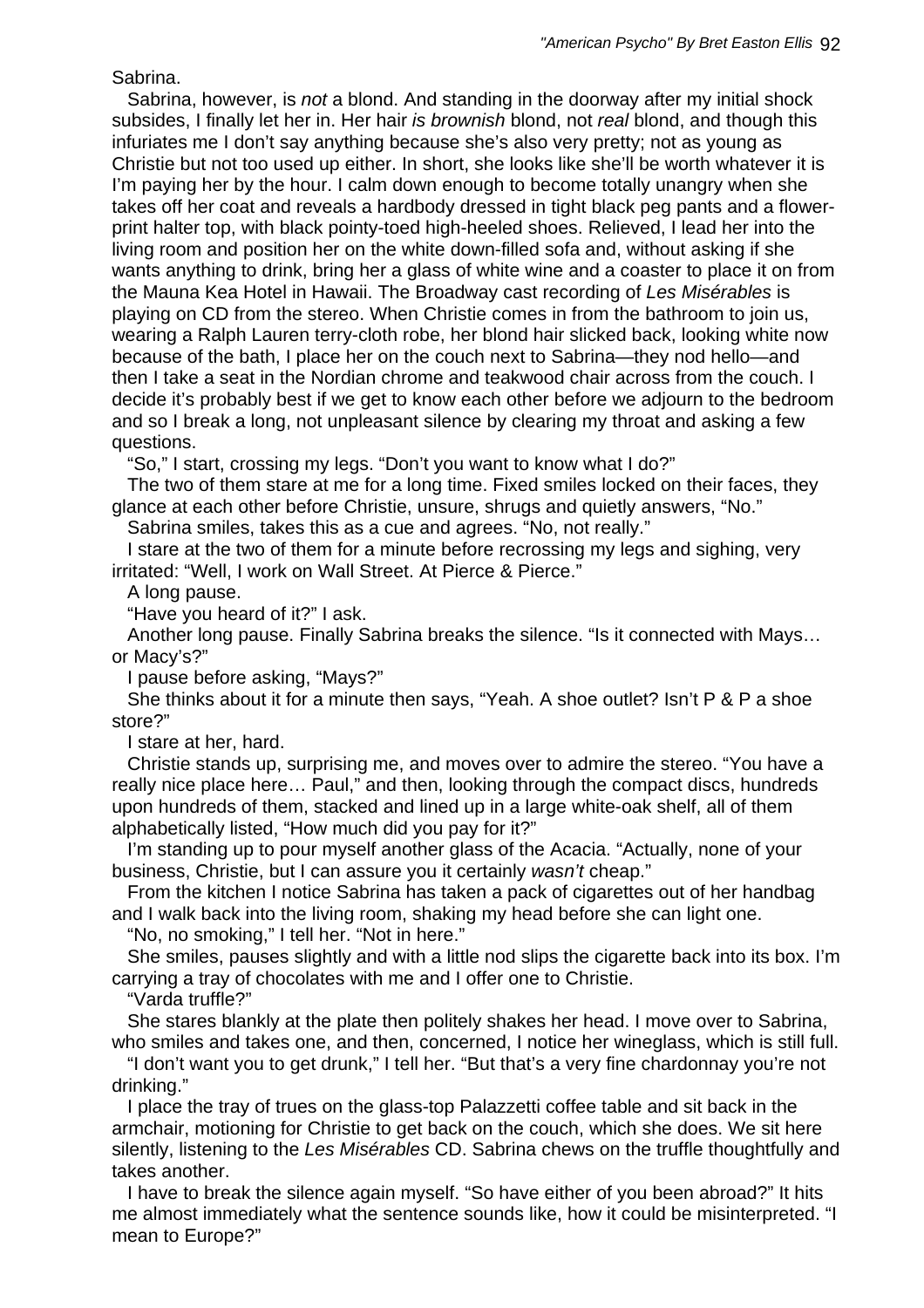Both of them are looking at each other as if some secret signal is passing between them, before Sabrina shakes her head and then Christie follows with the same head movement.

 The next question I ask, after another long silence, is, "Did either of you go to college, and if so, where?"

 The response to this question consists of a barely contained glare from each of them, and so I decide to take this as an opportunity to lead them into the bedroom, where I make Sabrina dance a little before taking off her clothes in front of Christie and me while every halogen bulb in the bedroom burns. I have her put on a Christian Dior lace and charmeuse teddy and then I take off all my clothes—except for a pair of Nike all-sport sneakers—and Christie eventually takes off the Ralph Lauren robe and is buck naked except for an Angela Cummings silk and latex scarf, which I knot carefully around her neck, and suede gloves by Gloria Jose from Bergdorf Goodman that I bought on sale.

 Now the three of us are on the futon. Christie is on all fours facing the headboard, her ass raised high in the air, and I'm straddling her back as if I was riding a dog or something, but backward, my knees resting on the mattress, my dick half hard, and I'm facing Sabrina, who is staring into Christie's spread-open ass with a determined expression. Her smile seems tortured and she's wetting her own lips by fingering herself and tracing her glistening index finger across them, like she's applying lip gloss. With both my hands I keep Christie's ass and cunt spread open and I urge Sabrina to move in closer and sniff them. Sabrina is now face level at Christie's ass and cunt, both of which I'm fingering lightly. I motion for Sabrina to move her face in even closer until she can smell my fingers which I push into her mouth and which she sucks on hungrily. With my other hand I keep massaging Christie's tight, wet pussy, which hangs heavy, soaked below her spread, dilated asshole.

 "Smell it," I tell Sabrina and she moves in closer until she's two inches, an inch, away from Christie's asshole. My dick is standing straight up now and I keep jerking myself off to keep it that way.

 "Lick her cunt first," I tell Sabrina and with her own fingers she spreads it open and starts lapping at it like a dog while massaging the clit and then she moves up to Christie's asshole which she laps at in the same way. Christie's moans are urgent and uncontrolled and she starts pushing her ass harder into Sabrina's face, onto Sabrina's tongue, which Sabrina pushes slowly in and out of Christie's asshole. While she does this I watch, transfixed, and start rubbing Christie's clit quickly until she's humping onto Sabrina's face and shouts "I'm coming" and while pulling on her own nipples has a long, sustained orgasm. And though she could be faking it I like the way it looks so I don't slap her or anything.

 Tired of balancing myself, I fail off Christie and lie on my back, positioning Sabrina's face over my stiff, huge cock which I guide into her mouth with my hand, jerking it off while she sucks on the head. I pull Christie toward me and while taking her gloves off start kissing her hard on the mouth, licking inside it, pushing my tongue against hers, past hers, as far down her throat as it will go. She fingers her cunt, which is so wet that her upper thighs look like someone's slathered something slick and oily all over them. I push Christie down past my waist to help Sabrina suck my cock off and after the two of them take turns licking the head and the shaft, Christie moves to my balls which are aching and swollen, as large as two small plums, and she laps at them before placing her mouth over the entire sac, alternately massaging and lightly sucking the balls, separating them with her tongue. Christie moves her mouth back to the cock Sabrina's still sucking on and they start kissing each other, hard, on the mouth, right above the head of my dick, drooling saliva onto it and jacking it off. Christie keeps masturbating herself this entire time, working three fingers in her vagina, wetting her clit with her juices, moaning. This turns me on enough to grab her by the waist and swivel her around and position her cunt over my face, which she gladly sits on. Clean and pink and wet and spread, her clit swollen, engorged with blood, her cunt hangs over my head and I push my face into it, tonguing it, craving its flavor, while fingering her asshole. Sabrina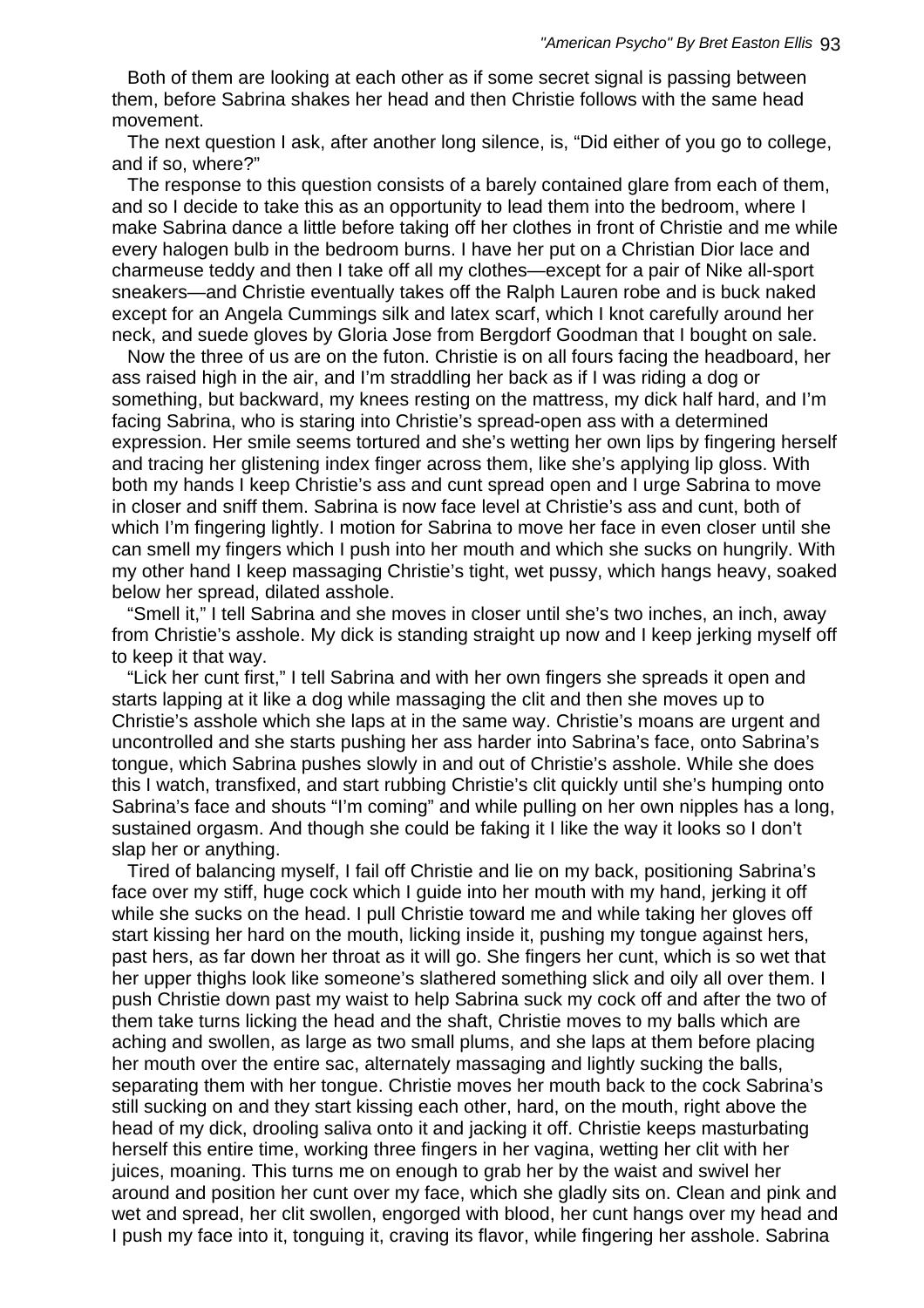is still working on my cock, jacking off the base of it, the rest of it filling her mouth, and now she moves on top of me, her knees resting on either side of my chest, and I tear off her teddy so that her ass and cunt are facing Christie, whose head I force down and order to "lick them, suck on that clit" and she does.

 It's an awkward position for all of us, so this only goes on for maybe two or three minutes, but during this short period Sabrina comes in Christie's face, while Christie, grinding her cunt hard against my mouth, comes all over mine and I have to steady her thighs and grip them firmly so she won't break my nose with her humping. I still haven't come and Sabrina's doing nothing special to my cock so I pull it out of her mouth and have her sit on it. My cock slides in almost too easily—her cunt is too wet, drenched with her own cunt juice and Christie's saliva, and there's no friction—so I take the scarf from around Christie's neck and pull my cock out of Sabrina's cunt and, spreading her open, wipe her cunt and my cock off and then try to resume fucking her while I continue to eat out Christie, who I bring to yet another climax within a matter of minutes. The two girls are facing each other—Sabrina's fucking my cock, Christie's sitting on my face—and Sabrina leans in to suck and finger Christie's small, firm, full tits. Then Christie starts French-kissing Sabrina hard on the mouth as I continue to eat her out, my mouth and chin and jaw covered with her juices, which momentarily dry, then are replaced by others.

 I push Sabrina off my cock and lay her on her back, her head at the foot of the futon. Then I lay Christie over her, placing the two in a sixty-nine position, with Christie's ass raised up in the air, and with a surprisingly small amount of Vaseline, after slipping on a condom, finger her tight ass until it relaxes and loosens enough so I can ease my dick into it while Sabrina eats Christie's cunt out, fingering it, sucking on her swollen clit, sometimes holding on to my balls and squeezing them lightly, teasing my asshole with a moistened finger, and then Christie is leaning into Sabrina's cunt and she's roughly spread her legs open as wide as possible and starts digging her tongue into Sabrina's cunt, but not for long because she's interrupted by yet another orgasm and she lifts her head up and looks back at me, her face slick with cunt juice, and she cries out "Fuck me I'm coming oh god eat me I'm coming" and this spurs me on to start fucking her ass very hard while Sabrina keeps eating the cunt that hangs over her face, which is covered with Christie's pussy juice. I pull my cock out of Christie's ass and force Sabrina to suck on it before I push it back into Christie's spread cunt and after a couple of minutes of fucking it I start coming and at the same time Sabrina lifts her mouth off my balls and just before I explode into Christie's cunt, she spreads my ass cheeks open and forces her tongue up into my asshole which spasms around it and because of this my orgasm prolongs itself and then Sabrina removes her tongue and starts moaning that she's coming too because after Christie finishes coming she resumes eating Sabrina's cunt and I watch, hunched over Christie, panting, as Sabrina lifts her hips repeatedly into Christie's face and then I have to lie back, spent but still hard, my cock, glistening, still aching from the force of my ejaculation, and I close my eyes, my knees weak and shaking.

 I awaken only when one of them touches my wrist accidentally. My eyes open and I warn them not to touch the Rolex, which I've kept on during this entire time. They lie quietly on either side of me, sometimes touching my chest, once in a while running their hands over the muscles in my abdomen. A half hour later I'm hard again. I stand up and walk over to the armoire, where, next to the nail gun, rests a sharpened coat hanger, a rusty butter knife, matches from the Gotham Bar and Grill and a half-smoked cigar; and turning around, naked, my erection jutting out in front of me, I hold these items out and explain in a hoarse whisper, "We're not through yet…" An hour later I will impatiently lead them to the door, both of them dressed and sobbing, bleeding but well paid. Tomorrow Sabrina will have a limp. Christie will probably have a terrible black eye and deep scratches across her buttocks caused by the coat hanger. Bloodstained Kleenex will lie crumpled by the side of the bed along with an empty carton of Italian seasoning salt I picked up at Dean & Deluca.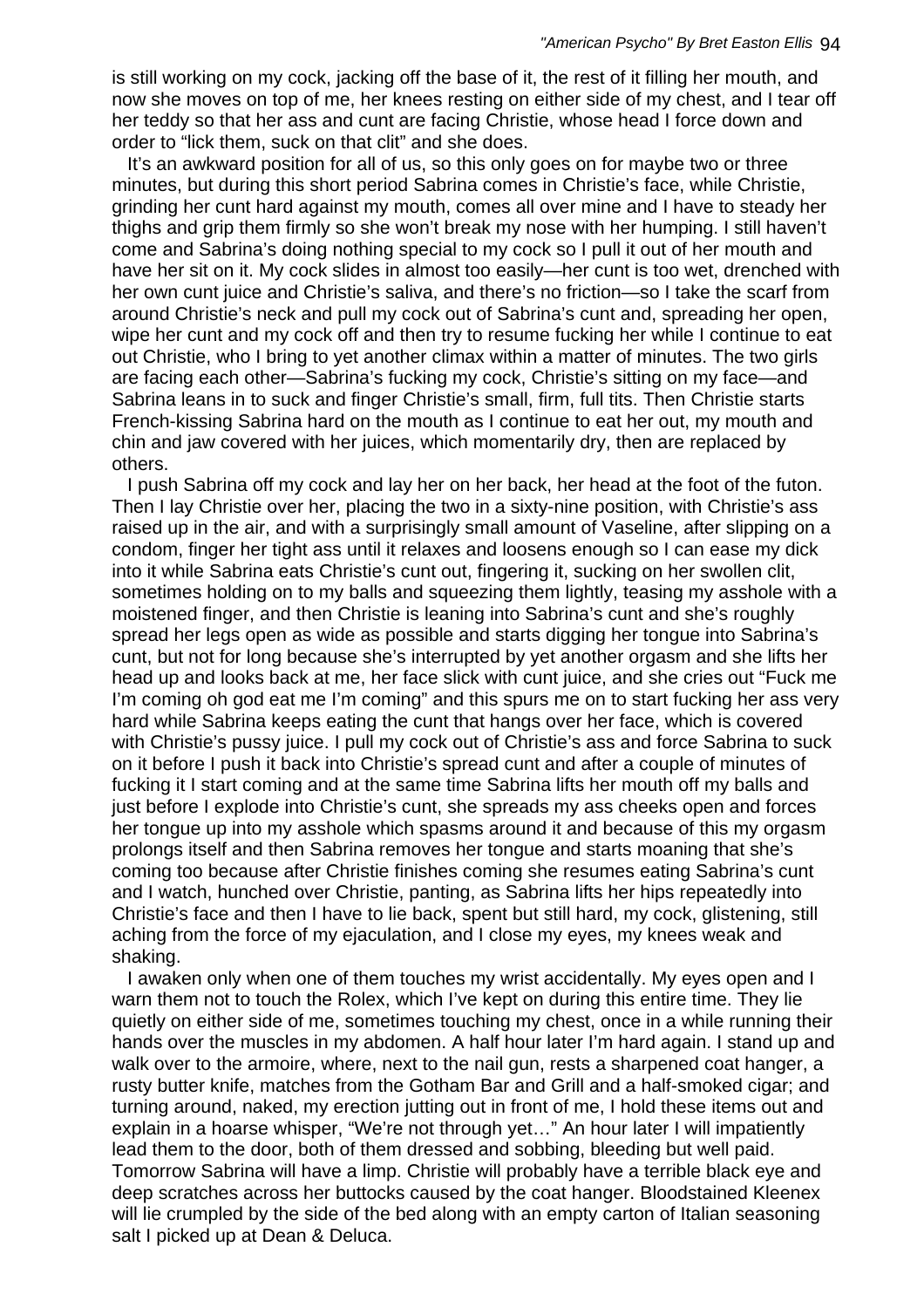## **Shopping**

 The colleagues I have to buy presents for include Victor Powell, Paul Owen, David Van Patten, Craig McDermott, Luis Carruthers, Preston Nichols, Connolly O'Brien, Reed Robison, Scott Montgomery, Ted Madison, Jeff Duvall, Boris Cunningham, Jamie Conway, Hugh Turnball, Frederick Dibble, Todd Hamlin, Muldwyn Butner, Ricky Hendricks and George Carpenter, and though I could have sent Jean to make these purchases today, instead I asked her to sign, stamp and mail three hundred designer Christmas cards with a Mark Kostabi print on them and then I wanted her to find out as much as she could about the Fisher account that Paul Owen is handling. Right now I'm moving down Madison Avenue, after spending close to an hour standing in a daze near the bottom of the staircase at the Ralph Lauren store on Seventy-second, staring at cashmere sweater vests, confused, hungry, and when I finally took hold of my bearings, after failing to get the address of the blond hardbody who worked behind the counter and who was coming on to me, I left the store yelling "*Come* all ye faithfull" Now I scowl at a bum huddled in the doorway of a store called EarKarma and he's clutching a sign that reads HUNGRY AND HOMELESS… PLEASE HELP ME, GOD BLESS and then I find myself moving down Fifth toward Saks, trying to remember if I switched the tapes in my VCR, and suddenly I'm worried that I might be taping *thirtysomething* over *Pamela's Tight Fuckhole.* A Xanax fails to ward off the panic. Saks intensifies it.

 …pens and photo albums, pairs of bookends and lightweight luggage, electric shoe polishers and heated towel stands and silver-plated insulated carafes and portable palm-sized color TVs with earphones, birdhouses and candleholders, place mats, picnic hampers and ice buckets, lace-trimmed oversize linen napkins and umbrellas and sterling silver monogrammed golf tees and charcoal-filter smoke trappers and desk lamps and perfume bottles, jewelry boxes and sweaters and baskets to hold magazines in and storage boxes, office tote bags, desk accessories, scarves, file holders, address books, agendas for handbags…

 My priorities before Christmas include the following: (1) to get an eight o'clock reservation on a Friday night at Dorsia with Courtney, (2z) to get myself invited to the Trump Christmas party aboard their yacht, (3) to find out as much as humanly possible about Paul Owen's mysterious Fisher account, (4) to saw a hardbody's head off and Federal Express it to Robin Barker—the dumb bastard—over at Salomon Brothers and (5) to apologize to Evelyn without making it look like an apology. *The Patty Winters Show* this morning was about women who married homosexuals and I almost called Courtney up to warn her—as a joke—but then decided against it, deriving a certain amount of satisfaction from imagining Luis Carruthers proposing to her, Courtney shyly accepting, their nightmarish honeymoon. Scowling at another beggar shivering in the misty drizzle at Fifty-seventh and Fifth, I walk up and squeeze his cheek affectionately, then laugh out loud. "His eyes how they twinkled! His dimples how merry!" The Salvation Army choir harmonizes badly on "Joy to the World." I wave to someone who looks exactly like Duncan McDonald, then duck into Bergdorf's.

 …paisley ties and crystal water pitchers, tumbler sets and office clocks that measure temperature and humidity and barometric pressure, electric calling card address books and margarita glasses, valet stands and sets of dessert plates, correspondence cards and mirrors and shower clocks and aprons and sweaters and gym bags and bottles of champagne and porcelain cachepots and monogrammed bath sheets and foreigncurrency-exchange minicalculators and silver-plated address books and paperweights with fish and boxes of fine stationery and bottle openers and compact discs and customized tennis balls and pedometers and coffee mugs…

 I check my Rolex while I'm buying scruffing lotion at the Clinique counter, still in Bergdorf's, to make sure I have enough time to shop some more before I have to meet Tim Severt for drinks at the Princeton Club at seven. I worked out this morning for two hours before the office and though I could have used this time for a massage (since my muscles are sore from the exhausting exercise regimen I'm now on) or a facial, even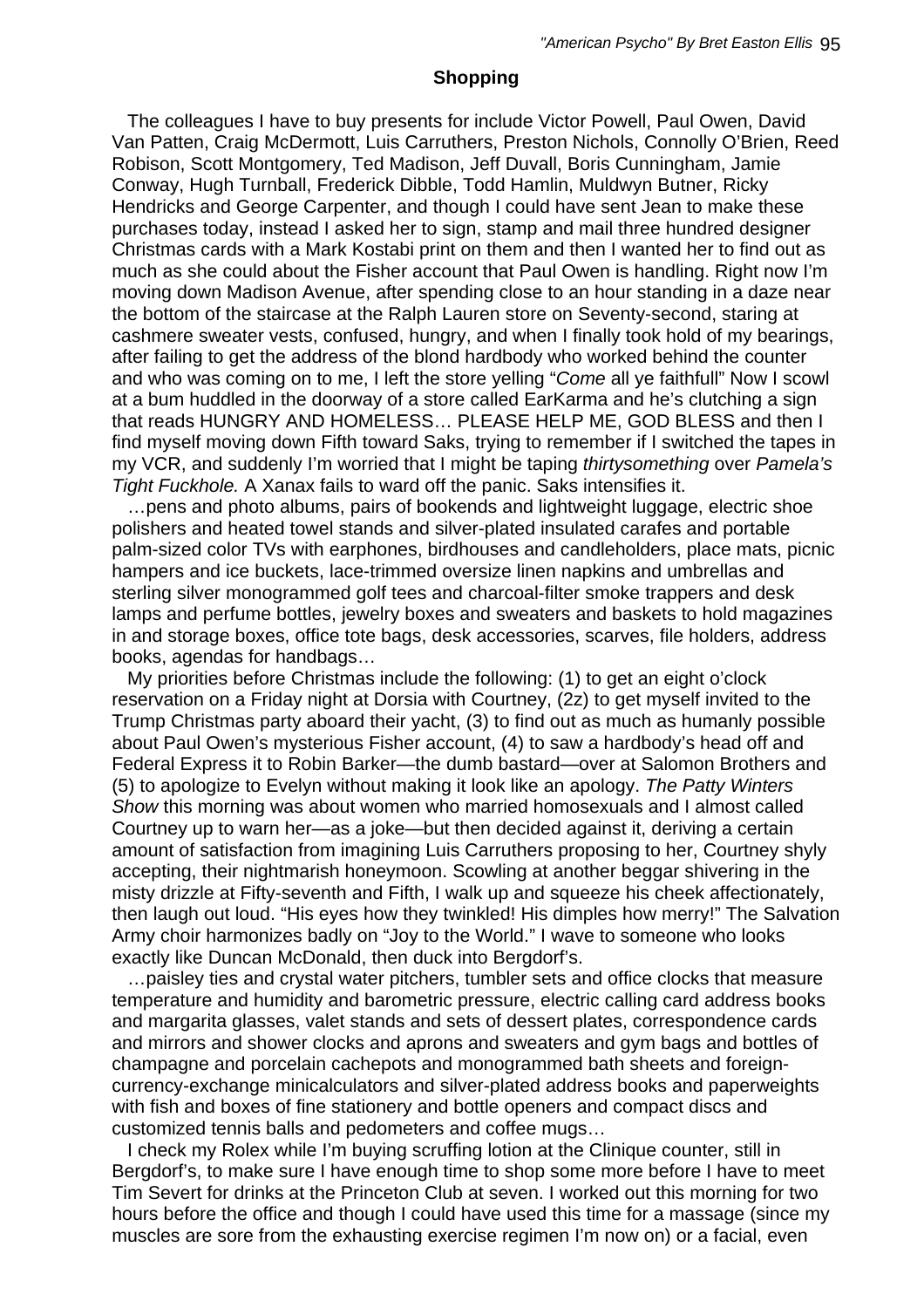though I had one yesterday, there are just too many cocktail parties in the upcoming weeks that I *have* to attend and my presence at them will put a crimp in my shopping schedule so it's best if I get the shopping out of the way now. I run into Bradley Simpson from P & P outside F.A.O. Schwarz and he's wearing a glen-plaid worsted wool suit with notched lapels by Perry Ellis, a cotton broadcloth shirt by Gitman Brothers, a silk tie by Savoy, a chronograph with a crocodileskin band by Breil, a cotton raincoat by Paul Smith and a fur felt hat by Paul Stuart. After he says, "Hey Davis," I inexplicably start listing the names of all eight reindeer, alphabetically, and when I've finished, he smiles and says, "Listen, there's a Christmas party at Nekenieh on the twentieth, see you there?" I smile and assure him I'll be at Nekenieh on the twentieth and as I walk off, nodding to no one, I call back to him, "Hey asshole, I wanna watch you*die,* mothe*rfuckaaahhh*," and then I start screaming like a banshee, moving across Fifty-eighth, banging my Bottega Veneta briefcase against a wall. Another choir, on Lexington, sings "Hark the Herald Angels" and I tap-dance, moaning, in front of them before I move like a zombie toward Bloomingdale's, where I rush over to the first tie rack I see and murmur to the young faggot working behind the counter, "Too, too fabulous," while fondling a silk ascot. He flirts and asks if I'm a model. "I'll see you in hell," I tell him, and move on.

 …vases and felt fedoras with feather headbands and alligator toiletry cases with giltsilver bottles and brushes and shoehorns that cost two hundred dollars and candlesticks and pillow covers and gloves and slippers and powder puffs and handknitted cotton snowflake sweaters and leather skates and Porsche-design ski goggles and antique apothecary bottles and diamond earrings and silk ties and boots and perfume bottles and diamond earrings and boots and vodka glasses and card cases and cameras and mahogany servers and scarves and aftershaves and photo albums and salt and pepper shakers and ceramic-toaster cookie jars and two-hundred-dollar shoehorns and backpacks and aluminum lunch pails and pillow covers…

 Some kind of existential chasm opens before me while I'm browsing in Bloomingdale's and causes me to first locate a phone and check my messages, then, near tears, after taking three Halcion (since my body has mutated and adapted to the drug it no longer causes sleep—it just seems to ward off total madness), I head toward the Clinique counter where with my platinum American Express card I buy six tubes of shaving cream while flirting nervously with the girls who work there and I decide this emptiness has, at least in part, some connection with the way I treated Evelyn at Barcadia the other night, though there is always the possibility it could just as easily have somexhing to do with the tracking device on my VCR, and while I make a mental note to put in an appearance at Evelyn's Christmas party—I'm even tempted to ask one of the Clinique girls to escort me—I also remind myself to look through my VCR handbook and deal with the tracking device problem. I see a ten-year-old girl standing by her mother, who is buying a scarf, some jewelry, and I'm thinking: Not bad. I'm wearing a cashmere topcoat, a double-breasted plaid wool and alpaca sport coat, pleated wool trousers, patterned silk tie, all by Valentino Couture, and leather lace-ups by Allen-Edmonds.

## **Christmas Party**

 I'm having drinks with Charles Murphy at Rusty's to fortify myself before making an appearance at Evelyn's Christmas party. I'm wearing a four-button double-breasted wool and silk suit, a cotton shirt with a button-down collar by Valentino Couture, a patterned silk tie by Armani and cap-toed leather slipons by Allen-Edmonds. Murphy is wearing a six-button double-breasted wool gabardine suit by Courrèges, a striped cotton shirt with a tab collar and a foulard-patterned silk-crepe tie, both by Hugo Boss. He's on a tirade about the Japanese—"They've bought the Empire State Building and Nell's. *Nell's,* can you believe it, Bateman?" he exclaims over his second Absolut on the rocks—and it moves something in me, it sets something off, and after leaving Rusty's, while wandering around the Upper West Side, I find myself crouched in the doorway of what used to be Carly Simon's, a very hot J. Akail restaurant that closed last fall, and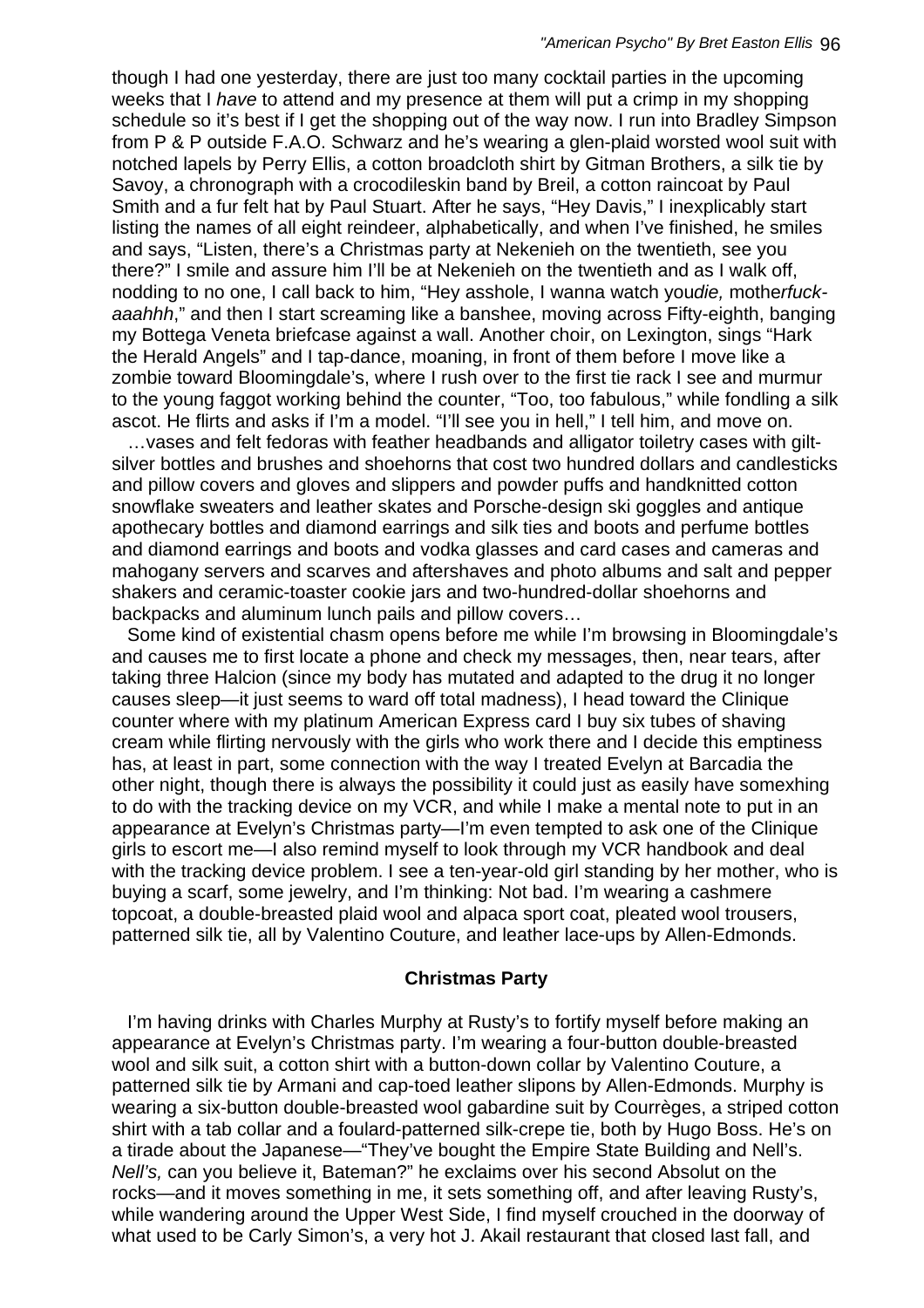#### *"American Psycho" By Bret Easton Ellis* 97

leaping out at a passing Japanese delivery boy, I knock him off his bicycle and drag him into the doorway, his legs tangled somehow in the Schwinn he was riding which works to my advantage since when I slit his throat—easily, effortlessly—the spasmodic kicking that usually accompanies this routine is blocked by the bike, which he still manages to lift five, six times while he's choking on his own hot blood. I open the cartons of Japanese food and dump their contents over him, but to my surprise instead of sushi and teriyaki and hand rolls and soba noodles, chicken with cashew nuts falls all over his gasping bloodied face and beef chow mein and shrimp fried rice and moo shu pork splatter onto his heaving chest, and this irritating setback—accidentally killing the wrong type of Asian—moves me to check where this order was going—Sally Rubinstein—and with my Mont Blanc pen to write *I'm gonna get you too… bitch* on the back of it, then place the order over the dead kid's face and shrug apologetically, mumbling "Uh, sorry" and recall that *The Patty Winters Show* this morning was about Teenage Girls Who Trade Sex for Crack I spent two hours at the gym today and can now complete two hundred abdominal crunches in less than three minutes. Near Evelyn's brownstone I hand a freezing bum one of the fortune cookies I took from the delivery boy and he stuffs it, fortune and all, into his mouth, nodding thanks. "Fucking slob," I mutter loud enough for him to hear. As I turn the corner and head for Evelyn's, I notice the police lines are *still* up around the brownstone where her neighbor Victoria Bell was decapitated. Four limousines are parked in front, one still running.

 I'm late. The living room and dining room are already crowded with people I don't really want to talk to. Tall, full blue spruces covered with white twinkling lights stand on either side of the fireplace. Old Christmas songs from the sixties sung by the Ronettes are on the CD player. A bartender in a tuxedo pours champagne and eggnog, mixes Manhattans and martinis, opens bottles of Calera Jensen pinot noir and a Chappellet chardonnay. Twenty-year-old ports line a makeshift bar between vases of poinsettias. A long folding table has been covered with a red tablecloth and is jammed with pans and plates and bowls of roasted hazelnuts and lobster and oyster bisques and celery root soup with apples and Beluga caviar on toast points and creamed onions and roast goose with chestnut stung and caviar in puff pastry and vegetable tarts with tapenade, roast duck and roast rack of veal with shallots and gnocchi gratin and vegetable strudel and Waldorf salad and scallops and bruschetta with mascarpone and white truffles and green chili soufflé and roast partridge with sage, potatoes and onion and cranberry sauce, mincemeat pies and chocolate truffles and lemon soufflé tarts and pecan tarte Tatin. Candles have been lit everywhere, all of them in sterling silver Tiffany candleholders. And though I cannot be positive that I'm not hallucinating, there seem to be midgets dressed in green and red elf suits and felt hats walking around with trays of appetizers. I pretend not to have noticed and head straight for the bar where I gulp down a glass of not-bad champagne then move over to Donald Petersen, and as with most of the men here, someone has tied paper antlers to his head. On the other side of the room Maria and Darwin Hutton's five-year-old daughter, Cassandra, is wearing a sevenhundred-dollar velvet dress and petticoat by Nancy Halser. After finishing a second glass of champagne I move to martinis—Absolut doubles—and after I've calmed down sufficiently I take a closer look around the room, *but the midgets are still there.*

"Too much red," I mutter to myself, trancing out. "It's makin' me nervous."

"Hey McCloy," Petersen says. "What do you say?"

 I snap out of it and automatically ask, "Is this the British cast recording of *Les Misérables* or not?"

"Hey, have a holly jolly Christmas." He points a finger at me, drunk.

 "So what *is* this music?" I ask, thoroughly annoyed. "And by the way, sir, deck the halls with boughs of holly."

"Bill Septor," he says, shrugging. "I think Septor or Skeptor."

 "Why doesn't she put on some Talking Heads for Christ *sakes*," I complain bitterly. Courtney is standing on the other side of the room, holding a champagne glass and ignoring me completely.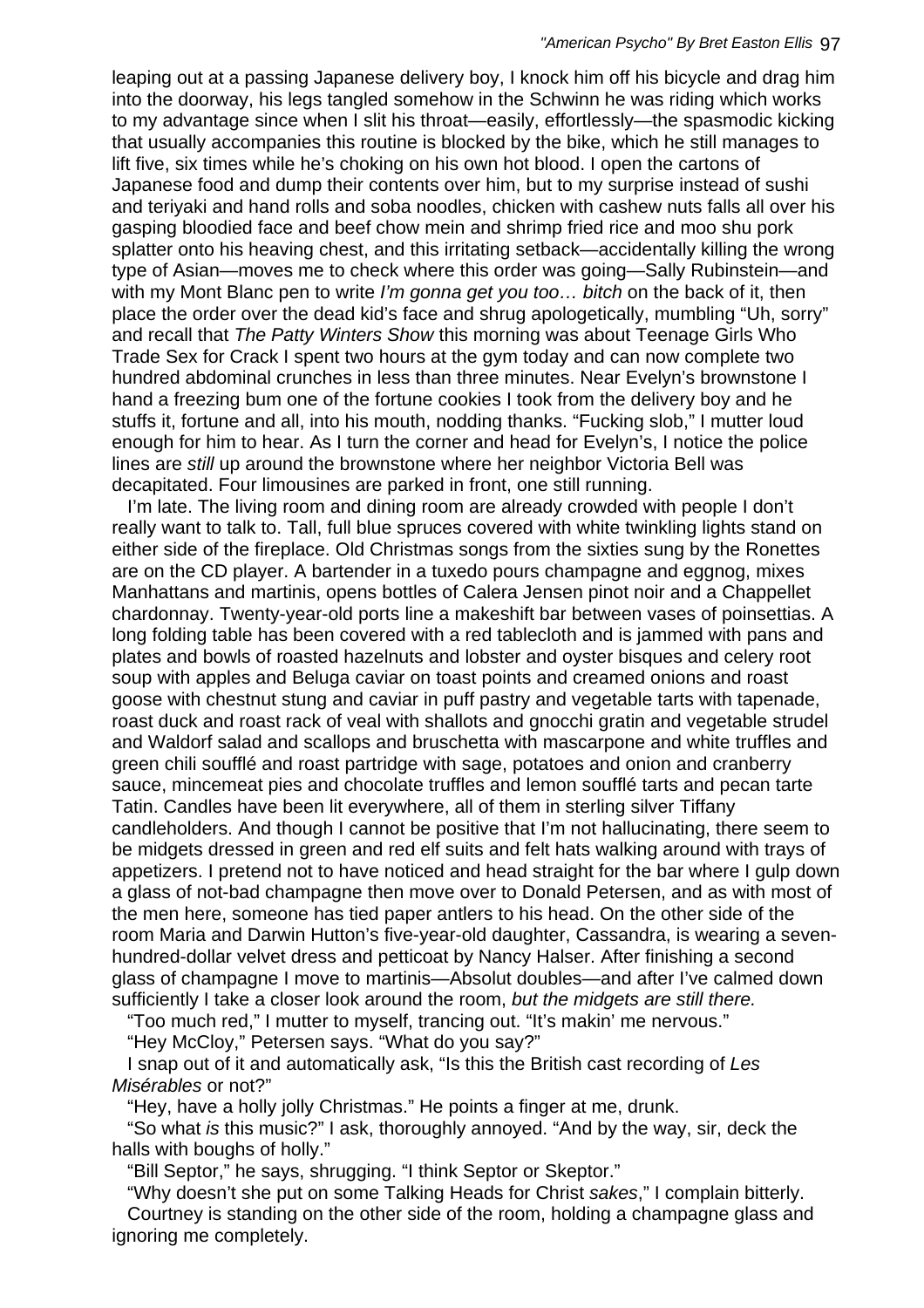"Or *Les Miz*," he suggests.

"American or British cast recording?" My eyes narrowing, I'm testing him.

"Er, British," he says as a dwarf hands us each a plate of Waldorf salad.

"Definitely," I murmur, staring at the dwarf as he waddles away.

 Suddenly Evelyn rushes up to us wearing a sable jacket and velvet pants by Ralph Lauren and in one hand she's holding a piece of mistletoe, which she places above my head, and in the other a candy cane.

 "Mistletoe alert!" she shrieks, kissing me dryly on the cheek. "Merry Xmas, Patrick. Merry Xmas, Jimmy."

 "Merry… Xmas," I say, unable to push her away since I've got a martini in one hand and a Waldorf salad in the other.

"You're late, honey," she says.

"I'm not late," I say, barely protesting.

"Oh yes you are," she says in singsong.

"I've been here the entire time," I say, dismissing her. "You just didn't see me."

 "Oh, stop scowling. You're such a Grinch." She turns to Petersen. "Did you know Patrick's the Grinch?"

"Bah humbug," I sigh, staring over at Courtney.

 "Hell, we all know McCloy's the Grinch," Petersen bellows drunkenly. "How ya doin', Mr. Grinch?"

 "And what does Mr. Grinch want for Christmas?" Evelyn asks in a baby's voice. "Has Mr. Grinchie been a good boy this year?"

 I sigh. "The Grinch wants a Burberry raincoat, a Ralph Lauren cashmere sweater, a new Rolex, a car stereo—"

 Evelyn stops sucking on the candy cane to interrupt. "But you don't *have* a *car*, honey."

"I want one anyway." I sigh again. "The Grinch wants a car stereo anyway."

"How's the Waldorf salad?" Evelyn asks worriedly. "Do you think it tastes all right?"

 "Delicious," I murmur, craning my neck, spotting someone, suddenly impressed. "Hey, you didn't tell me Laurence Tisch was invited to this party."

She turns around. "What are you talking about?"

"Why," I ask, "is Laurence Tisch passing around a tray of canapes?"

 "Oh god, Patrick, that's *not* Laurence Tisch," she says. "That's one of the Christmas elves."

"One of the *what?* You mean the midgets."

 'They're *elves*," she stresses. "Santa's helpers. God, what a sourpuss. Look at them. They're adorable. That one over there is Rudolph, the one passing out candy canes is Blitzen. The other one is Donner—"

 "Wait a minute, Evelyn, wait," I say, closing my eyes, holding up the hand with the Waldorf salad in it. I'm sweating, déjà vu, but why? Have I met these elves somewhere? Forget about it. "I… those are the names of reindeer. Not elves. Blitzen was a *reindeer*."

"The only Jewish one," Petersen reminds us.

 "Oh..." Evelyn seems bewildered by this information and she looks over at Petersen to confirm this. "Is this true?"

 He shrugs, thinks about it and looks confused. "Hey, baby—reindeer, elves, Grinches, brokers… Hell, what's the difference long as the Cristal flows, hey?" He chuckles, nudging me in the ribs. "Ain't that right, Mr. Grinch?"

"Don't you think it's Christmasy?" she asks hopefully.

"Oh yes, Evelyn," I tell her. "It's very Christmasy and I'm truthful, not lying."

 "But Mr. Sourpuss was late," she pouts, shaking that damn piece of mistletoe at me accusingly. "And not a word about the Waldorf salad."

 "You know, Evelyn, there were a lot of other *Xmas* parties in this metropolis that I could have attended tonight yet I chose yours. Why? you might ask. Why? I asked myself. I didn't come up with a feasible answer, yet I'm here, so be, you know, grateful, babe," I say.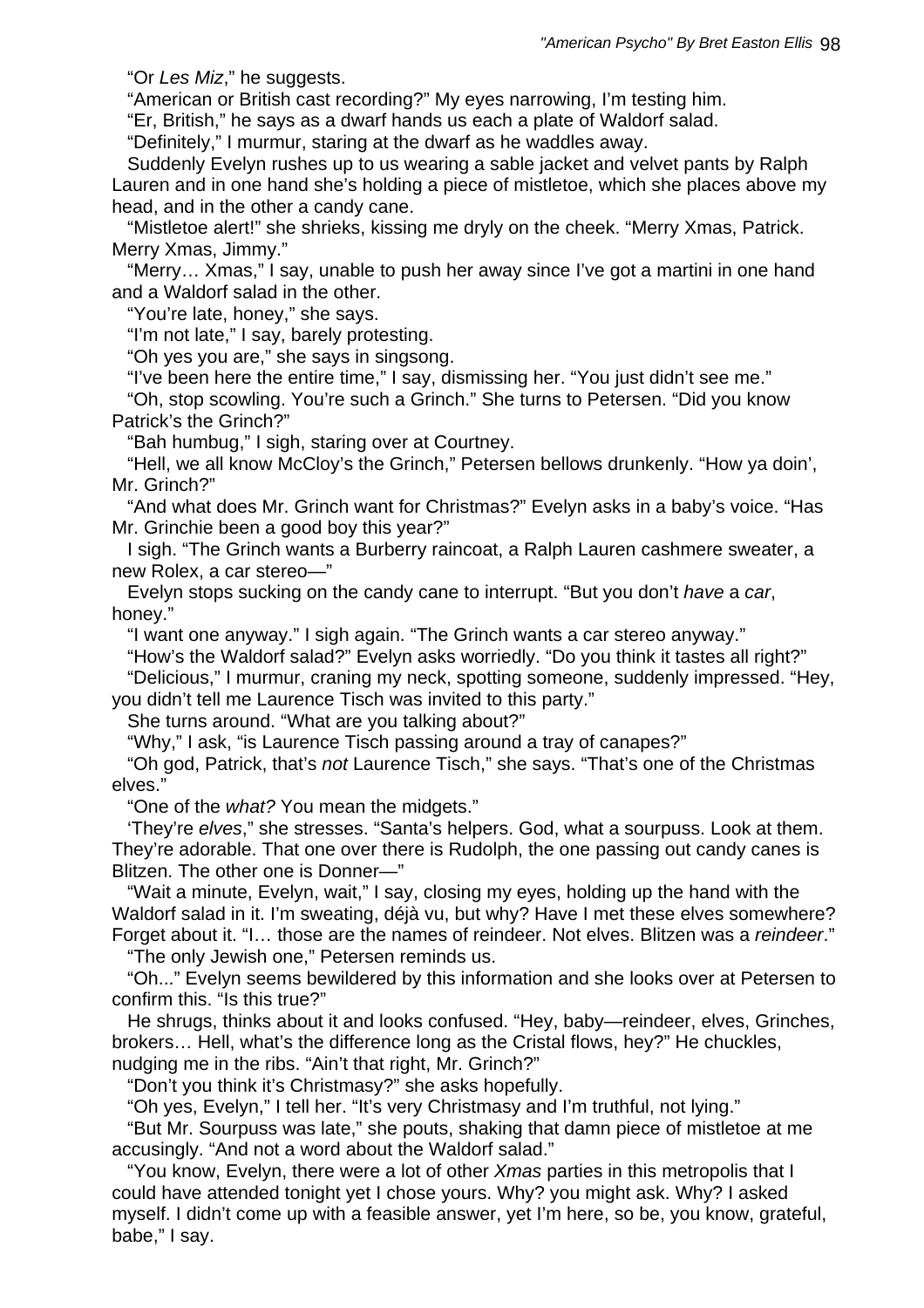"Oh, so *this* is my Christmas present?" she asks, sarcastic. "How sweet, Patrick, how thoughtful."

"No, *this* is." I give her a noodle I just noticed was stuck on my shirt cuff. "Here."

 "Oh Patrick, I'm going to cry," she says, dangling the noodle up to candlelight. "It's gorgeous. Can I put it on now?"

 "No. Feed it to one of the elves. That one over there looks pretty hungry. Excuse me but I need another drink."

 I hand Evelyn the plate of Waldorf salad and tweak one of Petersen's antlers and head toward the bar humming "Silent Night," vaguely depressed by what most of the women are wearing—pullover cashmere sweaters, blazers, long wool skirts, corduroy dresses, turtlenecks. Cold weather. No hardbodies.

 Paul Owen is standing near the bar holding a champagne flute, studying his antique silver pocket watch (from Harnmahcher Schlemmer, no doubt), and I'm about to walk over and mention something about that damned Fisher account when Humphrey Rhinebeck bumps into me trying to avoid stepping on one of the elves and he's still wearing a cashmere chesterfield overcoat by Crombie from Lord & Taylor, a peaklapeled double-breasted wool tuxedo, a cotton shirt by Perry Ellis, a bow tie from Hugo Boss and paper antlers in a way that suggests he's completely unaware, and as if by rote the twerp says, "Hey Bateman, last week I brought a new herringbone tweed jacket to my tailor for alterations."

"Well, uh, congratulations seem in order," I say, shaking his hand. "That's… *nifty*."

 "Thanks." He blushes, looking down. "Anyway, he noticed that the retailer had removed the original label and replaced it with one of his own. Now what I want to know is, is this *legal*?"

 "It's confusing, I know," I say, still moving through the crowd. "Once a line of clothing has been purchased from its manufacturer, it's perfectly legal for the retailer to replace the original label with his own. However, it's *not* legal to replace it with *another* retailer's label."

 "But wait, why *is* that?" he asks, trying to sip from his martini glass while attempting to follow me.

 "Because details regarding fiber content and country of origin or the manufacturer's registration number must remain *intact*. Label tampering is very hard to detect and rarely reported," I shout over my shoulder. Courtney is kissing Paul Owen on the cheek, their hands already firmly clasped. I stiffen up and stop walking. Rhinebeck bumps into me. But she moves on, waving to someone across the room.

"So what's the best solution?" Rhinebeck calls out behind me.

 "Shop for familiar labels from retailers you know and take those fucking antlers off your head, Rhinebeck. You look like a retard. Excuse me." I walk off but not before Humphrey reaches up and feels the headpiece. "Oh my *god*."

 "Owen!" I exclaim, merrily holding out a hand, the other hand grabbing a martini off a passing elf tray.

 "Marcus! Merry Christmas," Owen says, shaking my hand. "How've you been? Workaholic, I suppose."

"Haven't seen you in a while," I say, then wink. "Workaholic, huh?"

 "Well, we just got back from the Knickerbocker Club," he says and then greets someone who bumps into him—"Hey Kinsley"—then back to me. "We're going to Nell's. Limo's out front."

 "We should have lunch," I say, trying to figure out a way to bring up the Fisher account without being tacky about it.

"Yes, that would be great," he says. "Maybe you could bring.."

"*Cecelia*?" I guess.

"Yes. Cecelia," he says.

"Oh, *Cecelia* would… adore it," I say.

"Well, let's do it." He smiles.

"Yes. We could go to… Le Bernardin," I say, then after pausing, "for some… *seafood*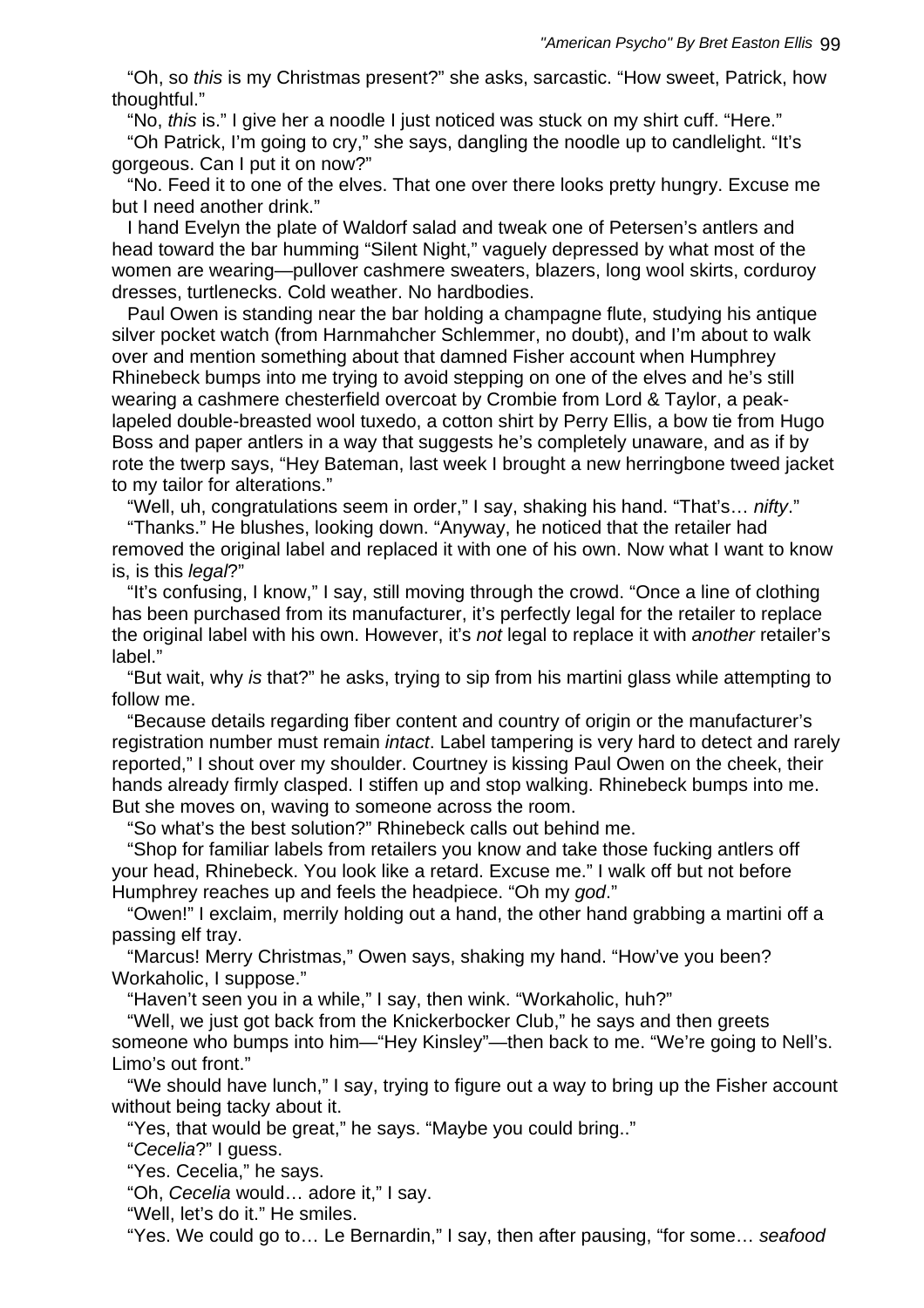perhaps? Hmmm?"

"Le Bernardin is in Zagat's top ten this year." He nods. "You know that?"

 "We could have some…" I pause again, staring at him, then more deliberately, "*fish* there. No?"

 "Sea urchins," Owen says, scanning the room. "Meredith loves the sea urchins there." "Oh does she?" I ask, nodding.

 "Meredith," he calls out, motioning for someone behind me. "Come here." "She's *here*?" *I* ask.

 "She's talking to Cecilia over there," he says. "Meredith," he calls out, waving. I turn around. Meredith and Evelyn make their way over to us.

I whirl around back to Owen.

 Meredith walks over with Evelyn. Meredith is wearing a beaded wool gabardine dress and bolero by Geoffrey Beene from Barney's, diamond and gold earrings by James Savitt (\$13,000), gloves by Geoffrey Beene for Portolano products, and she says, "Yes boys? What are you two talking about? Making up Christmas lists?"

"The sea urchins at Le Bernardin, darling," Owen says.

 "My *fav* orite topic." Meredith drapes an arm over my shoulder, while she confides to me as an aside, '"They're fabulous."

"Delectable." I cough nervously.

"What does everyone think of the Waldorf salad?" Evelyn asks. "Did you like it?"

 "Cecelia, darling, I haven't tried it yet," Owen says, recognizing someone across the room. "But I'd like to know why Laurence Tisch is serving the eggnog."

 "That's *not* Laurence Tisch," Evelyn whines, genuinely upset. "That's a Christmas elf. *Patrick*, what did you tell him?"

"Nothing," I say. "*Cecelia*!"

"Besides, Patrick, you're the *Grinch*."

 At the mentions of my name I immediately start blabbering, hoping that Owen didn't notice. "Well, *Cecelia*, I told him I thought it was a, you know, a mixture of the two, like a…" I stop, briefly look at them before lamely spitting out, "a Christmas *Tisch*." Then, nervously, I lift a sprig of parsley off a slice of pheasant pâté that a passing elf is carrying, and hold it over Evelyn's head before she can say anything. "Mistletoe alert!" I shout, and people around us are suddenly ducking, and then I kiss her on the lips while looking at Owen and Meredith, both of them staring at me strangely, and out of the corner of my eye I catch Courtney, who is talking to Rhinebeck, gazing at me hatefully, outraged.

"Oh Patrick—" Evelyn starts.

 "*Cecelia*! Come here at once." I pull her arm, then tell Owen and Meredith, "Excuse us. We have to talk to that elf and get this all straightened out."

 "I'm so sorry," she says to the two of them, shrugging helplessly as I drag her away. "*Pat* rick, what is going on?"

I maneuver her into the kitchen.

"Patrick?" she asks. "What are we doing in the *kitchen*?"

"Listen," I tell her; grabbing her shoulders, facing her. "Let's get out of here."

"Oh Patrick," she sighs. "I can't just leave. Aren't you having a good time?"

"*Why* can't you leave?" I ask. "Is it so unreasonable? You've been here long enough."

 "Pat*rick*, this is *my* Christmas party," she says. "Besides, the elves are going to sing 'O Tannenbaum' any minute now."

 "Come on, Evelyn. Let's just get out of here." I'm on the verge of hysteria, panicked that Paul Owen or, worse, Marcus Halberstam is going to walk into the kitchen. "I want to take you away from all this."

 "From all *what*?" she asks, then her eyes narrow. "You didn't like the Waldorf salad, did you?"

 "I want to take you away from *this*," I say, motioning around the kitchen, spastic. "From sushi and elves and… *stuff*."

An elf walks into the kitchen, setting down a tray of dirty plates, and past him, *over*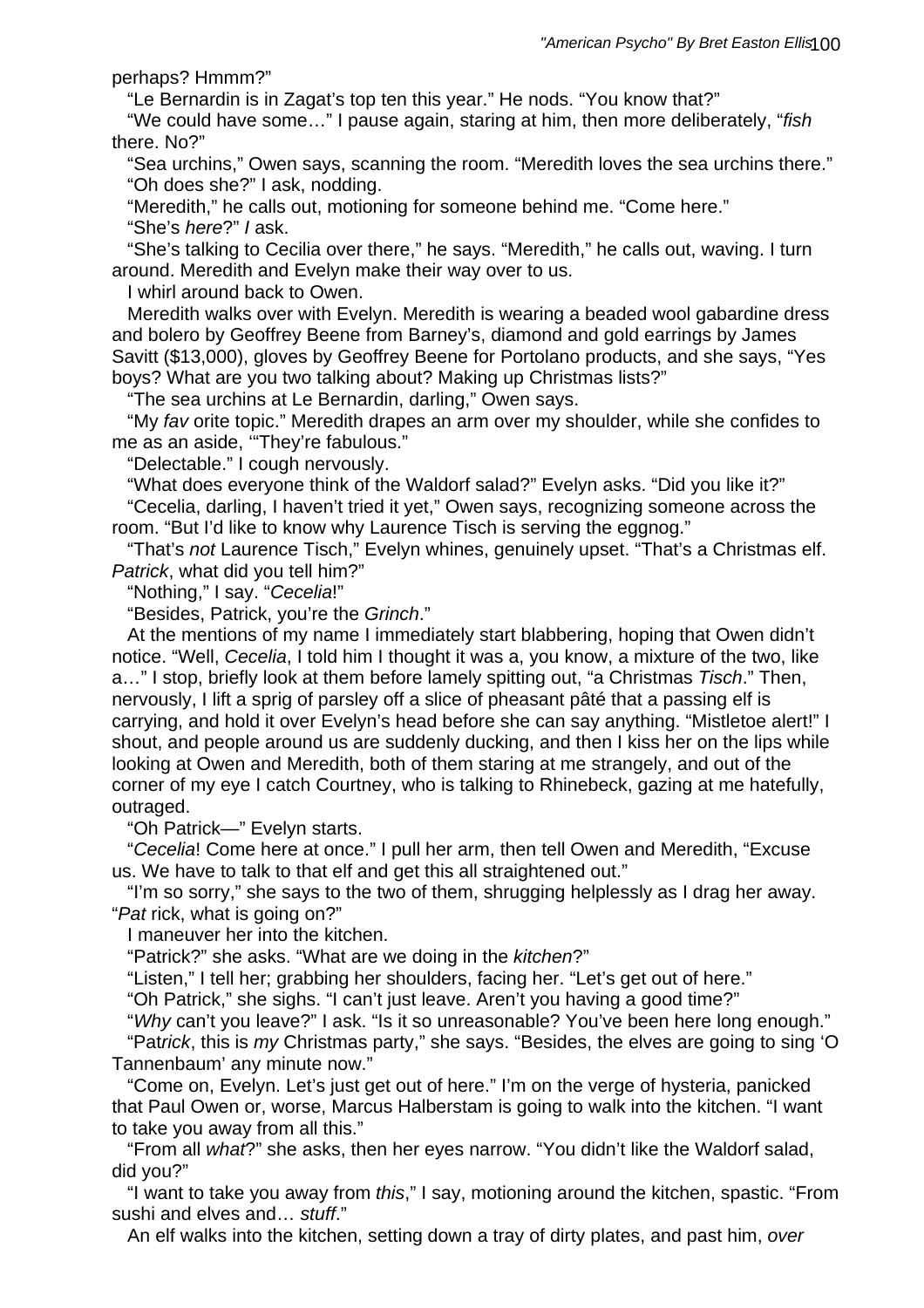him, I can see Paul Owen leaning into Meredith, who's shouting something into his ear over the din of Christmas music, and he scans the room looking for someone, nodding, then Courtney walks into view and I grab Evelyn, bringing her even closer to me.

 "Sushi? Elves? Patrick you're con*fusing* me," Evelyn says. "And I *don't* appreciate it." "Let's *go*." I'm squeezing her roughly, pulling her toward the back door. "Let's be

daring for once. For just once in your life, Evelyn, be daring." She stops, refusing to be pulled along, and then she starts smiling, considering my offer but only slightly won over.

"Come on…" I start whining. "Let this be *my* Christmas present."

"Oh ho, I was already at Brooks Brothers and—" she starts.

 "Stop it. Come on, I want this," I say and then in a last, desperate attempt I smile flirtatiously, kissing her lightly on the lips, and add, "*Mrs*. Batsman?"

"Oh Patrick," she sighs, melting. "But what about cleanup?"

"The midgets'll do it," I assure her.

"But someone has to oversee it, honey."

 "So choose an elf. Make that one over there the elf overseer," I say. "But let's go, *now*." I start pulling her toward the back door of the brownstone, her shoes squeaking as they slide across the Muscoli marble tile.

 And then we're out the door, rushing down the alley adjacent to the brownstone, and I stop and peer around the corner to see if anyone we know is leaving or entering the party. We make a run for a limousine I think is Owen's, but I don't want to make Evelyn suspicious so I simply walk up to the closest one, open the door and push her in.

 "*Pat* rick," she squeals, pleased. "This is so naughty. *And* a limo—" I close the door on her and walk around the car and knock on the driver's window. The driver unrolls it.

"Hi," I say, holding out a hand. "Pat Bateman."

 The driver just stares, an unlit cigar clenched in his mouth, first at my outstretched hand; then at my face, then at the top of my head.

"Pat Bateman," I repeat. "What, ah, what is it?"

 He keeps looking at me. Tentatively I touch my hair to see if it's messed up or out of place and to my shock and surprise I feel two pairs of paper antlers. There are *four* antlers on my *fucking head.* I mutter, "Oh Jesus, whoa!" and tear them off, staring at them crumpled in my hands, horrified. I throw them on the ground, then turn back to the driver.

"So. Pat Bateman," I say, smoothing my hair back into place.

"Uh, yeah? Sid." He shrugs.

 "Listen, Sid. Mr. Owen says we can take this car, so…" I stop, my breath steaming in the frozen air.

"Who's Mr. Owen?" Sid asks.

"Paul *Owen*. You know," I say. "Your customer."

"No. This is Mr. Barker's limo," he says. "Nice antlers though."

 "Shit," I say, running around the limo to get Evelyn out of there before something bad happens, but it's too late. The second I open the door, Evelyn sticks her head out and squeals, "Patrick, darling, I *love* it. *Champagne* "—she holds up a bottle of Cristal in one hand and a gold box in the other—"and *truffles* too."

 I grab her arm and yank her out, mumbling by way of an explanation, under my breath, "Wrong limo, take the truffles," and we head over to the next limousine. I open the door and guide Evelyn in, then move around to the front and knock on the driver's window. He unrolls it. He looks exactly like the other driver.

"Hi. Pat Batsman, " I say, holding out my hand.

"Yeah? Hi. Donald Trump. My wife Ivana's in the back," he says sarcastically, taking it.

 "Hey, watch it," I warn. "Listen, Mr. Owen says we can take his car. I'm… oh damn. I mean I'm Marcus."

"You just said your name was Pat."

 "No. I was wrong," I say sternly, staring directly at him. "I was wrong about my name being Pat. My name is Marcus. Marcus Halberstam."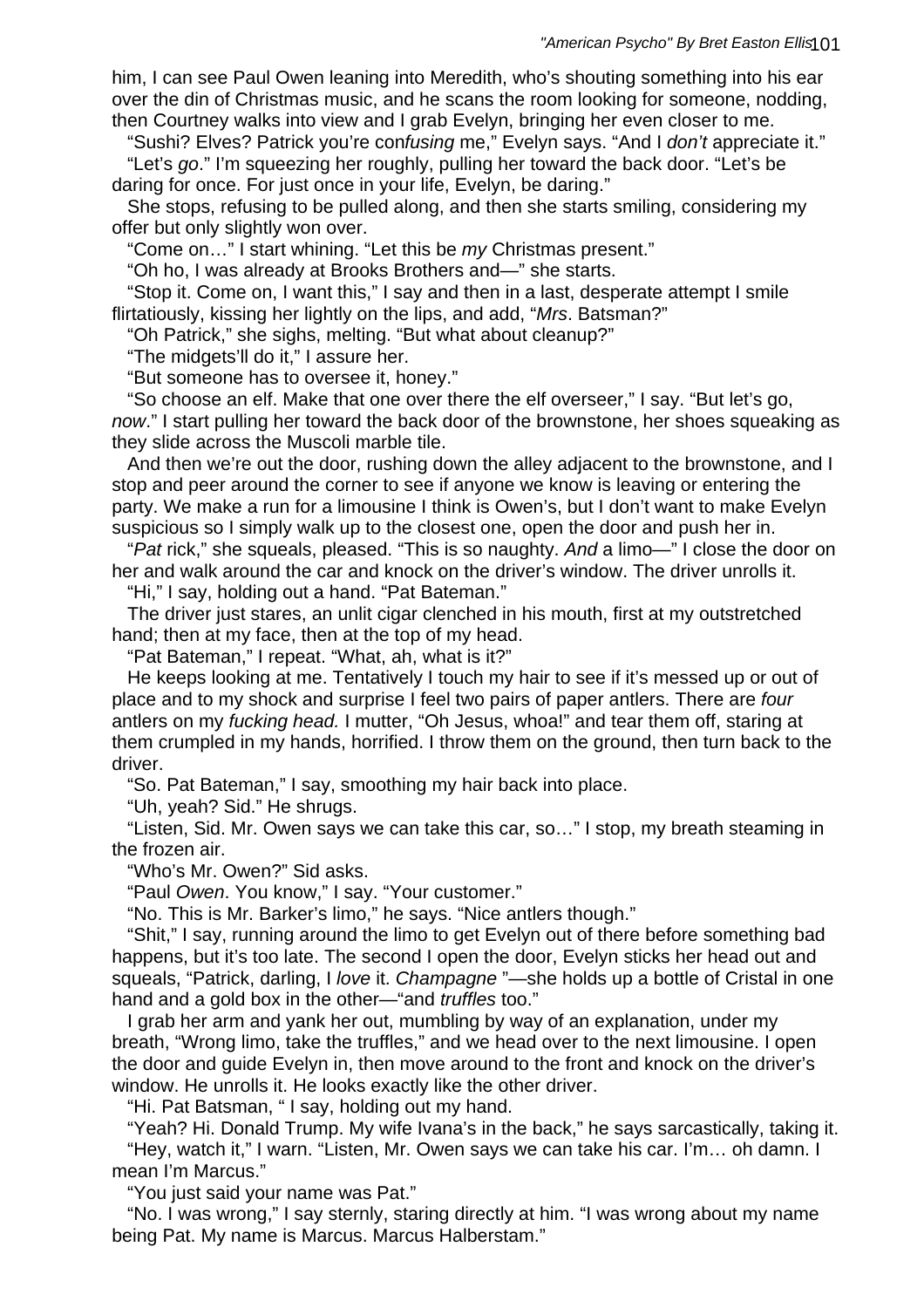"Now you're sure of this, right?" he asks.

 "Listen, Mr. Owen said I can take his car for the night, so…" I stop. "You know, let's just get on with it."

"I think I should talk to Mr. Owen first," the driver says, amused, toying with me.

 "No, wait!" I say, then calming down, "Listen, I'm… it's fine, really." I start chuckling to myself. "Mr. Owen is in a very, *very* bad mood."

 "I'm not supposed to do this," the driver says without looking up at me. "It's totally illegal. No way. Give it up."

"Oh come on, man," I say.

"It's totally against company regulations," he says.

"Fuck company regulations," I bark out at him.

"Fuck company regulations?" he asks, nodding, smiling.

"Mr. Owen says it's *okay*," I say. "Maybe you're not listening."

"Nope. No can do." He shakes his head

 I pause, stand up straight, run a hand over my face, breathe in and then lean back down. "Listen to me…" I breathe in again. "They've got midgets in there." I point with a thumb back at the brownstone. "Midgets who are about to sing 'O Tannenbaum'…" I look at him imploringly, begging for sympathy, at the same time looking appropriately frightened. "Do you know how scary*that* is? Elves"—I gulp—"*harmonizing*?" I pause, then quickly ask, "Think about it."

"Listen, mister—"

"Marcus," I remind him.

 "Marcus. Whatever. I'm not gonna break the rules. I can't do anything about it. It's company rules. I'm not gonna break 'em."

We both lapse into silence. I sigh, look around, considering dragging Evelyn to the third limo, or maybe back to Barker's limo—he's a real asshole—but *no, goddamnit,* I want *Owen's.* Meanwhile the driver sighs to himself, "If the midgets want to sing, let them sing."

 "Shit," I curse, taking out my gazelleskin wallet. "Here's a hundred." I hand him two fifties.

"Two hundred," he says.

'"This city sucks," I mutter, handing the money over.

 "Where do you want to go?" he asks, taking the bills with a sigh, as he starts the limousine.

"Club Chernoble," I say, rushing to the back and opening the door.

"Yes *sir*," he shouts.

 I hop in, shutting the door just as the driver peels away from Evelyn's brownstone toward Riverside Drive. Evelyn's sitting next to me while I'm catching my breath, wiping cold sweat off my brow with an Armani handkerchief. When I look over at her, she's on the verge of tears, her lips trembling, silent for once.

 "You're startling me. What happened?" I am alarmed. "What… what did I do? The Waldorf salad was good. What else?"

"Oh Patrick," she sighs. "It's… lovely. I don't know what to say."

"Well…" I pause carefully. "I don't… either."

 'This," she says, presenting me with a diamond necklace from Tiffany's, Meredith's present from Owen. "Well, help me put it on, darling. You're not the Grinch, honey."

 "Uh, Evelyn," I say, then curse under my breath as she turns her back toward me so I can clasp it around her neck. The limousine lurches forward and she falls against me, laughing. then kisses my cheek. "It's lovely, oh I love it… Oops, must have true breath. Sorry, honey. Find me some champagne and pour me a glass."

"But…" I stare helplessly at the glittering necklace. "That's not it."

 "What?" Evelyn asks, looking around the limo. "Are there glasses in here? What's not it, honey?"

'"That's not it." I'm speaking in monotone.

"Oh, honey." She smiles. "You have something else for me?"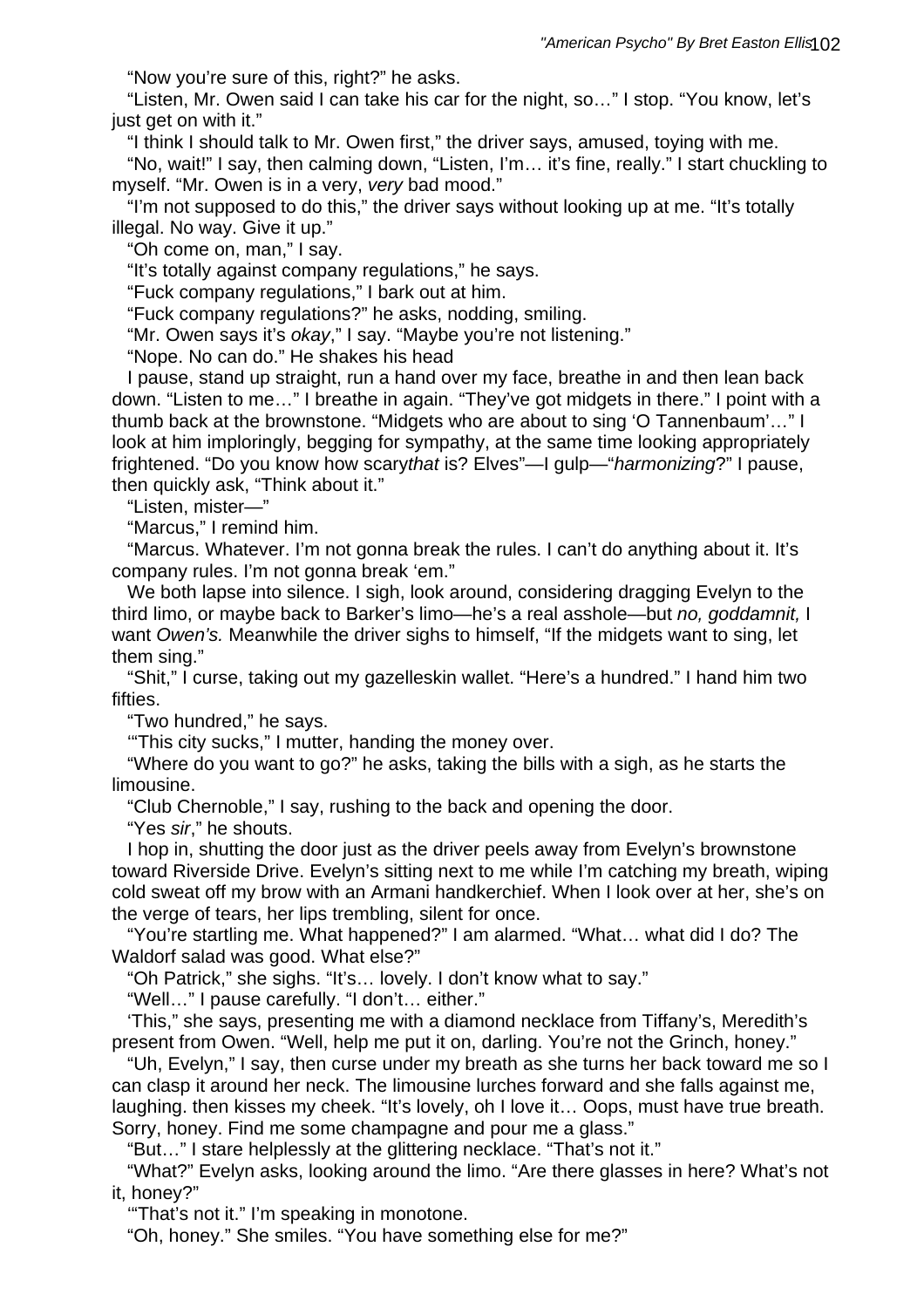"No, I mean—"

 "Come on, you devil," she says, playfully grabbing at my coat pocket. "Come on, what is it?"

"What is *what*?" I ask calmly, annoyed.

 "You've got something else. Let me guess. A ring to match?" she guesses. "A matching bracelet? A *brooch?* So that's itl" She claps her hands. "It's a matching brooch."

 While I'm trying to push her away from me, holding one of her arms back, the other snakes behind me and grabs something out of my pocket—another fortune cookie I lifted from the dead Chinese boy. She stares at it, puzzled for a moment, and says, "Patrick, you're so… romantic," and then, studying the fortune cookie and with less enthusiasm, "so… original."

I'm also staring at the fortune cookie. It's got a lot of blood on it and I shrug and say. as jovially as I can, "Oh, you know me."

 "But what's on it?" She holds it up close to her face, peering at it. "What's this… red stuff?"

 "That's…" I peer also, pretending to be intrigued by the stains, then I grimace. "That's sweet 'n' sour sauce."

She cracks it open excitedly, then studies the fortune, confused.

 "What does it say?" I sigh, fooling around with the radio then scanning the limo for Owen's briefcase, wondering where the champagne could possibly be, the open box from Tiffany's, empty, empty on the floor, suddenly, overwhelmingly, depressing me.

 "It says…" She pauses then squints at it closely, rereading it. "It says, *The fresh grilled joie gras at Le Cirque is excellent but the lobster salad is only so-so*."

"That's nice," I murmur, looking for champagne glasses, tapes, anything.

 "It really says this, Patrick." She hands me the fortune, a slight smile creeping up on her face that I can make out even in the darkness of the limo. "What could it possibly mean?" she asks slyly.

 I take it from her, read it, then look at Evelyn, then back at the fortune, then out the tinted window, at snow flurries swirling around lampposts, around people waiting for buses, beggars staggering directionless down city streets, and I say out loud to myself, "My luck could be worse. It really could."

 "Oh honey," she says, throwing her arms around me, hugging my head. "Lunch at Le Cirque? You're the best. You're not the Grinch. I take it back. Thursday? Is Thursday good for you? Oh no. I can't do it Thursday. Herbal wrap. But how's Friday? And do we really want to go to La Cirque? How about—"

 I push her off me and knock on the divider, rapping my knuckles against it loudly until the driver lowers it. "Sid, I mean Earle, whoever, this isn't the way to Chernoble."

"Yes it is, Mr. Bateman—"

"Hey!"

"I mean Mr. *Halberstam.* Avenue C, right?" He coughs politely.

"I suppose," I say, staring out the window. "I don't recognize anything.

 "Avenue C?" Evelyn looks up from marveling at the necklace Paul Owen bought Meredith. "What's Avenue C? C as in… Cartier, I take it?"

"It's hip," I assure her. "It's totally hip."

"Have you been there?" she asks.

"Millions of times," I mutter.

"Chernoble? No, *not* Chernoble, " she whines. "Honey, it's *Christmas*."

"What in the hell does *that* mean?" I ask.

"Limo driver, oh limo driver…" Evelyn leans forward, balancing herself on my knees.

"Limo driver, we're going to the Rainbow Room. Driver, to the Rainbow Room, please." I push her back and lean forward. "Ignore her. Chernoble. ASAP." I press the button and the divider goes back up.

"Oh Patrick. It's *Christmas*," she whines.

"You keep saying that as if it *means* something," I say, staring right at her.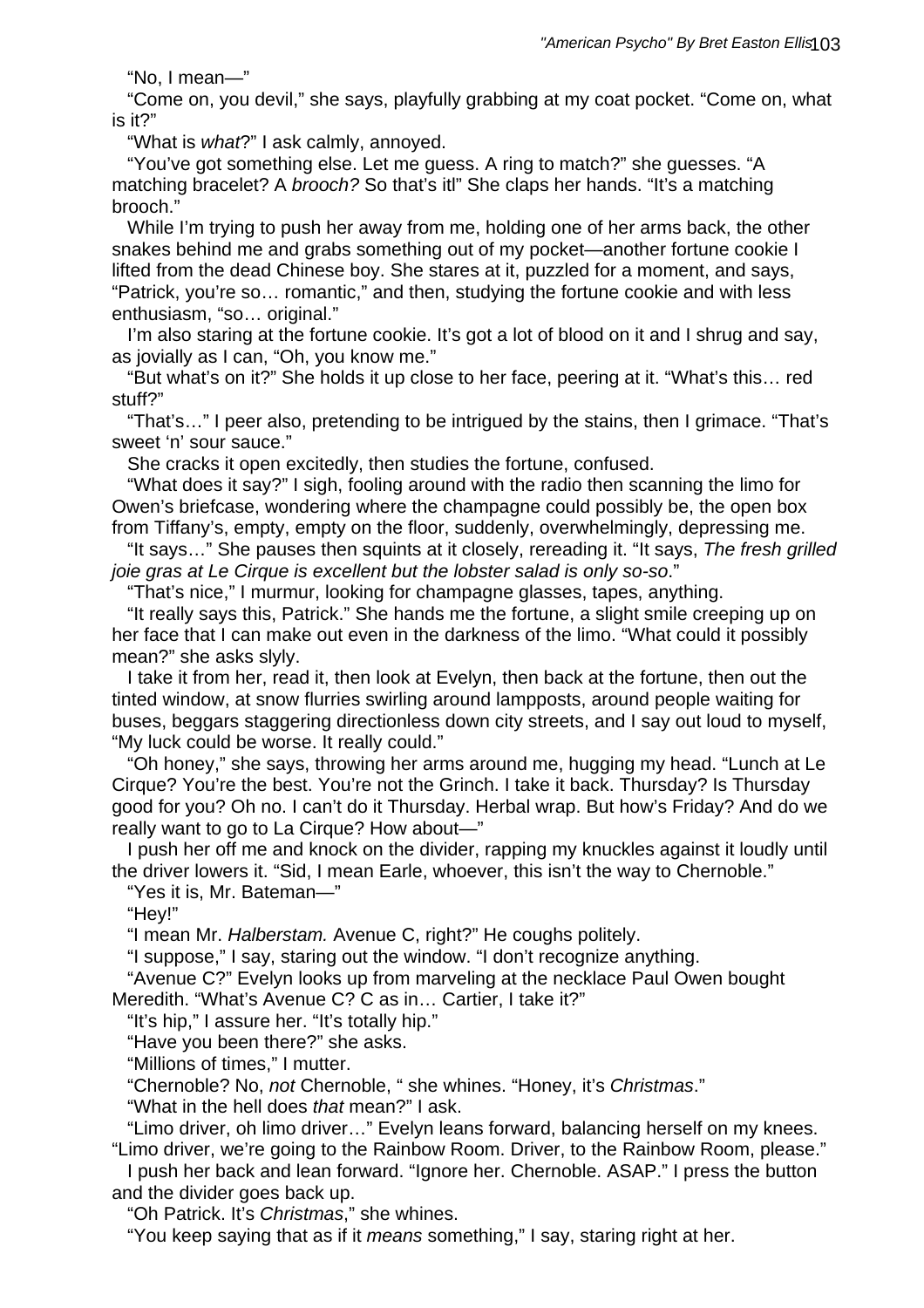"But it's *Christmas*," she whines again.

"I can't *stand* the Rainbow Room," I say, adamant.

 "Oh why *not,* Patrick?" she whines. "They have the *best* Waldorf salad in town at the Rainbow Room. Did you like mine? Did you like my Waldorf salad, honey?"

"Oh my god," I whisper, covering my face with both heads.

 "Honestly. Did you?" she asks. "The only thing I really worried about was *that* and the chestnut stuffing…" She pauses. "Well, because the chestnut stuffing was… well, gross, you know—"

 "I don't want to go to the Rainbow Room," I interrupt, my hands still covering my face, "because I can't score drugs there."

 "Oh…" She looks me over, disapprovingly. "Tsk, tsk, tsk. Drugs, Patrick? What kind of, ahem, drugs are we talking about?"

 "Drugs, Evelyn. Cocaine. *Drugs*. I want to do some cocaine tonight. Do you understand?" I sit up and glare at her.

"Patrick," she says, shaking her head, as if she's lost faith in me.

"I can see you're confused," I point out.

"I just don't want any part of it," she says.

 "You don't have to do any of it," I tell her. "Maybe you're not even invited to do any of it."

"I just don't understand why you have to ruin this time of year for me," she says.

"Think of it as… *frost.* As Christmas frost. As expensive Christmas *frost*," I say,

"Well…," she says, lighting up. "It's kind of exciting to slum, isn't it?"

 "Thirty bucks at the door *apiece* is not exactly slumming, Evelyn." Then I ask, suspiciously, "Why wasn't Donald Trump invited to your party?"

 "Not Donald Trump *again,* " Evelyn moans. "Oh god. Is that why you were acting like such a buffoon? This obsession has *got* to end!" she practically shouts. "That's why you were acting like such an ass!"

 "It was the Waldorf salad, Evelyn," I say, teeth clenched. "It was the Waldorf salad that was making me act like an ass!"

 "Oh my god. You mean it, too!" She throws her head back in despair. "I knew it, I knew it."

"But you didn't even make it!" I scream. "It was *catered*!"

"Oh god," she wails. "I can't believe it."

 The limousine pulls up in front of Club Chernoble, where a crowd ten deep waits standing outside the ropes in the snow. Evelyn and I get out, and using Evelyn, much to her chagrin, as a blocker, I push my way through the crowd and luckily spot someone who looks exactly like Jonathan Leatherdale, about to be let in, and really shoving Evelyn, who's still holding on to her Christmas present, I call out to him, "Jonathan, hey Leatherdale," and suddenly, predictably, the whole crowd starts shouting, "Jonathan, hey Jonathan." He spots me as he turns around and calls out, "Hey Baxter!" and winks, giving me the thumbs-up sign, but it's not to me, it's to someone else. Evelyn and I pretend we're with his party anyway. The doorman closes the ropes on us, asks, "You two come in that limo?" He looks over at the curb and motions with his head.

"Yes." Evelyn and I both nod eagerly.

"You're in," he says, lifting the ropes.

We walk in and I lay out sixty dollars; not a single drink ticket. The club is predictably dark except for the flashing strobe lights, and even with them, all I can really see is dry ice pumping out of a fog machine and one hardbody dancing to INXS's "New Sensation," which blasts out of speakers at a pitch that vibrates the body. I tell Evelyn to go to the bar and get us two glasses of champagne. "Oh of course," she shouts back, heading tentatively toward one thin white strip of neon, the only light illuminating what might be a place where alcohol is served. In the meantime I score a gram from someone who looks like Mike Donaldson, and after debating for ten minutes while checking out this hardbody whether I should ditch Evelyn or not, she comes up with two flutes half full of champagne, indignant, sad-faced. "It's Korbel," she shouts. "Let's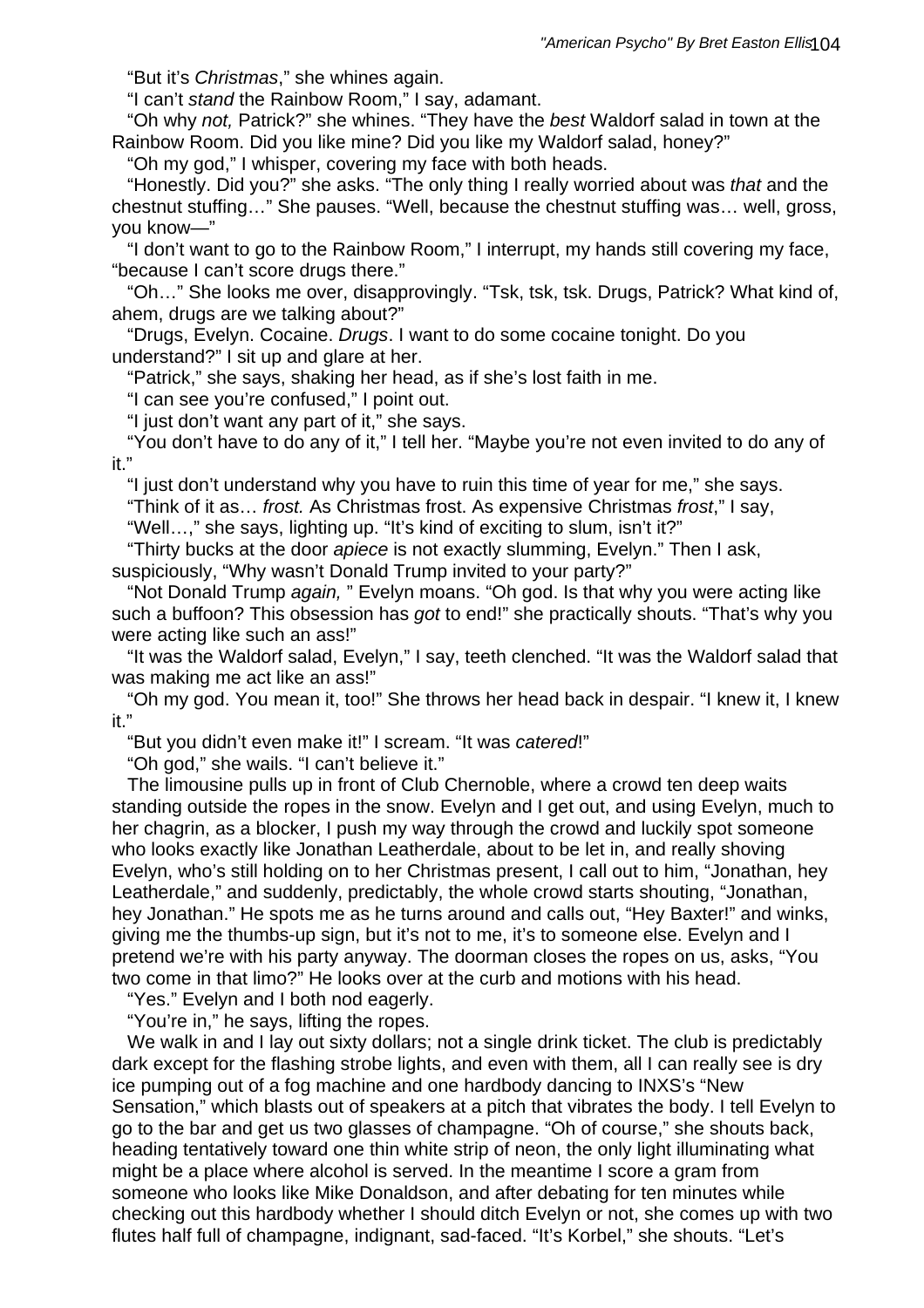*leave*." I shake my head negative and shout back, "Let's go to the rest rooms." She follows.

 The one bathroom at Chernoble is unisex. Two other couples are already there, one of them in the only stall. The other couple is, like us, impatiently waiting for the stall to empty. The girl is wearing a silk jersey halter top, a silk chiffon skirt and silk sling-backs, all by Ralph Lauren. Her boyfriend is wearing a suit tailored by, I think, William Fioravanti or Vincent Nicolosi or Scali—some wop. Both are holding champagne glasses: his, full; hers, empty. It's quiet except for the sniffling and muted laughter coming from the stall, and the bathroom's door is thick enough to block out the music except for the deep thumping drumbeat. The guy taps his foot expectantly. The girl keeps sighing and tossing her hair over her shoulder in these strangely enticing jerky head movements; then she looks over at Evelyn and me and whispers something to her boyfriend. Finally, after she whispers something to him again, he nods and they leave.

 "Thank *god*," I whisper, fingering the gram in my pocket; then, to Evelyn, "Why are you so quiet?"

"The Waldorf salad," she murmurs, not looking at me. "Damnit."

 There's a click, the door to the stall opens and a young couple—the guy wearing a double-breasted wool cavalry twill suit, cotton shirt and silk tie, all by Givenchy, the girl wearing a silk taffeta dress with ostrich hem by Geoffrey Beene, vermeil earrings by Stephen Dweck Moderne and Chanel grosgrain dance shoes—walks out, discreetly wiping each other's noses, staring at themselves in the mirror before leaving the rest room, and just as Evelyn and I are about to walk into the stall they've vacated, the first couple rushes back in and attempts to overtake it.

 "*Excuse* me," I say, my arm outstretched, blocking the entrance. "*You* left. It's, uh, our turn, you know?"

"Uh, no, I don't think so," the guy says mildly.

"Pat*rick*," Evelyn whispers behind me. "Let them… you know."

"Wait. No. It's *our* turn," I say.

"Yeah, but *we* were waiting first."

"Listen, I don't *want* to start a fight—"

"But you *are*," the girlfriend says, bored yet still managing a sneer.

"Oh my," Evelyn murmurs behind me, looking over my shoulder.

"Listen, we should just do it here," the girl, who I wouldn't mind fucking, spits out.

"What a *bitch*," I murmur, shaking my head.

 "Listen," the guy says, relenting. "While we're arguing about this, one of us could be *in* there."

"Yeah," I say. "*Us.* "

 "Oh Christ," the girl says, hands on hips, then to Evelyn and me, "I can't believe who they're letting in now."

 "*You* are a bitch," I murmur, disbelieving. "Your attitude *sucks*, you know that?" Evelyn gasps and squeezes my shoulder. "*Pat* rick."

 The guy has already started snorting his coke, spooning the powder out of a brown vial, inhaling then laughing after each hit, leaning against the door.

"Your girlfriend's a *total* bitch," I tell the guy.

"*Patrick*," Evelyn says. "Stop it."

"She's a bitch," I say, pointing at her.

"*Patrick*, apologize," Evelyn says.

 The guy goes into hysterics, his head thrown back, sniffing in loudly, then he doubles up and tries to catch his breath.

"Oh my *god*," Evelyn says, appalled. "Why are you laughing? *Defend* her."

 "Why?" the guy asks, then shrugs, both nostrils ringed with white powder. "He's *right*." "I'm leaving, Daniel," the girl says, near tears. "I can't handle *this*. I can't handle *you*. I can't handle *them.* I warned you at Bice."

"Go ahead," the guy says. "Go. Just do it. Take a hike. I don't care."

"Patrick, what have you started?" Evelyn asks, backing away from me. "This is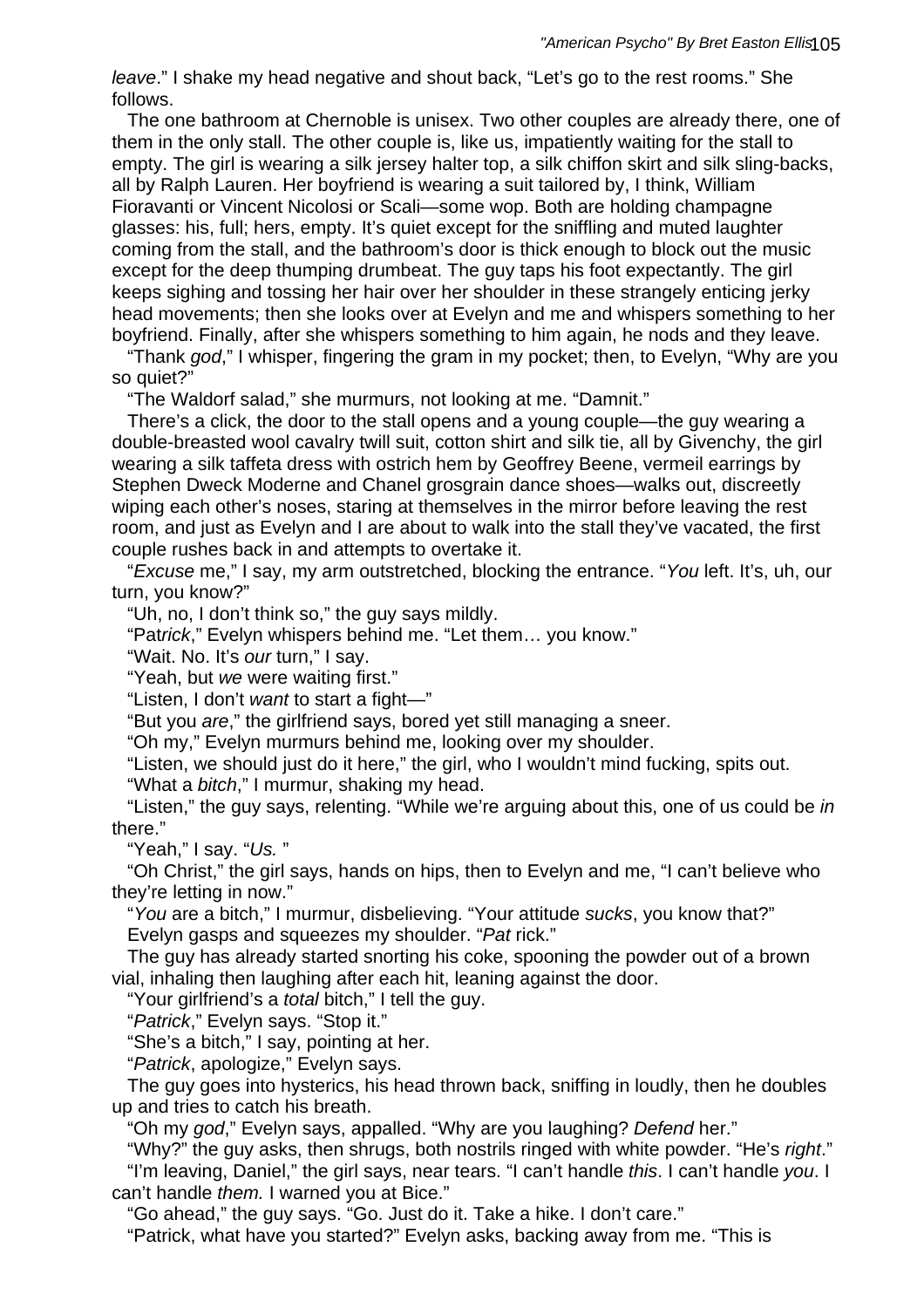unacceptable," and then, looking up at the fluorescent bulbs, "And so is this lighting. I'm leaving." But she stands there, waiting.

"I'm leaving, Daniel," the girl says. "Did you *hear* me?"

 "Go *ahead.* Forget it," Daniel says, staring at his nose in the mirror, waving her away. "I said take a hike."

"I'm using the stall," I tell the room. "Is this okay? Does anybody mind?"

"Aren't you going to defend your girlfriend?" Evelyn asks Daniel.

 "Jesus, what do you want me to do?" He looks at her in the mirror, wiping his nose, sniffing again. "I bought her dinner. I introduced her to Richard Marx. Jesus Christ, what else does she want?"

"Beat the shit out of him?" the girl suggests, pointing at me.

 "Oh honey," I say, shaking my head, "the things I could do to you with a coat hanger." "Goodbye, Daniel," she says, pausing dramatically. "I'm out of here."

"Good," Daniel says, holding up the vial. "More for moi."

 "And don't try calling me," she screams, opening the door. "My answering machine is on tonight and I'm screening all calls!"

"Patrick," Evelyn says, still composed, prim. "I'll be outside."

 I wait a moment, staring at her from inside the stall, then at the girl standing in the doorway. "Yeah, *so*?"

"Patrick," Evelyn says, "don't say something you'll regret."

"Just *go*," I say. "Just leave. Take the limo."

"Patrick—"

"*Leave*," I roar. "The Grinch says *leave*!"

 I slam the door of the stall and start shoveling the coke from the envelope into my nose with my platinum AmEx. In between my gasps I hear Evelyn leave, sobbing to the girl, "He *made* me walk out of my own Christmas party, can you believe it? My Christmas party?" And I hear the girl sneer "Get a life" and I start laughing raucously, banging my head against the side of the stall, and then I hear the guy do a couple more hits, then he splits, and after finishing most of the gram I peek out from over the stall to see if Evelyn's still hanging around, pouting, chewing her lower lip sorrowfully—oh *boo hoo hoo,* baby—but she hasn't come back, and then I get an image of Evelyn and Daniel's girlfriend on a bed somewhere with the girl spreading Evelyn's legs, Evelyn on all fours, licking her asshole, fingering her cunt, and this makes me dizzy and I head out of the rest room into the club, horny and desperate, lusting for contact.

 But it's later now and the crowd has changed—it's now filled with more punk rockers, blacks, fewer Wall Street guys, more bored rich girls from Avenue A lounging around, and the music has changed; instead of Belinda Carlisle singing "I Feel Free" it's some black guy *rapping*, if I'm hearing this correctly, something called "Her Shit on His Dick" and I sidle up to a couple of hardbody rich girls, both of them wearing skanky Betsey Johnson-type dresses, and I'm wired beyond belief and I start off with a line like "Cool music—haven't I seen you at Salomon Brothers?" and one of them, one of these girls, sneers and says, "Go back to Wall Street," and the one with the *nose ring* says, "Fucking yuppie."

 And they say this even though my suit looks black in the darkness of the club and my tie—paisley, Armani, silk—is loosened.

 "Hey." I say, grinding my teeth. "You may think I'm a really disgusting yuppie but I'm not, *really*," I tell them, swallowing rapidly, wired out of my head.

 Two black guys are sitting with them at the table. Both sport faded jeans, T-shirts, and leather jackets. One has reflector sunglasses on, the other has a shaved head. Both are glaring at me. I stick out my hand at a crooked angle, trying to mimic a rapper. "Hey," I say. "I'm fresh. The freshest, y'know… like, uh, def… the deffest." I take a sip of champagne. "You know… *def*."

 To prove this I spot a black guy with dreadlocks and I walk up to him and exclaim "Rasta Man!" and hold out my hand, anticipating a high-five. But the nigger just stands there.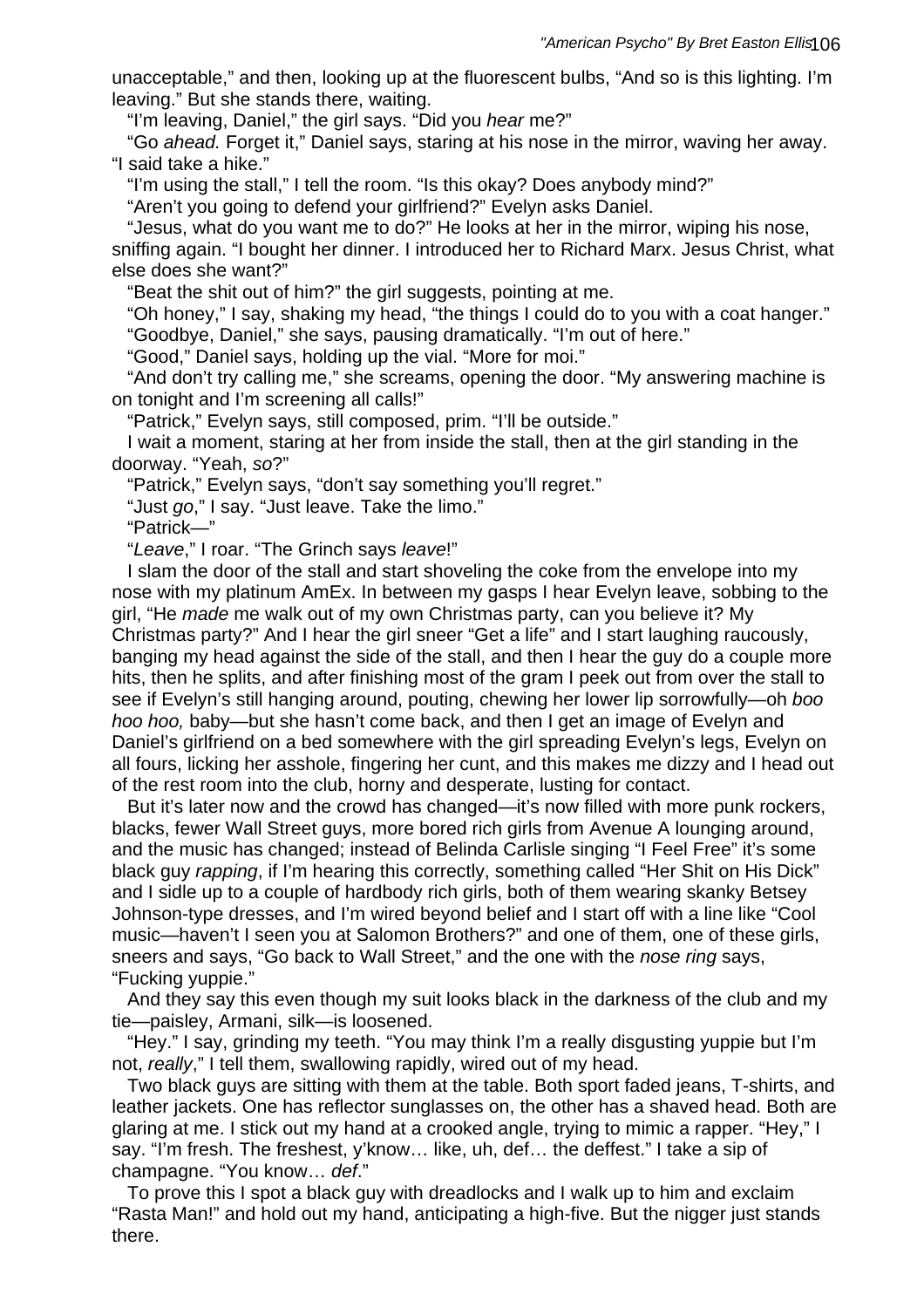"I mean"—I cough—"*Mon*," and then, with less enthusiasm, "We be, uh, jamming.." He brushes past me, shaking his head. I look back at the girls. They shake their heads—a warning to me not to come back over. I turn my gaze to a hardbody who's dancing by herself next to a column, then I finish my champagne and walk up to her, asking for a phone number. She smiles. Exit.

### **Nell's**

 Midnight. I'm sitting in a booth at Nell's with Craig McDermott and Alex Taylor—who has just passed out—and three models from Elite: Libby, Daisy and Caron. It's nearing summer, mid-May, but the club is air-conditioned and cool, the music from the light jazz band drifts through the half-empty room, ceiling fans are whirring, a crowd twenty deep waits outside in the rain, a surging mass. Libby is blond and wearing black grosgrain high-heeled evening shoes with exaggeratedly pointed toes and red satin bows by Yves Saint Laurent. Daisy is blonder and wearing black satin tapered-toe pumps set off by splattered-silver sheer black stockings by Betsey Johnson. Caron is platinum blond and wearing stack-heeled leather boots with a pointed patent-leather toe and wool tweed turned-over calf by Karl Lagerfeld for Chanel. All three of them have on skimpy black wool-knit dresses by Giorgio di Sant'Angelo and are drinking champagne with cranberry juice and peach schnapps and smoking German cigarettes—but I don't complain, even though I think it would be in Nell's best interest if a nonsmoking section was initiated. Two of them are wearing Giorgio Armani sunglasses. Libby has jet lag. Of the three, Daisy is the only one I even remotely want to fuck. Earlier in the day after a meeting with my lawyer about some bogus rape charges, I had an anxiety attack in Dean & Deluca which I worked off at Xclusive. Then I met the models for drinks at the Trump Plaza. This was followed by a French movie that I completely did not understand, but it was fairly chic anyway, then dinner at a sushi restaurant called Vivids near Lincoln Center and a party at one of the models' ex-boyfriend's loft in Chelsea, where bad, fruity sangria was served. Last night I had dreams that were lit like pornography and in them I fucked girls made of cardboard. *The Patty Winters Show* this morning was about Aerobic Exercise.

 I'm wearing a two-button wool suit with pleated trousers by Luciano Soprani, a cotton shirt by Brooks Brothers and a silk tie by Armani. McDermott's got on this wool suit by Lubiam with a linen pocket square by Ashear Bros., a Ralph Lauren cotton shirt and a silk tie by Christian Dior and he's about to toss a coin to see which one of us is going downstairs to fetch the Bolivian Marching Powder since *neither* one of us wants to sit here in the booth with the girls because though we probably want to fuck them, we don't want to, in fact *can't,* we've found out, talk to them, not even condescendingly—they simply have *nothing* to say and, I mean, I know we shouldn't be surprised by this but still it's somewhat disorienting. Taylor is sitting up but his eyes are closed, his mouth slightly open, and though McDermott and I originally thought he was protesting the girls' lack of verbal skills by pretending to be asleep, it dawns on us that perhaps he's authentically shitfaced (he's been near incoherent since the three sakes, he downed at Vivids), but none of the girls pay any attention, except maybe Libby since she's sitting next to him, but it's doubtful, very doubtful.

"Heads, heads, heads," I mutter under my breath.

McDermott flips the quarter.

 "Tails, tails, tails," he chants, then he slaps his hand over the coin after it lands on his napkin.

"Heads, heads, heads," I hiss, praying.

He lifts his palm. "It's tails," he says, looking at me.

I stare at the quarter for a long time before asking, "Do it again."

 "So long," he says, looking over at the girls before getting up, then he glances at me, rolls his eyes, gives his head a curt shake. "Listen," he reminds me. "I want another martini. Absolut. Double. No olive."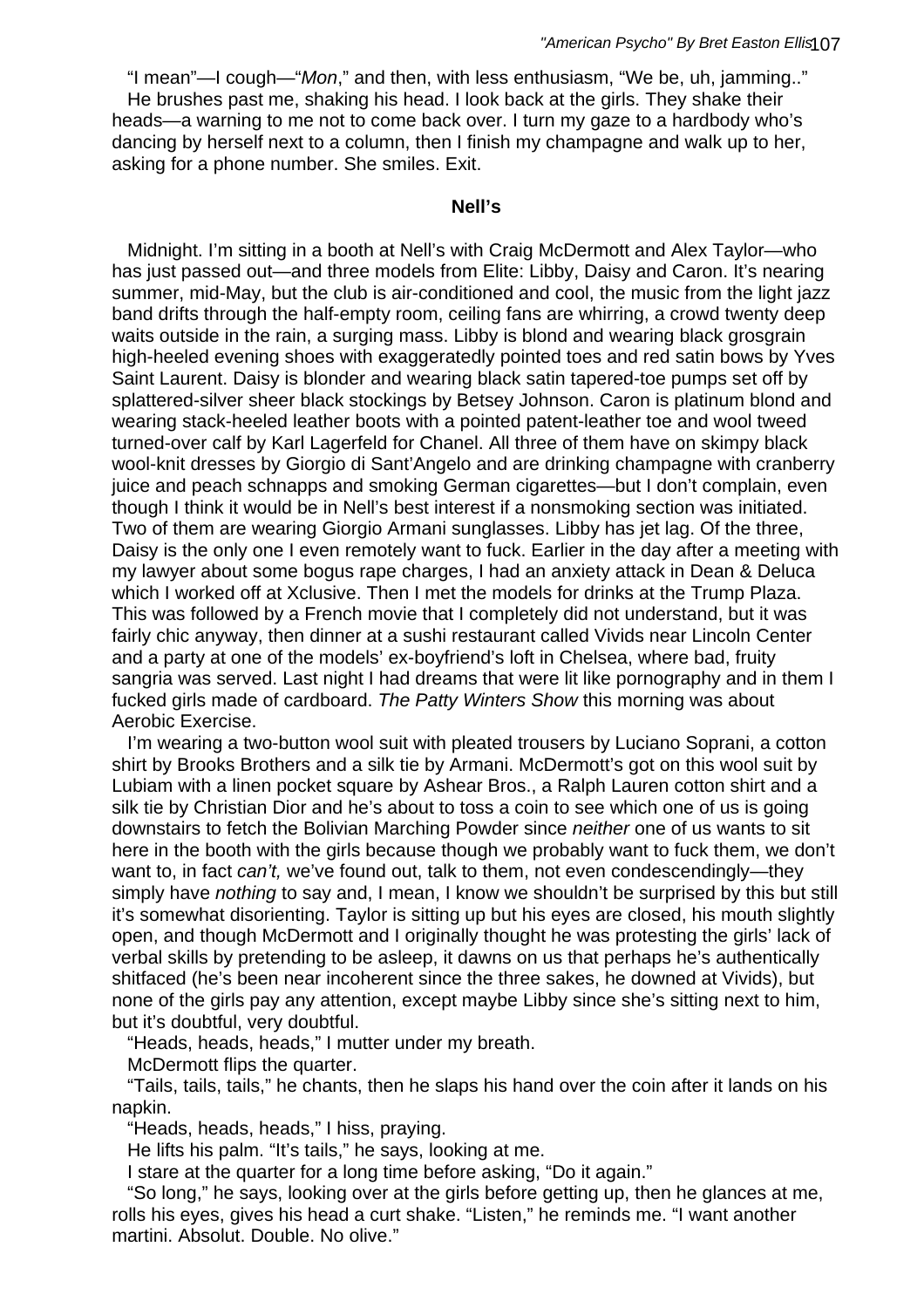"Hurry," I call after him, then under my breath, watching as he waves gaily from the top of the stairs, "Fucking moron."

 I turn back to the booth. Behind us, a table of Eurotrash hardbodies that suspiciously resemble Brazilian transvestites shriek in unison. Let's see… Saturday night I'm going to a Mets game with Jeff Harding and Leonard Davis. I'm renting Rambo movies on Sunday. The new Lifecycle will be delivered on Monday… I stare at the three models for an agonizing amount of time, minutes, before saying anything, noticing that someone has ordered a plate of papaya slices and someone else a plate of asparagus, though both remain untouched. Daisy carefully looks me over, then aims her mouth in my direction and blows smoke toward my head, exhaling, and it floats over my hair, missing my eyes, which are protected anyway by the Oliver Peoples nonprescription redwoodframed glasses I've been wearing most of the night. Another one, Libby, the bimbo with jet lag, is trying to figure out how to unfold her napkin. My frustration level is surprisingly low, because things could be worse. After all, these could be *English* girls. We could be drinking... *tea*.

 "So!" I say, clapping my hands together, trying to seem alert. "It was hot out today. No?"

"Where did Greg go?" Libby asks, noticing McDermott's absence.

 "Well, Gorbachev is downstairs," I tell her. "McDermott, Greg, is going to sign a peace treaty with him, between the United States and Russia." I pause, trying to gauge her reaction, before adding, "McDermott's the one behind glasnost, you know."

 "Well… yeah," she says, her voice impossibly toneless, nodding. "But he told me he was in mergers and… aquasessions."

 I'm looking over at Taylor, who's still sleeping. I snap one of his suspenders but there's no reaction, no movement, then I turn back to Libby. "You're not confused, are you?"

"No," she says, shrugging. "Not really."

"Gorbachev's not downstairs," Caron says suddenly.

"Are you lying?" Daisy asks, smiling.

 I'm thinking: Oh boy. Yes. Caron's right. Gorbachev's not downstairs. He's at Tunnel. Excuse me. Waitress?" I grab at a passing hardbody who's wearing a Bill Blass navy lace gown with a silk organza ruffle. "I'll have a J&B on the rocks and a butcher knife or something sharp from the kitchen. Girls?"

 None of them say anything. The waitress is staring at Taylor. I look over at him, then back at the hardbody waitress, then back at Taylor. "Bring him the, um, grapefruit sorbet and, oh, let's say, a Scotch, okay?"

The waitress just stares at him.

"Ahem, honey?" I wave my hand in front of her face. "J&B? On the rocks?" I tell her,

enunciating over the jazz band, who are in the middle of a fine rendition of "Take Five." She finally nods.

 "And bring them"—I gesture toward the girls—"whatever it was they're drinking. Ginger ale? Wine cooler?"

"No," Libby says. "It's champagne." She points, then says to Caron, "Right?"

"I guess." Caron shrugs.

"With peach schnapps," Daisy reminds her.

 "Champagne," I repeat, to the waitress. "With, uh-huh, peach schnapps. Catch that?" Waitress nods, writes something down, leaves, and I'm checking out her ass as she walks away, then I look back at the three of them, studying each one very carefully for any signs, a flicker of betrayal that would cross their faces, the one gesture that would give away this robot act, but it's fairly dark in Nell's and my hope—that this is the case is just wishful thinking and so I clap my hands together again and breathe in. "So! It was really hot out today. Right?"

"I need a new fur," Libby sighs, staring into her champagne

"Full length or ankle length?" Daisy asks in the same tonelow voice.

"A stole?" Caron suggests.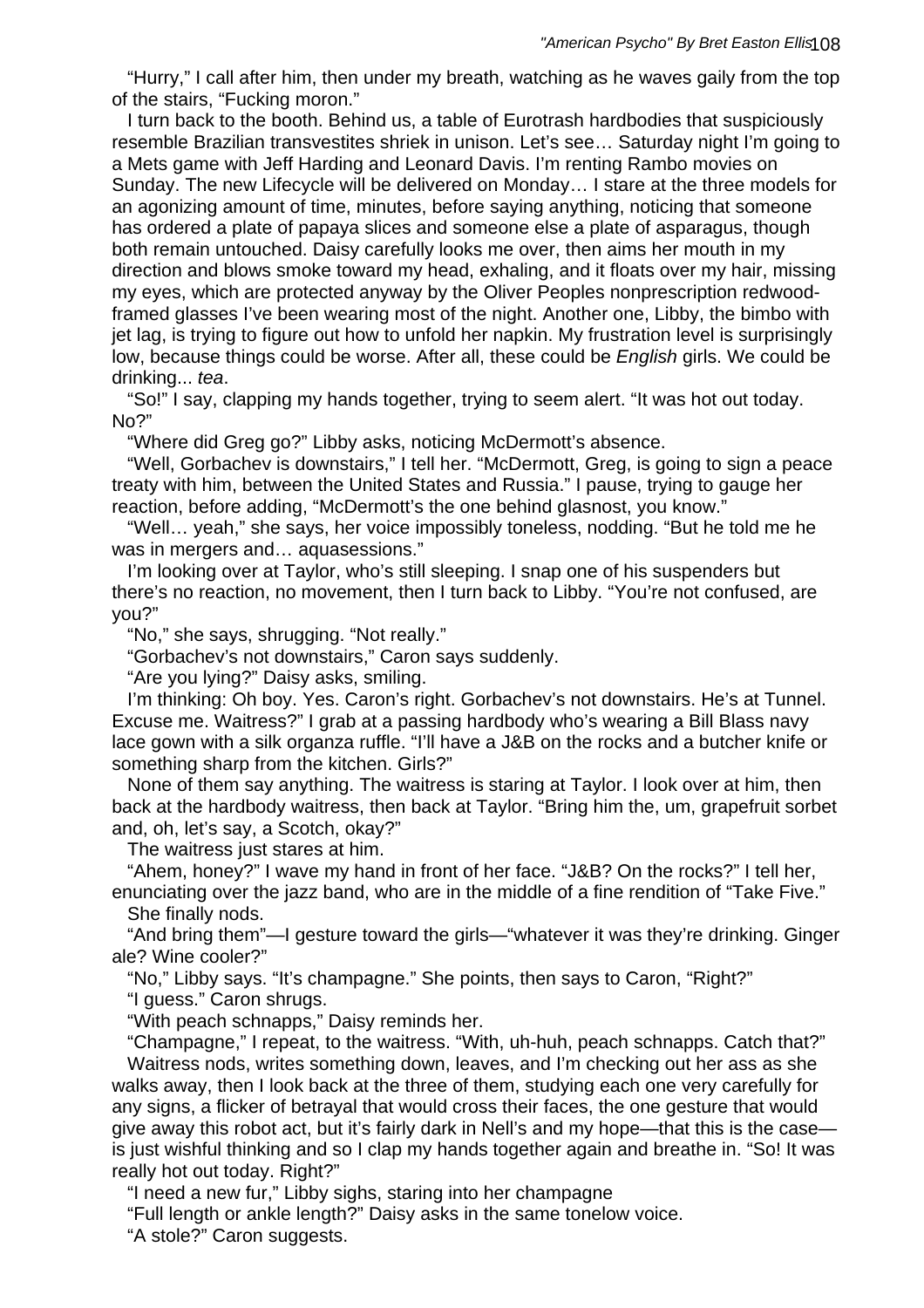"Either a full length or…" Libby stops and thinks hard for a minute. "I saw this short, cuddly wrap…"

"But mink, right?" Daisy asks. "Definitely *mink*?"

"Oh yeah. Mink," Libby says.

 "Hey Taylor," I whisper, nudging him. "Wake up. They're talking. You've gotta see this."

"But *which* kind?" Caron's on a roll.

"Don't you find some minks are too…*fluffy*?" Daisy asks.

"Some minks *are* too fluffy." Libby this time.

"Silver fox is *very* popular," Daisy murmurs.

"Beige tones are also increasingly popular," Libby says.

"Which ones are those?" someone asks.

"Lynx. Chinchilla. Ermine. Beaver—"

"Hello?" Taylor wakes up, blinking. "I'm here."

"Go back to sleep, Taylor," I sigh.

"Where's Mr. McDermott?" he asks, stretching.

 "Wandering around downstairs. Looking for coke." I shrug. "Silver fox is very popular," one of them says.

"Raccoon. Fitch. Squirrel. Muskrat. Mongolian lamb."

 "Am I dreaming," Taylor asks me, "or… am I really hearing an actual conversation?" "Well, I suppose what passes for one." I wince. "Shhh. Listen. It's inspiring."

 At the sushi restaurant tonight McDermott, in a state of total frustration, asked the girls if they knew the names of any of the nine planets. Libby and Caron guessed the moon. Daisy wasn't sure but she actually guessed… Comet. Daisy thought that Comet was a planet. Dumbfounded, McDermott, Taylor and I all assured her that it was.

 "Well, it's easy to find a good fur now," Daisy says slowly. "Since more ready-to-wear designers have now entered the fur field, the range increases because each designer selects different pelts to give his collection an individual character."

"It's all so scary," Caron says, shivering.

 "Don't be intimidated," Daisy says. "Fur is only an accessory. *Don't* be intimidated by it."

"But a luxurious accessory," Libby points out.

 I ask the table, "Has anyone ever played around with a TEC nine-millimeter Uzi? It's a gun. No? They're particularly useful because this model has a threaded barrel for attaching silencers and barrel extensions." I say this nodding.

 "Furs shouldn't be intimidating." Taylor looks over at me and blankly says, "I'm gradually uncovering some startling information here."

"But a luxurious accessory," Libby points out again.

 The waitress reappears, setting the drinks down along with a bowl of grapefruit sorbet. Taylor looks at it and says, blinking, "I didn't order this."

 "Yes you did," I tell him. "In your sleep you ordered this. You ordered this in your sleep."

"No I didn't," he says, unsure.

"I'll eat it," I say. "Jjust listen." I'm tapping my fingers against the table loudly.

"Karl Lagerfeld hands down," Libby's saying.

"Why?" Caron.

"He created the Fendi collection, of course," Daisy says, lighting a cigarette.

 "I like the Mongolian lamb mixed with mole or"—Caron stops to giggle—"this black leather jacket lined with Persian lamb."

"What do you think of Geoffrey Beene?" Daisy asks her.

Caron ponders this. "The white satin collars… if*fy*."

"But he does *mar* velous things with Tibetan lambs," Libby says.

"Carolina Herrera?" Caron asks.

"No, no, too fluffy," Daisy says, shaking her head

"Too schoolgirl," Libby agrees.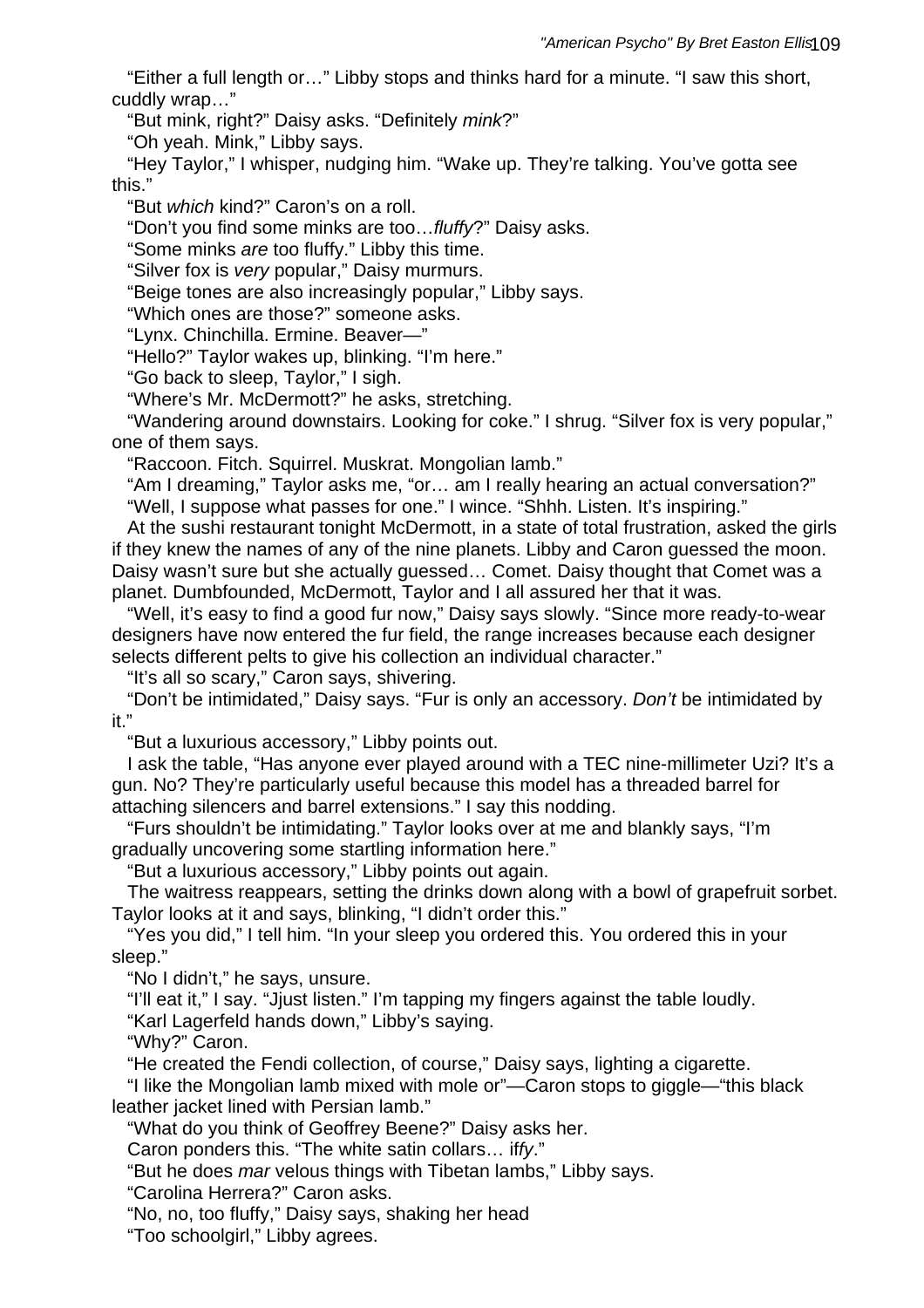"James Galanos has the most wonderful Russian lynx bellies, though," Daisy says.

"And don't forget Arnold Scaasi. The white ermine," Libby says. "To *die* for."

"Really?" I smile and lift my lips into a depraved grin. "To die for?"

 "To die for," Libby says again, affirmative about something for the first time all night. "I think you'd look adorable in, oh, a Geoffrey Beene, Taylor," I whine in a high, faggy voice, flopping a limp wrist on his shoulder, but he's sleeping again so it doesn't matter. I remove the hand with a sigh.

 "That's Miles…" Caron peers over at some aging gorilla in the next booth with a graying crew cut and an eleven-year-old bimbo balanced on his lap.

 Libby turns around to make sure. "But I thought he was filming that Vietnam movie in Philadelphia."

"No. The *Philippines*," Caron says. "It wasn't in Philadelphia."

"Oh yeah," Libby says, then, "Are you sure?"

 "Yeah. In fact it's over," Caron says in a tone that's completely undecided. She blinks. "In fact it's… out." She blinks again. "In fact I think it came out… last year."

 The two of them are looking over at the next booth disinterestedly, but when they turn back to our table, their eyes falling on the sleeping Taylor, Caron turns to Libby and sighs. "Should we go over and say hello?"

 Libby nods slowly, her features quizzical in the candlelight, and stands up. "Excuse us." They leave. Daisy stays, sips Caron's champagne. I imagine her naked, murdered, maggots burrowing, feasting on her stomach, tits blackened by cigarette burns, Libby eating this corpse out, then I clear my throat. "So it was really hot out today, wasn't it?"

"It was," she agrees.

"Ask me a question," I tell her, feeling suddenly, well, spontaneous.

She inhales on the cigarette, then blows out. "So what do you do?"

"What do you think I do?" And frisky too.

"A model?" She shrugs. "An actor?"

"No," I say. "Flattering, but no."

"Well?"

"I'm into, oh, murders and executions mostly. It depends." I shrug.

"Do you like it?" she asks, unfazed.

"Um… It depends. Why?" I take a bite of sorbet.

 "Well, most guys I know who work in mergers and acquisitions don't really like it," she says.

 'That's *not* what I said," I say, adding a forced smile, finishing my J&B. "Oh, forget it." "Ask *me* a question," she says.

"Okay. Where do you…" I stop for a moment, stuck, then, "summer?"

"Maine," she says. "Ask me something else."

"Where do you work out?"

"Private trainer," she says. "How about you?"

"Xclusive," I say. "On the Upper West Side."

 "Really?" She smiles, then notices someone behind me, but her expression doesn't change, and her voice remains fiat. "Francesca. Oh my god. It's Francesca. Look."

 "Daisy! And Patrick, you *devil*!" Francesca screeches. "Daisy, what in god's name are you doing with a *stud* like Batman?" She overtakes the booth, sliding in with this bored blond girl I don't recognize. Francesca is wearing a velvet dress by Saint Laurent Rive Gauche and the girl I don't recognize is wearing a wool dress by Geoffrey Beene. Both are wearing pearls.

"Hello, Francesca," I say.

 "Daisy, oh my god, Ben and Jerry's *here.* I *love* Ben and Jerry," I think is what she says, all in a breathless rush, shouting over the light din—actually, drowning out the light din—of the jazz band. "Don't you *love* Ben and Jerry?" she asks, her eyes wide, and then she rasps out to a passing waitress, "*Orange* juice! I need *orange* juice! Jesus fucking Christ the help here has *got* to go. Where's Nell? I'll tell her," she mutters, looking around the room, then turns to Daisy. "How's my face? Bateman, *Ben and Jerry*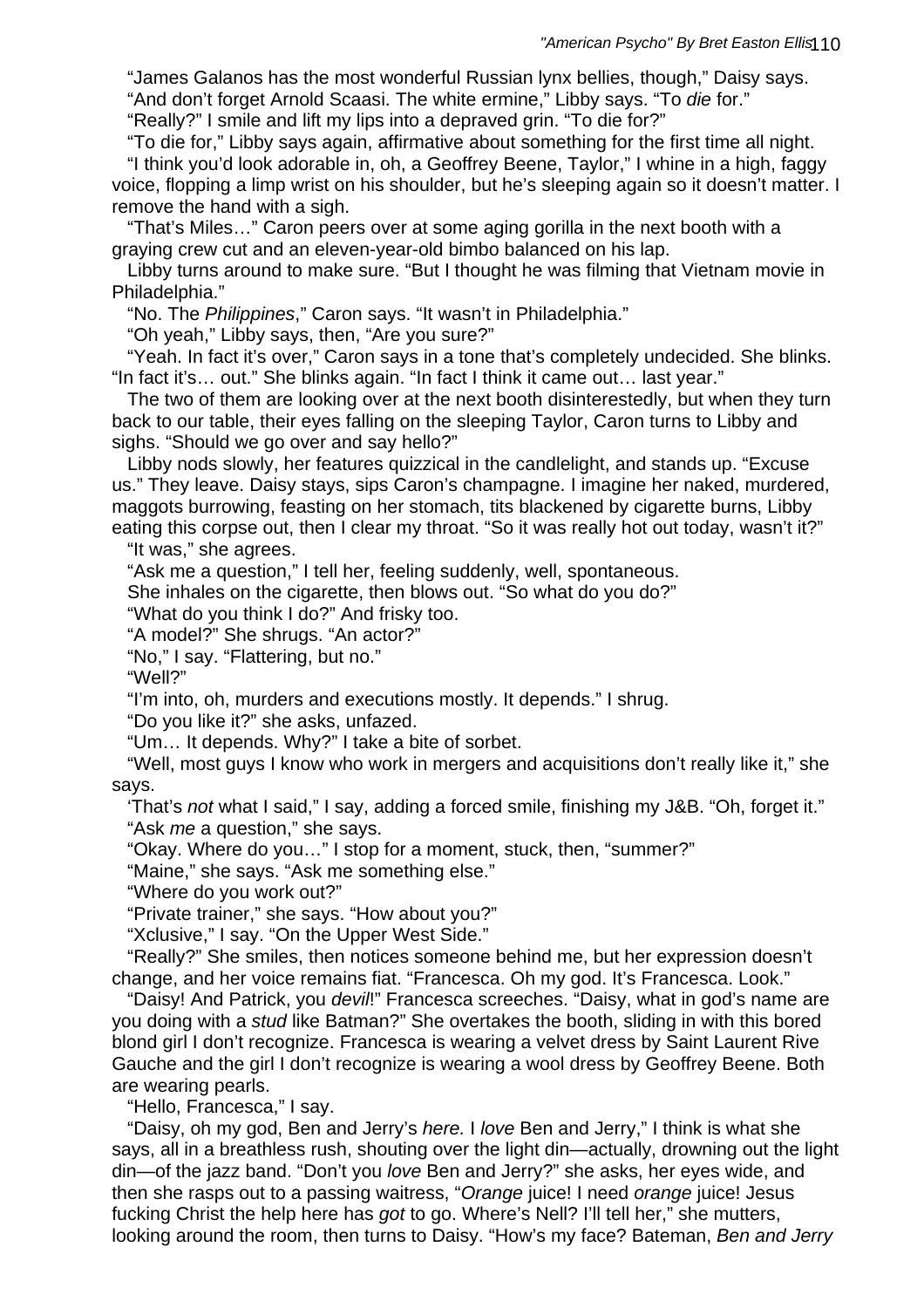are *here.* Don't sit there like an idiot. Oh god I'm kidding. I adore Patrick but come on, Batman, look lively, you stud, Ben and Jerry are here." She winks lasciviously then wets both lips with her tongue. Francesca writes for *Vanity Fair.*

 "But I already…" I stop and look down at my sorbet, troubled. "I already ordered this grapefruit sorbet." Gloomily I point at the dish, confused. "I don't want any ice cream."

 "For Christ sakes, Bateman, *Jagger* is here. Mick. Jerry. *You* know," Francesca says, talking to the booth but constantly scanning the room. Daisy's expression hasn't changed once all evening. "What a y-u-p-p-i-e," she spells to the blond girl, then Francesca's eyes land on my sorbet. I pull it toward me protectively.

 "Oh yeah," I say. "*'Just another night, just another night with you…'"* I sing, sort of. "I know who he is."

 "You look thin, Daisy, you're making me sick. Anyway, this is Alison Poole, who is also too thin and makes me sick," Francesca says, lightly slapping my hands covering the sorbet, pulling the dish back toward her. "And this is Daisy Milton and Patrick—"

"We've met," Alison says, glaring at me.

"Hi, Alison. Pat Bateman," I say, holding out my hand.

"We've *met*," she says again, glaring harder.

"Uh… we have?" I ask.

 Francesca screams, "God, look at that profile of Bateman's. Totally *Roman.* And those *lashes*!" she shrieks.

Daisy smiles approvingly. I play it cool, ignoring them.

 I recognize Alison as a girl I did last spring while at the Kentucky Derby with Evelyn and her parents. I remember she screamed when I tried to push my entire arm, gloved and slathered with Vaseline, toothpaste, anything I could find, up into her vagina. She was drunk, wasted on coke, and I had tied her up with wire, slapped duct tape all over her mouth, her face, her breasts. Francesca has given me head before. I don't remember the place, or when, but she's given me head and liked it. I suddenly remember, painfully, that I would have liked to see Alison bleed to death that afternoon last spring but something stopped me. She was so high—"oh my god," she kept moaning during those hours, blood bubbling out of her nose—she never wept. Maybe that was the problem; maybe that was what saved her. I won a lot of money that weekend on a horse called Indecent Exposure.

 "Well… Hi." I smile weakly but soon regain my confidence. Alison would never have told anyone that story. Not a soul could've possibly heard about that lovely, horrible afternoon. I grin at her in the darkness of Nell's. "Yeah, I remember you. You were a real…" I pause, then growl, "manhandler."

She says nothing, just looks at me like I'm the opposite of civilization or something.

 "Jesus. Is Taylor sleeping or just dead?" Francesca asks while gobbling up what's left of my sorbet. "Oh my God, did anyone read Page Six today? I was in it, so was Daisy. And Taffy too."

 Alison gets up without looking over at me. "I'm going to find Skip downstairs and dance." She walks away.

 McDermott comes back and gives Alison, who's squeezing past him, the once-over before taking the seat next to mine.

"Any luck?" I ask.

 "No dice," he says, wiping his nose. He lifts my drink to his face and sniffs it, then takes a sip and lights one of Daisy's cigarettes. He looks back at me while lighting it and introduces himself to Francesca before looking back at me. "Don't look so, you know, *astounded,* Bateman. It *hap* pens."

 I pause, staring at him, before asking, "Are you, uh, like, shitting me, McDermott?" "No," he says. "No luck."

 I pause again, then look down at my lap and sigh. "Look, McDermott, I've pulled this act before. I know what you're doing."

 "I fucked her." He sniffs again, pointing at some girl in one of the booths up front. McDermott's sweating profusely and reeks of Xeryus.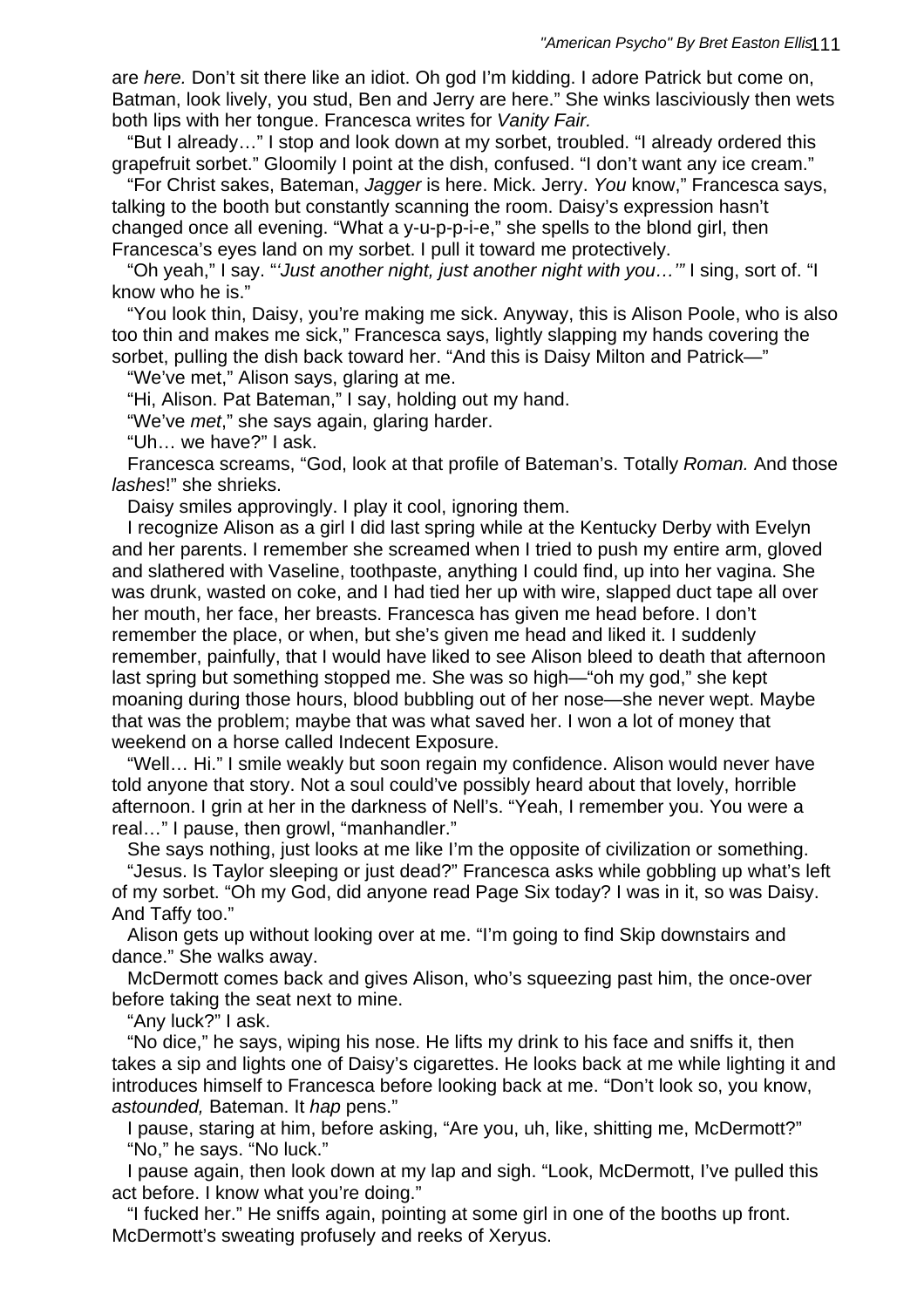"You did? Wow. Now listen to me," I say, then notice something out of the corner of my eye. "*Francesca…* "

"What?" She looks up, a dribble of sorbet running down her chin.

"You're eating my sorbet?" I point at the dish.

 She swallows, glaring at me. "Lighten up, Bateman. What do you want from me, you gorgeous stud? An AIDS test? Oh my god, speaking of which, that guy over there, Krafft? Yep. No loss."

 The guy Francesca pointed out is sitting in a booth near the stage where the jazz band plays. His hair is slicked back over a very boyish face and he's wearing a suit with pleated trousers and a silk shirt with light gray polka dots by Comme des Garçons Homme and sipping a martini and it's not difficult to imagine him in someone's bedroom tonight, lying, probably to the girl he's sitting with: blonde, big tits, wearing a metalstudded dress by Giorgio di Sant'Angelo.

"Should we tell her?" someone asks.

"Oh no," Daisy says. "Don't. She looks like a real bitch."

 "Listen to me, McDermott." I lean in toward him. "You *have* drugs. I can see it in your eyes. Not to mention that fucking sniffing."

"Nope. *Negatif*. Not tonight, honey." He wags his head.

 Applause for the jazz band—the whole table claps, even Taylor, whom Francesca has inadvertently woken up, and I turn away from McDermott, heavily pissed, and bring my hands together like everyone else. Caron and Libby walk upto the table and Libby says, "Caron's got to go to Atlanta tomorrow.*Vogue* shoot. We have to leave." Someone gets the check and McDermott puts it on his gold AmEx card, which conclusively proves that he's high on coke since he's a famous tight-wad.

 Outside it's muggy and there's a faint drizzle, almost like a mist, lightning but no thunder. I trail McDermott, hoping to confront him, almost bumping into someone in a wheelchair who I remember rolling up to the ropes when we first arrived and the guy's still sitting there, wheels moving up then backing away, up then back on the pavement, totally ignored by the doormen.

"McDer*mott*," I call. "What are you doing? Give me your *drugs*."

 He turns, facing me, and breaks into this weird jig, twirling around, then just as abruptly he stops and walks over to a black woman and child who are sitting in the doorway of the closed deli next to Nell's and predictably she's begging for food, a predictable cardboard sign at her feet. It's hard to tell if the kid, six or seven, is black or not, even if it's really hers, since the light outside Nells is too bright, really unflattering, and tends to make everyone's skin look the same yellowish, washed-out color.

 "What are they *doing*?" I.ibby says, staring, transfixed. "Don't they know they need to stand closer to the ropes?"

"*Libby,* come *on*," Caron says, pulling her toward two taxis at the curb.

"McDermott?" I ask. "What in the *hell* are you doing?"

 McDermott's eyes are glazed over and he's waving a dollar bill in front of the woman's face and she starts sobbing, pathetically trying to grab at it, but of course, typically, he doesn't give it to her. Instead he ignites the bill with matches from Canal Bar and relights the half-smoked cigar clenched between his straight white teeth—probably caps, the jerk.

"How… gentrifying of you, McDermott," I tell him.

 Daisy is leaning against a white Mercedes parked next to the curb. Another Mercedes, this one a limo, black, is double-parked next to the white one. There's more lightning. An ambulance screams down Fourteenth Street. McDermott walks by Daisy and kisses her hand before hopping in the second cab.

I'm left standing in front of the crying black woman, Daisy staring.

 "Jesus," I mutter, then, "Here…" I hand the black woman a book of matches from Lutèce before realizing the mistake, then find a book of matches from Tavern on the Green and toss them at the kid and pluck the other matchbook from her dirty, scabbed fingers.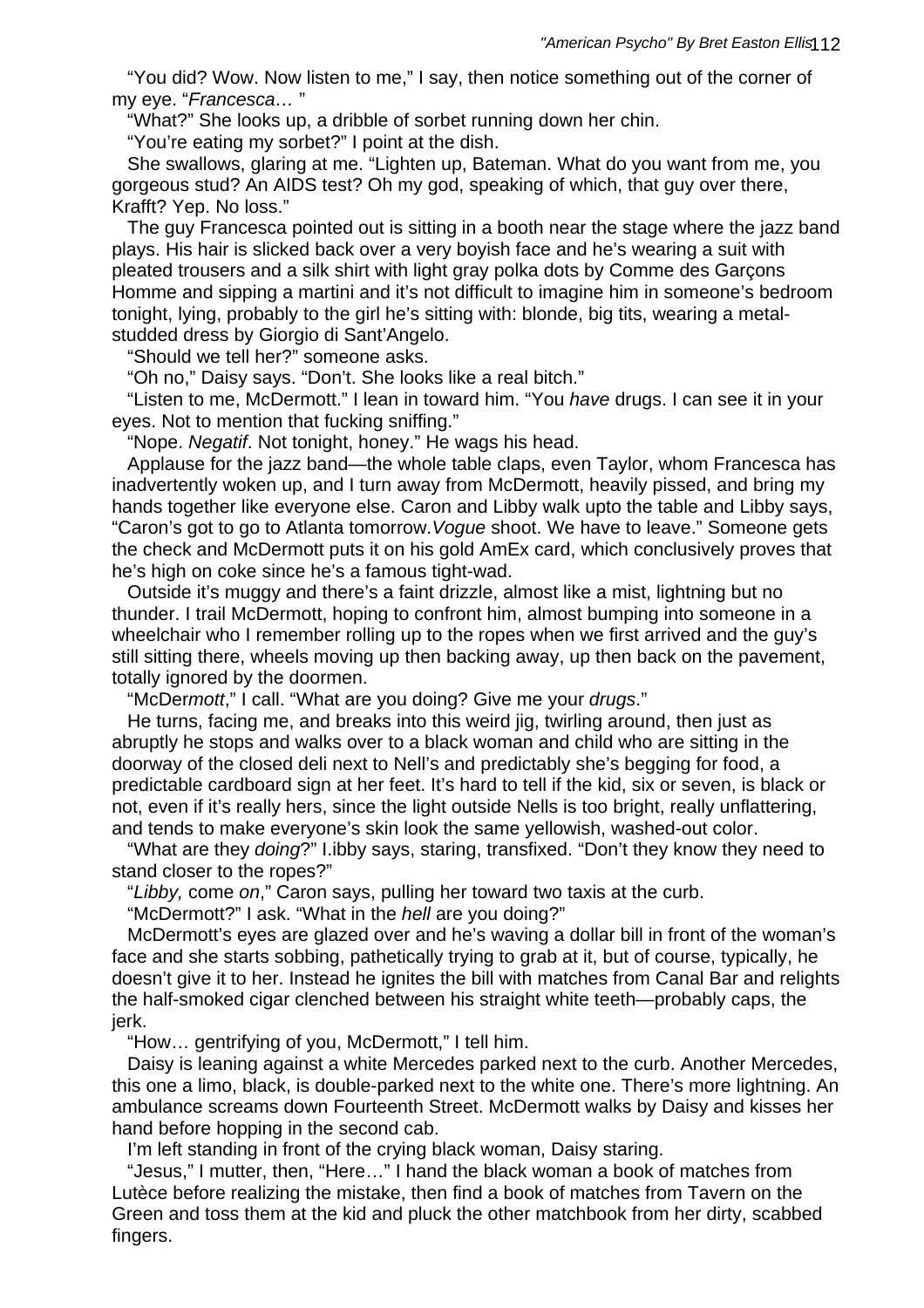"Jesus," I mutter again, walking over to Daisy.

 "There are no more cabs," she says, hands on hips. Another flash of lightning causes her to jerk her head around, whining, "Where's the pho*to* graphers? Who's taking the *pic* tures?"

"Taxi!" I whistle, trying to wave down a passing cab.

 Another bolt of lighting rips across the sky above Zeckendorf Towers and Daisy squeals, "Where *is* the photographer? *Patrick*. Tell them to *stop*." She's confused, her head moving left, right, behind, left, right She lowers her sunglasses.

 "Oh my god," I mutter, my voice building to a shout. "It's *light* ning. Not a photographer. *Lightning*!"

 "Oh right, *I'm* supposed to believe you. You said Gorbachev was downstairs," she says accusingly. "I don't believe you. I think the press is here."

 "Jesus, here's a cab. *Hey, taxi*." I whistle at an oncoming cab that has just turned off Eighth Avenue, but someone taps my shoulder and when I turn around, Bethany, a girl I dated at Harvard and who I was subsequently dumped by, is standing in front of me wearing a lace-embroidered sweater and viscose-crepe trousers by Christian Lacroix, an open white umbrella in one hand. The cab I was trying to hail whizzes by.

"Bethany," I say, stunned.

"Patrick." She smiles.

"Bethany," I say again.

"How are you, Patrick?" she asks.

 "Um, well, um, I'm fine," I stutter, after an awkward byte of silence. "And you?" "Really well, thanks," she says.

"You know… well, were you in there?" I ask.

"Yeah, I was." She nods, then, "It's good to see you."

"Are you… living here?" I ask, gulping. "In Manhattan?"

"Yes." She smiles. "I'm working at Milbank Tweed."

 "Oh, well… great." I look back over at Daisy and I'm suddenly angry, remembering the lunch in Cambridge, at Quarters, where Bethany, her arm in a sling, a faint bruise above her cheek, ended it all, then, just as suddenly, I'm thinking: My hair, oh god, my *hair,* and I can feel the drizzle ruining it. "Well, I gotta go."

 "You're at P & P, right?" she asks, then, "You look great." Spotting another cab approaching, I back away. "Yeah, well, you know."

"Let's have lunch," she calls out.

"What could be more fun?" I say, unsure. The cab has noticed Daisy and stopped.

"I'll call you," she says.

"Whatever," I say.

 Some black guy has opened the cab door for Daisy and she steps in daintily and the black guy holds it open for me too while I get in, waving, nodding to Bethany. "A tip, mister," the black guy asks, "from you and the pretty lady?"

 "Yeah," I growl, trying to check my hair in the cabdriver's rearview mirror. "Here's a tip: get a *real* job, you dumb fucking nigger." Then I slam the door myself and tell the cabdriver to take us to the Upper West Side.

 "Didn't you think it was interesting in that movie tonight how they were spies but they weren't spies?" Daisy asks.

"And you can drop her off in Harlem," I tell the driver.

 I'm in my bathroom, shirtless in front of the Orobwener mirror, debating whether to take a shower and wash my hair since it looks shitty due to the rain. Tentatively I smooth some mousse into it then run a comb over the mousse. Daisy sits in the Louis Montoni brass and chrome chair by the futon, spooning Macadamia Brittle Häagen-Dazs ice cream into her mouth. She is wearing only a lace bra and a garter belt from Bloomingdale's.

 "You know," she calls out, "my ex-boyfriend Fiddler, at the party earlier tonight, he couldn't understand what I was doing there with a yuppie."

I'm not really listening, but while staring at my hair, I manage, "Oh. Really?"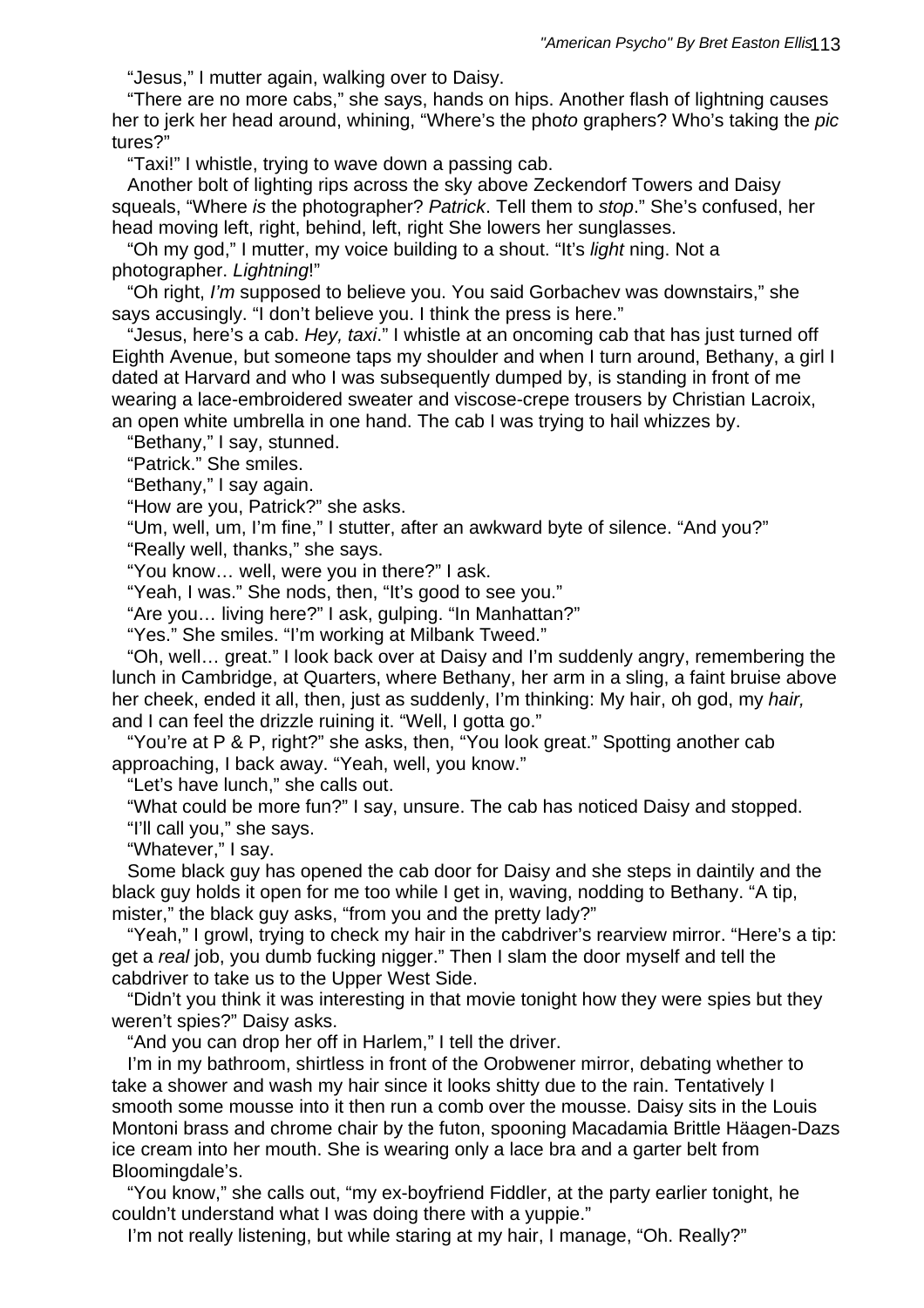"He said…" She laughs. "He said you gave him bad vibes."

I sigh, then make a muscle. "That's… too bad."

 She shrugs and offhandedly admits. "He used to do a lot of cocaine. He used to beat me up."

 I suddenly start paying attention, until she says, "But he never touched my face." I walk into the bedroom and start undressing.

 "You think I'm dumb, don't you?" she asks, staring at me, her legs, tan and aerobicized, slung over one of the chair's arms.

"What?" I slip my shoes off, then bend down to pick them up.

"You think I'm dumb," she says. "You think all models are dumb."

"No," I say, trying to contain my laughter. "I really don't."

"You do," she insists. "I can tell."

"I think you are..." I stand there, my voice trailing off.

"Yes?" She's grinning, waiting.

"I think you are totally brilliant and incredibly… brilliant," I say in monotone.

 "That's nice." She smiles serenely, licking the spoon "You have, well, a tender quality about you."

 "Thanks." I take my pants off and fold them neatly, hanging them along with the shirt and tie over a black steel Philippe Stark clothes hanger. "You know, the other day I caught my maid stealing a piece of bran toast from my wastebasket in the kitchen."

Daisy takes this in, then asks, "Why?"

 I pause, staring at her flat, well-defined stomach. Her torso is completely tan and muscular. So is mine. "Because she said she was hungry."

Daisy sighs and licks the spoon thoughtfully.

 "You think my hair looks okay?" I'm still standing there, in just my Calvin Klein jockey shorts, hard-on bulging, and a fifty-dollar pair of Armani socks.

"Yeah." She shrugs. "Sure."

I sit on the edge of the futon and peel off the socks.

 "I beat up a girl today who was asking people on the street for money." I pause, then measure each of the following words carefully. "She was young and seemed frightened and had a sign that explained she was lost in New York and had a child, though I didn't see it. And she needed money, for food or something. For a bus ticket to Iowa. Iowa. I think it was Iowa and…" I stop for a moment, balling the socks up, then unballing them.

Daisy stares at me blankly for a minute, before asking, "And then?"

 I pause, distracted, and then stand up. Before walking into the bathroom I mutter, "And then? I beat the living shit out of her." I open the medicine cabinet for a condom and, as I re-enter the bedroom, say, "She had misspelled *disabled.* I mean, that's not the reason I did what I did but… you know." I shrug. "She was too ugly to rape."

 Daisy stands up, placing the spoon next to the Häagen-Dazs carton on the Gilbert Rhode-designed nightstand.

I point. "No. Put it in the carton."

"Oh, sorry," she says.

 She admires a Palazzetti vase while I slip on the condom. I get on top of her and we have sex and lying beneath me she is only a shape, even with all the halogen lamps burning. Later, we are lying on opposite sides of the bed. I touch her shoulder.

"I think you should go home," I say.

She opens her eyes, scratches her neck.

"I think I might… hurt you," I tell her. "I don't think I can control myself."

 She looks over at me and shrugs. "Okay. Sure," then she starts to get dressed. "I don't want to get too involved anyway," she says.

"I think something bad is going to happen," I tell her.

 She pulls her panties on, then checks her hair in the Nabolwev mirror and nods. "I understand."

 After she's dressed and minutes of pure, hard silence have passed, I say, not unhopefully, "You don't want to get hurt, do you?"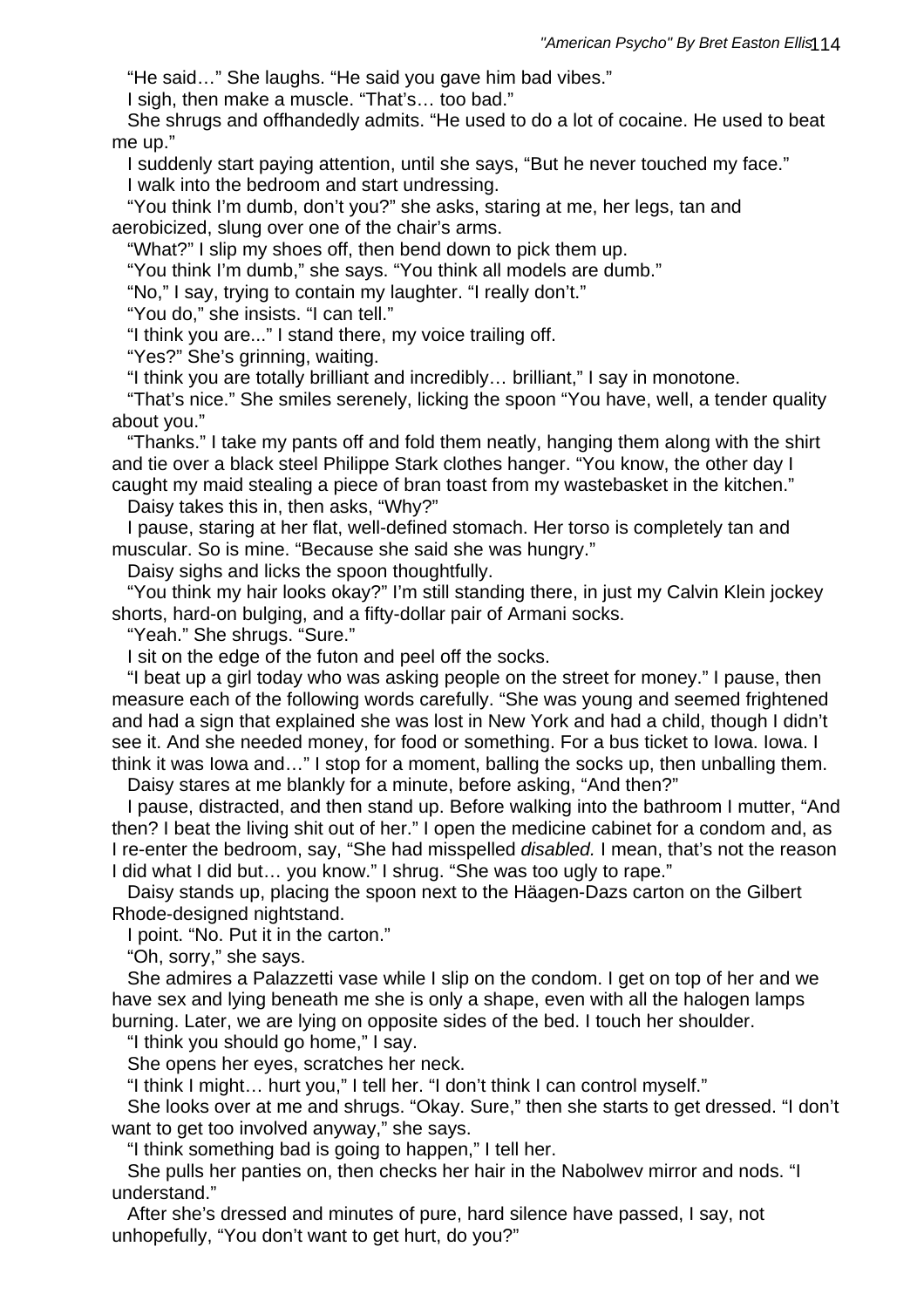She buttons up the top of her dress and sighs, without looking over at me. "That's why I'm leaving."

I say, "I think I'm losing it."

# **Paul Owen**

 I screened calls all morning long in my apartment, taking none of them, glaring tiredly at a cordless phone while sipping cup after cup of decaf herbal tea. Afterwards I went to the gym, where I worked out for two hours; then I had lunch at the Health Bar and could barely eat half of an endive-with-carrot-dressing salad I ordered. I stopped at Barney's on my way back from an abandoned loft building I had rented a unit in somewhere around Hell's Kitchen. I had a facial. I played squash with Brewster Whipple at the Yale Club and from there made reservations for eight o'clock under the name Marcus Halberstam at Texarkana, where I'm going to meet Paul Owen for dinner. I choose Texarkana because I know that a lot of people I have dealings with are not going to be eating there tonight. Plus I'm in the mood for their chili-wrapped pork and one or two Dixie beers. It's June and I'm wearing a two-button linen suit, a cotton shirt, a silk tie and leather wing-tips, all by Armani. Outside Texarkana a cheerful black bum motions for me, explaining that he's Bob Hope's younger brother, No Hope. He holds out a Styrofoam coffee cup. I think this is funny so I give him a quarter. I'm twenty minutes late. From an open window on Tenth Street I can hear the last strains of "A Day in the Life" by the Beetles.

 The bar in.Texarkana is empty and in the dining area only four or five tables have people at them. Owen is at a booth in the back, complaining bitterly to the waiter, grilling him, demanding to know the exact reasons why they are out of the crawfish gumbo tonight. The waiter, a not-bad-looking faggot, is at a loss and helplessly lisps an excuse. Owen is in no mood for pleasantries, but then neither am I. As I sit down, the waiter apologizes once more and then takes my drink order. "J&B, *straight*," I stress. "*And* a Dixie beer." He smiles while writing this down—the bastard even bats his evelashesand when I'm about to warn him not to attempt small taut with me, Owen barks out his drink order, "Double Absolut martini," and the fairy splits.

 'This is really a beehive of, uh, activity, Halberstam," Owen says, gesturing toward the near-empty room. "This place is hot, *very* hot."

"Listen, the mud soup and the charcoal arugula are *outrageous* here," I tell him.

"Yeah, well," he grumbles, staring into his martini glass. "You're late."

 "Hey, I'm a child of divorce. Give me a break," I say, shrugging, thinking: Oh Halberstam you *are* an asshole. And then, after I've studied the menu, "Hmmm, I see they've omitted the pork loin with lime Jell-O."

 Owen is wearing a double-breasted silk and linen suit, a cotton shirt and a silk tie, all by Joseph Abboud, and his tan is impeccable. But he's out of it tonight, surprisingly untalkative, and his dourness drizzles over my jovial, expectant mood, dampening it considerably, and I have suddenly resorted to making comments such as "Is that Ivana Trump over there?" then, laughing, " Jeez, Patrick, I mean *Marcus*, what are you *think* ing? Why would Ivana be at Texarkana?" But this doesn't make dinner any less monotonous. It doesn't help lessen the fact that Paul Owen is exactly my age, twentyseven, or make this whole thing any less disconcerting to me.

 What I've mistaken at first for pomposity on Owen's part is actually just drunkenness. When I press for information about the Fisher account he offers useless statistical data that I already knew about: how Rothschild was originally handling the account, how Owen came to acquire it. And though I had Jean gather this information for my files *months ago*, I keep nodding, pretending that this primitive info is revelatory and saying things like "This is enlightening" while at the same time telling him "I'm utterly insane" and "I like to dissect girls." Every time I attempt to steer the conversation back to the mysterious Fisher account, he infuriatingly changes the topic back to either tanning salons or brands of cigars or certain health clubs or the best places to jog in Manhattan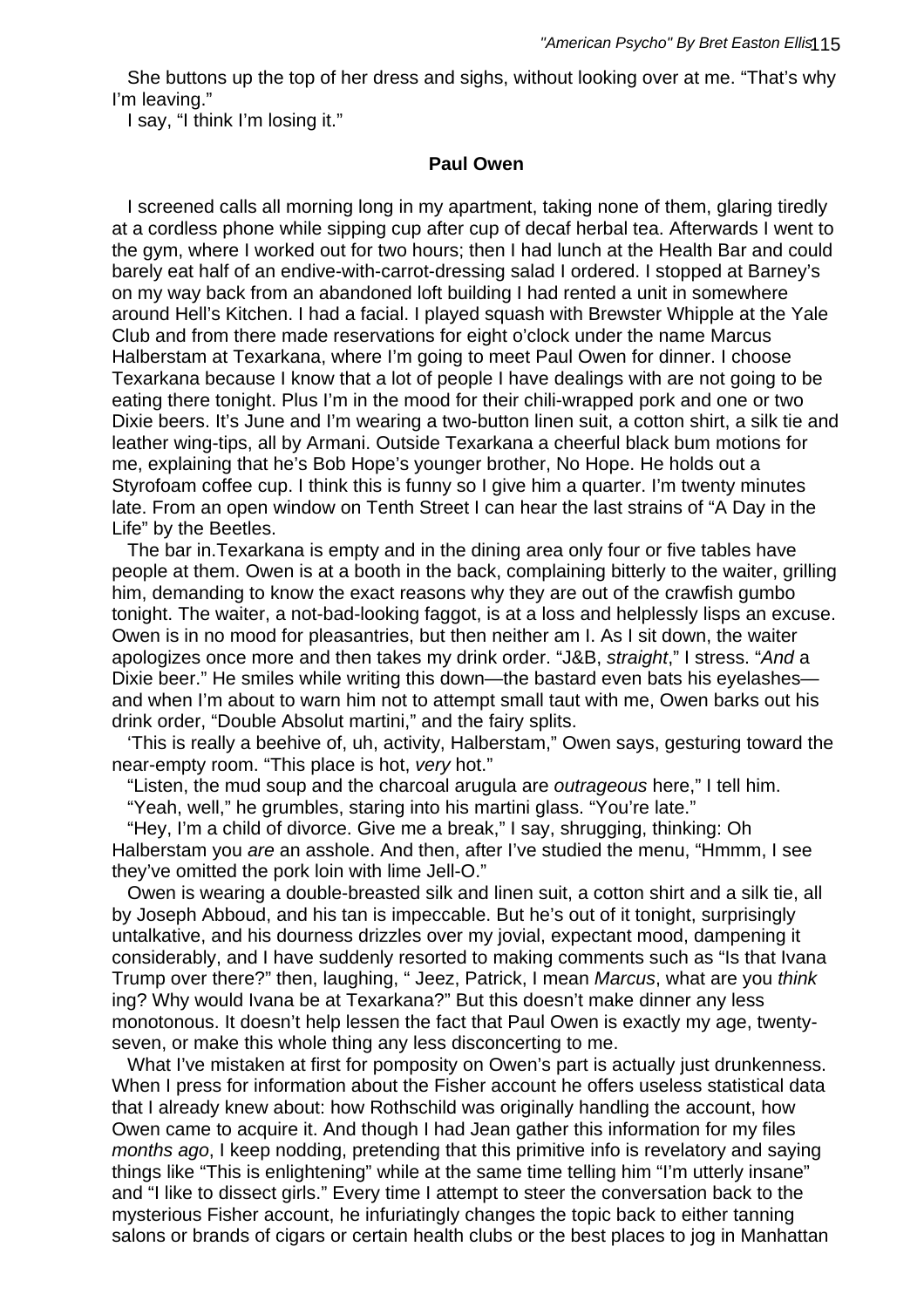and he keeps guffawing, which I find totally upsetting. I'm drinking Southern beer for the first part of the meal—pre entrée, post appetizer—then switch to Diet Pepsi midway through since I need to stay slightly sober. I'm about to tell Owen that Cecelia, Marcus Halberstam's girlfriend, has two vaginas and that we plan to wed next spring in East Hampton, but he interrupts.

 "I'm feeling, er, slightly mellow," he admits, drunkenly squeezing a lime onto the table, completely missing his beer mug..

 "Uh-huh." I dip a stick of jicama sparingly into a rhubarb mustard sauce, pretending to ignore him.

 He's so drunk by the time dinner is over that I (1) make him pay the check, which comes to two hundred and fifty dollars, (2a) make him admit what a dumb son-of a-bitch he really is, and (3) get him back to my place, where he makes himself *another* drink he actually opens a bottle of Acacia I thought I had hidden, with a Mulazoni sterling silver wine opener that Peter Radloff bought me after we completed the Heatherberg deal. In my bathroom I take out the ax I'd stashed in the shower, pop two five-milligram Valium, washing them down with a tumblerful of Plax, and then I move into the foyer, where I put on a cheap raincoat I picked up at Brooks Brothers on Wednesday and move toward Owen, who is bent over near the stereo system in the living room looking through my CD collection—all the lights in the apartment on, the venetian blinds closed. He straightens up and walks slowly backward, sipping from his wineglass, taking in the apartment, until he seats himself in a white aluminum folding chair I bought at the Conran's Memorial Day sale weeks ago, and finally he notices the newspapers—copies of *USA Today* and *W* and *The New York Times* —spread out beneath him, covering the floor, to protect the polished white-stained oak from his blood. I move toward him with the ax in one hand, and with my other I button up the raincoat.

"Hey, Halberstam," he asks, managing to slur both words.

"Yes, Owen," I say, drawing near.

 "Why are there, um, copies of the Style section all over the place?" he asks tiredly. "Do you have a dog? A chow or something?"

 No, Owen." I move slowly around the chair until I'm facing him, standing directly in his line of vision, and he's so drunk he can't even focus in on the ax, he doesn't even notice once I've raised it high above my head. Or when I change my mind and lower it to my waist, almost holding it as if it's a baseball bat and I'm about to swing at an oncoming ball, which happens to be Owen's head.

 Owen pauses, then says, "Anyway, I used to hate Iggy Pop but now that he's so commercial I like him a lot better than—"

 The ax hits him midsentence, straight in the face, its thick blade chopping sideways into his open mouth, shutting him up. Paul's eyes look up at me, then involuntarily roll back into his head, then back at me, and suddenly his hands are trying to grab at the handle, but the shock of the blow has sapped his strength. There's no blood at first, no sound either except for the newspapers under Paul's kicking feet, rustling, tearing. Blood starts to slowly pour out of the sides of his mouth shortly after the first chop, and when I pull the ax out—almost yanking Owen out of the chair by his head—and strike him again in the face, splitting it open, his arms flailing at nothing, blood sprays out in twin brownish geysers, staining my raincoat. This is accompanied by a horrible momentary hissing noise actually coming from the wounds in Paul's skull, places where bone and flesh no longer connect, and this is followed by a rude farting noise caused by a section of his brain, which due to pressure forces itself out, pink and glistening, through the wounds in his face. He falls to the floor in agony, his face just gray and bloody, except for one of his eyes, which is blinking uncontrollably; his mouth is a twisted red-pink jumble of teeth and meat and jawbone, his tongue hangs out of an open gash on the side of his cheek, connected only by what looks like a thick purple string. I scream at him only once: "Fucking stupid bastard. Fucking bastard." I stand there waiting, staring up at the crack above the Onica that the superintendent hasn't fixed yet. It takes Paul five minutes to finally die. Another thirty to stop bleeding.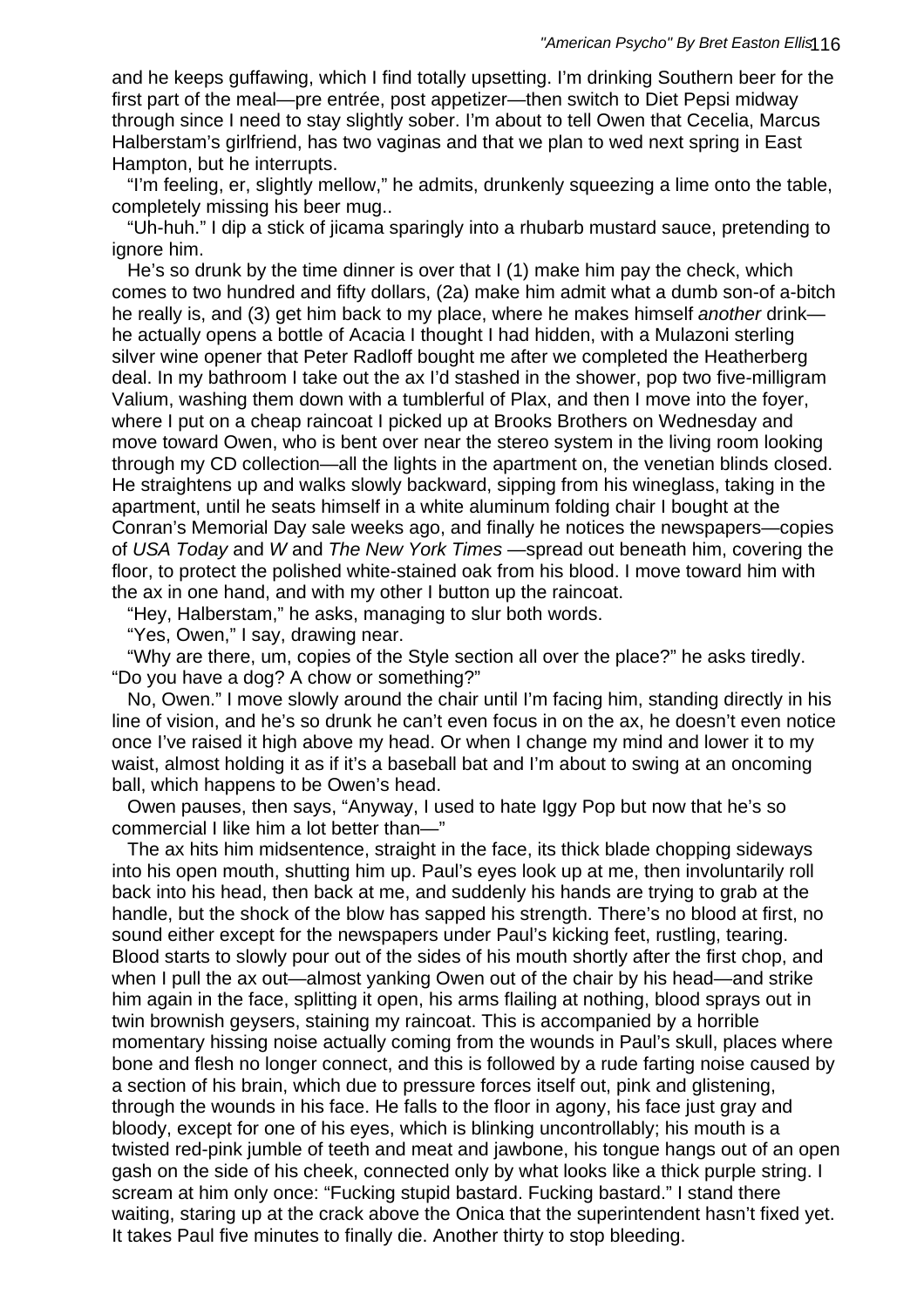#### "American Psycho" By Bret Easton Ellis<sup>1</sup>

 I take a cab to Owen's apartment on the Upper East Side and on the ride across Central Park in the dead of this stifling June night in the back of the taxi it hits me that I'm still wearing the bloody raincoat. At his apartment I let myself in with the keys I took from the corpse's pocket and once inside I douse the coat with lighter fluid and burn it in the fireplace. The living room is very spare, minimalist. The walls are white pigmented concrete, except for one wall, which is covered with a trendy large-scale scientific drawing, and the wall facing Fifth Avenue has a long strip of faux-cowhide paneling stretched across it. A black leather couch sits beneath it.

 I switch on the wide-screen thirty-one-inch Panasonic to *Late Night with David Letterman,* then move over to the answering machine to change Owen's message. While erasing the current one (Owen giving all the numbers he can be reached at including the Seaport, *for god's sake* —while Vivaldi's *Four Seasons* plays tastefully in the background) I wonder aloud where I should send Paul, and after a few minutes of intense debating decide: London. "I'll send the bastard to England," I cackle while turning the volume down on the TV and then I leave the new message. My voice sounds similar to Owen's and to someone hearing it over the phone probably identical. Tonight Letterman has on Stupid Pet Tricks. A German shepherd with a Mets cap on peels and eats an orange. This is replayed twice, in slow motion.

 Into a hand-constructed bridle leather suitcase with a khaki-colored canvas cover, extra-heavy cap corners, gold straps and locks, by Ralph Lauren, I pack a wool sixbutton double-breasted peak-lapel chalk-striped suit and one wool flannel navy suit, both from Brooks Brothers, along with a Mitsubishi rechargeable electric shaver, a silver-plated shoehorn from Barney's, a Tag-Heuer sports watch, a black leather Prada currency holder, a Sharp Handy-Copier, a Sharp Dialmaster, his passport in its own black leather passport case and a Panasonic portable hair dryer. I also steal for myself a Toshiba portable compact disc player with one of the discs from the original cast recording of *Les Misérables* still in it. The bathroom is done completely in white except for the Dalmatian-spot wallpaper covering one wall. I throw any toiletry articles I might've missed into a plastic Hefty bag.

 Back at my apartment his body is already in rigor mortis, and after wrapping it up in four cheap terry-cloth towels I also bought at the Conran's Memorial Day sale, I place Owen headfirst and fully dressed into a Canalino goose-down sleeping bag, which I zip up then drag easily into the elevator, then through the lobby, past the night doorman, down the block, where briefly I run into Arthur Crystal and Kitty Martin, who've just had dinner at Café Luxembourg. Luckily Kitty Martin is supposed to be dating Craig McDermott, who is in Houston for the night, so they don't linger, even though Crystal the rude bastard—asks me what the general rules of wearing a white dinner jacket are. After answering him curtly I hail a taxi, effortlessly manage to swing the sleeping bag into the backseat, hop in and give the driver the address in Hell's Kitchen. Once there I carry the body up four flights of stairs until we're at the unit I own in the abandoned building and I place Owen's body into an oversize porcelain tub, strip off his Abboud suit and, after wetting the corpse down, pour two bags of lime over it.

 Later, around two, in bed, I'm unable to sleep. Evelyn catches me on call waiting while I'm listening to messages on 976-TWAT and watching a tape on the VCR of this morning's *Patty Winters Show* which is about Deformed People.

"Patrick?" Evelyn asks.

 I pause, then in a dull monotone calmly announce, "You have reached Patrick Bateman's number. He is unable to come to the phone right now. So please leave a message after the tone…" I pause, then add, "Have a nice day." I pause again, praying to god that she bought it, before emitting a pitiful "Beep."

 "Oh stop it, Patrick," she says irritably. "I know it's you. What in god's name do you think you're doing?"

 I hold the phone out in front of me then drop it on the floor and bang it against the nightstand. I keep pressing some of the numbers down, hoping that when I lift the receiver up to my ear I'll be greeted by a dial tone. "Hello? Hello?" I say. "Is anyone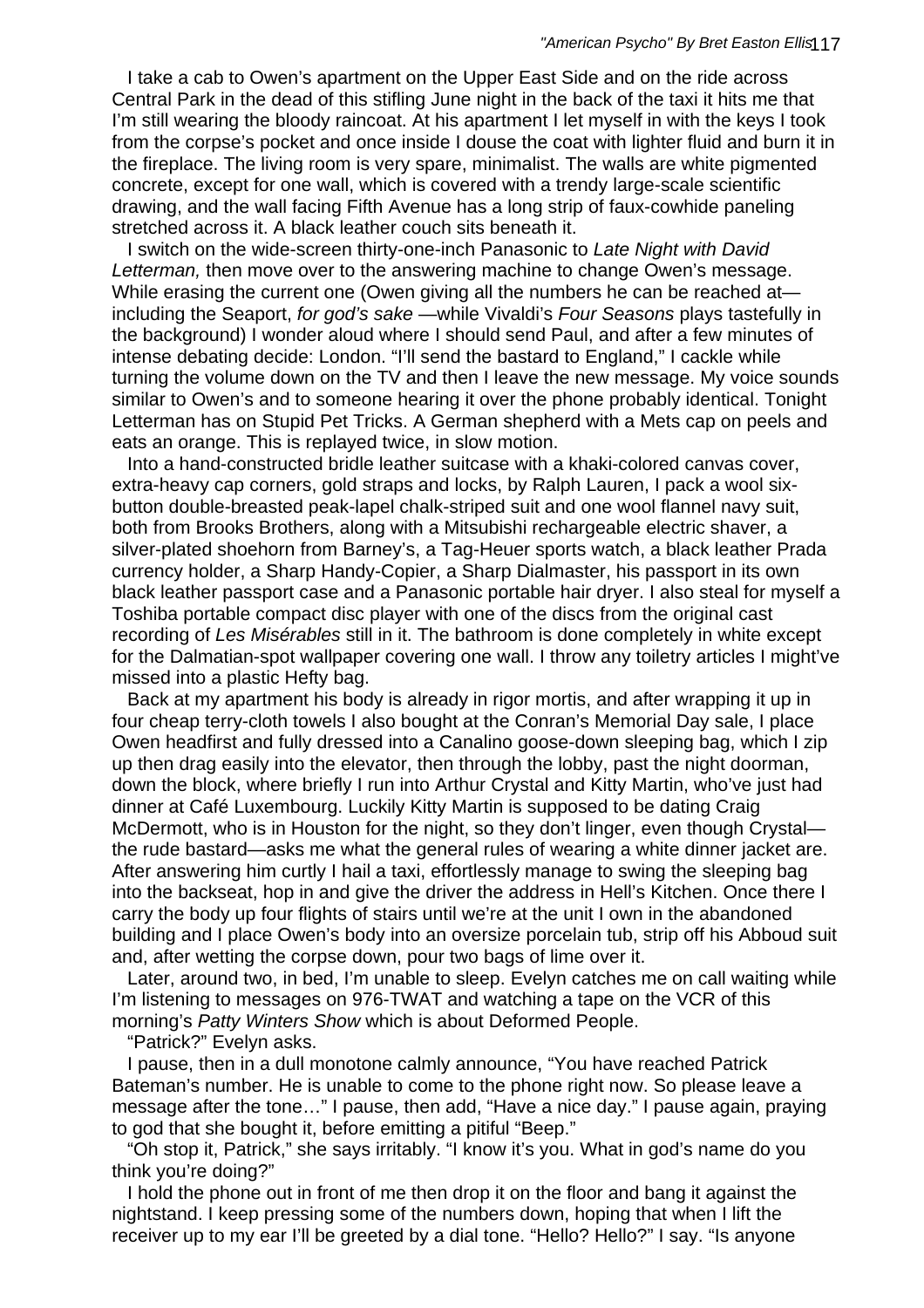there? Yes?"

"Oh for god's sake stop it. Just *stop* it," Evelyn wails.

"Hi, Evelyn," I say cheerily, my face twisted into a grimace.

 "Where have you *been* tonight?" she asks. "I thought we were supposed to have dinner. I thought we had reservations at Raw Space."

 "No, Evelyn," I sigh, suddenly very tired. "We didn't. Why would you think that?" "I thought I had it written down," she whines. "I thought my secretary had written it down for me."

 "Well, one of you was wrong," I say, rewinding the tape by remote control from my bed. "Raw Space? Jesus. You… are… insane."

 "Honey," she pouts. "Where *were* you tonight? I hope you didn't go to Raw Space without me."

 "Oh my god," I moan. "I had to rent some videotapes. I mean I had to return some videos."

"What else did you do?" she asks, still whining.

 "Well, I ran into Arthur Crystal and Kitty Martin," I say. 'They just had dinner at Café Luxembourg."

"Oh really?" Chillingly, her interest perks up. "What was Kitty wearing?"

 "An off-the-shoulder ball gown with velvet bodice and a floral-patterned lace skirt by Laura Marolakos, I think."

"And Arthur?"

"Same thing."

"Oh Mr. Bateman." She giggles. "I adore your sense of humor."

"Listen, it's late. I'm tired." I fake a yawn.

"Did I wake you?" she asks worriedly. "I hope I didn't wake you."

"Yes," I say. "You did. But I took your call so it's my fault, not yours."

 "Dinner, honey? Tomorrow?" she asks, coyly expecting an affirmative response. "I can't. Work."

 "You practically own that damn company," she moans. "*What* work? What *work* do you do? I *don't* understand."

"Evelyn," I sigh. "Please."

 "Oh Patrick, lets go away this summer," she says wistfully. "Let's go to Edgartown or the Hamptons."

"I'll do that," I say. "Maybe I'll do that."

# **Paul Smith**

 I'm standing in Paul Smith talking to Nancy and Charles Hamilton and their two-yearold daughter, Glenn. Charles is wearing a four-button double-breasted linen suit by Redaelli, a cotton broadcloth shirt by Ascot Chang, a patterned silk tie by Eugenio Venanzi and loafers by Brooks Brothers. Nancy is wearing a silk blouse with mother-ofpearl sequins and a silk chiffon skirt by Valentino and silver earrings by Reena Pachochi. I'm wearing a six-button double-breasted chalk-striped wool suit and a patterned silk tie, both by Louis, Boston, and a cotton oxford cloth shirt by Luciano Barbera. Glenn is wearing silk Armani overalls and a tiny Mets cap. As the salesgirl rings up Charles's purchases, I'm playing with the baby while Nancy holds her, offering Glenn my platinum American Express card, and she grabs at it excitedly, and I'm shaking my head, talking in a high-pitched baby voice, squeezing her chin, waving the card in front of her face, cooing, "Yes I'm a total psychopathic murderer, oh yes I am, I like to kill people, oh yes I do, honey, little sweetie pie, yes I do…" After the office today I played squash with Ricky Hendricks, then had drinks with Stephen Jenkins at Fluties and I'm supposed to meet Bonnie Abbott for dinner at Pooncakes, the new Bishop Sullivan restaurant in Gramercy Park, at eight o'clock.*The Patty Winters Show* this morning was about Concentration Camp Survivors. I take out a Sony Watchman Pocket TV (the FD-270) that has a 2.7-inch black-and-white miniscreen and weighs only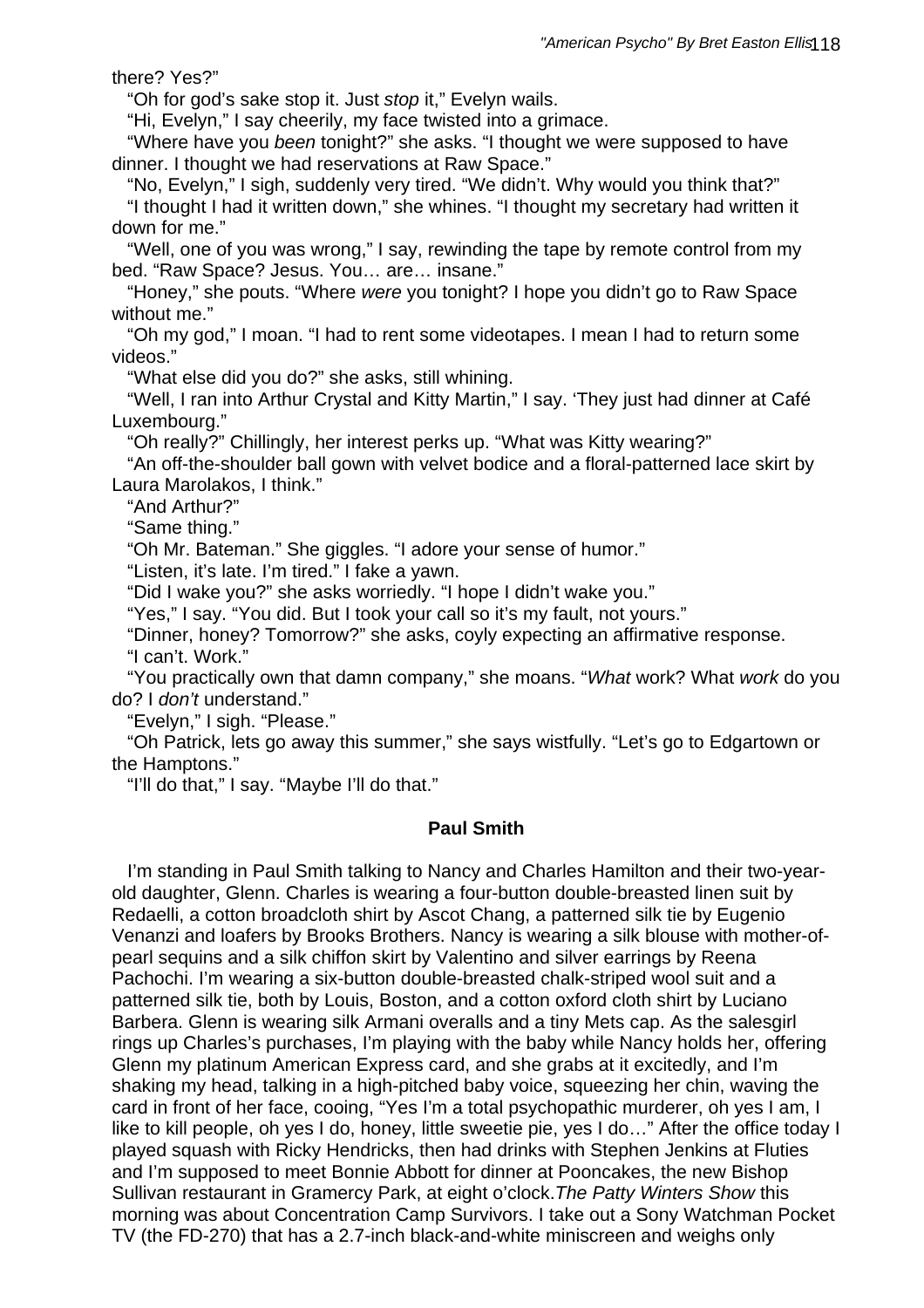thirteen ounces, and hold it out to Glenn. Nancy asks, "How's the shad roe at Rafaeli's?" Right now, outside this store, it's not dark yet but it is getting there.

"It's terrific," I murmur, staring happily at Glenn.

 Charles signs the slip and while placing his gold American Express card back into his wallet he turns to me and recognizes someone over my shoulder.

"Hey Luis," Charles says, smiling.

I turn around.

 "Hi, Charles. Hi, Nancy." Luis Carruthers kisses Nancy's cheek, then shakes the baby's hand. "Oh hiya, Glenn. My my, you look so big."

"Luis, you know Robert Chanc—" Charles starts.

 "Pat Bateman," I say, putting the Watchman back in my pocket. "Forget it. We've met." "Oh, I'm sorry. That's right. Pat Bateman," Charles says. Luis is wearing a wool-crepe suit, a cotton broadcloth shirt and a silk tie, all by Ralph Lauren. Like me, like Charles, he wears his hair slicked back and he's wearing Oliver Peoples redwood-framed glasses. Mine, at least, are nonprescription.

 "Well well," I say, shaking his hand. Luis's grip is overly firm, yet horribly sensuous at the same time. "Excuse me, I have to purchase a tie." I wave bye-bye to baby Glenn once more and move off to inspect the neckwear in the adjoining room, wiping my hand against a two-hundred-dollar bath towel that hangs on a marble rack.

 Soon enough Luis wanders over and leans against the tie drawer, pretending to examine the ties like I'm doing.

"What are you doing here?" he whispers.

 "Buying a tie for my brother. It's his birthday soon. Excuse me." I move down the rack, away from him.

 "He must feel very lucky to have a brother like you," he says, sliding up next to me, grinning sincerely.

"Maybe, but I find him completely repellent," I say. "*You* might like him though."

 "Patrick, why won't you look at me?" Luis asks, sounding anguished. "*Look* at me." "Please, *please* leave me alone, Luis," I say, my eyes closed, both fists clenched in anger.

 "Come on, let's have a drink at Sofi's and talk about this," he suggests, starting to plead.

"Talk about *what*?" I ask incredulously, opening my eyes.

"Well… about*us*." He shrugs.

"Did you *follow* me in here?" I ask.

"Into *where*?"

"Here. Paul Smith. Why?"

"*Me*? Follow *you*? Oh come on." He tries to laugh, scoffing at my remark. "Jesus."

 "Luis," I say, forcing myself to make eye contact. "Please leave me alone. Go away." "Patrick," he says. "I love you very much. I hope you realize this."

I moan, moving over to the shoes, smiling wanly at a salesperson.

Luis follows. "Patrick, what are we doing here?"

 "Well, I'm trying to buy a tie for my brother and"—I pick up a loafer, then sigh—"and you're trying to give me head, figure it out. Jesus, I'm getting out of here."

 I move back over to the tie rack, grab one without choosing and take it up to the register. Luis follows. Ignoring him, I hand the salesgirl the platinum AmEx card and tell her, "There's a bum outside the door." I point out the window at the crying homeless man with the bag of newspapers standing on a bench next to the store's entrance. "You should call the police or something." She nods thanks and runs my card through the computer. Luis just stands there, shyly staring at the ground. I sign the receipt, take the bag and inform the salesgirl, pointing at Luis, "He's not with me."

 Outside I try to wave down a cab on Fifth Avenue. Luis hurries out of the store after me.

 "Patrick, we've*got* to talk," he calls out over the roar of traffic. He runs up to me, grabbing my coat sleeve. I whirl around, my switchblade already open, and I jab it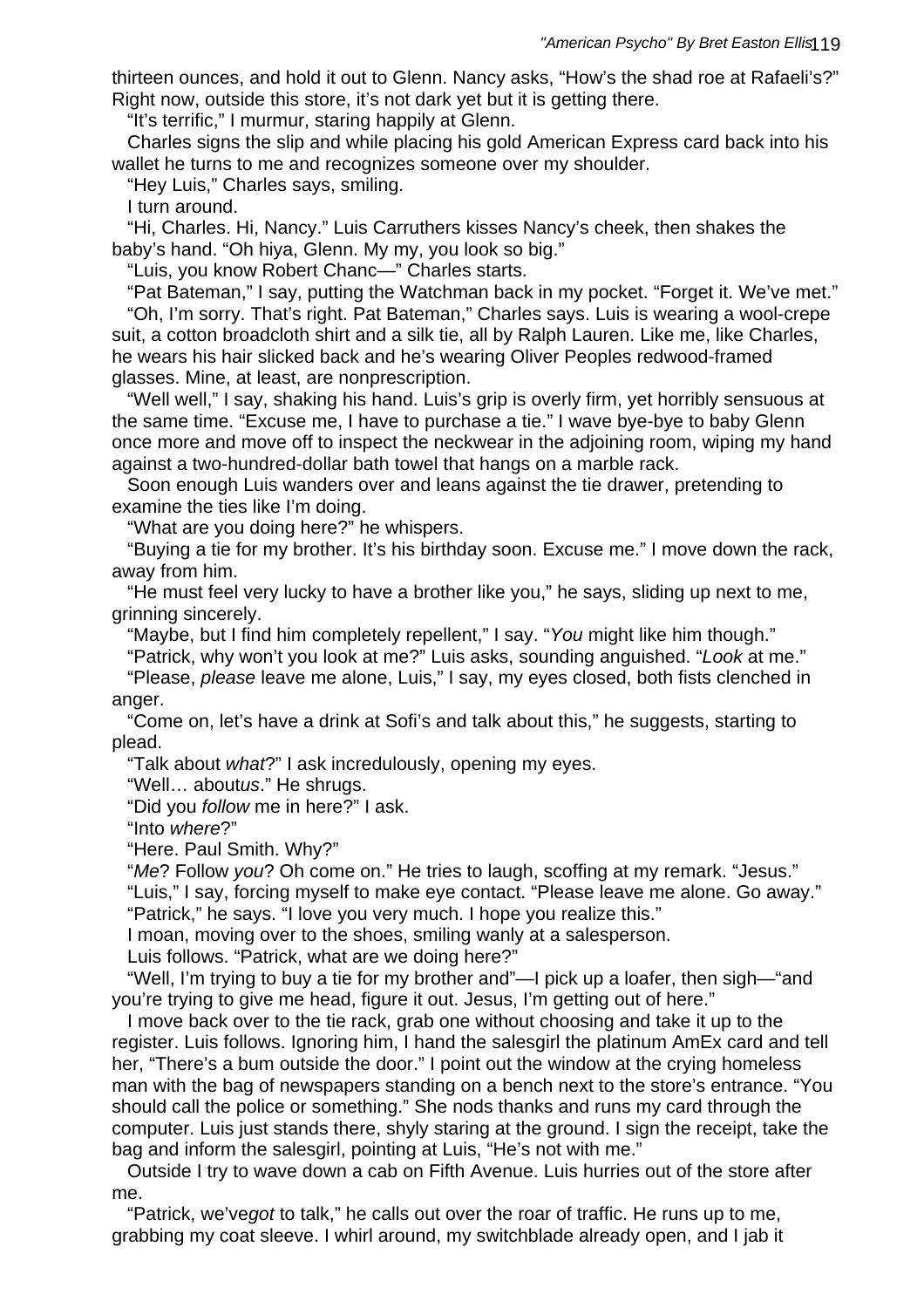threateningly, warning Luis to stay back. People move out of our way, continue walking. "Hey, whoa, Patrick," he says, holding his hands up, backing off. "Patrick…"

 I hiss at him, still holding out the knife until a cab I flag down skids to a stop. Luis tries to get near me, his hands still up, and I keep the knife aimed at him, slicing the air with it, while I open the door to the cab and back in, still hissing, then I close the door and tell the driver to head over to Gramercy Park, to Pooncakes.

## **Birthday, Brothers**

 I spend all day thinking about what kind of table my brother Sean and I will be seated at tonight in the Quilted Giraffe. Since it's his birthday and he happens to be in the city, my father's accountant, Charles Conroy, and the trustee of his estate, Nicholas Leigh, both called last week and mutually suggested that it would be in everyone's best interest to use this date as an excuse to find out what Sean's doing with. his life and perhaps to ask a pertinent question or two. And tough both of these men know I despise Sean, and that the feeling is unambiguously reciprocated, it would be a good idea to get him to come to dinner, and as a lure, as bait in case he refuses, by mentioning, not lightly, that something bad has happened. I was on a conference call to Conroy and Leigh last Wednesday afternoon.

 "Something bad? Like what?" I asked, trying to concentrate on the numbers sliding across my monitor while simultaneously waving Jean away, even though she was holding a sheaf of papers I was supposed to sign. "That all Michelob breweries in the Northeast are closing? That 976-BIMBO has stopped making house calls?"

"No," Charles said, then quietly mentioned, "Tell him your mother is… worse."

I mulled over this tactic, then said, "He might not care."

 "Tell him…" Nicholas paused, then cleared his throat and rather delicately proposed, "it has to do with her estate."

 I looked up from the monitor, lowering my Wayfarer aviator sunglasses, and stared at Jean, then lightly fingered the Zagat guide that sat next to the monitor. Pastels would be impossible. Ditto Dorsia. Last time I called Dorsia someone had actually hung up on me even before I asked, "Well, if not next month, how about January?" and though I have vowed to get a reservation at Dorsia one day (if not during this calendar year, then at least before I'm thirty), the energy I would spend attempting this feat isn't worth wasting on Sean. Besides, Dorsia's far too chic for him. I want to make him *endure* this dinner; to not be allowed the pleasure of being distracted by hardbodies on their way to Nell's; somewhere with a men's room attendant so he would have to be painfully subtle about what is now, I'm sure, his *chronic* cocaine usage. I handed the Zagat to Jean and asked her to find the most expensive restaurant in Manhattan. She made a nine o'clock reservation at the Quilted Giraffe.

 "Things are worse at Sandstone," I tell Sean later this afternoon, around four o'clock. He's staying in our father's suite at the Carlyle. MTV is blasting in the background, other voices shout over its din. I can hear a shower running.

"Like what? Mom ate her pillow? What?"

"I think we should have dinner," I say.

 "Dominique, cool it," he says, then places his hand over the phone and mutters something, muffled.

"Hello, Sean? What's going on?" I'm asking.

"I'll call back," he says, hanging up.

 I happen to like the tie I bought Sean at Paul Smith last week and I've decided not to give it to him (though the idea of the asshole, say; hanging himself with it pleases me greatly). In fact *I* decide to wear it to the Quilted Giraffe tonight. Instead of the tie, I'm going to bring him a Casio QD-150 Quick-Dialer combination wristwatch, calculator and data bank. It dials touch-tone phones sonically when held up to a mouthpiece and it stores up to fifty names and numbers. I start laughing while putting this useless gift back into its box, thinking to myself that Sean doesn't even *have* fifty acquaintances. He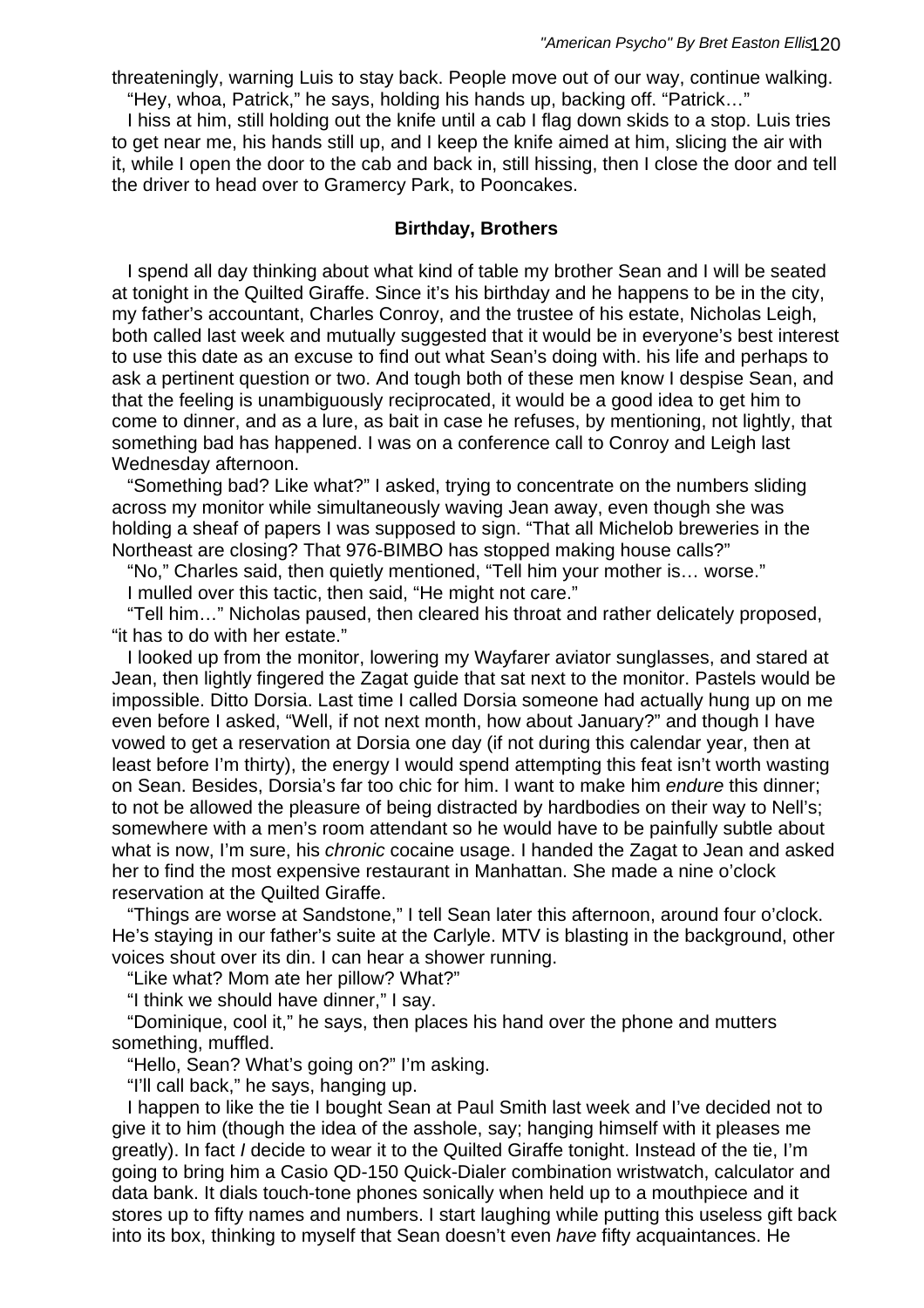couldn't even name fifty people. *The Patty Winters Show* this morning was about Salad Bars.

 Sean calls at five from the Racquet Club and tells me to meet him at Dorsia tonight. He just talked to Brin, the owner, and reserved a table at nine. My mind is a mess. I don't know what to think or how to feel. *The Patty Winters Show* this morning was about Salad Bars.

 Later. Dorsia, nine-thirty: Sean is half an hour late. The maître d' refuses to seat me until my brother arrives. My worst fear—a reality. A prime booth across from the bar sits there, empty, waiting for Sean to grace it with his presence. My rage is controlled, barely, by a Xanax and an Absolut on the rocks. While taking a piss in the men's room, I stare into a thin, weblike crack above the urinal's handle and think to myself that if I were to disappear into that crack, say somehow miniaturize and slip into it, the odds are good that no one would notice I was gone. No… one… would… care. In fact some, if they noticed my absence, might feel an odd, indefinable sense of relief. This is true: the world is better off with some people gone. Our lives are *not* all interconnected. That theory is a crock. Some people truly do not *need* to be here. In fact one of them, my brother, Sean, is sitting in the booth he reserved when I come out of the men's room after I've phoned the apartment and checked for messages (Evelyn's suicidal, Courtney wants to buy a chow, Luis suggests dinner on Thursday). Sean is already chainsmoking, and I'm thinking to myself.*Damn*, why didn't I request a table in the nonsmoking section? He's shaking hands with the maître d' as I walk over but doesn't even bother to introduce us. I sit down and nod. Sean nods too, having already ordered a bottle of Cristal, knowing that I'm paying; also knowing, I'm sure, that *I* know he doesn't drink champagne.

 Sean, who is now twenty-three, went to Europe last fall, or at least this is what Charles Conroy said Sean told him, and though Charles *did* receive a substantial bill from the Plaza Athénée, the signature on the receipts didn't match Sean's and no one really seemed to know how long Sean was actually in France or even if he had spent real time there. Afterwards he bummed around, then reenrolled at Camden for about three weeks. Now he's in Manhattan before flying to either Palm Beach or New Orleans. Predictably, tonight he's alternately moody and insistently arrogant. He has also, I've just noticed, started to pluck his eyebrows. He no longer has only one. The overwhelming urge I have to mention this to him is quelled only by squeezing my hand into a fist so tightly that I break the skin on the palm of my hand and the biceps of my left arm bulges then rips through the cloth of the linen Armani shirt I have on.

"So you like this place?" he asks, grinning.

"My… favorite," I joke through clenched teeth.

 "Let's order," he says, not looking at me, waving to a hardbody, who brings over two menus and a wine list while smiling appreciatively at Sean, who in turn ignores her totally. I open the menu and—*damnit—* it's not prix fixe, which means that Sean orders the lobster with caviar and peach ravioli as an appetizer and the blackened lobster with strawberry sauce as an entrée-the two most *expensive* items on the menu. I order the quail sashimi with grilled brioche and the baby soft-shell crabs with grape jelly. A hardbody opens the bottle of Cristal and pours it into crystal *tumblers,* which I guess is supposed to be cool. After she leaves, Sean notices me staring at him in a vaguely disapproving manner.

"What?" he asks.

"Nothing," I say.

"What… is… it… Pat*rick*?" He spaces the words out, obnoxiously.

"Lobster to start with? *And* for an entrée?"

 "What do you want me to order? The Pringle Potato Chip appetizer?" "*Two* lobsters?"

 "These matchbooks are slightly larger than the lobster they serve here," he says. "Besides, I'm not that hungry."

"Even more of a reason."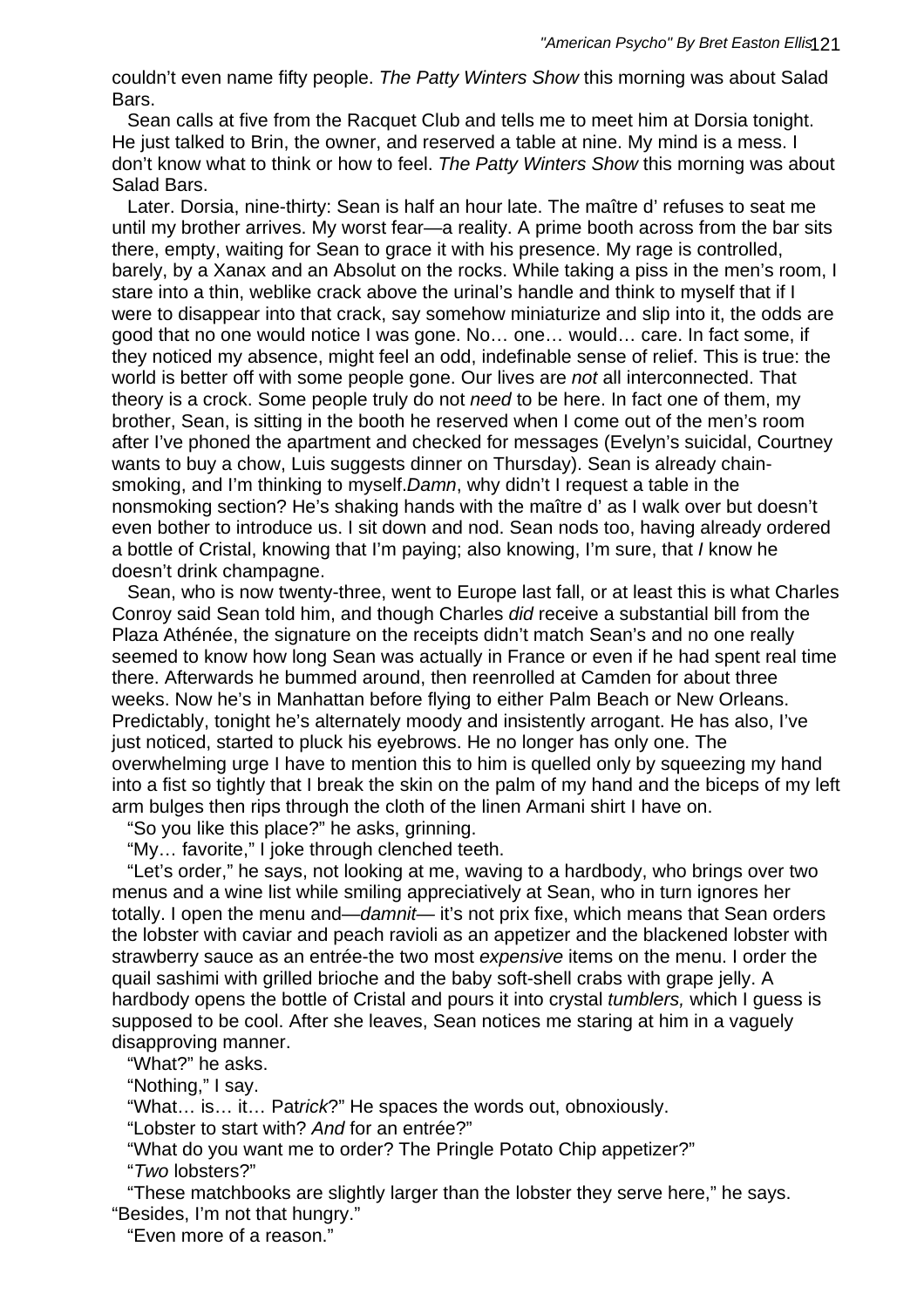"American Psycho" By Bret Easton Ellis<sup>1</sup> 22

"I'll fax you an apology."

"Still, Sean."

"Rock 'n' roll—"

 "I know, I know, rock 'n' roll, deal with it, right?" I say, holding up a hand while sipping the champagne. I wonder if it's not too late to ask one of the waitresses to bring a piece of cake over here with a candle in it just to embarrass the shit out of him, to put the little bastard in his place—but instead I put the glass down and ask, "Listen, so, oh Jesus." I breathe in, then force out, "What did you do today?"

 "Played squash with Richard Lindquist." He shrugs contemptuously. "Bought a tuxedo."

 "Nicholas Leigh and Charles Conroy want to know if you're going to the Hamptons this summer."

"Not if I can help it," he says, shrugging.

 A blond girl close enough to physical perfection, with big tits and a *Les Misérables* playbill in one hand, wearing a long rayon matte-jersey evening dress by Michael Kors from Bergdorf Goodman, Manolo Blahnik shoes and gold-plated chandelier earrings by Ricardo Siberno, stops by to say hello to Sean and though *I* would fuck this girl, Sean ignores her flirtatious manner and refuses to introduce me. During this encounter Sean is completely rude, yet the girl leaves smiling, raising a gloved hand. "We'll be at Mortimer's. Later." He nods, staring at my water glass, then waves down a waiter and orders a Scotch, straight.

"Who was that?" I ask.

"Some babe who went to Stephens."

"Where did you meet her?"

"Playing pool at M.K." He shrugs.

"Is she a du Pont?" I ask.

"Why? Do you want her number?"

"No, I just wanted to know if she's a du Pont."

 "She might be. I don't know." He lights another cigarette, a Parliament, with what looks like an eighteen-karat gold cigarette lighter from Tiffany's. "She might be a friend of one of the du Ponts."

 I keep thinking of reasons why I'm sitting here, right now, tonight, with Sean, at Dorsia, but none come to mind. Just this infinitely recurring zero floats into view. After dinner the food is small but very good; Sean touches nothing—I tell him that I have to meet Andrea Rothmere at Nell's and if he wants espresso or dessert, he should order it now since I have to be downtown by midnight.

"Why rush?" he asks. "Nell's isn't that hip anymore."

 "Well." I falter, quickly regain composure. "We're just going to meet there. We're really going to"—my mind races, lands on something—"Chernoble." I take another sip of champagne from the tumbler.

"Big yawn. *Really* big yawn," he says, scanning the room.

"Or Contraclub East. I can't remember."

"Out. Stone Age. Prehistory." He laughs cynically.

Tense pause. "How would you know?"

"Rock 'n' roll." He shrugs. "Deal with it."

"Well, Sean where, do *you* go?"

Immediate answer. "Petty's."

"Oh yes," I murmur, having forgotten that it was already open.

He whistles something, smokes a cigarette.

"We're going to a party Donald Trump's having," I lie.

"Big fun. Very big fun."

"Donald's a nice guy. You should meet him," I say. "I'll… introduce you to him."

"Really?" Sean asks, maybe hopefully, maybe not.

"Yeah, sure." Oh, *right.*

Now, by the time I get the check… let's see… pay it, take a cab back to my place, it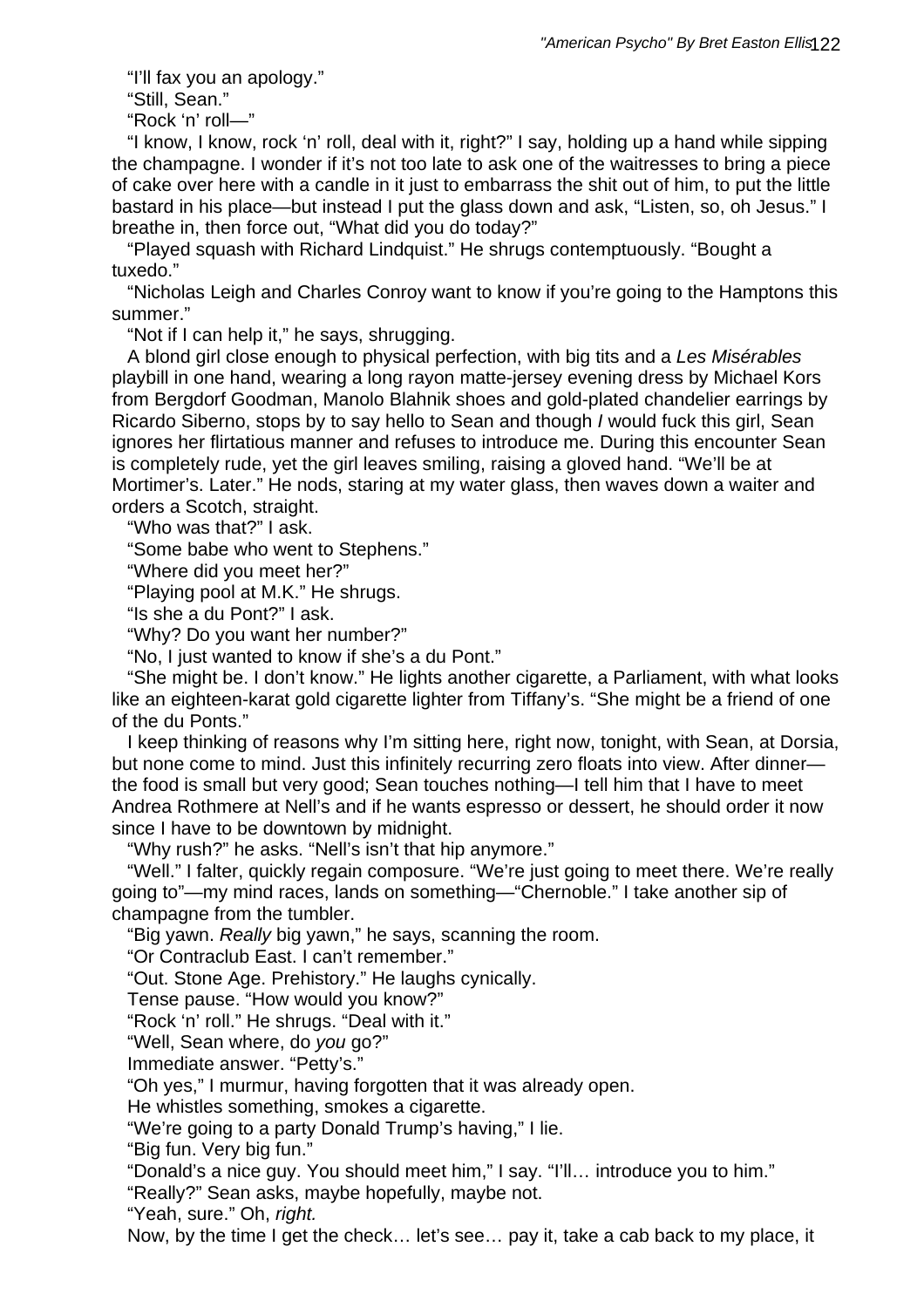will be almost midnight, which doesn't give me enough time to return yesterday's videotapes, so if I don't stop by my place I can just go in and rent another videotape, though on my membership doesn't it say that you can only take out three at a time? So this means last night I took out two (*Body Double* and *Blond, Hot, Dead*) so I *could* rent one more, but I've forgotten I'm also part of the Gold Circle Membership Plan, which means that if I've spent one thousand dollars (at least) in the last six months then I'm allowed to rent as many videos on any given night as I want, but if I still have two out now that might mean I can't take any more out, Gold Circle Member or not, if the other ones haven't been returned, but—

"Damien. You're Damien," I think I hear Sean mutter.

"What did you say?" I ask, looking up. "I didn't hear you."

"Nice tan," he sighs. "I said nice tan."

 "Oh," I say, still confused about the video thing. I look down—at what, my lap? "Uh, thanks."

 "Rock'n' roll." He stamps his cigarette out. Fumes rise from the crystal ashtray, then die.

 Sean knows *I* know he can probably get us into Petty's, which is the new Norman Prager club on Fifty-ninth, but I'm not going to ask him and he's not going to offer. I place my platinum American Express card over the check. Sean's eyes are glued to a hardbody by the bar in a Thierry Mugler wool jersey dress and a Claude Montana scarf, sipping from a champagne tumbler. When our waitress come by to pick up the check and the card, I shake my head no. Sean's eyes finally fall on it, for a second, maybe more, and I wave the waitress back over and allow her to take it.

# **Lunch with Bethany**

 Today I'm meeting Bethany for lunch at Vanities, the new Evan Kiley bistro in Tribeca, and though I worked out for nearly two hours this morning and even lifted weights in my office before noon, I'm still extremely nervous. The cause is hard to locate but I've narrowed it down to one of two reasons. It's either that I'm afraid of rejection (though I can't understand why: *she* called *me,* she wants to see *me,* she wants to have lunch with *me,* she wants to fuck *me* again) or, on the other hand, it could have something to do with this new Italian mousse I'm wearing, which, though it makes my hair look fuller and smells good, feels very sticky and uncomfortable, and it's something I could easily blame my nervousness on. So we wouldn't run out of things to talk about over lunch, I tried to read a trendy new short-story collection called *Wok* that I bought at Barnes & Noble last night and whose young author was recently profiled in the Fast Track section of *New York* magazine, but every story started off with the line "When the moon hits your eye like a big pizza pie" and I had to put this slim volume back into my bookshelf and drink a J&B on the rocks, followed by two Xanax, to recover from the effort. To make up for this, before I fell asleep I wrote Bethany a poem and it took a long time, which surprised me, since I used to write her poems, long dark ones, quite often when we were both at Harvard, before we broke up. God, I'm thinking to myself as I walk into Vanities, only fifteen minutes late, I hope she hasn't ended up with Robert Hall, that dumb asshole. I pass by a mirror hung over the bar as I'm led to our table and check out my reflection—the mousse looks good. The topic on *The Patty Winters Show* this morning was Has Patrick Swayze Become Cynical or Not?

 I have to stop moving as I near the table, following the maître d' (this is all happening in slow motion). She isn't facing me and I can only catch the back of her neck, her brown hair pinned up into a bun, and when she turns to gaze out the window I see only part of her profile, briefly; she looks *just like a model*. Bethany's wearing a silk gazar blouse and a sills satin start with crinoline. A Paloma Picasso hunter green suede and wrought-iron handbag sits in front of her on the table, next to a bottle of San Pellegrino water. She checks her watch. The couple next to our table is smoking and after I lean in behind Bethany, surprising her, kissing her cheek, I coolly ask the maître d' to reseat us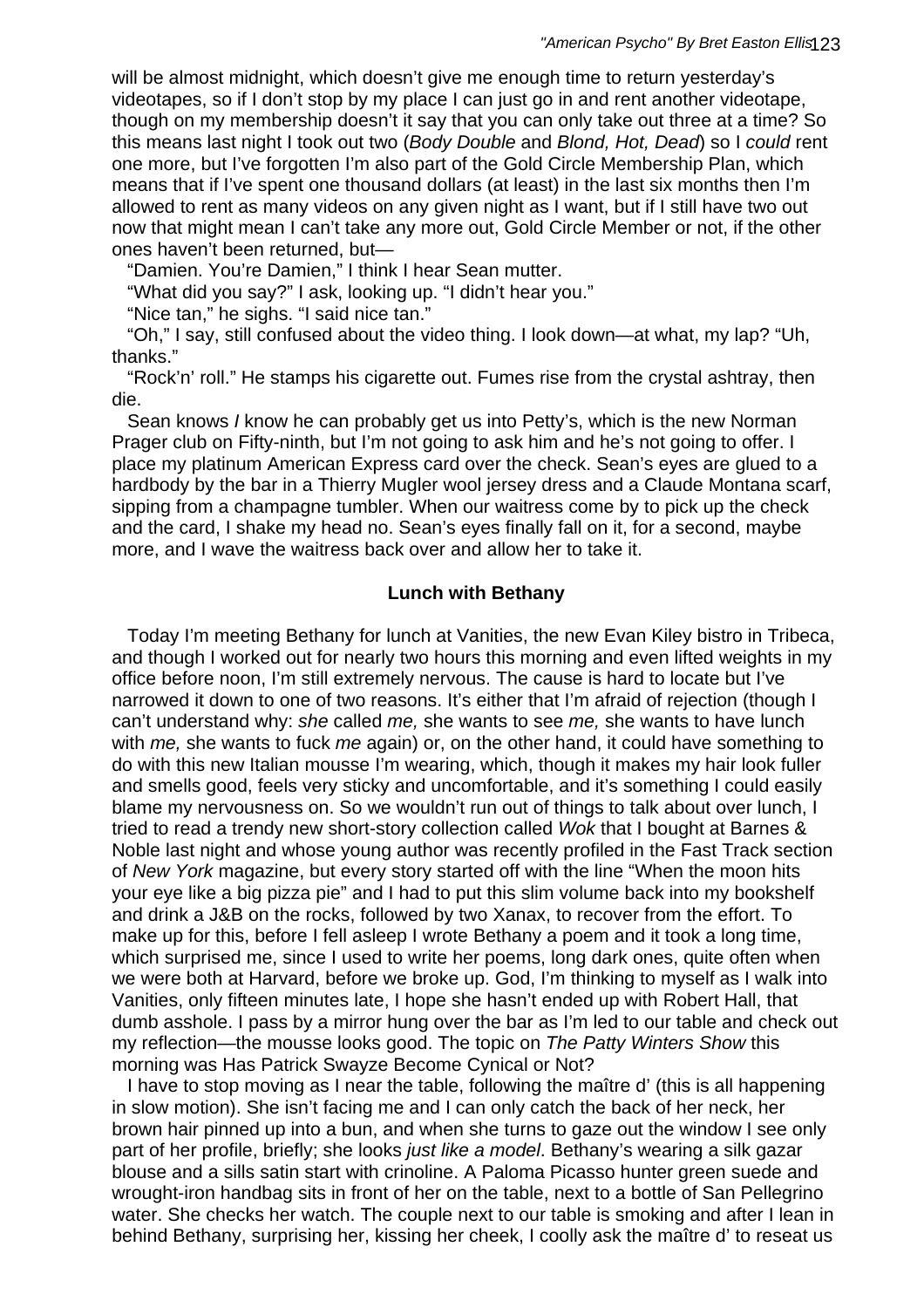in the *non* smoking section. I'm suave but loud enough for the nicotine addicts to hear me and hopefully feel a slight twinge of embarrassment about their filthy habit.

"Well?" I ask, standing there, arms crossed, tapping my foot impatiently.

'I'm afraid there is no nonsmoking section, sir," the maître d' informs me.

 I stop tapping my foot and slowly scan the restaurant, the *bistro*, wondering how my hair really looks, and suddenly I wish *I had* switched mousses because since I last saw my hair, seconds ago, it feels different, as if its shape was somehow altered on the walls from bar to table. A pang of nausea that I'm unable to stifle washes warmly over me, but since I'm really dreaming all this I'm able to ask, "So you say there's *no* nonsmoking section? Is this correct?"

 "Yes sir." The maître d', younger than myself, faggy, innocent, an *actor* no doubt, adds, "I'm sorry."

 "Well, this is… very interesting. I can accept this." I reach into my back pocket for my gazelleskin wallet and press a twenty into the maître d's uncertain fist. He looks at the bill, confused, then murmurs "Thank you" and walks away as if in a daze.

 "No. Thank *you*," I call out and take my seat across from Bethany, nodding courteously to the couple next to us, and though I try to ignore her for as long as etiquette allows, I can't. Bethany looks absolutely stunning, *just like a model.* Everything's murky. I'm on edge. Feverish, romantic notions—

"Didn't you smoke at Harvard?" is the first thing she says.

"Cigars," I say. "Only cigars."

"Oh," she says.

"But I quit that," I lie, breathing in hard, squeezing my hands together.

"That's good." She nods.

 "Listen, did you have any trouble getting reservations?" I ask, and *I am fucking shaking.* I put my hands on the table like a fool, hoping that under her watchful gaze they will stop trembling.

 "You don't need reservations here, Patrick," she says soothingly, reaching out a hand, covering one of mine with hers. "Calm down. You look like a wild man."

"I'm clam, I mean calm," I say, breathing in hard, trying to smile, and then,

involuntarily, unable to stop myself, ask, "How's my hair?"

"Your hair is fine," she says. "Shhh. It's okay."

"All right. I am all right." I try to smile again but I'm sure it looks just like a grimace.

After a short pause she comments, "That's a nice suit. Henry Stuart?"

"No," I say, insulted, touching its lapel. "Garrick Anderson."

 .'It's very nice," she says and then, genuinely concerned, "Are you okay, Patrick? You iust... twitched."

 "Listen. I'm frazzled. I just got back from Washington. I took the Trump shuttle this morning," I tell her, unable to make eye contact, all in a rush. "It was delightful. The service—really fabulous. I need a drink."

 She smiles, amused, studying me in a shrewd way. "Was it?" she asks, not totally, I sense, without smugness.

 "Yes." I can't really look at her and it takes immense effort to unfold the napkin, lay it across my lap, reposition it correctly, busy myself with the wineglass, praying for a waiter, the ensuing silence causing the loudest possible sound. "So did you watch *The Patty Winters* Show this morning?"

 "No, I was out jogging," she says, leaning in. "It was about Michael J. Fox, right?" "No," I correct her. "It was about Patrick Swayze."

"Oh really?" she asks, then, "It's hard to keep.track. You're sure?"

"Yes. Patrick Swayze. I'm positive."

"How was it?"

 "Well, it was very interesting," I tell her, breathing in air. "It was almost like a debate, about whether he's gotten cynical or not."

"Do you think he has?" she asks, still smiling.

"Well, no, I'm not sure," I start nervously. "It"s an interesting question. It wasn't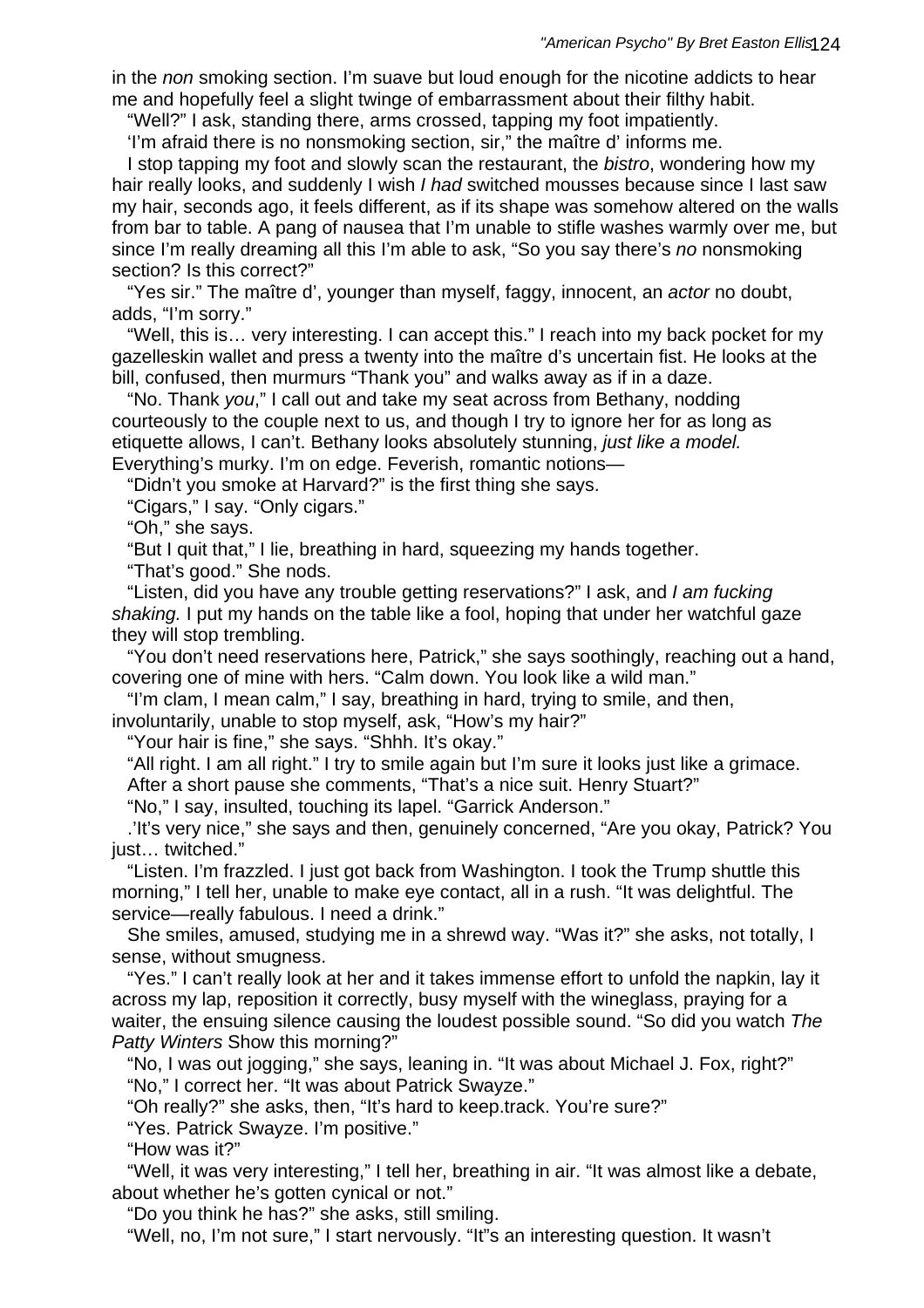explored fully enough. I mean after Dirty *Dancing* I wouldn't think so, but with*Tiger Warsaw* I don't know. I might be crazy, but I thought I detected *some* bitterness. I'm not sure."

She stares at me, her expression unchanged.

 "Oh, I almost forgot," I say, reaching into my pocket. "I wrote you a poem." I hand her the slip of paper. "Here." I feel sick and broken, tortured, really on the brink.

"Oh Patrick." She smiles. "How sweet."

"Well, you know," I say, looking down shyly.

Bethany takes the slip of paper and unfolds it.

"Read it," I urge enthusiastically.

 She looks it over quizzically, puzzled, squinting, then she turns the page over to see if there's anything on the back. Something in her understands it's short and she looks back at the words written, scrawled in red, on the front of the page.

"It's like haiku, you know?" I say. "Read it. Go on."

 She clears her throat and hesitantly begins reading, slowly, stopping often. " 'The poor nigger on the wall. Look at him.'" She pauses and squints again at the paper, then hesitantly resumes. " 'Look at the poor nigger. Look at the poor nigger... on... the...

wall.'" She stops again, faltering, looks at me, confused, then back at the paper.

"Go on," I say, looking around for a waiter. "Finish it."

 She clears her throat and staring steadily at the paper tries to read the rest of it in a voice below a whisper. " 'Fuck him… Fuck the nigger on the wall…'" She falters again, then reads the last sentence, sighing. " 'Black man… is… de… debil?'"

 The couple at the next table have slowly turned to gaze over at us. The man looks aghast, the woman has an equally horrified expression on her face. I stare her down, glaring, until she looks back at her fucking salad.

 "Well, Patrick," Bethany says, clearing her throat, trying to smile, handing the paper back to me.

"Yes?" I ask. "Well?"

 "I can see that"—she stops, thinking—"that your sense of… social injustice is"—she clears her throat again and looks down—"still intact."

 I take the paper back from her and slip it in my pocket and smile, still trying to keep a straight face, holding my body upright so she won't suspect me of cringing. Our waiter comes over to the table and I ask him what kinds of beer they serve.

"Heineken, Budweiser, Amstel light," he recites.

"Yes?" I ask, staring at Bethany, gesturing for him to continue.

"That's, um, all, sir," he says.

"No Corona? No Kirin? No Grolsch? No Morretti?" I ask, confused, irate.

 "I'm sorry, sir, but no," he says cautiously. "Only Heineken, Budweiser, Amstel Light." "That's crazy," I sigh. "I'll have a J&B on the rocks. No, an Absolut martini. No, a J&B straight up."

"And I'll have another San Pellegrino," Bethany says.

 "I'll have the same thing;" I quickly add, my leg jerking up then down uncontrollably beneath the table.

"Okay. Would you like to hear the specials?" he asks.

 "By all means," I spit out, then, calming down, smile reassuringly at Bethany. "You're sure?" He laughs.

"*Please*," I say, unamused, studying the menu.

 "For appetizers I have the sun-dried tomatoes and golden caviar with poblano chilies and I also have a fresh endive soup—"

 "Wait a minute, wait a minute," I say, holding up a hand, stopping him. "Hold on a minute."

"Yes sir?" the waiter asks, confused.

 "*You* have? You mean the *restaurant* has," I correct him. "*You* don't have any sundried tomatoes. The restaurant does. *You* don't have the poblano chilies. The restaurant does. Just, you know, clarify."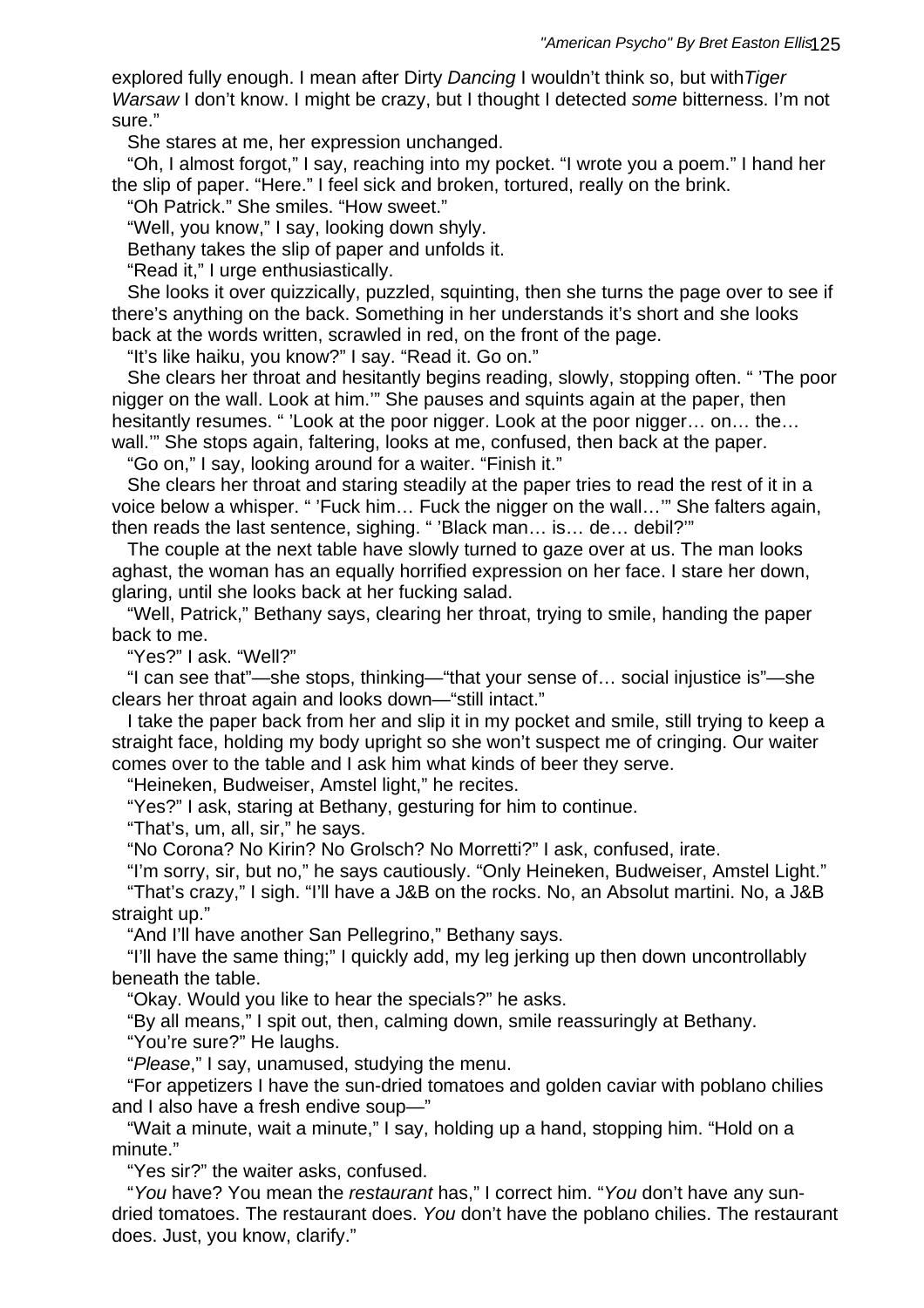The waiter, stunned, looks at Bethany, who handles the situation deftly by asking him, "So how is the endive soup served?"

 "Er… cold," the waiter says, not fully recovered from my outburst, sensing he's dealing with someone very, very on edge.

He stops again, uncertain.

"Go on," I urge. "Please go on."

 "It's served cold," he starts again. "And for entrées we have monkfish with mango slices and red snapper sandwich on brioche with maple syrup and"—he checks his pad again—"cotton."

 "Mmmm, sounds delicious. Cotton, mmmm," I say, rubbing my hands together eagerly. "Bethany?"

 "I'll have the ceviche with leeks and sorrel," Bethany says. "And the endive with… walnut dressing."

"Sir?" the waiter asks tentatively.

 "I'll have… " I stop, scan the menu quickly. "I'll have the squid with pine nuts and can I have a slice of goat cheese, of *chèvre* "—I glance over at Bethany to see if she flinches at my mispronunciation—"with that and some… oh, some salsa on the side."

The waiter nods, leaves, we're left alone.

 "Well." She smiles, then notices the table slightly shaking. "What's… wrong with your leg?"

 "My leg? Oh." I look down at it, then back at her. "It's… the music. I like the music a lot. The music that's playing."

 "What is it?" she asks, tilting her head, trying to catch a refrain of the New Age Muzak coming from the speakers hooked to the ceiling over the bar.

"It's… I think it's Belinda Carlisle," I guess. "I'm not sure."

"But…" she starts, then stops. "Oh, forget it."

"But what?"

"But I don't hear any singing." She smiles, looks down demurely.

 I hold my leg still and pretend to listen. "But it's one of her songs," I say, then lamely add, "I think it's called 'Heaven Is a Place on Earth.' You know it."

"Listen," she says, "have you gone to any concerts lately?"

 "No," I say, wishing she hadn't brought this, of all topics, up. "I don't like live music." " music?" she asks, intrigued, sipping San Pellegrino water.

 "Yeah. You know. Like a band," I explain, sensing from her expression that I'm saying totally the wrong things. "Oh, I forgot. I did see U2."

"How were they?" she asks. "I liked the new CD a lot."

 "They were great, just totally great. Just totally…" I pause, unsure of what to say. Bethany raises her eyebrows quizzically, wanting to know more. "Just totally… Irish."

 "I've heard they're quite good live," she says, and her own voice has a light, musical lilt to it. "Who else do you like?"

 "Oh you know," I say, completely stuck. "The Kingsmen. 'Louie, Louie.' That sort of stuff."

"Gosh, Patrick," she says, looking at every part of my face.

 "What?" I panic, immediately touching my hair. "Too much mousse? You don't like the Kingsmen?"

"No." She laughs. "I just don't remember you being so tan back at school."

 "I had a tan then, didn't I?" I ask. "I mean I wasn't Casper the Ghost or anything, was I?" I put my elbow on the table and flex my biceps, asking her to squeeze the muscle. After she touches it, reluctantly, I resume my questions. "Was I really not that tan at Harvard?" I ask mock-worriedly, but worriedly.

 "No, no." She laughs. "You were definitely the George Hamilton of the class of eightyfour."

"Thanks," I say, pleased.

 The waiter brings our drinks—two bottles of San Pellegrino water. Scene Two. "So you're at Mill… on the water? Taffeta? What is it?" I ask. Her body, her skin tone,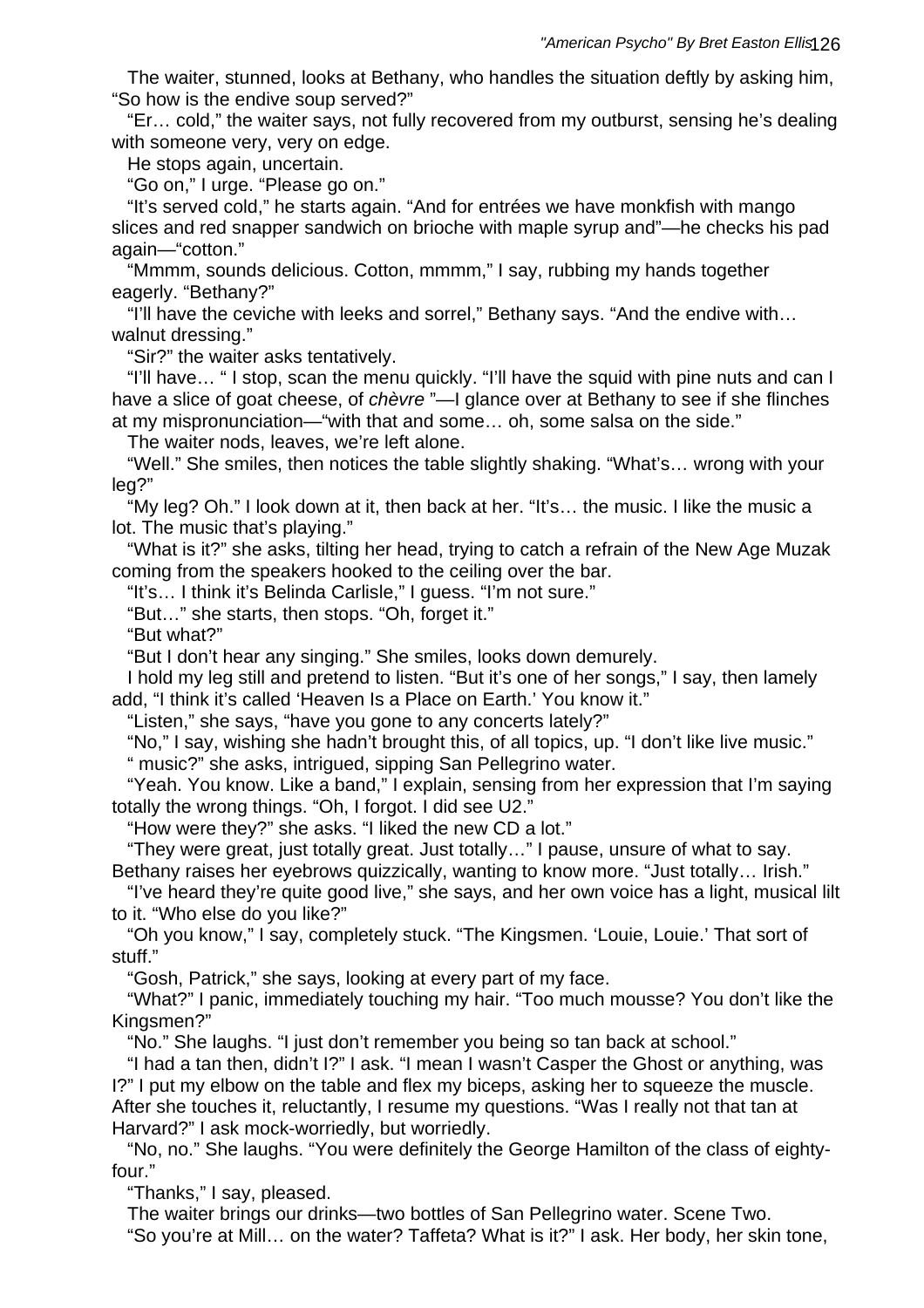seem firm and rosy.

"Milbank Tweed," she says. "That's where I am."

 "Well," I say, squeezing a lime into my glass. "That's just wonderful. Law school really paid off."

"And you're at… P & P?" she asks.

"Yes," I say.

 She nods, pauses, wants to say something, debates whether she should, then asks, all in a matter of seconds: "But doesn't your family own—"

"I don't want to talk about this," I say, cutting her off. "But yes, Bethany. Yes."

 "And you still work at P & P?" she asks. Each syllable is spaced so that it bursts, booming sonically, into my head.

"Yes," I say, looking furtively around the room.

"But—" She's confused. "Didn't your father—"

 "Yes, of course," I say, interrupting. "Have you had the focaccia at Pooncakes?" "*Patrick*."

"Yes?"

"What's wrong?"

"I just don't want to talk about…" I stop. "About work."

"Why not?"

 "Because I hate it," I say. "Now listen, have you tried Pooncakes yet? I think Miller underrated it."

 "Patrick," she says slowly. "If you're so uptight about work, why don't you just quit? You don't have to work."

"Because," I say, staring directly at her, "I… want… to… fit... in."

After a long pause, she smiles. "I see." There's another pause.

This one I break. "Just look at it as, well, a new approach to business," I say.

"How"—she stalls—"sensible." She stalls again. "How, um, practical."

 Lunch is alternately a burden, a puzzle that needs to be solved, an obstacle, and then it floats effortlessly into the realm of relief and I'm able to give a skillful performance my overriding intelligence tunes in and lets me know that it can sense how much she wants me, but I hold back, uncommitted. She's also holding back, but flirting nonetheless. She has made a promise by asking me to lunch and I panic, once the squid is served, certain that I will never recover unless it's fulfilled. Other men notice her as they pass by our table. Sometimes I coolly bring my voice down to a whisper. I'm hearing things—noise, mysterious sounds, inside my head; her mouth opens, closes, swallows liquid, smiles, takes me in like a magnet covered with lipstick, mentions something involving fax machines, twice. I finally order a J&B on the rocks, then a cognac. She has mint-coconut sorbet. I touch, hold her hand across the table, more than a friend. Sun pours into Vanities, the restaurant empties out, it nears three. She orders a glass of chardonnay, then another, then the check. She has relaxed but something happens. My heartbeat rises and falls, momentarily stabilizes. I listen carefully. Possibilities once imagined plummet. She lowers her eyes and when she looks back at me I lower mine.

"So," she asks. "Are you seeing anyone?"

 "My life is essentially uncomplicated," I say thoughtfully, caught off guard. "What does *that* mean?" she asks.

 I take a sip of cognac and smile secretly to myself, teasing her, dashing her hopes, her dreams of being reunited.

"Are you seeing anyone, Patrick?" she asks. "Come on, tell me.'

Thinking of Evelyn, I murmur to myself, "Yes."

"Who?" I hear her ask.

"A very large bottle of Desyrel," I say in a faraway voice, suddenly very sad.

 "*What*?" she asks, smiling, but then she realizes something and shakes her head. "I shouldn't be drinking."

"No, I'm not really," I say, snapping out of it, then, not of my own accord, "I mean, does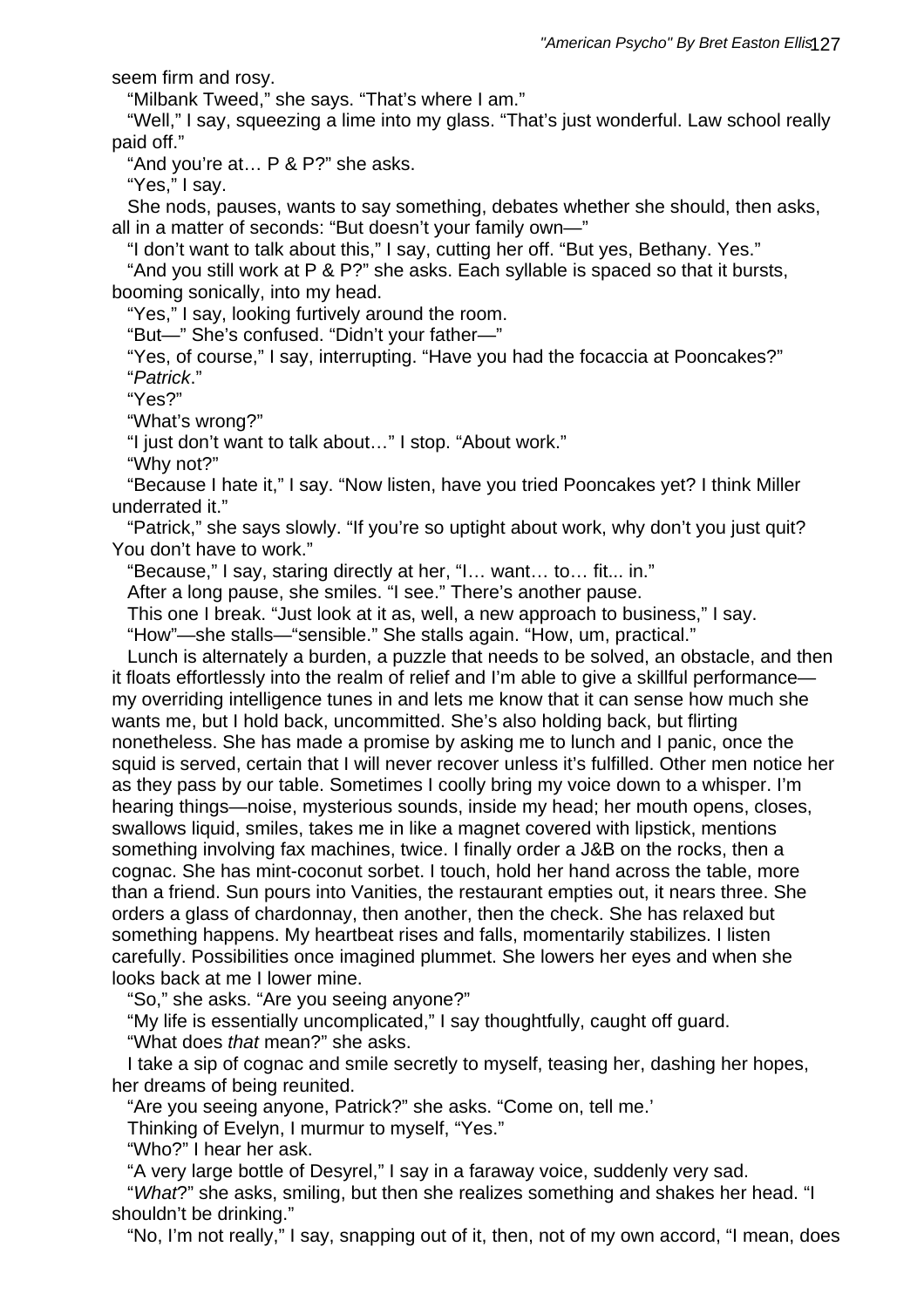anyone really *see* anyone? Does anyone really *see* anyone else? Did *you* ever see *me*? *See?* What does that mean? Ha! *See?* Ha! I just don't get it. Ha!" I laugh.

 After taking this in, she says, nodding; "That has a certain kind of tangled logic to it, I suppose."

 Another long pause and I fearfully ask the next question. "Well, are *you* seeing anyone?"

 She smiles, pleased with herself, and still looking down, admits, with incomparable clarity, "Well, yes, I have a boyfriend and—"

"Who?"

"What?" She looks up.

"Who is he? What's his name?"

"Robert Hall. Why?"

"With Salomon Brothers?"

"No, he's a chef."

"With Salomon Brothers?"

"Patrick, he's a *chef.* And co-owner of a restaurant."

"Which one?"

"Does it matter?"

 "No, really, which one?" I ask, then under my breath, "I want to cross it out of my Zagat guide."

"Its called Dorsia," she says, then, "Patrick, are you okay?"

 Yes, my brain does explode and my stomach bursts open inwardly—a spastic, acidic, gastric reaction; stars and planets, whole galaxies made up entirely of little white chef hats, race over the film of my vision. I choke out another question.

"Why Robert Hall?" I ask. "Why him?"

 "Well, I don't know," she says, sounding a little tipsy. "I guess it has to do with being twenty-seven and—"

 "Yeah? So am I. So is half of Manhattan. So what? That's no excuse to marry Robert Hall."

"*Marry*?" she asks, wide-eyed, defensive. "Did I say that?"

"Didn't you say marry?"

"No, I didn't, but who knows." She shrugs. "We might."

"Ter-rific."

 "As I was saying, Patrick"—she glares at me, but in a playful way that makes me sick—"I think.you know that, well, time is running out. That biological clock just won't stop ticking," she says, and I'm thinking: My god, it took only *two* glasses of chardonnay to get her to admit this? Christ, what a lightweight. "I want to have children."

 "With Robert Hall?" I ask, incredulous. "You might as well do it with Captain Lou Albano, for Christ sakes. I just don't get you. Bethany."

 She touches her napkin, looking down and then out onto the sidewalk, where waiters are setting up tables for dinner. I watch them too. "Why do I sense hostility on your part, Patrick?" she asks softly, then sips her wine.

"Maybe because I'm hostile," I spit out. "Maybe because you sense this."

 "Jesus, Patrick," she says, searching my face, genuinely upset. "I thought you and Robert were friends."

"What?" I ask. "I'm confused."

"Weren't you and Robert friends?"

I pause, doubtful. "Were we?"

"Yes, Patrick, you *were*."

"Robert Hall, Robert Hall, Robert Hall," I mutter to myself, trying to remember.

"Scholarship student? President of our senior class?" I think about it a second longer, then add, "Weak chin?"

"No, Patrick," she says. "The *other* Robert Hall."

"I'm confusing him with the *other* Robert Hall?" I ask.

"Yes, Patrick," she says, exasperated.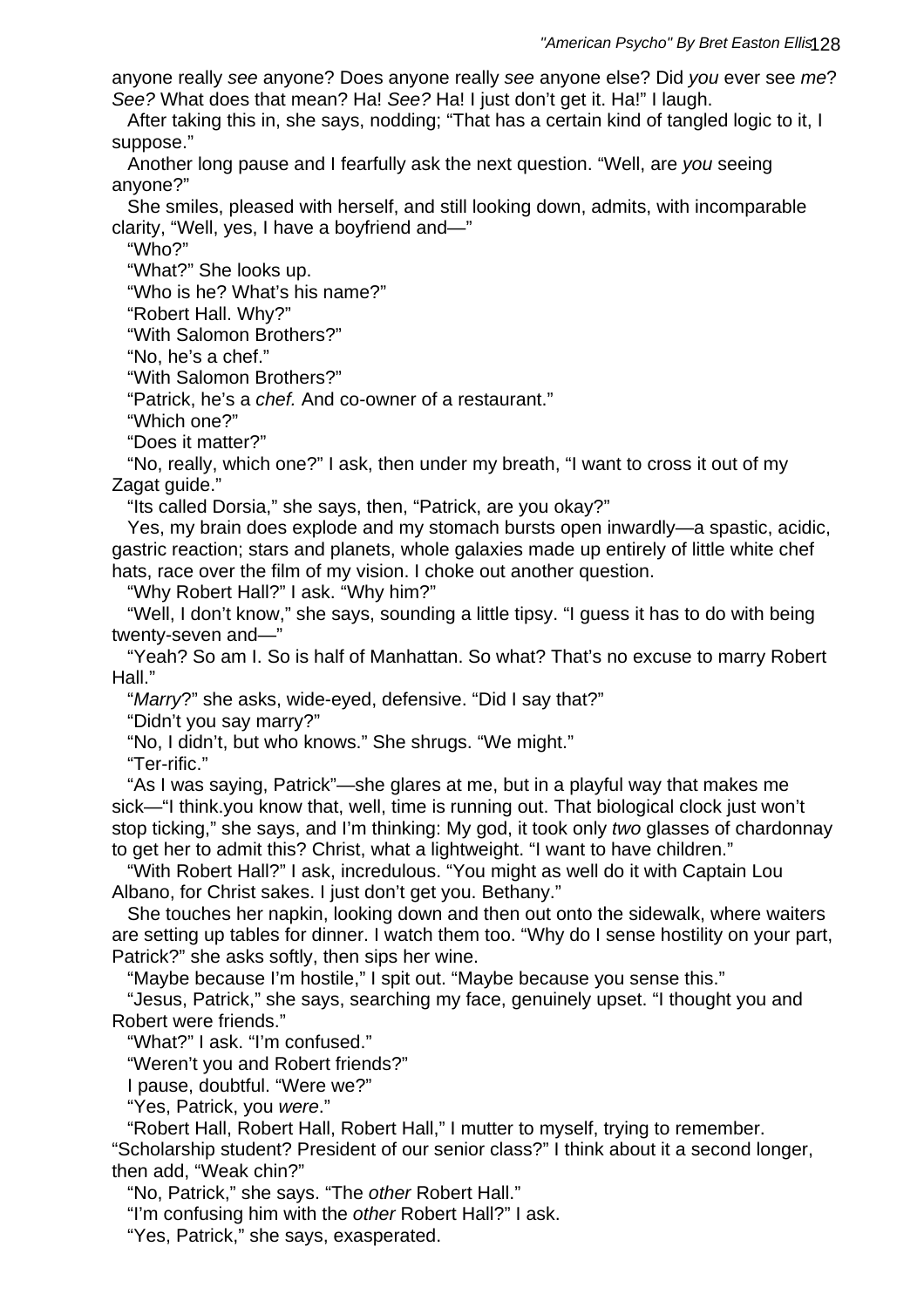Inwardly cringing, I close my eyes and sigh. "Robert Hall. Not the one whose parents own half of, like, Washington? Not the one who was"—I gulp—"captain of the crew team? Six feet?"

"Yes," she says. "*That* Robert Hall."

"But…" I stop.

"Yes? But *what?* " She seems prepared to wait for an answer.

"But he was a *fag,* " I blurt out.

"No, he was *not,* Patrick," she says, clearly offended.

"I'm positive he was a fag." I start nodding my head.

"Why are you so positive?" she asks, not amused.

 "Because he used to let frat guys—not the ones in my house—like, you know, gang bang him at parties and tie him up and stuff. At least, you know, that's what I've heard," I say sincerely, and then, more humiliated than I have ever been in my entire life, I confess, "Listen, Bethany, he offered me a… you know, a blow job once. In the, um, civics section of the library."

"Oh my god," she gasps, disgusted. "Where's the check?"

 "Didn't Robert Hall get kicked out for doing his thesis on Babar? Or something like Babar?" I ask. "Babar the elephant? The, oh Jesus, *French* elephant?"

"What are you *talking* about?"

 "Listen to me," I say. "Didn't he go to business school at Kellogg? At Northwestern, right?"

"He dropped out," she says without looking at me.

"Listen." I touch her hand.

She flinches and pulls back.

I try to smile. "Robert Hall's not a fag—"

 "I can assure you of that," she says a tad too smugly. How can anyone get indignant over Robert Hall? Instead of saying "Oh yeah, you dumb sorry bitch" I say soothingly, "I'm sure you can," then, "Tell me about him. I want to know how things stand with the two of you," and then, smiling, furious, full of rage, I apologize. "I'm sorry."

 It takes some time but she finally relents and smiles back at me and I ask her, once again, "Tell me more," and then, under my breath, smiling a rictus at her, "I'd like to slice open your beaver." The chardonnay has mellowed her, so she softens and talks freely.

 I think about other things while she describes her recent past: air, water, sky, time, a moment, a point somewhere when I wanted to show her everything beautiful in the world. I have no patience for revelations, for new beginnings, for events that take place beyond the realm of my immediate vision. A young girl, a freshman, I met in a bar in Cambridge my junior year at Harvard told me early one fall that "Life is full of endless possibilities." I tried valiantly not to choke on the beer nuts I was chewing while she gushed this kidney stone of wisdom, and I calmly washed them down with the rest of a Heineken, smiled and concentrated on the dart game that was going on in the corner. Needless to say, she did not live to see her sophomore year. That winter, her body was found floating in the Charles River, decapitated, her head hung from a tree on the bank, her hair knotted around a low-hanging branch, three miles away. My rages at Harvard were less violent than the ones now and it's useless to hope that my disgust will vanish—there is just no way.

 "Oh, Patrick," she's saying. "You're still the same. I don't know if that's good or bad." "Say it's good."

"Why? Is it?" she asks, frowning. "Was it? Then?"

"You only knew one facet of my personality," I say. "Student."

"Lover?" she asks, her voice reminding me of someone human.

 My eyes fall on her coldly, untouched. Out on the street, music that sounds like salsa blares. The waiter finally brings the check.

"I'll pay for it," I sigh.

"No," she says, opening her handbag. "*I* invited *you*."

"But I have a platinum American Express card," I tell her.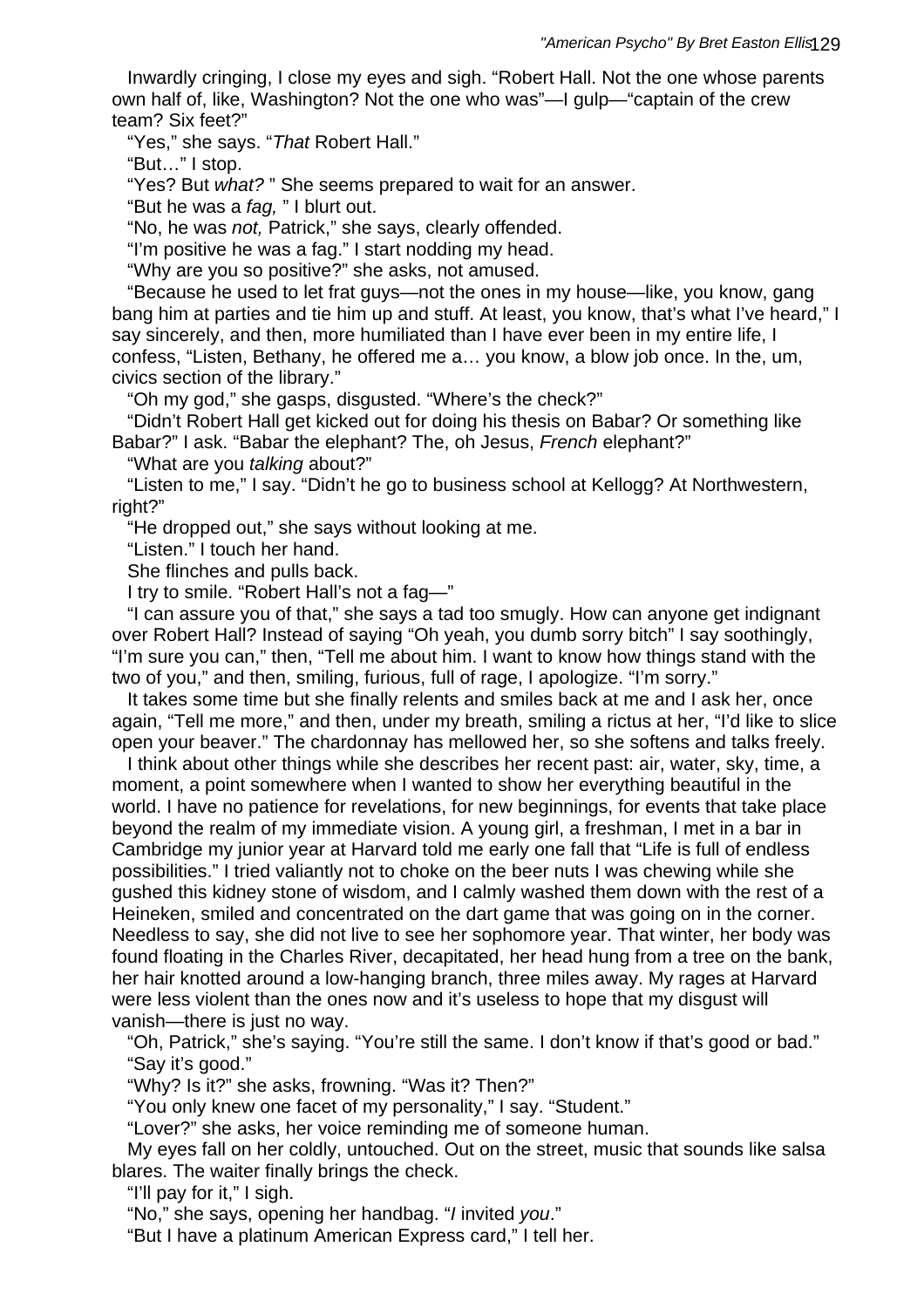"But so do I," she says, smiling.

 I pause, then watch her place the card on the tray the check came on. Violent convulsions seem close at hand if I do not get up. "The women's movement. Wow." I smile, unimpressed.

 Outside, she waits on the sidewalk while I'm in the men's room throwing up my lunch, spitting out the squid, undigested and less purple than it was on my plate. When I come out of Vanities onto the street, putting on my Wayfarers, chewing a Cert, I murmur something to myself, and then I kiss her on the cheek and make up something else. "Sorry it took so long. Had to call my lawyer."

"Oh?" She acts concerned—the dumb bitch.

 'Just a friend of mine." I shrug. "Bobby Chambers. He's in prison. Some friends of his, well, mainly *me,* are trying to remount his defense," I say with another shrug, then, changing the subject, "Listen."

"Yes?" she asks, smiling.

 "It's late. I don't want to go back to the office," I say, checking my Rolex. The sun, setting, glints off it, momentarily blinding her. "Why don't you come up to my place?"

"What?" She laughs.

"Why don't you come up to my place?" I suggest again.

"Patrick." She laughs suggestively. "Are you serious?"

"I have a bottle of Pouilly-Fuissé, *chilled*, huh?" I say, arching my eyebrows.

 "Listen, that line might've worked at Harvard but"—she laughs, then continues—"um, we're older now and..." She stops.

"And… what?" I ask.

"I shouldn't have had that wine at lunch," she says again.

We start walking. It's a hundred degrees outside, impossible to breathe. It's not day, it's not night. The sky seems yellow. I hand a beggar on the cornea of Duane and Greenwich a dollar just to impress her.

"Listen, come over," I say again, almost whining. "Come on over."

 "I can t," she says. "The air-conditioning in my office is broken but I can't. I'd like to but I can't."

"Aw come on," I say, grabbing her shoulders, giving them a good-natured squeeze.

"Patrick, I have to be back at the office," she groans, protesting weakly.

"But you'll be *swelt* ering in there," I point out.

"I have no choice."

 "Come on." Then, trying to entice her, "I have a 1940s Durgin Gorham four-piece sterling silver tea and coffee set I'd like to show you."

"I can't." She laughs, putting on her sunglasses.

"Beth*any*," I say, warning her.

"Listen," she says, relenting. "I'll buy you a Dove Bar. Have a Dove Bar instead."

 "I'm appalled. Do you know how many grams of fat, of *sodium,* are in the chocolate covering alone?" I gasp, mock horrified.

"Come on," she says. "You don't need to worry about that."

 "No, *you* come on," I say, walking in front of her for a little while so she won't sense any aggressiveness on my part. "Listen, come by for a drink and then we'll walk over to Dorsia and I'll meet Robert, okay?" I turn around, still walking, but backward now. "*Please*?"

"Patrick," she says. "You're begging."

 "I really want to show you that Durgin Gorham tea set." I pause. "Please?" I pause again. "It cost me three and a half thousand dollars."

 She stops walking because I stop, looks down, and when she looks back up her brow, both cheeks, are damp with a layer of perspiration, a fine sheen. She's hot. She sighs, smiling to herself. She looks at her watch.

"Well?" I ask.

"If I did…," she starts.

"Ye-e-es?" I ask, stretching the word out.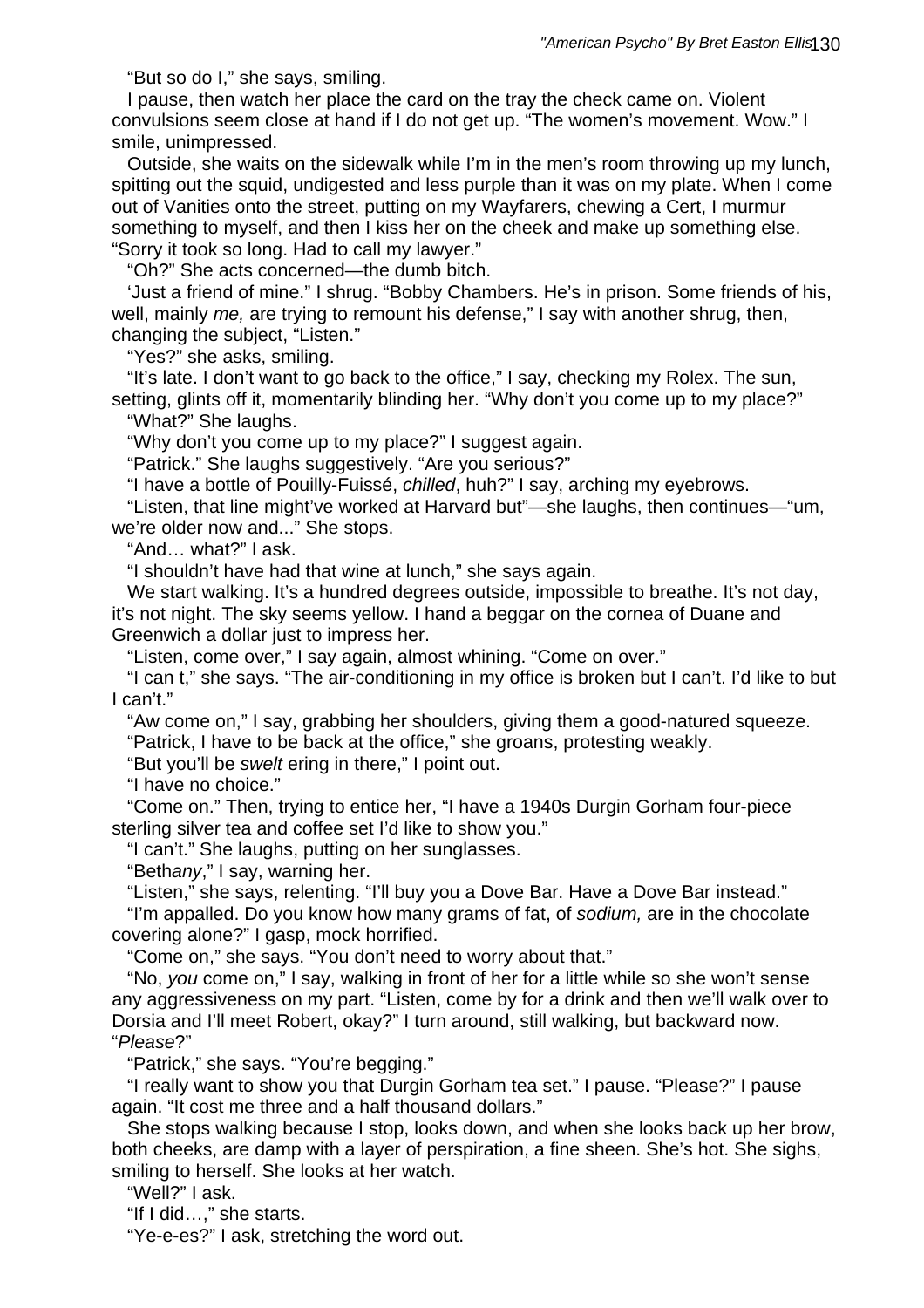"If I did, I have to make a phone call."

"No, negative," I say, waving down a cab. "Call from my place."

"*Patrick*," she protests. "There's a phone right over there."

"Let's go now," I say. "There's a taxi."

 In the cab heading toward the Upper West Side, she says, "I shouldn't have had that wine."

"Are you drunk?"

 "No," she says, fanning herself with a playbill from *Les Misérables* someone left in the backseat of the cab, which isn't air-conditioned and even with both windows open she keeps fanning herself. "Just slightly… tipsy.."

 We both laugh for no reason and she leans into me, then realizes something and pulls back. "You have a doorman, right?" she asks suspiciously.

"Yes." I smile, turned on by her unawareness of just how close to peril she really is.

 Inside my apartment. She moves into the living room area, nodding her head approvingly, murmuring, "Very nice, Mr. Bateman, very nice." Meanwhile I'm locking the door, making sure it's bolted shut, then I move over to the bar and pour some J&B into a glass while she runs her hand over the Wurlitzer jukebox, inspecting it. I've started growling to myself and my hands are shaking so badly I decide to forgo any ice and then I'm in the living room, standing behind her while she looks up at the David Onica that's hung above the fireplace. She cocks her head, studying it, then she starts giggling and looks at me, puzzled, then back at the Onica, still laughing. I don't ask what's wrong—I could care less. Downing the drink in a single gulp, I move over to the Anaholian whiteoak armoire where I keep a brand-new nail gun I bought last week at a hardware store near my office in Wall Street. After I've slipped on a pair of black leather gloves, I make sure the nail gun is loaded.

"Patrick?" Bethany asks, still giggling.

"Yes?" I say, then, "Darling?"

"Who hung the Onica?" she asks.

"You like it?" I ask.

 "It's fine, but…" She stops, then says, "I'm pretty sure it's hung upside down." "What?"

"*Who* hung the Onica?"

"I did," I say, my back still to her.

"You've hung the Onica *upside down*." She laughs.

 "Hmmm?" I'm standing at the armoire, squeezing the nail gun, getting used to its weight in my gloved fist.

"I can't believe it's upside down," she says. "How long has it been this way?"

"A millennium," I whisper, turning around, nearing her.

"What?" she asks, still studying the Onica.

"I said, what in the fuck are you doing with Robert Hall?" I whisper.

"What did you say?" As if in slow motion, like in a movie, she turns around.

 I wait until she's seen the nail gun and the gloved hands to scream, "*What the fuck are you doing with Robert Hall?* "

 Perhaps on instinct, perhaps from memory, she makes a futile dash for the front door, crying out. Though the chardonnay has dulled her reflexes, the Scotch I've drunk has sharpened mine, and effortlessly I'm leaping in front of her, blocking her escape, knocking her unconscious with four blows to the head from the nail gun. I drag her back into the living room, laying her across the floor over a white Voilacutro cotton sheet, and then I stretch her arms out, placing her hands flat on thick wooden boards, palms up, and nail three fingers on each hand, at random, to the wood by their tips. This causes her to regain consciousness and she starts screaming. After I've sprayed Mace into her eyes, mouth, into her nostrils, I place a camel-hair coat from Ralph Lauren over her head, which drowns out the screams, sort of. I keep shooting nails into her hands until they're both covered—nails bunched together, twisted over each other in places, making it impossible for her to try and sit up. I have to remove her shoes, which slightly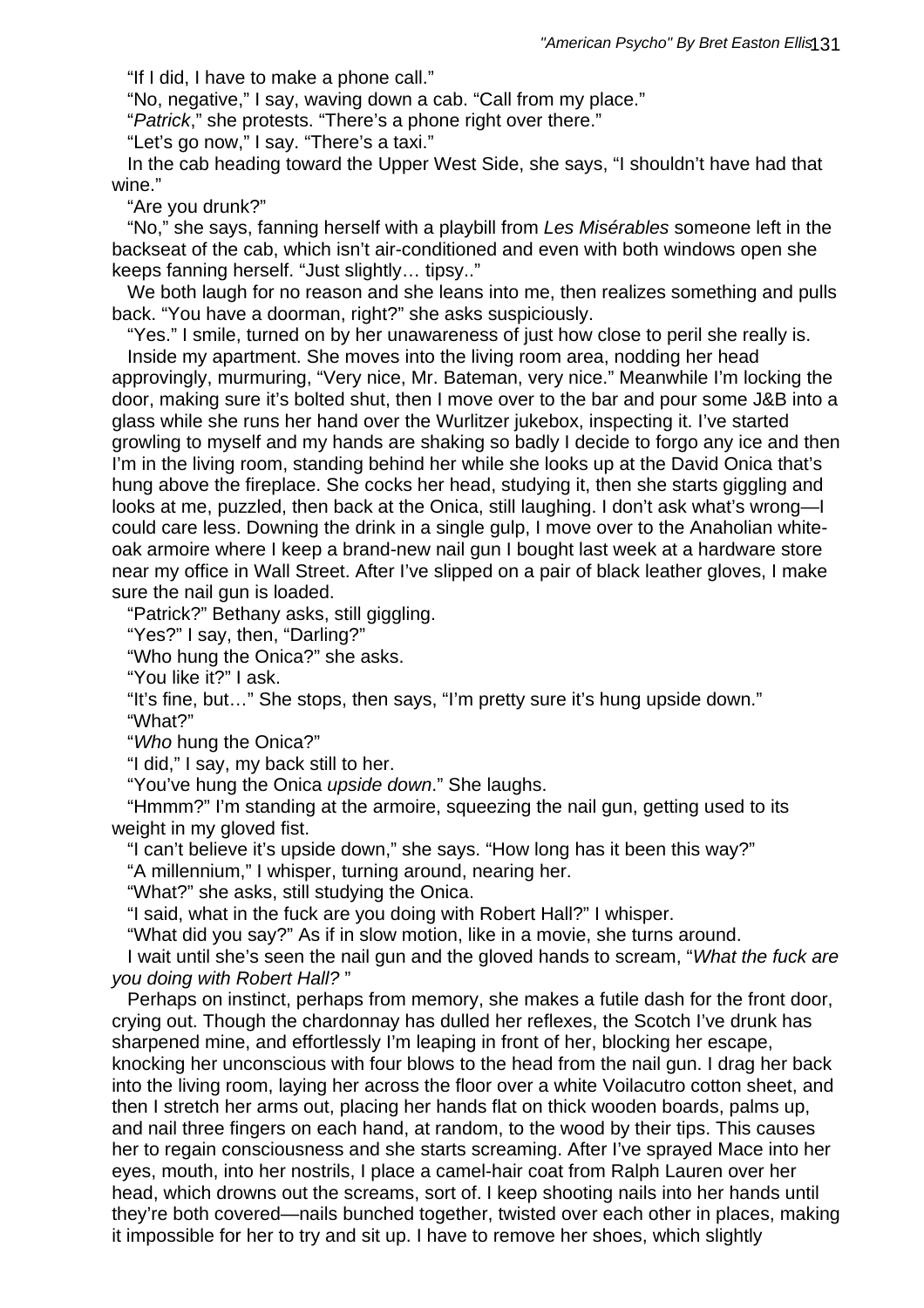#### "American Psycho" By Bret Easton Ellis<sup>1</sup> 32

disappoints me, but she's kicking at the floor violently, leaving black scuff marks on the stained white oak. During this period I keep shouting "You bitch" at her and then my voice drops to a raspy whisper and into her ear I drool the line "You fucking cunt."

 Finally, in agony, after I've taken the coat off her face, she starts pleading, or at least tries to, the adrenaline momentarily overpowering the pain. "Patrick oh god stop it please oh god stop hurting me…" But, typically, the pain returns—it's too intense not to—and she passes out again and vomits, while unconscious, and I have to hold her head up so she doesn't choke on it and then I Mace her again. The fingers I haven't nailed I try to bite off, almost succeeding on her left thumb which I manage to chew all the flesh off of, leaving the bone exposed, and then I Mace her, needlessly, once more. I place the camel-hair coat back over her head in case she wakes up screaming, then set up the Sony palm-sized Handycam so I can film all of what follows. Once it's placed on its stand and running on automatic, with a pair of scissors I start to cut off her dress and when I get up to her chest I occasionally stab at her breasts, accidentally (not really) slicing off one of her nipples through the bra. She starts screaming again once I've ripped her dress off, leaving Bethany in only her bra, its right cup darkened with blood, and her panties, which are soaked with urine, saving them for later.

 I lean in above her and shout, over her screams, "Try to scream, scream, keep screaming…" I've opened all the windows and the door to my terrace and when I stand over her, the mouth opens and not even screams come out anymore, just horrible, guttural, animal-like noises, sometimes interrupted by retching sounds. "Scream, honey," I urge, "keep screaming." I lean down, even closer, brushing her hair back. "No one cares. No one will help you…" She tries to cry out again but she's losing consciousness and she's capable of only a weak moan. I take advantage of her helpless state and, removing my gloves, force her mouth open and with the scissors cut out her tongue, which I pull easily from her mouth and hold in the palm of my hand, warm and still bleeding, seeming so much smaller than in her mouth, and I throw it against the wall, where it sticks for a moment, leaving a stain, before falling to the floor with a tiny wet slap. Blood gushes out of her mouth and I have to hold her head up so she won't choke. Then I fuck her in the mouth, and after I've ejaculated and pulled out, I Mace her some more.

 Later, when she briefly regains consciousness, I put on a porkpie hat I was given by one of my girlfriends freshman year at Harvard.

 "Remember *this*?" I shout, towering over her. "And look at *this*!" I scream triumphantly, holding up a cigar. "I *still* smoke cigars. Ha. See? A cigar." I light it with steady, bloodstained fingers, and her face, pale to the point of blueness, keeps contracting, twitching with pain, her eyes, dull with horror, close, then open halfway, her life reduced to nightmare.

 "And another thing," I yell, pacing. "It's not Carrick Anderson either. The suit is by *Armani! Giorgio* Armani." I pause spitefully and, leaning into her, sneer, "And you thought it was *Henry Stuart.* Jesus." I slap her hard across the face and hiss the words "Dumb bitch," spraying her face with spit, but it's covered with so much Mace that she probably can't even feel it, so I Mace her again and then I try to fuck her in the mouth once more but I can't come so I stop.

## **Thursday**

 Later, the next night in fact, three of us, Craig McDermott, Courtney and myself, are in a cab heading toward Nell's and talking about Evian water. Courtney, in an Armani mink, has just admitted, giggling, that she uses Evian for ice cubes, which sparks a conversation about the differences in bottled water, and at Courtney's request we each try to list as many brands as we can.

 Courtney starts, counting each name off on one of her fingers. "Well, there's Sparcal, Perrier, San Pellegrino, Poland Spring, Calistoga…" She stops, stuck, and looks over at McDermott for help.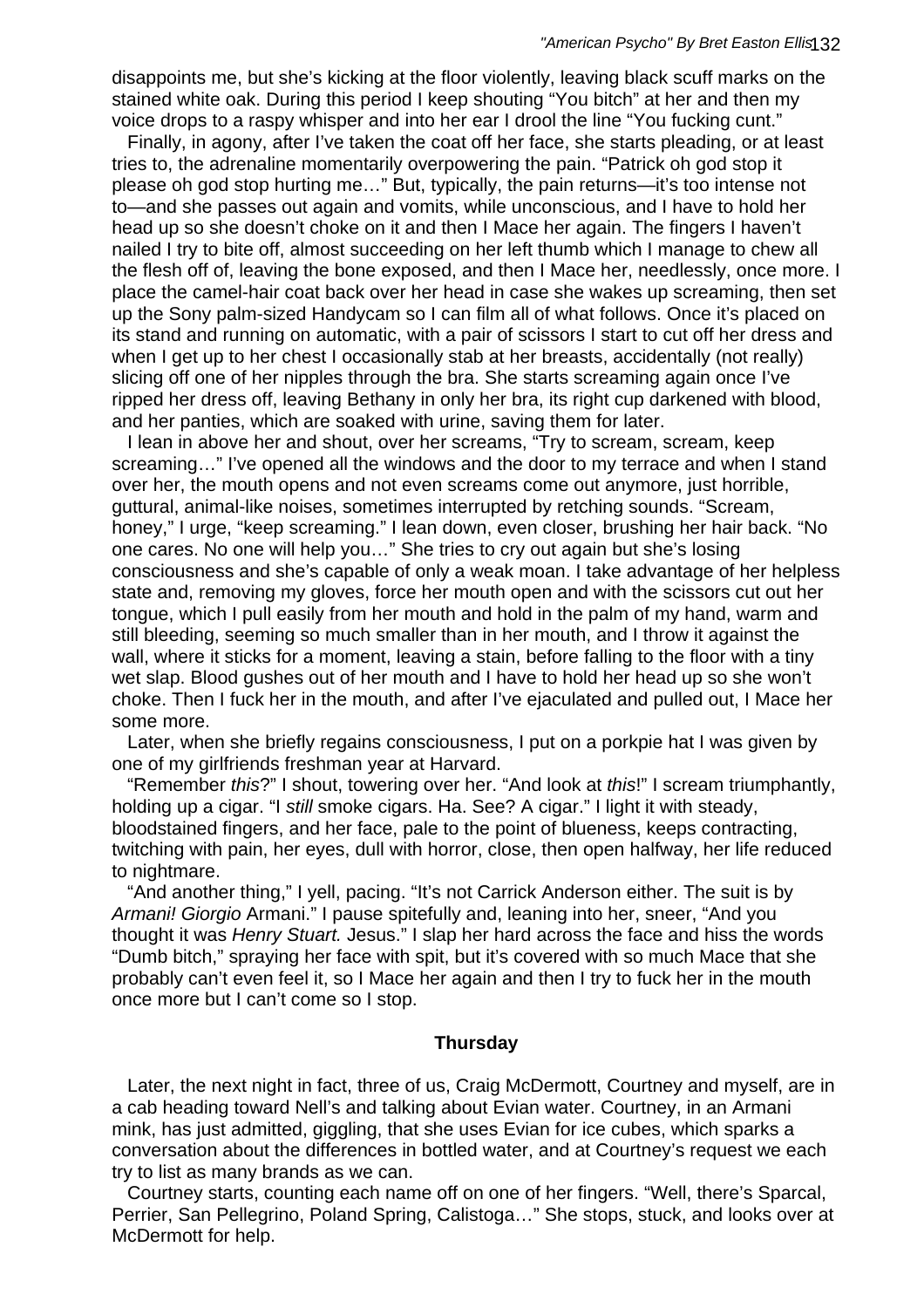He sighs, then lists, "Canadian Spring, Canadian Calm, Montclair, which is also from Canada, Vittel from France, Crodo, which is Italian…" He stops and rubs his chin thoughtfully, thinking of one more, then announces it as if surprised. "Elan." And though it seems he's on the verge of naming another one, Craig lapses into an unilluminating silence.

"Elan?" Courtney asks.

"It's from Switzerland," he says.

"Oh," she says, then turns to me. "It's your turn, Patrick."

 Staring out the window of the cab, lost in thought, the silence I'm causing filling me with a nameless dread, numbly, by rote, I list the following. "You forgot Alpenwasser, Down Under, Schat, which is from Lebanon, Qubol and Cold Springs—"

"I said that one already," Courtney cuts in, accusingly.

"No," I say. "You said Poland *Spring*."

 "Is that right?" Courtney murmurs, then tugging at McDermott's overcoat, "Is he right, Craig?"

"Probably." McDermott shrugs. "I guess."

 "You must also remember that one should always buy mineral water in *glass* bottles. You shouldn't buy it in plastic ones," I say ominously, then wait for one of them to ask me why.

"Why?" Courtney's voice is tinged with actual interest.

 "Because it oxidizes," I explain. "You want it to be crisp, with no aftertaste.." After a long, confused, Courtney-like pause, McDermott admits, staring out the window, "He's right."

 "I really don't understand the differences in water," Courtney murmurs. She's sitting between McDermott and myself in the back of the cab and under the mink has on a wool twill suit by Givenchy, tights by Calvin Klein and shoes by Warren Susan Allen Edmonds. Earlier, in this same cab, when I touched the mink suggestively, with no intent other than to check its quality and she could sense this, Courtney quietly asked me if I had a breath mint. I said nothing.

"What do you mean?" McDermott inquires solemnly:

 "Well," she says, "I mean what's *really* the difference between something like spring water and natural water, for instance, or, I mean, is there one?"

 "*Courtney.* Natural water is any water from an underground source," Craig sighs, still staring out the window. "Mineral content hasn't been changed, although the water may have been disinfected or filtered." McDermott is wearing a wool tuxedo with notched lapels by Cianni Versace, and he reeks of Xeryus.

 I momentarily break out of my conscious inertia to explain further: "And in spring water, minerals may have been added or removed and it's usually filtered, not processed." I pause. "Seventy-five percent of all bottled water in America is actually spring water." I pause again, then ask the cab, "Did anyone know that?"

 A long, soulless pause follows and then Courtney asks another question, this one only half finished. "The differences between distilled and purified water is…?"

 I'm not really listening to any of this conversation, not even to myself, because I'm thinking of ways to get rid of Bethany's body, or at least debating whether or not I should keep it in my apartment another day or so. If I decide to get rid of it tonight, I can easily stuff what's left of her into a Hefty garbage bag and leave it in the stairwell; or I can exert the extra effort and drag it into the street, leaving it with the rest of the trash on the curb. I could even take it to the apartment in Hell's Kitchen and pour lime over it, smoke a cigar and watch it dissolve while listening to my Walkman, but I want to keep the men's bodies separate from the women's, and besides, I also want to watch *Bloodhungry,* the videotape I rented this afternoon—its ad line reads, "Some clowns make you laugh, but Bobo will make you die and then he'll eat your body"—and a midnight trip to Hell's Kitchen, even without a stop at Bellvue's for a small bite to eat, wouldn't give me enough time. Bethany's bones and most of her intestines and flesh will probably get dumped into the incinerator down the hall from my apartment.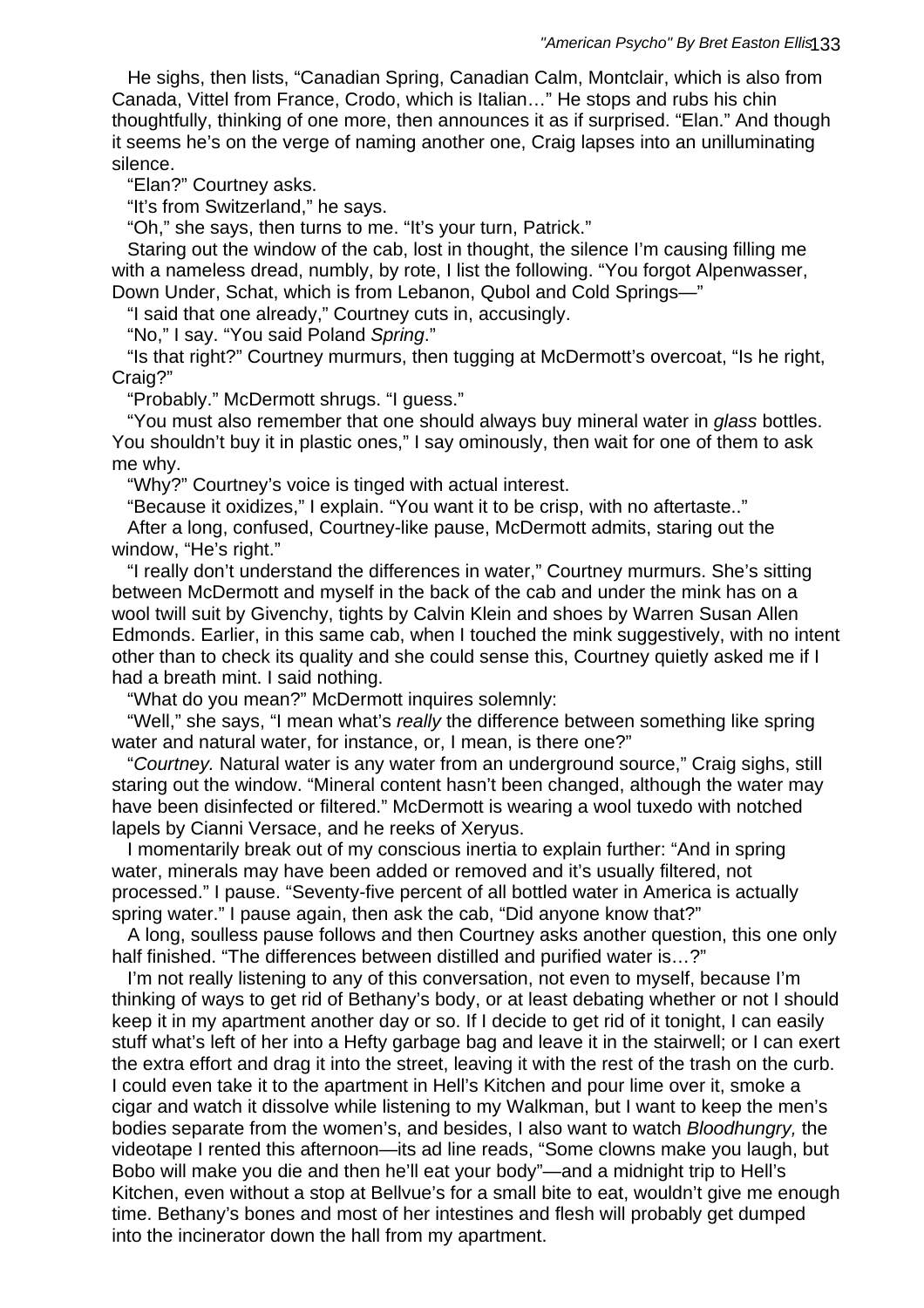#### "American Psycho" By Bret Easton Ellis<sup>1</sup> 34

 Courtney, McDermott and I have just left a Morgan Stanley party that took place near the Seaport at the tip of Manhattan in a new club called Goldcard, which seemed like a vast city of its own and where I ran into Walter Rhodes, a total Canadian, whom I haven't seen since Exeter and who also, like McDermott, reeked of Xeryus, and I actually told him, "Listen, I'm trying to stay away from people. I'm avoiding even speaking to them," and then I asked to be excused. Only slightly stunned, Walter said, "Uh, sure, I, um, understand." I'm wearing a six-button double-breasted wool-crepe tuxedo with pleated trousers and a silk grosgrain bow tie, all by Valentino. Luis Carruthers is in Atlanta for the week. I did a line of coke with Herbert Gittes at Goldcard and before McDermott hailed this cab to head for Nell's I took a Halcion to get rid of the edge from the cocaine, but it hasn't sunk in yet. Courtney seems attracted to McDermott and since her Chembank card wasn't functioning tonight, at least not at the automated teller we stopped at (the reason being she uses it too often to cut lines of coke with, though she would never admit this; cocaine residue has, at various times, fucked up my card also) and McDermott's *was* working, she bypassed *mine* in favor of *his*, which means, knowing Courtney, that she wants to *fuck* McDermott. But it doesn't really matter. Even though I'm more handsome than Craig, we both look pretty much the same. Talking animals were the topic of this morning's *Patty Winters Show*. An octopus was floating in a makeshift aquarium with a microphone attached to one of its tentacles and it kept asking—or so its "trainer," who is positive that mollusks have vocal cords, assured us—for "cheese." I watched, vaguely transfixed, until I started to sob. A beggar dressed as a Hawaiian frets over a garbage can on the darkened corner of Eighth and Tenth.

 "With distilled or purified water," McDermott is saying, "most of the minerals have been removed. The water has been boiled and the steam condensed into purified water."

 "Wheras distilled water has a flat taste and it's usually not for drinking." I find myself yawning.

"And mineral water?" Courtney asks.

"It's not defined by the—" McDermott and I start simultaneously.

"Go ahead," I say, yawning again, causing Courtney to yawn also.

"No, you go ahead," he says apathetically.

 "It's not defined by the FDA," I tell her. "It has no chemicals or salts or sugars or caffeine."

"And sparkling water gets its fizz from carbon dioxide, right?" she asks.

"Yes." Both McDermott and I nod, staring straight ahead.

 "I knew that," she says hesitantly, and by the tone of her voice I can sense, without looking over, that she probably smiles when she says this.

 "But only buy *naturally* sparkling water," I caution. "Because *that* means the carbon dioxide content is in the water at its source."

"Club soda and seltzer, for example, are artificially carbonated," McDermott explains.

 "White Rock seltzer is an exception," I mention, nonplussed by McDermott's ridiculous, incessant one-upmanship. "Ramlösa sparkling mineral water is also very good."

 The cab is about to turn onto Fourteenth street, but maybe four or five limousines are trying to make the same right so we miss the light. I curse the driver but an old Motown song from the sixties, maybe it's the Supremes, plays muted, up front, the sound blocked by the fiberglass partition. I try to open it but it's locked and won't slide across. Courtney asks, "What kind should you drink after exercising?"

"Well," I sigh. "Whatever it is, it should be really cold."

"Because?" she asks.

 "Because it's absorbed faster than if it was at room temperature." Absently I check my Rolex. "It should probably be water. Evian. But not in plastic."

"My trainer says Gatorade's okay," McDermott counters.

 "But don't you hunk water is the best fluid replacer since it enters the bloodstream faster than *and* other liquid?" I can't help but add, "*Buddy*?"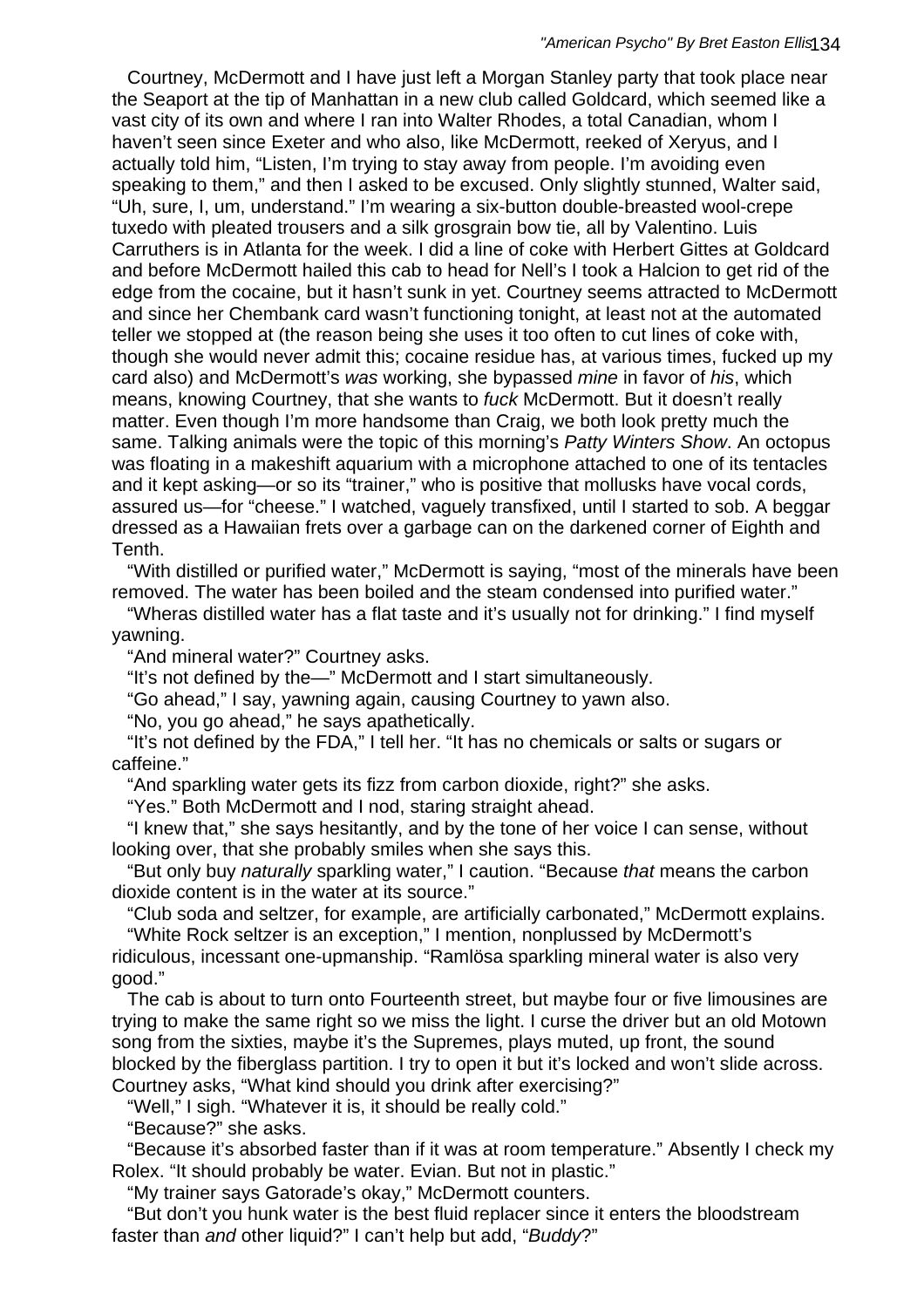I check my watch again. If I have one J&B on the rocks at Nell's I can make it home in time to watch all of *Bloodhungry* by two. Again it's silent in the cab, which moves steadily toward the crowd outside the club, the limousines dropping off passengers then moving on, each of us concentrating on that, and also on the sky above the city, which is heavy, looming with dark clouds. The limousines keep blaring their horns at each other, solving nothing. My throat, because of the coke I did with Gittes, feels parched and I swallow, trying to wet it. Posters for a sale at Crabtree & Evelyn line the boarded windows of abandoned tenement. buildings on the other side of this street. Spell "mogul," Bateman. How do you spell mogul? M-o-g-u-l. Mo-gul. Mog-ul. Ice, ghosts, aliens—

 "I don't like Evian," McDermott says somewhat sadly. "It's too sweet." He looks so miserable when he admits this that it moves me to agree.

 Glancing over at him in the darkness of the cab, realizing he's probably going to end up in bed with Courtney tonight, I feel an instantaneous moment of pity for him.

"Yes. McDermott," I say slowly. "Evian *is* too sweet."

 Earlier, there was so much of Bethany's blood pooled on the floor that I could make out my reflection in it while I reached for one of my cordless phones, and I watched myself make a haircut appointment at Gio's. Courtney breaks my trance by admitting, "I was afraid to try Pellegrino for the first time." She looks over at me nervously—expecting me to… what, agree?—then at McDermott, who offers her a wan, tight smile. "But once I did, it was… fine."

 "How courageous," I murmur, yawning again, the cab inching its way toward Nell's, then, raising my voice, "Listen, does anyone know of a device you can hook up to your phone to simulate that call-waiting sound?"

 Back at my place I stand over Bethany's body, sipping a drink contemplatively, studying its condition. Both eyelids are open halfway and her lower teeth look as if they're jutting out since her lips have been torn—actually bitten—off. Earlier in the day I had sawed off her left arm, which is what finally killed her, and right now I pick it up, holding it by the bone that protrudes from where her hand used to be (I have no idea where it is now: the freezer? the closet?), clenching it in my fist like a pipe, flesh and muscle still clinging to it though a lot of it has been hacked or gnawed off, and I bring it down on her head. It takes very few blows, five or six at most, to smash her jaw open completely, and only two more for her face to cave in on itself.

## **Whitney Houston**

 Whitney Houston burst onto the music scene in 1985 with her self-titled LP which had four number one hit singles on it, including "The Greatest Love of All," "You Give Good Love" and "Saving All My Love for You," plus it won a Grammy Award for best pop vocal performance by a female and two American Music Awards, one for best rhythm and blues single and another for best rhythm and blues video. She was also cited as best new artist of the year by *Billboard* and by *Rolling Stone* magazine. With all this hype one might expect the album to be an anticlimactic, lackluster affair, but the surprise is that *Whitney Houston* (Arista) is one of the warmest, most complex and altogether satisfying rhythm and blues records of the decade and Whitney herself has a voice that defies belief. From the elegant, beautiful photo of her on the cover of the album (in a gown by Giovanne De Maura) and its fairly sexy counterpart on the back (in a bathing suit by Norma Kaman) one knows that this isn't going to be a blandly professional affair; the record *is* smooth but intense and Whitney's voice leaps across so many boundaries and is so versatile (though she's mainly a*jazz* singer) that it's hard to take in the album on a first listening. But you won't want to. You'll want to savor it over many.

 It opens with "You Give Good Love" and "Thinking About You," both produced and arranged by Kashif, and they emanate warm, lush jazz arrangements but with a contemporary synthesized beat and though they're both really good songs, the album doesn't get kicking until "Someone for Me" which was produced by Jermaine Jackson,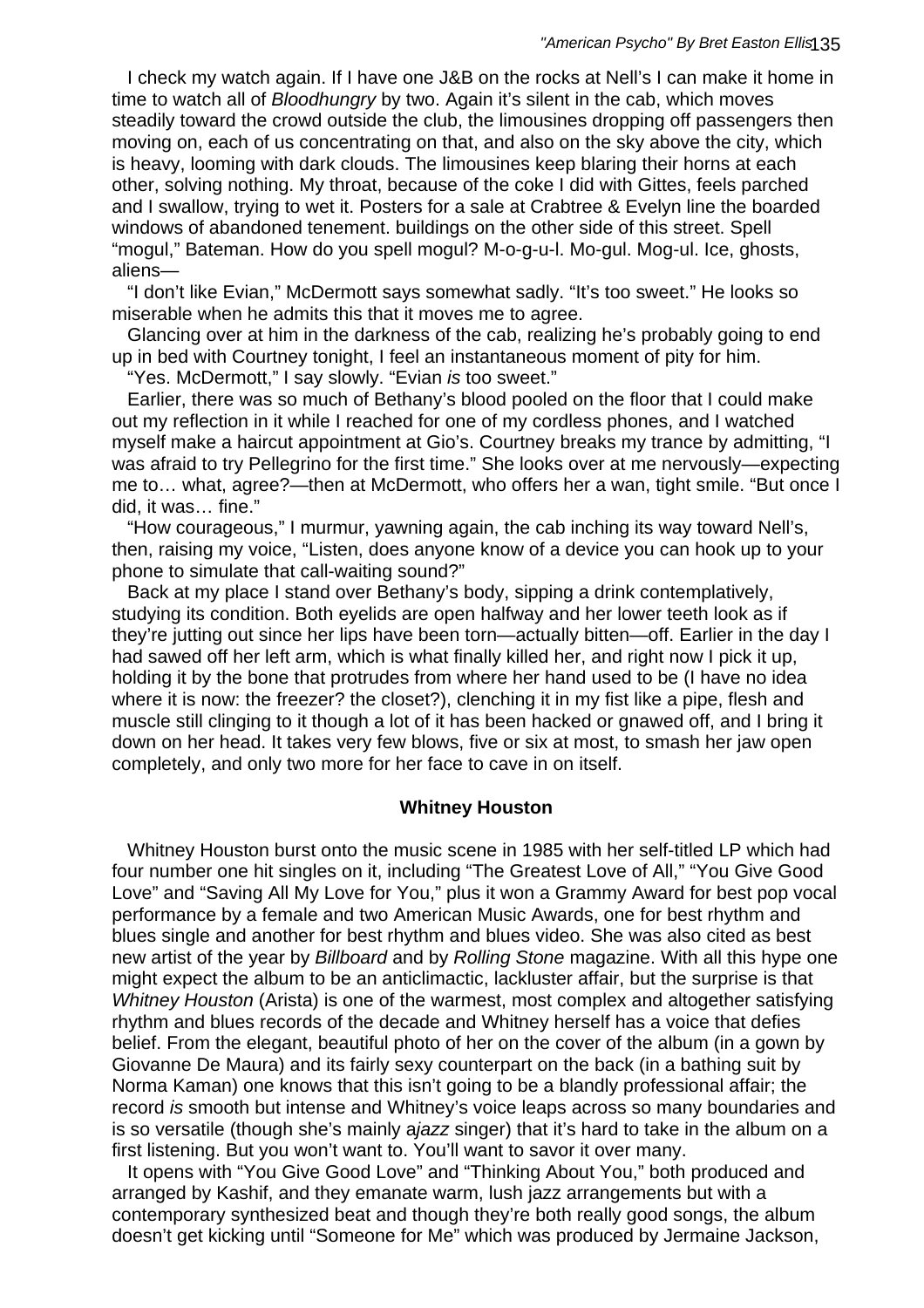where Whitney sings longingly against a jazz-disco background and the difference between her longing and the sprightliness of the song is very moving. The ballad "Saving All My Love for You" is the sexiest, most romantic song on the record. It also has a killer saxophone solo by Tom Scott and one can hear the influences of sixties girlgroup pop in it (it was cowritten by Gerry Goffin) but the sixties girl groups were never this emotional or sexy (or as well produced) as this song is. "Nobody Loves Me Like You Do" is a glorious duet with Jermaine Jackson (who also produced it) and just one example of how sophisticated lyrically this album is. The last thing it suffers from is a paucity of decent lyrics which is what usually happens when a singer doesn't write her own material and has to have her producer choose it. But Whitney and company have picked well here.

 The dance single "How Will I Know" (my vote for best dance song of the 1980s) is a joyous ode to a girl's nervousness about whether another guy is interested in her. It's got a great keyboard riff and it's the only track on the album produced by wunderkind producer Narada Michael Walden. My own personal favorite ballad (aside from 'The Greatest Love of All"—her crowning achievement) is "All at Once" which is about how a young woman realizes all at once her lover is fading away from her and it's accompanied by a gorgeous string arrangement. Even though nothing on the album sounds like filler, the only track that might come close is "Take Good Care of My Heart," another duet with Jermaine Jackson. The problem is that it strays from the album's jazz roots and seems too in. fluenced by 1980s dance music.

 But Whitney's talent is restored with the overwhelming "The Greatest Love of All," one of the best, most powerful songs ever written about self-preservation and dignity. From the first line (Michael Masser and Linda Creed are credited as the writers) to the last, it's a state-of-the-art ballad about believing in yourself. It's a powerful statement and one that Whitney sings with a grandeur that approaches the sublime. Its universal message crosses all boundaries and instills one with the hope that it's not too late for us to better ourselves, to act kinder. Since it's impossible in the world we live in to empathize with others, we can always empathize with ourselves. It's an important message, crucial really, and it's beautifully stated on this album.

 Her second effort, *Whitney* (Arista, 1987), had four number one singles, "I Wanna Dance with Somebody," "So Emotional," "Didn't We Almost Have It All?" and "Where Do Broken Hearts Go?" and was mostly produced by Narada Michael Walden and though it's not as serious an effort as *Whitney Houston* it's hardly a victim of Sophomore Slump. It starts off with the bouncy; danceable "I Wanna Dance with Somebody (Who Loves Me)" which is in the same vein as the last album's irrepressible "How Will I Know." This is followed by the sensuous "Just the Lonely Talking Again" and it reflects the serious jazz influence that permeated the first album and one can also sense a newfound artistic maturity in Whitney's voice—she did all the vocal arrangements on this album—and this is all very evident on "Love Will Save the Day" which is the most ambitious song Whitney's yet performed. It was produced by Jellybean Benitez and it pulsates with an uptempo intensity and like most of the songs on this album it reflects a grownup's awareness of the world we all live in. She sings and we believe it. This is quite a change from the softer, little-girl-lost image that was so appealing on the first album.

 She projects an even more adult image on the Michael Masser-produced "Didn't We Almost Have It All," a song about meeting up with a long-lost lover and letting him know your feelings about the past affair, and it's Whitney at her most poetic. And as on most of the ballads there's a gorgeous string arrangement. "So Emotional" is in the same vein as "How Will I Know" and "I Wanna Dance with Somebody" but it's even more rockinfluenced and, like all the songs on *Whitney,* played by a terrific backup studio band with Narada on drum machine, Wolter Afanasieff on the synthesizer and synth bass, Corrado Rustici on synth guitar, and someone listed as Bongo Bob on percussion programming and drum sampling. "Where You Are" is the only song on the album produced by Kashif and it bears his indelible imprint of professionalism—it has a smooth, gleaming sound and sheen to it with a funky sax solo by Vincent Henry. It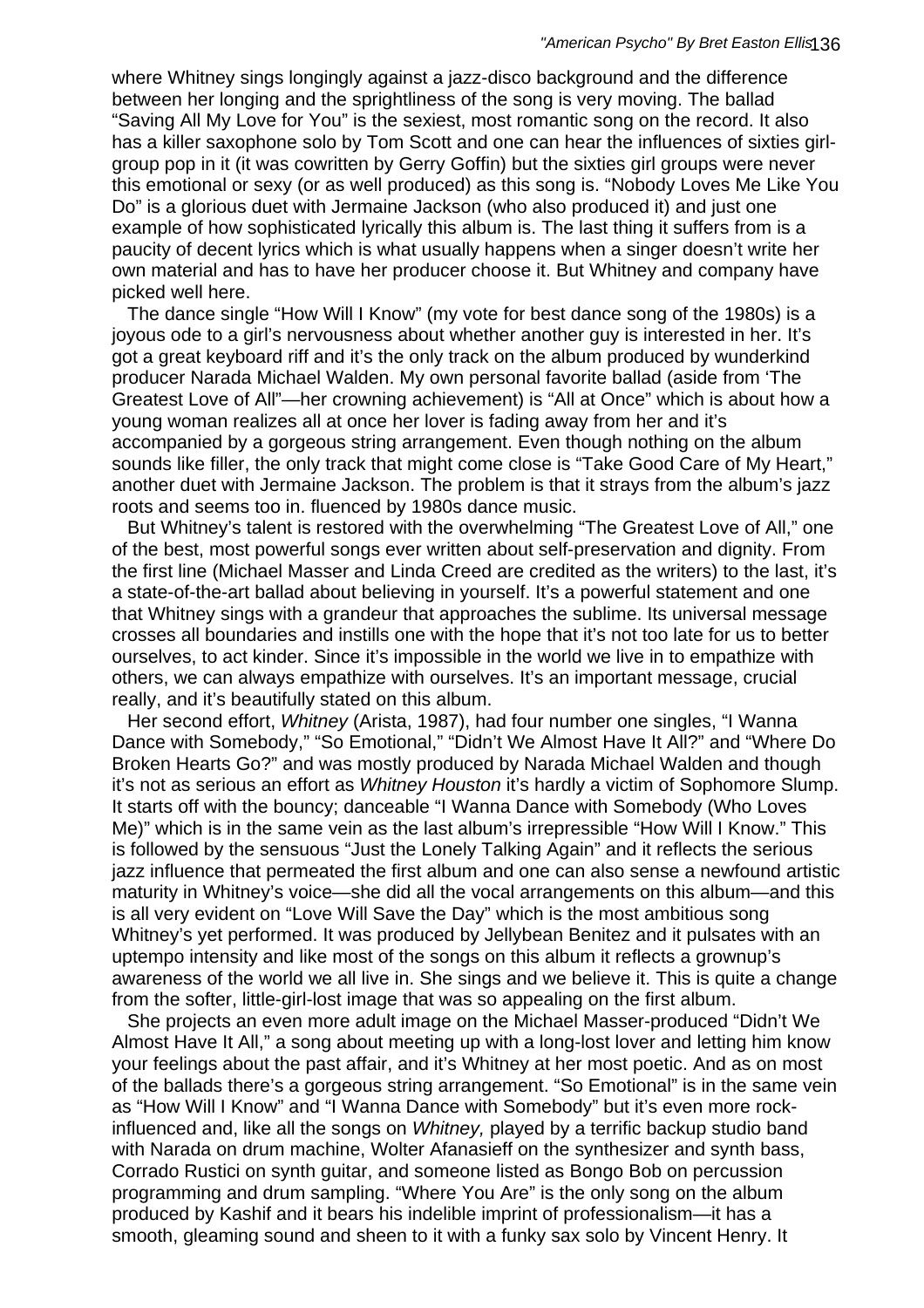sounded like a hit single to me (but then all the songs on the album do) and I wondered why it wasn't released as one.

 "Love Is a Contact Sport" is the album's real surprise—a big-sounding, bold, sexy number that, in terms of production, is the album's centerpiece, and it has great lyrics along with a good beat. It's one of my favorites. On "You're Still My Man" you can hear how clearly Whitney's voice is like an instrument—a flawless, warm machine that almost overpowers the sentiment of her music, but the lyrics and the melodies are too distinctive, too strong to let any singer, even one of Whitney's caliber, overshadow them. "For the Love of You" shows off Narada's brilliant drum programming capabilities and its jazzy modern feel harks back not only to purveyors of modern jazz like Michael Jackson and Sade but also to other artists, like Miles Davis, Paul Butterfield and Bobby McFerrin.

 "Where Do Broken Hearts Go" is the album's most powerful emotional statement of innocence lost and trying to regain the safety of childhood. Her voice is as lovely and controlled as it ever has been and it leads up to "I Know Him So Well," the most moving moment on the record because it's first and foremost a duet with her mother, Cissy. It's a ballad about… who?—a lover shared? a long-lost father?—with a combination of longing, regret, determination and beauty that ends the album on a graceful, perfect note. We can expect new things from Whitney (she made a stunning gift to the 1988 Olympics with the ballad "One Moment in Time") but even if we didn't, she would remain the most exciting and original black jazz voice of her generation.

### **Dinner with Secretary**

 Monday night at eight o'clock. I'm in my office attempting yesterday's *New York Times* Sunday crossword puzzle, listening to rap music on the stereo, trying to fathom its popularity, since a little blonde hardbody I met at Au Bar two nights ago told me that rap is all she listens to, and though later I beat the living shit out of her at someone's apartment in the Dakota (she was almost decapitated; hardly a strange experience for me), earlier this morning her taste in music haunted my memory and I had to stop at Tower Records on the Upper West Side and buy ninety dollars' worth of rap CDs but, as expected, I'm at a loss: niggerish voices uttering ugly words like *digit, pudding, chunk.* Jean sits at her desk, which is piled high with reams of documents that I want her to go over. Today has not been bad: I worked out for two hours before the office; the new Robison Hirsch restaurant called Finna opened in Chelsea; Evelyn left two messages on my answering machine and another with Jean, letting me know that she'll be in Boston for most of the week; and best of all, *The Patty Winters Show* this morning was in two parts. The first was an exclusive interview with Donald Trump, the second was a report on women who've been tortured. I'm supposed to have dinner with Madison Grey and David Campion at Café Luxembourg, but at eight-fifteen I find out that Luis Carruthers is going to be dining with us so I call up Campion, the dumb bastard, and cancel, then spend minutes debating about what I should do with the rest of the evening. Looking out my window, I realize that within moments the sky above this city will be completely dark.

 Jean peers into my office, knocking gently on the half-open door. I pretend not to acknowledge her presence, though I'm not sure why, since I'm kind of lonely. She moves up to the desk. I'm still staring at the crossword puzzle with my Wayfarers on, stunned but for no real reason.

 She places a file on top of the desk before asking, "Doin' the crossword?" dropping the *g* in "doing"—a pathetic gesture of intimacy, an irritating stab at forced friendliness. I gag inwardly, then nod without looking up at her.

 "Need help?" she asks, moving cautiously around the desk to where I sit, and she leans over my shoulder to offer assistance. I've already filled in every space with either the word *meat* or *bone* and she emits only a slight gasp when noticing this, and when she sees the pile of No. 2 pencils I've snapped in half lying on my desk she dutifully picks them up and walks out of the room.

"Jean?" I call.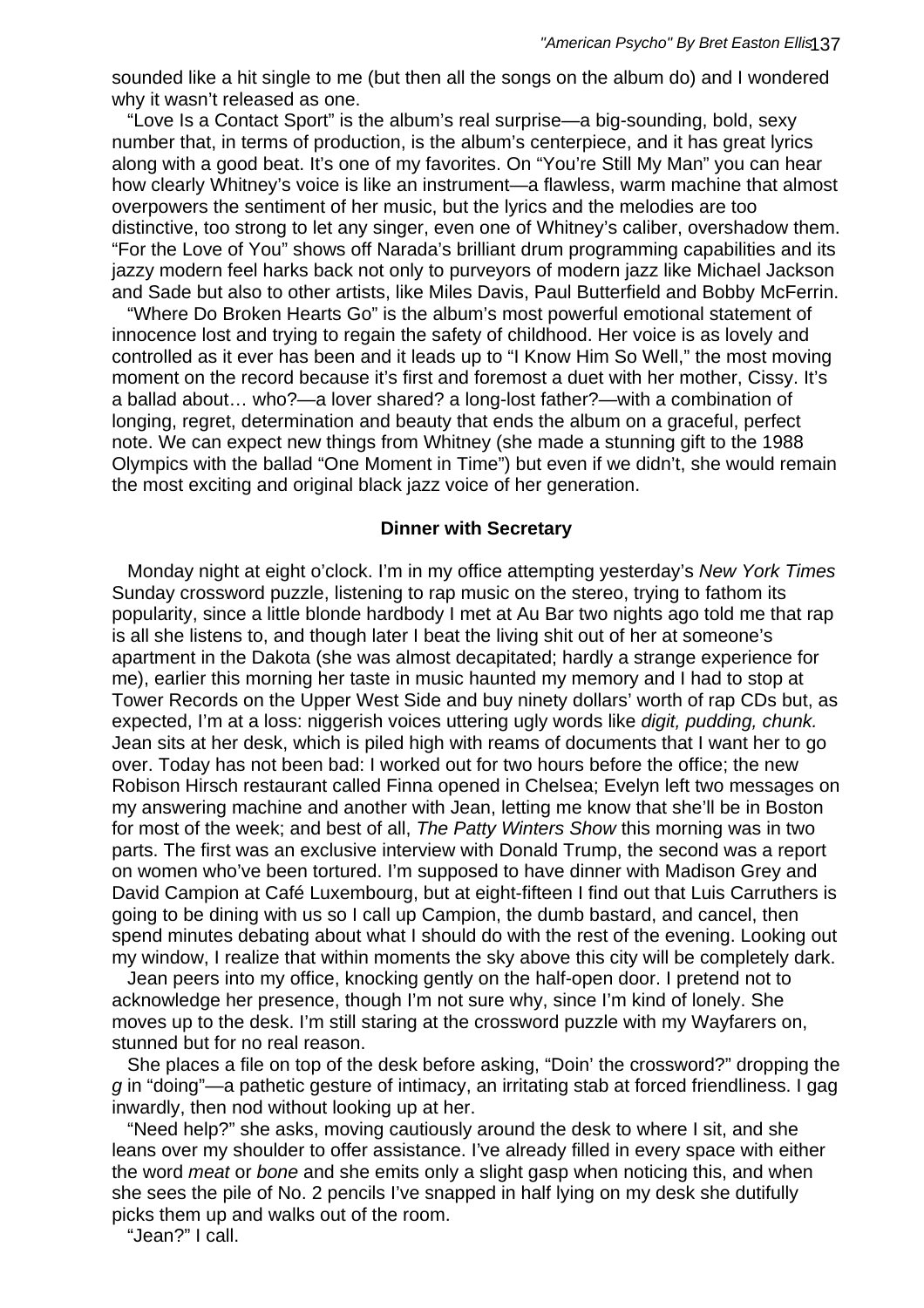"Yes, Patrick?" She reenters the office trying to downplay her eagerness.

"Would you like to accompany me to dinner?" I ask, still staring at the crossword,

gingerly erasing the *m* in one of the many *meat* s I've filled the puzzle with. "That is, if you're not… doing anything."

 "Oh no," she answers too quickly and then, I think, realizing this quickness, says, "I have no plans."

"Well, isn't this a coincidence," I ask, looking up, lowering my Wayfarers.

 She laughs lightly but there's a real urgency in it, something uncomfortable, and this does little in the way of making me feel less sick.

"I guess," she shrugs.

 "I also have tickets to a… a Mills Vanilla concert, if you'd like to go," I tell her casually. Confused, she asks, "Really? Who?"

"Milla… Vanilla," I repeat slowly.

"Milla… Vanilla?" she asks uncomfortably.

"Milla… Vanilla," I say. "I think that's what their name is."

She says, "I'm not sure."

"About going?"

 "No… of the name." She concentrates, then says, "I think they're called… Milli Vanilli." I pause for a long time before saying, "Oh."

She stands there, nods once.

 "It doesn't matter," I say—I don't have any tickets to it anyway. "It's months from now." "Oh," she says, nodding again. "Okay."

 "Listen, where should we go?" I lean back and pull my Zagat from the desk's top drawer.

 She pauses, afraid of what to say, taking my question as a test she needs to pass, and then, unsure she's chosen the right answer, offers, "Anywhere you want?"

 "No, no, no." I smile, leafing through the booklet. "How about anywhere *you* want?" "Oh Patrick," she sighs. "I can't make this decision."

"No, come on," I urge. "Anywhere you want."

"Oh I can't." Helplessly, she sighs again. "I don't know."

 "Come on," I urge her, "where do you want to go? Anywhere you want. Just say it. I can get us in anywhere."

 She thinks about it for a long time and then, sensing her time is running out, timidly asks, trying to impress me, "What about… Dorsia?"

 I stop looking through the Zagat guide and without glancing up, smiling tightly, stomach dropping, I silently ask myself, Do I really want to say no? Do I really want to say I can't possibly get us in? Is that what I'm really prepared to do? Is that what I really want to do?

 "So-o-o-o," I say; placing the book down, then nervously opening it up again to find the number. "Dorsia is where Jean wants to go…"

"Oh I don't know," she says, confused. "No, we'll go anywhere you want."

 "Dorsia is… fine," I say casually, picking up the phone, and with a trembling finger very quickly dial the seven dreaded numbers, trying to remain cool. Instead of the busy signal I'm expecting, the phone actually rings at Dorsia and after two rings the same harassed voice I've grown accustomed to for the past free months answers, shouting out, "Dorsia, yes?" the room behind the voice a deafening hum.

 "Yes, can you take two tonight, oh, let's say, in around twenty minutes?" I ask, checking my Rolex, offering Jean a wink. She seems impressed.

"We are totally booked," the maître d' shouts out smugly.

"Oh, really?" I say, trying to look pleased, on the verge of vomiting. "That's great."

"I said we are totally booked," he shouts.

"Two at nine?" I say. "Perfect."

 "There are no tables available tonight," the maître d', unflappable, drones. "The waiting list is also totally booked." He hangs up.

"See you then." I hang up too, and with a smile that tries its best to express pleasure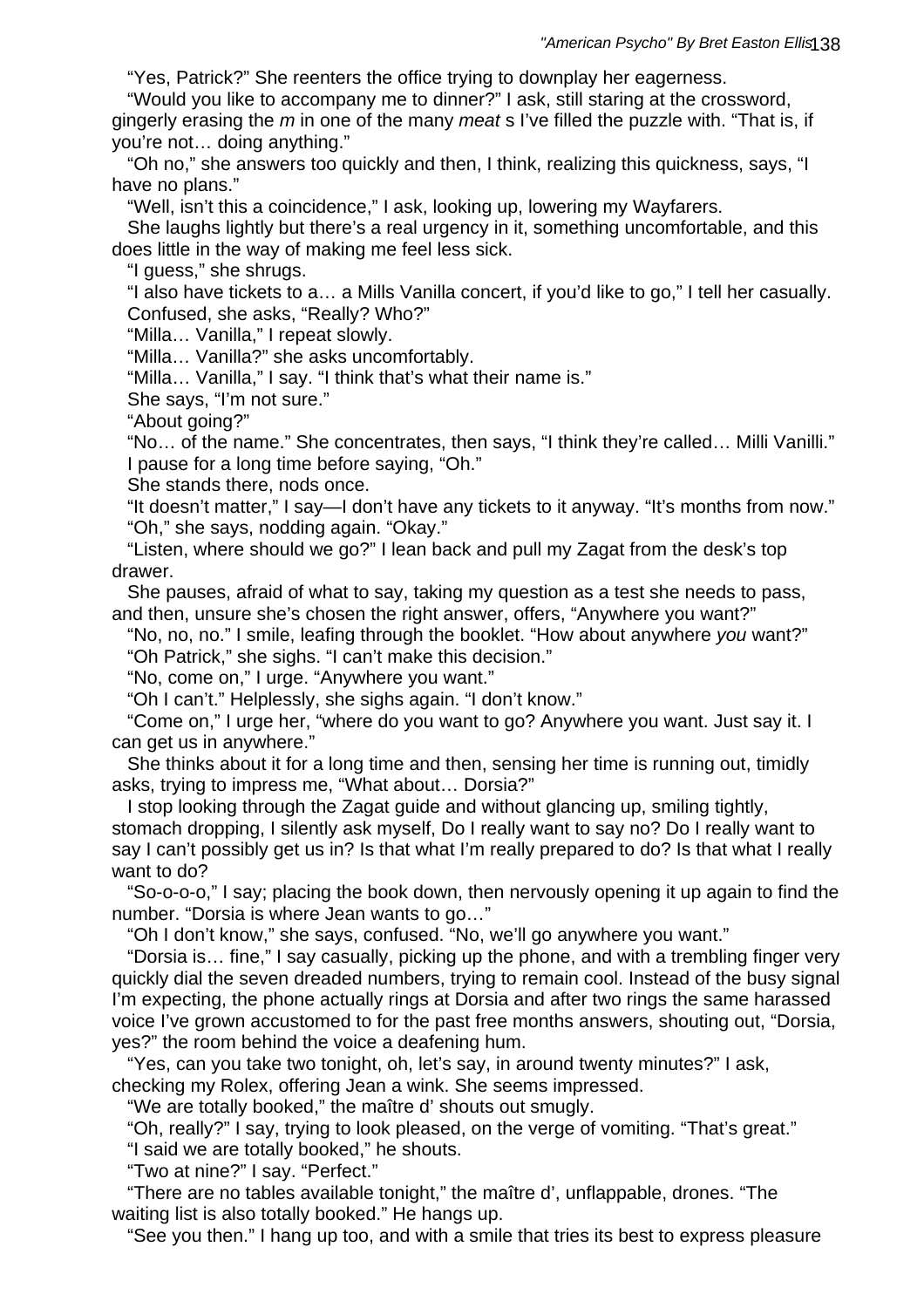at her choice, I find myself fighting for breath, every muscle tensed sharply. Jean is wearing a wool jersey and flannel dress by Calvin Klein, an alligator belt with a silver buckle by Barry Kieselstein Cord, silver earrings and clear stockings also by Calvin Klein. She stands there in front of the desk, confused.

"Yes?" I ask, walking over to the coatrack. "You're dressed… okay."

She pauses. "You didn't give them a name," she says softly.

 I think about this while putting on my Armani jacket and while reknotting my Armani silk tie, and without stammering I tell her, "They… know me."

 While the maître d' seats a couple who I'm pretty sure are Kate Spencer and Jason Lauder, Jean and I move up to his podium, where the reservation book lies open, names absurdly legible, and leaning over it casually I spot the only name for two at nine without a line drawn through it, which happens to be—oh Jesus—*Schrawtz*. I sigh, and tapping my foot, my mind racing, I try to concoct some kind of feasible plan. Suddenly I turn to Jean and say, "Why don't you go to the women's room."

 She's looking around the restaurant, taking it in. Chaos People are waiting ten deep at the bar. The maître d' seats the couple at a table in the middle of the room. Sylvester Stallone and a bimbo sit in the front booth that Sean and I sat in just weeks before, much to my sickened amazement, and his bodyguards are piled into the booth next to that, and the owner of Petty's, Norman Prager, lounges in the third. Jean turns her head to me and shouts "What?" over the din.

 "Don't you want to use the ladies' room?" I ask. The maître d' nears us, picking his way through the packed restaurant, unsmiling.

"Why? I mean… do I?" she asks, totally confused.

'Just... go," I hiss, desperately squeezing her arm.

"But I don't need to go, Patrick," she protests.

"Oh Christ," I mutter. Now it's too late anyway.

 The maître d' walks up to the podium and inspects the book, takes a phone call, hangs up in a matter of seconds, then looks us over, not exactly displeased. The maître d' is at least fifty and has a ponytail. I clear my throat twice to get his full attention, make some kind of lame eye contact.

"Yes?" he asks, as if harassed.

 I give him a dignified expression before sighing inside. "Reservations at nine…" I gulp. "For two."

 "Ye-e-es?" he asks suspiciously, drawing the word out. "Name?" he says, then turns to a passing waiter, eighteen and model handsome, who'd asked, "Where's da ice?" He's glaring and shouting, "Not… now. Okay? How many times do you need to be told?" The waiter shrugs, humbly, and then the maître d' points off toward the bar, "Da *ice* is over dere!" He turns back to us and I am genuinely frightened.

"Name," he commands.

 And I'm thinking: Of all the fucking names, why this one? "Um, Schrawtz"—oh god— "Mr. and Mrs. Schrawtz." My face, I'm sure, is ashen and I say the name mechanically, but the maître d' is too busy to not buy it and I don't even bother to face Jean, who I'm sure is totally bewildered by my behavior as we're led to the Schrawtzes' table, which I'm sure probably sucks though I'm relieved anyway.

 Menus already lie on the table but I'm so nervous the words and even the prices look like hieroglyphics and I'm completely at a loss. A waiter takes our drink order—the same one who couldn't locate the ice—and I find myself saying things, without listening to Jean, like "Protecting the ozone layer is a really cool idea" and telling knock-knock jokes. I smile, fixing it on my face, in another country, and it takes no time at all minutes, really, the waiter doesn't even get a chance to tell us about the specials—for me to notice the tall, handsome couple by the podium conferring with the maître d', and after sighing very deeply, light-headed, stammering, I mention to Jean, "Something bad is happening."

 She looks up from the menu and puts down the iceless drink she's been sipping. "Why? What's wrong?"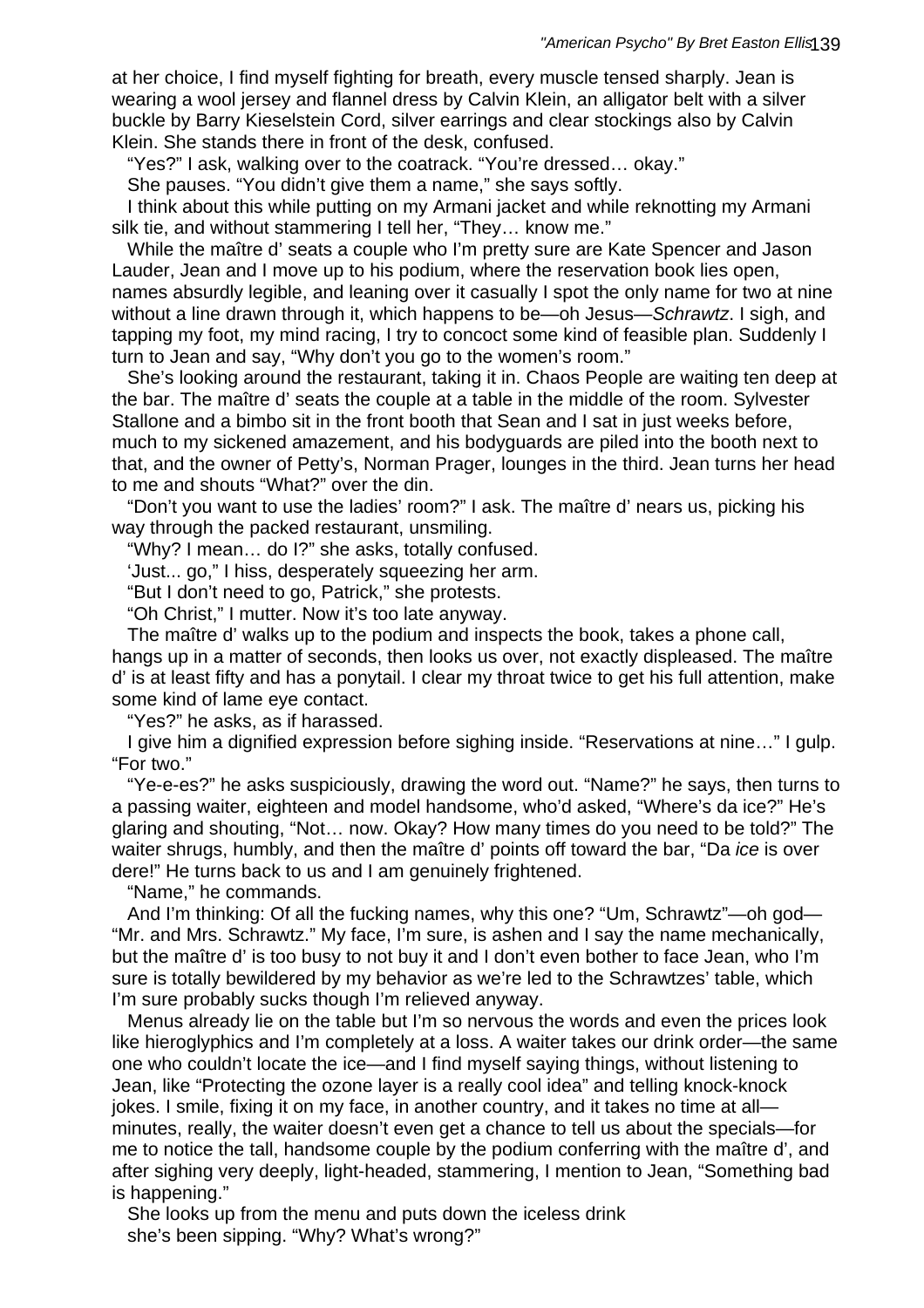The maître d' is glaring over at us, at me, from across the room as he leads the couple toward our table. If the couple had been short, dumpy, excessively Jewish, I could've kept this table, even without the aid of a fifty, but this couple looks like they've just strolled out of a Ralph Lauren ad, and though Jean and I do too (and so does the rest of the whole goddamn restaurant), the man is wearing a tuxedo and the girl—a totally fuckable babe—is covered with jewels. This is reality, and as my loathsome brother Sean would say, I have to deal with it. The maître d' now stands at the table, hands clasped behind his balk, unamused, and after a long pause asks, "Mr. and Mrs… *Schrawtz*?"

"Yes?" I play it cool.

 He just stares. This is accompanied by an abnormal silence. His ponytail, gray and oily, hangs like some kind of malignancy below his collar.

 "You know," I finally say, somewhat suavely, "I happen to know the chef." He continues staring. So, no doubt, does the couple behind him.

After another long pause, for no real reason, I ask, "Is he… in Aspen?"

 This is getting nowhere. I sigh and turn to Jean, who looks completely mystified. "Let's go, okay?" She nods dumbly. Humiliated, I take Jean's hand and we get up—she slower than I—brushing past the maître d' and the couple, and make our way back through the crowded restaurant and then we're outside and I'm utterly devastated and murmuring robotically to myself "I should have known better I should have known better I should," but Jean skips down the street laughing, pulling me along, and when I finally notice her unexpected mirth, between giggles she lets out "That was *so* funny" and then, squeezing my clenched fist, she lets me know "Your sense of humor is so *spontaneous*." Shaken, walking stiffly by her side, ignoring her, I ask myself "Where… to… now?" and in seconds come up with an answer—Arcadia, toward which I find myself guiding us.

 After someone who I think is Hamilton Conway mistakes me for someone named Ted Owen and asks if I can get him into Petty's tonight—I tell him, "I'll see what I can do," then turn what's left of my attention to Jean, who sits across from me in the near-empty dining room of Arcadia—after he leaves, only five of the restaurant's tables have people at them. I've ordered a J&B on the rocks. Jean's sipping a glass of white wine and talking about how what she really wants to do is "get into merchant banking" and I'm thinking: Dare to dream. Someone else, Frederick Dibble, stops by and congratulates me on the Larson account and then has the nerve to say, "Talk to you later; Saul." But I'm in a daze, millions of miles away, and Jean doesn't notice; she's talking about a new novel she's been reading by some young author—its cover, I've seen, slathered with neon; its subject, lofty suffering. Accidentally I think she's talking about something else and I find myself saying, without really looking over at her, "You need a tough skin to survive in this city." She flushes, seems embarrassed and takes another sip of the wine, which is a nice sauvignon blanc.

"You seem distant," she says.

"What?" I ask, blinking.

"I said you seem distant," she says.

"No," I sigh. "I'm still my same kooky self."

"That's good." She smiles—am I dreaming this?—relieved.

 "So listen," I say, trying to focus in on her, "what do you really want to do with your life?" Then, remembering how she was droning on about a career in merchant banking, I add, "Just briefly, you know, summarize." Then I add, "And don't tell me you enjoy working with children, okay?"

 "Well, I'd like to travel," she says. "And maybe go back to school, but I really don't know…" She pauses thoughtfully and announces, sincerely, "I'm at a point in my life where there seems to be a lot of possibilities, but I'm so... I don't know... unsure."

 "I think it's also important for people to realize their limitations." Then, out of the blue I ask, "Do you have a boyfriend?"

She smiles shyly, blushes, and then says, "No. Not really."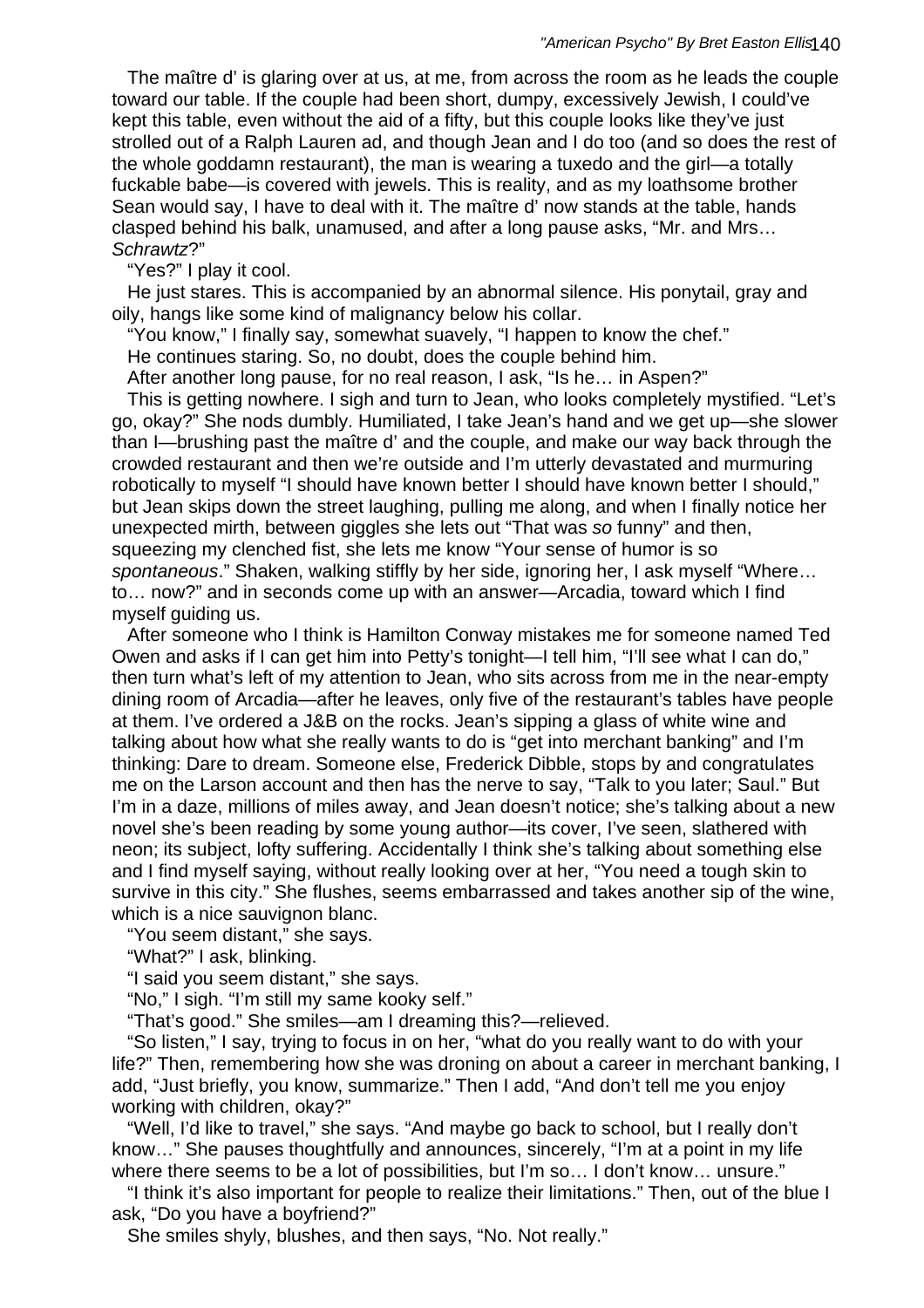"Interesting," I murmur. I've opened my menu and I'm studying tonight's prix fixe dinner.

"Are *you* seeing anyone?" she ventures timidly. "I mean, seriously?"

 I decide on the pilot fish with tulips and cinnamon, evading the question by sighing, "I just want to have a meaningful relationship with someone special," and before she's allowed to respond I ask her what she's going to order.

 "I think the mahi-mahi," she says and then, squinting at the menu, "with ginger." "I'm having the pilot fish," I say. "I'm developing a taste for them. For… pilot fish," I say, nodding.

 Later, after a mediocre dinner, a bottle of expensive California cabernet sauvignon and a crime brûlée that we share, I order a glass of fifty-dollar port and Jean sips a decaffeinated espresso and when she asks where the restaurant got its name, I tell her, and I don't make anything ridiculous up—though I'm tempted, just to see if she'd believe it anyway. Sitting across from Jean right now in the darkness of Arcadia, it's very easy to believe that she would swallow any kind of misinformation I push her way—the crush she has on me rendering her powerless—and I find this lack of defense oddly unerotic. I could even explain my pro-apartheid stance and have her find reasons why she too should share them and invest large sums of money in racist corporations tha-

 "Arcadia was an ancient region in Peloponnesus, Greece; which was founded in 370 Bs.C., and it was completely surrounded by mountains. Its chief city was… Megalopolis, which was also the center of political activity and the capital of the Arcadian confederacy…" I take a sip of the port, which is thick, strong, expensive. "It was destroyed during the Greek war of independence…" I pause again. "Pan was worshiped originally in Arcadia. Do you know who Pan was?"

Never taking her eyes off me, she nods.

 "His revels were very similar to those of Bacchus," I tell her. "He frolicked with nymphs at night but he also liked to… frighten travelers during the day… Hence the word *panic*." Blah blah blah. I'm amused that I've retained this knowledge and I look up from the port I've been staring thoughtfully into and smile at her. She's silent for a long time, confused, unsure of how to respond, but eventually she looks deeply into my eyes and says, haltingly, leaning across the table, "That's… so… interesting," which is all that comes out of her mouth, is all she has to say.

 Eleven thirty-four. We stand on the sidewalk in front of Jean's apartment on the Upper East Side. Her doorman eyes us warily and fills me with a nameless dread, his gaze piercing me from the lobby. A curtain of stars, miles of them, are scattered, glowing, across the sky and their multitude humbles me, which I have a hard time tolerating. She shrugs and nods after I say something about forms of anxiety. It's as if her mind is having a hard time communicating with her mouth, as if she is searching for a rational analysis of who I am, which is, of course, an impossibility: there… is… no… key.

"Dinner was wonderful," she says. "Thank you very much."

"Actually, the food was mediocre, but you're welcome." I shrug.

 "Do you want to come up for a drink?" she asks too casually, and even though I'm critical of her approach it doesn't necessarily mean that I don't want to go up—but something stops me, something quells the bloodlust: the doorman? the way the lobby is lit? her lipstick? Plus I'm beginning to think that pornography is so much less complicated than actual sex, and because of this lack of complication, so much more pleasurable.

"Do you have any peyote?" I ask.

She pauses, confused. "What?"

 "Just a joke," I say, then, "Listen, I want to watch *David Letterman* so..." I pause, unsure as to why I'm lingering. "I should go."

"You can watch it…" She stops, then suggests, "at my place."

I pause before asking, "Do you have cable?"

"Yes." She nods. "I have cable."

Stuck, I pause again, then pretend to mull it over. "No, it's okay. I like to watch it…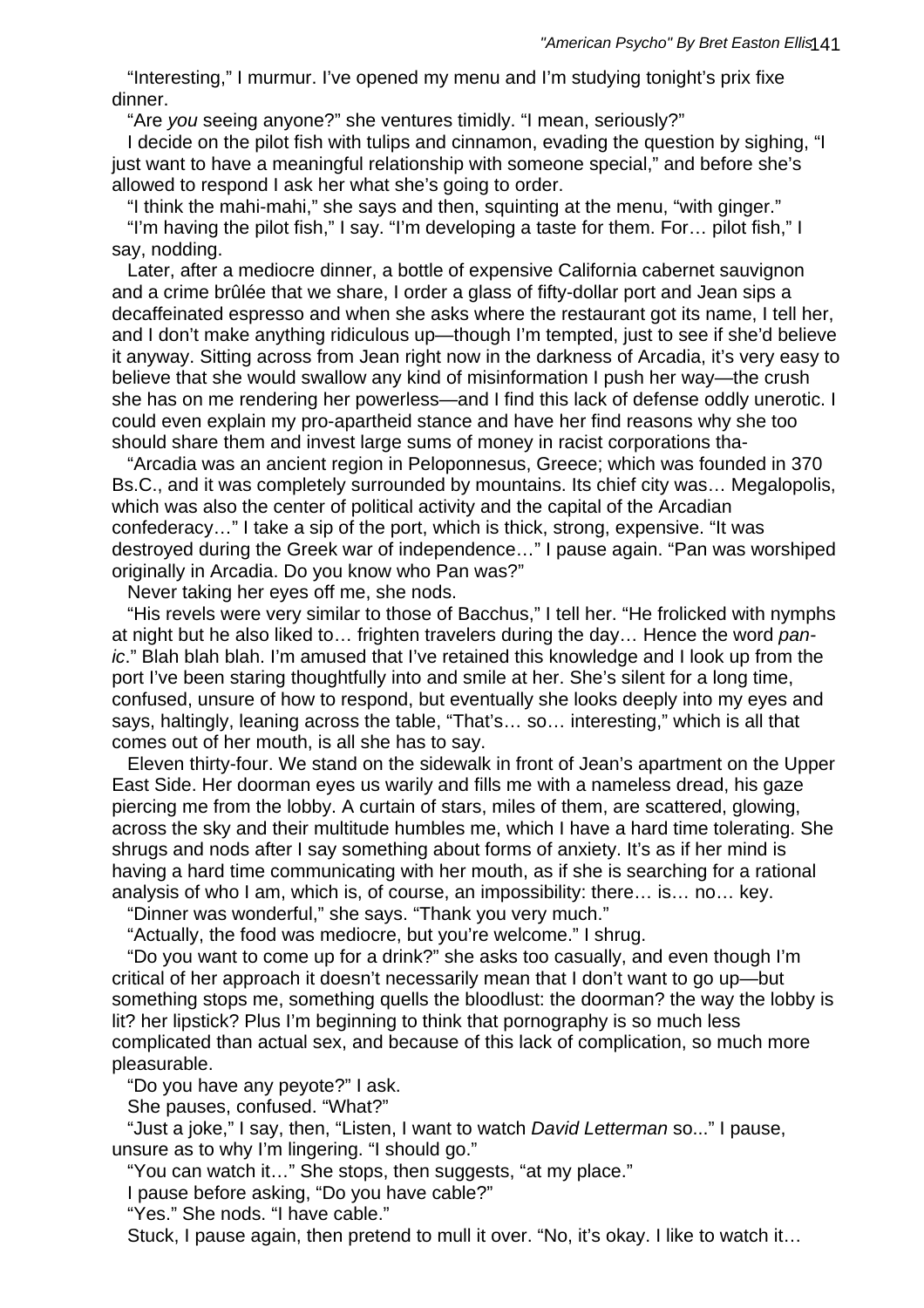without cable."

She offers a sad, perplexed glance. "What?"

"I have to return some videotapes," I explain in a rush.

She pauses. "Now? It's"—she checks her witch—"almost midnight.

"Well, yeah," I say, considerably detached.

"Well, I guess… it's good night then," she says.

 What kind of books does Jean read? Titles race through my mind: *How to Make a Man Fall in Love with You. How to Keep a Man in Lone with You Forever. How to Close a Deal: Get Married. How to Be Married One Year from Today. Supplicant.* In my overcoat pocket I finger the ostrich condom case from Luc Benoit I bought last week but, er, no.

 After awkwardly shaking hands she asks, still holding mine, "Really? You don't have cable?"

 And though it has been in no way a romantic evening, she embraces me and this time emanates a warmth I'm not familiar with. I am so used to imagining everything happening the way it occurs in movies, visualizing things falling somehow into the shape of events on a screen, that I almost hear the swelling of an orchestra, can almost hallucinate the camera panning low around us, fireworks bursting in slow motion overhead, the seventy-millimeter image of her lips parting and the subsequent murmur of "I *want* you" in Dolby sound. But my embrace is frozen and I realize, at first distantly and they with greater clarity, that the havoc raging inside me is gradually subsiding and she is kissing me on the mouth and this jars me back into some kind of reality and I lightly push her away. She glances up at me fearfully.

 "Listen, I've got to go," I say, checking my Rolex. "I don't want to miss… Stupid Pet Tricks."

"Okay," she says, composing herself. "Bye."

"Night," I say.

We both head off in our separate directions, but suddenly she calls out something. I turn around.

 "Don't forget you have a breakfast meeting with Frederick Bennet and Charles Rust at '21,'" she says from the door, which the doorman is holding open for her.

"Thanks," I call out, waving. "It slipped my mind completely."

She waves back, disappearing into the lobby.

 On my way over to Park Avenue to find a cab I pass an ugly, homeless bum—a member of the genetic underclass—and when he softly pleads for change, for "anything," I notice the Barnes & Noble book bag that sits next to him on the steps of the church he's begging on and I can't help but smirk, out loud, "Oh right, like you read…," and then, in the back of the cab on the way across town to my apartment, I imagine running around Central Park on a cool spring afternoon with Jean, laughing, holding hands. We buy balloons, we let them go.

### **Detective**

 May slides into June which slides into July which creeps toward August. Because of the heat I've had intense dreams the last four nights about vivisection and I'm doing nothing now, vegetating in my office with a sickening headache and a Walkman with a soothing Kenny G CD playing in it, but the bright midmorning sunlight floods the room, piercing my skull, causing my hangover to throb, and because of this, there's no workout this morning. Listening to the music I notice the second light on my phone blinking off and on, which means that Jean is buzzing me. I sigh and carefully remove the Walkman.

"What is it?" I ask in monotone.

"Um, Patrick?" she begins.

"Ye-es, Je-an?" I ask condescendingly, spacing the two words out.

"Patrick, a Mr. Donald Kimball is here to see you," she says nervously.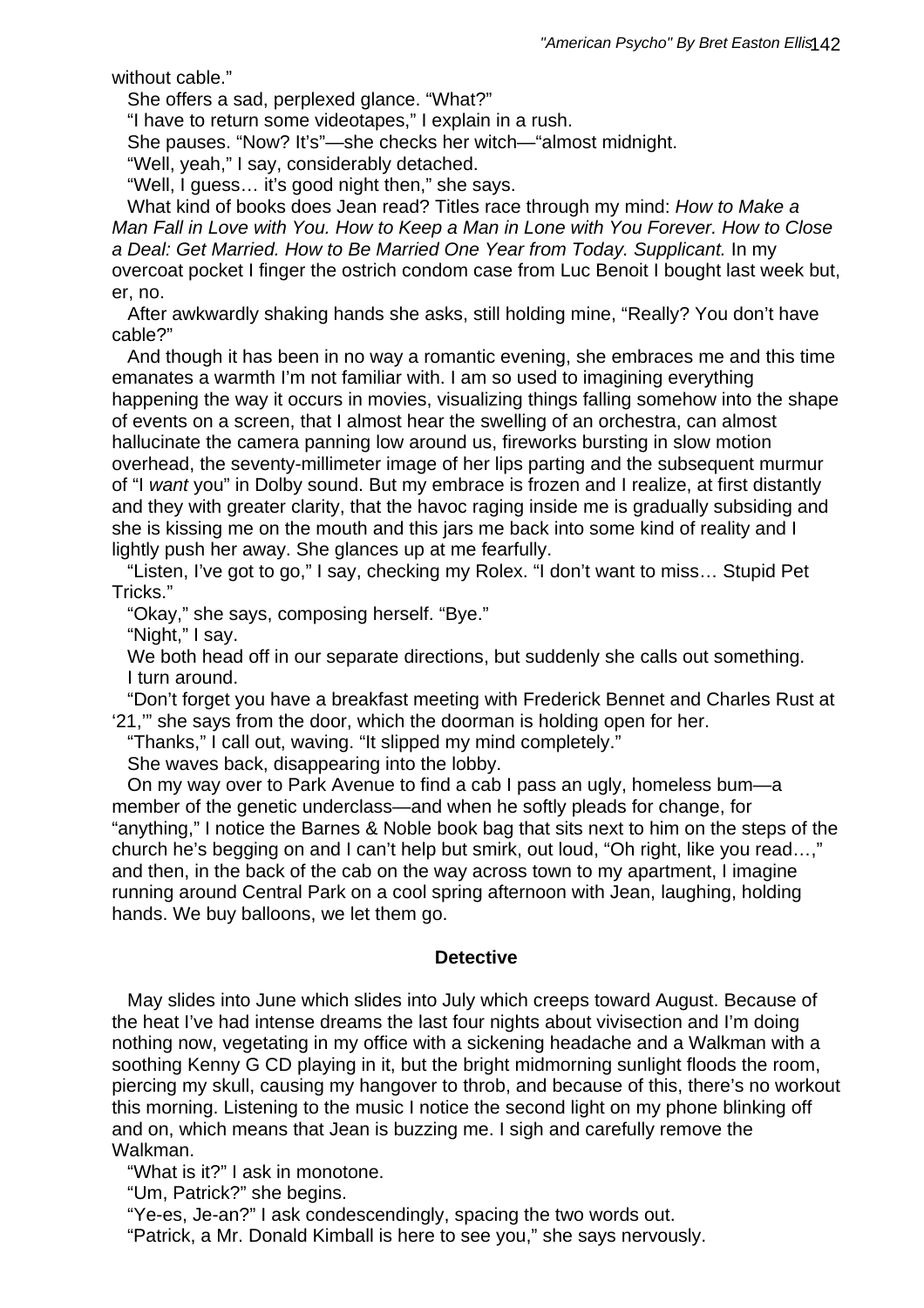"Who?" I snap, distracted.

 She emits a small sigh of worry, then, as if asking, lowers her voice. "*Detective* Donald Kimball?"

 I pause, staring out the window into sky, then at my monitor, then at the headless woman I've been doodling on the back cover of this week's *Sports Illustrated*, and I run my hand over the glossy finish of the magazine once, twice, before tearing the cover off and crumpling it up. Finally I start. "Tell him…" Then, mulling it over, rethinking my options, I stop and begin again. "Tell him I'm at lunch."

 Jean pauses, then whispers. "Patrick… I think he knows you're here." During my protracted silence, she adds, still hushed, "It's ten-thirty."

 I sigh, stalling again, and in a contained panic tell Jean, "Send him in, I guess." I stand up, walk over to the Jodi mirror that hangs next to the George Stubbs painting and check my hair, running an oxhorn comb through it, then, calmly, I pick up one of my cordless phones and, preparing myself for a tense scene, pretend to be talking with John Akers, and I start enunciating clearly into the phone before the detective enters the office.

 "Now, John…" I clear my throat. "You've got to wear clothes in proportion to your physique," I begin, talking to nobody. "There are definitely *dos* and *don'ts,* good buddy, of wearing a bold-striped shirt. A bold-striped shirt calls for solid colored or discreetly patterned suits and ties.…"

 The door to the office opens and I wave in the detective, who is surprisingly young, maybe my age, wearing a linen Armani suit not unlike mine, though his is slightly disheveled in a hip way, which worries me. I offer a reassuring smile.

 "And a shirt with a high yarn count means it's more durable than one that doesn't… Yes, I know… But to determine this you've got to examine the material's *weave* …" I point to the Mark Schrager chrome and teak chair on the opposite side of my desk, silently urging him to sit.

 "Tightly woven fabric is created not only by using a lot of yarn but by using yarn of high-quality fibers, both long and thin, which... yes... which are... which fabricate a close weave as opposed to short and stubbly fibers, like those found in tweed. And loosely *woven* fabrics such as knits are extremely delicate and should be treated with great care…" Because of the detective's arrival, it seems unlikely that this will be a good day and I eye him warily as he takes the seat and crosses his legs in a way that fills me with a nameless dread. I realize I've been quiet too long when he turns around to see if I'm off the phone.

 "Right, and… Yes, John, right. And… yes, always tip the stylist fifteen percent…" I pause. "No, the owner of the salon shouldn't be tipped…. " I shrug at the detective hopelessly, rolling my eyes. He nods, smiles understandingly and recrosses his legs. Nice socks. Jesus. "The girl who washes the hair? It depends. I'd say a-dollar or two…" I laugh. "Depends on what she looks like…" I laugh harder. "And yeah, what else she washes…" I pause again, then say, "Listen, John, I've got to go. T. Boone Pickens just walked in..." I pause, grinning like an idiot, then laugh. "Just joking..." Another pause. "No, don't tip the owner of the salon." I laugh once more, then, finally, "Okay, John… right, got it." I hang up the phone, push its antenna down and then, uselessly stressing my normality, say, "Sorry about that."

 "No, *I'm* sorry," he says, genuinely apologetic. "I should've made an appointment." Gesturing toward the cordless phone I'm placing back in its recharging cradle, he asks, "Was that, uh, anything important?"

 "Oh that?" I ask, moving toward my desk, sinking into my chair. 'Just mulling over business problems. Examining opportunities… Exchanging rumors… Spreading gossip." We both laugh. The ice breaks.

"Hi," he says, sitting up, holding out his hand. "I'm Donald Kimball."

"Hi. Pat Bateman." I take it, squeezing it firmly. "Nice to meet you."

 "I'm sorry," he says, "to barge in on you like this, but I was supposed to talk to Luis Carruthers and he wasn't in and… well, you're here, so…" He smiles, shrugs. "I know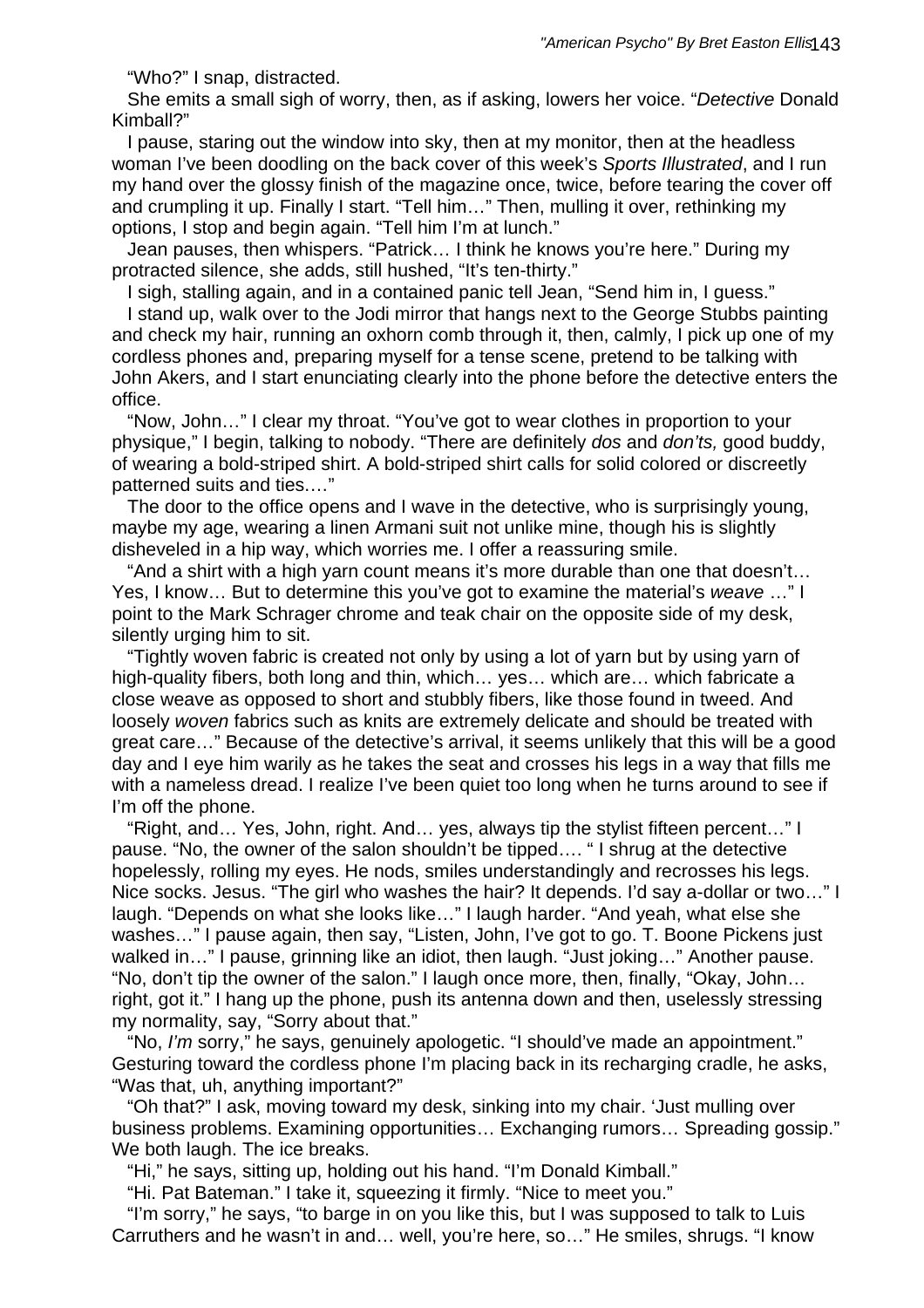how busy you guys can get." He averts his eyes from the three copies of *Sports Illustrated* that lie open atop my desk, covering it, along with the Walkman. I notice them too, then close all three issues and slip them into the desk's top drawer along with the still-running Walkman.

 "So," I start, trying to come off as friendly and conversational as possible. "What's the topic of discussion?"

 "Well," he starts. "I've been hired by Meredith Powell to investigate the disappearance of Paul Owen."

 I nod thoughtfully before asking, "You're not with the FBI or anything, are you?" "No, no," he says. "Nothing like that. I'm just a private investigator."

 "Ah, I see… Yes." I nod again, still not relieved. "Paul's disappearance… Yes." "So it's nothing *that* official," he confides. "I just have some basic questions. About Paul Owen. About yourself—"

"Coffee?" I ask suddenly.

As if unsure, he says, "No, I'm okay."

"Perrier? San Pellegrino?" I offer.

 "No, I'm okay," he says again, opening a small black notebook he's taken out of his pocket along with a gold Cross pen.

I buzz Jean.

"Yes, Patrick?"

"Jean can you bring Mr…" I stop, look up.

He looks up too. "Kimball."

"…Mr. Kimball a bottle of San Pelle—"

"Oh no, I'm okay," he protests.

"It's no problem," I tell him.

 I get the feeling he's trying not to stare at me strangely. He turns back to his notebook and writes something down, then crosses something out. Jean walks in almost immediately and she places the bottle of San Pellegrino and a Steuben etched-glass tumbler on my desk in front of Kimball. She gives me a fretful, worried glance, which I scowl at. Kimball looks up, smiles and nods at Jean, who I notice is not wearing a bra today. Innocently, I watch her leave, then return my gaze to Kimball, clasping my hands together, sitting up. "Well, what's the topic of discussion?" I say again.

"The disappearance of Paul Owen," he says, reminding me.

 "Oh right. Well, I haven't heard anything about the disappearance or anything…" I pause, then try to laugh. "Not on Page Six at least."

Kimball smiles politely. "I think his family wants this kept quiet."

 "Understandable." I nod at the untouched glass and bottle, and then look up at him. "Lime?"

"No, really," he says. "I'm okay."

"You sure?" I ask. "I can always get you a lime."

 He pauses briefly, then says, "Just some preliminary questions that I need for my own files, okay?"

"Shoot," I say.

"How old are you?" he asks.

'Twenty-seven," I say. "I'll be twenty-eight in October."

"Where did you go to school?" He scribbles something in his book.

"Harvard," I tell him. "Then Harvard Business School."

"Your address?" he asks, looking only at his book.

"Fifty-five West Eighty-first Street," I say. "The American Gardens Building."

"Nice." He looks up, impressed. "Very nice."

"Thanks." I smile, flattered.

"Doesn't Tom Cruise live there?" he asks.

"Yup." I squeeze the bridge of my nose. Suddenly I have to close my eyes tightly.

I hear him speak. "Pardon me, but are you okay?"

Opening my eyes, both of them tearing, I say, "Why do you ask?"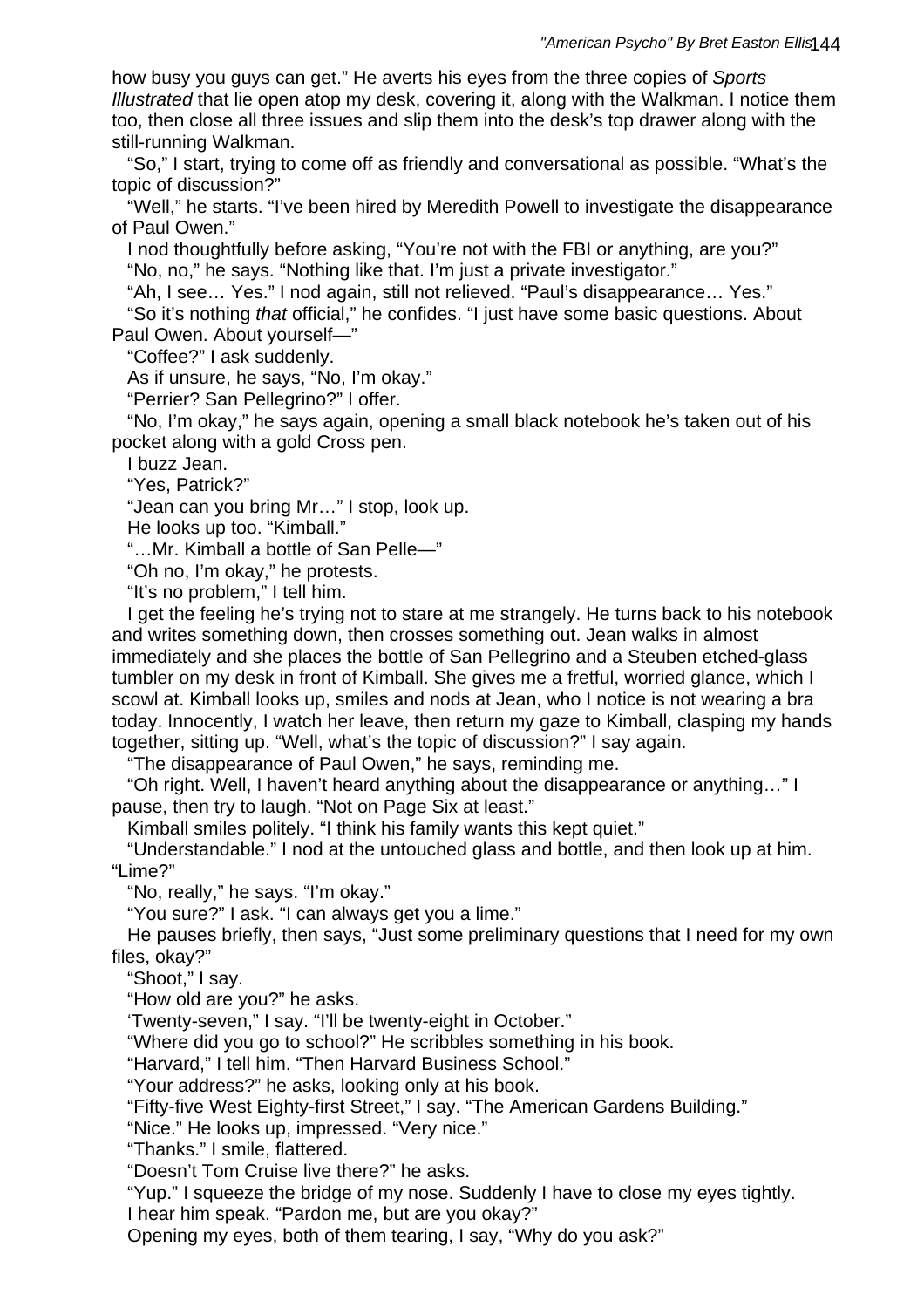"You seem… *nervous*."

I reach into a drawer in my desk and bring out a bottle of aspirin.

"Nuprin?" I offer.

 Kimball looks at the bottle strangely and then back at me before shaking his head. "Uh… no thanks." He's taken out a pack of Marlboros and absently lays it next to the

San Pellegrino bottle while studying something in the book.

"Bad habit," I point out.

 He looks up and, noticing my disapproval, smiles sheepishly. "I know. I'm sorry." I stare at the box.

"Do you… would you rather I not smoke?" he asks, tentative.

I continue to stare at the cigarette packet, debating. "No… I guess it's okay."

"You sure?" he asks.

"No problem." I buzz Jean.

"Yes, Patrick?"

"Bring us an ashtray for Mr. Kimball, please," I say.

In a matter of seconds, she does.

 "What can you tell me about Paul Owen?" he finally asks, after Jean leaves, having placed a Fortunoff crystal ashtray on the desk next to the untouched San Pellegrino.

"Well." I cough, swallowing two Nuprin, dry. "I didn't know him that well."

"How well*did* you know him?" he asks.

 "I'm… at a loss," I tell him, somewhat truthfully. "He was part of that whole… Yale thing, you know."

"*Yale* thing?" he asks, confused.

I pause, having no idea what I'm talking about. "Yeah.. Yale thing."

"What do you mean… Yale thing?" Now he's intrigued.

 I pause again—what *do* I mean? "Well, I think, for one, that he was probably a closet homosexual." I have no idea; doubt it, considering his taste in babes. "Who did a lot of cocaine…" I pause, then add, a bit shakily, "*That* Yale thing." I'm sure I say this bizarrely, but there's no other way to put it.

 It's very quiet in the office right now. The room suddenly seems cramped and sweltering and even though the air-conditioning is on full blast, the air seems fake, recycled.

 "So…" Kimball looks at his book helplessly. "There's nothing you can tell me about Paul Owen?"

 "Well." I sigh. "He led what I suppose was an orderly life, I guess." Really stumped, I offer, "He… ate a balanced diet."

 I'm sensing frustration on Kimball's part and he asks, "What kind of man was he? Besides"—he falters, tries to smile—"the information you've just given."

 How could I describe Paul Owen to this guy? Boasting, arrogant, cheerful dickhead who constantly weaseled his way out of checks at Nell's? That I'm heir to the unfortunate information that his penis had a name and that name was *Michael*? No. Calmer, Bateman. I think that I'm smiling.

"I hope I'm not being cross-examined here," I manage to say.

"Do you feel that way?" he asks. The question sounds sinister but isn't.

"No," I say carefully. "Not really."

 Maddeningly he writes something else down, then asks, without looking up, chewing on the tip of the pen, "Where did Paul hang out?"

"Hang… out?" I ask.

"Yeah," he says. "You know… hang out."

"Let me think," I say, tapping my fingers across my desk. "The Newport. Harry's.

Fluties. Indochine. Nell's. Cornell Club. The New York Yacht Club. The regular places." Kimball looks confused. "He had a yacht?"

Stuck, I casually say, "No. He just hung out there."

"And where did he go to school?" he asks.

I pause. "Don't you know this?"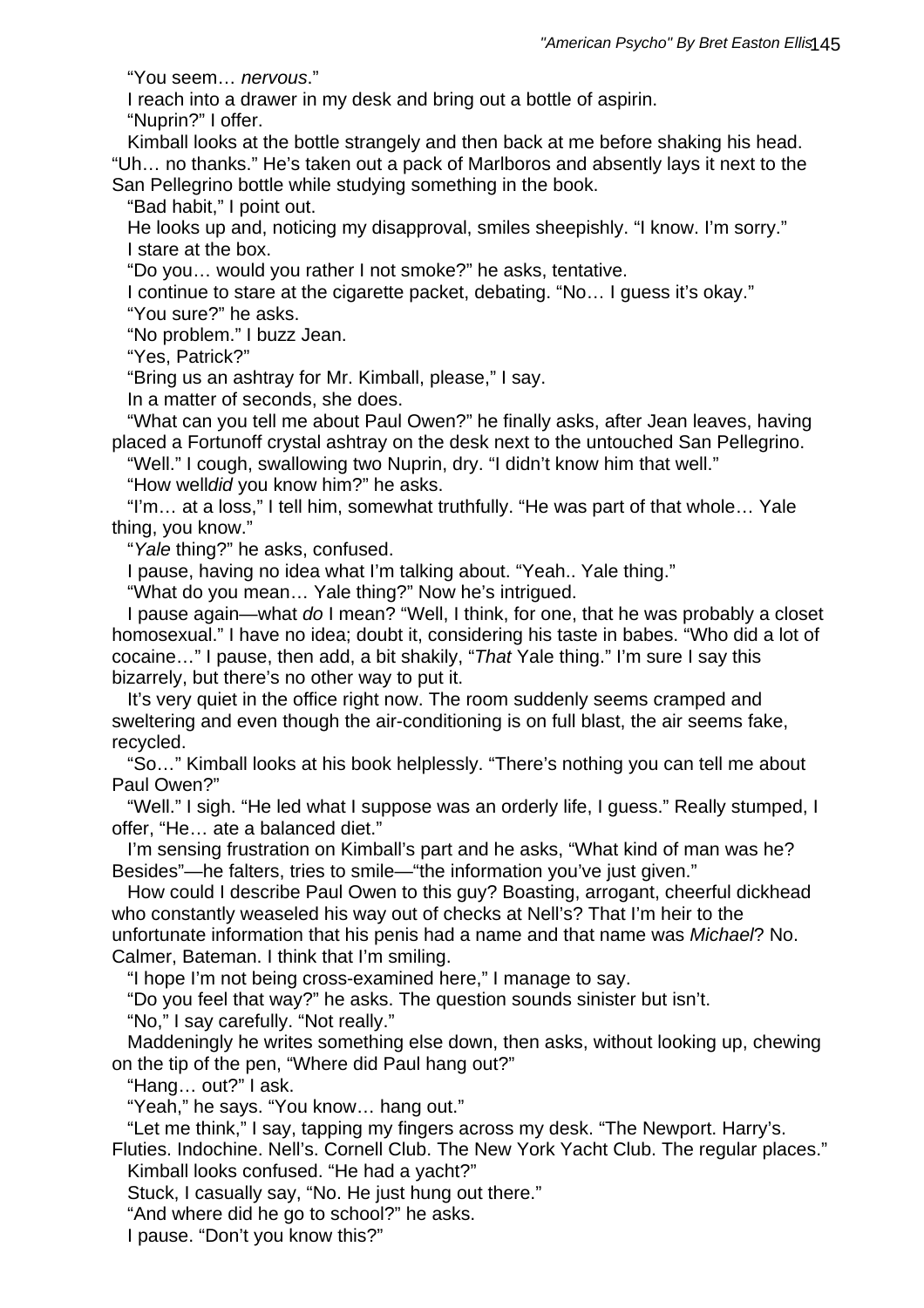"I just wanted to know if you know; ' he says without looking up.

"Er, Yale," I say slowly. "Right?"

"Right."

"And then to business school at Columbia," I add, "I *think*."

"Before all that?" he asks.

"If I remember correctly, Saint Paul's… I mean—"

 "No, it's okay. That's not really pertinent," he apologizes. "I just have no other questions, I guess. I don't have a lot to go on."

"Listen, I just…" I start softly, tactfully. "I just want to help."

"I understand," he says.

 Another long pause. He marks something down but it doesn't seem important. "Anything else you can tell me about Owen?" he asks, sounding almost timid.

I think about it, then feebly announce, "We were both seven in 1969."

Kimball smiles. "So was I."

 Pretending to be interested in the case, I ask, "Do you have any witnesses or fingerprints—"

 He cuts me off, tiredly. "Well, there's a message on his answering machine saying he went to London."

"Well," I ask then, hopefully, "maybe he did, huh?"

"His girlfriend doesn't think so," Kimball says tonelessly.

 Without even beginning to understand, I imagine, what a speck Paul Owen was in the overall enormity of things.

"But…" I stop. "Has anyone seen him in London?"

 Kimball looks at his book, flips over a page and then, looking back at me, says, "Actually, yes."

"Hmmm," I say.

 "Well, I've had a hard time getting an accurate verification," he admits. "A… Stephen Hughes says he saw him at a restaurant there, but I checked it out and what happened is, he mistook a Hubert Ainsworth for Paul, so…"

"Oh," I say.

 "Do you remember where you were on the night of Paul's appearance?" He checks his book. "Which was on the twenty-fourth of June?"

 "Gosh… I guess…" I think about it. "I was probably returning videotapes." I open my desk drawer, take out my datebook and looking through December announce, "I had a date with a girl named Veronica…" I'm completely lying, totally making this up.

"Wait," he says, confused, looking at his book. "That's.. not what I've got."

My thigh muscles tense. "What?"

"That's not the information I've received," he says.

 "Well…" I'm suddenly confused and scared, the Nuprin bitter in my-stomach. "I… Wait… What information *have* you received?"

 "Let's see…" He flips through his pad, finds something. "That you were with—" "Wait." I laugh. "I *could* be wrong…" My spine feels damp.

 "Well…" He stops. "When was the last time you were with Paul Owen?" he asks. "We had"—oh my god, Bateman, think up something—"gone to a new musical that

just opened, called… Oh *Africa, Brave Africa*." I gulp. "It was… a laugh riot… and that's about it. I think we had dinner at Orso's… no, Petaluma. No, Orso's."

 I stop. "The… last time I*physically* saw him was… at an automated teller. I can't remember which… just one that was near, um, Nell's."

"But the night he disappeared?" Kimball asks.

"I'm not really sure," I say.

"I think maybe you've got your dates mixed up," he says, glancing at his book.

"But how?" I ask. "Where do you place Paul that night?"

 "According to his datebook, and this was verified by his secretary, he had dinner with… Marcus Halberstam," he says.

"And?" I ask.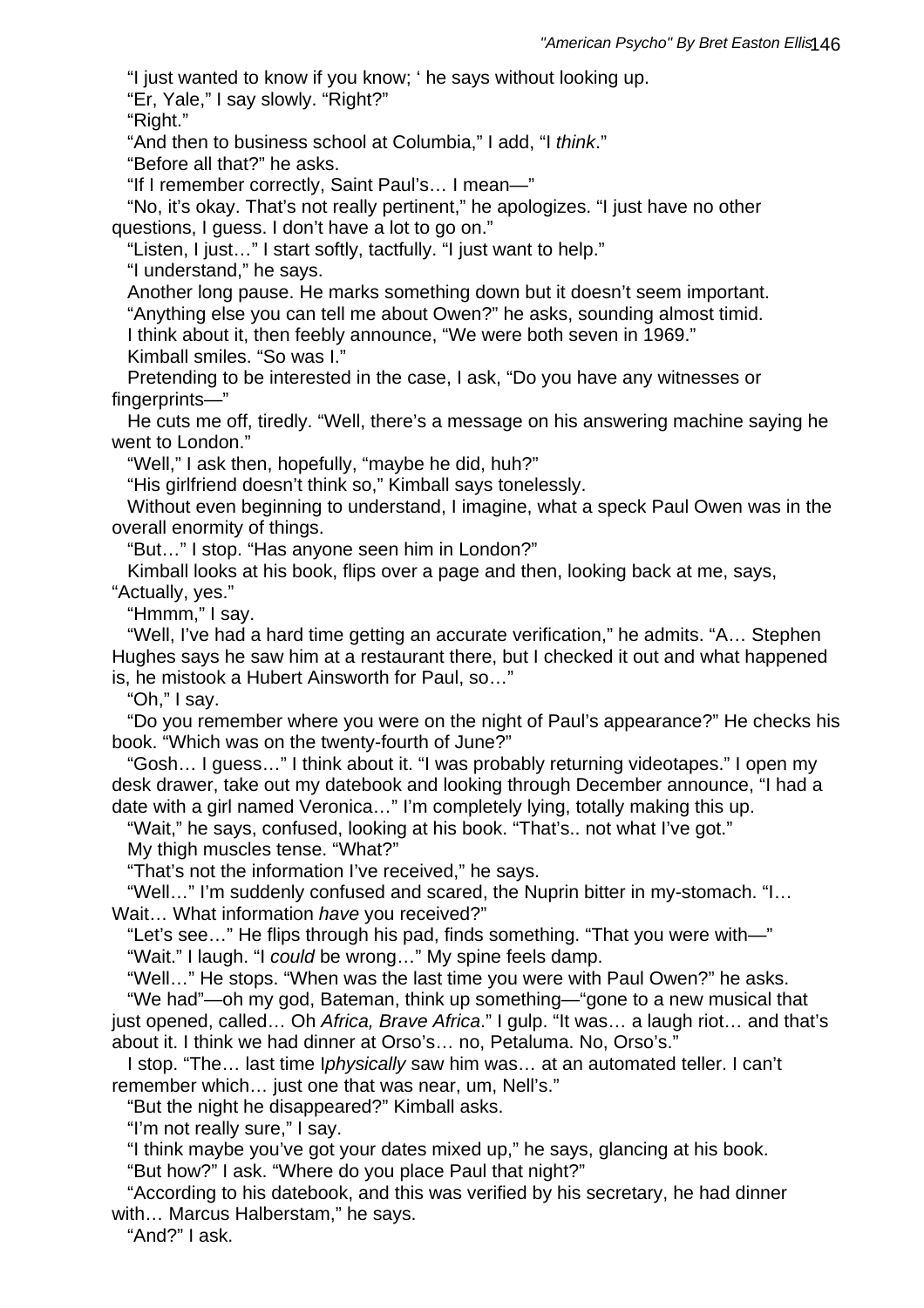"I've questioned him."

"Marcus?"

"Yes. And he denies it," Kimball says. "Though at first he couldn't be sure."

"But Marcus denied it?"

"Yes."

 "Well, does Marcus have an alibi?" I have a heightened receptivity to his answers now. "Yes."

Pause.

"He *does*?" I ask. "You're sure?"

"I checked it out; " he says with an odd smile. "It's clean."

Pause.

"Now where were *you*?" He laughs.

 I laugh too, though I'm not sure why. "Where was Marcus?" I'm almost giggling. Kimball keeps smiling as he looks me over. "He wasn't with Paul Owen," he says enigmatically.

"So who was he with?" I'm laughing still, but I'm also very dizzy.

 Kimball opens his book and for the first time gives me a slightly hostile look. "He was at Atlantis with Craig McDermott, Frederick Dibble, Harry Newman, George Butner and"—Kimball pauses, then looks up—"you."

 In this office right now I am thinking about how long it would take a corpse to disintegrate right in this office. In this office these are the things I fantasize about while dreaming: Eating ribs at Red, Hot and Blue in Washington, D.C. If I should switch shampoos. What really is the best dry beer? Is Bill Robinson an overrated designer? What's wrong with IBM? Ultimate luxury. Is the term "playing hardball" an adverb? The fragile peace of Assisi. Electric light. The epitome of luxury. Of ultimate luxury. The bastard's wearing the same damn Armani linen suit I've got on. How easy it would be to scare the living wits out of this fucking guy. Kimball is utterly unaware of how truly vacant I am. There is no evidence of animate life in this office, yet still he takes notes. By the time you finish reading this sentence, a Boeing jetliner will take off or land somewhere in the world. I would like a Pilsner Urquell.

 "Oh right," I say. "Of course… We had wanted Paul Owen to come," I say, nodding my head as if just realizing something. "But he said he had plans…" Then, lamely, "I guess I had dinner with Victoria the… following night."

"Listen, like I said, I was just hired by Meredith." He sighs, closing his book.

 Tentatively, I ask, "Did you know that Meredith Powell is dating Brock Thompson?" He shrugs, sighs. "I don't know about that. All I know is that Paul Owen owes her supposedly a lot of money."

"Oh?" I say, nodding. "Really?"

 "Personally," he says, confiding, "I think the guy went a little nutso. Split town for a while. Maybe he *did* go to London. Sightseeing. Drinking. Whatever. Anyway, I'm pretty sure he'll turn up sooner or later."

I nod slowly, hoping to look suitably bewildered.

 "Was he involved at all, do you think, in, say, occultism or Satan worship?" Kimball asks seriously.

"Er, what?"

 "I know it sounds like a lame question but an New Jersey last month—I don't, know if you've heard about this, but a young stockbroker was recently arrested and charged with murdering a young Chicano girl and performing voodoo rituals with, well, various body parts—"

"Yikes!" I exclaim.

 "And I mean…" He smiles sheepishly again. "Have you heard anything about this?" "Did the guy deny doing it?" I ask, tingling.

"Right." Kimball nods.

"That was an interesting case," I manage to say.

"Even though the guy says he's innocent he still thinks he's Inca, the bird god, or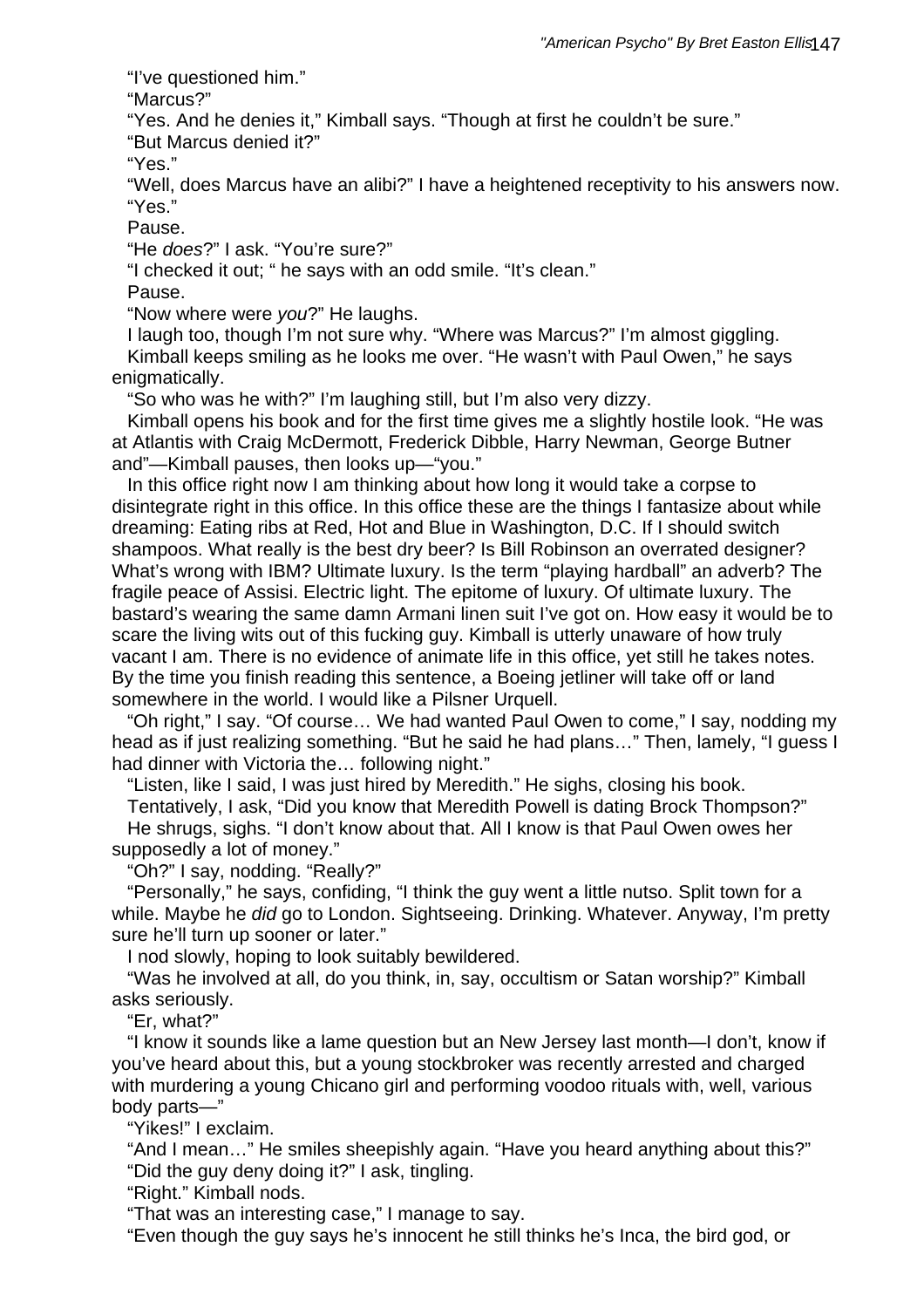something," Kimball says, scrunching his features up.

We both laugh out loud about this.

 "No," I finally say. "Paul wasn't into that. He followed *a* balanced diet and—" "Yeah, I know, and was into that whole Yale thing," Kimball finishes tiredly.

There is a long pause that, I think, might be the longest one so far.

"Have you consulted a psychic?" I ask.

 "No." He shakes his head in a way that suggests he's considered it. Oh who *cares?* "Had his apartment been burglarized?" I ask.

 "No, it actually hadn't," he says. "Toiletries were missing. A suit was gone. So was some luggage. That's it."

"Do you suspect foul play?"

 "Can't say," he says. "But like I told you, I wouldn't be surprised if he's just hiding out someplace."

"I mean no one's dealing with the homicide squad yet or anything, right?" I ask.

 "No, not yet. As I said, we're not sure. But…" He stops, looks dejected. "Basically no one has seen or heard anything."

"That's so typical, isn't it?" I ask.

 "It's just strange," he agrees, staring out the window, lost. "One day someone's walking around, going to work, *alive*, and then…" Kimball stops, fails to complete the sentence.

"Nothing," I sigh, nodding.

"People just… disappear," he says.

 "The earth just opens up and swallows people," I say, somewhat sadly, checking my Rolex.

"Eerie." Kimball yawns, stretching. "Really eerie."

"Ominous." I nod my agreement.

"It's just"—he sighs, exasperated—"futile."

I pause, unsure of what to say, and come up with "Futility is… hard to deal with."

 I am thinking about nothing. It's silent in the office. To break it, I point out a book on top of the desk, next to the San Pellegrino bottle. *The Art of the Deal*, by Donald Trump.

"Have you read it?" I ask Kimball.

"No," he sighs, but politely asks, "Is it any good?"

"It's very good," I say, nodding.

 "Listen." He sighs again. "I've taken up enough of your time." He pockets the Marlboros.

 "I have a lunch meeting with Cliff Huxtable at The Four Seasons in twenty minutes anyway," I lie, standing up. "I have to go too."

 "Isn't The Four Seasons a little far uptown?" He looks concerned, also getting up. "I mean aren't you going to be late?"

"Uh, no," I stall. "There's one… down here."

"Oh really?" he asks. "I didn't know that."

"Yes," I say, leading him to the door. "It's very good."

 "Listen," he says, turning to face me. "If anything occurs to you, any information at all…"

I hold up a hand. "Absolutely. I'm one hundred percent with you," I say solemnly.

 "Great," the ineffectual one says, relieved. "And thanks for your, uh, time, Mr. Bateman."

 Moving him toward the door, my legs wobbly, astronautlike, leading him out of the office, though I'm empty, devoid of feeling, I still sense—without deluding myself—that I've accomplished something and then, anticlimactically, we talk for a few minutes more about razor-burn balms and tattersall shirts. There was an odd general lack of urgency to the conversation that I found soothing—nothing happened at all—but when he smiles, hands me his card, leaves, the door closing sounds to me like a billion insects screaming, pounds of bacon sizzling, a vast emptiness. And after he leaves the building (I have Jean buzz Tom at Security to make sure) I call someone recommended by my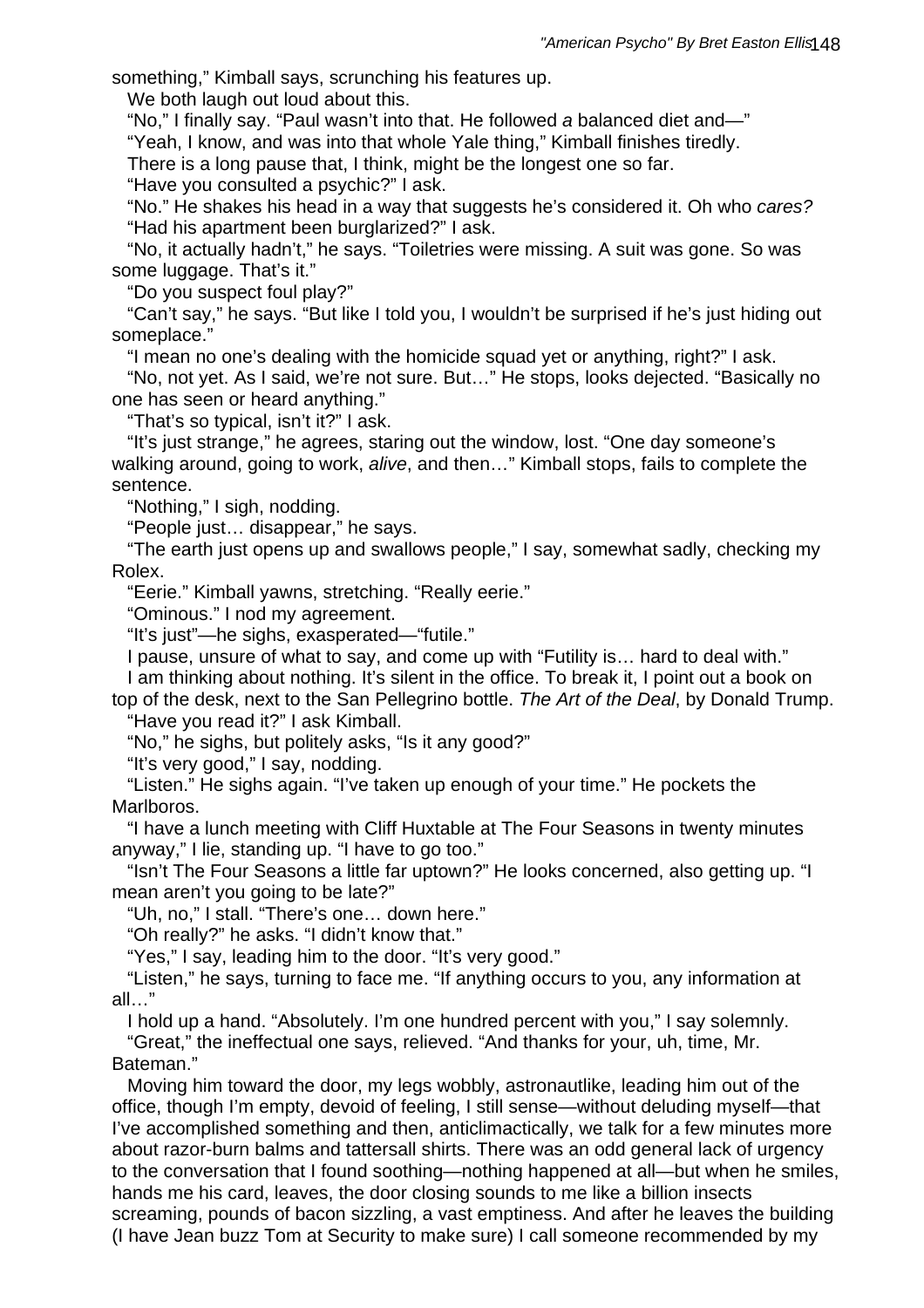lawyer, to make sure none of my phones are wiretapped, and after a Xanax I'm able to meet with my nutritionist at an expensive, upscale health-food restaurant called Cuisine de Soy in Tribeca and while sitting beneath the dolphin, stuffed and shellacked, that hangs over the tofu bar, its body bent into an arc, I'm able to ask the nutritionist questions like "Okay, so give me the muffin lowdown" without cringing. Back at the office two hours later, I find out that none of my phones are tapped.

 I also run into Meredith Powell later this week, on Friday night, at Ereze with Brock Thompson, and though we talk for ten minutes, mostly about why neither one of us is in the Hamptons, with Brock glaring at me the entire time, she doesn't mention Paul Owen once. I'm having an excruciatingly slow dinner with my date, Jeannette. The restaurant is flashy and new and the meal inches along, drags by. The portions are meager. I grow increasingly agitated. Afterwards I want to bypass M.K., even though Jeanette complains because she wants to dance. I'm tired and I need to rest. At my apartment I lie in bed, too distracted to have sex with her, so she leaves, and after watching a tape of this morning's *Patty Winters Show*, which is about the best restaurants in the Middle East, I pick up my cordless phone and tentatively, reluctantly, call Evelyn.

### **Summer**

 Most of the summer I spent in a stupor, sitting either in my once or in new restaurants, in my apartment watching videotapes or in the backs of cabs, in nightclubs that just opened or in movie theaters, at the building in Hell's Kitchen or in new restaurants. There were four major air disasters this summer, the majority of them captured on videotape, almost as if these events had been planned, and repeated on television endlessly. The planes kept crashing in slow motion, followed by countless roaming shots of the wreckage and the same random views af the burned, bloody carnage, weeping rescue workers retrieving body parts. I started using Oscar de la Renta men's deodorant, which gave me a slight rash. A movie about a small talking bug was released to great fanfare and grossed over two hundred million dollars. The Mets were doing badly. Beggars and homeless seemed to have multiplied in August and the ranks of the unfortunate, weak and aged lined the streets everywhere. I found myself asking too many summer associates at too many dinners in flashy new restaurants before taking them to *Les Misérables* if anyone had seen *The Toolbox Murders* on HBO and silent tables would stare back at me, before I would cough politely and summon the waiter over for the check, or I'd ask for sorbet or, if this was earlier in the dinner, for another bottle of San Pellegrino, and then I'd ask the summer associates, "No?" and assure them, "It was quite good." My platinum American Express card had gone through so much use that it snapped in half, self-destructed, at one of those dinners, when I took two summer associates to Restless and Young, the new Pablo Lester restaurant in midtown, but I had enough cash in my gazelleskin wallet to pay for the meal. *The Patty Winters Show* s were all repeats. Life remained a blank canvas, a cliché, a soap opera. I felt lethal, on the verge of frenzy. My nightly bloodlust overflowed into my days and I had to leave the city. My mask of sanity was a victim of impending slippage. This was the bone season for me and I needed a vacation. I needed to go to the Hamptons.

I suggested this to Evelyn and, like a spider, she accepted.

 The house we stayed at was actually Tim Price's, which Evelyn had the keys to for some reason, but in my stupefied state I refused to ask for specifics.

 Tim's house was on the water in East Hampton and was adorned with many gable roofs and was four stories high, all connected by a galvanized-steel staircase, and had what at first I thought was a Southwestern motif but wasn't. The kitchen was one thousand square feet of pure minimalist design; one wall held everything: two huge ovens, massive cupboards, a walk-in freezer, a three-door refrigerator. An island of custom-crafted stainless steel divided the kitchen into three separate spaces. Four of the nine bathrooms contained trompe l'oeil paintings and five of them had antique lead ram's heads that hung over the sink, water spouting from their mouths. All the sinks and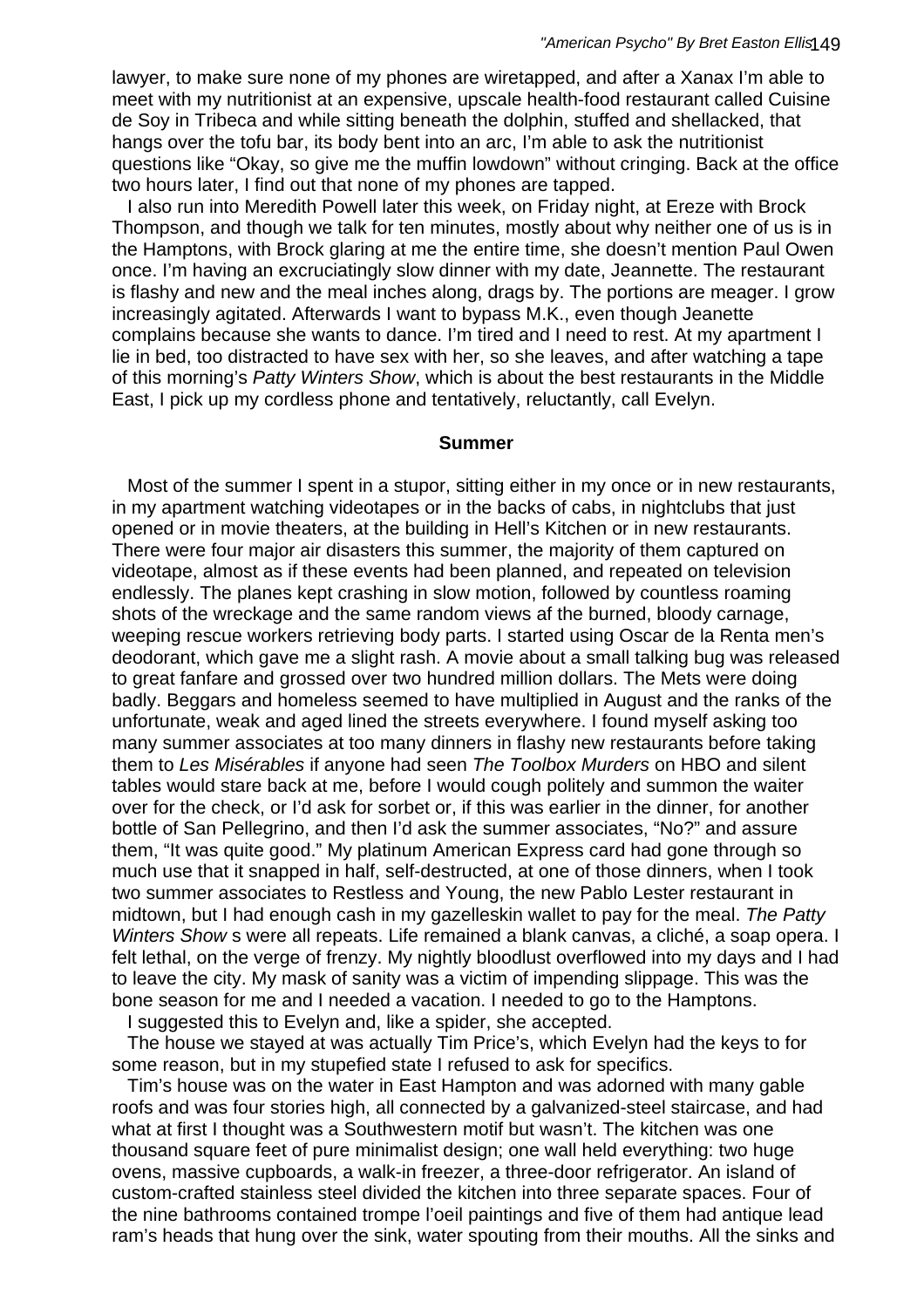#### "American Psycho" By Bret Easton Ellis<sup>1</sup> 50

bathtubs and showers were antique marble and the floors were composed of tiny marble mosaics. A television was built into a wall alcove above the master bathtub. Every room had a stereo. The house also contained twelve Frank Lloyd Wright standing lamps, fourteen Josef Heffermann club chairs, two walls of floor-to-ceiling videocassette cases and another wall stacked solely with thousands of compact discs encased in glass cabinets. A chandelier by Eric Schmidt hung in the front entranceway, below it stood an Atomic Ironworks steel moose hatrack by a Young sculptor I'd never heard of. A round nineteenth-century Russian dining table sat in a room adjacent to the kitchen, but had no chairs. Spooky photographs by Cindy Sherman lined the walls everywhere. There was an exercise room. There were eight walk-in closets, five VCRs, a Noguchi glass and walnut dining table, a hall table by Marc Schaffer and a fax machine. There was a topiary tree in the master bedroom next to a Louis XVI window bench. An Eric Fischl painting hung over one of the marble fireplaces. There was a tennis court. There were two saunas and an indoor Jacuzzi in a small guesthouse that sat by the pool, which was black-bottomed. There were stone columns in odd places.

 I really tried to make things work the weeks we were out there. Evelyn and I rode bicycles and jogged and played tennis. We talked about going to the south of France or to Scotland; we talked about driving through Germany and visiting unspoiled opera houses. We went windsurfing. We talked about only romantic things: the light on eastern Long Island, the moonrise in October over the hills of the Virginia hunt country. We took baths together in the big marble tubs. We had breakfast in bed, snuggling beneath cashmere blankets after I'd poured imported coffee from a Melior pot into Hermès cups. I woke her up with fresh flowers. I put notes in her Louis Vuitton carry bag before she left for her weekly facials in Manhattan. I bought her a puppy, a small black chow, which she named NutraSweet and fed dietetic chocolate trues to. I read long passages aloud from *Doctor Zhivago* and *A Farewell to Arms* (my favorite Hemingway). I rented movies in town that Price didn't own, mostly comedies from the 1930s, and played them on one of the many VCRs, our favorite being *Roman Holiday,* which we watched twice. We listened to Frank Sinatra (only his 1950s period) and Nat King Cole's *After Midnight,* which Tim had on CD. I bought her expensive lingerie, which sometimes she wore.

 After skinny-dipping in the ocean late at night, we would come into the house, shivering, draped in huge Ralph Lauren towels, and we'd make omelets and noodles tossed with olive oil and truffles and porcini mushrooms; we'd make soufflés with poached pears and cinnamon fruit salads, grilled polenta with peppered salmon, apple and berry sorbet, mascarpone, red beans with arrozo wrapped in romaine lettuce, bowls of salsa and skate poached in balsamic vinegar, chilled tomato soup and risottos flavored with beets and lime and asparagus and mint, and we drank lemonade or champagne or well-aged bottles of Château Margaux. But soon we stopped lifting weights together and wing laps and Evelyn would eat only the dietetic chocolate trues that NutraSweet hadn't eaten, complaining about weight she hadn't gained. Some nights I would find my self roaming the beaches, digging up baby crabs and eating handfuls of sand—this was in the middle of the night when the sky was so clear I could see the entire solar system and the sand, lit by it, seemed almost lunar in scale. I even dragged a beached jellyfish back to the house and microwaved it early one morning, predawn, while Evelyn slept, and what I didn't eat of it I fed to the chow.

 Sipping bourbon, then champagne, from cactus-etched highball glasses, which Evelyn would set on adobe coasters and into which she would stir raspberry cassis with papiermâché jalapeño-shaped stirrers, I would lie around, fantasizing about killing someone with an Allsop Racer ski pole, or I would stare at the antique weather vane that hung above one of the fireplaces, wondering wild-eyed if I could stab anyone with it, then I'd complain aloud, whether Evelyn was in the room or not, that we should have made reservations at Dick Loudon's Stratford Inn instead. Evelyn soon started talking only about spas and cosmetic surgery and then she hired a masseur, some scary faggot who lived down the road with a famous book publisher and who flirted openly with me. Evelyn went back to the city three times that last week we were in the Hamptons, once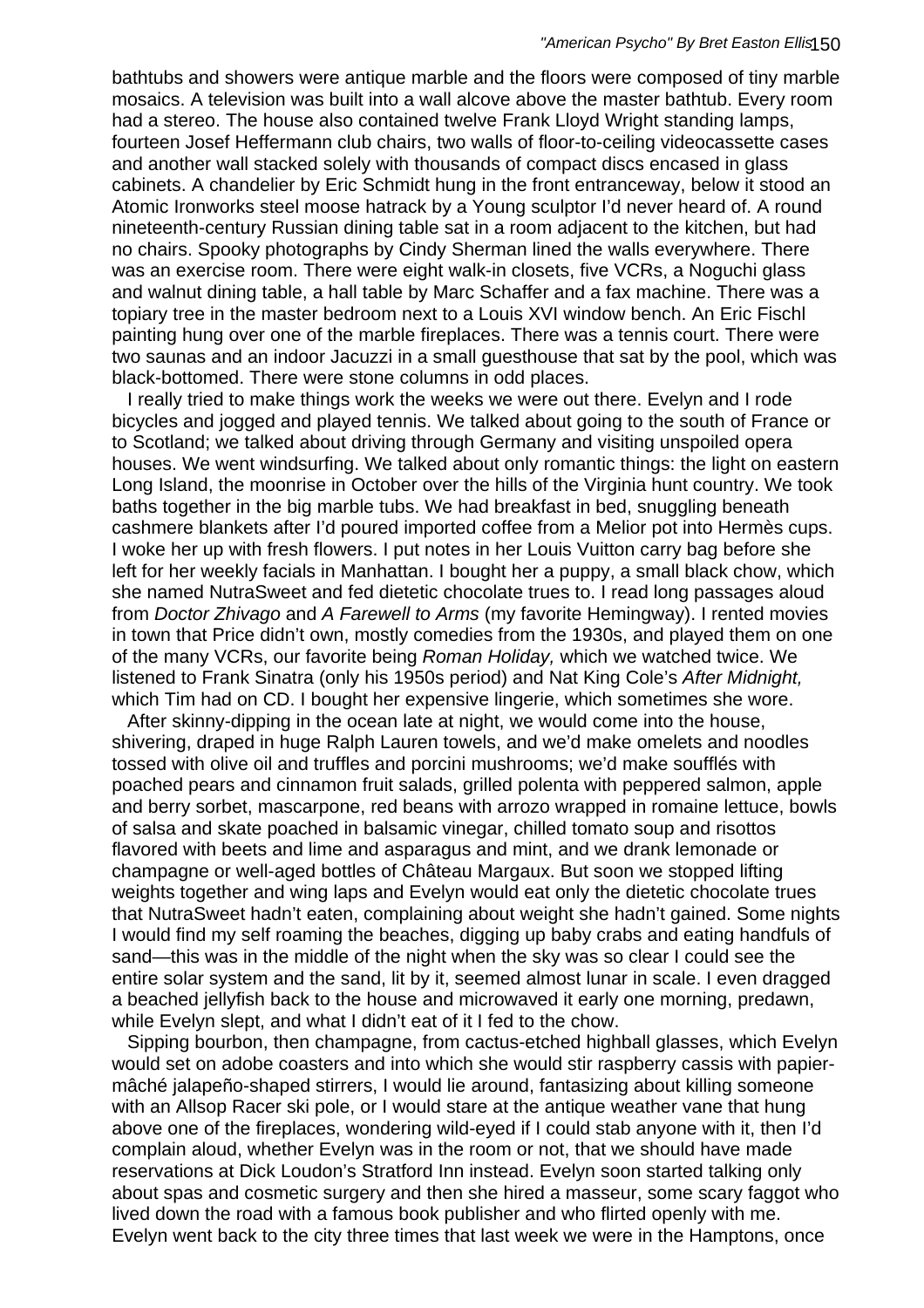for a manicure and a pedicure and a facial, the second time for a one-on-one training session at Stephanie Herman, and finally to meet with her astrologer.

"Why helicopter in?" I asked in a whisper.

 "What do you want me to do?" she shrieked, popping another dietetic true into her mouth. "Rent a *Volvo*?"

 While she was gone I would vomit—just to do it—into the rustic terra-cotta jars that lined the patio in front or I would drive into town with the scary masseur and collect razor blades. At night I'd place a faux-concrete and aluminum-wire sconce by Jerry Kott over Evelyn's head and since she'd be so knocked out on Halcion she wouldn't brush it off, and though I laughed at this, while the sconce rose evenly with her deep breathing, soon it made me sad and I stopped placing the sconce over Evelyn's head.

 Everything failed to subdue me. Soon everything seemed dull: another sunrise, the lives of heroes, falling in love, war, the discoveries people made about each other. The only thing that didn't bore me, obviously enough, was how much money Tim Price made, and yet in its obviousness it did. There wasn't a clear, identifiable emotion within me, except for greed and, possibly, total disgust. I had all the characteristics of a human being—flesh, blood, skin, hair—but my depersonalization was so intense, had gone so deep, that the normal ability to feel compassion had been eradicated, the victim of a slow, purposeful erasure. I was simply imitating reality, a rough resemblance of a human being, with only a dim corner of my mind functioning. Something horrible was happening and yet I couldn't figure out why—I couldn't put my finger on it. The only thing that calmed me was the satisfying sound of ice being dropped into a glass of J&B. Eventually I drowned the chow, which Evelyn didn't miss; she didn't even notice its absence, not even when I threw it in the walk-in freezer, wrapped in one of her sweaters from Bergdorf Goodman. We had to leave the Hamptons because I would find myself standing over our bed in the hours before dawn, with an ice pick gripped in my fist, waiting for Evelyn to open her eyes. At my suggestion, one morning over breakfast, she agreed, and on the last Sunday before Labor Day we returned to Manhattan by helicopter.

## **Girls**

 "I thought the pinto beans with salmon and mint were really, really… you know," Elizabeth says, walking into the living room of my apartment and in one graceful movement kicking off both satin and suede Maud Frizon pumps and flopping onto the couch, "good, but Pat*rick*, my god it was expen*sive* and," then, bristling, she bitches, "it was*only* pseudo nouvelle."

 "Was it my imagination or were there goldfish on the tables?" I ask, undoing my Brooks Brothers suspenders while searching the refrigerator for a bottle of sauvignon blanc. "Anyway,*I* thought it was hip."

 Christie has taken a seat on the long, wide sofa, away from Elizabeth, who stretches out lazily.

"*Hip*, Patrick?" she calls out. "Donald *Trump* eats there."

 I locate the bottle and stand it on the counter and, before finding a wine opener, stare at her blankly from across the room. "Yes? Is this a sarcastic comment?"

"Guess," she moans and follows it with a "Duh" so loud that Christie flinches.

 "Where are you working now, Elizabeth?" I ask, closing drawers. "Polo outlet or something?"

 Elizabeth cracks up at this and says blithely, while I uncork the Acacia, "I don't have to work, Bateman," and after a beat she adds, bored, "You of all people should know how *that* feels, Mr. Wall Street." She's checking her lipstick in a Gucci compact; predictably it looks perfect.

 Changing the subject, I ask, "Who chose that place anyway?" I pour the two girls wine and then make myself a J&B on the rocks with a little water. "The restaurant, I mean."

"Carson did. Or maybe Robert." Elizabeth shrugs and then after snapping the compact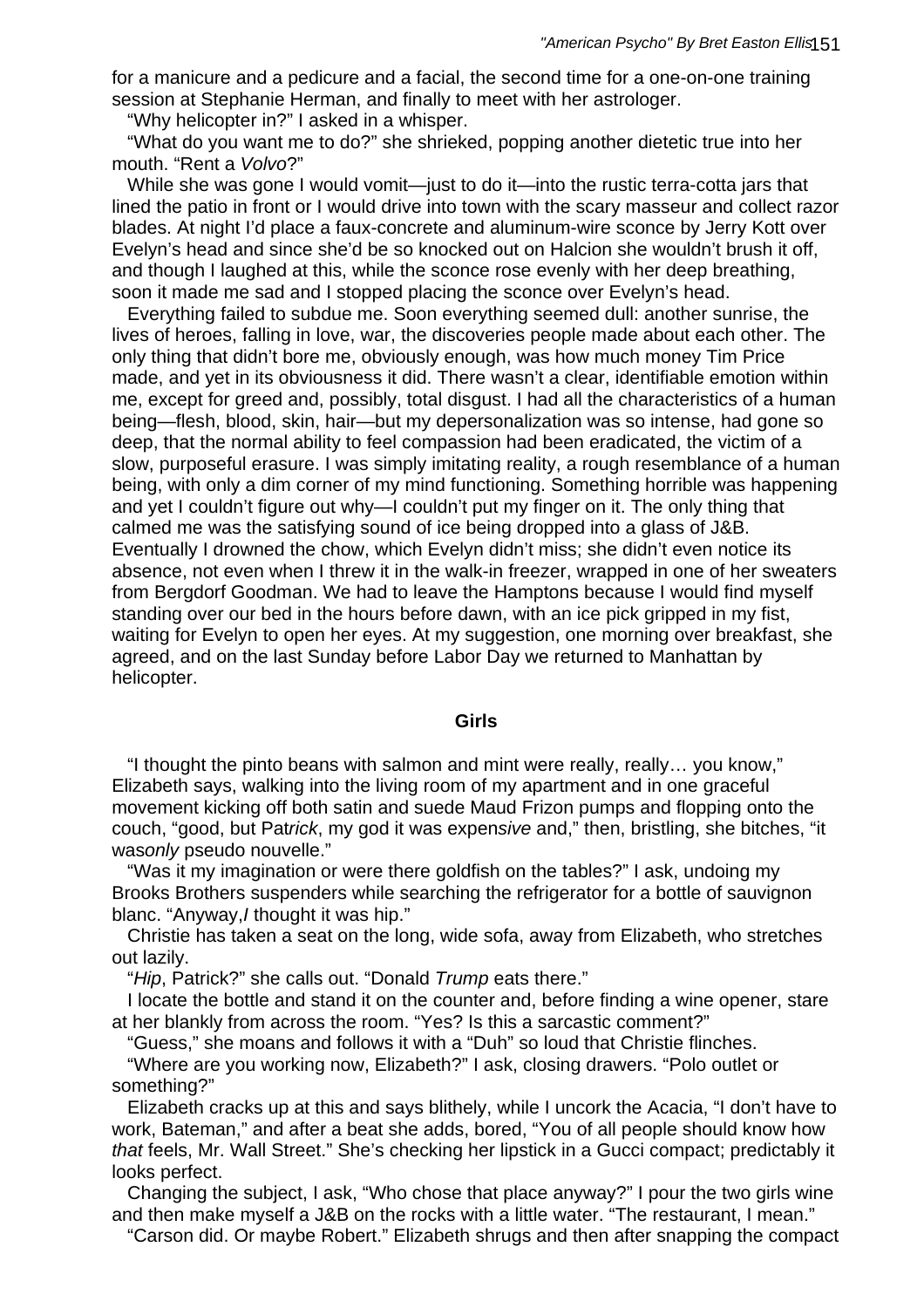shut, staring intently at Christie, asks, "You look really familiar. Did you go to Dalton?"

 Christie shakes her head no. It's almost three in the morning. I'm grinding up a tab of Ecstasy and watching it dissolve in the wineglass I plan to hand Elizabeth. This morning's topic on *The Patty Winters Show* was People Who Weigh Over Seven Hundred Pounds—What Can We Do About Them? I switch on the kitchen lights, find two more tabs of the drug in the freezer, then shut the lights off.

 Elizabeth is a twenty-year-old hardbody who sometimes models in Georges Marciano ads and who comes from an old Virginia banking family. We had dinner earlier tonight with two friends of hers, Robert Farrell, twenty-seven, a guy who's had a rather sketchy career as a financier, and Carson Whitall, who was Robert's date. Robert wore a wool suit by Belvest, a cotton shirt with French cuffs by Charvet, an abstract-patterned silkcrepe tie by Hugo Boss and sunglasses by Ray-Ban that he insisted on wearing during the meal. Carson wore a suit by Yves Saint Laurent Rive Gauche and a pearl necklace with matching pearl and diamond earrings by Harry Winston. We had dinner at Free Spin, the new Albert Lioman restaurant in the Flatiron district, then took the limousine to Nell's, where I excused myself, assuring an irate Elizabeth I'd be right back, and directed the chauffeur to the meat-packing district, where I picked up Christie. I made her wait in the back of the locked limousine while I reentered Nell's and had drinks with Elizabeth and Carson and Robert in one of the booths up front, empty since the place had no celebrities in it tonight—a bad sign. Finally, at two-thirty, while Carson bragged drunkenly about her monthly flower bill, Elizabeth and I split. She was so pissed off about something Carson told her was in the latest issue of *W* that she didn't even question Christie's presence.

 In the ride back toward Nell's Christie had admitted that she was still upset about the last time we shared together, and that she had major reservations about tonight, but the money I've offered is simply too good to pass up and I promised her that nothing like last time will be repeated. Though she was still scared, a few shots of vodka in the back of the limo along with the money I'd given her so far, over sixteen hundred dollars, relaxed her like a tranquilizer. Her moodiness turned me on and she acted like a total sex kitten when I first handed her the cash amount—six bills attached to a Hughlans silver money clip—but after I urged her into the limo she told me that she might need surgery after what happened last time, or a lawyer, so I wrote out a check to cash in the amount of one thousand dollars, but since I knew it would never be cashed I didn't have a panic attack about it or anything. Looking over at Elizabeth right now, in my apartment, I'm noticing how well endowed she is in the chest area and I'm hoping that after the Ecstasy hits her system I can convince the two girls to have sex in front of me.

 Elizabeth is asking Christie if she's ever met some asshole named Spicey or been to Au Bar. Christie is shaking her head I hand Elizabeth the Ecstasy-laden sauvignon blanc while she stares at Christie like she was from Neptune, and after recovering from Christie's admission she yawns. "Anyway, Au Bar *sucks* now. It's terrible. I went to a birthday party there for Malcolm Forbes. Oh my god, *please*." She downs the wine, facing. I take a seat in one of the chrome and oak Sottsass chairs and reach over to the ice bucket that sits on the glass-top coffee table, adjusting the bottle of wine in order to chill it better. Immediately Elizabeth makes a move for it, pouring herself another glass. I dissolve two more tabs of the Ecstasy in the bottle before bringing it into the living room. A sullen Christie sips her untainted wine cautiously and tries not to stare at the floor; she still seems scared, and finding the silence unbearable or incriminating she asks Elizabeth where she met me.

 "Oh god," Elizabeth starts, moaning as if she falsely remembered something embarrassing. "I met Patrick at, oh god, the Kentucky Derby in '86—no, '87, and…" She turns to me. "You were hanging out with that bimbo Alison something… Stoole?"

"Poole, honey," I reply calmly. "Alison Poole."

 "Yeah, that was her name," she says, then with unmasked sarcasm, "Hot number." "What do you mean by that?" I ask, offended. "She *was* a hot number." Elizabeth turns to Christie and unfortunately says, "if you had an American Express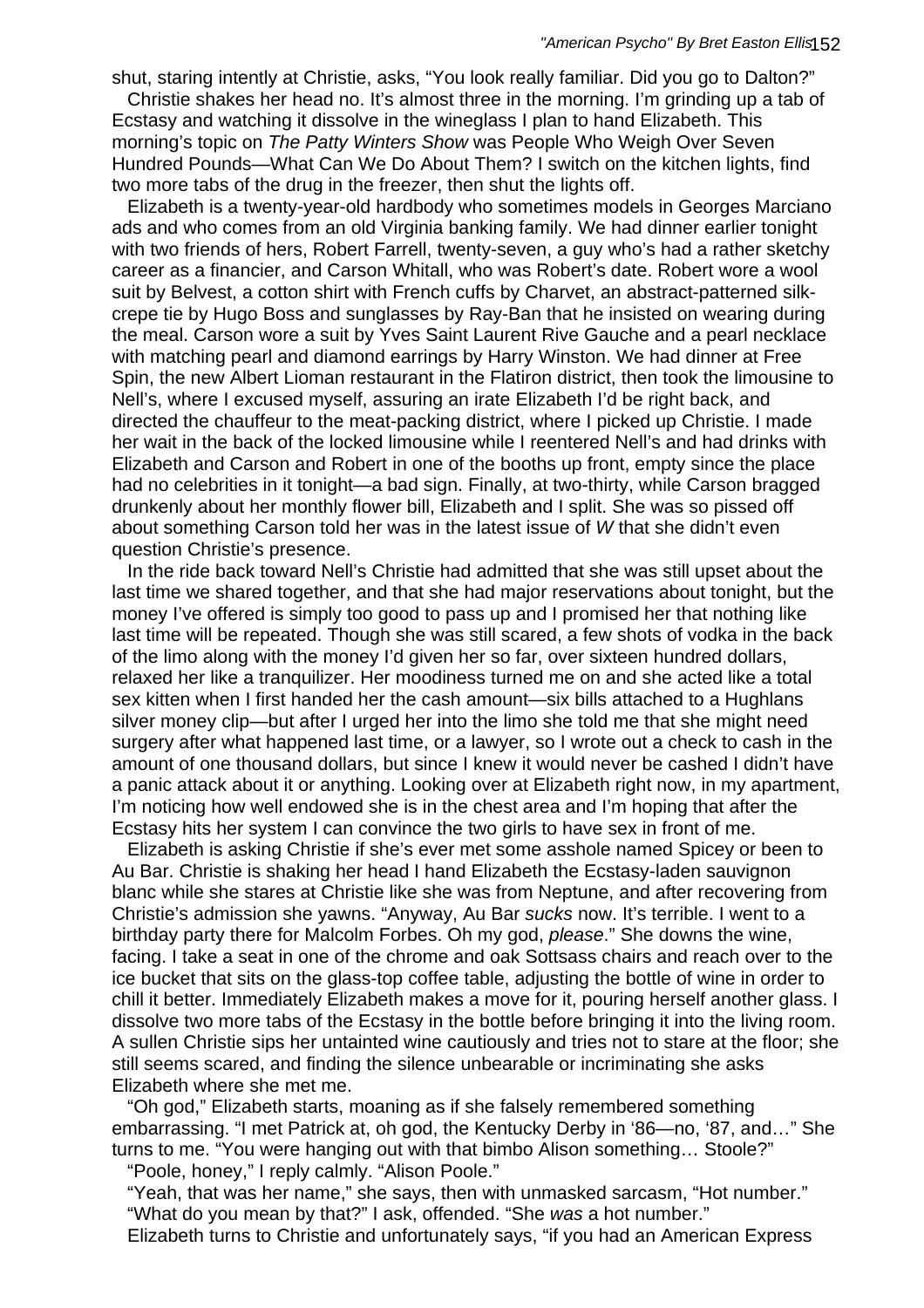card she'd give you a blow job," and I'm hoping to god that Christie doesn't look over at Elizabeth, confused, and say "But we don't take credit cards." To make sure this doesn't happen, I bellow "Oh, bullshit," but goodnaturedly.

 "Listen," Elizabeth tells Christie, holding her hand out like a fag offering gossipy information. "This girl worked at a tanning salon, and"—and in the same sentence, without changing tone—"what do you do?"

 After a long silence, Christie turning redder and even more scared, I say, "She's… my cousin."

Slowly, Elizabeth takes this in and says, "Uh-huh?"

After another long silence, I say, "She's… from France."

 Elizabeth looks at me skeptically—like I'm completely crazy but chooses not to pursue this line of questioning and asks instead, "Where's your phone? I've *got* to call Harley."

 I move over to the kitchen and bring the cordless phone to her, pulling up its antenna. She dials a number and, while waiting for someone to answer, stares at Christie. "Where do yo u summer?" she asks. "southampton?"

Christie looks at me and then back at Elizabeth and quietly says, "No."

"Oh *god*," Elizabeth wails, "it's his *machine*."

"Elizabeth." I point at my Rolex. "It's *three* in the morning."

 "He's a goddamn *drug* dealer," she says, exasperated "These are his peak hours." "Don't tell him you're here," I warn.

 "Why would I?" she asks. Distracted, she reaches for her wine and downs another full glass and makes a face. "This tastes weird." She checks the label, then shrugs.

"Harley? It's me. I need your services. Translate that any way you'd like. I'm at—" She looks over at me.

"You're at Marcus Halberstam's," I whisper.

"Who?" Leaning in, she grins mischievously.

"Mar-cus Hal-ber-stam," I whisper again.

 "I want the *number*, idiot." She waves me away and continues, "Anyway, I'm at Mark Hammerstein's and I'll try you later and if I don't see you at Canal Bar tomorrow night I'm going to sic my hairdresser on you. Bon voyage. How do I hang this thing up?" she asks, even though she expertly pushes the antenna down and presses the Off button, tossing the phone onto the Schrager chair that I've moved next to the jukebox.

"See." I smile. "You did it."

 Twenty minutes later Elizabeth is squirming on the couch and I'm trying to coerce her into having sex with Christie in front of me. What started out as a casual suggestion is now at the forefront of my brain and I'm insistent. Christie stares impassively at a stain I hadn't noticed on the white-oak floor, her wine mostly untouched.

"But I'm *not* a lesbian," Elizabeth protests again, giggling. "I'm *not* into girls."

 "Is this a*firm* no?" I ask, staring at her glass, then at the near-empty bottle of wine. "Why'd you think I'd be into*that*?" she asks. Because of the Ecstasy, the question is flirtatious and she seems genuinely interested. Her foot is rubbing against my thigh. I've moved over to the couch, sitting between the two girls, and I'm massaging one of her calves.

"Well, you went to Sarah Lawrence for one thing," I tell her. "You never know."

 "Those are Sarah Lawrence *guys*, Patrick," she points out, giggling rubbing harder, causing friction, heat, everything.

 "Well, I'm sorry: " I admit. "I don't usually deal with a lot of guys who wear panty hose on the Street."

 "Patrick, *you* went to Patrick, I mean, Harvard, oh god, I'm *so* drunk. Anyway, listen. I mean, wait—" She pauses, taken a deep breath, mumbles an unintelligible remark about feeling bizarre, then, after closing her eyes, opens them and asks, "Do you have any coke?"

 I'm staring at her glass, noticing that the dissolved Ecstasy has slightly changed the color of the wine. She follows my gaze and takes a gulp of it as if it were some kind of elixir that could soothe her increasing agitation. She leans her head back, woozily, on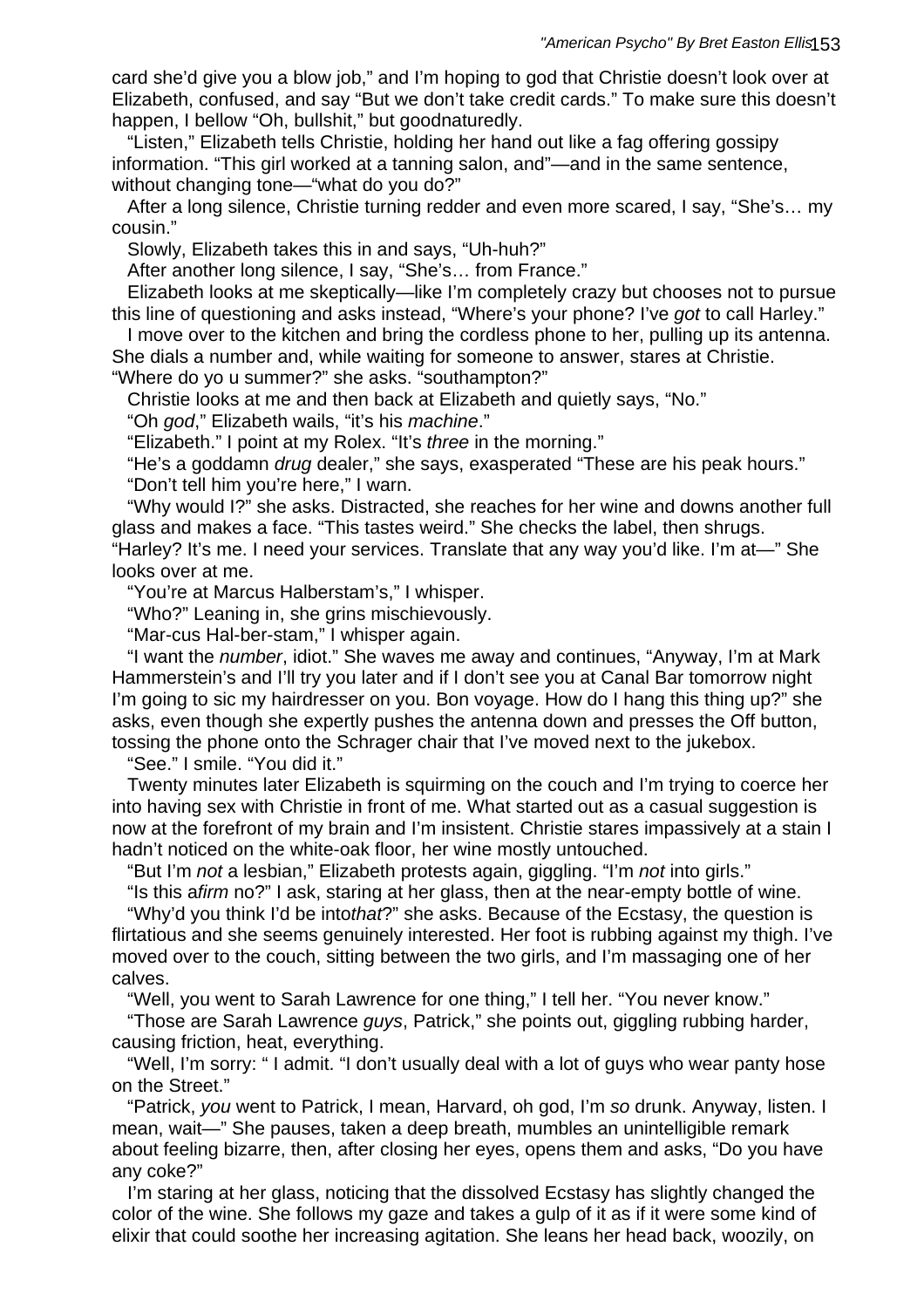one of the pillows on the couch. "Or Halcion. I'd take a Halcion."

 "Listen, I would just like to see… the two of you… get it on," I say innocently. "What's wrong with that? It's totally disease-free."

"Patrick." She laughs. "You're a lunatic."

"Come on," I urge. "Don't you find Christie attractive?"

 "Let's not get lewd," she says, but the drug is kicking in and I can sense that she's excited but doesn't want to be. "I'm in no mood to have lewd conversation."

"Come on," I say. "I think it would be a turn-on."

"Does he do this all the time?" Elizabeth asks Christie.

I look over at Christie.

 Christie shrugs, noncommittal, and studies the back of a compact disc before setting it on the table next to the stereo.

 "Are you telling me you've never gotten it on with a girl?" I ask, touching a black stocking, then, beneath it, a leg.

"But I'm *not* a lesbian," she stresses. "And no, I never have."

"*Nev* er?" I ask, arching my eyebrows. "Well, there's always a first time…"

 "You're making me feel weird," Elizabeth moans, losing control of her facial features. "*I'm* not," I say, shocked.

 Elizabeth is making out with Christie, both of them naked on my bed, all the lights in the room burning, while I sit in the Louis Montoni chair by the side of the futon, watching them very closely, occasionally repositioning their bodies. Now I make Elizabeth lie on her back and hold both legs up, open, spreading them as wide as possible, and then I push Christie's head down and make her lap at her cunt—not suck on it but lap at it, like a thirsty dog—while fingering the clit, then, with her other hand, she sticks two fingers into the open, wet cunt, while her tongue replaces the fingers and then she takes the dripping fingers she's fucked Elizabeth's cunt with and forces them into Elizabeth's mouth, making her suck on them. Then I have Christie lie on top of Elizabeth and make her suck and bite at Elizabeth's full, swollen tits, which Elizabeth is also squeezing, and then I tell the two of them to kiss each other, hard, and Elizabeth takes the tongue that's been licking at her own small, pink cunt into her mouth hungrily, like an animal, and uncontrollably they start humping each other, pressing their cunts together, Elizabeth moaning loudly, wrapping her legs around Christie's hips, bucking up against her, Christie's legs spread in such a way that, from behind, I can see her cunt, wet and spread, and above it, her hairless pink asshole.

 Christie sits up and turns herself around and while still on top of Elizabeth presses her cunt into Elizabeth's gasping face and soon, like in a movie, like animals, the two of them start feverishly licking and fingering each other's cunts. Elizabeth, totally red-faced, her neck muscles straining like a madwoman's, tries to bury her head in Christie's pussy and then spreads Christie's ass cheeks open and starts tonguing the hole there, making guttural sounds. "Yeah," I say in monotone. "Stick your tongue up that bitch's asshole."

 While this is going on I'm greasing with Vaseline a large white dildo that's connected to a belt. I stand up and hoist Christie off Elizabeth, who is writhing mindlessly on the futon, and I attach the belt around Christie's waist, and then I turn Elizabeth around and position her on all fours and I make Christie fuck her with it doggy style, while I finger Christie's cunt, then her clit, then her asshole, which is so wet and loose from Elizabeth's saliva I'm able to force my index finger into it effortlessly and her sphincter tightens, relaxes, then contracts around it. I make Christie pull the dildo out of Elizabeth's cunt and have Elizabeth lie on her back while Christie fucks her in the missionary position. Elizabeth is fingering her clit while madly French-kissing Christie until, involuntarily, she brings her head back, legs wrapped around Christie's pumping hips, her face tense, her mouth open, her lipstick smeared by Christie's cunt juice, and she yells "oh god I'm coming I'm coming fuck me I'm coming" because I told both of them to let me know when they had orgasms and to be very vocal about it.

 Soon it's Christie's turn and Elizabeth eagerly straps on the dildo and fucks Christie's cunt with it while I spread Elizabeth's asshole and tongue it and soon she pushes me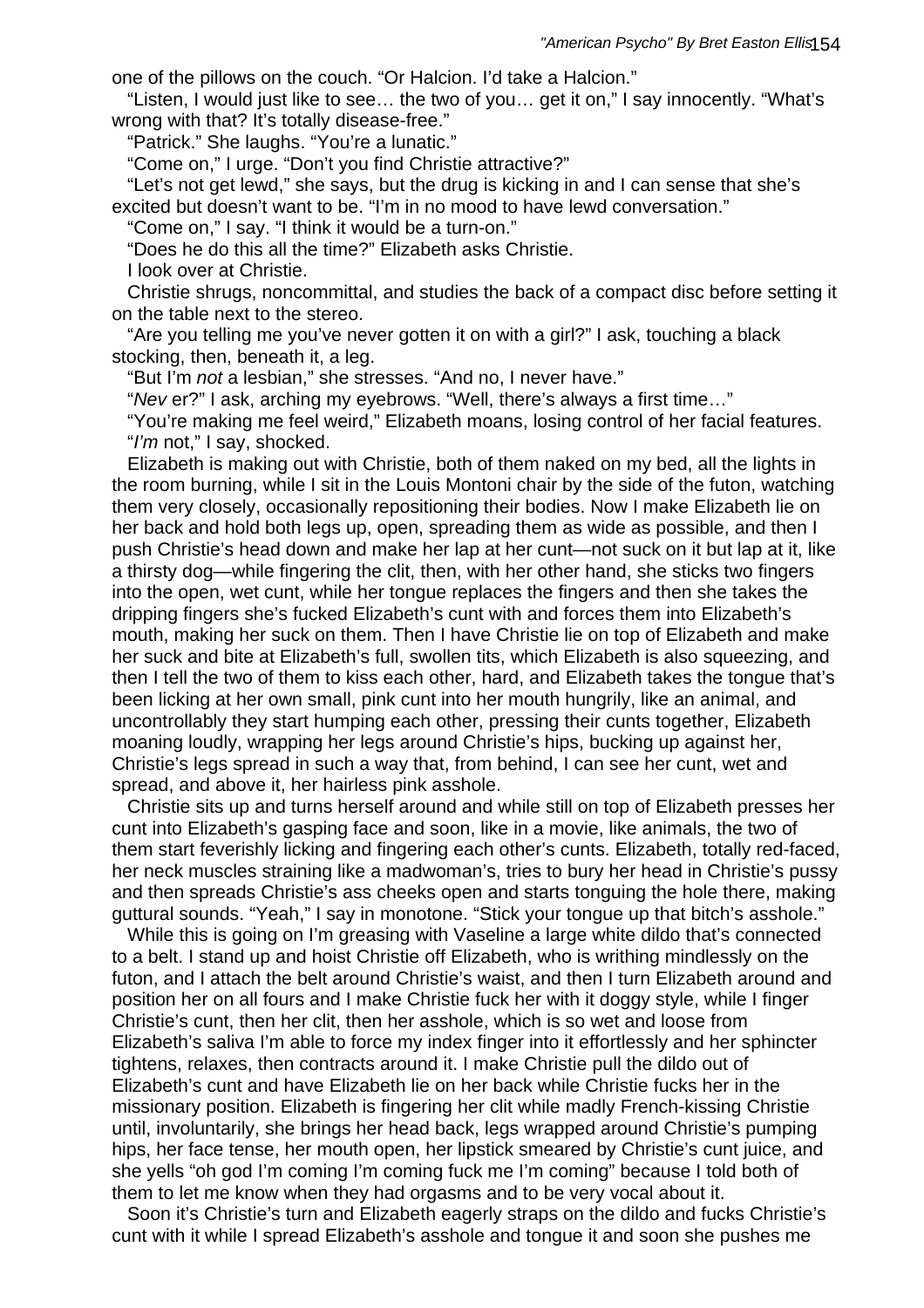#### "American Psycho" By Bret Easton Ellis<sup>1</sup> 55

away and starts fingering herself desperately. Then Christie puts the dildo on again and she fucks Elizabeth in the ass with it while Elizabeth fingers her clit, bucking her ass up against the dildo, grunting, until she has another orgasm. After pulling the dildo from her ass I make Elizabeth suck on it before she straps it on again and while Christie lies on her back Elizabeth pushes it easily into her cunt. During this I lick Christie's tits and suck hard on each nipple until both of them are red and stiff. I keep fingering them to make sure they stay that way. During this Christie has kept on a pair of thigh-high suede boots from Henri Bendel that I've made her wear.

 Elizabeth, naked, running from the bedroom, blood already on her, is moving with difficulty and she screams out something garbled. My organ had been prolonged and its release was intense and my knees are weak. I'm naked too, shouting "You bitch, you piece of bitch trash" at her and since most of the blood is coming from her feet, she slips, manages to get up, and I strike out at her with the already wet butcher knife that I'm gripping in my right hand, clumsily, slashing her neck from behind, severing something, some veins. When I strike out a second time while she's trying to escape, heading for the door, blood shoots even into the living room, across the apartment, splattering against the tempered glass and the laminated oak panels in the kitchen. She tries to run forward but I've cut her jugular and it's spraying everywhere, blinding both of us momentarily, and I'm leaping at her in a final attempt to finish her off. She turns to face me, her features twisted in anguish, and her legs give out after I punch her in the stomach and she hits the floor and I slide in next to her. After I've stabbed her five or six times—the blood's spurting out in jets; I'm leaning over to inhale its perfume—her muscles stiffen, become rigid, and she goes into her death throes; her throat becomes flooded with dark-red blood and she thrashes around as if tied up, but she isn't and I have to hold her down. Her mouth fills with blood that cascades over the sides of her cheeks, over her chin. Her body, shaking spasmodically, resembles what I imagine an epileptic goes through in a fit and I hold down her head, rubbing my dick, stiff, covered with blood, across her choking face, until she's motionless.

 Back in my bedroom, Christie lies on the futon, tied to the legs of the bed, bound up with rope, her arms above her head, ripped pages from last month's *Vanity Fair* stuffed into her mouth. Jumper cables hooked up to a battery are clipped to both breasts, turning them brown. I had been dropping lit matches from Le Relais onto her belly and Elizabeth, delirious and probably overdosing on the Ecstasy, had been helping before I turned on her and chewed at one of her nipples until I couldn't control myself and bit it off, swallowing. For the first time I notice just how small and delicately structured Christie is, was. I start kneading her breasts with a pair of pliers, then I'm mashing them up, things are moving fast, I'm making hissing noises, she spits out the pages from the magazine, tries to bite my hand, I laugh when she dies, before she does she starts crying, then her eyes roll back in some kind of horrible dream state.

 In the morning, for some reason, Christie's battered hands are swollen to the size of footballs, the fingers are indistinguishable from the rest of her hand and the smell coming from her burnt corpse is jolting and I have to open the venetian blinds, which are spattered with burnt fat from when Christie's breasts burst apart, electrocuting her, and then the windows, to air out the room. Her eyes are wide open and glazed over and her mouth is lipless and black and there's also a black pit where her vagina should be (though I don't remember doing anything to it) and her lungs are visible beneath the charred ribs. What is left of Elizabeth's body lies crumpled in the corner of the living room. She's missing her right arm and chunks of her right leg. Her left hand, chopped off at the wrist, lies clenched on top of the stand in the kitchen, in its own small pool of blood. Her head sits on the kitchen table and its blood-soaked face—even with both eyes scooped out and a pair of Alain Mikli sunglasses over the holes—looks like it's frowning. I get very tired looking at it and though I didn't get any sleep last night and I'm utterly spent, I still have a lunch appointment at Odeon with Jem Davies and Alana Burton at one. That's very important to me and I have to debate whether I should cancel it or not.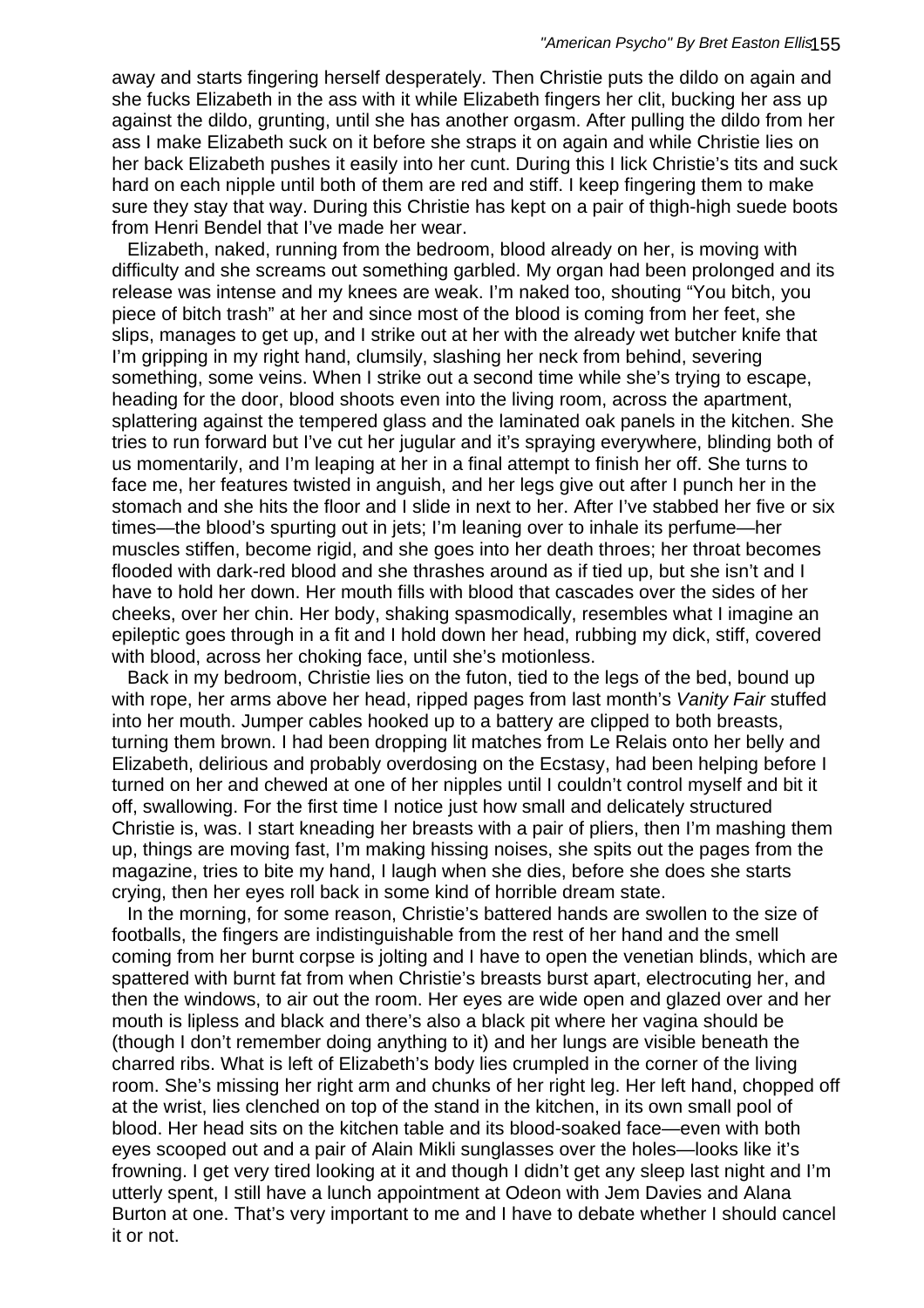# **Confronted by Faggot**

 Autumn: a Sunday around four o'clock in the afternoon. I'm at Barney's, buying cuff links. I had walked into the store at two-thirty, after a cold, tense brunch with Christie's corpse; rushed up to the front counter, told a salesclerk, "I need a whip. Really." In addition to the cuff links, I've bought an ostrich travel case with double-zippered openings and vinyl lining, an antique silver, crocodile and glass pill jar, an antique toothbrush container, a badger-bristle toothbrush and a faux-tortoiseshell nailbrush. Dinner last night? At Splash. Not much to remember: a watery Bellini, soggy arugula salad, a sullen waitress. Afterwards I watched a repeat of an old *Patty Winters Show* that I found on what I originally thought was a videotape of the torture and subsequent murder of two escort girls from last spring (the topic was Tips on How Your Pet Can Become a Movie Star). Right now I'm in the middle of purchasing a belt—not for myself—as well as three ninety-dollar ties, ten handkerchiefs, a four-hundred-dollar robe and two pairs of Ralph Lauren pajamas, and I'm having it all mailed to my apartment except for the handkerchiefs, which I'm having monogrammed then sent to P & P. I've already made somewhat of a scene in the ladies' shoe department and, embarrassingly, was chased out by a distressed salesperson. At first it's only a sense of vague uneasiness and I'm unsure of its cause, but then it feels, though I can't be positive, as if I'm being followed, as if someone has been tracking me throughout Barney's.

 Luis Carruthers is, I suppose, incognito. He's wearing some kind of jaguar-print silk evening jacket, deerskin gloves, a felt hat, aviator sunglasses, and he's hiding behind a column, pretending to inspect a row of ties, and, gracelessly, he gives me a sidelong glance. Leaning down, I sign something, a bill I think, and fleetingly Luis's presence forces me to consider that maybe a life connected to this city, to Manhattan, to my job, is not a good idea, and suddenly I imagine Luis at some horrible party, drinking a nice dry rosé, fags clustered around a baby grand, show tunes, now he's holding a flower, now he has a feather boa draped around his neck, now the pianist bangs out something from *Les Miz*, darling.

"Patrick? Is that you?" I hear a tentative voice inquire.

 Like a smash cut from a horror movie—a jump zoom—Luis Carruthers appears, suddenly, without warning, from behind his column, slinking and jumping at the same time, if that's' possible. I smile at the salesgirl, then awkwardly move away from him and over to a display case of suspenders, in dire need of a Xanax, a Valium, a Halcion, a Frozfruit, *anything.*

 I don't, *can't*, look at him, but I sense he's moved closer to me. His voice confirms it. "Patrick?… Hello?"

 Closing my eyes, I move a hand up to my face and mutter, under my breath, "Don't make me say it, Luis."

"Patrick?" he says, feigning innocence. "What do you mean?"

A hideous pause, then, "Patrick… Why aren't you looking at me?"

 "I'm ignoring you, Luis." I breathe in, calming myself by checking the price tag on an Armani button-up sweater. "Can't you tell? I'm ignoring you."

 "Patrick, can't we just talk?" he asks, almost whining. "*Patrick* —look at me." After another sharp intake of breath, sighing, I admit, "There is *nothing, not-hing* to talk—"

"We can't go on like this,' he impatiently cuts me off. "*I* can' go on *like* this."

I mutter. I start walking away from him. He follows, insistent.

 "Anyway," he says, once we've reached the other side of the store, where I pretend to look through a row of silk ties but everything's blurry, "you'll be glad to know that I'm transferring… out of state."

 Something rises off me and I'm able to ask, but still without looking at him, "Where?" "Oh, a different branch," he says, sounding remarkably relaxed, probably due to the fact that I actually inquired about the move. "In Arizona."

"Ter-riffic," I murmur.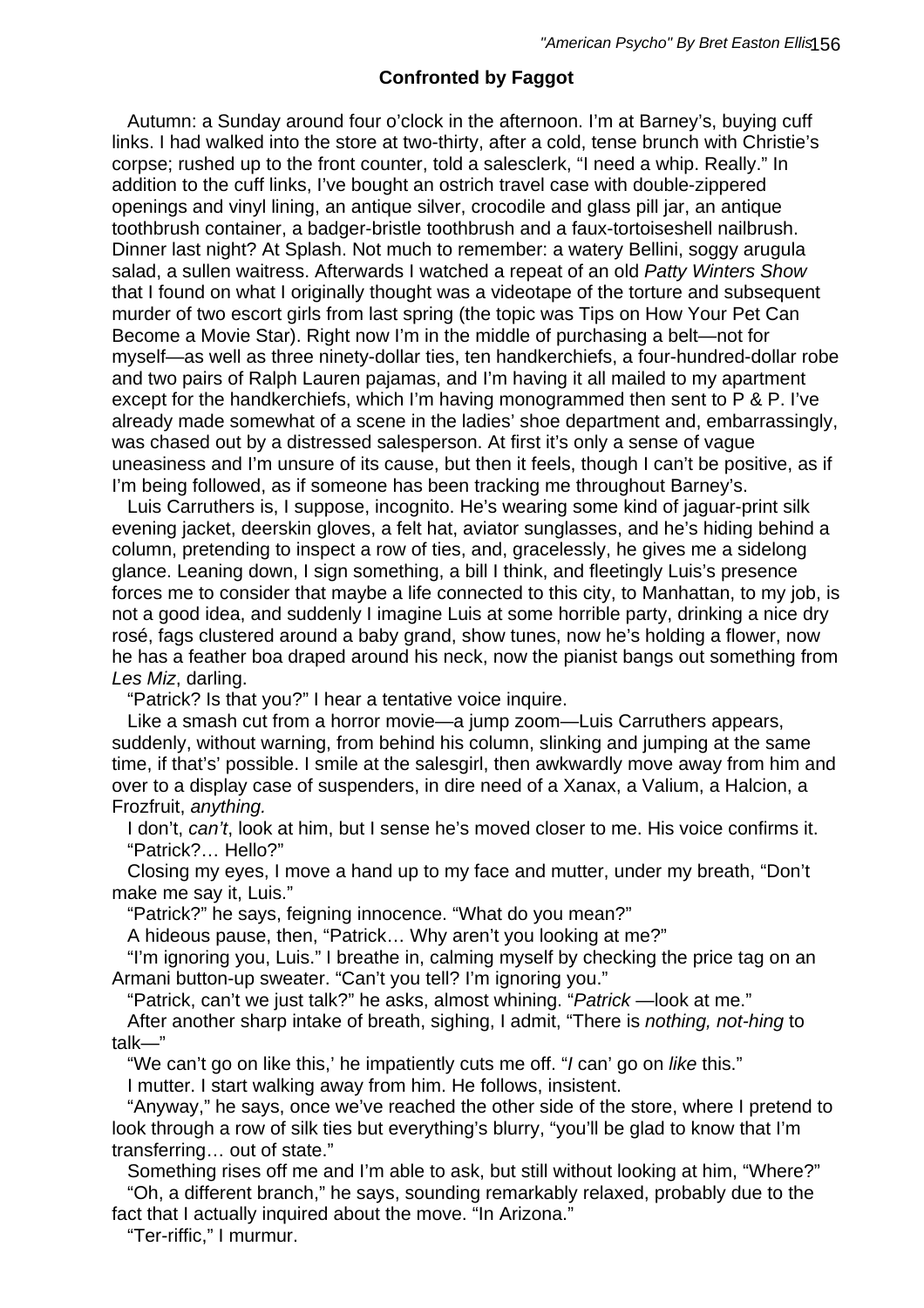"Don't you want to know why?" he asks.

"No, not really."

"Because of *you*," he says.

"Don't say that," I plead.

"Because of *you*," he says again.

"*You* are *sick*," I tell him.

 "If I'm sick it's because of*you*," he says too casually, checking his nails. "Because of you I am sick and I will not get better."

 "You have distorted this obsession of yours way out of proportion. Way, *way* out of proportion," I say, then move over to another aisle.

 "But I know you have the same feelings I do," Luis says, trailing me. "And I know that just because…" He lowers his voice and shrugs. "Just because you won't admit…

certain feelings you have doesn't mean you don't have them."

"What are you trying to say?" I hiss.

 'That I know you feel the same way I do." Dramatically, he whips off his sunglasses, as if to prove a point.

 "You have reached… an inaccurate conclusion," I choke. "You are… obviously unsound."

"Why?" he asks. "Is it so wrong to love you, Patrick?"

"Oh… my… god."

"To *want* you? To want to be with you?" he asks. "Is that so wrong?"

 I can feel him staring helplessly into me, that he's near total emotional collapse. After he finishes, except for a long silence I have no answer. Finally I counter this by hissing, "What is this continuing inability you have to evaluate this situation rationally?" I pause. "Huh?"

 I lift my head up from the sweaters, the ties, whatever, and glance at Luis. In that instant he smiles, relieved that I'm acknowledging his presence, but the smile soon becomes fractured and in the dark inner recesses of his fag mind he realizes something and starts crying. When I calmly walk over to a column so I can hide behind it, he follows and roughly grabs my shoulder, spinning me around so I'm facing him: Luis blotting out reality.

 At the same time I ask Luis to "Go away" he sobs, "Oh god, Patrick, why don't you *like* me?" and then, unfortunately, he falls to the floor at my feet.

"Get up," I mutter, standing there. "Get up."

"Why can't we be together?" he sobs, pounding his fist on the floor.

 "Because I… don't"—I look around the store quickly to make sure no one is listening; he reaches for my knee, I brush his hand away—"find you… sexually attractive," I whisper loudly, staring down at him. "I can't believe I actually said that," I mumble to myself, to no one, and then shake my head, trying to clear it, things reaching a level of confusion that I'm incapable of registering. I tell Luis, "Leave me alone, please," and I start to walk away.

 Unable to grasp this request, Luis grabs at the hem of my Armani silk-cloth trench coat and, still lying on the floor, cries out, "Please, Patrick,*please* don't leave me."

 "Listen to me," I tell him, kneeling down, trying to haul Luis up off the floor. But this causes him to shout out something garbled, which turns into a wail that rises and reaches a crescendo that catches the attention of a Barney's security guard standing by the store's front entrance, who starts making his way over.

"Look what you've done," I whisper desperately. "Get up. *Get up*."

"Is everything okay?" The security guard, a big black guy, is looking down at us.

"Yes, thank you," I say, glaring at Luis. "Everything's *fine*."

"No-o-o-o," Luis wails, racked with sobs.

"Yes," I reiterate, looking up at the guard.

"You sure?" the guard asks.

 Smiling professionally, I tell him, "Please just give us a minute. We need some privacy." I turn back to Luis. "Now come on, Luis. Get up. You're slobbering." I look back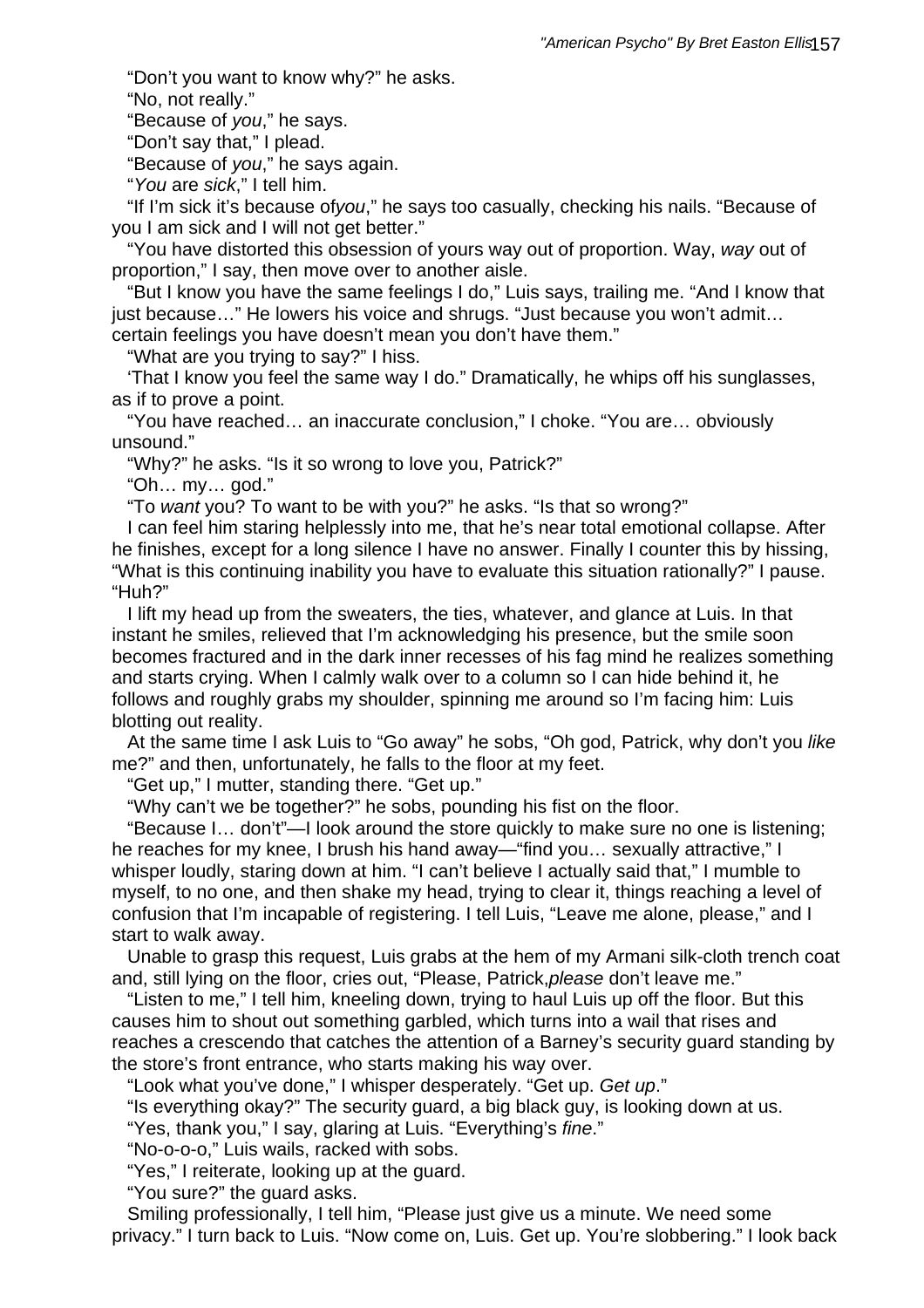up at the security guard and mouth, holding up a hand, while nodding, "Just a minute, please."

The security guard nods unsurely and moves hesitantly back to his post.

 Still kneeling, I grab Luis by his heaving shoulders and calmly tell him, my voice lowered, as threatening as possible, as if speaking to a child about to be punished, "Listen to me, Luis. If you do not stop crying, you fucking pathetic *faggot,* I am going to slit your fucking throat. Are you listening to me?" I slap him lightly on the face a couple of times. "I can't be more emphatic."

 "Oh just kill me," he wails, his eyes closed, nodding his head back and forth, retreating further into incoherence; then he blubbers, "If I can't have you, I don't want to live. I want to *die*."

 My sanity is in danger of fading, right here in Barney's, and I grab Luis by the collar, scrunching it up in my fist, and pulling his face very close to mine, I whisper, under my breath, "Listen to me, Luis. Are you listening to me? I usually don't warn people, Luis. So-be-thankful-I-am-warning-you."

 His rationality shot to hell, making guttural noises, his head bent down shamefully, he offers a response that's barely audible. I grab his hair—it's stiff with mousse; I recognize the scent as Cactus, a new brand—and yanking his head up, snarling, I spit out, "Listen, you *want* to *die?* I'll do it, Luis. I've done it before and I will fucking *gut* you, *rip* your fucking stomach open and cram your intestines down your fucking faggot throat until you *choke* on them."

He's not listening. Still on my haunches, I just stare at him in disbelief.

 "Please, Patrick, please. Listen to me, I've figured it all out. I'm quitting P & P, you can too, and, and, and we'll relocate to Arizona, and then—"

 "Shut up, Luis." I shake him. "Oh my god, just shut up." I quickly stand, brushing myself off, and when I think his outburst has subsided and I'm able to walk away, Luis grabs at my right ankle and tries to hang on as I'm leaving Barney's and I end up dragging him along for six feet before I have to kick him in the face, while smiling helplessly at a couple who are browsing near the sock department. Luis looks up at me, imploring, the beginnings of a small gash forming on his left cheek. The couple move away.

"*I love you*," he miserably wails. "I love you."

"I'm *convinced,* Luis," I shout at him. "You've *convinced* me. Now get up."

 Luckily, a salesperson, alarmed by the scene Luis has made, intervenes and helps him up.

 A few minutes later, after he's sufficiently calmed down, the two of us are standing just inside Barney's main entrance. He has a handkerchief in one hand, his eyes are shut tightly, a bruise slowly forms, swelling beneath his left eye. He seems composed.

"Just, you know, have the guts to face, uh, reality," I tell him.

 Anguished, he stares out the revolving doors at the warm falling rain and then, with a mournful sigh, turns to me. I'm looking at the rows, the endless rows, of ties, then at the ceiling.

# **Killing Child at Zoo**

 A string of days pass. During the nights I've been sleeping in twenty-minute intervals. I feel aimless, things look cloudy, my homicidal compulsion, which surfaces, disappears, surfaces, leaves again, lies barely dormant during a quiet lunch at Alex Goes to Camp, where I have the lamb sausage salad with lobster and white beans sprayed with lime and foie gras vinegar. I'm wearing faded jeans, an Armani jacket, and a white, hundredand-forty-dollar Comme des Garçons T-shirt. I make a phone call to check my messages. I return some videotapes. I stop at an automated teller. Last night, Jeanette asked me, "Patrick, why do you keep razor blades in your wallet?" *The Patty Winters Show* this morning was about a boy who fell in love with a box of soap.

Unable to maintain a credible public persona, I find myself roaming the zoo in Central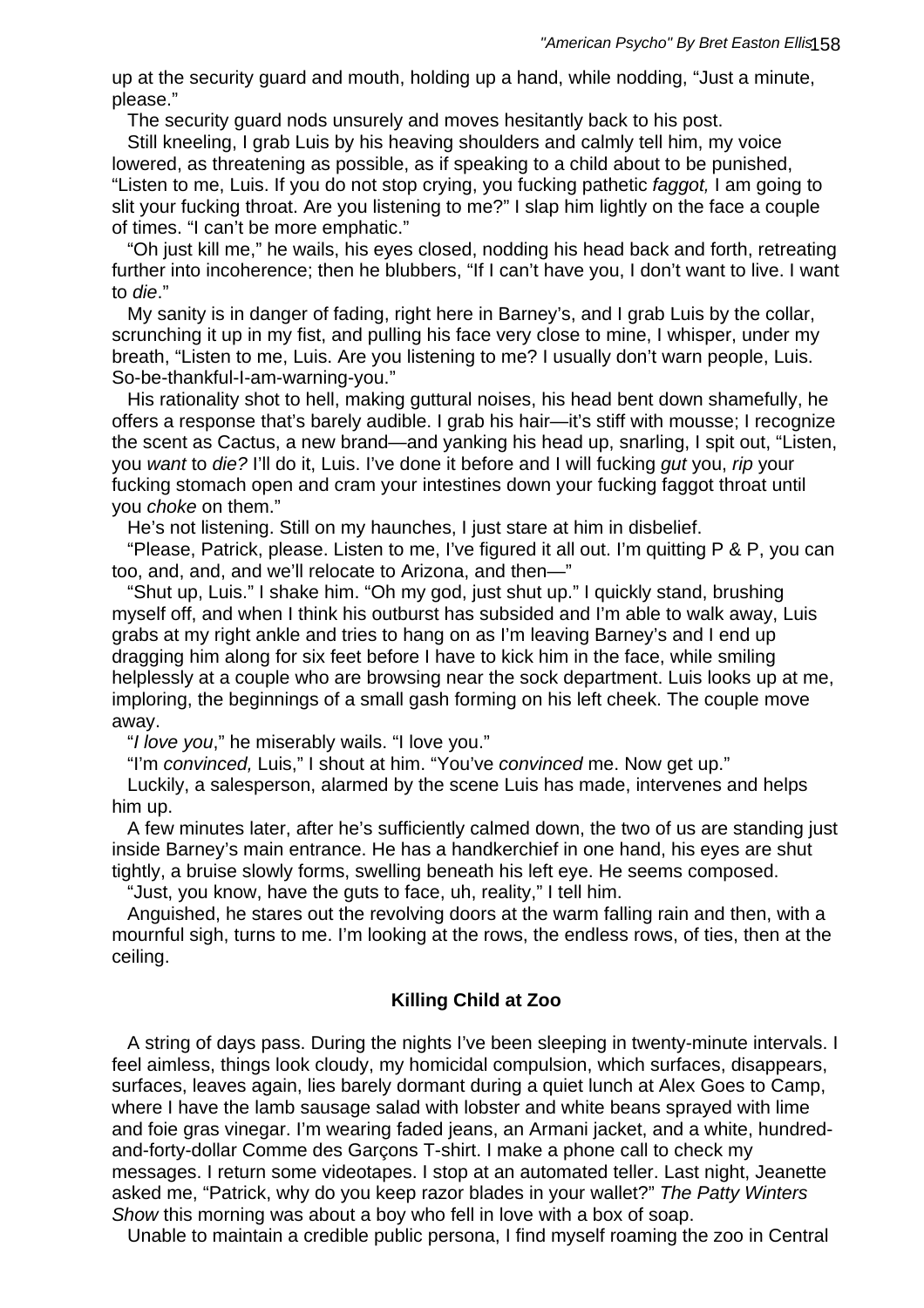Park, restlessly. Drug dealers hang out along the perimeter by the gates and the smell of horse shit from passing carriages drifts over them into the zoo, and the tips of skyscrapers, apartment buildings on Fifth Avenue, the Trump Plaza, the AT&T building, surround the park which surrounds the zoo and heightens its unnaturalness. A black custodian mopping the floor in the men's room asks me to flush the urinal after I use it. "Do it yourself, nigger," I tell him and when he makes a move toward me, the flash of a knifeblade causes him to back off. All the information booths seem closed. A blind man chews, feeds, on a pretzel. Two drunks, faggots, console each other on a bench. Nearby a mother breast-feeds her baby, which awakens something awful in me.

 The zoo seems empty, devoid of life. The polar bears look stained and drugged. A crocodile floats morosely in an oily makeshift pond. The puffins stare sadly from their glass cage. Toucans have beaks as sharp as knives. The seals stupidly dive off rocks into swirling black water, barking mindlessly. The zookeepers feed them dead fish. A crowd gathers around the tank, mostly adults, a few accompanied by children. On the seals' tank a plaque warns: COINS CAN KILL—IF SWALLOWED, COINS CAN LODGE IN AN ANIMAL'S STOMACH AND CAUSE ULCERS, INFECTIONS AND DEATH. DO NOT THROW COINS IN THE POOL. So what do I do? Toss a handful of change into the tank when none of the zookeepers are watching. It's not the seals I hate—it's the audience's enjoyment of them that bothers me. The snowy owl has eyes that look just like mine, especially when it widens them. And while I stand there, staring at it, lowering my sunglasses, something unspoken passes between me and the bird—there's this weird kind of tension, a bizarre pressure, that fuels the following, which starts, happens, ends, very quickly.

 In the darkness of the penguin habitat—Edge of the Icepack is what the zoo pretentiously calls it—it's cool, in sharp contrast to the humidity outside. The penguins in the tank glide lazily underwater past the glass walls where spectators crowd in to stare. The penguins on the rocks, not swimming, look dazed, stressed out, tired and bored; they mostly yawn, sometimes stretching. Fake penguin noises, cassettes probably, play over a sound system and someone has turned up the volume because it's so crowded in the room. The penguins are cute, I guess. I spot one that looks like Craig McDermott.

 A child, barely five, finishes eating a candy bar. His mother tells him to throw the wrapper away, then resumes talking to another woman, who is with a child around the same age, the three of them staring into the dirty blueness of the penguin habitat. The first child moves toward the trash can, located in a dim corner in the back of the room, that I am now crouching behind. He stands on tiptoes, carefully throwing the wrapper into the trash. I whisper something. The child spots me and just stands there, away from the crowd, slightly scared but also dumbly fascinated. I stare back.

"Would you like… a cookie?" I ask, reaching into my pocket.

 He nods his small head, up, then down, slowly, but before he can answer, my sudden lack of care crests in a massive wave of fury and I pull the knife out of my pocket and I stab him, quickly, in the neck.

 Bewildered, he backs into the trash can, gurgling like an infant, unable to scream or cry out because of the blood that starts spurting out of the wound in his throat. Though I'd like to watch this child die, I push him down behind the garbage can, then casually mingle in with the rest of the crowd and touch the shoulder of a pretty girl, and smiling I point to a penguin preparing to make a dive. Behind me, if one were to look closely, one could see the child's feet kicking in back of the trash can. I keep an eye on the child's mother, who after a while notices her son's absence and starts scanning the crowd. I touch the girl's shoulder again, and she smiles at me and shrugs apologetically, but I can't figure out why.

 When the mother finally notices him she doesn't scream because she can see only his feet and assumes that he's playfully hiding from her. At first she seems relieved that she's spotted him and moving toward the trash can she coos, "Are you playing hideand-seek, honey?" But from where I stand, behind the pretty girl, who I've already found out is foreign, a tourist, I can see the exact moment when the expression on the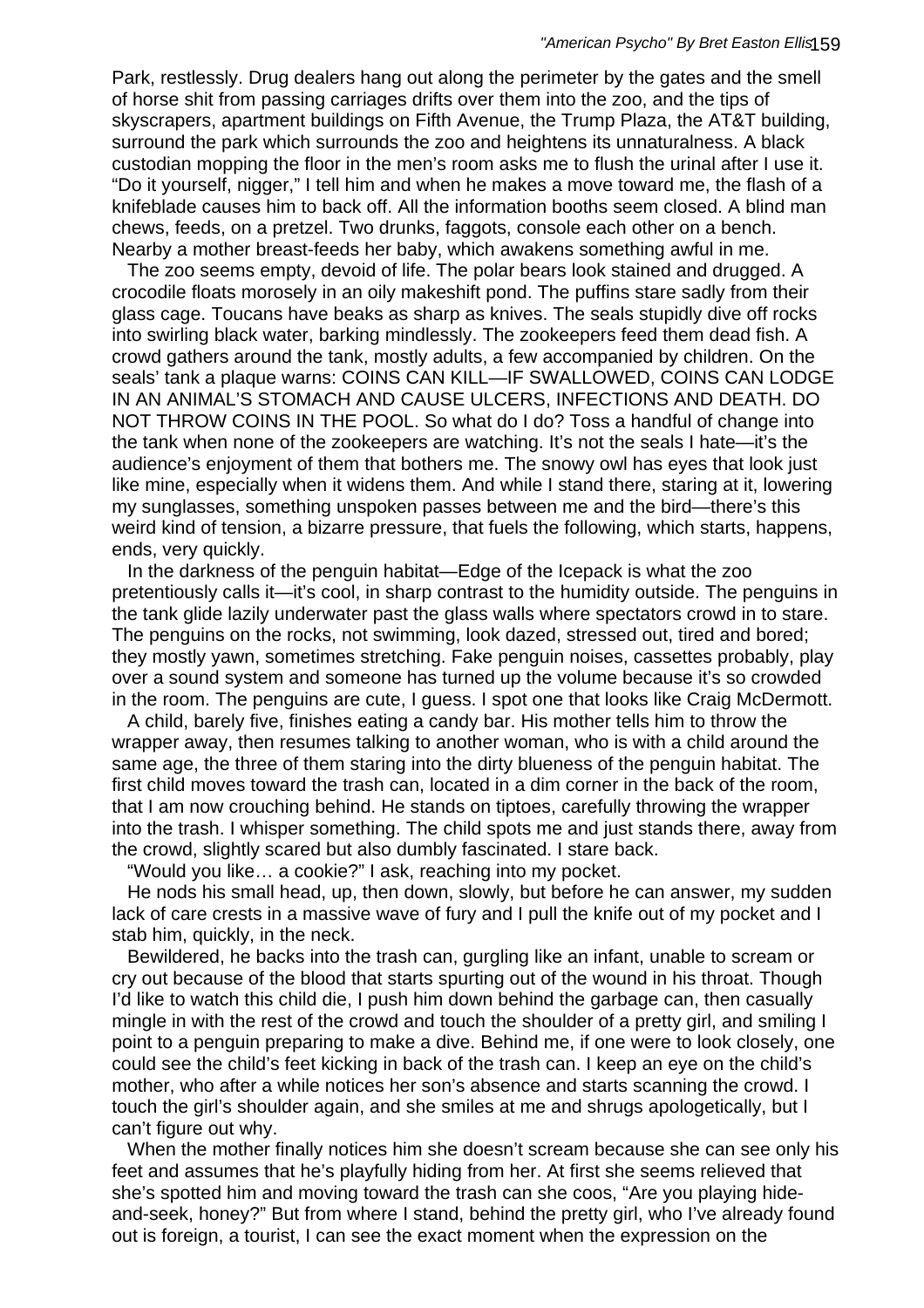mother's face changes into fear, and slinging her purse over her shoulder she pulls the trash can away, revealing a face completely covered in red blood and the child's having trouble blinking its eyes because of this, grabbing at his throat, now kicking weakly. The mother makes a sound that I cannot describe—something high-pitched that turns into screaming.

 After she falls to the floor beside the body, a few people turning around, I find myself shouting out, my voice heavy with emotion, "I'm a doctor, move back, I'm a doctor," and I kneel beside the mother before an interested crowd gathers around us and I pry her arms off the child, who is now on his back struggling vainly for breath, the blood coming evenly but in dying arcs out of his neck and onto his Polo shirt, which is drenched with it. And I have a vague awareness during the minutes I hold the child's head, reverently, careful not to bloody myself, that if someone makes a phone call or if a real doctor is at hand, there's a good chance the child can be saved. But this doesn't happen. Instead I hold it, mindlessly, while the mother—homely, Jewish-looking, overweight, pitifully trying to appear stylish in designer jeans and an unsightly leaf-patterned black wool sweater shrieks *do something, do something, do something,* the two of us ignoring the chaos, the people who start screaming around us, concentrating only on the dying child.

 Though I am satisfied at first by my actions, I'm suddenly jolted with a mournful despair at how useless, how extraordinarily painless, it is to take a child's life. This thing before me, small and twisted and bloody, has no real history, no worthwhile past, nothing is really lost. It's so much worse (and more pleasurable) taking the life of someone who has hit his or her prime, who has the beginnings of a full history, a spouse, a network of friends, a career, whose death will upset far more people whose capacity for grief is limitless than a child's would, perhaps ruin many more lives than just the meaningless, puny death of this boy. I'm automatically seized with an almost overwhelming desire to knife the boy's mother too, who is in hysterics, but all I can do is slap her face harshly and shout for her to calm down. For this I'm given no disapproving looks. I'm dimly aware of light coming into the room, of a door being opened somewhere, of the presence of zoo officials, a security guard, someone—one of the tourists?—taking flash pictures, the penguins freaking out in the tank behind us, slamming themselves against the glass in a panic. A cop pushes me away, even though I tell him I'm a physician. Someone drags the boy outside, lays him on the ground and removes his shirt. The boy gasps, dies. The mother has to be restrained.

 I feel empty, hardly here at all, but even the arrival of the police seems an insufficient reason to move and I stand with the crowd outside the penguin habitat, with dozens of others, taking a long time to slowly blend in and then back away, until finally I'm walking down Fifth Avenue, surprised by how little blood has stained my jacket, and I stop in a bookstore and buy a book and then at a Dove Bar stand on the corner of Fifty-sixth Street, where I buy a Dove Bar—a coconut one—and I imagine a hole, widening in the sun, and for some reason this breaks the tension I started feeling when I first noticed the snowy owl's eyes and then when it recurred after the boy was dragged out of the penguin habitat and I walked away, my hands soaked with blood, uncaught.

## **Girls**

 My appearances in the office the last month or so have been sporadic to say the least. All I seem to want to do now is work out, lifting weights, mostly, and secure reservations at new restaurants I've already been to, then cancel them. My apartment reeks of rotten fruit, though actually the smell is caused by what I scooped out of Christie's head and poured into a Marco glass bowl that sits on a counter near the entranceway. The head itself lies covered with brain pulp, hollow and eyeless, in the corner of the living room beneath the piano and I plan to use it as a jack-o'-lantern on Halloween. Because of the stench I decide to use Paul Owen's apartment for a little tryst I have planned for tonight. I've had the premises scanned for surveillance devices; disappointingly, there were none. Someone I talk to through my lawyer tells me that Donald Kimball, the private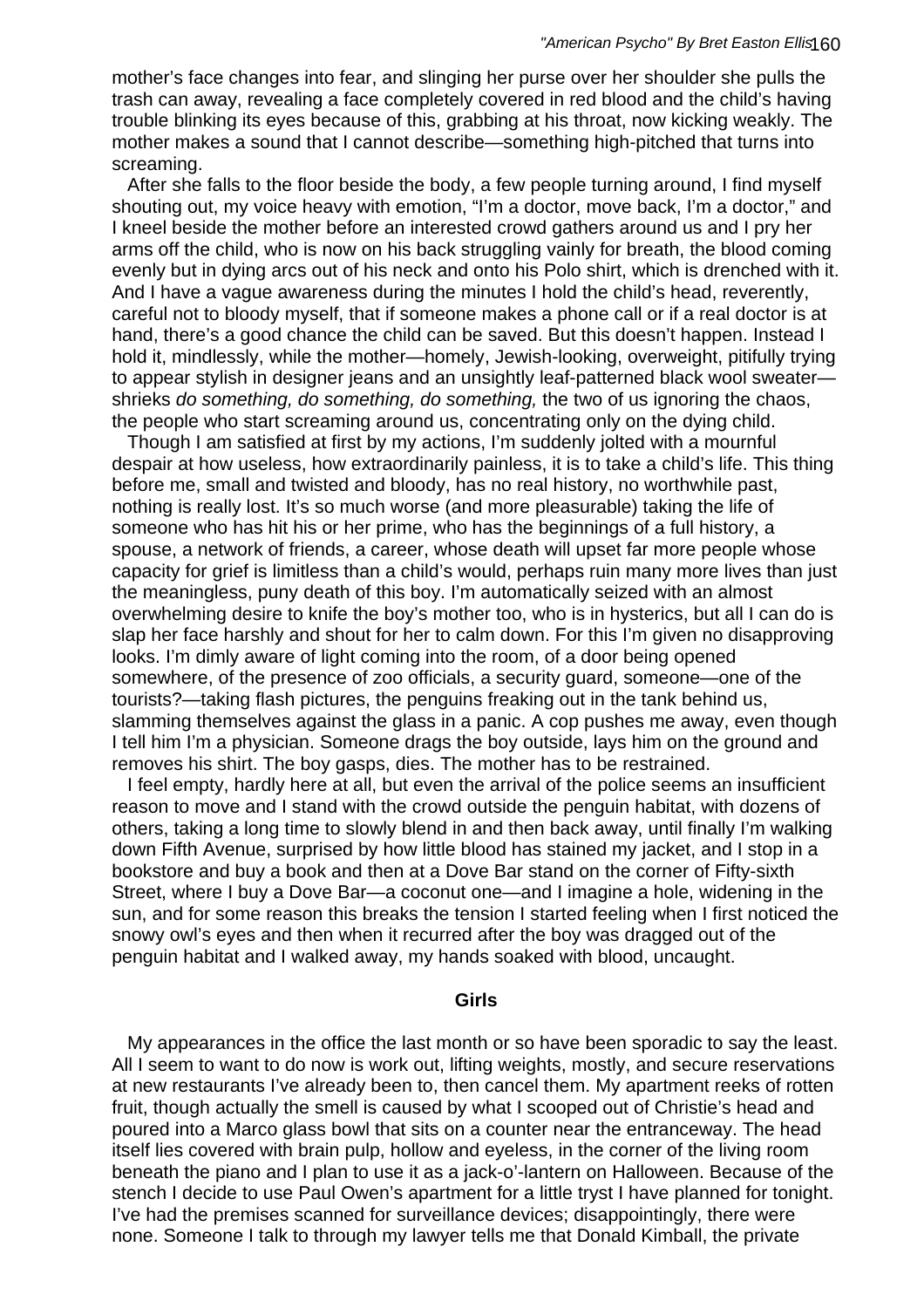investigator, has heard that Owen really *is* in London, that someone spotted him twice in the lobby of Claridge's, once each at a tailor on Savile Row and at a trendy new restaurant in Chelsea. Kimball flew over two nights ago, which means no one is keeping watch over the apartment anymore, and the keys I stole from Owen still function so I was able to bring the tools (a power drill, a bottle of acid, the nail gun, knives, a Bic lighter) over there after lunch. I hire two escort girls from a reputable if somewhat sleazy private establishment I've never used before, charging them on Owen's gold American Express card which, I suppose because everyone thinks Owen is now in London, no one has put a trace on, though there is one on his platinum AmEx. *The Patty Winters Show* today was—ironically, I thought—about Princess Di's beauty tips.

 Midnight. The conversation I have with the two girls, both very young, blond hardbodies with big tits, is brief, since I'm having a difficult time containing my disordered self.

 "You live in a palace, mister," one of the girls, Torri, says in a baby's voice, awed by Owen's ridiculous-looking condo. "It's a real palace."

Annoyed, I shoot her a glance. "It's not *that* nice."

 While making drinks from Owen's well-stocked bar, I mention to both of them that I work on Wall Street, at Pierce & Pierce. Neither seems particularly interested. Again, I find myself hearing a voice—one of theirs—asking if that's a shoe store. Tiffany flips through an issue of *GQ* that's three months old, sitting on the black leather couch beneath the strip of faux-cowhide paneling, and she's looking confused, like she doesn't understand something, anything. I'm thinking, Pray, you bitch, just pray, and then I have to admit to myself what a turn-on it is encouraging these girls to debase themselves in front of me for what amounts to pocket change. I also mention, after pouring them another drink, that I went to Harvard, and then I ask, after a pause, "Ever hear of it?"

I'm shocked when Torri answers, "I had a business acquaintance who said he went there." She shrugs dumbly.

"A client?" I ask, interested.

"Well," she starts nervously. "Let's just say a business acquaintance."

"Was this a pimp?" I ask—then the weird part happens.

 "Well"—she stalls again before continuing—"let's just call him a business acquaintance." She sips from her glass. "He *said* he went to Harvard, but… I didn't believe him." She looks over at Tiffany, then back at me. Our mutual silence encourages her to keep talking and she continues haltingly. "He had, like, this monkey. And I would have to watch this monkey in… his apartment." She stops, starts, continues in monotone, occasionally gulping. "I'd want to watch TV all day, 'cause there was nothing else to do while the guy was out… and while I tried to keep an eye on the monkey. But there was… something wrong with this monkey." She stops and takes a deep breath. "The monkey would only watch…" Again she stops, takes in the room, a quizzical expression creasing her face as if she's not sure she should be telling us this story; if we, me and the other bitch, should be privy to this information. And I brace myself for something shocking, something revelatory, a connection. "It would only watch…" She sighs, then in a sudden rush admits, "*The Opnah Winfrey Show* and that's all it would watch. The guy had tapes and tapes of it and he had made all of them for this monkey"—now she looks over at me, imploringly, as if she's losing her mind here, right now, in Owen's apartment and wants me to, what, verify it?—"with the commercials edited out. One time I tried to… turn the channel, turn one of the tapes off… if I wanted to watch a soap instead or something… but"—she finishes her drink and rolling her eyes, obviously upset by this story, continues bravely—"the monkey would s-s-screech at me and it would only calm down when Oprah was on." She swallows, clears her throat, looks like she's going to cry but doesn't. "And you know, you try to turn the channel and that d-damn monkey would try to scratch you," she concludes bitterly and hugs herself, shivering, uselessly trying to warm herself.

 Silence. Arctic, frigid, utter silence. The light burning over us in the apartment is cold and electric. Standing there, I look at Torri then at the other girl, Tiffany, who looks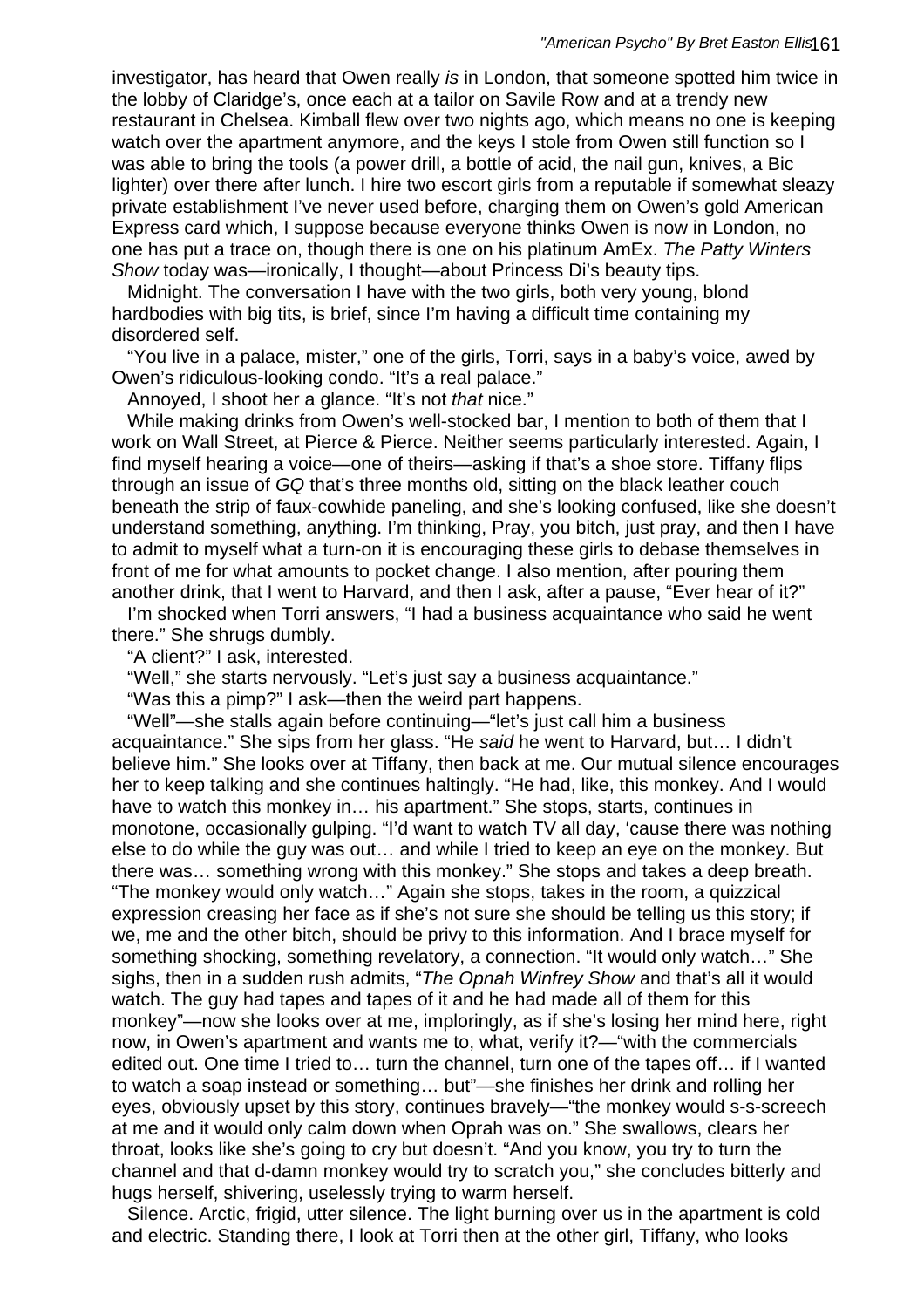queasy.

 I finally say something, stumbling over my own words. "I don't care… whether you've led a… decent life… or not."

 Sex happens—a hard-core montage. After I shave Torri's pussy she lies on her back on Paul's futon and spreads her legs while I finger her and suck it off, sometimes licking her asshole. Then Tiffany sucks my cock—her tongue is hot and wet and she keeps flicking it over the head, irritating me—while I call her a nasty whore, a bitch. Fucking one of them with a condom while the other sucks my balls, lapping at them, I stare at the Angelic silk-screen print hanging over the bed and I'm thinking about pools of blood, geysers of the stuff. Sometimes it's very quiet in the room except for the wet sounds my cock makes slipping in and out of one of the girls' vaginas. Tiffany and I take turns eating Torri's hairless cunt and asshole. The two of them come, yelling simultaneously, in a sixty-nine position. Once their cunts are wet enough I bring out a dildo and let the two of them play with it. Torri spreads her legs and fingers her own slit while Tiffany fucks her with the huge, greased dildo, Torri urging Tiffany to fuck her cunt harder with it, until finally, gasping, she comes.

 Again I make the two of them eat each other out but it starts failing to turn me on—all I can think about is blood and what their blood will look like and though Torri knows what to do, how to eat pussy, it doesn't subdue me and I push her away from Tiffany's cunt and start licking and biting at the pink, soft, wet cuntness while Torri spreads her ass and sits on Tiffany's face while fingering her own slit. Tiffany hungrily tongues her pussy, wet and glistening, and Torri reaches down and squeezes Tiffany's big, firm tits. I'm biting hard, gnawing at Tiffany's cunt, and she starts tensing up. "Relax," I say soothingly. She starts squealing, trying to pull away, and finally she screams as my teeth rip into her flesh. Torri thinks Tiffany is coming and grinds her own cunt harder onto Tiffany's mouth, smothering her screams, but when I look up at Torri, blood covering my face, meat and pubic hair hanging from my mouth, blood pumping from Tiffany's torn cunt onto the comforter, I can feel her sudden rush of horror. I use Mace to blind both of them momentarily and then I knock them unconscious with the butt of the nail gun.

 Torri awakens to find herself tied up, bent over the side of the bed, on her back, her face covered with blood because I've cut her lips off with a pair of nail scissors. Tiffany is tied up with six pairs of Paul's suspenders on the other side of the bed, moaning with fear, totally immobilized by the monster of reality. I want her to watch what I'm going to do to Torri and she's propped up in a way that makes this unavoidable. As usual, in an attempt to understand these girls I'm filming their deaths. With Torri and Tiffany I use a Minox LX ultra-miniature camera that takes 9.5mm film, has a 15mm f/3.5 lens, an exposure meter and a built-in neutral density filter and sits on a tripod. I've put a CD of the Traveling Wilburys into a portable CD player that sits on the headboard above the bed, to mute any screams.

 I start by skinning Torri a little, making incisions with a steak knife and ripping bits of flesh from her legs and stomach while she screams in vain, begging for mercy in a high thin voice, and I'm hoping that she realizes her punishment will end up being relatively light compared to what I've planned for the other one. I keep spraying Torri with Mace and then I try to cut off her fingers with nail scissors and finally I pour acid onto her belly and genitals, but none of this comes close to killing her, so I resort to stabbing her in the throat and eventually the blade of the knife breaks off in what's left of her neck, stuck on bone, and I stop. While Tiffany watches, finally I saw the entire head off—torrents of blood splash against the walls, even the ceiling—and holding the head up, like a prize, I take my cock, purple with stiffness, and lowering Torri's head to my lap I push it into her bloodied mouth and start fucking it, until I come, exploding into it. Afterwards I'm so hard I can even walk around the blood-soaked room carrying the head, which feels warm and weightless, on my dick. This is amusing for a while but I need to rest so I remove the head, placing it in Paul's oak and teak armoire, and then I'm sitting in a chair, naked, covered with blood, watching HBO on Owen's TV, drinking a Corona, complaining out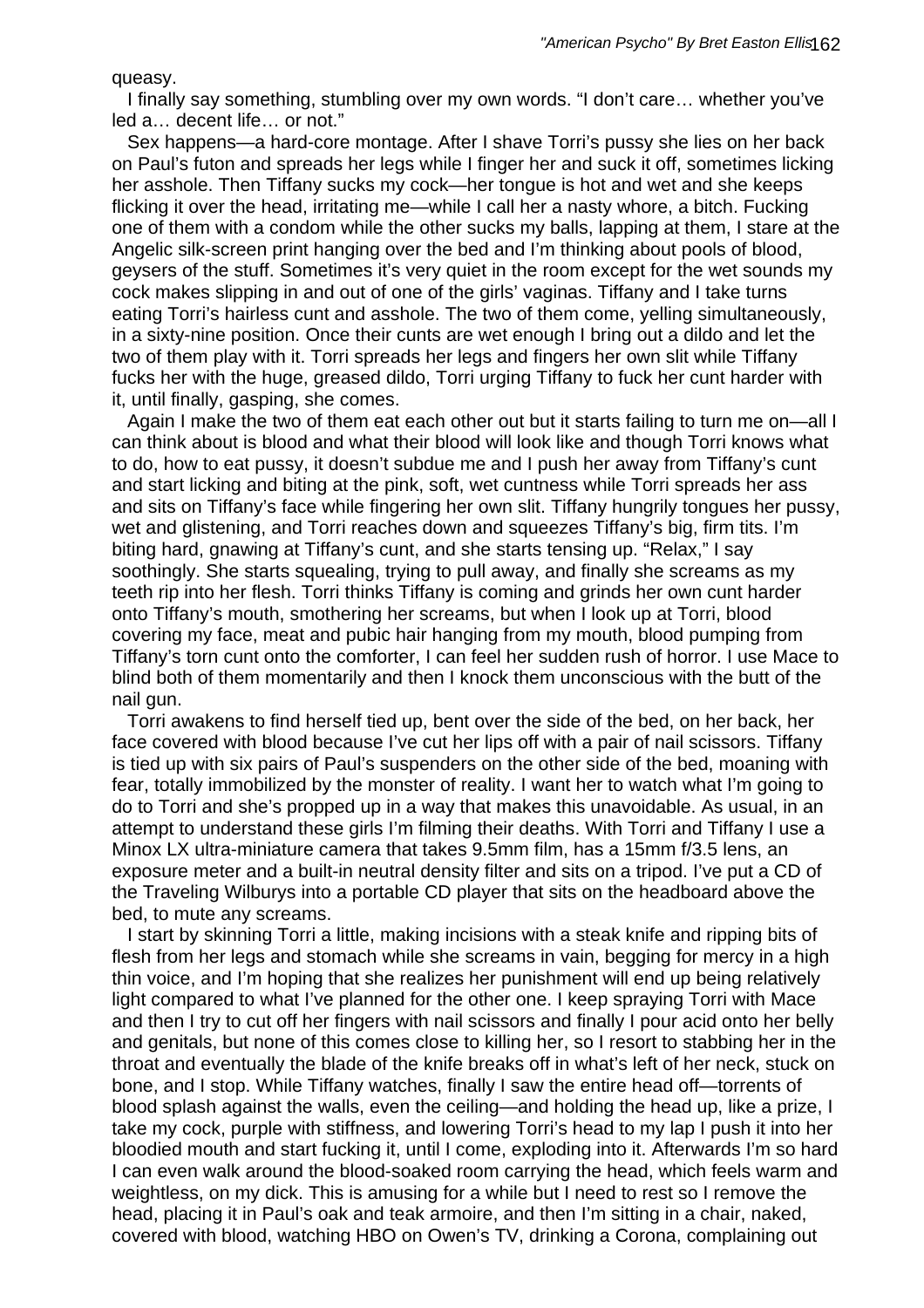loud, wondering why Owen doesn't have Cinemax.

 Later—now—I'm telling Tiffany, "I'll let you go, shhh…," and I'm stroking her face, which is slick, owing to tears and Mace, gently, and it burns me that she actually looks up hopefully for a moment before she sees the lit match I'm holding in my hand that I've torn from a matchbook I picked up in the bar at Palio's where I was having drinks with Robert Farrell and Robert Prechter last Friday, and I lower it to her eyes, which she instinctively closes, singeing both eyelashes and brows, then I finally use a Bic lighter and hold it up to both sockets, making sure they stay open with my fingers, burning my thumb and pinkie in the process, until the eyeballs burst. While she's still conscious I roll her over, and spreading her ass cheeks, I nail a dildo that I've tied to a board deep into her rectum, using the nail gun. Then, turning her over again, her body weak with fear, I cut all the flesh off around her mouth and using the power drill with a detachable, massive head I widen that hole while she shakes, protesting, and once I'm satisfied with the size of the hole I've created, her mouth open as wide as possible, a reddish-black tunnel of twisted tongue and loosened teeth, I force my hand down, deep into her throat, until it disappears up to my wrist—all the while her head shakes uncontrollably, but she can't bite down since the power drill ripped her teeth out of her gums—and grab at the veins lodged there like tubes and I loosen them with my fingers and when I've gotten a good grip on them violently yank them out through her open mouth, pulling until the neck caves in, disappears, the skin tightens and splits though there's little blood. Most of the neck's innards, including the jugular, hang out of her mouth and her whole body starts twitching, like a roach on its back, shaking spasmodically, her melted eyes running down her face mixing with the tears and Mace, and then quickly, not wanting to waste time, I turn off the lights and in the dark before she dies I rip open her stomach with my bare hands. I can't tell what I'm doing with them but it's making wet snapping sounds and my hands are hot and covered with something.

 The aftermath. No fear, no confusion. Unable to linger since there are things to be done today: return videotapes, work out at the gym, a new British musical on Broadway I promised Jeanette I'd take her to, a dinner reservation to be made somewhere. What's left of both bodies is in early rigor mortis. Part of Tiffany's body—I think it's her even though I'm having a hard time telling the two apart—has sunken in and her ribs jut out, most broken in half, from what's left of her stomach, both breasts having been pierced by them. A head has been nailed to the wall, fingers lie scattered or arranged in some kind of circle around the CD player. One of the bodies, the one on the floor, has been defecated on and seems to be covered with teeth marks where I had bitten into it, savagely. With the blood from one of the corpses' stomachs that I dip my hand into, I scrawl, in dripping red letters above the faux-cowhide paneling in the living room, the words I AM BACK and below it a scary drawing which looks like this

#### **Rat**

The following are delivered mid-October.

 An audio receiver, the Pioneer VSX-9300S, which features an integrated Dolby Prologic Surround Sound processor with digital delay, plus a full-function infrared remote control that masters up to 154 programmed functions from any other brand's remote and generates 125 watts of front speaker power as well as 30 watts in back.

 An analog cassette deck by Akai, the GX-950B, which comes complete with manual bias, Dolby recording level controls, a built-in calibrated tone generator and a spot-erase editing system enabling one to mark the beginning and end points of a certain musical passage, which can then be erased with a single push of a button. The three-head design features a self-enclosed tape unit, resulting in minimized interference, and its noise-reduction setup is fortified with Dolby HX-Pro while its front-panel controls are activated by a full-function wireless remote.

 A multidisc CD player by Sony, the MDP-700, which spins both audios and videos anything from three-inch digital audio singles to twelve-inch video discs. It contains a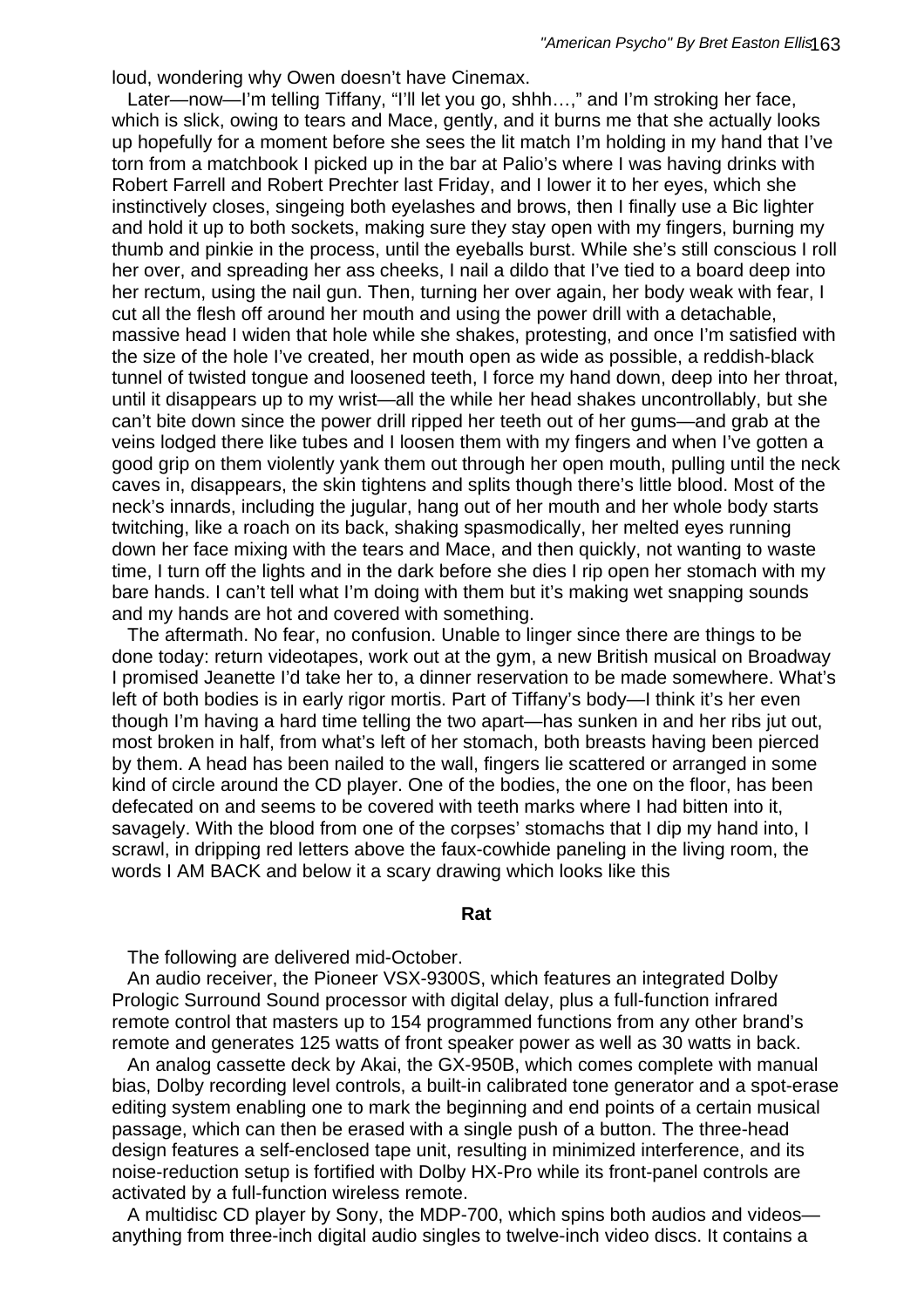#### "American Psycho" By Bret Easton Ellis 64

still-frame slow-motion multispeed visual/audio laser that incorporates four-times-over sampling and a dual-motor system that helps ensure consistent disc rotation while the disc-protect system helps prevent the discs from warping. An automatic music sensor system lets you make up to ninety-nine track selections while an auto chapter search allows you to scan up to seventy-nine segments of a video disc. Included is a ten-key remote control joy-shuttle dial (for frame-by-frame search) and a memory stop. This also has two sets of gold-plated A-V jacks for topnotch connections.

 A high-performance cassette deck, the DX-5000 from NEC, which combines digital special effects with excellent hi-fi, and a connected four-head VHS-HQ unit, which comes equipped with a twenty-one-day eight-event programmer, MTS decoding and 140 cable-ready channels. An added bonus: a fifty-function unified remote control lets me zap out TV commercials.

 Included in the Sony CCD-V200 8mm camcorder is a seven-color wipe, a character generator, an edit switch that's also capable of time-lapse recording, which allows me to, say, record a decomposing body at fifteen-second intervals or tape a small dog as it lies in convulsions, poisoned. The audio has built-in digital stereo record/playback, while the zoom lens has four-lux minimum illumination and six variable shutter speeds.

 A new TV monitor with a twenty-seven-inch screen, the CX-2788 from Toshiba, has a built-in MTS decoder, a CCD comb filter, programmable channel scan, a super-VHS connection, seven watts per channel of power, with an additional ten watts dedicated to drive a subwoofer for extra low-frequency oomph, and a Carver Sonic Holographing sound system that produces a unique stereo 3-D sound effect.

 Pioneer's LD-ST disc player with wireless remote and the Sony MDP-700 multidisc player with digital effects and universal-wireless-remote programming (one for the bedroom, one for the living room), which play all sizes and formats of audio and video discs—eight-inch and twelve-inch laser discs, five-inch CD video discs and three- and five-inch compact discs—in two autoload drawers. The LD-W1 from Pioneer holds two full-sized discs and plays both sides sequentially with only a several-second lag per side during the changeover so you don't have to change or flip the discs. It also has digital sound, wireless remote and a programmable memory. Yamaha's CDV-16oo multidisc player handles all disc formats and has a fifteen-selection random-access memory and a wireless remote.

 A pair of Threshold monoblock amplifiers that cost close to \$15,000 are also delivered. And for the bedroom, a bleached oak cupboard to store one of the new televisions arrives on Monday. A tailored cotton-upholstered sofa framed by eighteenth-century Italian bronze and marble busts on contemporary painted wood pedestals arrives on Tuesday. A new bed headboard (white cotton covered with beige brass nail trim) also arrives on Tuesday. A new Frank Stella print for the bathroom arrives on Wednesday along with a new Superdeluxe black suede armchair. The Onica, which I'm selling, is being replaced by a new one: a huge portrait of a graphic equalizer done in chrome and pastels.

 I'm talking to the delivery guys from Park Avenue Sound Shop about HDTV, which isn't available yet, when one of the new black AT&T cordless phones rings. I tip them, then answer it. My lawyer, Ronald, is on the other end. I'm listening to him, nodding, showing the delivery guys out of the apartment. Then I say, "The bill is three hundred dollars, Ronald. We only had coffee." A long pause, during which I hear a bizarre sloshing sound coming from the bathroom. Walking cautiously toward it, cordless phone still in hand, I tell Ronald, "But yes… Wait… But I am… But we only had espresso." Then I'm peering into the bathroom.

 Perched on the seat of the toilet is a large wet rat that has—I'm assuming—come up out of it. It sits on the rim of the toilet bowl, shaking itself dry, before it jumps, tentatively, to the floor. It's a massive rodent and it lurches, then scrambles, across the tile, out of the bathroom's other entrance and into the kitchen, where I follow it toward the leftover pizza bag from Le Madri that for some reason sits on the floor on top of yesterday's *New York Times* near the garbage pail from Zona, and the rat, lured by the smell, takes the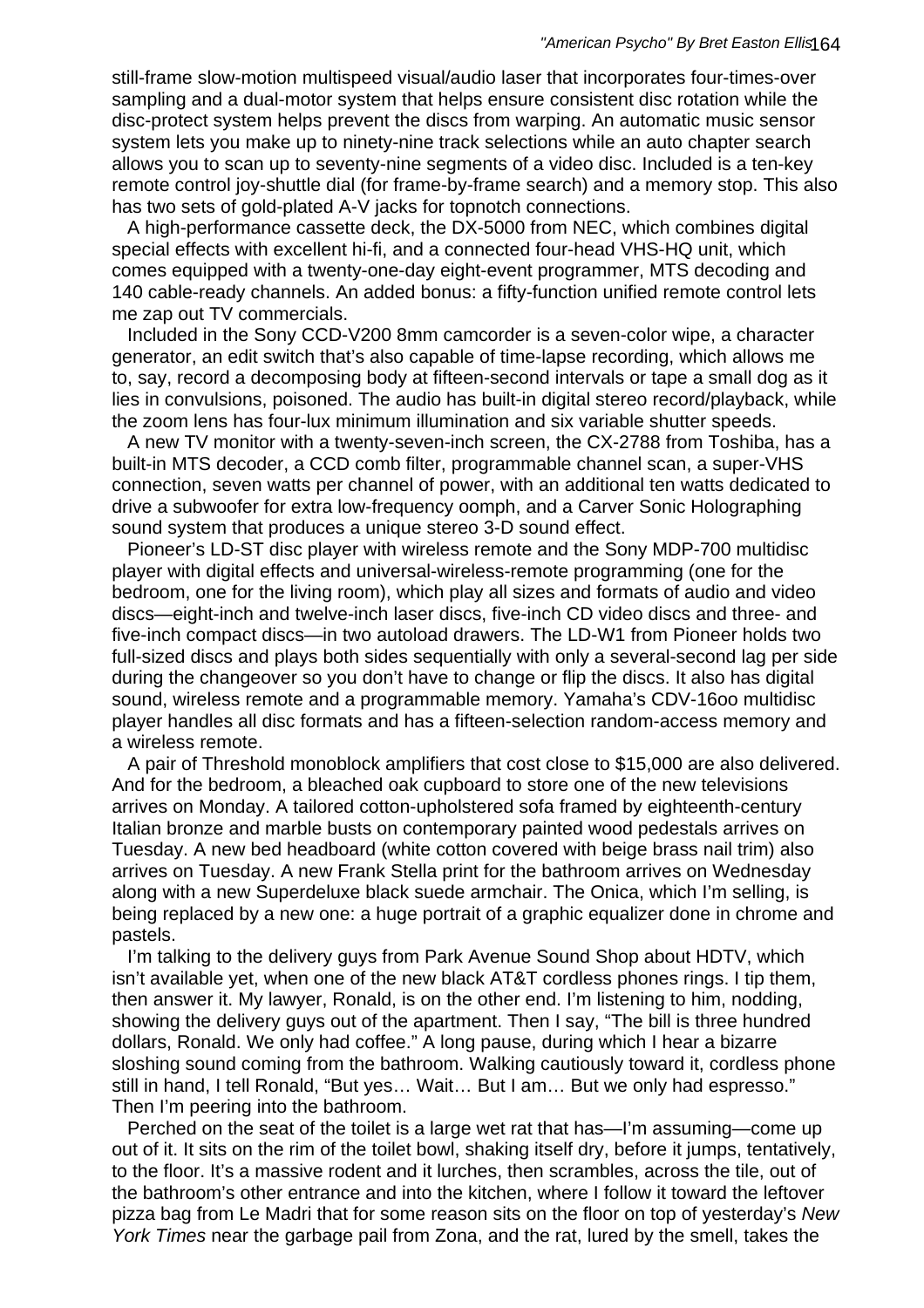bag in its mouth and shakes its head furiously, like a dog would, trying to get at the leekgoat cheese-truffle pizza, making squealing sounds of hunger. I'm on a lot of Halcion at this point so the rat doesn't bother me as much as, I suppose, it should.

 To catch the rat I buy an extra-large mousetrap at a hardware store on Amsterdam. I also decide to spend the night at my family's suite in the Carlyle. The only cheese I have in the apartment is a wedge of Brie in the refrigerator and before leaving I place the entire slice—it's a really big rat—along with a sun-dried tomato and a sprinkling of dill, delicately on the trap, setting it. But when I come back the following morning, because of the rat's size, the trap hasn't killed it. The rat just lies there, stuck, squeaking, thrashing its tail, which is a horrible, oily, translucent pink, as long as a pencil and twice as thick, and it makes a slapping sound every time it hits against the white oak floor. Using a dustpan—which it takes me over a fucking hour to find—I corner the injured rat just as it frees itself from the trap and I pick the thing up, sending it into a panic, making it squeal even louder, hissing at me, baring its sharp, yellow rat fangs, and dump it into a Bergdorf Goodman hatbox. But then the thing claws its way out and I have to keep it in the sink, a board, heavy with unused cookbooks, covering it, and even then it almost escapes, while I sit in the kitchen thinking of ways to torture girls with this animal (unsurprisingly I come up with a lot), making a list that includes, unrelated to the rat, cutting open both breasts and deflating them, along with stringing barbed wire tightly around their heads.

## **Another Night**

 McDermott and I are supposed to have dinner tonight at 1500 and he calls me around six-thirty, forty minutes before our actual reservation (he couldn't get us in at any other time, except for six-ten or nine, which is when the restaurant closes—it serves Californian cuisine and its seating times are an affectation carried over from that state), and though I'm in the middle of flossing my teeth, all of my cordless phones lie by the sink in the bathroom and I'm able to pick the right one up on the second ring. So far I'm wearing black Armani trousers, a white Armani shirt, a red sad black Armani tie. McDermott lets me know that Hamlin wants to come with us. I'm hungry. There's a pause.

"So?" I ask, straightening my tie. "Okay."

"So?" McDermott sighs. "Hamlin doesn't want to go to 1500."

"Why not?" I turn off the tap in the sink.

"He was *there* last night."

"So… what are *you*, McDermott, trying to tell me?"

'"That we're *going* someplace else," he says.

"Where?" I ask cautiously.

"Alex Goes to Camp is where *Ham* lin suggested," he says.

 "Hold on. I'm Plaxing." After swishing the antiplaque formula around in my mouth and inspecting my hairline in the mirror, I spit out the Plax. "Veto. Bypass. *I* went *there* last week."

 "I *know.* So did I," McDermott says. "Besides, it's cheap. So where do we go instead?" "Didn't Hamlin have a fucking backup?" I growl, irritated.

"Er, no."

 "Call him back and get one," I say, walking out of the bathroom. "I seem to have misplaced my Zagat."

"Do you want to hold or should I call you back?" he asks.

"Call me back, bozo." We hang up.

 Minutes pass. The phone rings. I don't bother screening it. It's McDermott again. "Well?" I ask.

 "Hamlin doesn't have a backup and he wants to invite Luis Carruthers and what I want to know is, does this mean Courtney's coming?" McDermott asks.

"Luis can*not* come," I say.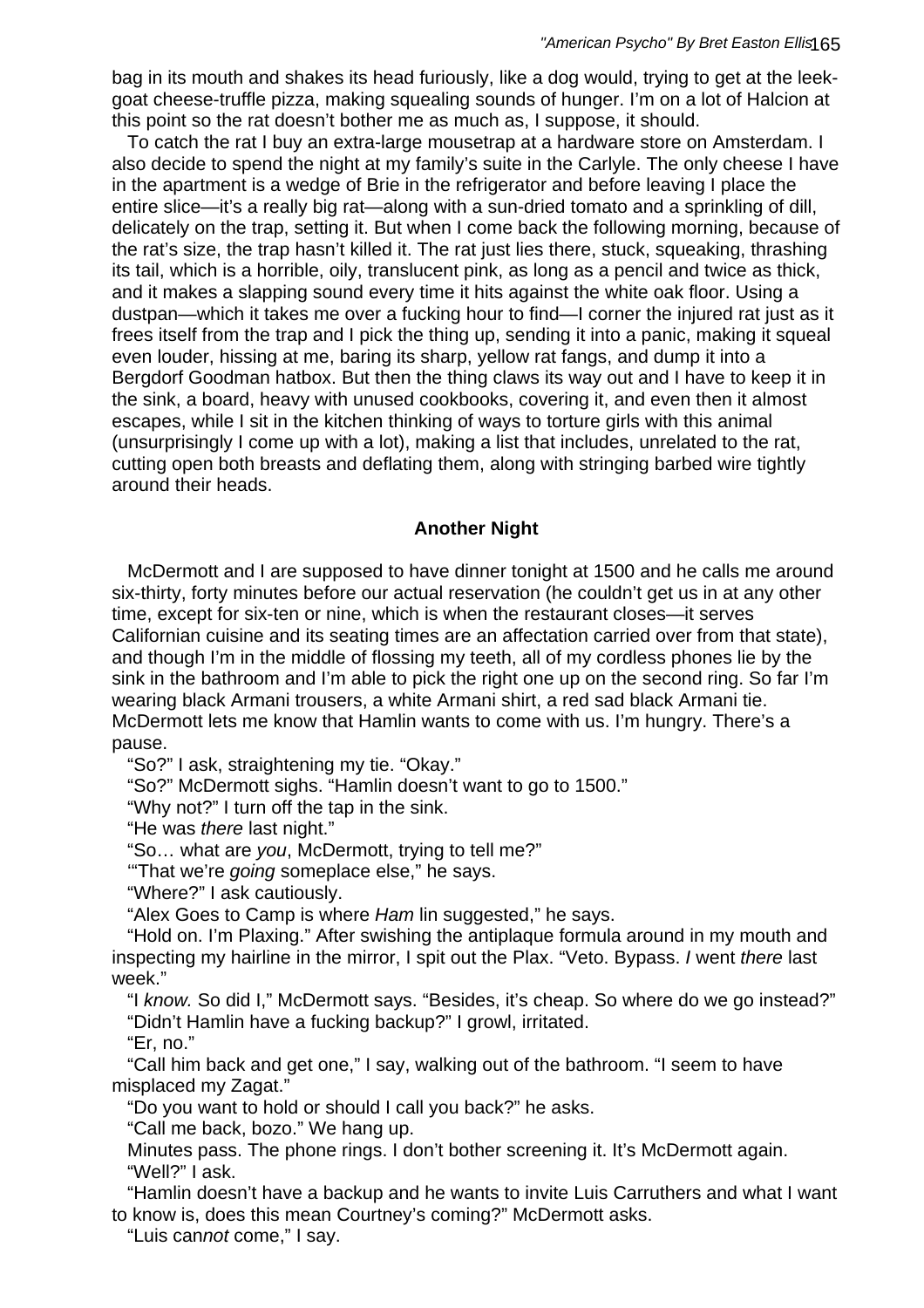"Why not?"

"He just *can't*." I ask, "Why does he want Luis to come?"

 There's a pause. "Hold on," McDermott says. "He's on the other line. I'll ask him." "Who?" A flash of panic. "Luis?"

"Hamlin."

While holding I move into the kitchen, over to the refrigerator, and take out a bottle of Perrier. I'm looking for a glass when I hear a click.

 "Listen," I say when McDermott gets back on the line. "I don't want to see Luis *or* Courtney so, you know, dissuade them or something. Use your charm. Be charming."

 "Hamlin has to have dinner with a client from Texas and—" I cut him off. "Wait, this has nothing to do with Luis. Let Hamlin take the fag out

himself." "Hamlin wants Carruthers to come because Hamlin is supposed to be dealing with the Panasonic case, but Carruthers knows a lot more about it and that's why he wants Carruthers to come," McDermott explains.

 I pause while taking this in. "If Luis comes I'll kill him. I swear to god I'll kill him. I'll fucking kill him."

 "Jeez, Bateman," McDermott murmurs, concerned. "You're a real humanitarian. A sage."

"No. just…" I start, confused, irritated. "Just… sensible."

 "I just want to know if Luis comes does this mean that Courtney will come too?" he wonders again.

 "Tell Hamlin to invite—oh shit, I don't know." I stop. "Tell Hamlin to have dinner with the Texas guy alone." I stop again, realizing something. "Wait a minute. Does this mean Hamlin will… take *us* out? I mean pay for it, since it's a business dinner?"

 "You know, sometimes I think you're very smart, Bateman," McDermott says. "Other times…"

 "Oh shit, what the hell am I saying?" I ask myself out loud, annoyed. "You and I can have a goddamn *business* dinner together. Jesus. I'm not going. That's it. I'm not going."

"Not even if Luis *doesn't* come?" he asks.

"No. Nope."

"Why not?" he whines. "We *have* reservations at 1500."

"I… have to… watch *The Cosby Show*."

"Oh *tape* it for Christ sakes, you *ass.* "

 "Wait." I've realized something else. "Do you think Hamlin will"—I pause awkwardly— "have some drugs, perhaps… for the Texan?"

"What does Bateman think?" McDermott asks, the jaded asshole.

"Hmmm. I'm thinking about it. I'm thinking about this."

 After a pause McDermott says "Tick-tock, tick-tock" in singsong. "We're getting nowhere. Of *course* Hamlin is going to be carrying."

 "Get Hamlin, have him… get him on three-way," I sputter, checking my Rolex. "Hurry. Maybe we can talk him into 1500."

"Okay," McDermott says. "Hold on."

 There are four clicking noises and then I hear Hamlin saying, "Bateman, is it okay to wear argyle socks with a business suit?" He's attempting a joke but it fails to amuse me.

 Sighing inwardly, my eyes closed, I answer, impatient, "Not really, Hamlin. They're too sporty. They interfere with a business image. You can wear them with casual suits. Tweeds, whatever. Now Hamlin?"

"Bateman?" And then he says, '"Thank you."

"Luis *cannot* come," I tell him. "And you're welcome."

"No prob," he says. "The Texan's not coming anyway."

"Why not?" I ask.

 "Hay letsyall go to See Bee Jee Bees I har that's pretty new wave. Lifestyle difference," Hamlin explains. "The Texan is not accepted until Monday. I quickly, and quite nimbly I might add, rearranged my hectic schedule. A sick father. A forest fire. An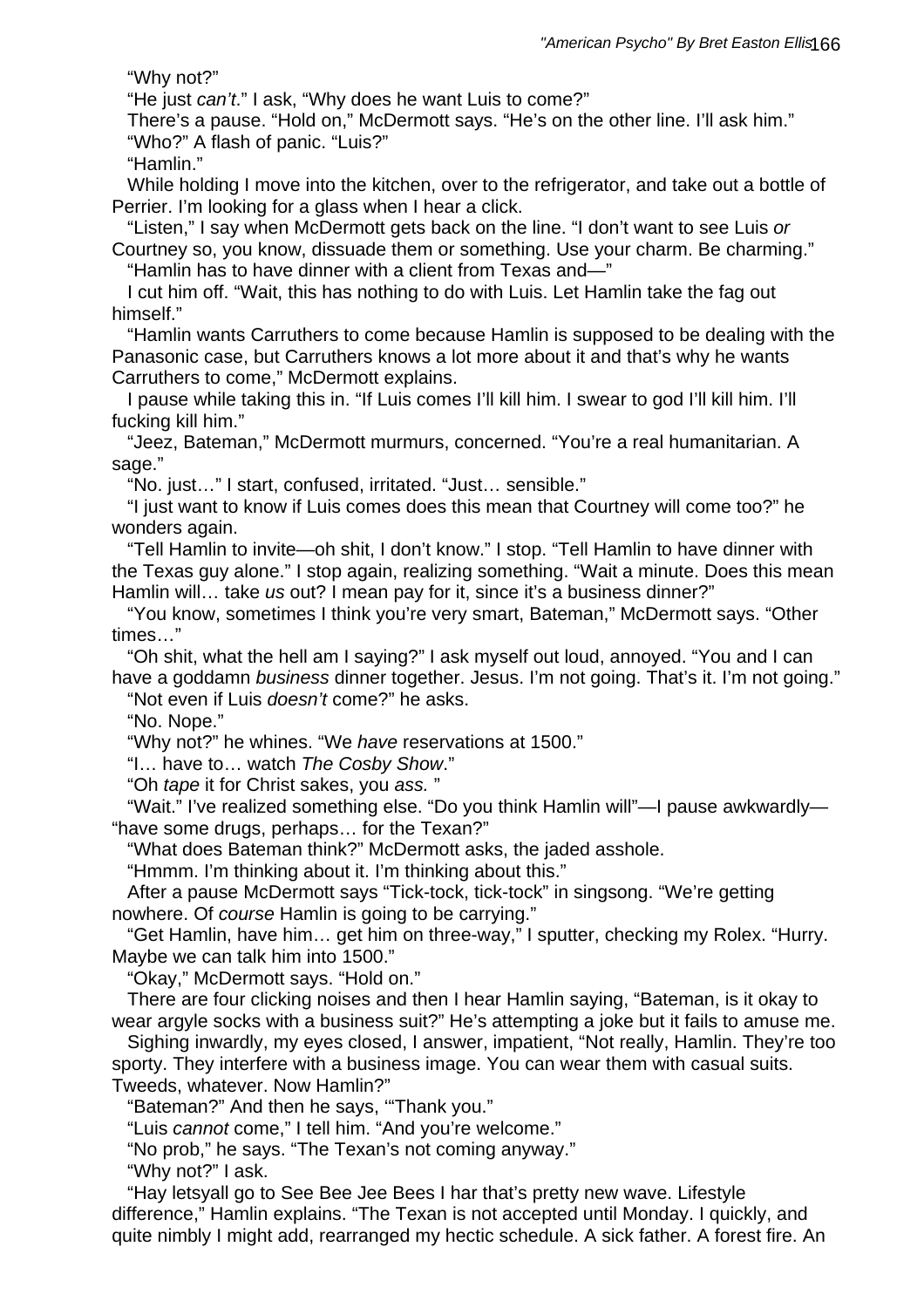excuse."

"How does that take care of Luis?" I ask suspiciously.

 "*Luis* is having dinner with the Texan tonight, which saves me a whole lotta trouble, pardner. *I'm* seeing him at Smith and Wollensky on Monday," Hamlin says, pleased with himself. "So everything is A-okay."

"Wait," McDermott asks tentatively, "does this mean that Courtney isn't coming?"

 "We have missed or are going to miss our reservations at 1500," I point out. "Besides, Hamlin, you went there last night, huh?"

 "Yeah," he says. "It's got passable carpaccio. Decent wren. Okay sorbets. But let's go somewhere else and, uh, then go on the search for the, uh, perfect body. Gentlemen?"

 "Sounds good," I say, amused that Hamlin, for once, has the right idea. "But what is Cindy going to say about this?"

"Cindy has to go to a charity thing at the Plaza, something—"

"That's the *Trump* Plaza," I note absently, while finally opening the Perrier bottle.

 "Yeah, the Trump Plaza," he says. "Something about trees near the library. Money for trees or a bush of some kind," he says, unsure. "Plants? Beats me."

"So where to?" McDermott asks.

"Who cancels 1500?" I ask.

"You do," McDermott says.

"Oh McDermott," I moan, "Just do it."

"Wait," Hamlin says. "Let's decide where we're *going* first."

"Agreed." McDermott, the parliamentarian.

 "I am fanatically opposed to anywhere *not* on the Upper West or Upper East side of this city," I say.

"Bellini's?" Hamlin suggests.

"Nope. Can't smoke cigars there," McDermott and I say at the same time.

"Cross that one out," Hamlin says. "Gandango?" he suggests.

"Possibility, possibility," I murmur, mulling it over. "Trump eats there."

"Zeus Bar?" one of them asks.

"Make a reservation," says the other.

"Wait," I tell them, "I'm thinking."

"Bate*man* …," Hamlin warns.

"I'm toying with the idea," I say.

"*Bateman* …"

"Wait. Let me toy for a minute."

"I'm really too irritated to be dealing with this right now," McDermott says.

 "Why don't we just forget this shit and bash some Japs," Hamlin suggests. "*Then* find the perfect body."

"Not a bad idea, actually." I shrug. "Decent combo."

"What do *you* want to do, Bateman?" McDermott asks.

Thinking about it, thousands of miles away, I answer, "I want to…"

"Yes…?" they both ask expectantly.

"I want to… pulverize a woman's face with a large, heavy brick."

"*Besides* that," Hamlin moans impatiently.

"Okay, fine," I say, snapping out of it. "Zeus Bar."

"You sure? Right? Zeus Bar?" Hamlin concludes, he hopes.

 "Guys. I am finding myself increasingly incapable of dealing with this *at all*," McDermott says. "Zeus Bar. That's final."

 "Hold on," Hamlin says. "I'll call and make a reservation." He clicks off, leaving McDermott and myself on hold. It's silent for a long time before either one of us says anything.

 "You know," I finally say. "It will probably be impossible to get a reservation there." "Maybe we should go to M.K. The Texan would probably like to go to M.K.," Craig says.

"But, McDermott, the *Texan* isn't coming," I point out.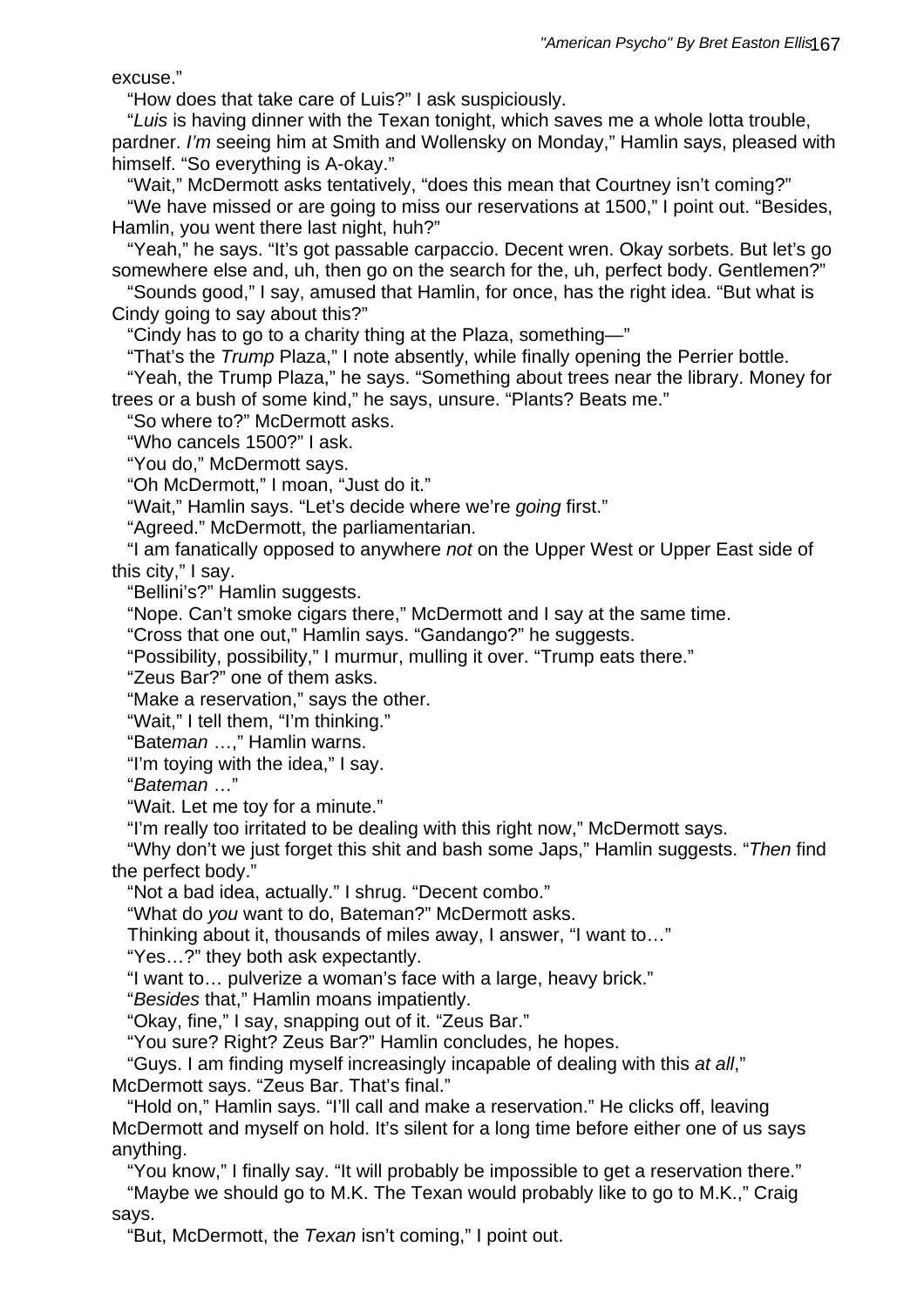"I can't go to M.K. anyway," he says, not listening, and he doesn't mention why.

"I don't want to know about it."

We wait two more minutes for Hamlin.

"What in the hell is he doing?" I ask, then my call waiting clicks in.

McDermott hears it too. "Do you want to take that?"

 "I'm thinking." It clicks again. I moan and tell McDermott to hold on. It's Jeanette. She sounds tired and sad. I don't want to get back on the other line so I ask her what she did last night.

"After you were supposed to meet me?" she asks.

I pause, unsure. "Uh, yeah."

 "We ended up at Palladium which was completely empty. They were letting in people for free." She signs. "We saw maybe four or five people."

"That you knew?" I ask hopefully.

"In... the… club," she says, spacing each word out bitterly.

 "I'm sorry," I finally say. "I had to… return some videotapes…" And then, reacting to her silence, "You know, I *would've* met you—"

 "I.don't want to hear about it," she sighs, cutting me off. "What are you doing tonight?" I pause, wondering how to answer, before admitting, "Zeus Bar at nine. McDermott.

Hamlin." And then, less hopefully, "Would you like to meet us?"

 "I don't know," she sighs. Without a trace of softness she asks, "Do you want me to?" "Must you insist on being so pathetic?" I ask back.

She hangs up on me. I get back on the other line.

"Bateman, Bateman, Bateman, Bateman, " Hamlin is droning.

"I'm here. Shut the fuck up."

"Are we still procrastinating?" McDermott asks. "Don't procrastinate."

"I've decided I'd rather play golf," I say. "I haven't been golfing in a long time."

"Fuck golf, Batsman," Hamlin says. "We have a nine o'clock reservation at Kaktus—"

"*And* a reservation to cancel at 1500 in, um, let's see… twenty minutes ago,

Batsman," McDermott says.

"Oh shit, Craig. *Cancel* them *now*," I say tiredly.

"God, I hate golf," Hamlin says, shuddering.

"*You* cancel them," McDermott says, laughing.

"What name are they under?" I ask, not laughing, my voice rising.

After a pause, McDermott says "Carruthers" softly.

Hamlin and I burst out laughing.

"Really?" I ask.

"We couldn't get into Zeus Bar," Hamlin says. "So it's Kaktus."

"Hip," I say dejectedly. "I guess."

"Cheer up." Hamlin chortles.

 My call waiting buzzes again and before I can even decide whether to take it or not, Hamlin makes up my mind for me. "Now if you guys don't want to go to Kaktus—"

"Wait, my call waiting," I say. "Hold on."

 Jeanette is in tears. "What aren't you capable of?" she asks, sobbing. "Just tell me what you are *not* capable of."

 "Baby. Jeanette," I say soothingly. "Listen, please. We'll be at Zeus Bar at ten. Okay?" "Patrick, please," she begs. "I'm okay. I just want to talk—"

 "I'll see you at nine or ten, whenever," I say. "I've gotta go. Hamlin and McDermott are on the other line."

 "Okay." She sniffs, composing herself, clearing her throat. "I'll see you there. I'm really sor—"

I click back onto the other line. McDermott is the only one left.

"He got off," McDermott says. "He'll see us at nine."

"Great," I murmur. "I feel settled."

"Who was that?"

"Jeanette," I say.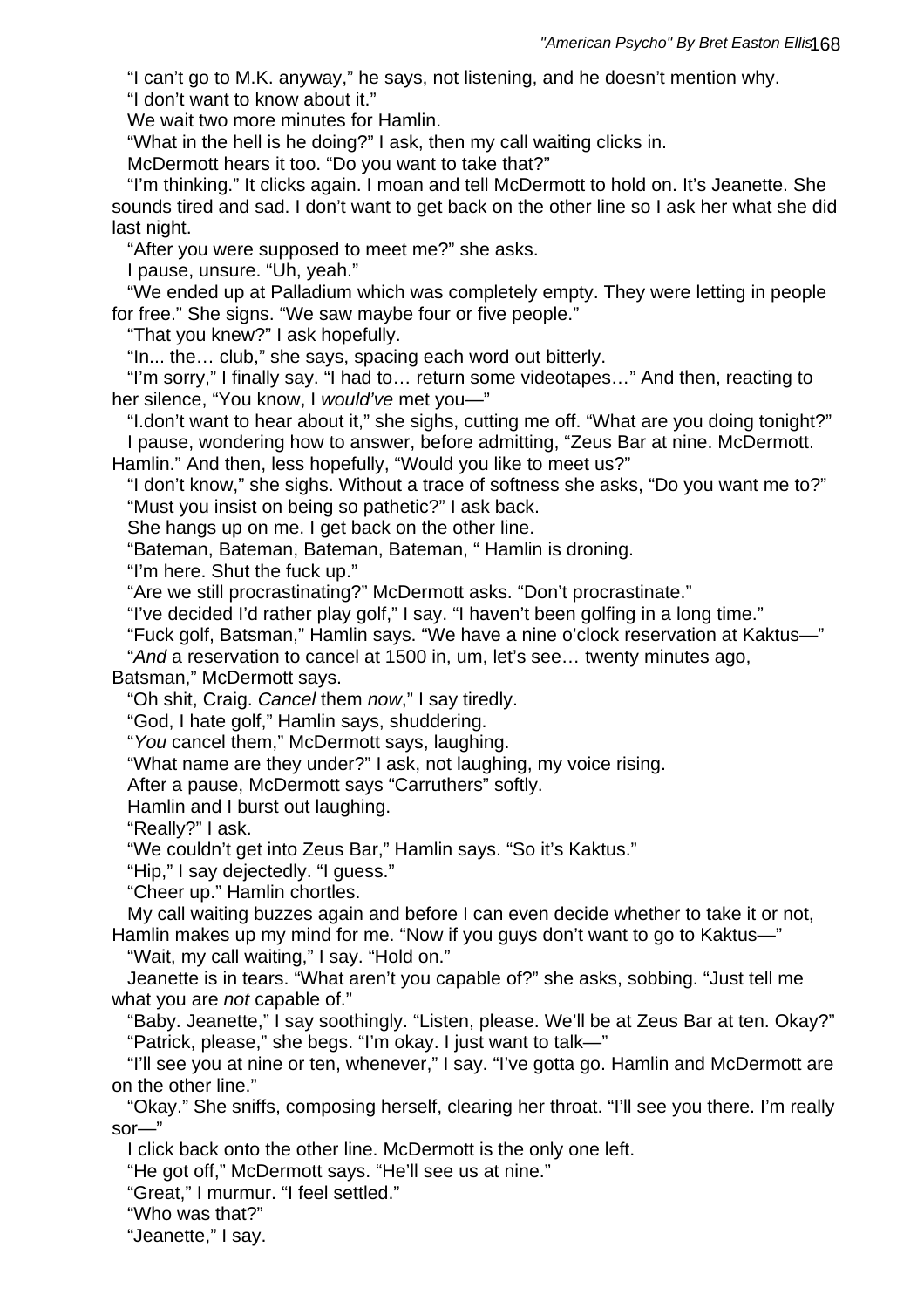I hear a faint click, then another one.

"Was that yours or mine?" McDermott asks.

"Yours," I say, "I think."

"Hold on."

I wait, impatiently pacing the length of the kitchen. McDermott clicks back on.

"It's Van Patten," he says. "I'm putting him on three-way."

Four more clicks.

"Hey Bateman," Van Patten cries out. "*Buddy.* "

"Mr. Manhattan," I say. "I'm acknowledging you."

"Hey, what's the correct way to wear a cummerbund?" he asks.

"I already answered that twice today," I warn.

 The two of them start talking about whether or not Van Patten can get to Kaktus by nine and I've stopped concentrating on the voices coming through the cordless phone and started watching instead, with growing interest, the rat I've bought—I still have the mutant one that emerged from the toilet—in its new glass cage, heave what's left of its acid-ridden body halfway across the elaborate Habitrail system that sits on the kitchen table, where it attempts to drink from the water holder that I filled with poisoned Evian this morning. The scene seems too pitiful to me or not pitiful enough. I can't decide. A call-waiting noise takes me out of my mindless delirium and I tell Van Patten and McDermott to please hold.

 I click off, then pause before saying, "You have reached the home of Patrick Bateman. Please leave a message after—"

 "Oh for god's sake, Patrick, grow *up*," Evelyn moans. "Just *stop* it. Why do you insist on doing that? Do you really think you're going to get away with it?"

"With what?" I ask innocently. "Protecting myself?"

"With torturing me," she pouts.

"Honey," I say.

"Yes?" she sniffs.

 "You don't know what torture is. You don't know what you're talking about," I tell her. "You really don't know what you're talking about."

 "I don't want to talk about it," she says. "It's over. Now, what are you doing for dinner tonight?" Her voice softens. "I was thinking maybe dinner at TDK at, oh, say ninish?"

"I'm eating at the Harvard Club *by myself* tonight," I say.

 "Oh don't be silly," Evelyn says. "I know you're having dinner at Kaktus with Hamlin and McDermott."

 "How do you know *that*?" I ask, not caring if I've been caught in a lie. "Anyway, it's Zeus Bar, not Kaktus."

"Because I just talked to Cindy," she says.

"I thought Cindy was going to this plant or tree—this bush benefit," I say.

 "Oh no, no, no," Evelyn says. "That's *next* week. Do you want to go?" "Hold on," I say.

I get back on the line with Craig and Van Patten.

"Bateman?" Van Patten asks. "What the *fuck* are you doing?"

"How the hell does Cindy know we're having dinner at Kaktus?" I demand.

"Hamlin told her?" McDermott guesses. "I don't know."

"Because now *Evelyn* knows," I say.

 "When the *fuck* is Wolfgang Puck going to open a restaurant in this goddamn city?" Van Patten asks us.

 "Is Van Patten on his third six-pack of Fosters or is he still, like, working on his first?" I ask McDermott.

 "The question you're asking, Patrick," McDermott begins, "is, should we exclude the women or not? Right?"

 "Something is turning into nothing very quickly," I warn. "That's all I'm saying." "Should you invite Evelyn?" McDermott asks. "Is this what you want to know?" "No, we should *not*," I stress.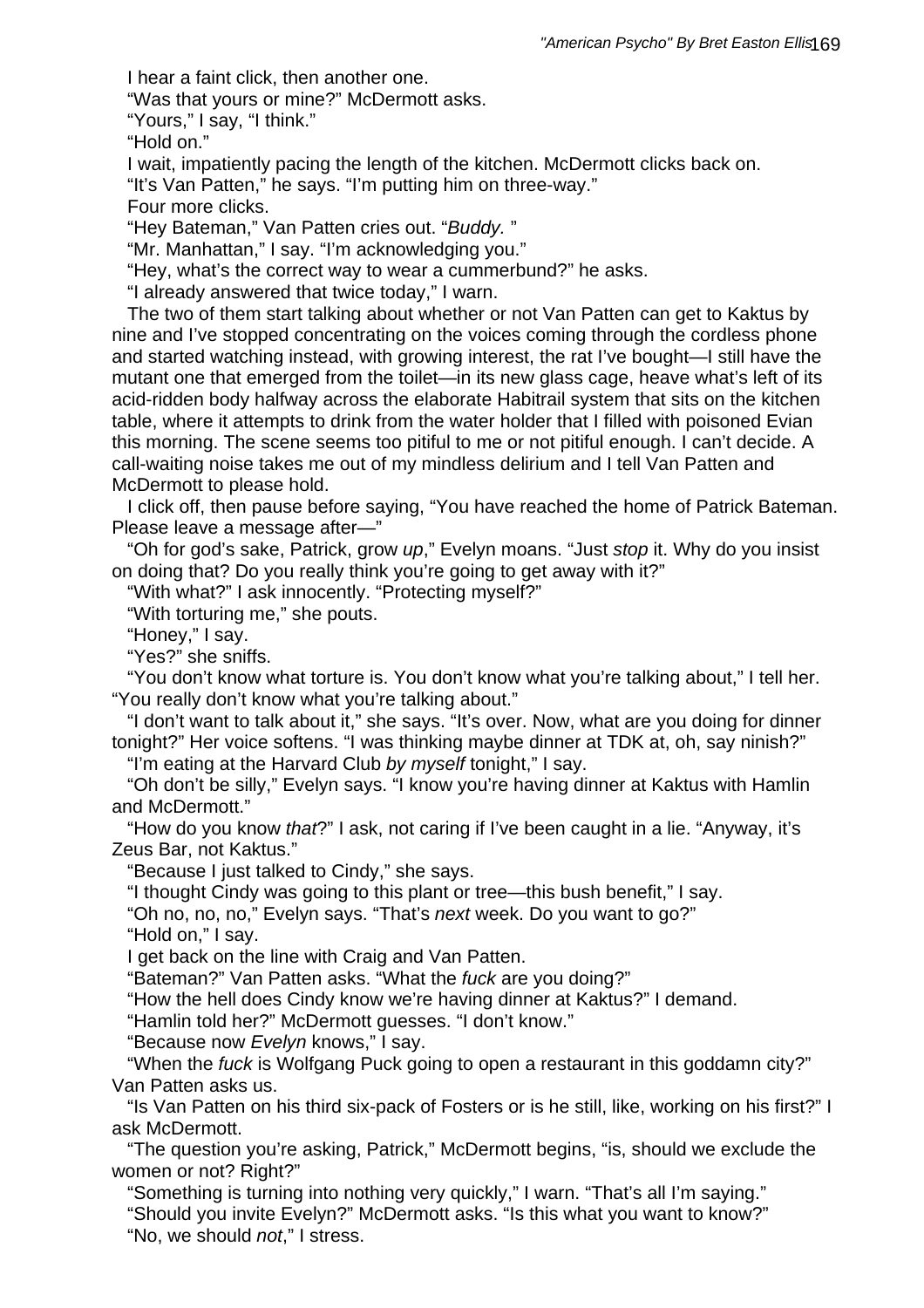"Well, hey, I wanted to bring Elizabeth," Van Patten says timidly (mock-timidly?). "No," I say. "No women."

"What's wrong with Elizabeth?" Van Patten asks.

"Yeah?" McDermott follows.

"She's an idiot. No, she's intelligent. I can't tell. Don't invite her," I say.

After a pause I hear Van Patten say, "I sense weirdness starting."

"Well, if not Elizabeth, what about Sylvia josephs?" McDermott suggests.

"Nah, too old to fuck," Van Patten says.

"Oh Christ," McDermott says. "She's twenty-three."

"Twenty-*eight*," I correct.

"Really?" a concerned McDermott asks, after pausing.

"Yes" I say. "*Really*."

McDermott's left saying "Oh."

"Shit, I just forgot," I say, slapping my hand to my forehead "I invited Jeanette."

"Now that is one babe I would not mind, ahem, *inviting*," Van Patten says lewdly.

 "Why does a nice young babe like Jeanette put up with you?" McDermott asks. "Why *does* she put up with you, Bateman?"

 "I keep her in cashmere. A great deal of cashmere," I murmur, and then, "I've got to call her and tell her not to come."

"Aren't you forgetting something?" McDermott asks me.

"What?" I'm lost in thought.

"Is, like, Evelyn still on the other line?"

"Oh shit," I exclaim. "Hold on."

"Why am I even bothering with this?" I hear McDermott ask himself, sighing.

 "Bring Evelyn," Van Patten cries out. "She's a babe too! Tell her to meet us at Zeus Bar at nine-thirty!"

"Okay, okay," I shout before clicking back to the other line.

"I do not appreciate this, Patrick," Evelyn is saying.

"How about meeting us at Zeus Bar at nine-thirty?" I suggest.

"Can I bring Stash and Vanden?" she asks coyly.

"Is she the one with a tattoo?" I ask back, coyly.

"No," she sighs. "No tattoo."

"Bypass, bypass."

"Oh *Pat* rick," she whines.

"Look, you were lucky you were even invited, so just…" My voice trails off.

Silence, during which I don't feel bad.

"Come on, just meet us there," I say. "I'm sorry."

"Oh all right," she says, resigned. "Nine-thirty?"

 I click back onto the other line, interrupting Van Patter and McDermott's conversation about whether it's proper or not to wear a blue suit as one would a navy blazer.

"Hello?" I interrupt. "Shut up. Does everyone have my undivided attention?"

"Yes, yes, yes," Van Patter sighs, bored.

"I am calling Cindy up to get Evelyn out of coming to dinner with *us*," I announce.

"Why in the hell did you invite Evelyn in the *first* place?" one of them asks.

"We were joking, you *idiot*," the other adds.

"Er, good question," I say, stammering. "Uh, h-hold on."

 I dial Cindy's number after finding it in my Rolodex. She answers after screening the call.

"Hello, Patrick," she says.

"Cindy," I say. "I need a favor."

 "Hamlin's not coming to dinner with you guys," she says. "He tried calling back but your lines were all busy. Don't you guys have call waiting?"

 "Of course we have call waiting," I say. "What do you think we are, barbarians?" "Hamlin's not coming," she says again, flatly.

"What's he doing instead?" I ask. "Oiling his Top-Siders?"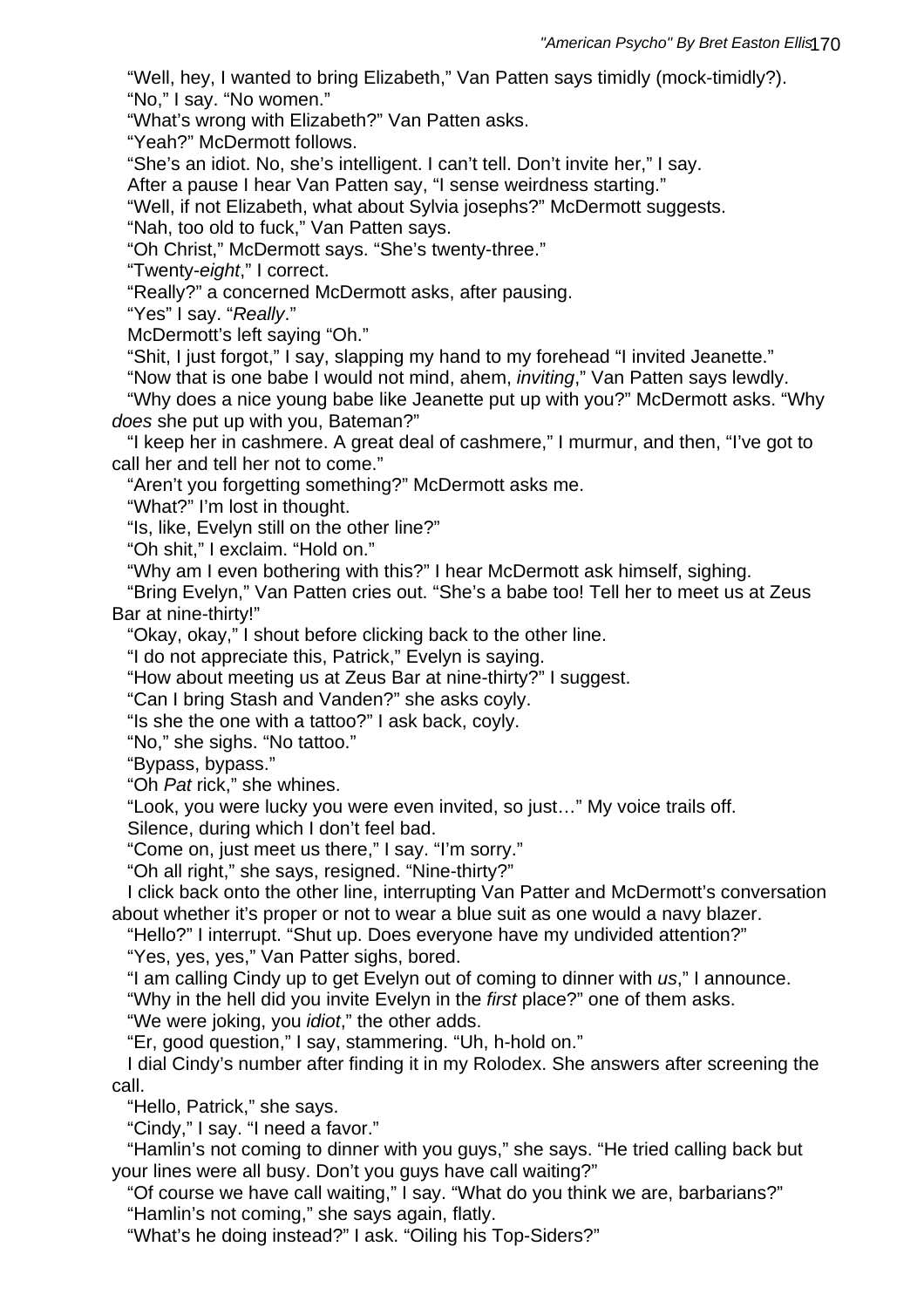"He's going out with *me*, Mr. Bateman."

"But what about your, uh, bush benefit?" I ask.

"Hamlin got it mixed up," she says.

"Pumpkin," I start.

"Yes?" she asks.

"Pumpkin, you're dating an asshole," I say sweetly.

"Thanks, Patrick. That's nice."

"Pumpkin," I warn, "you're dating the biggest dickweed in New York."

"You're telling me like I don't know this." She yawns.

"Pumpkin, you're dating a tumbling, tumbling dickweed."

"Do you know that Hamlin owns six television sets and seven VCRs?"

"Does he ever use that rowing machine I got him?" I actually wonder.

"Unused," she says. "Totally unused."

"Pumpkin, he's a dickweed."

"Will you stop calling me pumpkin," she asks, annoyed.

 "Listen, Cindy, if you had a choice to read *WWD* or…" I stop, unsure of what I was going to say. "Listen, is there anything going on tonight?" I ask. "Something not too… boisterous?"

"What do you want, Patrick?" she sighs.

"I just want peace, love, friendship, understanding," I say dispassionately.

"What-do-you-want?" she repeats.

"Why don't the two of you come with us?"

"We have other plans."

"Hamlin made the goddamn reservations," I cry, outraged.

"Well,*you guys* use them."

 "Why don't you *come*?" I ask lasciviously. "Dump dickweed off at Juanita's or something."

"I think I'm passing on dinner," she says. "Apologize to 'the guys' for me."

 "But we're going to Kaktus, uh, I mean Zeus Bar," I say, then, confused, add, "No, Kaktus."

"Are you guys really going *there?* " she asks.

"Why?"

"Conventional wisdom has it that it is no longer the 'in' place to dine," she says.

"But Hamlin made the fucking reservation!" I cry out.

"Did he make reservations *there?* " she asks, bemused.

"Centuries ago!" I shout.

"Listen," she says, "I'm getting dressed."

"I'm not at all happy about this," I say.

"Don't worry," she says, and then hangs up.

I get back on the other line.

 "Bateman, I know this sounds like an impossibility," McDermott says. "But the void is actually widening."

"I am not into Mexican," Van Patten states.

 "But wait, we're not having Mexican, are we?" I say. "Am I confused? Aren't we going to Zeus Bar?"

 "No, moron," McDermott spits. "We couldn't get into Zeus Bar. Kaktus. Kaktus at nine." "But I don't *want* Mexican," Van Patten says.

"But *you*, Van Patten, made the reservation," McDermott hollers.

"I don't either," I say suddenly. "Why Mexican?"

 "It's not *Mexican* Mexican," McDermott says, exasperated "It's something called nouvelle Mexicana, tapas or some other south of the border thing. Something like that. Hold on. My call waiting."

He clicks off, leaving Van Patten and myself on the line.

"Bateman," Van Patten sighs, "my euphoria is quickly subsiding."

"What are you talking about?" I'm actually trying to remember where I told Jeanette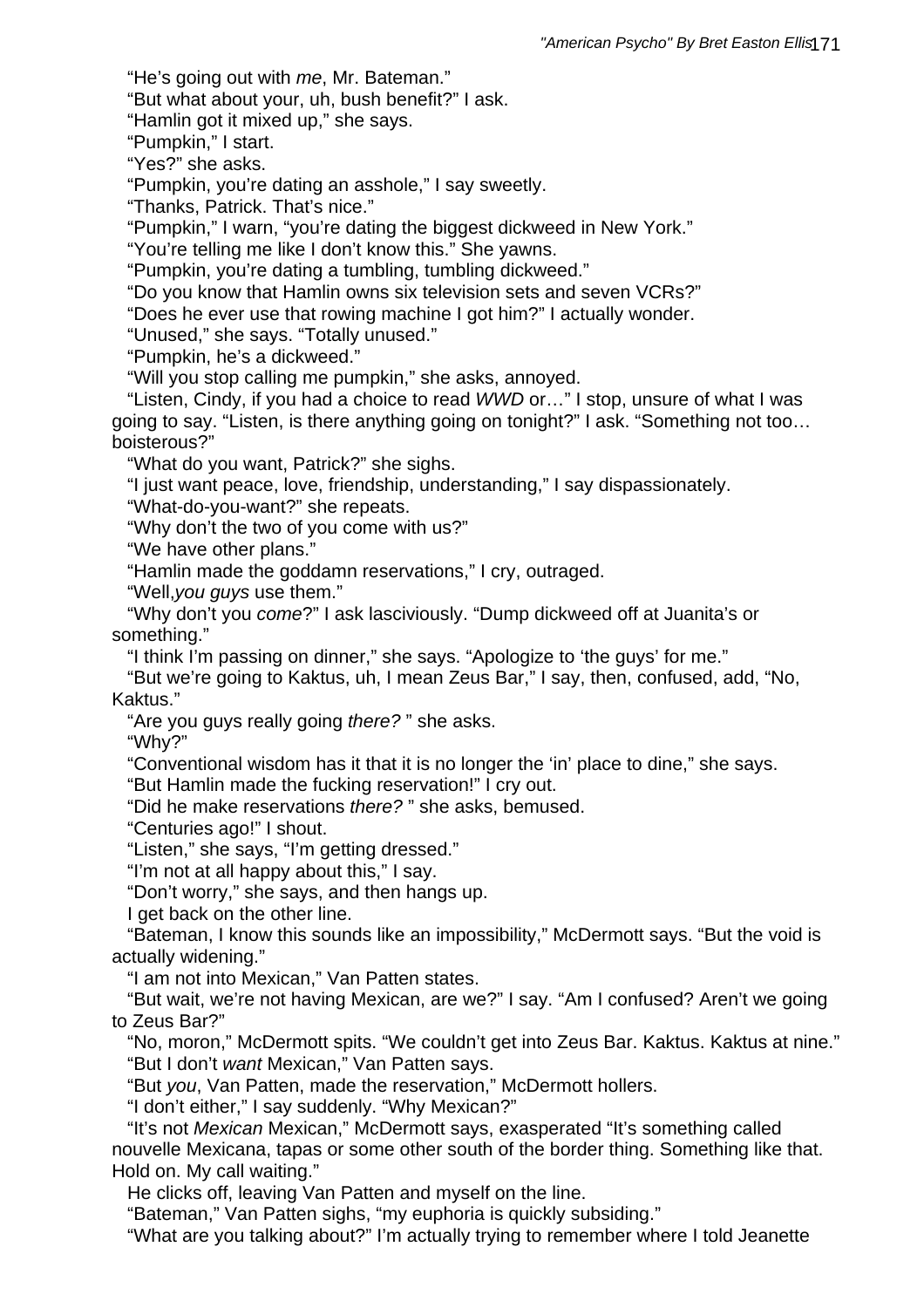and Evelyn to meet us.

"Let's change the reservation," he suggests.

I think about it, then suspiciously ask, "Where to?"

"1969, " he says, tempting me. "Hmmm? 1969?"

"I *would* like to go there," I admit.

"What should we do?" he asks.

I think about it. "Make a reservation. Quick."

"Okay. For three? Five? How many?"

"Five or six, I guess."

"Okay. Hold."

Just as he clicks off, McDermott gets back on.

"Where's Van Patten?" he asks.

"He… had to take a piss," I say.

"Why don't you want to go to Kaktus?"

"Because I'm gripped by an existential panic," I lie.

"*You* think that's a good enough reason," McDermott says. "*I* do not."

"Hello?" Van Patten says, clicking back on. "Bateman?"

"Well?" I ask. "McDermott's here too."

"Nope. No way, José."

"Shit."

"What's going on?" McDermott asks.

"Well, guys, do we want margaritas?" Van Patten asks. "Or no margaritas?"

"I could go for a margarita," McDermott says.

"Bateman?" Van Patten asks.

"I would like several bottles of beer, preferably *un* -Mexican," I say.

"Oh shit," McDermott says. "Call waiting. Hold on." He clicks off.

If I am not mistaken it is now eight-thirty.

 An hour later. We're still debating. We have canceled the reservation at Kaktus and maybe someone has remade it. Confused, I actually cancel a nonexistent table at Zeus Bar. Jeanette has left her apartment and cannot be reached at home and I have no idea which restaurant she's going to, nor do I remember which one I told Evelyn to meet us at. Van Patten, who has already had two large shots of Absolut, asks about Detective Kimball and what we talked about and all I really remember is something like how people fail between cracks.

"Did *you* talk to him?" I ask.

"Yeah, yeah."

"What did he say happened to Owen?"

 "Vanished. Just vanished. Poof," he says. I can hear him opening a refrigerator. "No incident. Nothing. The authorities have nada."

"Yeah," I say. "I'm in heavy turmoil over it."

"Well, Owen was… I don't know," he says. I can hear a beer being opened.

"What else did you tell him, Van Patten?" I ask.

 "Oh the usual," he sighs. "That he wore yellow and maroon ties. That he had lunch at '21.' That in reality he was not an arbitrageur—which was what Thimble thought he

was—but a merger-maker. Only the usual." I can almost hear him shrug.

"What else?" I ask.

 "Let's see. That he didn't wear suspenders. A belt man. That he stopped doing cocaine, simpatico beer. *You* know, Bateman."

"He was a moron," I say. "And now he's in London."

"Christ," he mutters, "general competence is on the fucking decline."

McDermott clicks back on. "Okay. *Now* where to?"

"What time is it?" Van Patter asks.

"Nine-thirty," both of us answer.

"Wait, what happened to 1969?" I ask van Patter.

"What's this about 1969?" McDermott doesn't have a clue.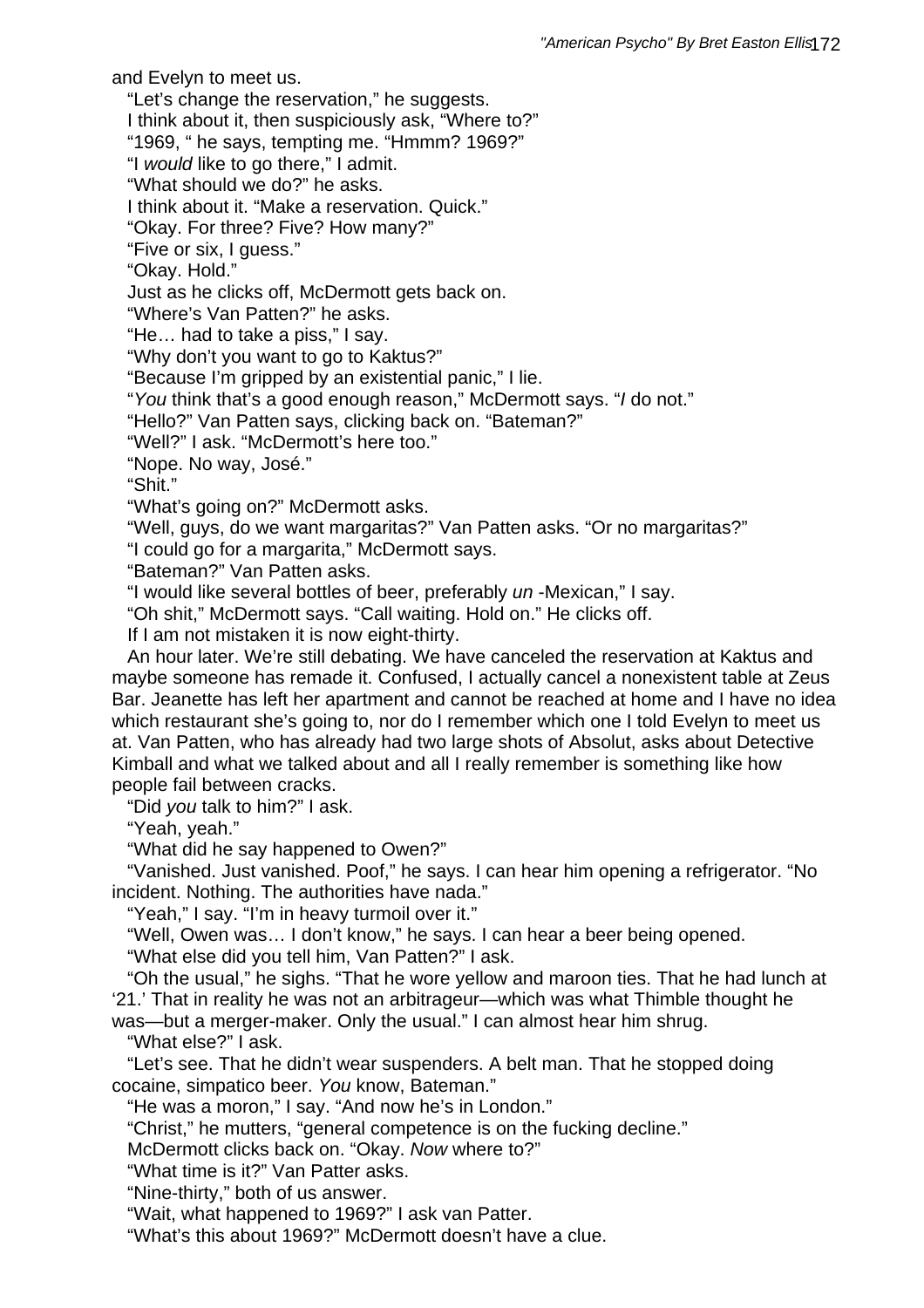"I don't remember," I say.

"Closed. No reservations," Van Patter reminds me.

"Can we get back to 1500?" I ask.

 "1500 is now *closed*," McDermott shouts. "The kitchen is *closed*. The restaurant is *closed.* It's over. We *have* to go to Kaktus."

Silence.

"Hello? Hello? Are you guys there?" he hollers, losing it.

"Bouncy as a beach ball," Van Patter says.

I laugh.

"If you guys think this is funny," McDermott warns.

"Oh yeah, what? What are you going to do?" I ask.

 "Guys, it's just that I am apprehensive about failure in terms of securing a table before, like, well, midnight."

"Are you sure about 1500?" I ask. "That seems really bizarre."

 "That suggestion is *moot*!" McDermott screams. "Why, you may ask? Because-theyare-*closed!* Because-they-are-closed-they-*have-stopped-taking-reservations!* Are-youfollowing-this?"

"Hey, no sweat, babe," Van Patter says coolly. "We'll go to Kaktus.

"We have a reservation there in ten, no, fifteen minutes ago," McDermott says.

"But I canceled them, I thought," I say, taking another Xanax.

"I remade them,'. McDermott says.

"You are indispensable," I tell him in monotone.

"I can be there by ten," McDermott says.

 "By the time I stop at my automated teller, I can be there by ten-fifteen," Van Patter says slowly, counting the minutes.

 "Does anyone have any idea that Jeanette and Evelyn are meeting us at Zeus Bar, where we do *not* have a reservation? Has this passed through anyone's mind?" I ask, doubting it.

 "But Zeus Bar is closed. and besides that we canceled a reservation we didn't even have there," McDermott says, trying to stay calm.

 "But I think I told Jeanette and Evelyn to meet us there," I say, bringing my fingers up to my mouth, horrified by this possibility.

 After a pause McDermott asks, "Do you want to get into trouble? Are you asking for it or something?"

"My call waiting," I say. "Oh my god. What time is it? My call waiting."

"It's gotta be one of the girls," Van Patten says gleefully.

"Hold on," I croak.

"Good luck," I hear Van Patten say before I click off.

"Hello?" I ask meekly. "You have reached the—"

"It's *me*," Evelyn shouts, the noise in the background almost drowning her out.

"Oh hi," I say casually. "What's going on?"

"Patrick, what are you doing.at home?"

"Where *are* you?" I ask good-naturedly.

"I-am-at-Kaktus," she hisses.

"What are you doing *there*?" I ask.

 "You said you'd meet me here, that-is-what," she says. "I confirmed your reservations."

"Oh god, I'm sorry," I say. "I forgot to tell you."

"Forgot-to-tell-me-*what*?"

"To tell you that we aren't"—I gulp—"going there." I close my eyes.

"Who-in-the-hell-is-Jeanette?" she hisses calmly.

"Well, aren't you guys having fun?" I ask, ignoring her question.

"No-we-are-not."

"Why not?" I ask. "We'll be there… soon."

"Because this whole thing feels, gee, I don't know… *inappropriate*?" she screams.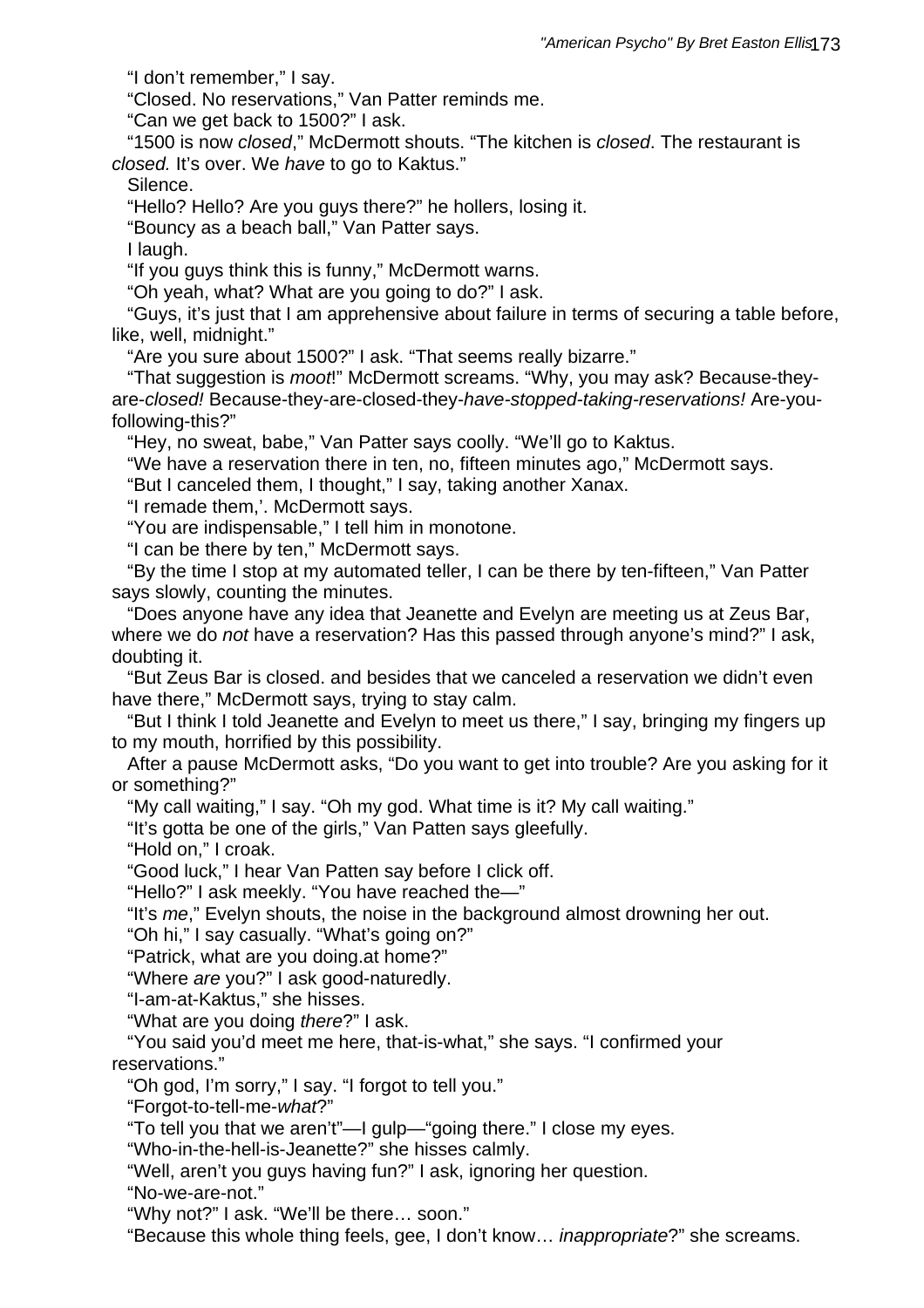"Listen, I'll call you right back." I'm about to pretend to take the number down.

"You won't be able to," Evelyn says, her voice tense and lowered.

"Why not? The phone strike's over," I joke, sort of.

"Because-Jeanette-is-behind-me-and-wants-to-use-it," Evelyn says.

I pause for a very long time.

"Pat-rick?"

 "Evelyn. Let it slide. I'm leaving right now. We'll all be there shortly. I promise." "Oh my god—"

I click back to the other line.

 "Guys, guys, someone fucked up. I fucked up. You fucked up. I don't know," I say in a total panic.

"What's wrong?" one of them asks.

"Jeanette and Evelyn are at Kaktus," I say.

"Oh boy." Van Patter cracks up.

 "You know, guys, it's not beyond my capacity to drive a lead pipe repeatedly into a girl's vagina," I tell Van Patter and McDermott, then add, after a silence I mistake for shock, finally on their parts an acute perception of my cruelty, "but compassionately."

"We all know about *your* lead pipe, Bateman," McDermott says. "Stop bragging."

 "Is he like trying to tell us he has a big dick?" Van Patter asks Craig. "Gee, I'm not sure," McDermott says. "Is that what you're trying to tell us, Bateman?"

I pause before answering. "It's… well, no, not exactly." My call waiting buzzes.

 "Fine, I'm officially jealous," McDermott wisecracks. "*Now* where? Christ, what time is it?"

"It doesn't really matter. My mind has already gone numb."

I'm so hungry now that I'm eating oat bran cereal out of a box.

My call waiting buzzes again.

"Maybe we can get some drugs."

"Call Hamlin."

 "Jesus, you can't walk into a bathroom in this city without coming out with a gram, so don't worry."

"Anyone hear about Bell South's cellular deal?"

"Spuds McKenzie is on *The Patty Winters Show* tomorrow.

## **Girl**

 On a Wednesday night another girl, who I meet at M.K. and I plan to torture and film. This one remains nameless to me and she sits on the couch in the living room of my apartment. A bottle of champagne, Cristal, half empty, sits on the glass table. I punch in tunes, numbers that light up the Wurlitzer. She finally asks, "What's that… smell in here?" and I answer, under my breath, "A dead... rat," and then I'm opening the windows, the sliding glass door that leads out to the terrace, even though it's a chilly night, mid-autumn, and she's dressed scantily, but she has another glass of the Cristal and it seems to warm her enough so that she is able to ask me what I do for a living. I tell her that I went to Harvard then started working on Wall Street, at Pierce & Pierce, after I graduated from business school there, and when she asks, either confused or jokingly, "What's that?" I swallow and with my back to her, straightening the new Onica, find the strength to force out, "A… shoe store." I did a line of cocaine I found in my medicine cabinet when we first came back to my place, and the Cristal takes the edge off it, but only slightly: *The Patty Winters Show* this morning was about a machine that lets people talk to the dead. This girl is wearing a wool barathea jacket and skirt, a silk georgette blouse, agate and ivory earrings by Stephen Dweck, a silk jacquard torsolette vest, all from… where? Charivari, I'm guessing.

 In the bedroom she's naked and oiled and sucking my dick and I'm standing over her and then I'm slapping her in the face with it, grabbing her hair with my hand, calling her a "fucking whore bitch," and this turns her on even more and while lamely sucking my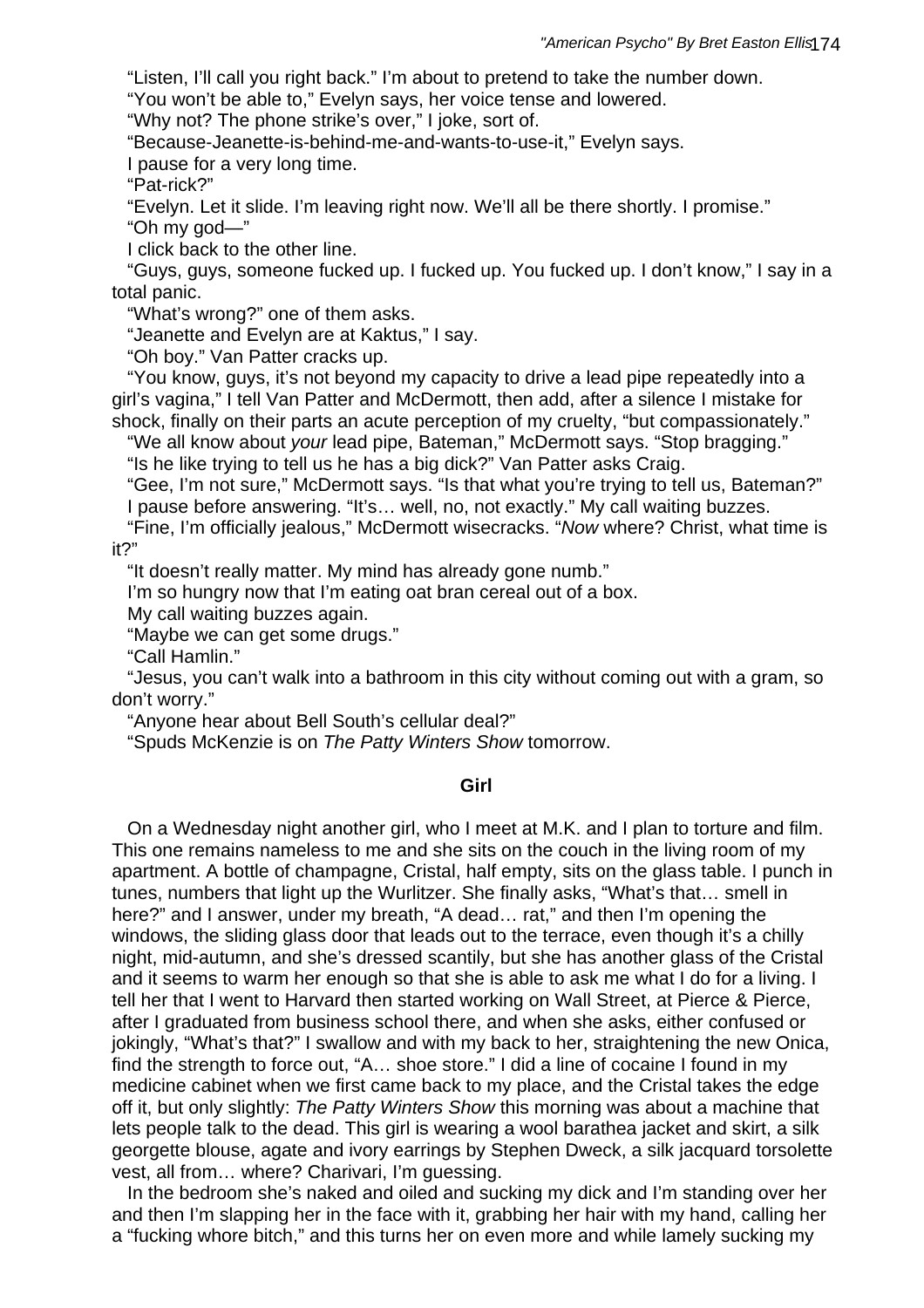#### "American Psycho" By Bret Easton Ellis<sup>1</sup>75

cock she starts fingering her clit and when she's asking me "Do you like this?" while licking at the balls, I'm answering "yap, yap" and breathing hard. Her breasts are high and full and firm, both nipples very stiff, and while she's choking on my cock while I'm fucking her mouth roughly with it, I reach down to squeeze them and then while I'm fucking her, after ramming a dildo up her ass and keeping it there with a strap, I'm scratching at her tits, until she warns me to stop. Earlier in the evening I was having dinner with Jeanette at a new Northern Italian restaurant near Central Park on the Upper East Side that was very expensive. Earlier in the evening I was wearing a suit tailored by Edward Sexton and thinking sadly about my family's house in Newport. Earlier in the night after dropping Jeanette off I stopped at M.K. for a fund-raiser that had something to do with Dan Quayle, who even *I* don't like. At M.K. the girl I'm fucking came on to me, hard, upstairs on a couch while I was waiting to play pool. "Oh god," she's saying. Excited, I slap her, then lightly punch her in the mouth, then kiss it, biting her lips. Fear, dread, confusion overwhelm her. The strap breaks and the dildo slides out of her ass while she tries to push me off. I roll away and pretend to let her escape and then, while she's gathering her clothes, muttering about what a "crazy fucking bastard" I am, I leap out at her, jackal-like, literally foaming at the mouth. She cries, apologizing, sobbing hysterically, begging for me not to hurt her, in tears, covering her breasts, now shamefully. But even her sobs fail to arouse me. I feel little gratification when I Mace her, less when I knock her head against the wall four or five times, until she loses consciousness, leaving a small stain, hair stuck to it. After she drops to the floor I head for the bathroom and cut another line of the mediocre coke I scored at Nells or Au Bar the other night. I can hear a phone ringing, an answering machine picking up the call. I'm bent low, over a mirror, ignoring the message, not even bothering to screen it.

 Later, predictably, she's tied to the floor, naked, on her back, both feet, both hands, tied to makeshift posts that are connected to boards which are weighted down with metal. The hands are shot full of nails and her legs are spread as wide as possible. A pillow props her ass up and cheese, Brie, has been smeared across her open cunt, some of it even pushed up into the vaginal cavity. She's barely gained consciousness and when she sees me, standing over her, naked, I can imagine that my virtual absence of humanity fills her with mind-bending horror. I've situated the body in front of the new Toshiba television set and in the VCR is an old tape and appearing on the screen is the last girl I filmed. I'm wearing a Joseph Abboud suit, a tie by Paul Stuart, shoes by J. Crew, a vest by someone Italian and I'm kneeling on the floor beside a corpse, eating the girl's brain, gobbling it down, spreading Grey Poupon over hunks of the pink, fleshy meat.

 "Can you see?" I ask the girl not on the television set. "Can you see this? Are you watching?" I whisper.

 I try using the power drill on her, forcing it into her mouth, but she's conscious enough, has strength, to close her teeth, clamping them down, and even though the drill goes through the teeth quickly, it fails to interest me and so I hold her head up, blood dribbling from her mouth, and make her watch the rest of the tape and while she's looking at the girl on the screen bleed from almost every possible orifice, I'm hoping she realizes that this would have happened to her no matter what. That she would have ended up lying here, on the floor in my apartment, hands nailed to posts, cheese and broken glass pushed up into her cunt, her head cracked and bleeding purple, no matter what other choice she might have made; that if she had gone to Nell's or Indochine or Mars or Au Bar instead of M.K., if she had simply not taken the cab with me to the Upper West Side, that this all would have happened anyway. *I would have found her.* This is the way the earth works. I decide not to bother with the camera tonight.

 I'm trying to ease one of the hollow plastic tubes from the dismantled Habitrail system up into her vagina, forcing the vaginal lips around one end of it, and even with most of it greased with olive oil, it's not fitting in properly. During this, the jukebox plays Frankie Valli singing "The Worst That Could Happen" and I'm grimly lip-syncing to it, while pushing the Habitrail tube up into this bitch's cunt. I finally have to resort to pouring acid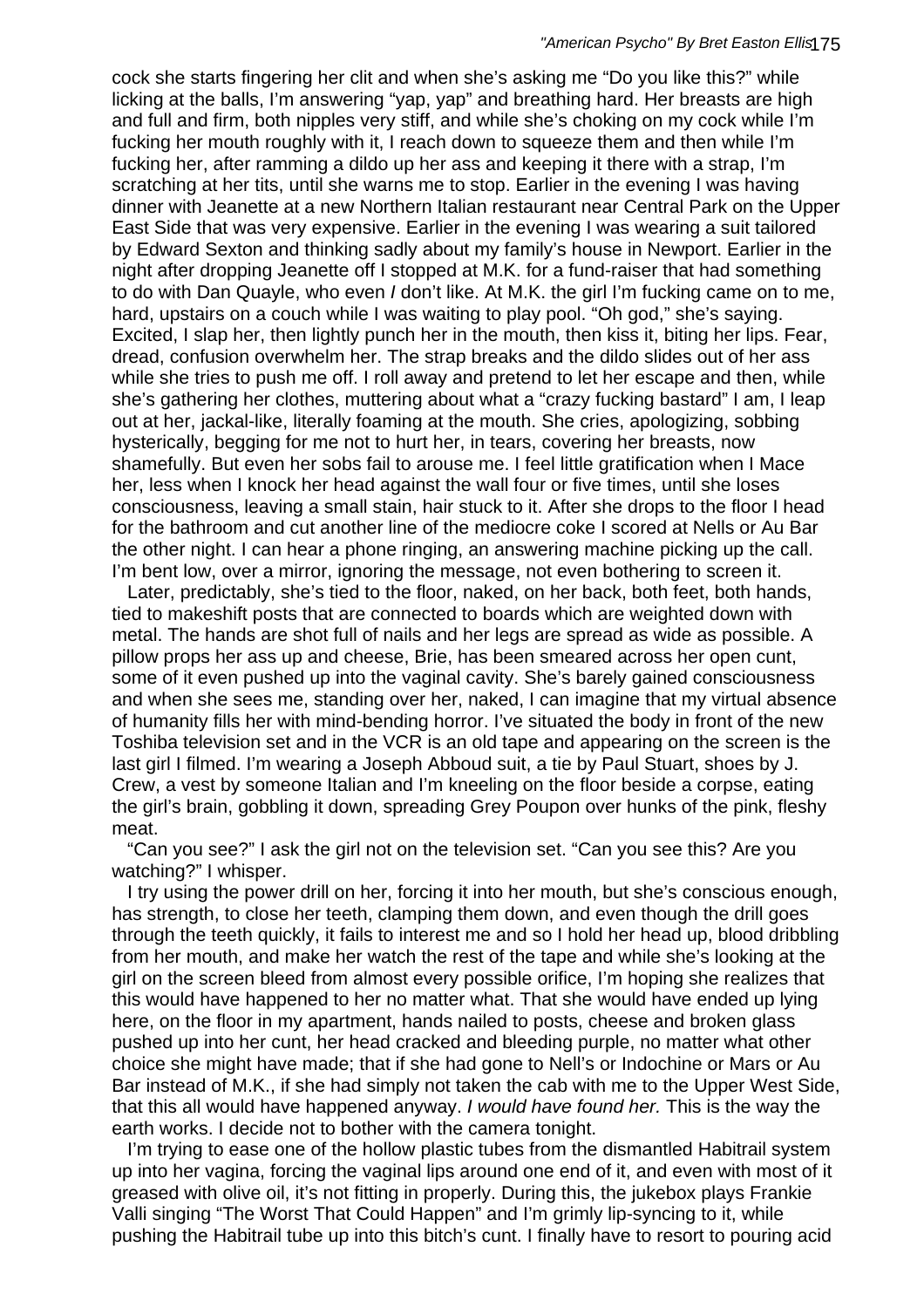#### "American Psycho" By Bret Easton Ellis<sup>1</sup>76

around the outside of the pussy so that the flesh can give way to the greased end of the Habitrail and soon enough it slides in, easily. "I hope this hurts you," I say.

 The rat hurls itself against the glass cage as I move it from the kitchen into the living room. It refused to eat what was left of the other rat I had bought it to play with last week, that now lies dead, rotting in a corner of the cage. (For the last five days I've purposefully starved it.) I set the glass cage down next to the girl and maybe because of the scent of the cheese the rat seems to go insane, first running in circles, mewling, then trying to heave its body, weak with hunger, over the side of the cage. The rat doesn't need any prodding and the bent coat hanger I was going to use remains untouched by my side and with the girl still conscious, the thing moves effortlessly on newfound energy, racing up the tube until half of its body disappears, and then after a minute—its rat body shaking while it feeds—all of it vanishes, except for the tail, and I yank the Habitrail tube out of the girl, trapping the rodent. Soon even the tail disappears. The noises the girl is making are, for the most part, incomprehensible.

 I can already tell that it's going to be a characteristically useless, senseless death, but then I'm used to the horror. It seems distilled, even now it fails to upset or bother me. I'm not mourning, and to prove it to myself, after a minute or two of watching the rat move under her lower belly, making sure the girl is still conscious, shaking her head in pain, her eyes wide with terror and confusion, I use a chain saw and in a matter of seconds cut the girl in two with it. The whirring teeth go through skin and muscle and sinew and bone so fast that she stays alive long enough to watch me pull her legs away from her body—her actual *thighs,* what's left of her mutilated vagina—and hold them up in front of me, spouting blood, like trophies almost. Her eyes stay open for a minute, desperate and unfocused, then close, and finally, before she dies, I force a knife uselessly up her nose until it slides out of the flesh on her forehead, and then I hack the bone off her chin. She has only half a mouth left and I fuck it once, then twice, three times in all. Not caring whether she's still breathing or not I gouge her eyes out, finally using my fingers. The rat emerges headfirst—somehow it turned itself around inside the cavity—and it's stained with purple blood (I also notice where the chain saw took off about half of its tail) and I feed it extra Brie until I feel I have to stomp it to death, which I do. Later the girl's femur and left jawbone lie in the oven, baking, and tufts of pubic hair fill a Steuben crystal ashtray, and when I light them they burn very quickly.

### **At Another New Restaurant**

 For a limited period of time I'm capable of being halfway cheerful and outgoing, so I accept Evelyn's invitation to dinner during the first week of November at Luke, a new superchic nouvelle Chinese restaurant that also serves, oddly enough, Creole cuisine. We have a good table (I reserved under Wintergreen's name—the simplest of triumphs) and I feel anchored, calm, even with Evelyn sitting across from me prattling on about a very large Fabergé egg she thought she saw at the Pierre, rolling around the lobby of its own accord or something like that. The office Halloween party was at the Royalton last week and I went as a mass murderer, complete with a sign painted on my back that read MASS MURDERER (which was decidedly lighter than the sandwich board I had constructed earlier that day that read DRILLER KILLER), and beneath those two words I had written in blood *Yep, that's me* and the suit was also covered with blood, some of it fake, most of it real. In one fist I clenched a hank of Victoria Bell's hair, and pinned next to my boutonniere (a small white rose) was a finger bone I'd boiled the flesh off of. As elaborate as my costume was, Craig McDermott still managed to win first place in the competition. He came as Ivan Boesky, which I thought was unfair since a lot of people thought I'd gone as Michael Milken last year. *The Patty Winters Show* this morning was about Home Abortion Kits.

 The first five minutes after being seated are fine, then the drink I ordered touches the table and I instinctively reach for it, but I find myself cringing every time Evelyn opens her mouth. I notice that Saul Steinberg is eating here tonight, but refuse to mention this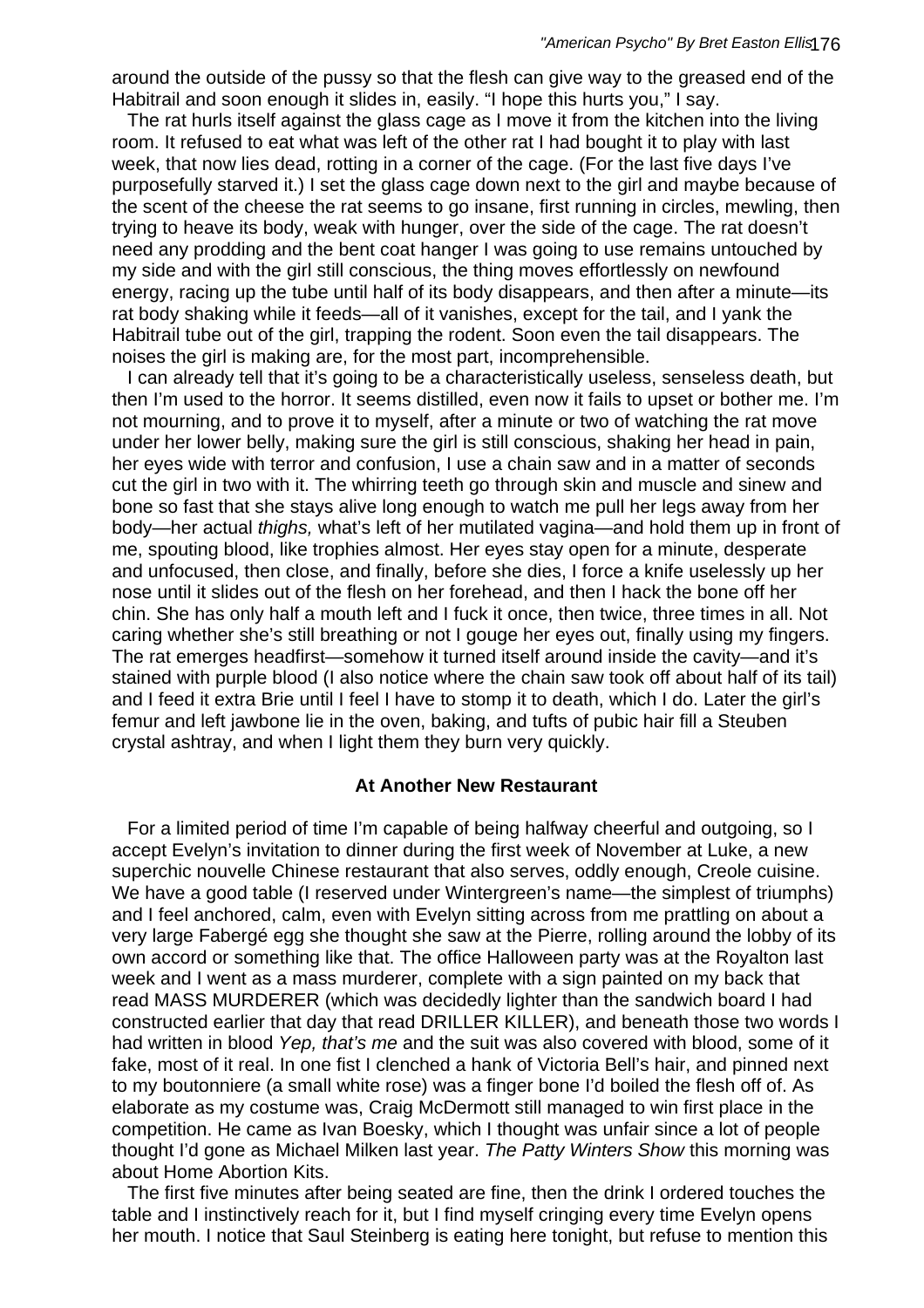to Evelyn.

"A toast?" I suggest.

 "Oh? To what?" she murmurs uninterestedly, craning her neck, looking around the stark, dimly lit, very white room.

"Freedom?" I ask tiredly.

 But she's not listening, because some English guy wearing a three-button wool houndstooth suit, a tattersall wool vest, a spread-collar cotton oxford shirt, suede shoes and a silk tie, all by Carrick Anderson, whom Evelyn pointed out once after we'd had a fight at Au Bar and called "gorgeous," and whom I had called "a dwarf," walks over to our table, openly flirting with her, and it pisses me off to think that she feels I'm jealous about this guy but I eventually get the last laugh when he asks if she still has the job at "that art gallery on First Avenue" and Evelyn, clearly stressed, her face falling, answers no, corrects him, and after a few awkward words he moves on. She sniffs, opens her menu, immediately starts on about something else without looking at me.

 "What are all these T-shirts I've been seeing?" she asks. "All over the city? Have you seen them? Silkience Equals Death? Are people having problems with their conditioners or something? Am I missing something? What were we talking about?"

 "No, that's absolutely wrong. It's *Science* Equals Death." I sigh, close my eyes. "Jesus, Evelyn, only you could confuse *that* and a hair product." I have no idea what the hell I'm saying but I nod, waving to someone at the bar, an older man, his face covered in shadow, someone I only half know, actually, but he manages to raise his champagne glass my way and smile back, which is a relief.

"Who's that?" I hear Evelyn asking.

"He's a friend of mine," I say.

"I don't recognize him," she says. "P & P?"

"Forget it," I sigh.

 "Who *is* it, Patrick?" she asks, more interested in my reluctance than in an actual name.

"Why?" I ask back.

"Who is it?" she asks. "Tell me."

"A friend of mine," I say, teeth gritted.

"Who, Patrick?" she asks, then, squinting, "Wasn't he at my Christmas party?"

."No, he was not," I say, my hands drumming the tabletop.

"Isn't it… Michael J. Fox?" she asks, still squinting. "The actor?"

 "Hardly," I say, then, fed up, "Oh for Christ sakes, his name is George Levanter and no, he didn't star in *The Secret of My Success*."

 "Oh how interesting." Already Evelyn is back poring over the menu. "Now, what were we talking about?"

 Trying to remember, I ask, "Conditioners? Or some *kind* of conditioner?" I sigh. "I don't know. You were talking to the dwarf."

"Ian is *not* a midget, Patrick," she says.

 "He is unusually *short,* Evelyn," I counter. "Are you sure *he* wasn't at your Christmas party"—and then, my voice lowered—"serving hors d'oeuvres?"

 "You cannot keep referring to Ian as a dwarf," she says, smoothing her napkin over her lap. "I will not stand for it," she whispers, not looking at me.

I can't restrain myself from snickering.

"It isn't funny, Patrick," she says.

"*You* cut the conversation short," I point out.

"Did you expect me to be flattered?" she spits out bitterly.

 "Listen, baby, I'm just trying to make that encounter seem as legitimate as possible, so don't, uh, you know, screw it up for yourself."

 "Just stop it," she says, ignoring me. "Oh look, it's Robert Farrell." After waving to him, she discreetly points him out to me and sure enough, Bob Farrell, whom everyone likes, is sitting on the north side of the room at a window table, which secretly drives me mad. "He's very good-looking," Evelyn confides admiringly, only because she's noticed me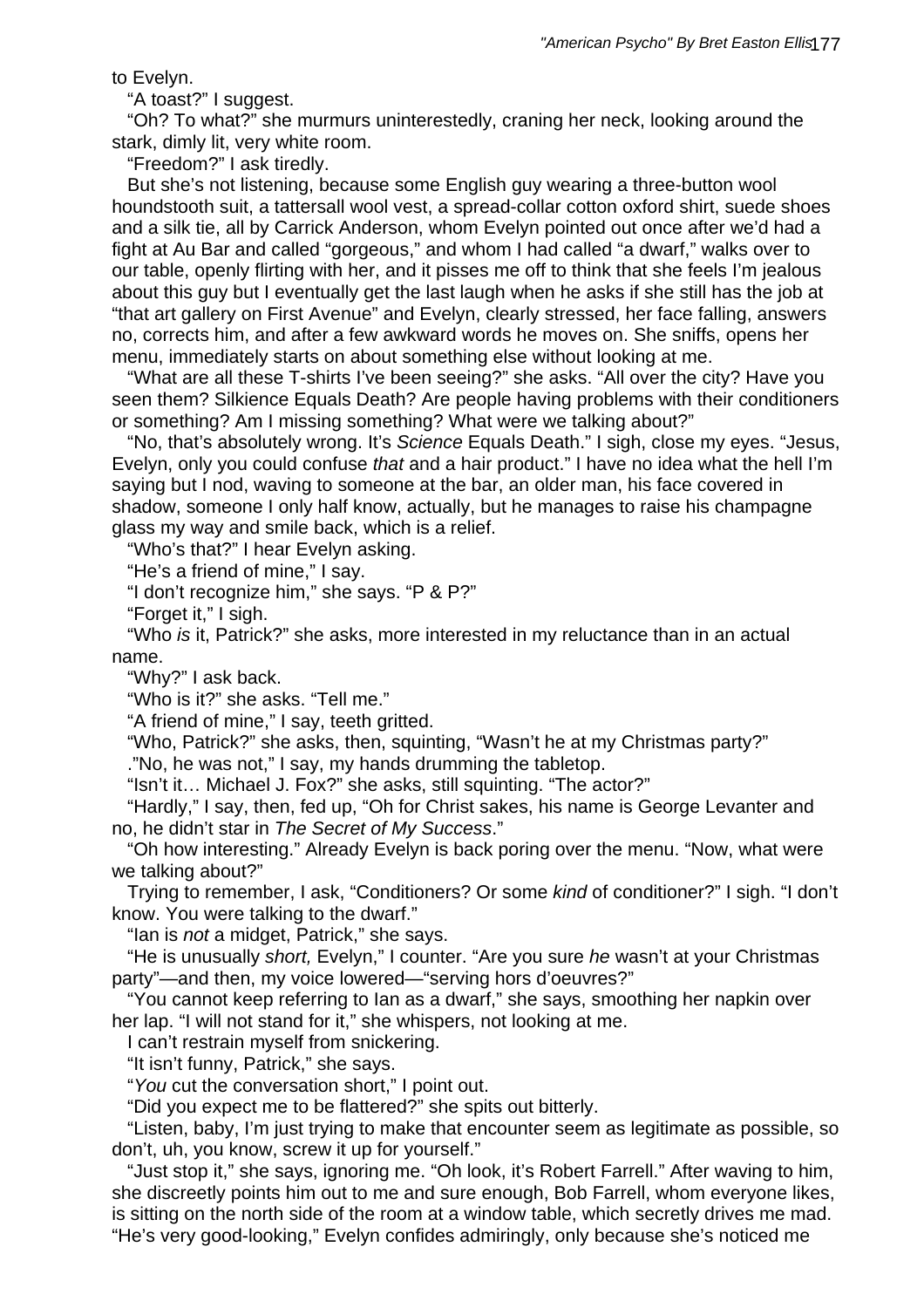contemplating the twenty-year-old hardbody he's sitting with, and to make sure I've registered this she teasingly chirps, "Hope I'm not making you jealous."

"He's handsome," I admit. "Stupid-looking but handsome."

 "Don't be nasty. He's very handsome," she says and then suggests, "Why don't you get your hair styled that way?"

 Before this comment I was an automaton, only vaguely paying attention to Evelyn, but now I'm panicked, and I ask, "What's wrong with my hair?" In a matter of seconds my rage quadruples. "What the hell is wrong with my hair?" I touch it lightly.

 "Nothing," she says, noticing how upset I've gotten. "Just a suggestion," and then, really noticing how flushed I've become, "Your hair looks really… really great." She tries to smile but only succeeds in looking worried.

 A sip—half a glass—of the J&B calms me enough to say, looking over at Farrell, "Actually, I'm horrified by his paunch."

Evelyn studies Farrell too. "Oh, he doesn't have a paunch."

"That's definitely a paunch," I say. "Look at it."

 "That's just the way he's sitting," she says, exasperated. "Oh you're—" "It's a *paunch,* Evelyn," I stress.

"Oh you're crazy." She waves me off. "A lunatic."

"Evelyn, the man is *barely* thirty."

 "So what? Everyone's not into weight lifting like you," she says, annoyed, looking back at the menu.

"I do not 'weight lift,'" I sigh.

 "Oh go over and sock him in the nose, then, you big bully," she says, brushing me off. "I really don't care."

 "Don't tempt me," I warn her, then looking back at Farrell I mutter, "What a creep." "Oh my god, Patrick. You have no right to be so embittered," Evelyn says angrily, still staring into her menu. "Your animosity is grounded on nothing. There must be something really the matter with you."

 "Look at his suit," I point out, unable to help myself. "Look at what he's wearing." "Oh so *what,* Patrick." She turns a page, finds it has nothing on it and turns back to the page she was previously studying.

"Hasn't it occurred to him that his suit might inspire *loathing*?" I ask.

 "Patrick you are being a *lunatic*," she says, shaking her head, now looking over the wine list.

"Goddamnit, Evelyn. What do you mean, *being*?" I say. "I fucking *am* one."

"Must you be so militant about it?" she asks.

"I don't know." I shrug.

 "Anyway, I was going to tell you what happened to Melania and Taylor and…" She notices something and in the same sentence adds, sighing, "…stop looking at my chest, Patrick. Look at *me*, *not* my chest. Now anyway, Taylor Grassgreen and Melania were… You know Melania, she went to Sweet Briar. Her father owns all those banks in Dallas? And Taylor went to Cornell. Anyway, they were supposed to meet at the Cornell Club and then they had a reservation at Mondrian at seven and he was wearing…" She stops, retraces. "No. Le Cygne. They were going to Le Cygne and Taylor was…" She stops again. "Oh god, it *was* Mondrian. Mondrian at seven and he was wearing a Piero Dimitri suit. Melania had been shopping. I think she'd been to Bergdorf's, though I'm not positive—but anyway, oh yes… it *was* Bergdorf's because she was wearing the scarf at the office the other day, so anyway, she hadn't been to her aerobics class for something like two days and they were mugged on one of—"

 "Waiter?" I call to someone passing by. "Another drink? J&B?" I point to the glass, upset that I phrased it as a question rather than a command.

"Don't you want to find out what happened?" Evelyn asks, displeased.

"With bated breath," I sigh, totally uninterested. "I can hardly wait."

"Anyway, the most amusing thing happened," she starts.

I am absorbing what you are saying to me, I'm thinking. I notice her lack of carnality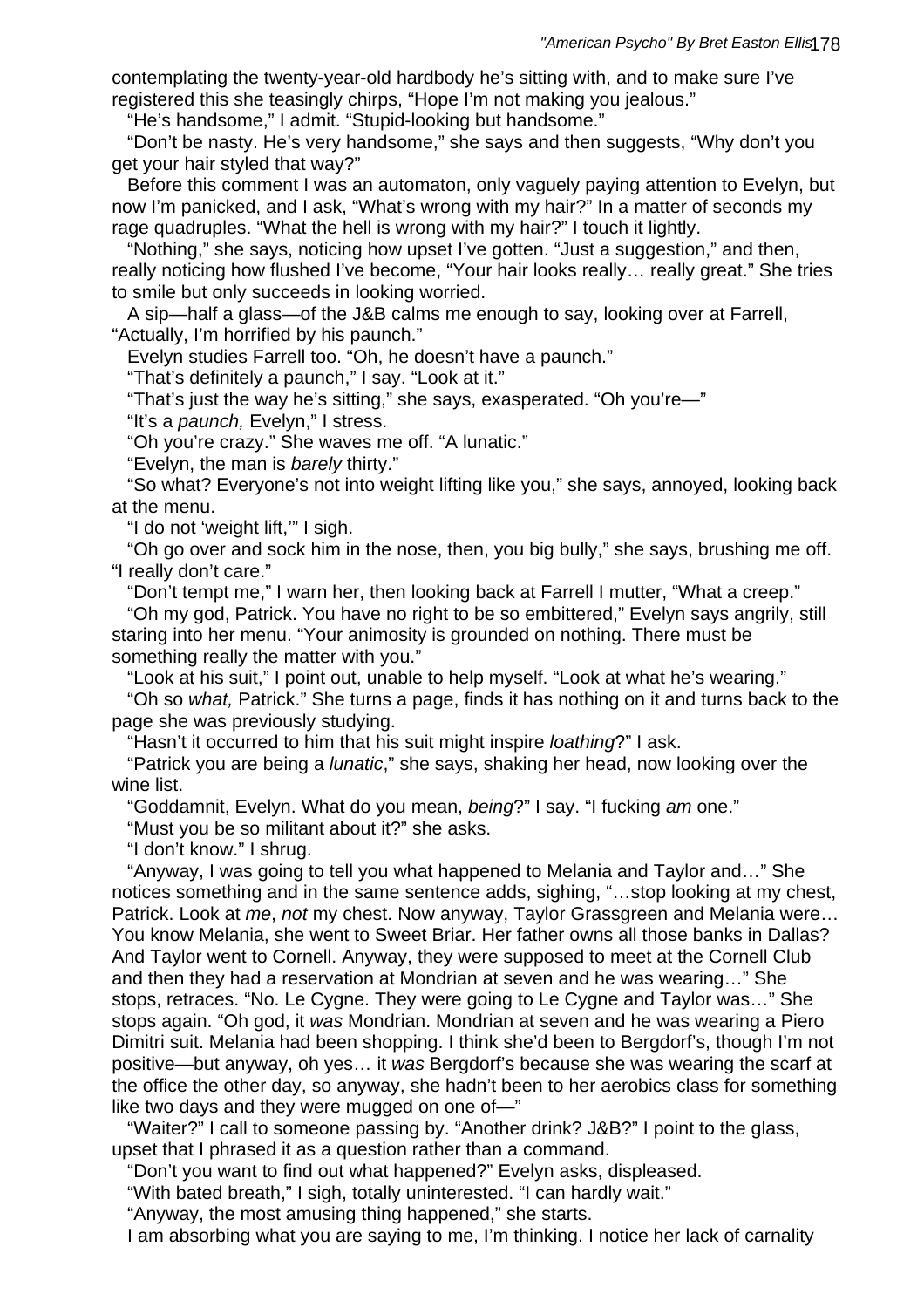and for the first time it taunts me. Before, it was what attracted me to Evelyn. Now its absence upsets me, seems sinister, fills me with a nameless dread. At our last session—yesterday, in fact—the psychiatrist I've been seeing for the past two months asked, "What method of contraception do you and Evelyn use?" and I sighed before answering, my eyes fixed out the window on a skyscraper, then at the painting above the Turchin glass coffee table, a giant visual reproduction of a graphic equalizer by another artist, not Onica. "Her job." When he asked about her preferred sexual act, I told him, completely serious, "Foreclosure." Dimly aware that if it weren't for the people in the restaurant I would take the jade chopsticks sitting on the table and push them deep into Evelyn's eyes and snap them in two, I nod, pretending to listen, but I've already phased out and I don't do the chopsticks thing. Instead I order a bottle of the Chassagne Montrachet.

"Isn't that amusing?" Evelyn asks.

 Casually laughing along with her, the sounds coming out of my mouth loaded with scorn, I admit, "Riotous." I say it suddenly, blankly. My gaze traces the line of women at the bar. Are there any I'd like to fuck? Probably. The long-legged hardbody sipping a kir on the last stool? Perhaps. Evelyn is agonizing between the mâché raisin and gumbo *salade* or the gratinized beet, hazelnut, baby greens and endive salad and I suddenly feel like I've been pumped full of clonopin, which is an anticonvulsive, but it wasn't doing any good.

"Christ, twenty dollars for a fucking egg roll?" I mutter, studying the menu.

'It's a moo shu custard, lightly grilled," she says.

"It's a fucking egg roll," I protest.

To which Evelyn replies, "You're so cultivated, Patrick."

"No." I shrug. "Just reasonable."

"I'm desperate for some Beluga," she says. "Honey?"

"No," I say.

"Why not?" she asks, pputing.

"Because I don't want anything out of a can or that's Iranian," I sigh.

 She sniffs haughtily and looks back at the menu. "The moo foo jambalaya is really first-rate," I hear her say.

 The minutes tick by. We order. The meal arrives. Typically, the plate is massive, white porcelain; two pieces of blackened yellowtail sashimi with ginger lie in the middle, surrounded by tiny dots of wasabi, which is circled by a minuscule amount of hijiki, and on top of the plate sits one lone baby prawn; another one, even smaller, lies curled on the bottom, which confuses me since I thought this was primarily a Chinese restaurant. I stare at the plate for a long time and when I ask for some water, our waiter reappears with a pepper shaker instead and insists on hanging around our table, constantly asking us at five-minute intervals if we'd like "some pepper, perhaps?" or "more pepper?" and once the fool moves over to another booth, whose occupants, I can see out of the corner of my eye, both cover their plates with their hands, I wave the maître d' over and ask him, "Could you please tell the waiter with the pepper shaker to stop hovering over our table? We don't want pepper. We haven't ordered anything that *needs* pepper. No *pepper*. Tell him to get lost.-

"Of course. My apologizes." The maître d' humbly bows.

Embarrassed, Evelyn asks, "Must you be so overly *polite*?"

 I put down my fork and shut my eyes. "Why are you constantly undermining my stability?"

 She breathes in. "Let's just have a conversation. Not an interrogation. Okay?" "About *what*?" I snarl.

 "Listen," she says. "The Young Republican bash at the Pla…" She stops herself as if remembering something, then continues, "at the *Trump* Plaza is next Thursday." I want to tell her I can't make it, hoping to god she has other plans, even though two weeks ago, drunk and coked up at Mortimer's or Au Bar, I *invited* her, for Christ sakes. "Are we going?"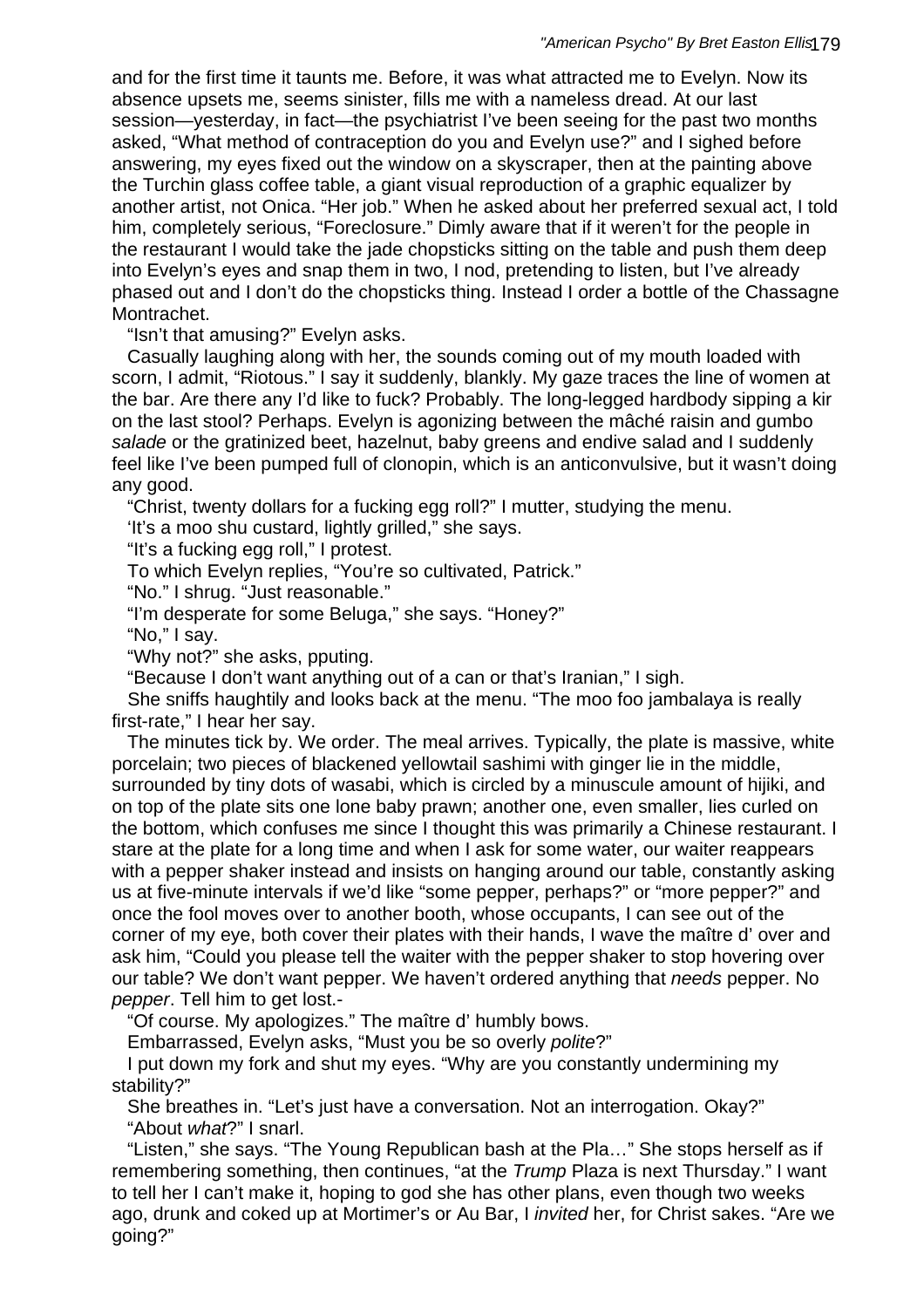After a pause, "I guess," I say glumly.

 For dessert I've arranged something special. At a power breakfast at the '21' Club this morning with Craig McDermott, Alex Baxter and Charles Kennedy, I stole a urinal cake from the men's room when the attendant wasn't looking. At home I covered it with a cheap chocolate syrup, froze it, then placed it in an empty Godiva box, tying a silk bow around it, and now, in Luke, when I excuse myself to the rest room, I make my way instead to the kitchen, after I've stopped at the coatcheck to retrieve the package, and I ask our waiter to present this to the table "in the box" and to tell the lady seated there that Mr. Bateman called up earlier to order this especially for her. I even tell him, while opening the box, to put a flower on it, whatever, hand him a fifty. He brings it over once a suitable amount of time has elapsed, after our plates have been removed, and I'm impressed by what a big deal he makes over it; he's even placed a silver dome over the box and Evelyn coos with delight when he lifts it off, saying "Voi-ra," and she makes a move for the spoon he's laid next to her water glass (that I make sure is empty) and, turning to me, Evelyn says, "Patrick, that's *so* sweet," and I nod to the waiter, smiling, and wave him away when he tries to place a spoon on my side of the table.

 "Aren't you having any?" Evelyn asks, concerned. She hovers over the chocolatedipped urinal cake anxiously, poised. "I *adore* Godiva."

"I'm not hungry," I say. "Dinner was… filling."

 She leans down, smelling the brown oval, and, catching a scent of something (probably disinfectant), asks me, now dismayed, "Are you… sure?"

"No, darling," I say. "I want you to eat it. There's not a lot there."

 She takes the first bite, chewing dutifully, immediately and obviously disgusted, then swallows. She shudders, then makes a grimace but tries to smile as she takes another tentative bite.

"How is it?" I ask, then, urging, "Eat it. It's not poisoned or anything."

 Her face, twisted with displeasure, manages to blanch again as if she were gagging. "What?" I ask, grinning. "What is it?"

 "It's so…" Her face is now one long agonized grimace mask and, shuddering, she coughs. "…minty." But she tries to smile appreciatively, which becomes an impossibility. She reaches for my glass of water and gulps it down, desperate to rid her mouth of the taste. Then, noticing how worried I look, she tries to smile, this time apologetically. "It's just"—she shudders again—"it's just… so *minty*."

 To me she looks like a big black ant—a big black ant in an original Christian Lacroix eating a urinal cake and I almost start laughing, but I also want to keep her at ease. I don't want her to get second thoughts about finishing the urinal cake. But she can't eat any more and with only two bites taken, pretending to be full, she pushes the tainted plate away, and at this moment I start feeling strange. Even though I marveled at her eating that thing, it also makes me sad and suddenly I'm reminded that no matter how satisfying it was to see Evelyn eating something I, and countless others, had pissed on, in the end the displeasure it caused her was at *my* expense—it's an anticlimax, a futile excuse to put up with her for three hours. My jaw begins to clench, relax, clench, relax, involuntarily. There is music playing somewhere but I can't hear it. Evelyn asks the waiter, hoarsely, if perhaps he could get her some Life Savers from the Korean deli around the block.

 Then, very simply, dinner reaches its crisis point, when Evelyn says, "I want a firm commitment."

 The evening has already deteriorated considerably so this comment doesn't ruin anything or leave me unprepared, but the unreasonableness of our situation is choking me and I push my water glass back toward Evelyn and ask the waiter to remove the half-eaten urinal cake. My endurance for tonight is shot the second the melting dessert is taken away. For the first time I notice that she has been eyeing me for the last two years not with adoration but with something closer to greed. Someone finally brings her a water glass along with a bottle of Evian I didn't hear her order.

"I think, Evelyn, that…" I start, stall, start again. "…that we've lost touch."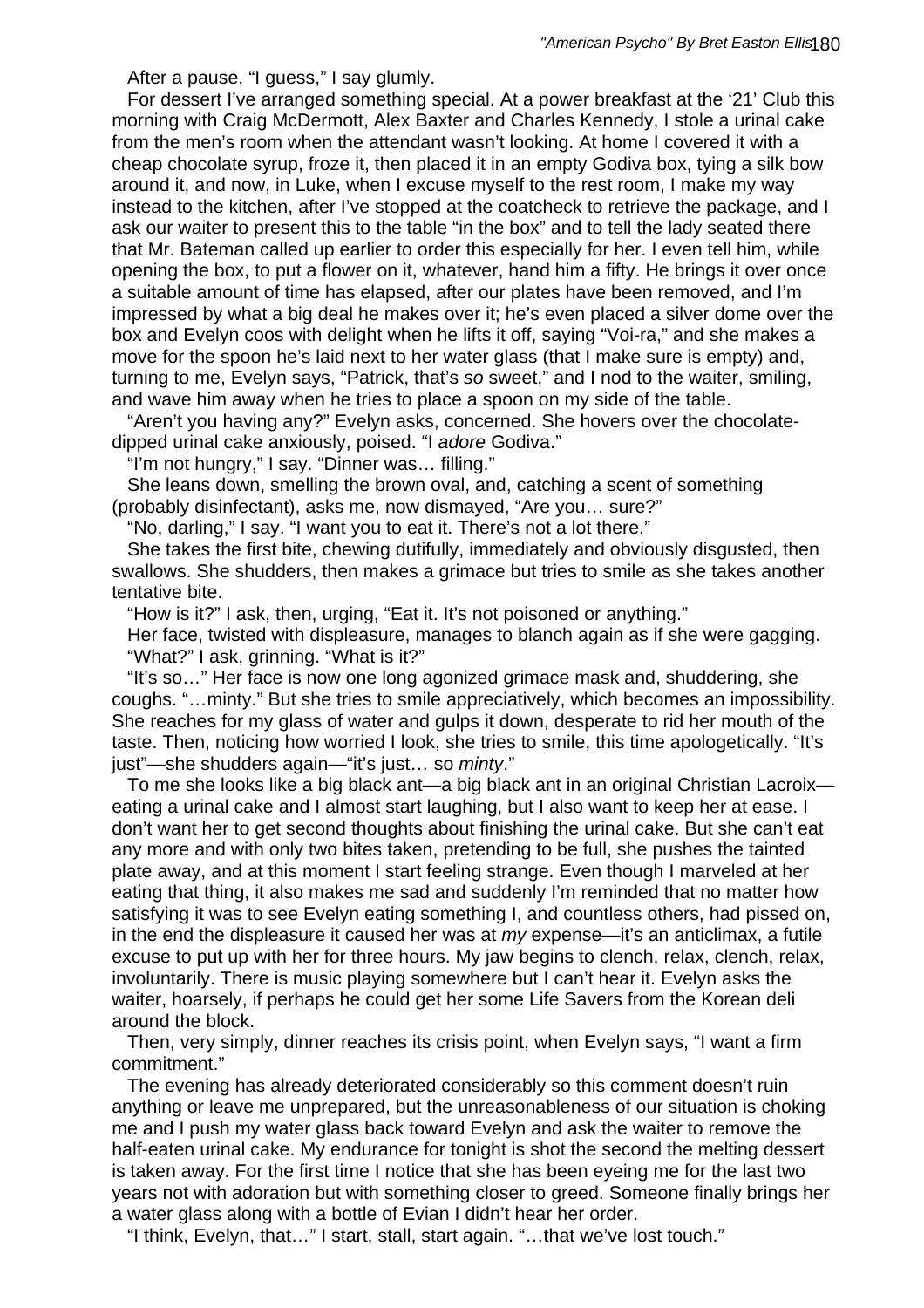"Why? What's wrong?" She's waving to a couple—Lawrence Montgomery and Geena Webster, I think—and from across the room Geena (?) holds up her hand, which has a bracelet on it. Evelyn nods approvingly.

 "My… my *need* to engage in… homicidal behavior on a massive scale cannot be, um, corrected," I tell her, measuring each word carefully. "But I… have no other way to express my blocked… needs." I'm surprised at how emotional this admission makes me, and it wears me down; I feel light-headed. As usual, Evelyn misses the essence of what I'm saying, and I wonder how long it will take to finally rid myself of her.

"We need to talk," I say quietly.

 She puts her empty water glass down and stares at me. "Patrick," she begins. "If you're going to start in again on why I should have breast implants, I'm *leaving,* " she warns.

I consider this, then, "It's over, Evelyn. It's all over."

"Touchy, touchy," she says, motioning to the waiter for more water.

"I'm serious," I say quietly. "It is fucking over. Us. This is no joke."

 She looks back at me and I think that maybe *someone* is actually comprehending what I'm trying to get through to them, but then she says, "Let's just avoid the issue, all right? I'm sorry I said anything. Now, are we having coffee?" Again she waves the waiter over.

"I'll have a decaf espresso," Evelyn says. "Patrick?"

"Port," I sigh. "Any kind of port."

"Would you like to see—" the waiter begins.

"Just the most expensive port," I cut him off. "And oh yeah, a dry beer."

"My my," Evelyn murmurs after the waiter leaven.

"Are you still seeing your shrink?" I ask.

"Pat*rick*, " she warns. "*Who*?"

"Sorry," I sigh. "Your *doctor*."

"No." She opens her handbag, looking for something.

"Why not?" I ask, concerned.

"I told you why," she says dismissively.

"But I don't remember," I say, mimicking her.

"At the end of a session he asked me if I could get him plus three into Nell's that

night." She checks her mouth, the lips, in the mirror of the compact. "Why do you ask?" "Because I think you need to see someone," I begin, hesitantly, honestly. "I think you

are emotionally unstable."

 "*You* have a poster of Oliver North in your apartment and you're calling *me* unstable?" she asks, searching for something else in the handbag.

"No. *You* are, Evelyn." I say.

 "Exaggerating. You"re exaggerating," she says, rifling through the bag, not looking at me.

I sigh, but then begin gravely, "I'm not going to push the issue, but—"

"How uncharacteristic of you, Patrick," she says.

 "Evelyn. This has got to end," I sigh, talking to my napkin. "I'm twenty-seven. I don't want to be weighed down with a commitment."

"Honey?" she asks.

"Don't call me that, " I snap.

"What? Honey?" she asks.

"Yes," I snap again.

 "What do you *want* me to call you?" she asks, indignantly. "CEO?" She stifles a giggle. "Oh Christ."

"No, really Patrick. What do you want me to call you?"

 King, I'm thinking. King, Evelyn. I want you to call me King. But I don't say this. "Evelyn. I don't want you to call me anything. I don't think we should see each other anymore."

"But your friends are my friends. My friends are your friends. I don't think it would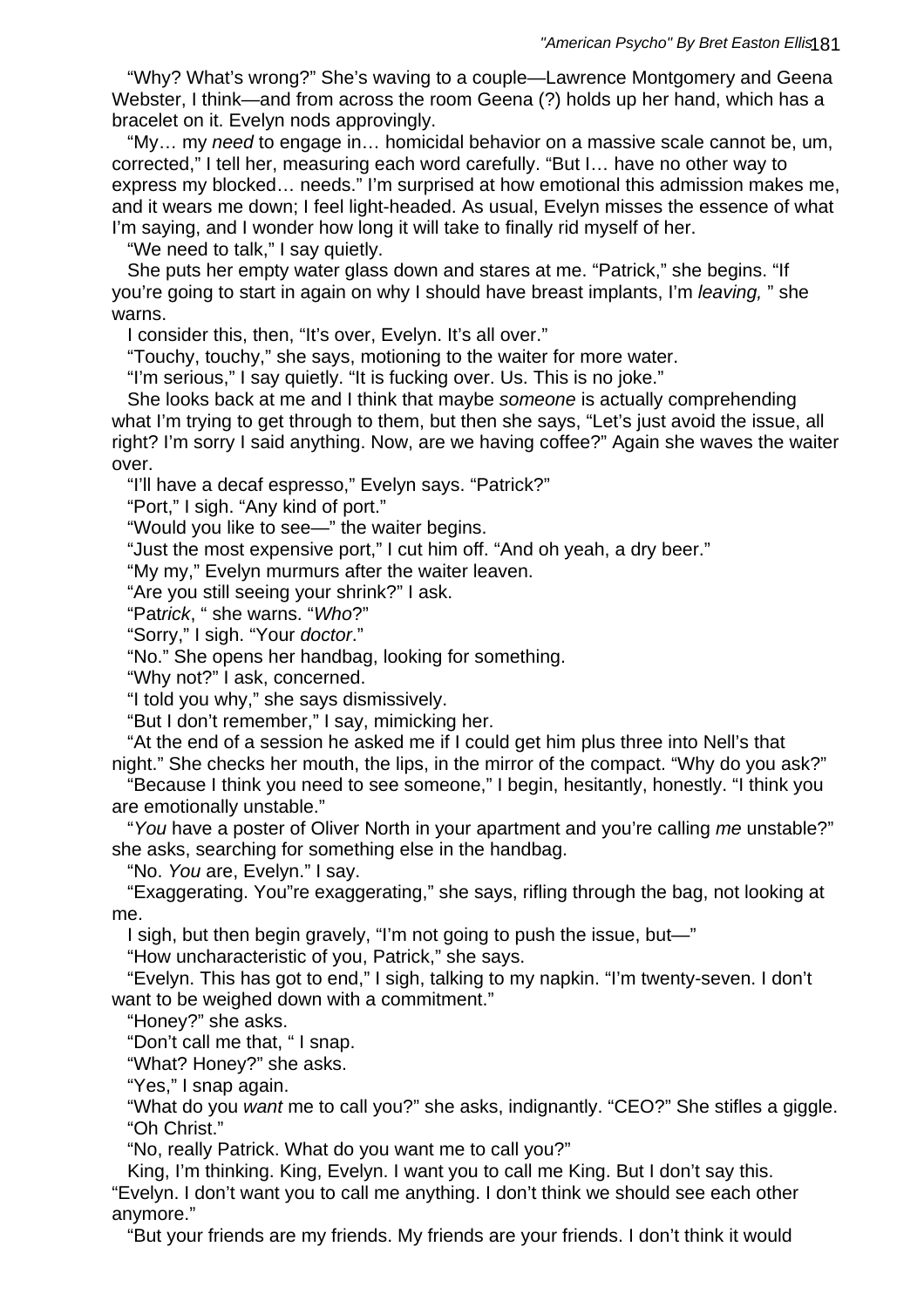work," she says, and then, staring at a spot above my mouth, "You have a tiny fleck on the top of your lip. Use your napkin."

 Exasperated, I brush the fleck away. "Listen, I, know that your friends are my friends and vice versa. I've thought about that." After a pause I say, breathing in, "You can have them."

 Finally she looks at me, confused, and murmurs, "You're really serious, aren't you?" "Yes", I say, "I am."

"But… what about us? What about the past?" she asks blankly.

"The past isn't real. It's just a dream," I say. "Don't mention the past."

 She narrows her eyes with suspicion. "Do you have something against me, Patrick?" And then the hardness in her face changes instantaneously to expectation, maybe hope.

"Evelyn," I sigh. "I'm sorry. You're just… not terribly important… to me."

 Without missing a beat she demands, "Well, *who* is? Who do you think *is*, Patrick? Who do you *want*?" After an angry pause she asks, "Cher?"

 "Cher?" I ask back, confused. "*Cher?* What are you talking about? Oh forget it. I want it over. I need sex on a regular basis. I need to be distracted."

 In a matter of seconds she becomes frantic, barely able to contain the rising hysteria that's surging through her body. I'm not enjoying it as much as I thought I would. "But what about the past? Our *past*?" she asks again, uselessly.

"Don't *mention* it," I tell her, leaning in.

"Why *not*?"

"Because we never really shared one," I say, keeping my voice from rising.

She calms herself down and, ignoring me, opening her handbag again, mutters,

"Pathological. Your behavior is pathological."

"What does *that* mean?" I ask, offended.

 "Abhorrent. You're pathological." She finds a Laura Ashley pillbox and unsnaps it. "Pathological *what*?" I ask, trying to smile.

 "Forget it." She takes a pill that I don't recognize and uses my water to swallow it. "*I'm* pathological? *You're* telling me that *I'm* pathological?" I ask.

"We look at the world differently, Patrick." She sniffs.

"Thank god," I say viciously.

"You're inhuman," she says, trying, I think, not to cry.

"I'm"—I stall, attempting to defend myself—"in touch with… humanity."

"No, no, no." She shakes her head.

"I know my behavior is… erratic sometimes," I say, fumbling.

 Suddenly, desperately, she takes my hand from acres the table, pulling it closer to her. "What do you want me to do? What is it you want?"

 "Oh Evelyn," I groan, pulling my hand away, shocked that I've finally gotten through to her.

She's crying. "What do you want me to do, Patrick? Tell me. Please," she begs.

 "You should… oh god, I don't know. Wear erotic underwear?" I say, guessing. "Oh Jesus, Evelyn. I don't know. Nothing. You can't do anything."

"Please, what can I do?" she sobs quietly.

 "Smile less often? Know more about cars? Say my name with less regularity? Is this what you want to hear?" I ask. "It won't change anything. You don't even drink beer," I mutter.

"But you don't drink beer either."

"'That doesri t matter. Besides, I just ordered one. So there."

"Oh Patrick."

 "If you really want to do something for me, you can stop making a scene right now," I say, looking uncomfortably around the room.

 "Waiter?" she asks, as soon as he sets down the decaf espresso, the port and the dry beer. "I'll have a… I'll have a… a what?" She looks over at me tearfully, confused and panicked. "A Corona? Is that what you drink, Patrick? A Corona?"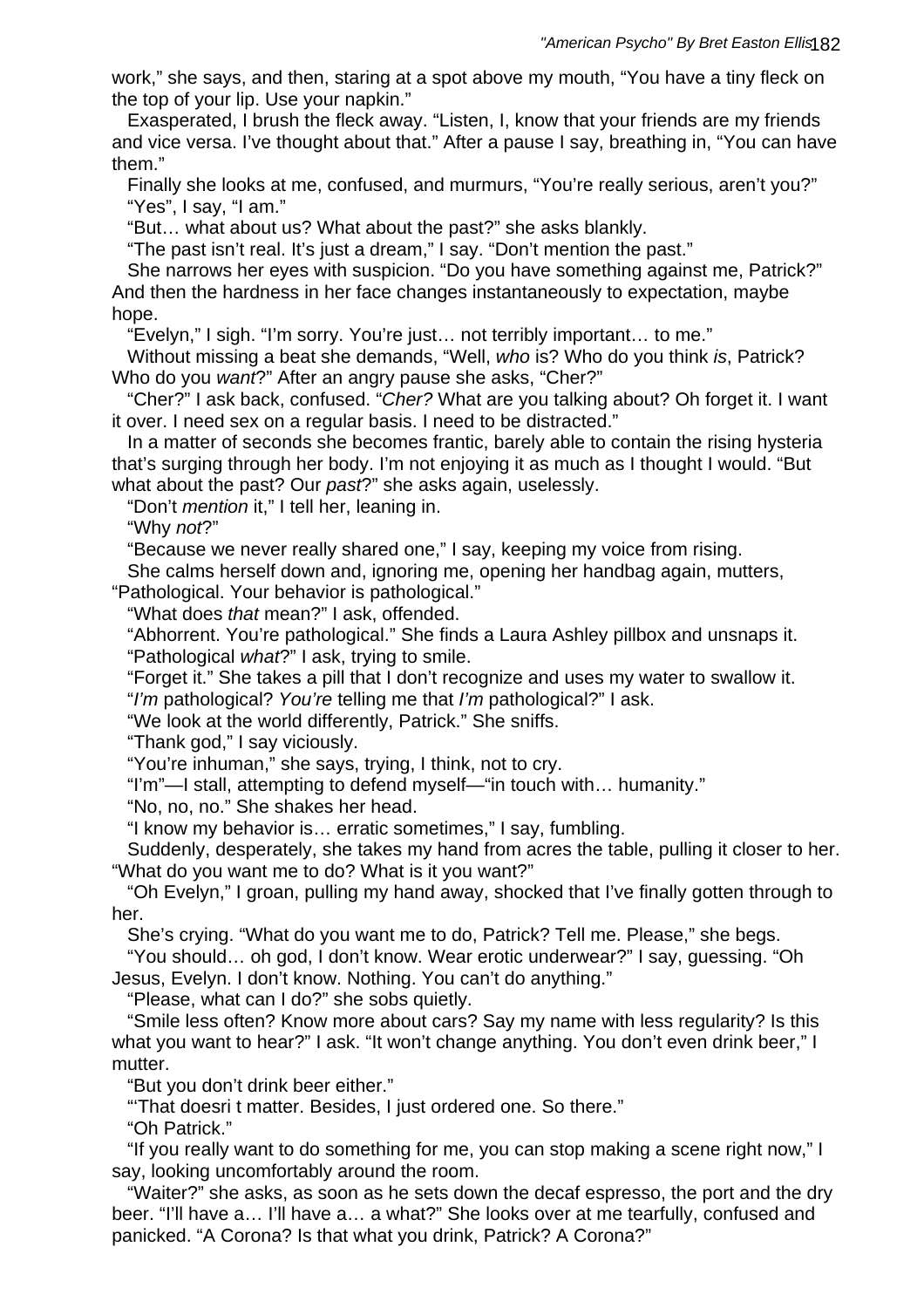"Oh my god. Give it up. Please, just excuse her," I tell the waiter, then, as soon as he walks away, "Yes. A Corona. But we're in a fucking Chinese-Cajun bistro so—"

 "Oh god, Patrick," she sobs, blowing her nose into the handkerchief I've tossed at her. "You're so lousy. You're… inhuman."

"No, I'm…" I stall again.

"You… are not…" She stops, wiping her face, unable to finish.

"I'm not what?" I ask, waiting, interested.

 "You are not"—she sniffs, looks down, her shoulders heaving—"all there. You"—she chokes—"don't add up."

"I do too," I say indignantly, defending myself. "I do too add up."

"You're a ghoul," she sobs.

"No, no," I say, confused, watching her. "*You're* the ghoul."

 "Oh god," she moans, causing the table next to ours to look over, then away. "I can't believe this."

"I'm leaving now," I say soothingly. "I've assessed the situation and I'm going."

"Don't," she says, trying to grab my hand. "Don't go."

"I'm leaving, Evelyn."

 "Where are you going?" Suddenly she looks remarkably composed. She's been careful not to let the tears, which actually I've just noticed are very few, affect her makeup. "Tell me, Patrick, where are you going?"

 I've placed a cigar on the table. She's too upset to even comment. "I'm just leaving," I say simply.

"But *where*?" she asks, more tears welling up. "Where are you going?"

 Everyone in the restaurant within a particular aural distance seems to be looking the other way.

"Where are you going?'.' she asks again.

 I make no comment, lost in my own private maze, thinking about other things: warrants, stock offerings, ESOPs, LBOs, IPOs, finances, refinances, debentures, converts, proxy statements, 8-Ks, 10-Qs, zero coupons, PiKs, GNPs, the IMF, hot executive gadgets, billionaires, Kenkichi Nakajima, infinity, Infinity, how fast a luxury car should go, bailouts, junk bonds, whether to cancel my subscription to *The Economist,* the Christmas Eve when I was fourteen and had raped one of our maids, Inclusivity, envying someone's life, whether someone could survive a fractured skull, waiting in airports, stifling a scream, credit cards and someone's passport and a book of matches from La Côte Basque splattered with blood, surface surface surface, a Rolls is a Rolls is a Rolls. To Evelyn our relationship is yellow and blue, but to me it's a gray place, most of it blacked out, bombed, footage from the film in my head is endless shots of stone and any language heard is utterly foreign, the sound flickering away over new images: blood pouring from automated tellers, women giving birth through their assholes, embryos frozen or scrambled (which is it?), nuclear warheads, billions of dollars, the total destruction of the world, someone gets beaten up, someone else dies, sometimes bloodlessly, more often mostly by rifle shot, assassinations, comas, life played out as a sitcom, a blank canvas that reconfigures itself into a soap opera. It's an isolation ward that serves only to expose my own severely impaired capacity to feel. I am at its center, out of season, and no one ever asks me for any identification. I suddenly imagine Evelyn's skeleton, twisted and crumbling, and this fills me with glee. It takes a long time to answer her question*—Where are you going?—* but after a sip of the port, then the dry beer, rousing myself, I tell her, at the same time wondering: If I were an actual automaton what difference would there really be?

 "Libya," and then, after a significant pause, "Pago Pago. I meant to say Pago Pago," and then I add, "Because of your outburst I'm not paying for this meal."

# **Tries to Cook and Eat Girl**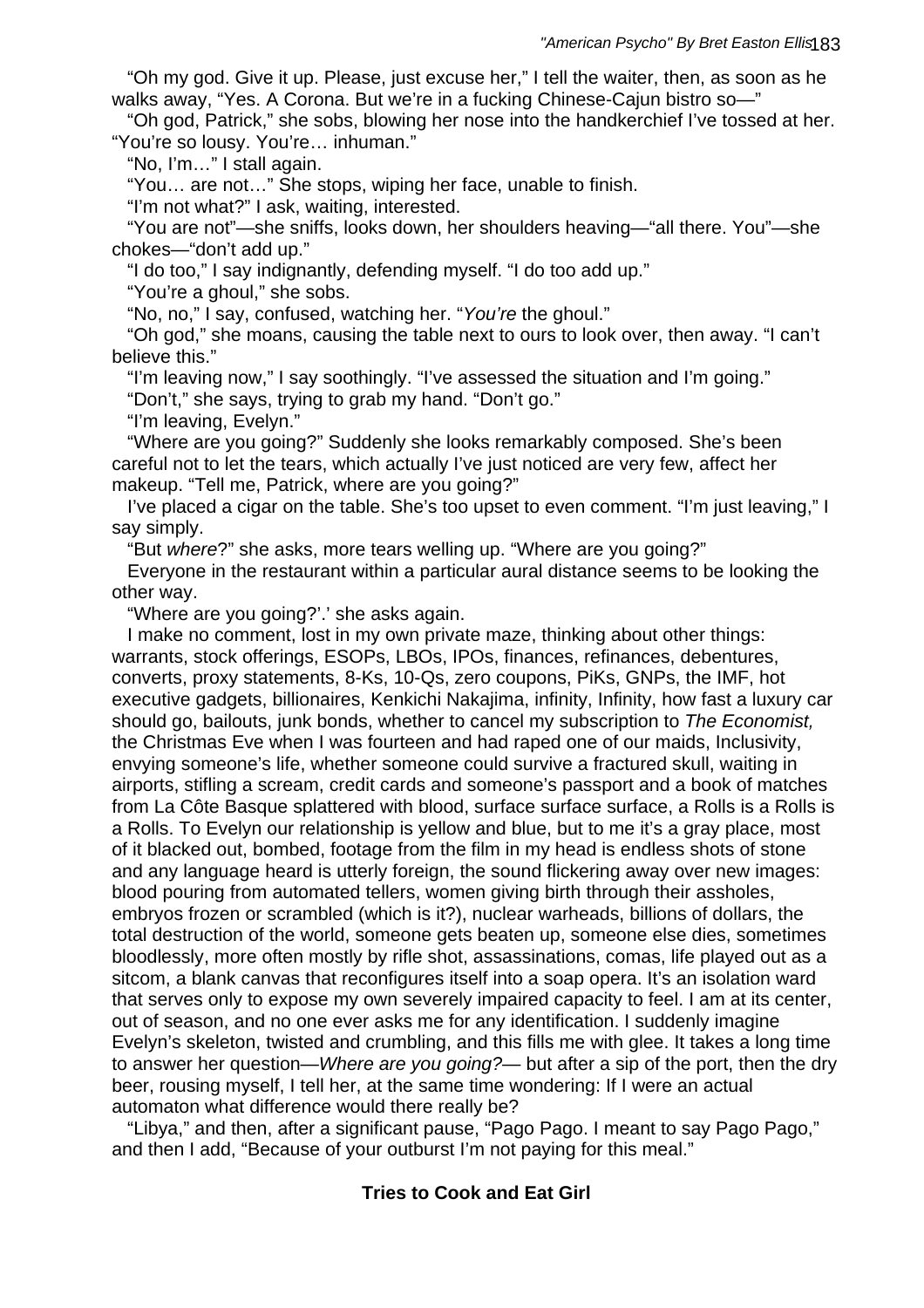Dawn. Sometime in November. Unable to sleep, writhing on my futon, still in a suit, my head feeling like someone has lit a bonfire on it, in it, a constant searing pain that keeps both eyes open, utterly helpless. There are no drugs, no food, no liquor that can appease the forcefulness of this greedy pain; all my muscles are stiff, all my nerves burning, on fire. I'm taking Sontinex by the hour since I've run out of Dalmane, but nothing really helps and soon even the box of Sominex is empty. Things are lying in the corner of my bedroom: a pair of girl's shoes from Edward Susan Bennis Allen, a hand with the thumb and forefinger missing, the new issue of *Vanity Fair* splashed with someone's blood, a cummerbund drenched with gore, and from the kitchen wafting into the bedroom is the fresh smell of blood cooking, and when I stumble up out of bed into the living room, the walls are breathing, the stench of decay smothers everything. I light a cigar, hoping the smoke will mask at least some of it.

 Her breasts have been chopped off and they look blue and deflated, the nipples a disconcerting shade of brown. Surrounded by dried black blood, they lie, rather delicately, on a china plate I bought at the Pottery Barn on top of the Wurlitzer jukebox in the corner, though I don't remember doing this. I have also shaved all the skin and most of the muscle off her face so that it resembles a skull with a long, flowing mane of blond hair falling from it, which is connected to a full, cold corpse; its eyes are open, the actual eyeballs hanging out of their sockets by their stalks. Most of her chest is indistinguishable from her neck, which looks like ground-up meat, her stomach resembles the eggplant and goat cheese lasagna at Il Marlibro or some other kind of dog food, the dominant colors red and white and brown. A few of her intestines are smeared across one wall and others are mashed up into balls that lie strewn across the glasstop coffee table like long blue snakes, mutant worms. The patches of skin left on her body are blue-gray, the color of tinfoil. Her vagina has discharged a brownish syrupy fluid that smells like a sick animal, as if that rat had been forced back up in there, had been digested or something.

 I spend the next fifteen minutes beside myself, pulling out a bluish rope of intestine, most of it still connected to the body, and shoving it into my mouth, choking on it, and it feels moist in my mouth and it's filled with some kind of paste which smells bad. After an hour of digging, I detach her spinal cord and decide to Federal Express the thing without cleaning it, wrapped in tissue, under a different name, to Leona Helmsley. I want to drink this girl's blood as if it were champagne and I plunge my face deep into what's left of her stomach, scratching my chomping jaw on a broken rib. The huge new television set is on in one of the rooms, first blaring out *The Patty Winters Show*, whose topic today is Human Dairies, then a game show, *Wheel of Fortune,* and the applause coming from the studio audience sounds like static each time a new letter is turned. I'm loosening the tie I'm still wearing with a blood-soaked hand, breathing in deeply. This is my reality. Everything outside of this is like some movie I once saw.

 In the kitchen I try to make meat loaf out of the girl but it becomes too frustrating a task and instead I spend the afternoon smearing her meat all over the walls, chewing on strips of skin I ripped from her body, then I rest by watching a tape of last week's new CBS sitcom, *Murphy Brown.* After that and a large glass of J&B I'm back in the kitchen. The head in the microwave is now completely black and hairless and I place it in a tin pot on the stove in an attempt to boil any remaining flesh I forgot to shave off. Heaving the rest of her body into a garbage bag—my muscles, slathered with Ben-Gay, easily handling the dead weight—I decide to use whatever is left of her for a sausage of some kind.

 A Richard Marx CD plays on the stereo, a bag from Zabar's loaded with sourdough onion bagels and spices sits on the kitchen table while I grind bone and fat and flesh into patties, and though it does sporadically penetrate how unacceptable some of what I'm doing actually is, I just remind myself that this thing, this girl, this meat, is nothing, is shit, and along with a Xanax (which I am now taking half-hourly) this thought momentarily calms me and then I'm humming, humming the theme to a show I watched often as a child—*The Jetsons? The Banana Splits? Scooby Doo? Sigmund and the Sea*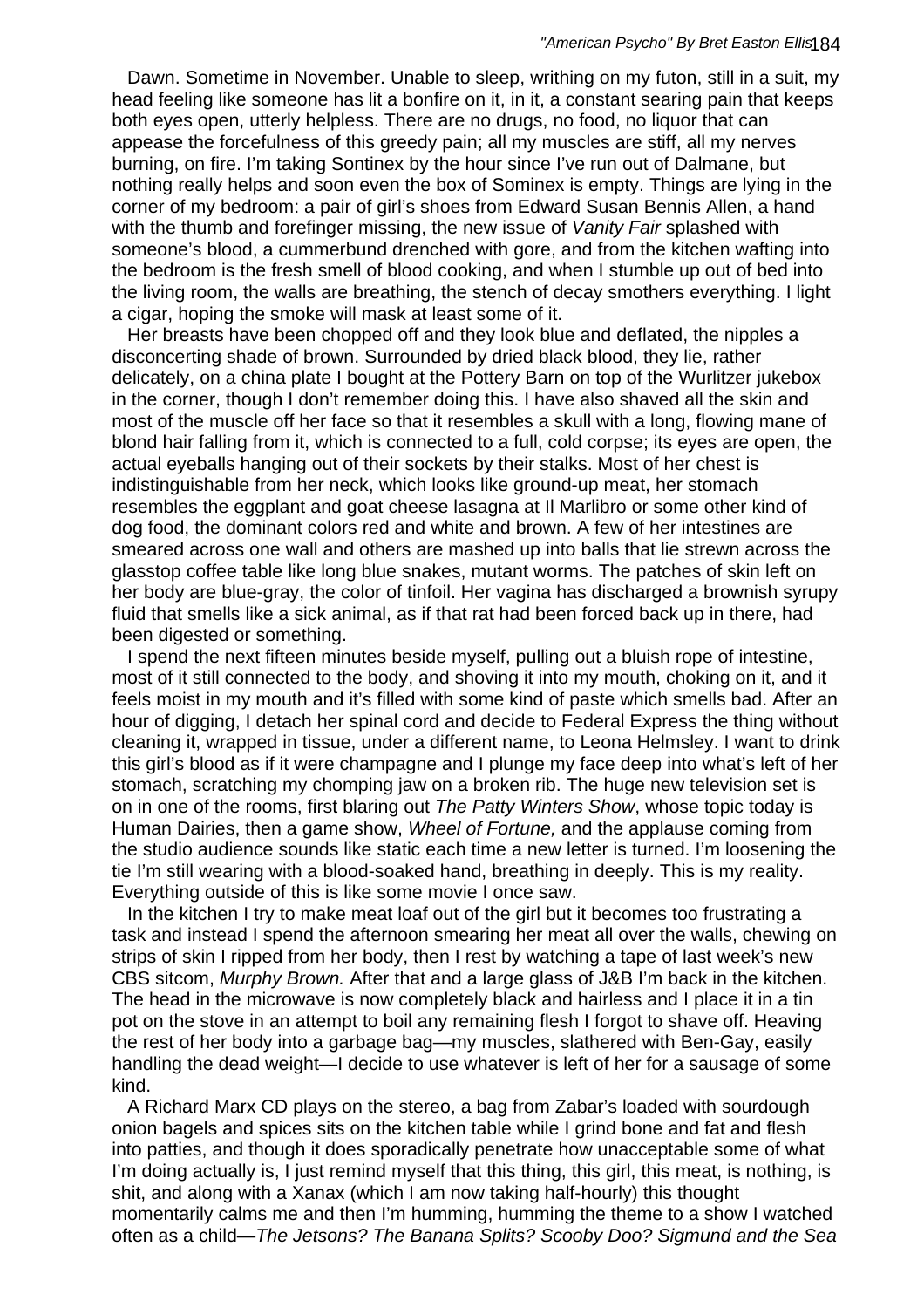*Monsters?* I'm remembering the song, the melody, even the key it was sung in, but not the show. Was it *Lidsville?* Was it *H. R. Pufnstuf*? These questions are punctuated by other questions, as diverse as "Will I ever do time?" and "Did this girl have a trusting heart?" The smell of meat and blood clouds up the condo until I don't notice it anymore. And later my macabre joy sours and I'm weeping for myself, unable to find solace in any of this, crying out, sobbing "I just want to be loved," cursing the earth and everything I have been taught: principles, distinctions, choices, morals, compromises, knowledge, unity, prayer—all of it was wrong, without any final purpose. All it came down to was: die or adapt. I imagine my own vacant face, the disembodied voice coming from its mouth: *These are terrible times*. Maggots already writhe across the human sausage, the drool pouring from my lips dribbles over them, and still I can't tell if I'm cooking any of this correctly, because I'm crying too hard and I have never really cooked anything before.

# **Taking an Uzi to the Gym**

 On a moonless night, in the starkness of the locker room at Xclusive, after working out for two hours, I'm feeling good. The gun in my locker is an Uzi which cost me seven hundred dollars and though I am also carrying a Ruger Mini (\$469) in my Bottega Veneta briefcase and it's favored by most hunters, I still don't like the way it looks; there's something more manly about an Uzi, something dramatic about it that gets me excited, and sitting here, Walkman on my head, in a pair of two-hundred-dollar black Lycra bicycle shorts, a Valium just beginning to take effect, I stare into the darkness of the locker, tempted. The rape and subsequent murder last night of an NYU student behind the Gristede's on University Place, near her dorm, however inappropriate the timing, no matter how uncharacteristic the lapse, was highly satisfying and though I'm unprepared by my change of heart, I'm in a reflective mood and I place the gun, which is a symbol of order to me, back in the locker, to be used at another time. I have videotapes to return, money to be taken out of an automated teller, a dinner reservation at 150 Wooster that was difficult to get.

# **Chase, Manhattan**

 Tuesday night, at Bouley, in No Man's Land, a fairly unremarkable marathon dinner, even after I tell the table, "Listen, guys, my life is a living hell," they utterly ignore me, the group assembled (Richard Perry, Edward Lampert, John Constable, Craig McDermott, Jim Kramer, Lucas Tanner) continuing to argue about allocating assets, which stocks look best for the upcoming decade, hardbodies, real estate, gold, why long-term bonds are too risky now, the spread collar, portfolios, how to use power effectively, new ways to exercise, Stolichnaya Cristall, how best to impress very important people, eternal vigilance, life at its best, here in Bouley I cannot seem to control myself, here in a room that contains a whole host of victims, lately I can't help noticing them everywhere—in business meetings, nightclubs, restaurants, in passing taxis and in elevators, on line at automated tellers and on porno tapes, in David's Cookies and on CNN, everywhere, all of them having one thing in common: they are *prey*, and during dinner I almost become unglued, plummeting into a state of near vertigo that forces me to excuse myself before dessert, at which point I use the rest room, do a line of cocaine, pick up my Giorgio Armani wool overcoat and the.357 magnum barely concealed within it from the coatcheck, strap on a holster and then I'm outside, but on *The Patty Winters Show* this morning there was an interview with a man who set his daughter on fire while she was giving birth, at dinner we all had shark…

 …in Tribeca it's misty out, sky on the verge of rain, the restaurants down here empty, after midnight the streets remote, unreal, the only sign of human life someone playing a saxophone on the corner of Duane Street, in the doorway, of what used to be Duplex, which is now an abandoned bistro that closed last month, a young guy, bearded, white beret, playing a very beautiful but clichéd saxophone solo, at his feet an open umbrella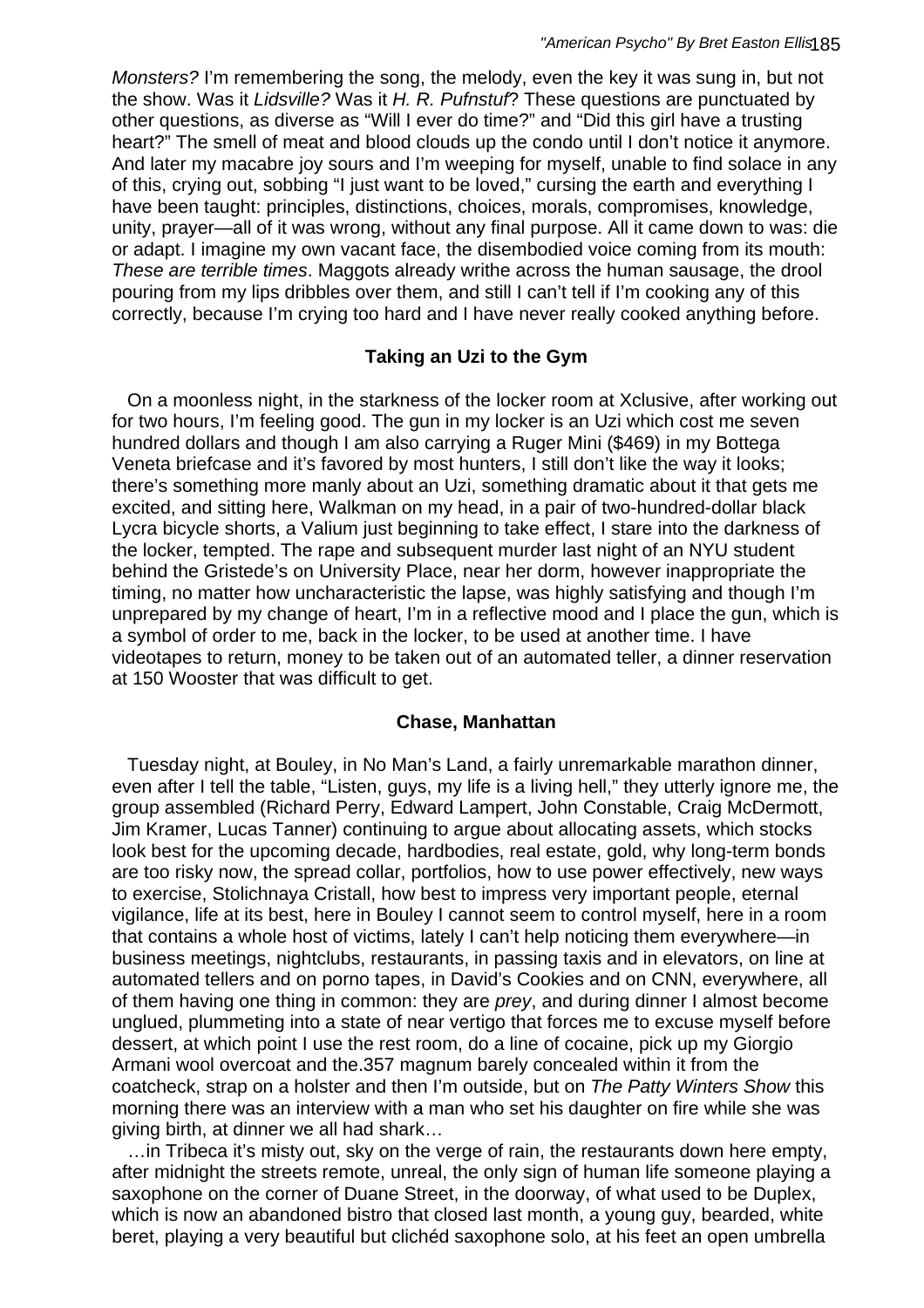#### "American Psycho" By Bret Easton Ellis 86

with a dollar, damp, and some change in it, unable to resist I move up to him, listening to the music, something from *Les Misérables,* he acknowledges my presence, nods, and while he closes his eyes—lifting the instrument up, leaning his head back during what I guess he thinks is a passionate moment—in one fluid motion I take the.357 magnum out of its holster and, not wanting to arouse anyone in the vicinity, I screw a silencer onto the gun, a cold autumn wind rushes up the street, engulfing us, and when the victim opens his eyes, spotting the gun, he stops playing, the tip of the saxophone still in his mouth, I pause too, then nod for him to go on, and, tentatively, he does, then I raise the gun to his face and in midnote pull the trigger, but the silencer doesn't work and in the same instant a huge crimson ring appears behind his head the booming sound of the gunshot deafens me, stunned, his eyes still alive, he falls to his knees, then onto his saxophone, I pop the clip and replace it with a full one, then something bad happens...

 …because while doing this I've failed to notice the squad car that was traveling behind me—doing what? god only knows, handing out parking tickets?—and after the noise the magnum makes echoes, fades, the siren of the squad car pierces the night, out of nowhere, sending my heart into palpitations, I start walking away from the trembling body, slowly, casually at first, as if innocent, then I break into a run, full-fledged, the cop car screeching after me, over a loudspeaker a cop shouts uselessly, "halt stop halt put down your weapon," ignoring them I make a left on Broadway, heading down toward City Hall Park, ducking into an alleyway, the squad car follows but only makes it halfway as the alley narrows, a spray of blue sparks flying up before it gets stuck and I run out the end of the alley as fast as I can onto Church Street, where I flag down a cab, hop in the front seat and scream at its driver, a young Iranian guy completely taken by surprise, to "get the hell out of here fast—no drive," I'm waving the gun at him, in his face, but he panics, cries out in mangled English "don't shoot me please don't kill me," holding his hands up, I mutter "oh shit" and scream "drive" but he's terrified, "oh don't shoot me man don't shoot," I impatiently mutter "fuck yourself" and, raising the gun to his face, pull the trigger, the bullet splatters his head open, cracks it in half like a dark red watermelon against the windshield, and I reach over him, open the door, push the corpse out, slam the door, start driving…

 …in an adrenaline rush causing panting, I can only get a few blocks, partly because of panic, mostly because of the blood, brains, chunks of head covering the windshield, and I barely avoid a collision with another cab on Franklin—is it?—and Greenwich, veering the taxi sharply to the right, swerving into the side of a parked limousine, then I shift into reverse, screech down the street, turn on the windshield wipers, realizing too late that the blood sprayed across the glass is on the *inside*, attempt to wipe it away with a gloved hand, and racing blindly down Greenwich I lose control entirely, the cab swerves into a Korean deli, next to a karaoke restaurant called Lotus Blossom I've been to with Japanese clients, the cab rolling over fruit stands, smashing through a wall of glass, the body of a cashier thudding across the hood, Patrick tries to put the cab in reverse but nothing happens, he staggers out of the cab, leaning against it, a nerve-racking silence follows, "nice going, Bateman," he mutters, limping out of the store, the body on the hood moaning in agony, Patrick with no idea where the cop running toward him across the street has come from, he's yelling something into his walkie-talkie, thinking Patrick is stunned, but Patrick surprises him by lunging out before the cop can get to his gun and he knocks him over onto the sidewalk…

 …where people from the Lotus Blossom are now standing, staring dumbly at the wreckage, no one helping the cop as the two men lie struggling on the sidewalk, the cop wheezing from exertion on top of Patrick, trying to wrestle the magnum from his grasp, but Patrick feels infected, like gasoline is coursing through his veins instead of blood, it gets windier, the temperature drops, it starts raining, but softly they roll into the street, Patrick keeps thinking there should be music, he forces a demonic leer, his heart thumping, and manages quite easily to bring the gun up to the cop's face, two pairs of hands holding it but Patrick's finger pulls the trigger, the bullet blowing a crease in the top of the officer's skull yet failing to kill him, but lowering his aim with the aid of the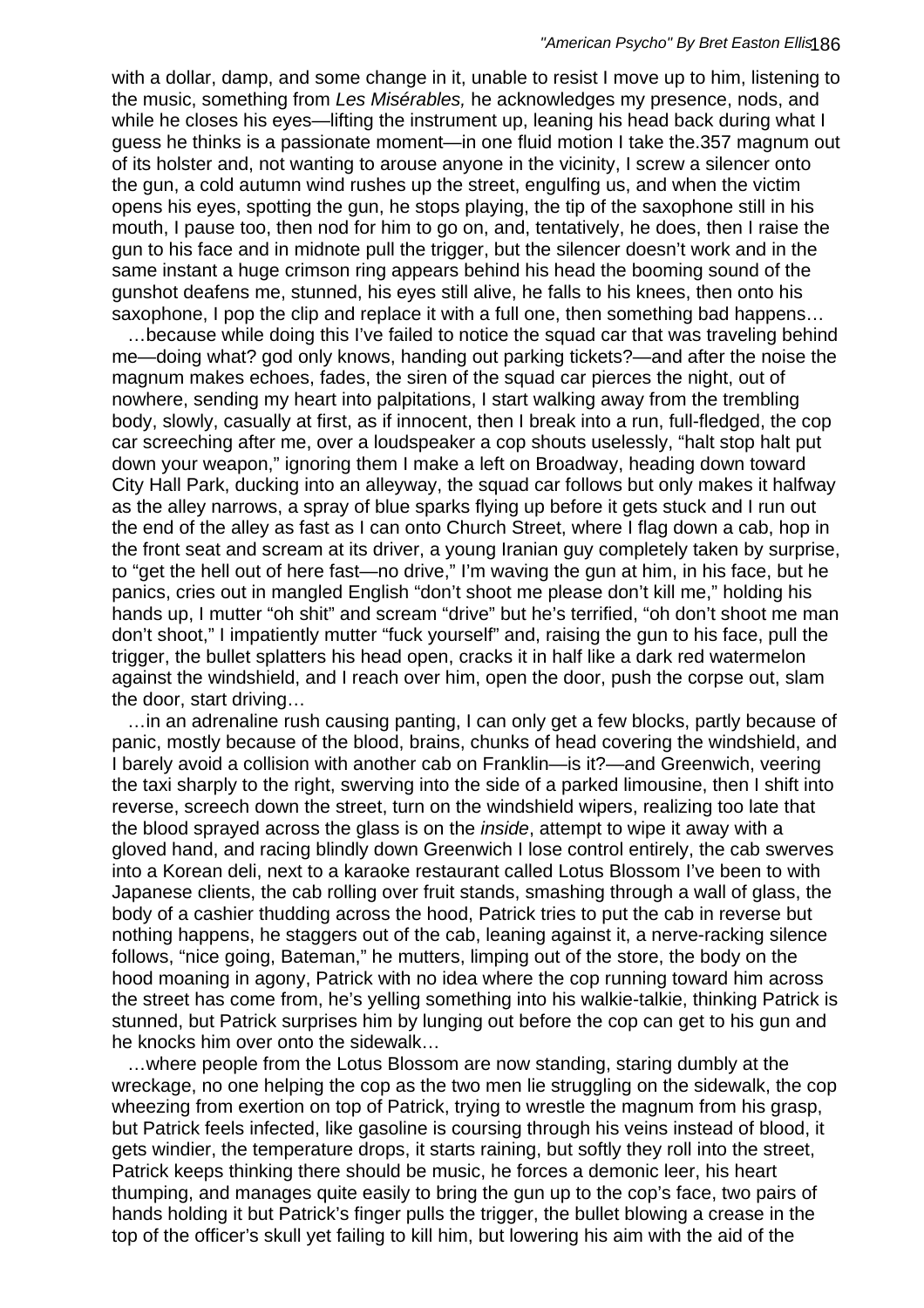#### "American Psycho" By Bret Easton Ellis 87

loosening grip of the officer's fingers Patrick shoots him in the face, the bullet's exit casting a lingering pinkish mist while some of the people on the sidewalk scream, do nothing, hide, run back into the restaurant, as the cop car Patrick thought he evaded in the alley careens toward the deli, red lights flashing, screeching to a halt right when Patrick trips over the curb, collapsing onto the sidewalk, at the same time reloading the magnum, hiding behind the corner, the terror he thought had passed engulfing him again, thinking: I have no idea what I've done to increase my chances of getting caught, I shot a saxophonist? a *saxophonist?* who was probably a *mime* too? for *that* I get this? and in the near distance he can hear other cars coming, lost in the maze of streets, the cops now, right here, don't bother with warnings anymore, they just start shooting and he returns their gunfire from his belly, getting a glimpse of both cops behind the open doors of the squad car, guns flashing like in a movie and this makes Patrick realize he's involved in an actual gunfight of sorts, that he's trying to dodge bullets, that the dream threatens to break, is gone, that he's not aiming carefully, just obliviously returning gunfire, lying there, when a stray bullet, sixth in a new round, hits the gas tank of the police car, the headlights dim before it bursts apart, sending a fireball billowing up into the darkness, the bulb of a streetlamp above it exploding unexpectedly in a burst of yellow-green sparks, flames washing over the bodies of the policemen both living and dead, shattering all the windows of Lotus Blossom, Patrick's ears ringing…

 …while running toward Wall Street, still in Tribeca, he stays away from where the streetlamps shine the brightest, notices that the entire block he's lurching down is gentrified, then he dashes past a row of Porsches, tries to open each one and sets a string of car alarm sirens off, the car he would like to steal is a black Range Rover with permanent four-wheel drive, an aircraft-grade aluminum body on a boxed steel chassis and a fuel-injected V-8 engine, but he can't find one, and though this disappoints him he's also intoxicated by the whirlwind of confusion, by the city itself, the rain falling from an ice-cold sky but still warm enough in the city, on the ground, for fog to drift through the passageways the skyscrapers create in Battery Park, in Wall Street, wherever, most of them a kaleidoscopic blur, and now he's jumping over an embankment, *somersaulting* over it, then he's running like crazy, running full tilt, his brain locked into the physical exertion of utter, sheer panic, helter-skelter, now he thinks a car is following him down a deserted highway, now he feels the night accepts him, from somewhere else a shot is heard but doesn't really register because Patrick's mind is out of sync, forgetting his destination, until like a mirage his once building, where Pierce & Pierce is located, comes into view, the lights in it going off, floor by floor, as if a darkness is rising through it, running another hundred yards, two hundred yards, ducking into the stairs, below, where? his senses blocked for the first time with fear and bewilderment, and dumbstruck with confusion he rushes into the lobby of what he thinks is his building, but no, something seems wrong, what is it? *you moved* (the move itself was a nightmare even though Patrick has a better office now; the new Barney's and Godiva stores adjacent to the lobby ease the strain) and he's gotten the buildings mixed up, it's only at the elevator…

 …doors, both of which are locked, where he notices the huge Julian Schnabel in the lobby and he realizes *wrong fucking building* and he whirls around, making a mad scramble for the revolving doors, but the night watchman who tried to get Patrick's attention before now waves him in, as he's about to bolt out of the lobby, "Burning the midnight oil, Mr. Smith? You forgot to sign in," and frustrated, Patrick shoots at him while spinning once, twice through the glass doors which thrust him back into the lobby of god only knows where as the bullet catches the watchman in the throat, knocking him backward, leaving a spray of blood hanging momentarily in midair before drizzling down on the watchman's contorted, twisted face, and the black janitor Patrick has just noticed has been watching the scene from a corner of the lobby, mop in hand, bucket by his feet, drops the mop, raises his hands, and Patrick shoots him right between the eyes, a stream of blood covers his face, the back of his head explodes in a spray, behind him the bullet knocks out a chunk of marble, the force of the blast slams him against the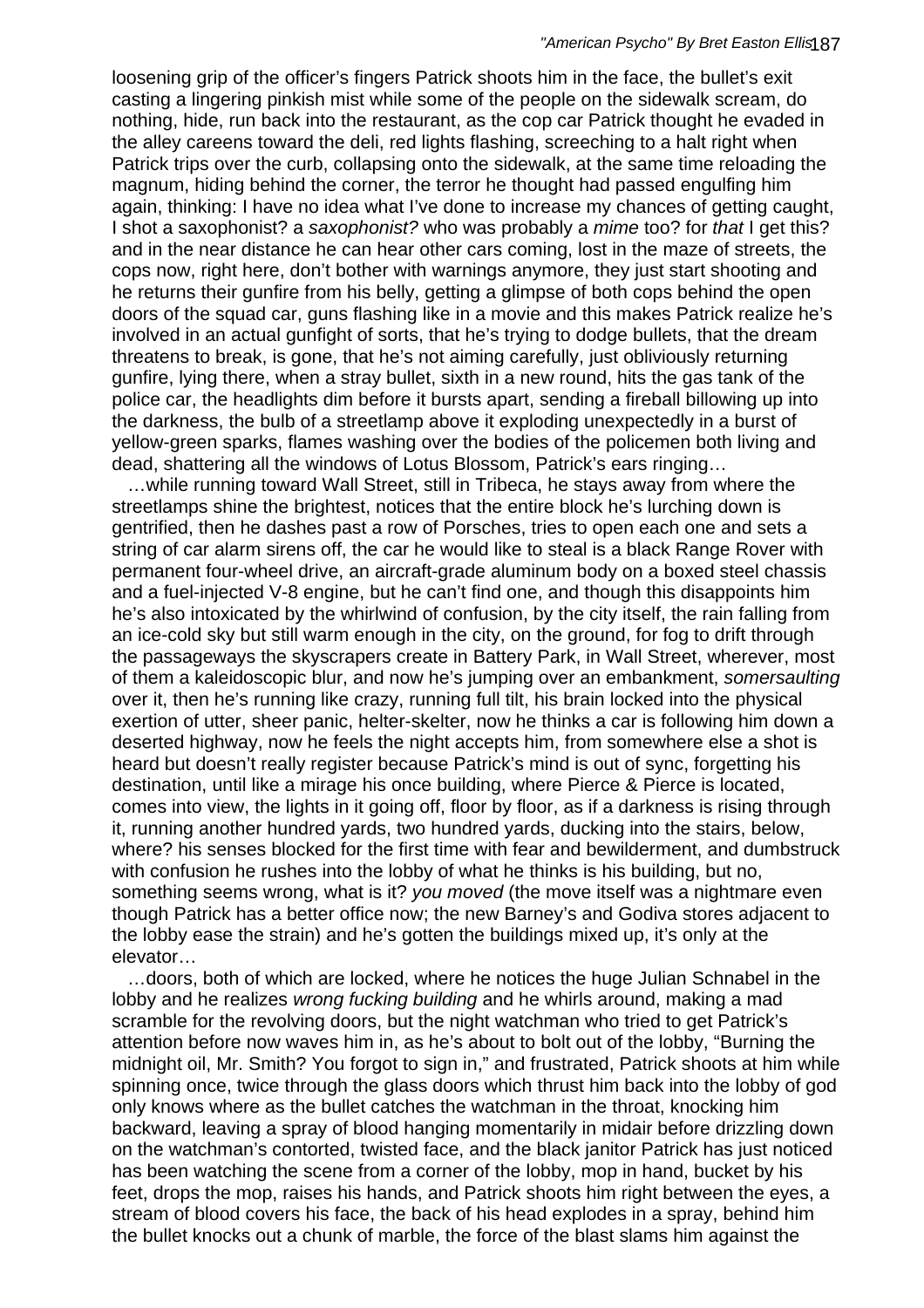wall. Patrick dashing across the street toward the light of his new office, when he walks in…

 …nodding toward Gus,*our night watchman,* signing in, heading up in the elevator, higher, toward the darkness of his floor, calm is eventually restored, safe in the anonymity of my new office, able with shaking hands to pick up the cordless phone, looking through my Rolodex, exhausted, eyes falling upon Harold Carnes' number, dialing the seven digits slowly, breathing deeply, evenly, I decide to make public what has been, until now, my private dementia, but Harold isn't in, business, London, I leave a message, admitting everything, leaving nothing out, thirty, forty, a hundred murders, and while I'm on the phone with Harold's machine a helicopter with a searchlight appears, flying low over the river, lightning cracks the sky open in jagged bolts behind it, heading toward the building I was last at, descending to land on the building's roof across from this one, the bottom of the building surrounded already by police cars, two ambulances, and a SWAT team leaps out of the helicopter, a half-dozen armed men disappear into the entrance on the deck of the roof, flares are lined up what seems like everywhere, and I'm watching all of this with the phone in my hand, crouched by my desk, sobbing though I don't know why, into Harold's machine, "I left her in a parking lot… near a Dunkin' Donuts… somewhere around midtown…" and finally, after ten minutes of this, I sign off by concluding, "Uh, I'm a pretty sick guy," then hang up, but I call back and after an interminable beep, proving my message was indeed recorded, I leave another: "Listen, it's Bateman again, and if you get back tomorrow, I may show up at Da Umberto's tonight so, you know, keep your eyes open," and the sun, a planet on fire, gradually rises over Manhattan, another sunrise, and soon the night turns into day so fast it's like some kind of optical illusion…

### **Huey Lewis and the News**

 Huey Lewis and the News burst out of San Francisco onto the national music scene at the beginning of the decade, with their self-titled rock pop album released by Chrysalis, though they really didn't come into their own, commercially or artistically, until their 1983 smash, *Sports*. Though their roots were visible (blues, Memphis soul, country) on *Huey Lewis and the News* they seemed a little too willing to cash in on the late seventies/early eighties taste for New Wave, and the album—though it's still a smashing debut—seems a little too stark, too punk. Examples of this being the drumming on the first single, "Some of My Lies Are True (Sooner or Later)," and the fake handclaps on "Don't Make Me Do It" as well as the organ on "Taking a Walk." Even though it was a little bit strained, their peppy boy-wants-girl lyrics and the energy with which Lewis, as a lead singer, instilled all the songs were refreshing. Having a great lead guitarist like Chris Hayes (who also shares vocals) doesn't hurt either. Hayes' solos are as original and unrehearsed as any in rock. Yet the keyboardist, Sean Hopper, seemed too intent on playing the organ a little too mechanically (though his piano playing on the second half of the album gets better) and Bill Gibson's drumming was too muted to have much impact. The songwriting also didn't mature until much later, though many of the catchy songs had hints of longing and regret and dread ("Stop Trying" is just one example).

 Though the boys hail from San Francisco and they share some similarities with their Southern California counterparts, the Beach Boys (gorgeous harmonies, sophisticated vocalizing, beautiful melodies—they even posed with a surfboard on the cover of the debut album), they also carried with them some of the bleakness and nihilism of the (thankfully now forgotten) "punk rock" scene of Los Angeles at the time. Talk about your Angry Young Man!—listen to Huey on "Who Cares," "Stop Trying," "Don't Even Tell Me That You Love Me," "Trouble in Paradise" (the titles say it all). Huey hits his notes like an embittered survivor and the band often sounds as angry as performers like the Clash or Billy Joel or Blondie. No one should forget that we have Elvis Costello to thank for discovering Huey in the first place. Huey played harmonica on Costello's second record, the thin, vapid *My Aim Was You*. Lewis has some of Costello's supposed bitterness,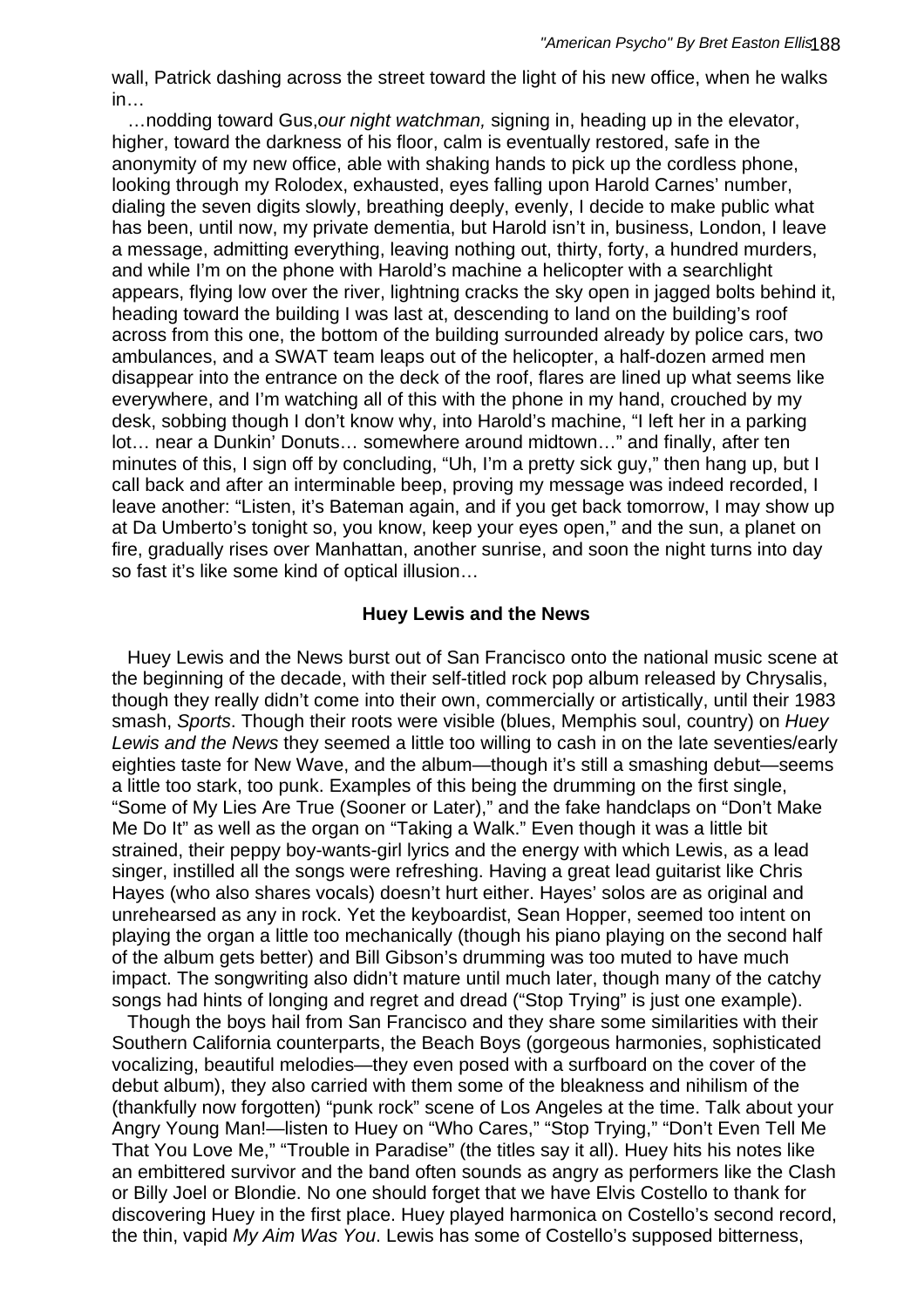though Huey has a more bitter, cynical sense of humor. Elvis might think that intellectual wordplay is as important as having a good time and having one's cynicism tempered by good spirits, but I wonder what he thinks about Lewis selling so many more records than he?

 Things looked up for Huey and the boys on the second album, 1982's *Picture This*, which yielded two semihits, "Workin' for a Livin'" and "Do You Believe in Love," and the fact that this coincided with the advent of video (there was one made for both songs) undoubtedly helped sales. The sound, though still tinged with New Wave trappings, seemed more roots-rock than the previous album, which might have something to do with the fact that Bob Clearmountain mixed the record or that Huey Lewis and the News took over the producing reins. Their songwriting grew more sophisticated and the group wasn't afraid to quietly explore other genres—notably reggae ("Tell Her a Little Lie") and ballads ("Hope You Love Me Like You Say" and "Is It Me?"). But for all its power-pop glory, the sound and the band seem, gratefully, less rebellious, less angry on this record (though the blue-collar bitterness of "Workin' for a Livin'" seems like an outtake from the earlier album). They seem more concerned with personal relationships—four of the album's ten songs have the word "love" in their title—rather than strutting around as young nihilists, and the mellow good-times feel of the record is a surprising, infectious change.

 The band is playing better than it last did and the Tower of Power horns give the record a more open, warmer sound. The album hits its peak with the back-to-back onetwo punch of "Workin' for a Livin'" and "Do You Believe in Love," which is the best song on the album and is essentially about the singer asking a girl he's met while *"looking for someone to meet"* if she *"believes in love."* The fact that the song never resolves the question (we never find out what the girl says) gives it an added complexity that wasn't apparent on the group's debut. Also on "Do You Believe in Love" is a terrific sax solo by Johnny Colla (the guy gives Clarence Clemons a run for his money), who, like Chris Hayes on lead guitar and Sean Hopper on keyboards, has by now become an invaluable asset to the band (the sax solo on the ballad "Is It Me?" is even stronger). Huey's voice sounds more searching, less raspy, yet plaintive, especially on "The Only One," which is a touching song about what happens to our mentors and where they end up (Bill Gibson's drumming is especially vital to this track). Though the album should have ended on that powerful note, it ends instead with "Buzz Buzz Buzz," a throwaway blues number that doesn't make much sense compared to what preceded it, but in its own joky way it amuses and the Tower of Power horns are in excellent form.

 There are no such mistakes made on the band's third album and flawless masterpiece, *Sports* (Chrysalis). Every song has the potential to be a huge hit and most of them were. It made the band rock 'n' roll icons. Gone totally is the bad-boy image, and a new frat-guy sweetness takes over (they even have the chance to say "ass" in one song and choose to bleep it instead). The whole album has a clear, crisp sound and a new sheen of consummate professionalism that gives the songs on the album a big boost. And the wacky, original videos made to sell the record ("Heart and Soul," "The Heart of Rock 'n' Roll," "If This Is It," "Bad Is Bad," "I Want a New Drug") made them superstars on MTV.

 Produced by the band, *Sports* opens with what will probably become their signature song, "The Heart of Rock 'n Roll," a loving ode to rock 'n' roll all over the United States. It's followed by "Heart and Soul," their first big single, which is a trademark Lewis song (though it's written by outsiders Michael Chapman and Nicky Chinn) and the tune that firmly and forever established them as the premier rock band in the country for the 1980s. If the lyrics aren't quite up to par with other songs, most of them are more than serviceable and the whole thing is a jaunty enterprise about what a mistake one-night stands are (a message the earlier, rowdier Huey would never have made). "Bad Is Bad," written solely by Lewis, is the bluesiest song the band had recorded up to this point and Mario Cipollina's bass playing gets to shine on it, but it's really Huey's harmonica solos that give it an edge. "I Want a New Drug," with its killer guitar riff (courtesy of Chris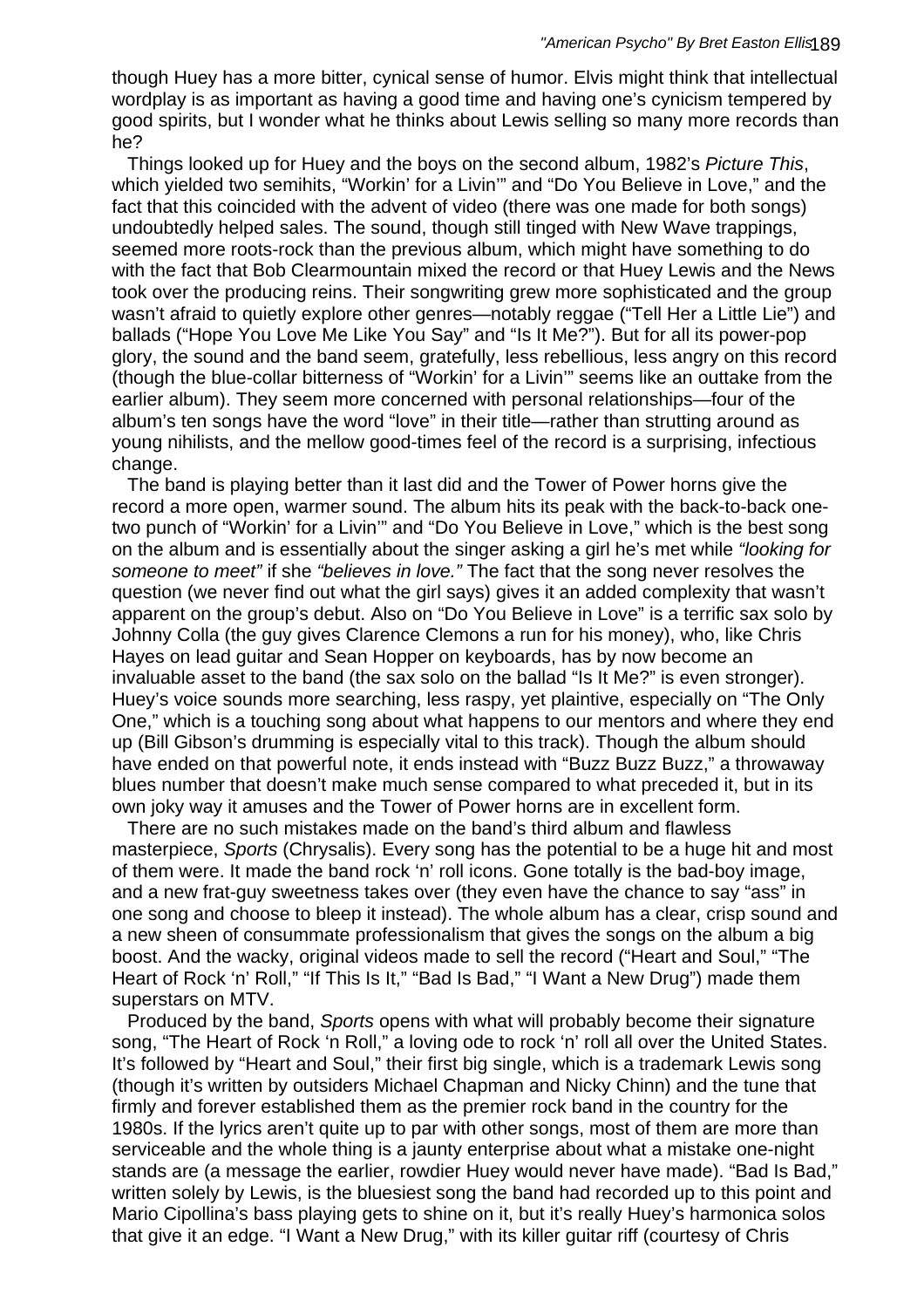Hayes), is the album's centerpiece—not only is it the greatest antidrug song ever written, it's also a personal statement about how the band has grown up, shucked off their bad-boy image and learned to become more adult. Hayes' solo on it is incredible and the drum machine used, but not credited, gives not only "I Want a New Drug" but most of the album a more consistent backbeat than any of the previous albums—even though Bill Gibson is still a welcome presence.

 The rest of the album whizzes by flawlessly—side two opens with their most searing statement yet: "Walking on a Thin Line," and no one, not even Bruce Springsteen, has written as devastatingly about the plight of the Vietnam vet in modern society. This song, though written by outsiders, shows a social awareness that was new to the band and proved to anyone who ever doubted it that the band, apart from its blues background, had a heart. And again in "Finally Found a Home" the band proclaims its newfound sophistication with this paean to growing up. And though at the same time it's about shedding their rebel image, it's also about how they "found themselves" in the passion and energy of rock 'n' roll. In fact the song works on so many levels it's almost too complex for the album to carry, though it never loses its beat and it still has Sean Hopper's ringing keyboards, which make it danceable. "If This Is It" is the album's one ballad, but it's not downbeat. It's a plea for a lover to tell another lover if they want to carry on with the relationship, and the way Huey sings it (arguably the most superb vocal on the album), it becomes instilled with hope. Again, this song—as with the rest of the album—isn't about chasing or longing after girls, it's about dealing with relationships. "Crack Me Up" is the album's only hint at a throwback to the band's New Wave days and it's minor but amusing, though its antidrinking, antidrug, pro-growing-up statement isn't.

 And as a lovely ending to an altogether remarkable album, the band does a version of "Honky Tonk Blues" (another song written by someone not in the band, named Hank Williams), and even though it's a very different type of song, you can feel its presence throughout the rest of the album. For all its professional sheen, the album has the integrity of honky-tonk blues. (Aside: During this period Huey also recorded two songs for the movie *Back to the Future,* which both went Number One, "The Power of Love" and "Back in Time," delightful extras, not footnotes, in what has been shaping up into a legendary career.) What to say to *Sports* dissenters in the long run? Nine million people can't be wrong.

 *Fore!* (Chrysalis; 1986) is essentially a continuation of the *Sports* album but with an even more professional sheen. This is the record where the guys don't need to prove they've grown up and that they've accepted rock 'n' roll, because in the three year transition between *Sports* and *Fore!* they already *had.* (In fact three of them are wearing suits on the cover of the record.) It opens with a blaze of fire, "Jacob's Ladder," which is essentially a song about struggle and overcoming compromise, a fitting reminder of what Huey and the News represents, and with the exception of "Hip to Be Square" it's the best song on the album (though it wasn't written by anyone in the band). This is followed by the sweetly good-matured "Stuck with You," a lightweight paean to relationships and marriage. In fact most of the love songs on the album are about sustained relationships, unlike the early albums, where the concerns were about either lusting after girls and not getting them or getting burned in the process. On *Fore!* the songs are about guys who are in control (who have the girls) and now have to deal with them. This new dimension in the News gives the record an added oomph and they seem more content and satisfied, less urgent, and this makes for their most pleasingly crafted record to date. But also for every "Doing It All for My Baby" (a delightful ode about monogamy and satisfaction) there's a barn-banning blues scorcher number like "Whole Lotta Lovin'," and side one (or, on the CD, song number five) ends with the masterpiece "Hip to Be Square" (which, ironically, is accompanied by the band's only bad video), the key song on *Fore!;* which is a rollicking ode to conformity that's so catchy most people probably don't even listen to the lines, but with Chris Hayes blasting guitar and the terrific keyboard playing who cares? And it's not just about the pleasures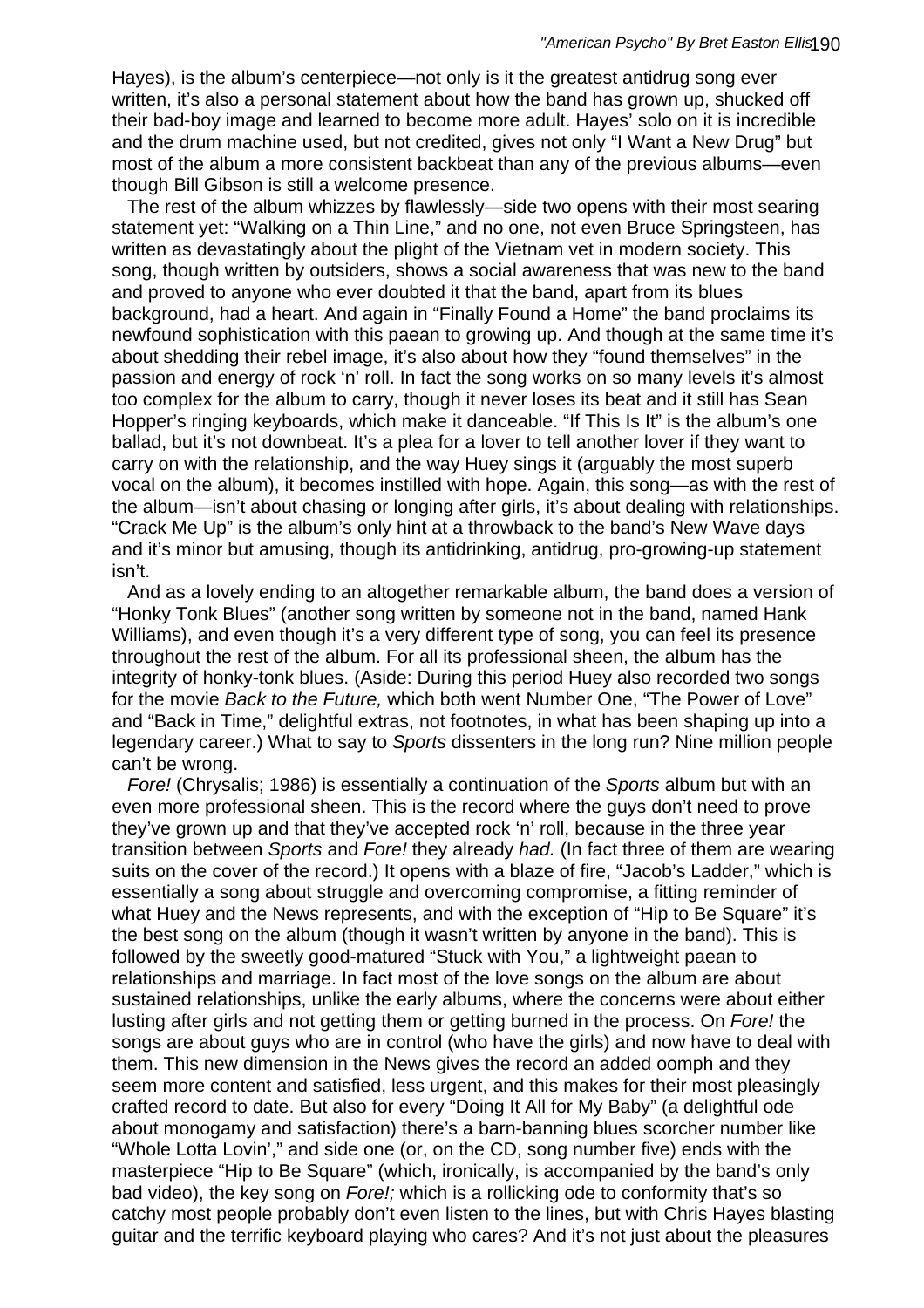of conformity and the importance of trends—it's also a personal statement about the band itself, though of what I'm not quite sure.

 If the second part of *Fore!* doesn't have the intensity of the first, there are some real gems that are actually quite complicated. "I Know What I Like" is a song that Huey would never have sung six years back—a blunt declaration of independence—while the carefully placed "I Never Walk Alone," which follows, actually complements the song and explains it in broader terms (it also has a great organ solo and except for "Hip to Be Square" has Huey's strongest vocals). "Forest for the Trees" is an upbeat antisuicide tract, and though its title might seem like a cliché, Huey and the band have a way of energizing clichés and making them originals wholly their own. The nifty a cappella "Naturally" evokes an innocent time while showcasing the band's vocal harmonies (if you didn't know better you'd think it was the Beach Boys coming out of your CD player), and even if it's essentially a throwaway, a trifle of sorts, the album ends on a majestic note with "Simple as That," a blue-collar ballad that sounds not a note of resignation but one of hope, and its complex message (it wasn't written by anyone in the band) of survival leads the way to their next album, *Small World*, where they take on global issues. *Fore!* might not be the masterpiece *Sports* is (what could be?), but in its own way it's just as satisfying and the mellower, gentler Huey of '86 is just as happening.

 *Small World* (Chrysalis; 1988) is the most ambitious, artistically satisfying record yet produced by Huey Lewis and the News. The Angry Young Man has definitely been replaced by a smoothly professional musician and even though Huey has only really mastered one instrument (the harmonica), its majestic Dylanesque sounds give *Small World* a grandeur few artists have reached. It's an obvious transition and their first album that tries to make thematic sense—in fact Huey takes on one of the biggest subjects of all: the importance of global communication. It's no wonder four out of the album's ten songs have the word "world" in their titles and that for the first time there's not only one but *three* instrumentals.

 The CD gets off to a rousing start with the Lewis/Hayes-penned "Small World (Part One)," which, along with its message of harmony, has a blistering solo by Hayes at its center. In "Old Antone's" one can catch the zydeco influences that the band has picked up on touring around the country, and it gives it a Cajun flavor that is utterly unique. Bruce Hornsby plays the accordion wonderfully and the lyrics give you a sense of a true Bayou spirit. Again, on the hit single "Perfect World," the Tower of Power horns are used to extraordinary effect. It's also the best cut on the album (written by Alex Call, who isn't in the band) and it ties up all the album's themes—about accepting the imperfections of this world but still learning to "*keep on dreamin' of livin' in a perfect world*." Though the sang is fastpaced pop it's still moving in terms of its intentions and the band plays splendidly on it. Oddly this is followed by two instrumentals: the eerie African-influenced reggae dance track "Bobo Tempo" and the second part of "Small World." But just because these tunes are wordless doesn't mean the global message of communication is lost, and they don't seem like filler or padding because of the implications of their thematic reprise; the band gets to show off its improvisational skills as well.

 Side two opens smashingly with "Walking with the Kid," the first Huey song to acknowledge the responsibilities of fatherhood. His voice sounds mature and even though we, as listeners, don't find out until the last line that "the kid" (who we assume is a buddy) is actually his son, the maturity in Huey's voice tips us off and it's hard to believe that the man who once sang "Heart and Soul" and "Some of My Lies Are True" is singing *this.* The album's big ballad, "World to Me," is a dreamy pearl of a song, and though it's about sticking together in a relationship, it also makes allusions to China and Alaska and Tennessee, carrying on the album's "Small World" theme—and the band sounds really good on it. "Better Be True" is also a bit of a ballad, but it's not a dreamy pearl and its lyrics aren't really about sticking together in a relationship nor does it make allusions to China or Alaska and the band sounds really good on it.

 "Give Me the Keys (And I'll Drive You Crazy)" is a good-times blues rocker about (what else?) driving around, incorporating the album's theme in a much more playful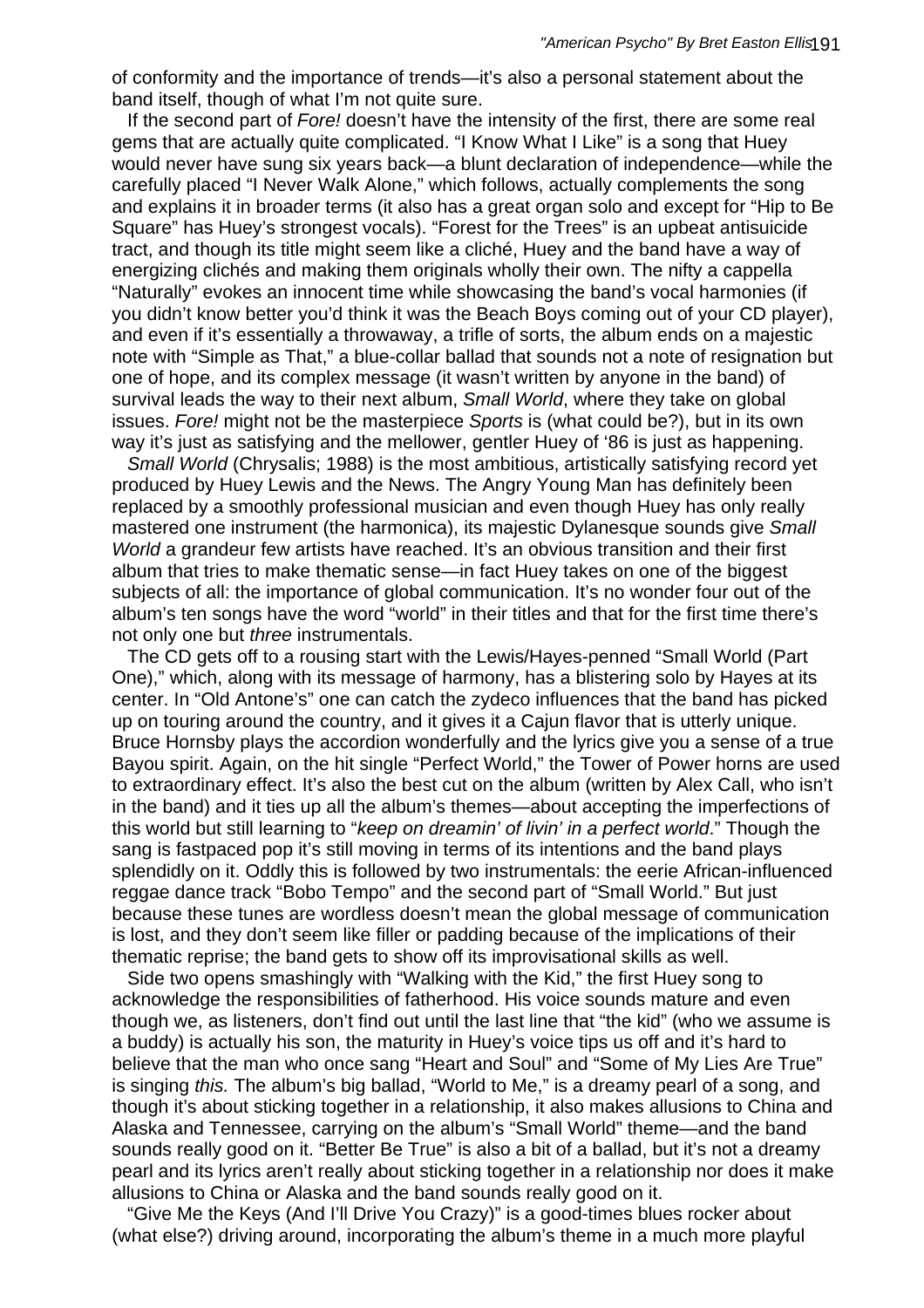way than previous songs on the album did, and though lyrically it might seem impoverished, it's still a sign that the new "serious" Lewis—that Huey the artist hasn't totally lost his frisky sense of humor. The album ends with "Slammin'," which has no words and it's just a lot of horns that quite frankly, if you turn it up really loud, can give you a fucking big headache and maybe even make you feel a little sick, though it might sound different on an album or on a cassette though I wouldn't know anything about that. Anyway it set off something wicked in me that lasted for days. And you cannot dance to it very well.

 It took something like a hundred people to put *Small World* together (counting all the extra musicians, drum technicians, accountants, lawyers—who are all, thanked), but this actually adds to the CD's theme of community and it doesn't clutter the record—it makes it a more joyous experience. With this CD and the four previous ones behind it, Huey Lewis and the News prove that if this really *is* a small world, then these guys are the *best* American band of the 1980s on this or any other continent—and it has with it Huey Lewis, a vocalist, musician and writer who just can't be topped.

# **In Bed with Courtney**

 I'm in Courtney's bed. Luis is in Atlanta. Courtney shivers, presses against me, relaxes. I roll off her onto my back, landing on something hard and covered with fur. I reach under myself to find a stuffed black cat with blue jewels for eyes that I think I spotted at F.A.O. Schwarz when I was doing some early Christmas shopping. I'm at a loss as to what to say, so I stammer, "Tiffany lamps… are making a comeback." I can barely see her face in the darkness but hear the sigh, painful and low, the sound of a prescription bottle snapping open, her body shifting in the bed. I drop the cat on the floor, get up, take a shower. On *The Patty Winters Show* this morning the topic was Beautiful Teenage Lesbians, which I found so erotic I had to stay home, miss a meeting, jerk off twice. Aimless, I spent an inordinate amount of the day at Sotheby's, bored and confused. Last night, dinner with Jeanette at Deck Chairs, she seemed tired and ordered little. We split a pizza that cost ninety dollars. After toweling my hair dry I put on a Ralph Lauren robe and walk back into the bedroom, start to dress. Courtney is smoking a cigarette, watching *Late Night with David Letterman,* the sound turned down low.

"Will you call me before Thanksgiving?' she asks.

 "Maybe." I button up the front of my shirt, wondering why I even came here in the first place.

"What are you doing?" she asks, speaking slowly.

 My response is predictably cool. "Dinner at the River Café. Afterwards Au Bar, maybe."

"That's nice," she murmurs.

"You and… Luis?" I ask.

 "We were supposed to have dinner at Tad and Maura's," she sighs. "But I don't think we're going to anymore."

 "Why not?" I slip on my vest, black cashmere from Polo, thinking: I am really interested.

 "Oh you know how Luis is about the Japanese," she starts, her eyes already glazed over.

When she fails to continue I ask, annoyed, "You're making sense. Go on."

 "Luis refused to play Trivial Pursuit at Tad and Maura's last Sunday because they have an Akita." She takes a drag off her cigarette.

"So, like…" I pause. "What happened?"

"We played at my place."

"I never knew you smoked," I say.

She smiles sadly but in a dumb way. "You never noticed."

"Okay, I admit I'm embarrassed, but just a little." I move over to the Martian mirror that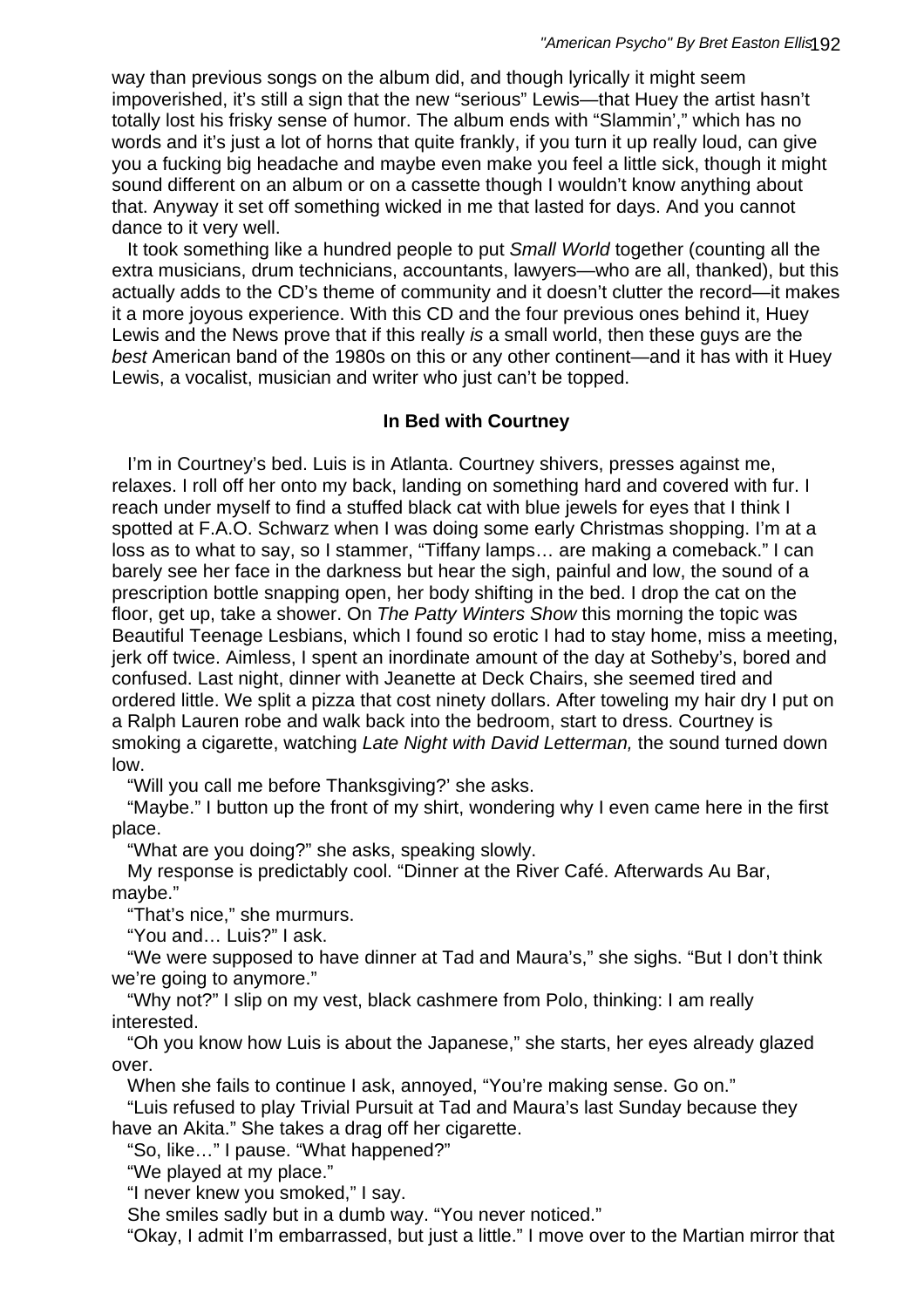hangs above a Sottsass teakwood desk to make sure the knot in my Armani paisley tie isn't crooked.

"Listen, Patrick," she says, with effort. "Can we talk?"

 "You look marvelous." I sigh, turning my head, offering an airkiss. "There's nothing to say. You're going to marry Luis. Next week, no less."

"Isn't that special?" she asks sarcastically, but not in a frustrated way.

"Read my lips," I say, turning back to the mirror. "You look marvelous."

"Patrick?"

"Yes, Courtney?"

 "If I don't see you before Thanksgiving…" She stops, confused. "Have a nice one?" I look at her for a moment before replying, tonelessly, "You too."

 She picks up the stuffed black cat, strokes its head. I step out the door into the hallway, heading down it toward the kitchen.

"Patrick?" she calls sofy from her bedroom.

I stop but don't turn around. "Yes?"

"Nothing."

# **Smith & Wollensky**

 I'm with Craig McDermott in Harry's on Hanover. He's smoking a cigar, drinking a Stoli Cristall martini, asking me what the rules are for wearing a pocket square. I'm drinking the same thing, answering him. We're waiting for Harold Carnes, who just got back from London on Tuesday, and he's half an hour late. I'm nervous, impatient, and when I tell McDermott that we should have invited Todd or at least Hamlin, who was sure to have cocaine, he shrugs and says that maybe we'll be able to find Carnes at Delmonico's. But we don't find Carnes at Delmonico's so we head uptown to Smith & Wollensky for an eight o'clock reservation that one of us made. McDermott is wearing a six-button double-breasted wool suit by Cerruti 1881, a tattersall cotton shirt by Louis, Boston, a silk tie by Dunhill. I'm wearing a six-button double-breasted wool suit by Ermenegildo Zegna, a striped cotton shirt by Luciano Barbera, a silk tie by Armani, suede wing-tips by Ralph Lauren, socks by E. G. Smith. Men Who've Been Raped by Women was the topic on *The Patty Winters Show* this morning. Sitting in a booth at Smith and Wollensky, which is strangely empty, I'm on Valium, drinking a good glass of red wine, wondering absently about that cousin of mine at St. Albans in Washington who recently raped a girl, biting her earlobes off, getting a sick thrill not ordering the hash browns, how my brother and I once rode horses together, played tennis—this is burning from my memory but McDermott eclipses these thoughts when he notices I haven't ordered the hash browns after dinner has arrived.

 "What is this? You can't eat at Smith and Wollensky without ordering the hash browns," he complains.

I avoid his eyes and touch the cigar I'm saving in my jacket pocket.

 "Jesus, Bateman, you're a raving maniac. Been at P & P too long," he mutters. "No fucking hash browns."

 I don't say anything. How can I tell McDermott that this is a very disjointed time of my life and that I notice the walls have been painted a bright, almost painful white and under the glare of the fluorescent lights they seem to pulse and glow. Frank Sinatra is somewhere, singing "Witchcraft." I'm staring at the walls, listening to the words, suddenly thirsty, but our waiter is taking orders from a very large table of exclusively Japanese businessmen, and someone who I think is either George MacGowan or Taylor Preston, in the booth behind this one, wearing something by Polo, is eyeing me suspiciously and McDermott is still staring at my steak with this stunned look on his face and one of the Japanese businessmen is holding an abacus, another one is trying to pronounce the word "teriyaki," another is mouthing, then singing, the words to the song, and the table laughs, an odd, not completely foreign sound, as he lifts up a pair of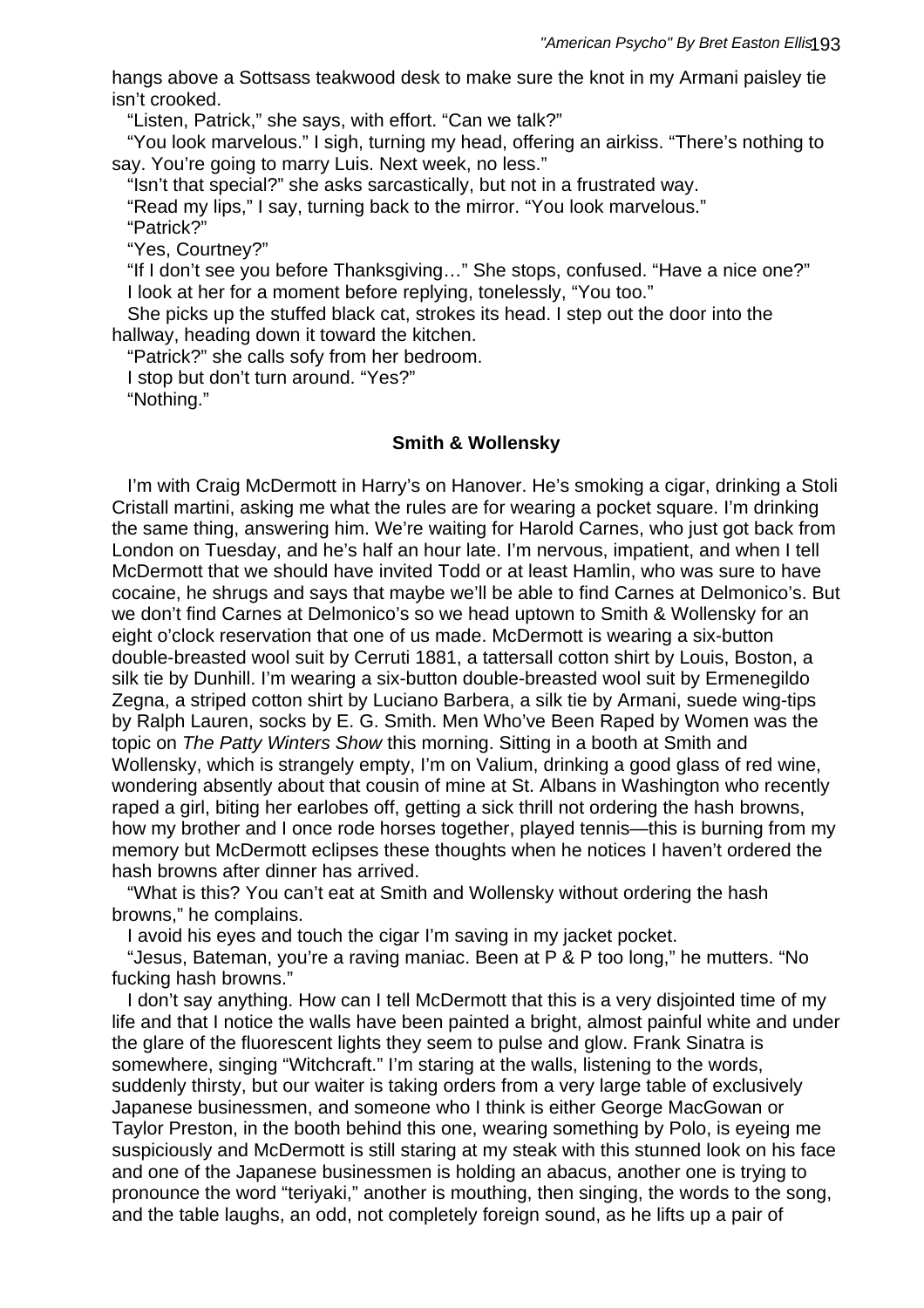chopsticks, shaking his head confidently, imitating Sinatra. His mouth opens, what comes out of it is: "*that sry comehitle stale… that clazy witchclaft…* "

### **Something on Television**

 While getting dressed to meet Jeanette for a new British musical that opened on Broadway last week and then dinner at Progress, the new Malcolm Forbes restaurant on the Upper East Side, I watch a tape of this morning's *Patty Winters Show,* which is split into two parts. The first section is a feature on the lead singer of the rock band Guns n' Roses, Axl Rose, whom Patty quoted as telling an interviewer, "When I get stressed I get violent and take it out on myself. I've pulled razor blades on myself but then realized that having a scar is more detrimental than not having a stereo… I'd rather kick my stereo in than go punch somebody in the face. When I get mad or upset or emotional, sometimes I'll walk over and play my piano." Part two consists of Patty reading letters that Ted Bundy, the mass murderer, had written to his fiancée during one of his many trials. " 'Dear Carole,'" she reads, while an unfairly bloated head shot of Bundy, just weeks away from execution, Hashes across the screen, " 'please do not sit in the same row in court with Janet. When I look over toward you there she sits contemplating me with her mad eyes like a deranged seagull studying a clam… I can feel her spreading hot sauce on me already…'"

 I wait for something to happen. I sit in my bedroom for close to an hour. Nothing does. I get up, do the rest of the coke—a minuscule amount that's in my closet left over from a late Saturday at M.K. or Au Bar, stop at Orso for a drink before meeting Jeanette, who I called earlier, mentioning that I had two tickets to this particular musical and she didn't say anything except "I'll go" and I told her to meet me in front of the theater at ten to eight and she hung up. I tell myself while I'm sitting alone at the bar in Orso that I was going to call one of the numbers that flashed on the bottom of the screen, but then I realize that I didn't know what to say and I remember ten of the words Patty read: "*I can feel her spreading hot sauce on me already*."

 I remember these words again for some reason while Jeanette and I are sitting in Progress after the musical and it's late, the restaurant is crowded. We order something called eagle carpaccio, mesquite-grilled mahi-mahi, endive with chèvre and chocolatecovered almonds, this weird kind of gazpacho with raw chicken in it, dry beer. Right now there really is nothing edible on my plate, what there is tastes like plaster. Jeanette is wearing a wool smoking jacket, a silk chiffon shawl with one sleeve, wool tuxedo pants, all Armani, antique gold and diamond earrings, stockings from Givenchy, grosgrain flats. She keeps sighing and threatens to light a cigarette even though we're seated in the nonsmoking section of the restaurant. Jeanette's behavior deeply unsettles me, causes black thoughts to form and expand in my head. She's been drinking champagne kirs but has already had too many and when she orders her sixth I suggest that maybe she's had enough. She looks at me and says, "I am cold and thirsty and I will order what I fucking want."

I say, "Then have an Evian or San Pellegrino for Christ sakes."

#### **Sandstone**

 My mother and I are sitting in her private room at Sandstone, where she is now a permanent resident. Heavily sedated, she has her sunglasses on and keeps touching her hair and I keep looking at my hands, pretty sure that they're shaking. She tries to smile when she asks what I want for Christmas. I'm not surprised at how much effort it takes to raise my head and look at her. I'm wearing a two-button wool gabardine suit with notched lapels by Gian Marco Venturi, cap-toed leather laceups by Armani, tie by Polo, socks I'm not sure where from. It's nearing the middle of April.

"Nothing," I say, smiling reassuringly.

There's a pause. I break it by asking, "What do you want?"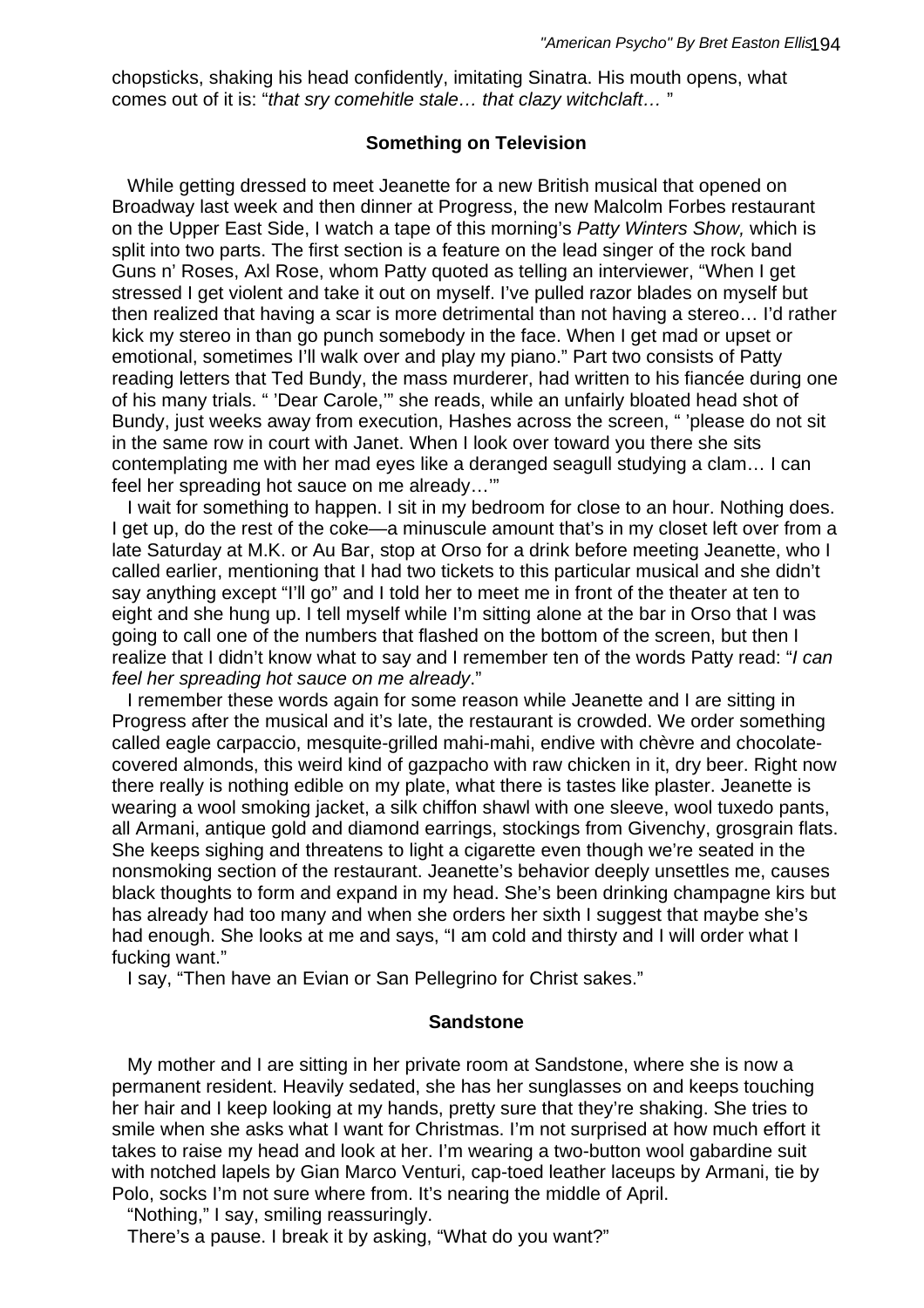She says nothing for a long time and I look back at my hands, at dried blood, probably from a girl named Suki, beneath the thumbnail. My mother licks her lips tiredly and says, "I don't know. I just want to have a nice Christmas."

 I don't say anything. I've spent the last hour studying my hair in the mirror I've insisted the hospital keep in my mother's room.

"You look unhappy," she says suddenly.

"I'm not," I tell her with a brief sigh.

 "You look unhappy," she says, more quietly this time. She touches her hair, stark blinding white, again.

"Well, you do too," I say slowly, hoping that she won't say anything else.

 She doesn't say anything else. I'm sitting in a chair by the window, and through the bars the lawn outside darkens, a cloud passes over the sun, soon the lawn turns green again. She sits on her bed in a nightgown from Bergdorf's and slippers by Norma Kamali that I bought her for Christmas last year.

"How was the party?" she asks.

"Okay," I say, guessing.

"How many people were there?"

"Forty. Five hundred." I shrug. "I'm not sure."

 She licks her lips again, touches her hair once more. "What time did you leave?" "I don't remember," I answer after a long time.

"One? Two?" she asks.

"It must have been one," I say, almost cutting her off.

 "Oh." She pauses again, straightens her sunglasses, black Ray-Bans I bought her from Bloomingdale's that cost two hundred dollars.

"It wasn't very good," I say uselessly, looking at her.

"Why?" she asks, curious.

 "It just wasn't," I say, looking back at my hand, the specks of blood under the nail on my thumb, the photograph of my father, when he was a much younger man, on my mother's bedside table, next to a photograph of Sean and me when we were both teenagers, wearing tuxedos, neither one of us smiling. In the photograph of my father he's wearing a six-button double-breasted black sport coat, a white spread-collar cotton shirt, a tie, pocket square, shoes, all by Brooks Brothers. He's standing next to one of the topiary animals a long time ago at his father's estate in Connecticut and there's something the matter with his eyes.

## **The Best City for Business**

 And on a rainy Tuesday morning, after working out at Xclusive, I stop by Paul Owen's apartment on the Upper East Side. One hundred and sixty-one days have passed since I spent the night in it with the two escort girls. There has been no word of bodies discovered in any of the city's four newspapers or on the local news; no hints of even a rumor floating around. I've gone so far as to ask people—dates, business acquaintances—over dinners, in the halls of Pierce & Pierce, if anyone has heard about two mutilated prostitutes found in Paul Owen's apartment. But like in some movie, no one has heard anything, has any idea of what I'm talking about. There are other things to worry over: the shocking amount of laxative and speed that the cocaine in Manhattan is now being cut with, Asia in the 1990s, the virtual impossibility of landing an eight o'clock reservation at PR, the new Tony McManus restaurant on Liberty Island, crack. So what I'm assuming is that, essentially, like, no bodies have been found. For all I know, Kimball has moved to London too.

 The building looks different to me as I step out of the taxi, though I can't figure out why. I still have the keys I stole from Owen the night I killed him and I take them out, now, to open the lobby door but they don't work, won't fit properly. Instead, a uniformed doorman who wasn't here six months ago opens it for me, excusing himself for taking so long. I stand there in the rain, confused, until he ushers me in, merrily asking, with a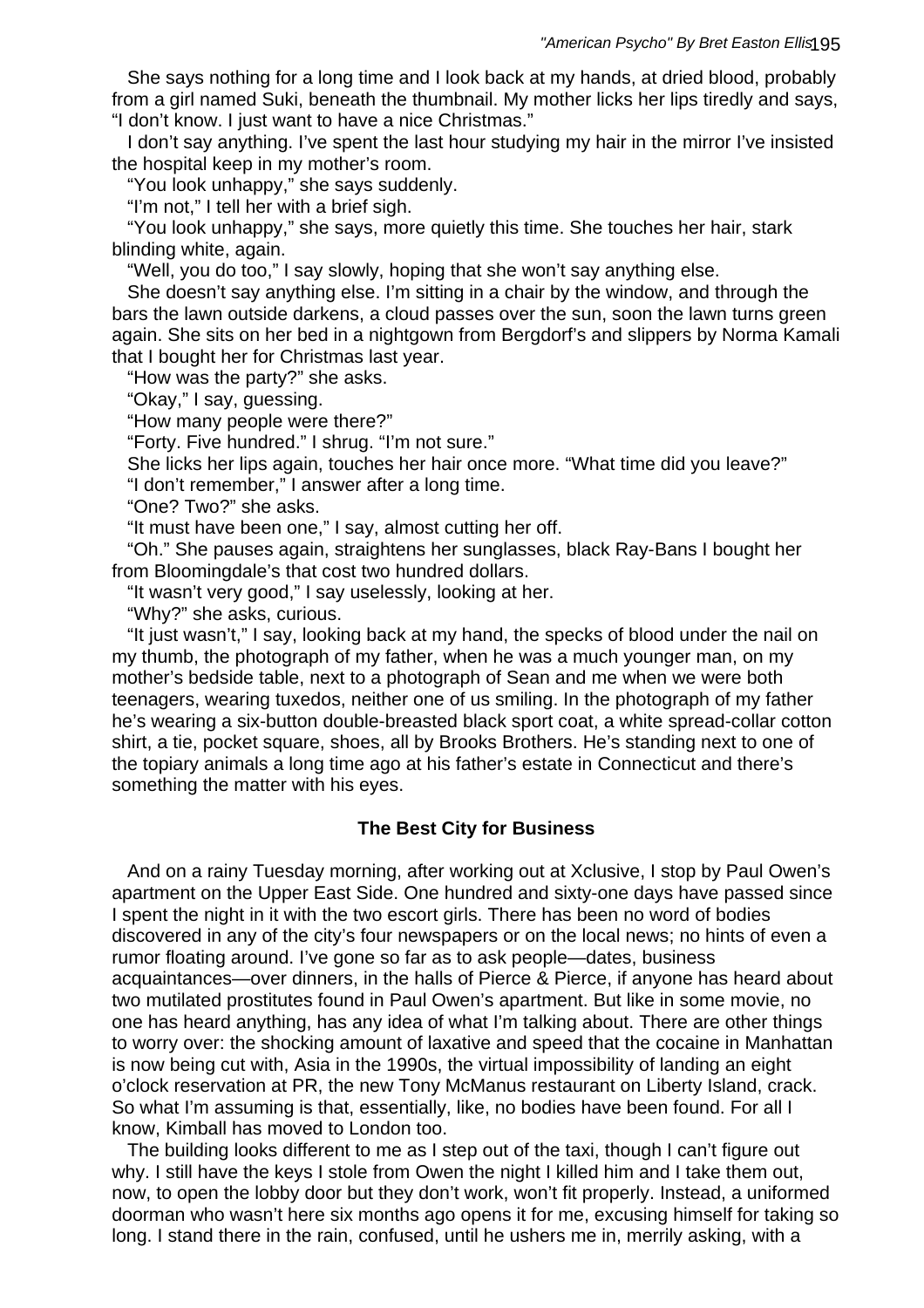thick Irish accent, "Well, are you coming in or staying out—you're getting soaked." I move into the lobby, my umbrella held under one arm, tucking the surgical mask I brought with me to deal with the smell back into my pocket. I'm holding a Walkman, debating what to say, how to phrase it.

"Well, now what can I do for you sir?" he asks.

I stall—a long, awkward pause—before saying, simply, "Fourteen-A."

 He looks me over carefully before checking his book, then beams, marking something down. "Ah, of course. Mrs. Wolfe is up there right now."

"Mrs…. Wolfe?" Weakly, I smile.

 "Yes. She's the real estate agent," he says, looking up at me. "You do have an appointment, don't you?"

 The elevator operator, also a new addition, stares at the floor as the two of us rise up into the building. I'm trying to retrace my steps on that night, during that whole week, uselessly knowing I have never been back to this apartment after murdering the two girls. *How much is Owen's apartment worth?* is a question that keeps forcing its way into my mind until finally it just rests there, throbbing. *The Patty Winter Show* this morning was about people with half their brains removed. My chest feels like ice.

 The elevator doors open. I step out, cautiously, watching behind me as they close, then I'm moving down the hallway toward Owen's apartment. I can hear voices inside. I lean against the wall, sighing, keys in my hand, knowing already the locks have been changed. As I wonder what I should do, trembling, staring at my loafers, which are black and by A. Testoni, the door to the apartment opens, startling me out of a momentary flash of self-pity. A middle-aged real estate broker walks out, offers a smile, asks, checking her book, "Are you my eleven o'clock?"

"No," I say.

 She says "Excuse me" and, making her way down the hall, looks back at me, once, with a strange expression on her face, before disappearing around the corner. I'm staring into the apartment. A couple in their late twenties stand, conferring with each other, in the middle of the living room. She's wearing a wool jacket, a silk blouse, wool flannel slacks, Armani, vermeil earrings, gloves, holding a bottle of Evian water. He has on a tweed sport jacket, cashmere sweater vest, cotton chambray shirt, tie, Paul Stuart, Agnes B. cotton trench coat draped over arm. Behind them, the apartment looks spotless. New venetian blinds, the cowhide paneling is gone; however, the furniture, the mural, the glass coffee table, Thonet chairs, black leather couch, all seem intact; the large-screen television set has been moved into the living room and it's been turned on, the volume low, a commercial where a stain walks off a jacket and addresses the camera is on now, but it doesn't make me forget what I did to Christie's breasts, to one of the girls' heads, the nose missing, both ears bitten off, how you could see her teeth through where I had ripped the flesh from her jaws and both cheeks, the torrents of gore and the blood that washed over the apartment, the stench of the dead, my own confused warning that I had drawn in—

 "Can I help you?" the real estate agent, Mrs. Wolfe I'm guessing, intrudes. She has a very angular thin face, the nose is large, distressingly *real* -looking, heavily lipsticked mouth, white-blue eyes. She's wearing a wool boucle jacket, washed silk blouse, shoes, earrings, a bracelet, from where? I don't know. Maybe she's younger than forty.

 I'm still leaning against the wall, staring at the couple, who move back into the bedroom, leaving the main room empty. I'm just noticing that bouquets in glass vases, dozens of them, fill the apartment everywhere, and I can smell them from where I'm standing in the hall. Mrs. Wolfe glances behind her to see what I'm staring at, then back to me. "I'm looking for… Doesn't Paul Owen live here?"

A long pause before she answers. "No. He doesn't."

 Another long pause. "Are you, like… sure?" I ask, before feebly adding, "I don't… understand."

 She realizes something that causes the muscles in her face to tighten. Her eyes narrow but don't close. She's noticed the surgical mask I'm gripping in a damp fist and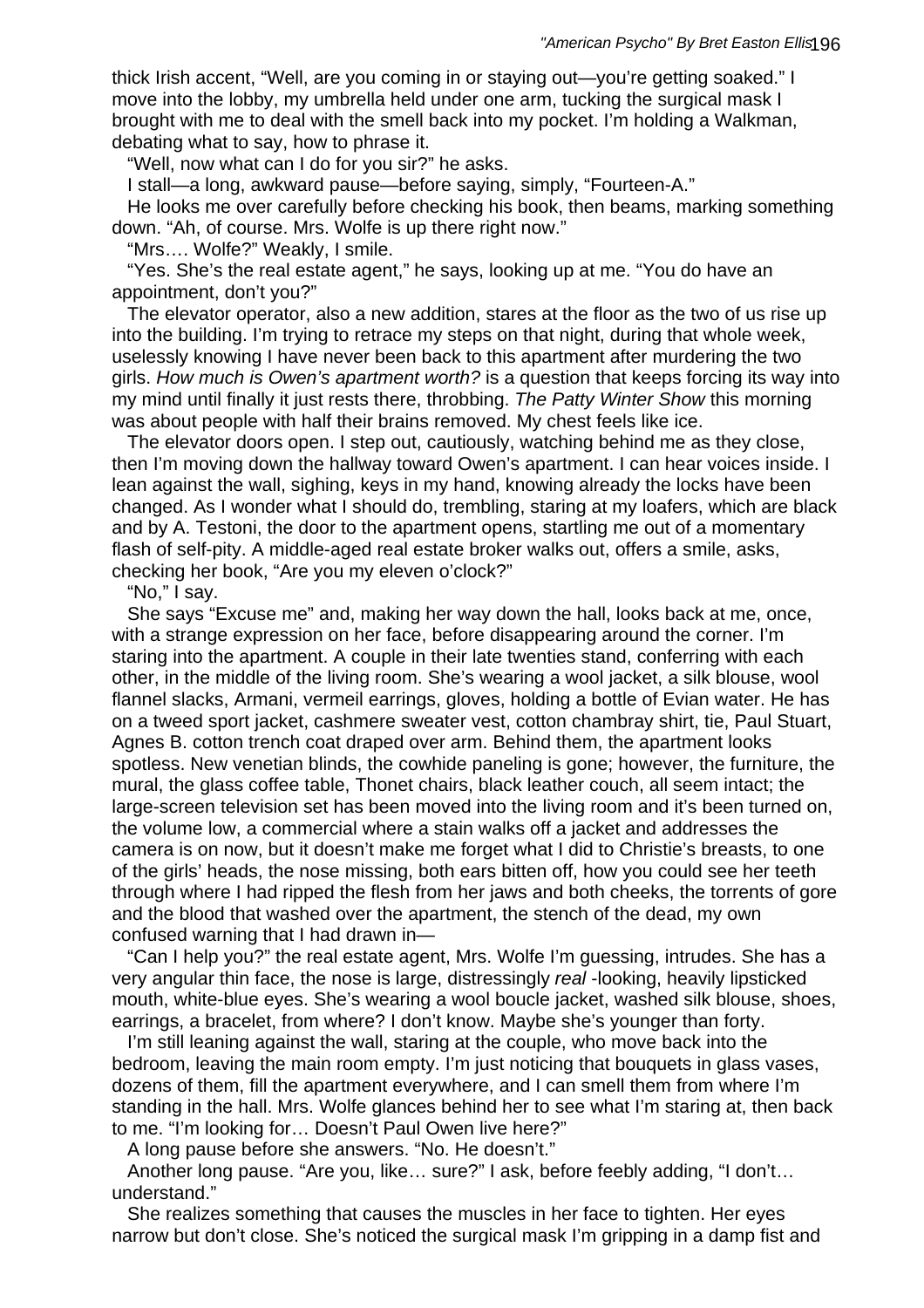she breathes in, sharply, refusing to look away. I am definitely not feeling right about any of this. On the TV, in a commercial, a man holds up a piece of toast and tells his wife, "Hey, you're right… this margarine really *does* taste better than shit." The wife smiles.

"You saw the ad in the *Times*?" she asks.

 "No… I mean yes. Yes, I did. In the *Times*," I falter, gathering a pocket of strength, the smell from the roses thick, masking something revolting. "But… doesn't Paul Owen… still *own* this?" I ask, as forcibly as possible.

There's a long pause before she admits, "There was no ad in the *Times*."

 We stare at each other endlessly. I'm convinced she senses I'm about to say something. I've seen this look on someone's face before. Was it in a club? A victim's expression? Had it appeared on a movie screen recently? Or had I seen it in the mirror? It takes what seems like an hour before I can speak again. "But that's… his"—I stop, my heart skips, resumes beating—"furniture." I drop my umbrella, then lean down quickly to retrieve it.

"I think you should go," she says.

 "I think… I want to know what happened." I feel sick, my chest and back covered with sweat, drenched, it seems, instantaneously.

"Don't make any trouble," she says.

 All frontiers, if there had ever been any, seem suddenly detachable and have been removed, a feeling that others are creating my fate will not leave me for the rest of the day. This… is… not… a… game, I want to shout, but I can't catch my breath though I don't think she can tell. I turn my face away. I need rest. I don't know what to say. Confused, I reach out for a moment to touch Mrs. Wolfe's arm, to steady myself, but I stop it in midair, move it to my chest instead, but I can't feel it, not even when I loosen my tie; it rests there, trembling, and I can't make it stop. I'm blushing, speechless.

"I suggest you go," she says.

We stand there in the hallway facing each other.

"Don't make any trouble," she says again, quietly.

 I stand there a few seconds longer before finally backing away, holding up my hands, a gesture of assurance.

"Don't come back," she says.

"I won't," I say. "Don't worry."

 The couple appears in the doorway. Mrs. Wolfe watches me until I'm at the elevator door, pressing the button for the attendant. In the elevator, the smell of the roses is overpowering.

# **Working Out**

 Free weights and Nautilus equipment relieve stress. My body responds to the workout accordingly. Shirtless, I scrutinize my image in the mirror above the sinks in the locker room at Xclusive. My arm muscles burn; my stomach is as taut as possible, my chest steel, pectorals granite hard, my eyes white as ice. In my locker in the locker room at Xclusive lie three vaginas I recently sliced out of various women I've attacked in the past week. Two are washed off, one isn't. There's a barrette clipped to one of them, a blue ribbon from Hermès tied around my favorite.

## **End of the 1980s**

 The smell of blood works its way into my dreams, which are, for the most part, terrible: on an ocean liner that catches fire, witnessing volcanic eruptions in Hawaii, the violent deaths of most of the inside traders at Salomon, James Robinson doing something bad to me, finding myself back at boarding school, then at Harvard, the dead walk among the living. The dreams are an endless reel of car wrecks and disaster footage, electric chairs and grisly suicides, syringes and mutilated pinup girls, flying saucers, marble Jacuzzis, pink peppercorns. When I wake up in a cold sweat I have to turn on the wide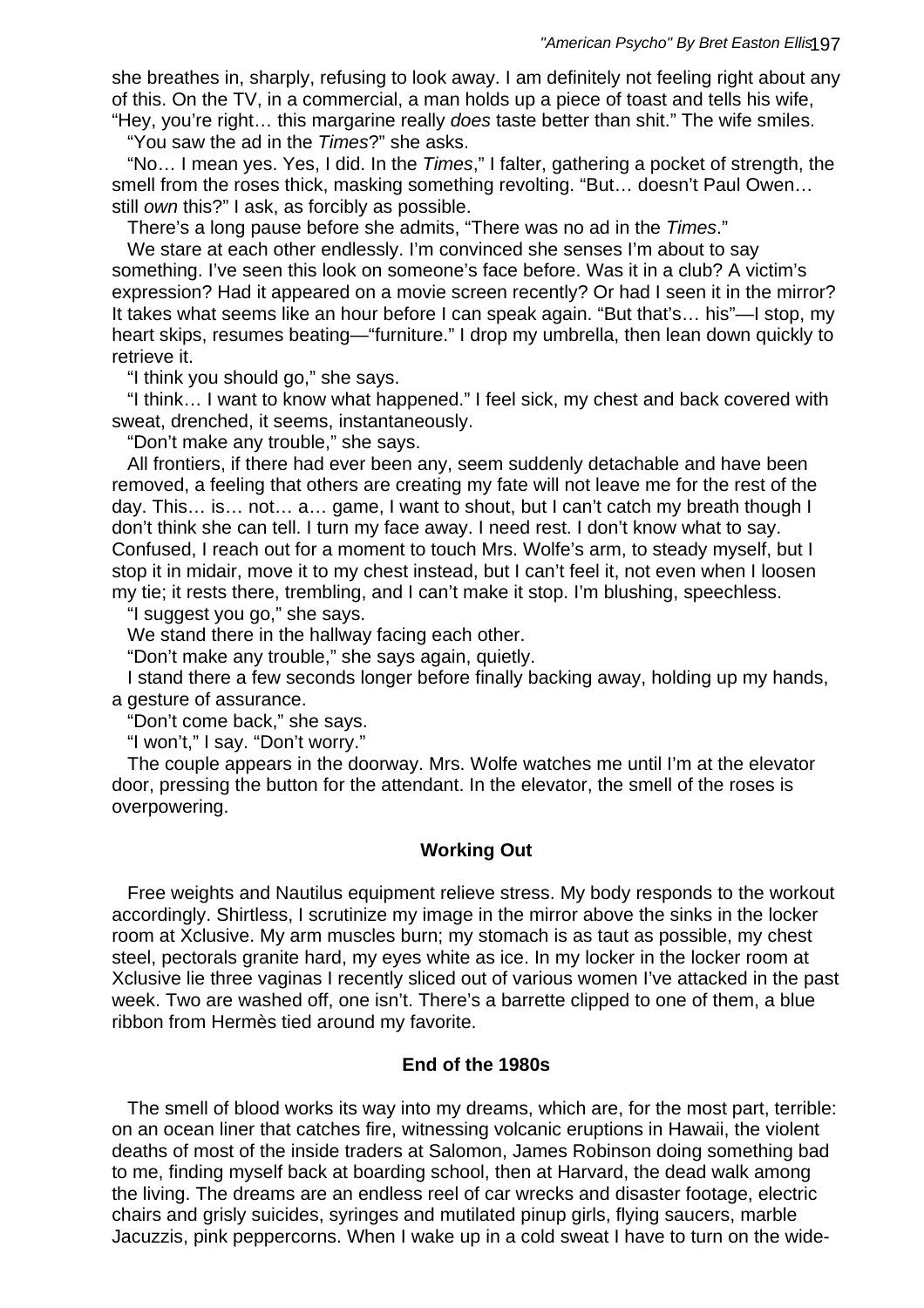screen television to block out the construction sounds that continue throughout the day, rising up from somewhere. A month ago was the anniversary of Elvis Presley's death. Football games flash by, the sound turned off. I can hear the answering machine click once, its volume lowered, then twice. All summer long Madonna cries out to us, "*life is a mystery, everyone must stand alone..*."

 When I'm moving down Broadway to meet Jean, my secretary, for brunch, in front of Tower Records a college student with a clipboard asks me to name the saddest song I know. I tell him, without pausing, "You Can't Always Get What You Want" by the Beatles. Then he asks me to name the happiest song I know, and I say "Brilliant Disguise" by Bruce Springsteen. He nods, makes a note, and I move on, past Lincoln Center. An accident has happened. An ambulance is parked at the curb. A pile of intestines lies on the sidewalk in a pool of blood. I buy a very hard apple at a Korean deli which I eat on my way to meet Jean who, right now, stands at the Sixty-seventh Street entrance to Central Park on a cool, sunny day in September. When we look up at the clouds she sees an island, a puppy dog, Alaska, a tulip. I see, but don't tell her, a Gucci money clip, an ax, a woman cut in two, a large puffy white puddle of blood that spreads across the sky, dripping over the city, onto Manhattan.

 We stop at an outdoor café, Nowheres, on the Upper West Side, debating which movie to see, if there are any museum exhibits we should attend, maybe just a walk, she suggests the zoo, I'm nodding mindlessly. Jean is looking good, like she's been working out, and she's wearing a gilt lamb jacket and velvet shorts by Matsuda. I'm imagining myself on television, in a commercial for a new product—wine cooler? tanning lotion? sugarless gum?—and I'm moving in jump-cut, walling along a beach, the film is black-and-white, purposefully scratched, eerie vague pop music from the mid-1960s accompanies the footage, it echoes, sounds as if it's coming from a calliope. Now I'm looking into the camera, now I'm holding up the product—a new mousse? tennis shoes?—now my hair is windblown then it's day then night then day again and then it's night.

"I'll have an iced decaf au lait," Jean tells the waiter.

 "I'll have a decapitated coffee also," I say absently, before catching myself. "I mean… de*caff* einated." I glance over at Jean, worried, but she just smiles emptily at me. A Sunday *Times* sits on the table between us. We discuss plans for dinner tonight, maybe. Someone who looks like Taylor Preston walks by, waves at me. I lower my Ray-Bans, wave back. Someone on a bike pedals past. I ask a busboy for water. A waiter arrives instead and after that a dish containing two scoops of sorbet, cilantro-lemon and vodkalime, are brought to the table that I didn't hear Jean order.

"Want a bite?" she asks.

"I'm on a diet," I say. "But thank you."

 "You don't need to lose any weight," she says, genuinely surprised. "You're kidding, right? You look great. Very fit."

 "You can always be thinner," I mumble, staring at the traffic in the street, distracted by something—what? I don't know. "Look… better."

 "Well, maybe we shouldn't go out to dinner," she says, concerned. "I don't want to ruin your… willpower."

"No. It's all right," I say. "I'm not… very good at controlling it anyway."

 "Patrick, seriously. I'll do whatever you want," she says. "If you don't want to go to dinner, we won't. I mean—"

 "It's okay," I stress. Something snaps. "You shouldn't fawn over him…" I pause before correcting myself. "I mean… *me*. Okay?"

"I just want to know what you want to do," she says.

 "To live happily ever after, right?" I say sarcastically. "That's what *I* want." I stare at her hard, for maybe half a minute, before turning away. This quiets her. After a while she orders a beer. It's hot out on the street.

 "Come on, smile," she urges sometime later. "You have no reason to be so sad." "I know," I sigh, relenting. "But it's.. tough to smile. These days. At least *I* find it hard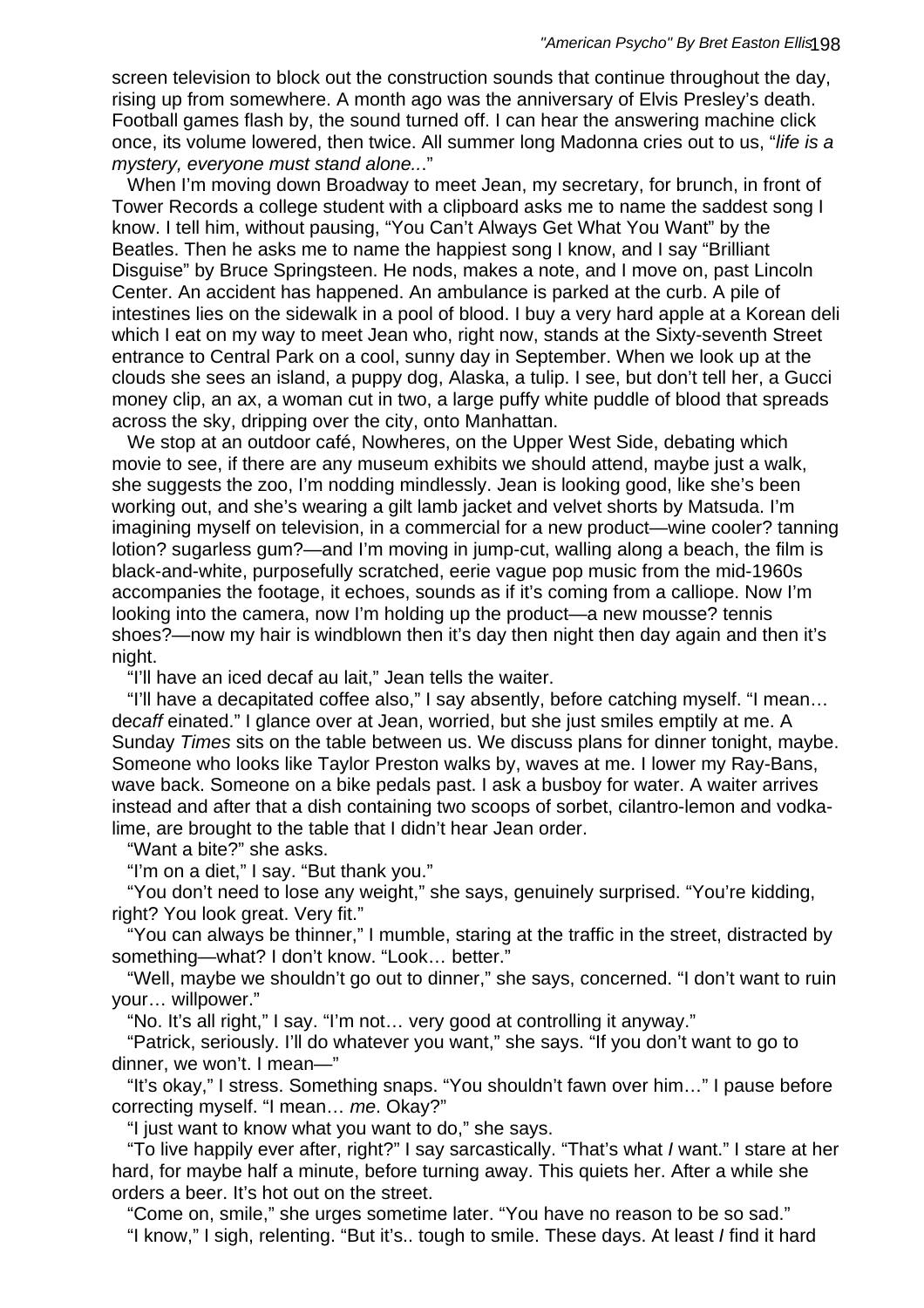to. I'm not used to it, I guess. I don't know."

 "That's… why people need each other," she says gently, trying to make eye contact while spooning the not inexpensive sorbet into her mouth.

 "Some don't." I clear my throat self-consciously. "Or, well, people compensate… They adjust…" After a long pause, "People can get accustomed to anything, right?" I ask. "Habit does things to people."

 Another long pause. Confused, she says, "I don't know. I guess… but one still has to maintain… a ratio of more good things than… bad in this world," she says, adding, "I mean, right?" She looks puzzled, as if she finds it strange that this sentence has come out of her mouth. A blast of music from a passing cab, Madonna again, *"life is a mystery, everyone must stand alone…"* Startled by the laughter at the table next to ours, I cock my head and hear someone admit, "Sometimes what you wear to the office makes all the difference," and then Jean says something and I ask her to repeat it.

"Haven't you ever wanted to make someone happy?" she asks.

"What?" I ask, trying to pay attention to her. "Jean?"

 Shyly, she repeats herself. "Haven't you ever wanted to make someone happy?" I stare at her, a cold, distant wave of fright washes over me, dousing something. I clear my throat again and, trying to speak with great purposefulness, tell her, "I was at Sugar Reef the other night… that Caribbean place on the Lower East Side… you know it—"

"Who were you with?" she interrupts.

Jeanette. "Evan McGlinn."

"Oh." She nods, silently relieved, believing me.

 ..Anyway…" I sigh, continuing, "I saw some guy in the men's room… a total… Wall Street guy… wearing a one-button viscose, wool and nylon suit by… Luciano Soprani… a cotton shirt by… Gitman Brothers… a silk tie by Ermenegildo Zegna and, I mean, I recognized the guy, a broker, named Eldridge… I've seen him at Harry's and Au Bar and DuPlex and Alex Goes to Camp… all the places, but… when I went in after him, I saw… he was writing… something on the wall above the… urinal he was standing at." I pause, take a swallow of her beer. "When he saw me come in… he stopped writing… put away the Mont Blanc pen… he zipped up his pants… said Hello, Henderson to me… checked his hair in the mirror, coughed… like he was nervous or… something and… left the room." I pause again, another swallow. "Anyway… I went over to use the… urinal and… I leaned over… to read what he… wrote." Shuddering, I slowly wipe my forehead with a napkin.

"Which was?" Jean asks cautiously.

 I close my eyes, three words fall from my mouth, these lips: " 'Kill… All… Yuppies.'" She doesn't say anything.

 To break the uncomfortable silence that follows, I mention all I can come up with, which is, "Did you know that Ted Bundy's first dog, a collie, was named Lassie?" Pause. "Had you heard this?"

 Jean looks at her dish as if it's confusing her, then back up at me. "Who's… Ted Bundy?"

"Forget it," I sigh.

 "Listen, Patrick. We need to talk about something;" she says. "Or at least *I* need to talk about something."

 …where there was nature and earth, life and water, I saw a desert landscape that was unending, resembling some sort of crater, so devoid of reason and light and spirit that the mind could not grasp it on any sort of conscious level and if you came close the mind would reel backward, unable to take it in. It was a vision so clear and real and vital to me that in its purity it was almost abstract. This was what I could understand, this was how I lived my life, what I constructed my movement around, how I dealt with the tangible. This was the geography around which my reality revolved: it did not occur to me, *ever,* that people were good or that a man was capable of change or that the world could be a better place through one's taking pleasure in a feeling or a look or a gesture,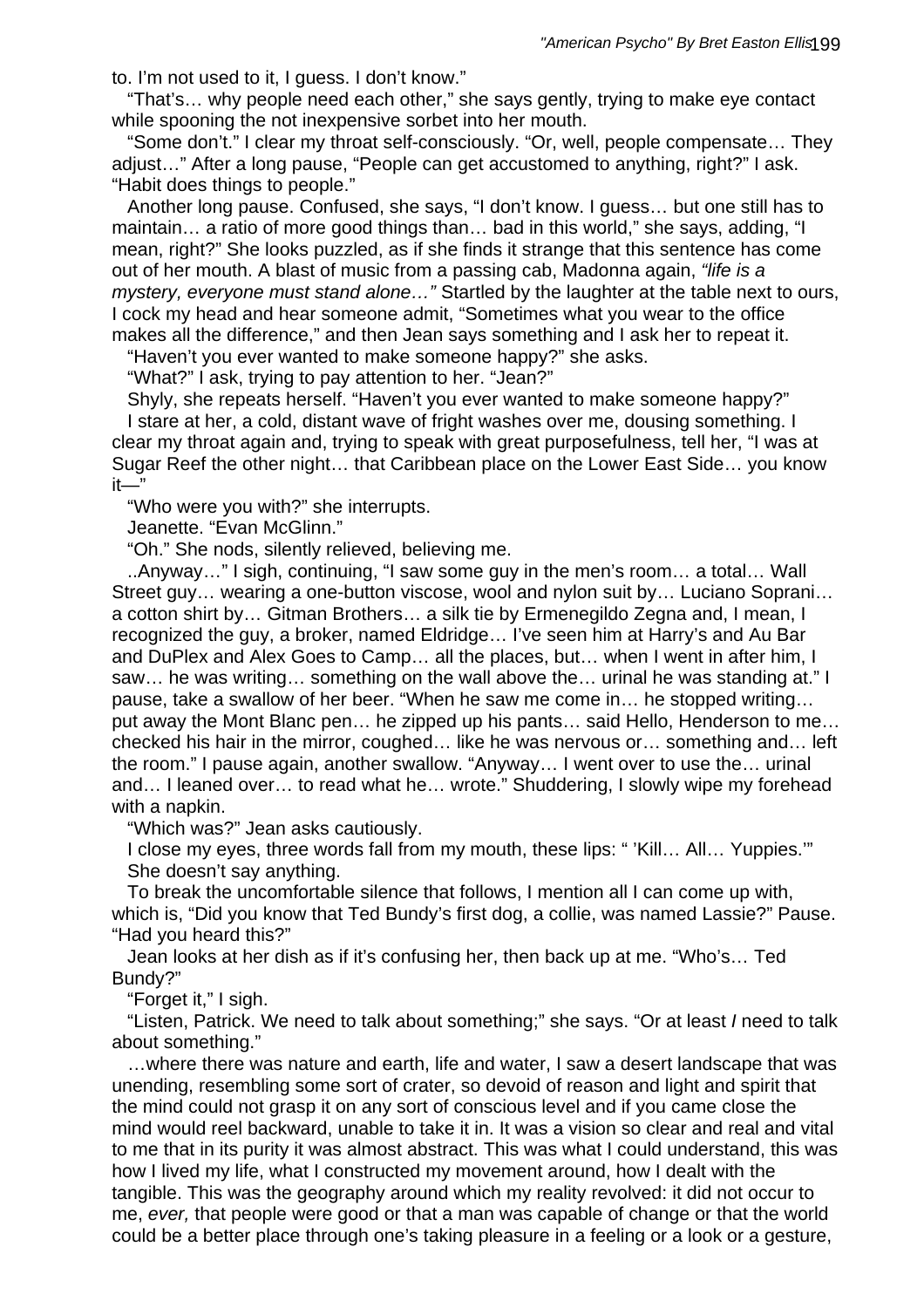of receiving another person's love or kindness. Nothing was affirmative, the term "generosity of spirit" applied to nothing, was a cliché, was some kind of bad joke. Sex is mathematics. Individuality no longer an issue. What does intelligence signify? Define reason. Desire—meaningless. Intellect is not a cure. Justice is dead. Fear, recrimination, innocence, sympathy, guilt, waste, failure, grief, were things, emotions, that no one really felt anymore. Reflection is useless, the world is senseless. Evil is its only permanence. God is not alive. Love cannot be trusted. Surface, surface, surface was all that anyone found meaning in… this was civilization as I saw it, colossal and jagged…

 "…and I don't remember who it was you were talking to… it doesn't matter. What does is that you were very forceful, yet… very sweet and, I guess, I knew then that…" She places her spoon down, but I'm not watching her. I'm looking out at the taxis moving up Broadway, yet they can't stop things from unraveling, because Jean says the following: "A lot of people seem to have…" She stops, continues hesitantly, "lost touch with life and I don't want to be among them." After the waiter clears her dish, she adds, "I don't want to get... bruised."

I think I'm nodding.

 "I've learned what it's like to be alone and… I think I'm in love with you." She says this last part quickly, forcing it out.

 Almost superstitiously, I turn toward her, sipping an Evian water, then, without thinking, say, smiling, "I love someone else."

 As if this film had speeded up she laughs immediately, looks quickly away, down, embarrassed. "I'm, well, sorry… gosh."

"But…" I add quietly, "you shouldn't be… afraid."

She looks back up at me, swollen with hope.

 "Something can be done about it," I say. Then, not knowing why I'd said that, I modify the statement, telling her straight on,"Maybe something can't. I don't know. I've thrown away a lot of time to be with you, so it's not like I don't care."

She nods mutely.

 "You should never mistake affection for… passion," I warn her. "It can be… not good. It can.... get you into, well, trouble."

 She's not saying anything and I can suddenly sense her sadness, flat and calm, like a daydream. "What are you trying to say?" she asks lamely, blushing.

"Nothing. I'm just… letting you know that… appearances can be deceiving."

 She stares at the *Times* stacked in heavy folds on the table. A breeze barely causes it to flutter. "Why… are you telling me this?"

 Tactfully, almost touching her hand but stopping myself, I tell her, "I just want to avoid any future misconnections." A hardbody walks by. I notice her, then look back at Jean. "Oh come on, don't look that way. You have nothing to be ashamed of."

 "I'm not," she says, trying to act casual. "I just want to know if you're disappointed in me for admitting this."

 How could she ever understand that there isn't any way I could be disappointed since I no longer find anything worth looking forward to?

"You don't know much about me, do you?" I ask teasingly.

 "I know enough," she says, her initial response, but then she shakes her head. "Oh let's just drop this. I made a mistake. I'm sorry." In the next instant she changes her mind. "I want to know more," she says, gravely.

I consider this before asking, "Are you sure?"

 "Patrick," she says breathlessly, "I know my life would be… much emptier without you… in it."

I consider this too, nodding thoughtfully.

 "And I just can't…" She stops, frustrated. "I can't pretend these feelings don't exist, can I?"

"Shhh…"

…there is an idea of a Patrick Bateman, some kind of abstraction, but there is no real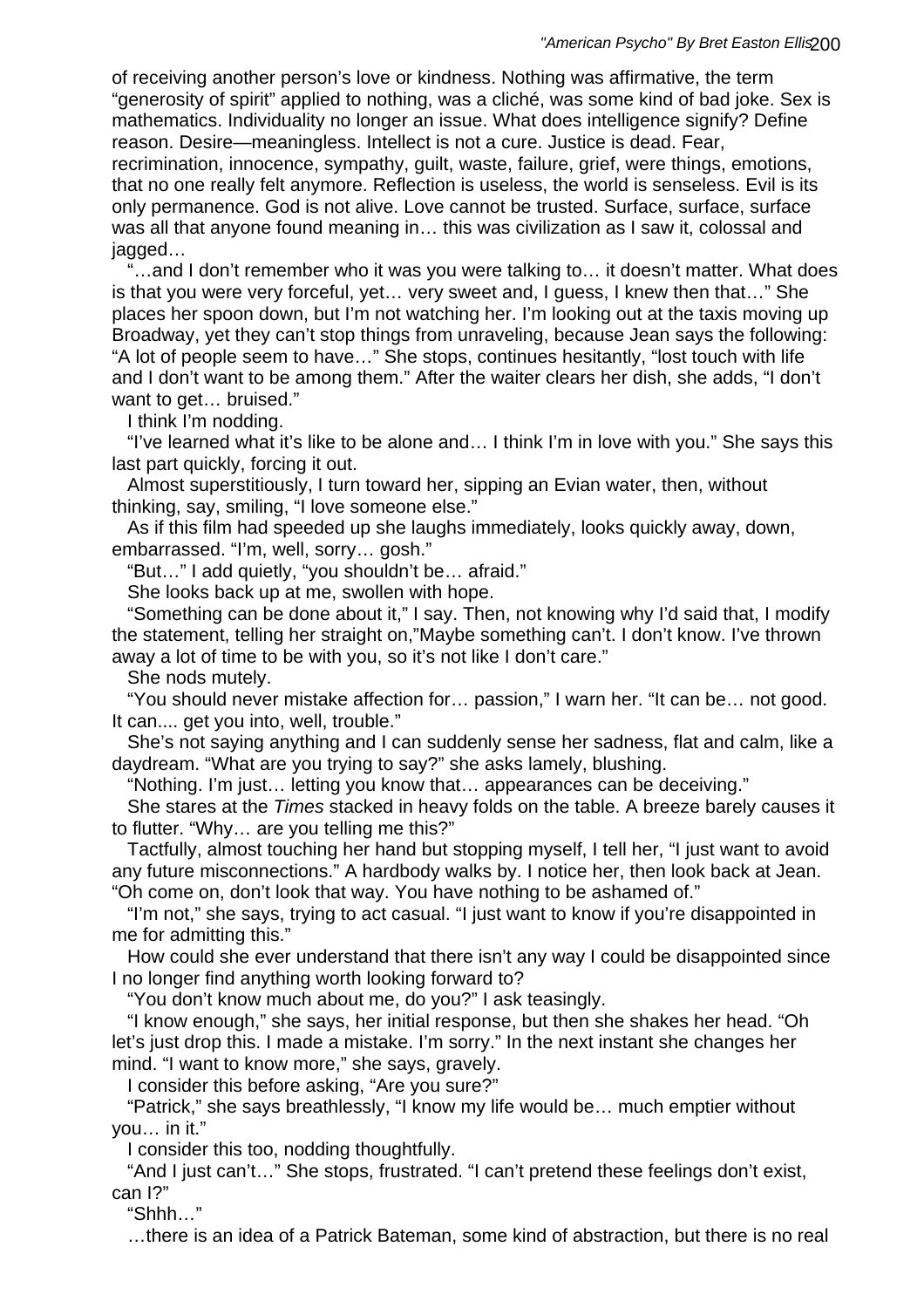### **"American Psycho" By Bret Easton Ellis 201**

me, only an entity, something illusory, and though I can hide my cold gaze and you can shake my hand and feel flesh gripping yours and maybe you can even sense our lifestyles are probably comparable: *I simply am not there*. It is hard for me to make sense on any given level. Myself is fabricated, an aberration. I am a noncontingent human being. My personality is sketchy and unformed, my heartlessness goes deep and is persistent. My conscience, my pity, my hopes disappeared a long time ago (probably at Harvard) if they ever did exist. There are no more barriers to cross. All I have in common with the uncontrollable and the insane, the vicious and the evil, all the mayhem I have caused and my utter indifference toward it, I have now surpassed. I still, though, hold on to one single bleak truth: no one is safe, nothing is redeemed. Yet I am blameless. Each model of human behavior must be assumed to have some validity. Is evil something you are? Or is it something you do? My pain is constant and sharp and I do not hope for a better world for anyone. In fact I want my pain to be inflicted on others. I want no one to escape. But even after admitting this—and I have, countless times, in just about every act I've committed—and coming face-to-face with these truths, there is no catharsis. I gain no deeper knowledge about myself, no new understanding can be extracted from my telling. There has been no reason for me to tell you any of this. This confession has meant *nothing ….*

I'm asking Jean, "How many people in this world are like me?"

She pauses, carefully answers, "I don't… think anyone?" She's guessing.

 "Let me rephrase the ques— Wait, how does my hair look?" I ask, interrupting myself. "Uh, fine."

 "Okay. Let me rephrase the question." I take a sip of her dry beer. "Okay. *Why* do you like me?" I ask.

She asks back, *"Why?"*

"Yes," I say, "Why."

 "Well…" A drop of beer has fallen onto my Polo shirt. She hands me her napkin. A practical gesture that touches me. "You're… concerned with others," she says tentatively. "That's a very rare thing in what"—she stops again—"is a… I guess, a hedonistic world. This is… Patrick, you're embarrassing me." She shakes her head, closing her eyes.

"Go on," I urge. "Please. I want to know."

 "You're sweet." She rolls her eyes up. "Sweetness is… sexy… I don't know. But so is… *mystery*." Silence. "And I think… mystery… you're mysterious." Silence, followed by a sigh. "And you're… considerate." She realizes something, no longer scared, stares at me straight on. "And I think shy men are romantic."

 "How many people in this world are like me?" I ask again. "Do I really appear like that?"

"Patrick," she says. "I wouldn't lie."

 "No, of course you wouldn't… but I think that…" My turn to sigh, contemplatively. "I think… you know how they say no two snowflakes are ever alike?"

She nods.

 "Well, I don't think that's true. I think a lot of snowflakes are alike… and I think a lot of people are alike too."

She nods again, though I can tell she's very confused.

"Appearances *can* be deceiving," I admit carefully.

 "No," she says, shaking her head, sure of herself for the first time. "I don't think they are deceiving. They're not."

 "Sometimes, Jean," I explain, "the lines separating appearance—what you see—and reality—what you don't—become, well, blurred."

"That's not true," she insists. "'That's simply not true."

"Really?" I ask, smiling.

 "I didn't use to think so," she says. "Maybe ten years ago I didn't. But I do now." "What do you mean?" I ask, interested. "You *used* to?"

…a flood of reality. I get an odd feeling that this is a crucial moment in my life and I'm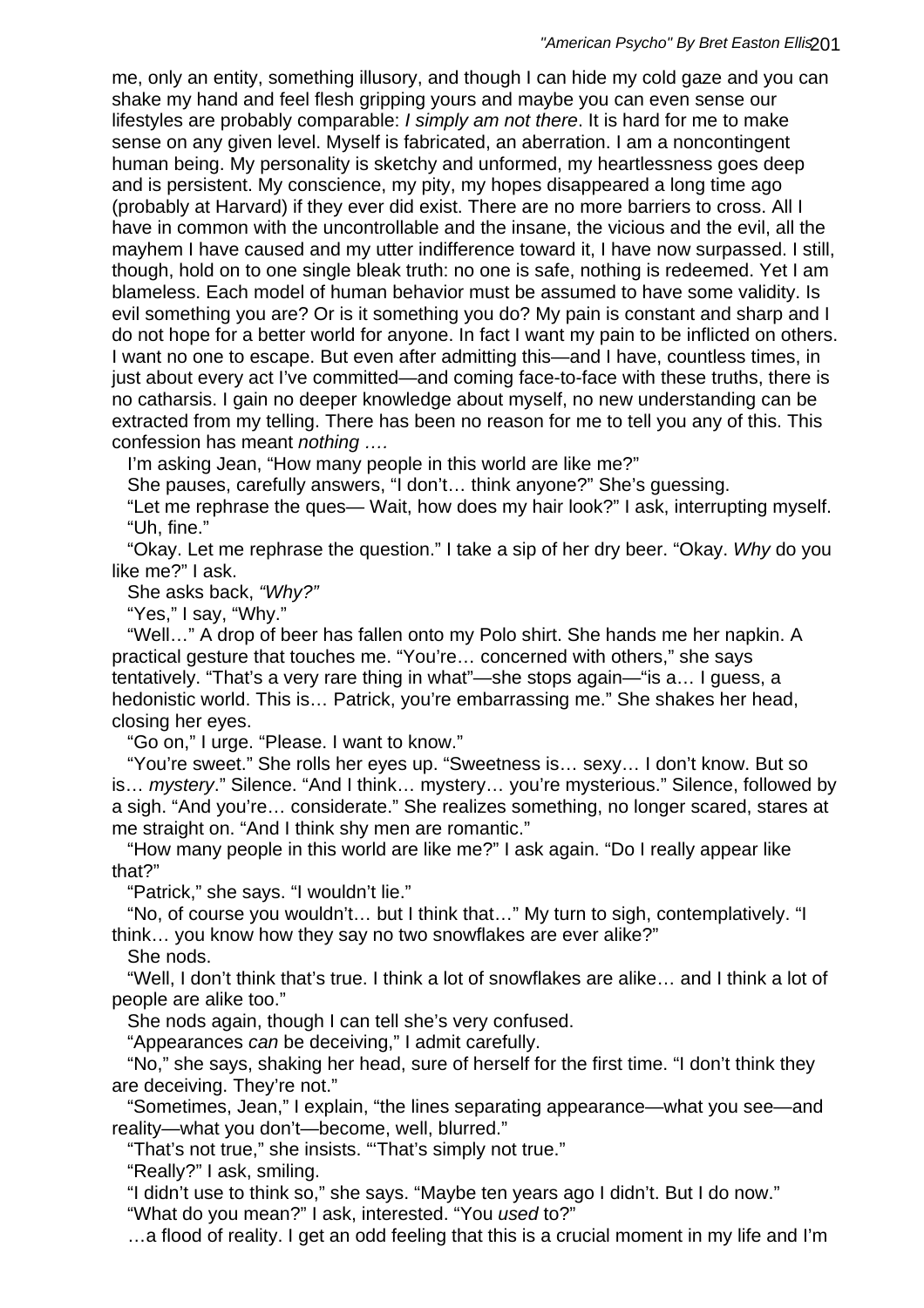### "American Psycho" By Bret Easton Ellis<sub>202</sub>

startled by the suddenness of what I guess passes for an epiphany. There is nothing of value I can offer her. For the first time I see Jean as uninhibited; she seems stronger, less controllable, wanting to take me into a new and unfamiliar land—the dreaded uncertainty of a totally different world. I sense she wants to rearrange my life in a significant way—her eyes tell me this and though I see truth in them, I also know that one day, sometime very soon, she too will be locked in the rhythm of my insanity. All I have to do is keep silent about this and not bring it up—yet she weakens me, it's almost as if she's making the decision about who I am, and in my own stubborn, willful way I can admit to feeling a pang, something tightening inside, and before I can stop it I find myself almost dazzled and moved that I might have the capacity to accept, though not return, her love. I wonder if even now, right here in Nowheres, she can see the darkening clouds behind my eyes lifting. And though the coldness I have always felt leaves me, the numbness doesn't and probably never will. This relationship will probably lead to nothing… this didn't change anything. I imagine her smelling clean, like tea…

 "Patrick… talk to me… don't be so upset," she is saying. "I think it's… time for me to… take a good look… at the world I've created," I choke, tearfully, finding myself admitting to her, "I came upon… a half gram of cocaine… in my armoire last… night." I'm squeezing my hands together, forming one large fist, all knuckles white.

"What did you do with it?" she asks.

I place one hand on the table. She takes it.

 "I threw it away. I threw it all away. I wanted to *do* it," I gasp, "but I threw it away." She squeezes my hand tightly. "Patrick?" she asks, moving her hand up until it's gripping my elbow. When I find the strength to look back at her, it strikes me how useless, boring, physically beautiful she really is, and the question *Why not end up with her?* floats into my line of vision. An answer: she has a better body than most other girls I know. Another one: everyone is interchangeable anyway. One more: it doesn't really matter. She sits before me, sullen but hopeful, characterless, about to dissolve into tears. I squeeze her hand back, moved, no, touched by her ignorance of evil. She has one more test to pass.

"Do you own a briefcase?" I ask her, swallowing.

"No," she says. "I don't."

"Evelyn carries a briefcase," I mention.

"She does…?" Jean asks.

"And what about a Filofax?"

"A small one," she admits.

"Designer?" I ask suspiciously.

"No."

I sigh, then take her hand, small and hard, in mine.

 …and in the southern deserts of Sudan the heat rises in airless waves, thousands upon thousands of men, women, children, roam throughout the vast bushland, desperately seeking food. Ravaged and starving, leaving a trail of dead, emaciated bodies, they eat weeds and leaves and… lily pads, stumbling from village to village, dying slowly, inexorably; a gray morning in the miserable desert, grit flies through the sir, a child with a face like a black moon lies in the sand, scratching at his throat, cones of dust rising, flying across land like whirling tops, no one can see the sun, the child is covered with sand, almost dead, eyes unblinking, grateful (stop and imagine for an instant a world where someone is grateful for something) none of the haggard pay attention as they file by, dazed and in pain (nothere is one who pays attention, who notices the boy's agony and smiles, as if holding a secret), the boy opens and closes his cracked, chapped mouth soundlessly, there is a school bus in the distance somewhere and somewhere else, above that, in space, a spirit rises, a door opens, it asks "*Why?* "—a home for the dead, an infinity, it hangs in a void, time limps by, love and sadness rush through the boy

"Okay."

I am dimly aware of a phone ringing somewhere. In the café on Columbus, countless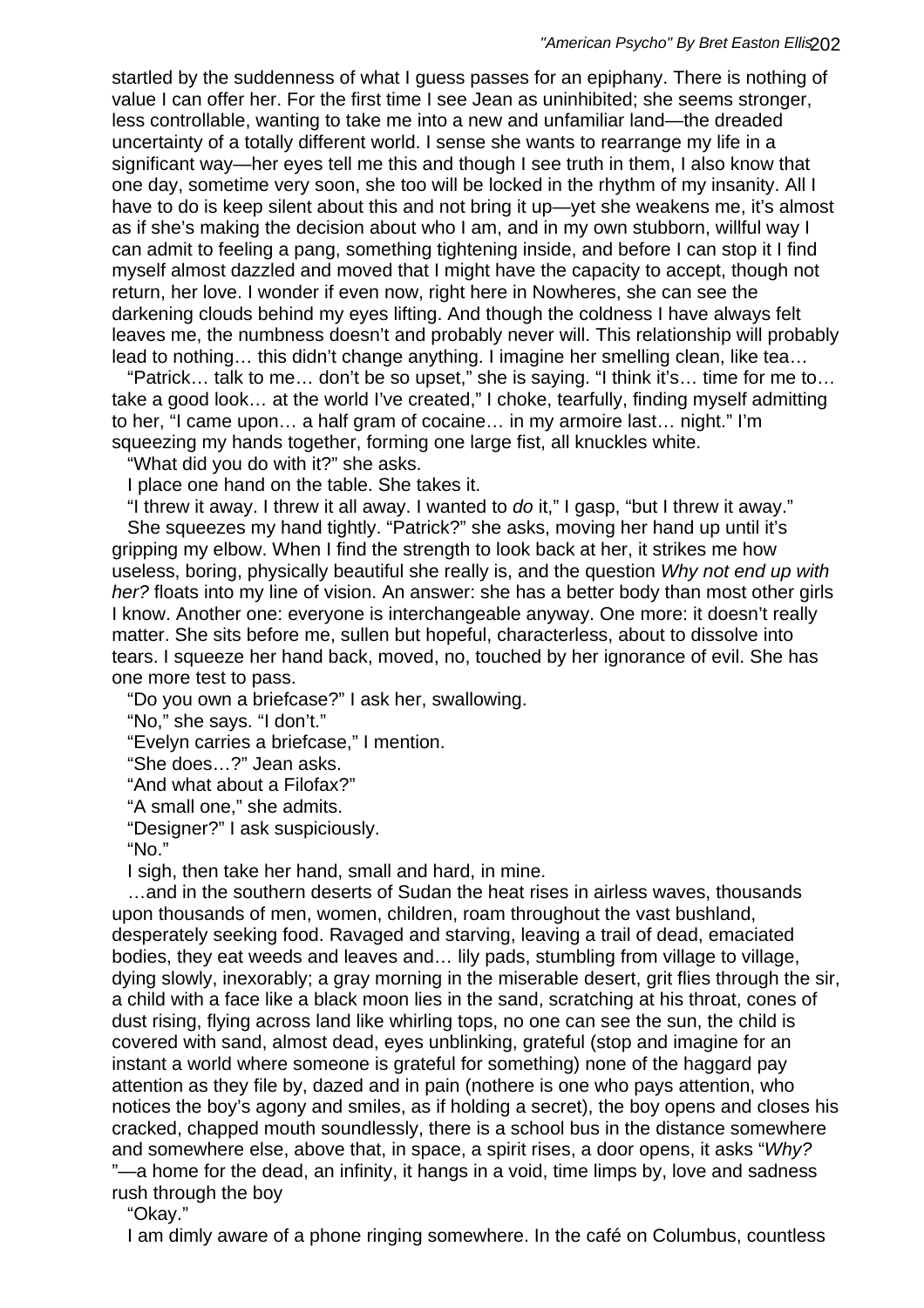numbers, hundreds of people, maybe thousands, have walked by our table during my silence. "Patrick," Jean says. Someone with a baby stroller stops at the corner and purchases a Dove Bar. The baby stares at Jean and me. We stare back. It's really weird and I'm experiencing a spontaneous kind of internal sensation, I feel I'm moving toward as well as away from something, and anything is possible.

### **Aspen**

 It is four days before Christmas, at two in the afternoon. I'm sitting in the back of a pitch-black limousine parked in front of a nondescript, brownstone off Fifth Avenue trying to read an article about Donald Trump in the new issue of *Fame* magazine. Jeanette wants me to come in with her but I say "Forget it." She has a black eye from last night since I had to coerce her over dinner at Il Marlibro to even consider doing this; then, after a more forceful discussion at my apartment, she consented. Jeanette's dilemma lies outside my definition of guilt, and I had told her, truthfully, over dinner that it was very hard for me to express concern for her that I don't feel. During the entire drive from my place on the Upper West Side, she's been sobbing. The only clear, identifiable emotion coming from her is desperation and maybe longing, and though I successfully ignore her for most of the ride I finally have to tell her, "Listen, I've already taken two Xanax this morning so, uh, you're incapable of, like, upsetting me." Now, as she stumbles out of the limo onto the frozen pavement, I mumble, "It's for the best," and, offering consolation, "Don't take it so seriously." The driver, whose name I've forgotten, leads her into the brownstone and she gives a last, regretful look back. I sigh and wave her off. She's still wearing, from last night, a leopard-print cotton balmacaan coat with wool challis lining over a wool crepe shirtless dress by Bill Bless. Bigfoot was interviewed on *The Patty Winters Show* this morning and to my shock I found him surprisingly articulate and charming. The glass I'm drinking Absolut vodka from is Finnish. I'm very suntanned compared to Jeanette.

 The driver comes out of the building, gives me thumbs-up, carefully pulls the limousine away from the curb and begins the trek to JFK airport, where my flight to Aspen leaves in ninety minutes. When I get back, in January, Jeanette will be out of the country. I relight a cigar, search for an ashtray. There's a church on the corner of this street. Who cares? This is, I think, the fifth child I've had aborted, the third I haven't aborted myself (a useless statistic, I admit). The wind outside the limousine is brisk and cold and the rain hits the darkened windows in rhythmic waves, mimicking Jeanette's probable weeping in the operating room, dizzy from the anesthesia, thinking about a memory from her past, a moment where the world was perfect. I resist the impulse to start cackling hysterically.

 At the airport I instruct the chauffeur to stop by F.A.O. Schwarz before picking Jeanette up and purchase the following: a doll, a rattle, a teething ring, a white Gund polar bear, and have them sitting in the backseat for her, unwrapped. Jeanette should be okay—she has her whole life in front of her (that is, if she doesn't run into me). Besides, this girl's favorite movie is *Pretty in Pink* and she thinks Sting is cool, so what is happening to her is, like, not totally undeserved and one shouldn't feel bad for her. This is no time for the innocent.

## **Valentine's Day**

 Tuesday morning and I'm standing by my desk in the living room on the phone with my lawyer, alternately keeping my eye on *The Patty Winters Show* and the maid as she waxes the floor, wipes blood smears off the walls, throws away gore-soaked newspapers without a word. Faintly it hits me that she too is lost in a world of shit, completely drowning in it, and this somehow sets off my remembering that the piano tuner will be stopping by this afternoon and that I should leave a note with the doorman to let him in. Not that the Yamaha has ever been played; it's just that one of the girls fell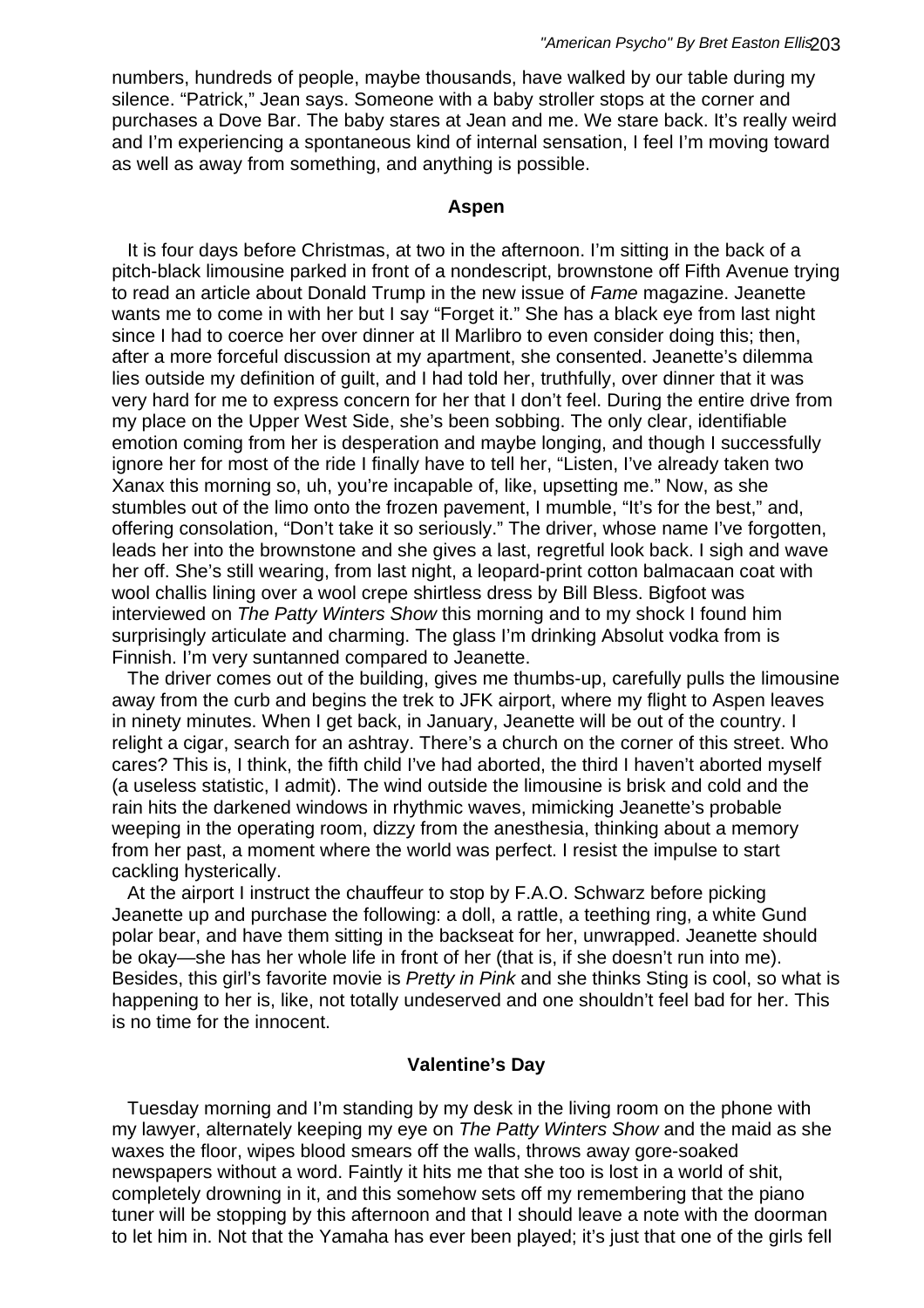against it and some strings (which I used later) were pulled out, snapped or something. Into the phone I'm saying, "I need more tax breaks." Patty Winters is on the TV screen asking a child, eight or nine, "But isn't that just another term for an orgy?" The timer buzzes on the microwave. I'm heating up a soufflé.

 There's no use in denying it: this has been a bad week. I've started drinking my own urine. I laugh spontaneously at nothing. Sometimes I sleep under my futon. I'm flossing my teeth constantly until my gums are aching and my mouth tastes like blood. Before dinner last night at 1500 with Reed Goodrich and Jason Rust I was almost caught at a Federal Express in Times Square trying to send the mother of one of the girls I killed last week what might be a dried-up, brown heart. And to Evelyn I successfully Federal Expressed, through the office, a small box of flies along with a note, typed by Jean, saying that I never, *ever* wanted to see her face again and, though she doesn't really need one, to go on a fucking diet. But there are also things that the average person would think are nice that I've done to celebrate the holiday, items I've bought Jean and had delivered to her apartment this morning: Castellini cotton napkins from Bendel's, a wicker chair from Jenny B. Goode, a taffeta table throw from Barney's, a vintage chainmail-vent purse and a vintage sterling silver dresser set from Macy's, a white pine whatnot from Conran's, an Edwardian nine-carat-gold "gate" bracelet from Bergdorfs and hundreds upon hundreds of pink and white roses.

 The office. Lyrics to Madonna songs keep intruding, bursting into my head, announcing themselves in tiring, familiar ways, and I stare into space, my eyes lazily lit up while I try to forget about the day looming before me, but then a phrase that fills me with a nameless dread keeps interrupting the Madonna songs—*isolated farmhouse* constantly returns to me, over and over. Someone I've been avoiding for the last year, a nerd from *Fortune* who wants to write an article about me, calls again this morning and I end up calling the reporter back to arrange an interview. Craig McDermott is having some kind of fax frenzy and won't take any of my phone calls, preferring to communicate by fax only. The *Post* this morning says the remains of three bodies that disappeared aboard a yacht last March have been recovered, frozen in ice, hacked up and bloated, in the East River; some maniac is going around the city poisoning one-liter bottles of Evian water, seventeen dead already; talk of zombies, the public mood, increasing randomness, vast chasms of misunderstanding.

 And, for the sake of form, Tim Price resurfaces, or at least I'm pretty sure he does. While I'm at my desk simultaneously crossing out the days in my calendar that have already passed and reading a new best seller about once management called *Why It Works to Be a Jerk*, Jean buzzes in, announcing that Tim Price wants to talk, and fearfully I say, "Send him… in." Price strolls into the office wearing a wool suit by Canali Milano, a cotton shirt by Ike Behar, a silk tie by Bill Bless, cap-toed leather lace-ups from Brooks Brothers. I'm pretending to be on the phone. He sits down, across from me, on the other side of the Palazzetti glass-top desk. There's a smudge on his forehead or at least that's what I think I see. Aside from that he looks remarkably fit. Our conversation probably resembles something like this but is actually briefer.

 "Price," I say, shaking his hand. "Where have you been?" "Oh, just making the rounds." He smiles. "But hey, I'm back." "Far out." I shrug, confused. "How was… it?" "It was…surprising." He shrugs too. "It was… depressing." "I thought I saw you in Aspen," I murmur. "Hey, how are you, Bateman?" he asks. "I'm okay," I tell him, swallowing. "Just… existing." "And Evelyn?" he asks. "How is she?" "Well, we broke up." I smile. '"That's too bad." He takes this in, remembers something. "Courtney?" "She married Luis." "Grassgreen?" "No. Carruthers."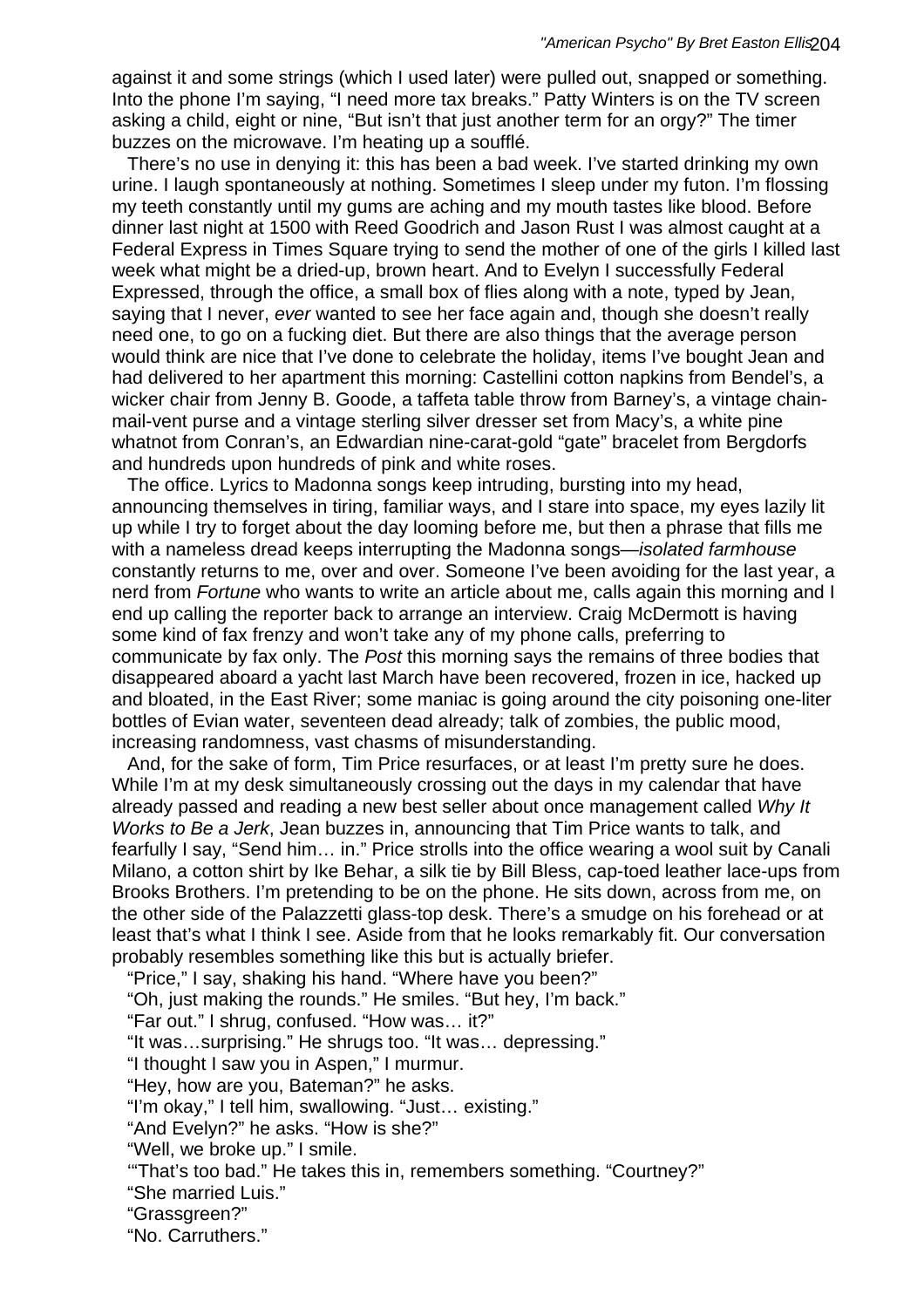He takes this in too. "Do you have her number?"

 While writing it down for him, I mention, "You've been gone, like, forever, Tim. What's the story?" I ask, again noticing the smudge on his forehead, though I get the feeling that if I asked someone else if it was truly there, he (or she) would just say no.

 He stands up, takes the card. "I've been back. You just probably missed me. Lost track. Because of the move." He pauses, teasingly. "I'm working for Robinson. Righthand man, you know?"

 "Almond?" I ask, offering one, a futile effort on my part to mask my dismay at his smugness.

He pats my back, says, "You're a madman, Batsman. An animal. A total animal."

 "I can't disagree." I laugh weakly, walking him to the door. As he leaves I'm wondering and not wondering what happens in the world of Tim Price, which is really the world of most of us: big ideas, guy stuff, boy meets the world, boy gets it.

### **Bum on Fifth**

 I'm coming back from Central Park where, near the children's zoo, close to the spot I murdered the McCaffrey boy, I fed portions of Ursula's brain to passing dogs. Walking down Fifth Avenue around four o'clock in the afternoon, everyone on the street looks sad, the air is full of decay, bodies lie on the cold pavement, miles of it, some are moving, most are not. History is sinking and only a very few seem dimly aware that things are getting bad. Airplanes fly low across the city, crossing in front of the sun. Winds shoot up Fifth, then funnel down Fifty-seventh Street. Flocks of pigeons rise in slow motion and burst up against the sky. The smell of burning chestnuts mixes with carbon monoxide fumes. I notice the skyline has changed only recently. I look up, admiringly, at Trump Tower, tall, proudly gleaming in the late afternoon sunlight. In front of it two smartass nigger teenagers are ripping off tourists at three-card monte and I have to fight the impulse to blow them away.

 A bum I blinded one spring sits cross-legged on a ratty blanket near the corner of Fifty-fifth Street. Moving closer I see the beggar's scarred face and then the sign he's holding beneath it, which reads VIETNAM VET BLINDED IN VIETNAM. PLEASE HELP ME. WE ARE HUNGRY AND HOMELESS. We? Then I notice the dog, who is already eyeing me suspiciously and, as I approach its master, gets up, growling, and when I'm standing over the bum, it finally barks, wagging its tail frantically. I kneel down, threateningly raise a hand at it. The dog backs off, its paws askew.

 I've pulled out my wallet, pretending to drop a dollar into his empty coffee can, but then realize: Why bother pretending? No one's watching anyway, definitely not *him*. I retract the dollar, leaning in. He senses my presence and stops shaking the can. The sunglasses he wears don't even begin to cover the wounds I inflicted. His nose is so junked up I can't imagine a person breathing through it.

"You never were in Vietnam," I whisper in his ear.

 After a silence, during which he pisses in his pants, the dog whimpering, he croaks, "Please… don't hurt me."

"Why would I waste my time?" I mutter, disgusted.

 I move away from the bum, noticing, instead, a little girl smoking a cigarette, begging for change outside Trump Tower. "Shoo," I say. She says "Shoo" back. On *The Patty Winters Show* this morning a Cheerio sat in a very small chair and was interviewed for close to an hour. Later this afternoon, a woman wearing a silver fox and mink coat has her face slashed in front of the Stanhope by an enraged fur activist. But now, still staring at the sightless bum from across the street, I buy a Dove Bar, a coconut one, in which I find part of a bone.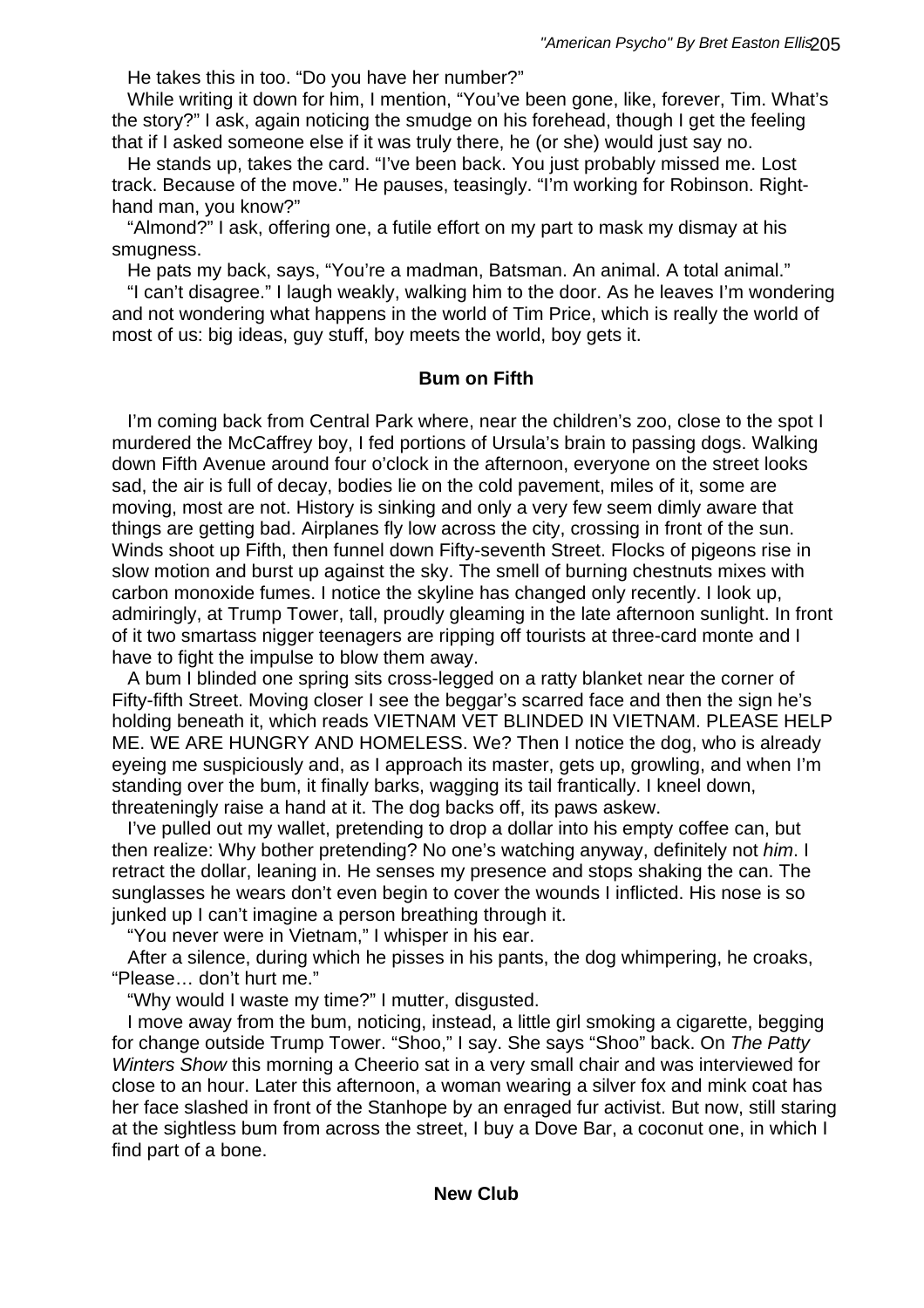Thursday night I run into Harold Carnes at a party for a new club called World's End that opens in a space where Petty's used to be on the Upper East Side. I'm with Nina Goodrich and Jean in a booth and Harold's standing at the bar drinking champagne. I'm drunk enough to finally confront him about the message I left on his machine. Excused from the booth, I make my way to the other side of the bar, realizing that I need a martini to fortify myself before discussing this with Cannes (it has been a *very* unstable week for me—I found myself sobbing during an episode of *Alf* on Monday). Nervously, I approach. Harold is wearing a wool suit by Gieves & Hawkes, a silk twill tie, cotton shirt, shoes by Paul Stuart; he looks heavier than I remember. "Face it," he's telling Truman Drake, "the Japanese will own most of this country by the end of the '90s."

 Relieved that Harold is, as usual, still dispensing valuable and *new* information, with the addition of a faint but unmistakable trace of, god forbid, an English accent, I find myself brazen enough to blurt out, "Shut up, Carnes, they will *not*." I down the martini, Stoli, while Cannes, looking quite taken aback, stricken almost, turns around to face me, and his bloated head breaks out into an uncertain smile. Someone behind us is saying, "But look what happened to Gekko…"

 Truman Drake pats Harold on the back and asks me, "Is there one suspender width that's more, well, appropriate than others?" Irritably I push dim into the crowd and he disappears.

"So Harold," I say, "did you get my message?"

 Carnes seems confused at first and, while lighting a cigarette, finally laughs. "Jesus, Davis. Yes, that was hi*la* rious. That *was* you, was it?"

 "Yes, naturally." I'm blinking, muttering to myself, really, waving his cigarette smoke away from my face.

 "Bateman killing Owen and the escort girl?" He keeps chuckling. "Oh that's bloody marvelous. Really key, as they say at the Groucho Club. Really key." Then, looking dismayed, he adds, "It was a rather long message, no?"

 I'm smiling idiotically and then I say, "But what exactly do you mean, Harold?" Secretly thinking to myself that this fat bastard couldn't possibly have gotten into the fucking Groucho Club, and even if he had, to admit it in such a fashion obliterates the fact that his entrance was accepted.

 "Why, the message you left." Carnes is already looking around the club, waving to various people and bimbos. "By the way, Davis, how is Cynthia?" He accepts a glass of champagne from a passing waiter. "You're still seeing her, right?"

"But wait, Harold. What-do-you-mean?" I repeat emphatically.

 He's already bored, neither concerned nor listening, and excusing himself, says, "Nothing. Good to see you. Oh my, is that Edward Towers?"

I crane my neck to look, then turn back to Harold. "No," I say. "Carnes? *Wait*."

 "Davis," he sighs, as if patiently trying to explain something to a child, "I am not one to bad-mouth anyone, your joke was amusing. But come on, man, you had one fatal flaw: Bateman's such a bloody ass-kisser, such a brown-nosing goody-goody, that I couldn't fully appreciate it. Otherwise it was amusing. Now let's have lunch, or we'll have dinner at 150 Wooster or something with McDermott or Preston. A real raver." He tries to move on.

 "Ray-vah? Ray-vah? Did you say *ray-vah*, Carnes?" I'm wide-eyed, feeling wired even though I haven't done any drugs. "What are you*talking* about? Bateman is *what*?"

 "Oh good god, man. Why else would Evelyn Richards dump him? You know, really. He could barely*pick up* an escort girl, let alone… what was it you said he did to her?" Harold is still looking distractedly around the club and he waves to another couple, raising his champagne glass. "Oh yes, 'chop her up.'" He starts laughing again, though this time it sounds polite. "Now if you'll excuse me, I must really."

 "Wait. Stop," I shout, looking up into Carnes' face, making sure he's listening. "You don't seem to understand. You're not really comprehending any of this.*I* killed him. *I* did it, Carnes. *I* chopped Owen's fucking head off. *I* tortured dozens of girls. That whole message I left on your machine was *true*." I'm drained, not appearing calm, wondering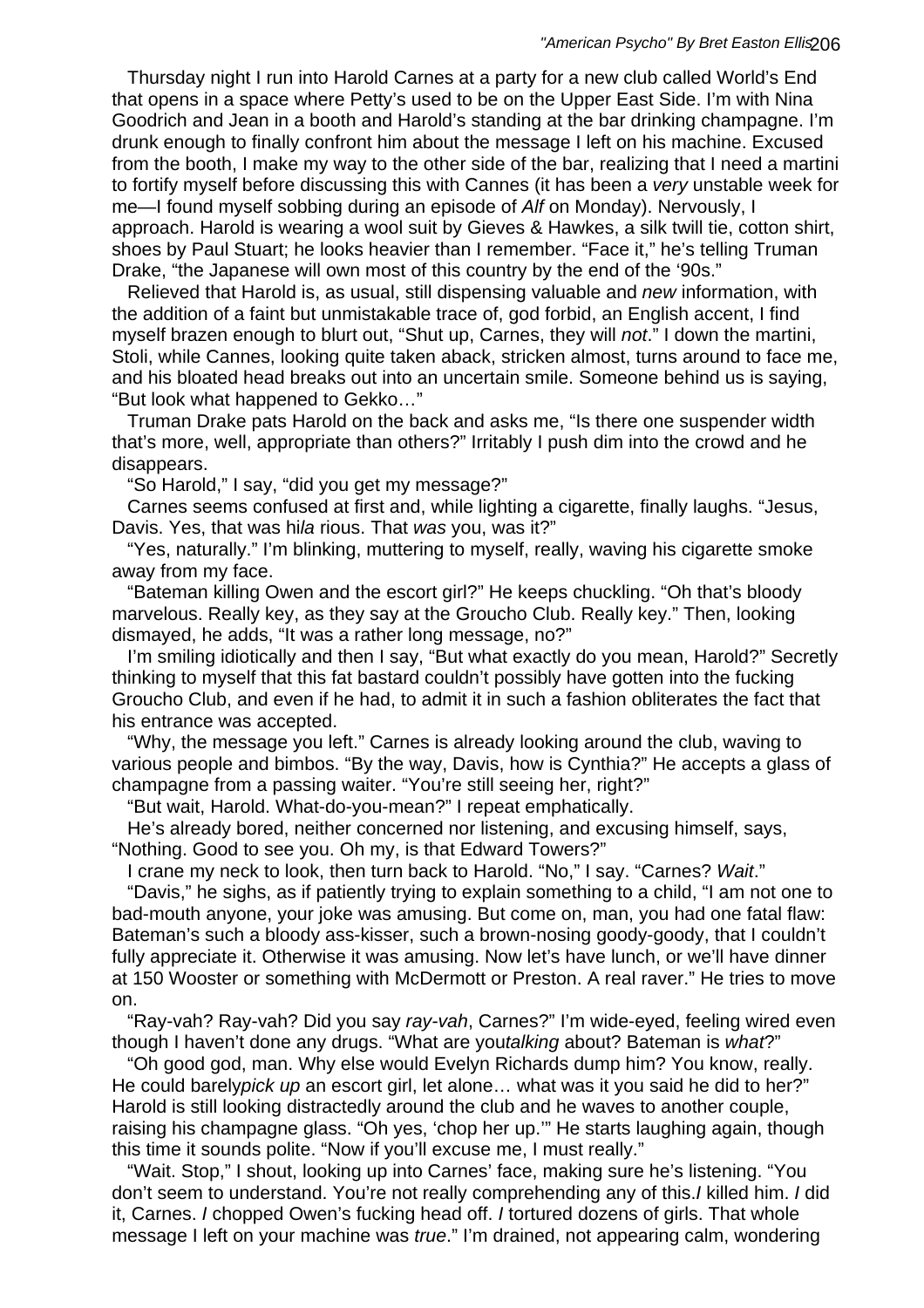why this doesn't feel like a blessing to me.

"Excuse me," he says, trying to ignore my outburst. "I really *must* be going."

 "No!" I shout. "Now, Carnes. Listen to me. Listen very, very carefully. I-killed-Paul-Owen-and-I-liked-it. I can't make myself any clearer." My stress causes me to choke on the words.

 "But that's simply not possible," he says, brushing me off. "And I'm not finding this amusing anymore."

"It never was supposed to be!" I bellow, and then, "Why isn't it possible?"

"It's just not," he says, eyeing me worriedly.

 "Why not?" I shout again over the music, though there's really no need to, adding "You stupid bastard."

 He stares at me as if we are both underwater and shouts back, very clearly over the din of the club, "Because… I had… dinner… with Paul Owen… twice… in London… *just ten days ago*."

 After we stare at each other for what seems like a minute, I finally have the nerve to say something back to him but my voice lacks any authority and I'm not sure if I believe myself when I tell him, simply, "No, you… didn't." But it comes out a question, not a statement.

 "Now, Donaldson," Carnes says, removing my hand from his arm. "If you'll excuse me."

 "Oh you're excused," I sneer. Then I make my way back to our booth where John Edmonton and Peter Beavers are now sitting and I numb myself with a Halcion before taking Jean home, back to my place. Jean is wearing something by Oscar de la Renta. Nina Goodrich was wearing a sequined dress by Matsuda and refused to give me her number, even though Jean was in the women's room downstairs.

### **Taxi Driver**

 Another broken scene in what passes for my life occurs on Wednesday, seemingly pointing to someone's fault, though whose I can't be sure. Stuck in gridlock in a cab heading downtown toward Wall Street after a power breakfast at the Regency with Peter Russell, who used to be my dealer before he got a real job, and Eddie Lambert. Russell was wearing a two-button wool sport coat by Redaelli, a cotton shirt by Hackert, a silk tie by Richel, pleated wool trousers by Krizia Uomo and leather Cole-Haan shoes. *The Patty Winters Show* this morning was about girls in the fourth grade who trade sex for crack and I almost canceled with Lambert and Russell to catch it. Russell ordered for me while I was in the lobby on the phone. It was, unfortunately, a high-fat, high-sodium breakfast and before I could comprehend what was happening, plates of herbed waffles with ham in Madeira cream sauce, grilled sausages and sour cream coffee cake were set at our table and I had to ask the waiter for a pot of decaf herbal tea, a plate of sliced mango with blueberries and a bottle of Evian. In the early morning light that poured through the windows at the Regency I watched as our waiter shaved black truffles gracefully over Lambert's steaming eggs. Overcome, I broke down and demanded to have the black truffles shaved over my mango slices. Nothing much happened during the breakfast. I had to make another phone call, and when I returned to our table I noticed that a mango slice was missing, but I didn't accuse anyone. I had other things on my mind: how to help America's schools, the trust gap, desk sets, a new era of possibilities and what's in it for me, getting tickets to see Sting in *The Threepenny Opera,* which just opened on Broadway, how to take more and remember less…

 In the cab I'm wearing a double-breasted cashmere and wool overcoat by Studio 000.1 from Ferré, a wool suit with pleated trousers by DeRigueur from Schoeneman, a silk tie by Givenchy Gentleman, socks by Interwoven, shoes by Armani, reading the *Wall Street Journal* with my Ray-Ban sunglasses on and listening to a Walkman with a Bix Beiderbecke tape playing in it. I put down the *Journal,* pick up the *Post*, just to check Page Six. At the light on Seventh and Thirty-fourth, in the cab next to this one sits, I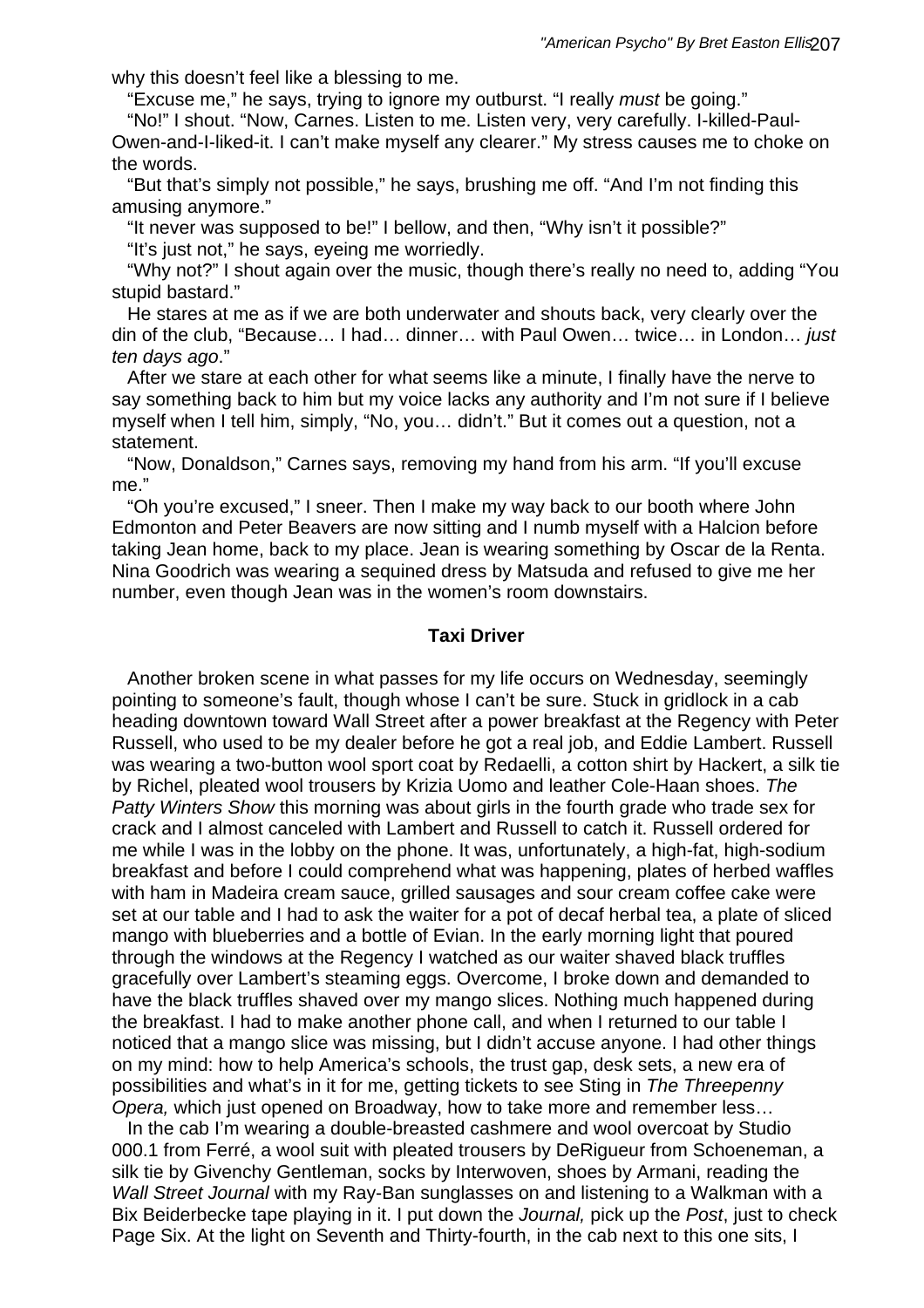think, Kevin Gladwin, wearing a suit by Ralph Lauren. I lower my sunglasses. Kevin looks up from the new issue of *Money* magazine and spots me looking over at him in a curious way before his cab moves forward in the traffic. The cab I'm in suddenly breaks free of the gridlock and turns right on Twenty-seventh, taking the West Side Highway down to Wall Street. I put the paper down, concentrate on the music and the weather, how unseasonably cool it is, and I'm just beginning to notice the way the cabdriver looks at me in the rearview mirror. A suspicious, hungry expression keeps changing the features on his face—a mass of clogged pores, ingrown hairs. I sigh, expecting this, ignoring him. Open the hood of a car and it will tell you something about the people who designed it, is just one of many phrases I'm tortured by.

 But the driver knocks on the plexiglass divider, motions to me. While taking the Walkman off I notice he's locked all the doors—I see the locks lower in a flash, hear the hollow clicking noise, the moment I turn the volume off. The cab is speeding faster than it should down the highway, in the far right lane. "Yes?" I ask irritably. "What?"

 "Hey, don't I know you?" he asks in a thick, barely penetrable accent that could easily be either New Jersey or Mediterranean.

"No." I start putting the Walkman back on.

"You look familiar," he says. "What's your name?"

"No I don't. You don't either," I say, then, an afterthought, "Chris Hagen."

"Come on." He's smiling like there's something wrong. "I know who you are."

"I'm in a movie. I'm an actor," I tell him. "A model."

"Nah, that's not it," he says grimly.

 "Well"—I lean over, checking his name—"Abdullah, do you have a membership at M.K.?"

 He doesn't answer. I reopen the *Post* to a photo of the mayor dressed as a pineapple, then close it again and rewind the tape in my Walkman. I start counting to myself—one, two, three, four—my eyes focus in on the meter. Why didn't I carry a gun with me this morning? Because I didn't think I had to. The only weapon on me is a used knife from last night.

"No," he says again. "I've seen your face somewhere."

 Finally, exasperated, I ask, trying to appear casual, "You have? *Really*? Interesting. Just watch the road, Abdullah."

 There's a long, scary pause while he stares at me in the rearview mirror and the grim smile fades. His face is blank. He says, "I know. Man, I know who you are," and he's nodding, his mouth drawn tight. The radio that was tuned into the news is shut off.

 Buildings pass by in a gray-red blur, the cab passes other cabs, the sky changes color from blue to purple to black back to blue. At another light—a red one he races straight through—we pass, on the other side of the West Side Highway, a new D'Agostino's on the corner where Mars used to be and it moves me to tears, almost, because it's something that's identifiable and I get as nostalgic for the market (even though it's not one I will ever shop at) as I have about anything and I almost interrupt the driver, tell him to pull over, have him let me out, let him keep the change from a ten—no, a twenty—but I can't move because he's driving too fast and something intervenes, something unthinkable and ludicrous, and I hear him say it, maybe. "You're the guy who kill Solly." His face is locked into a determined grimace. As with everything else, the following happens very quickly, though it feels like an endurance test.

 I swallow, lower my sunglasses and tell him to slow down before asking, "Who, may I ask, is Sally?"

"Man, your face is on a wanted poster downtown," he says, unflinching.

"I think I would like to stop here," I manage to croak out.

"You're the guy, right?" He's looking at me like I'm some kind of viper.

 Another cab, its light on, empty, cruises past ours, going at least eighty. I'm not saying anything, just shaking my head. "I am going to take"—I swallow, trembling, open my leather datebook, pull out a Mount Blanc pen from my Bottega Veneta briefcase—"your license number down..."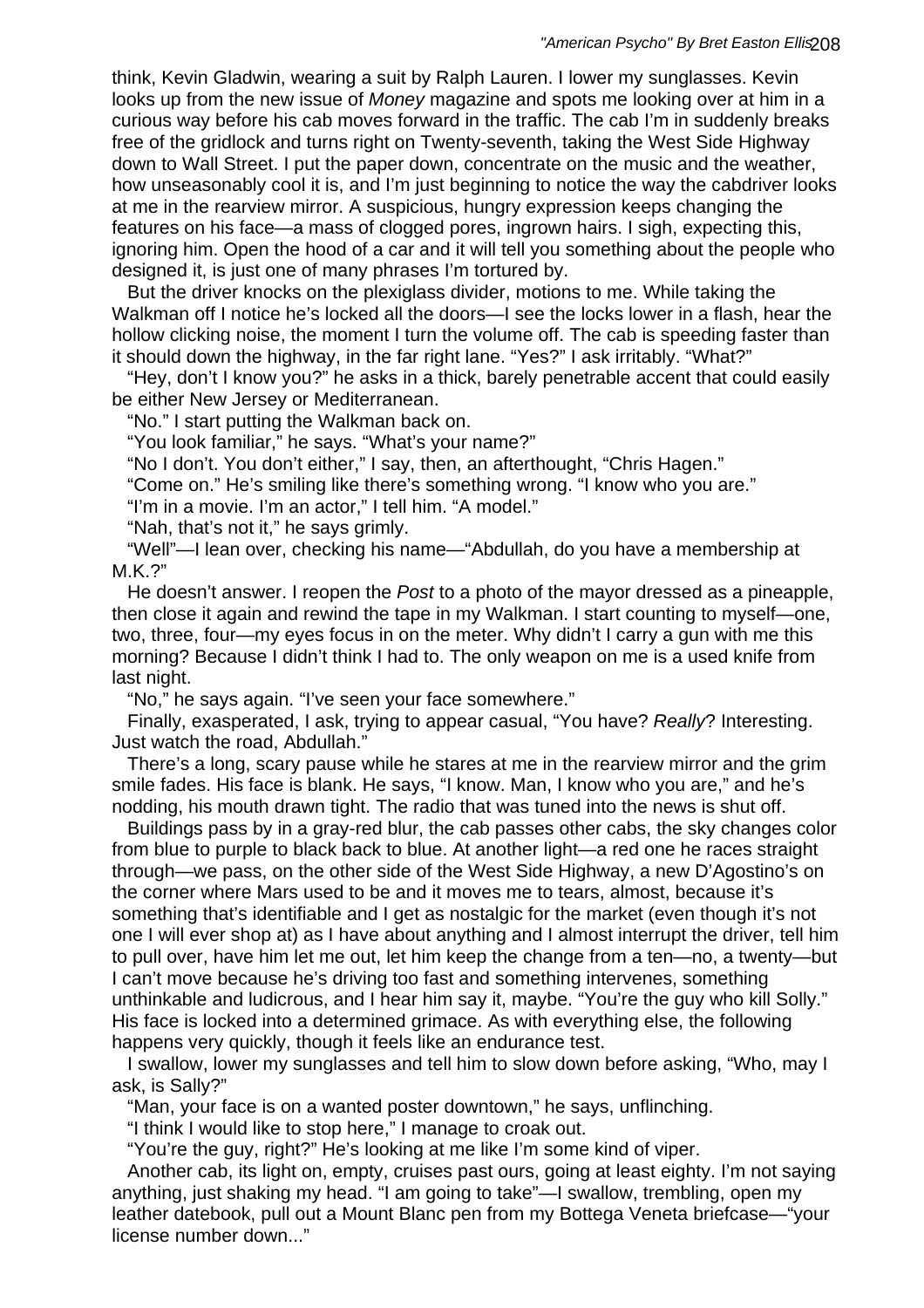"You kill Solly," he says, definitely recognizing me from somewhere, cutting another denial on my part by growling, "You son-of-a-bitch."

 Near the docks downtown he swerves off the highway and races the cab toward the end of a deserted parking area and it hits me somewhere, now, this moment, when he drives into and then over a dilapidated, rust-covered aluminum fence, heading toward water, that all I have to do is put the Walkman on, blot out the sound of the cabdriver, but my hands are twisted into paralyzed fists that I can't unclench, held captive in the cab as it hurtles toward a destination only the cabdriver, who is obviously deranged, knows. The windows are rolled down partially and I can feel the cool morning air drying the mousse on my scalp. I feel naked, suddenly tiny. My mouth tastes metallic, then it gets worse. My vision: a winter road. But I'm left with one comforting thought: I am rich—millions are not.

"You've, like, incorrectly identified me," I'm saying.

 He stops the cab and turns around toward the backseat. He's holding a gun, the make of which I don't recognize. I'm staring at him, my quizzical expression changing into something else.

"The watch. The Rolex," he says simply.

I listen, silent, squirming in my seat.

He repeats, "The *watch*."

"Is this some kind of prank?" I ask.

"Get out," he spits. "Get the fuck out of the car."

 I stare past the driver's head, out the windshield, at gulls flying low over the dark, wavy water, and opening the door I step out of the cab, cautiously, no sudden moves. It's a cold day. My breath steams, wind picks it up, swirls it around.

 "The watch, you scumbag," he says, leaning out the window, the gun aimed at my head.

 "Listen, I don't know what you think you're doing or what you're exactly trying to accomplish or what it is you*think* you're going to be able to do. I've never been fingerprinted, I have alibis—"

"Shut up," Abdullah growls, cutting me off. "Just shut your fucking mouth."

"I am innocent," I shout with utter conviction.

"The watch." He cocks the gun.

I unhook the Rolex and, sliding it off my wrist, hand it to him.

"Wallet." He motions with his gun. "Just the cash."

 Helplessly I take out my new gazelleskin wallet and quickly, my fingers freezing, numb, hand him the cash, which amounts to only three hundred dollars since I didn't have time to stop at an automated teller before the power breakfast. Solly, I'm guessing, was the cabdriver I killed during the chase scene last fall, even though that guy was Armenian. I suppose I could have killed another one and I am just not recalling this particular incident.

"What are you going to do?" I ask. "Isn't there a reward of some kind?"

 "No. No reward," he mutters, shuffling the bills with one hand, the gun, still pointed at me, in the other.

 "How do you know I'm not going to call you in and get your license revoked?" I ask, handing over a knife I just found in my pocket that looks as if it was dipped into a bowl of blood and hair.

 "Because you're guilty," he says, and then, "Get that away from me," waving the gun at the stained knife.

"Like *you* know," I mutter angrily.

"The sunglasses." He points again with the gun.

"How do you know I'm guilty?" I can't believe I'm asking this patiently.

"Look what you're doing, asshole," he says. "The sunglasses."

"These are expensive," I protest, then sigh, realizing the mistake. "I mean cheap.

They're very cheap. Just… Isn't the money enough?"

"The sunglasses. Give them now," he grunts.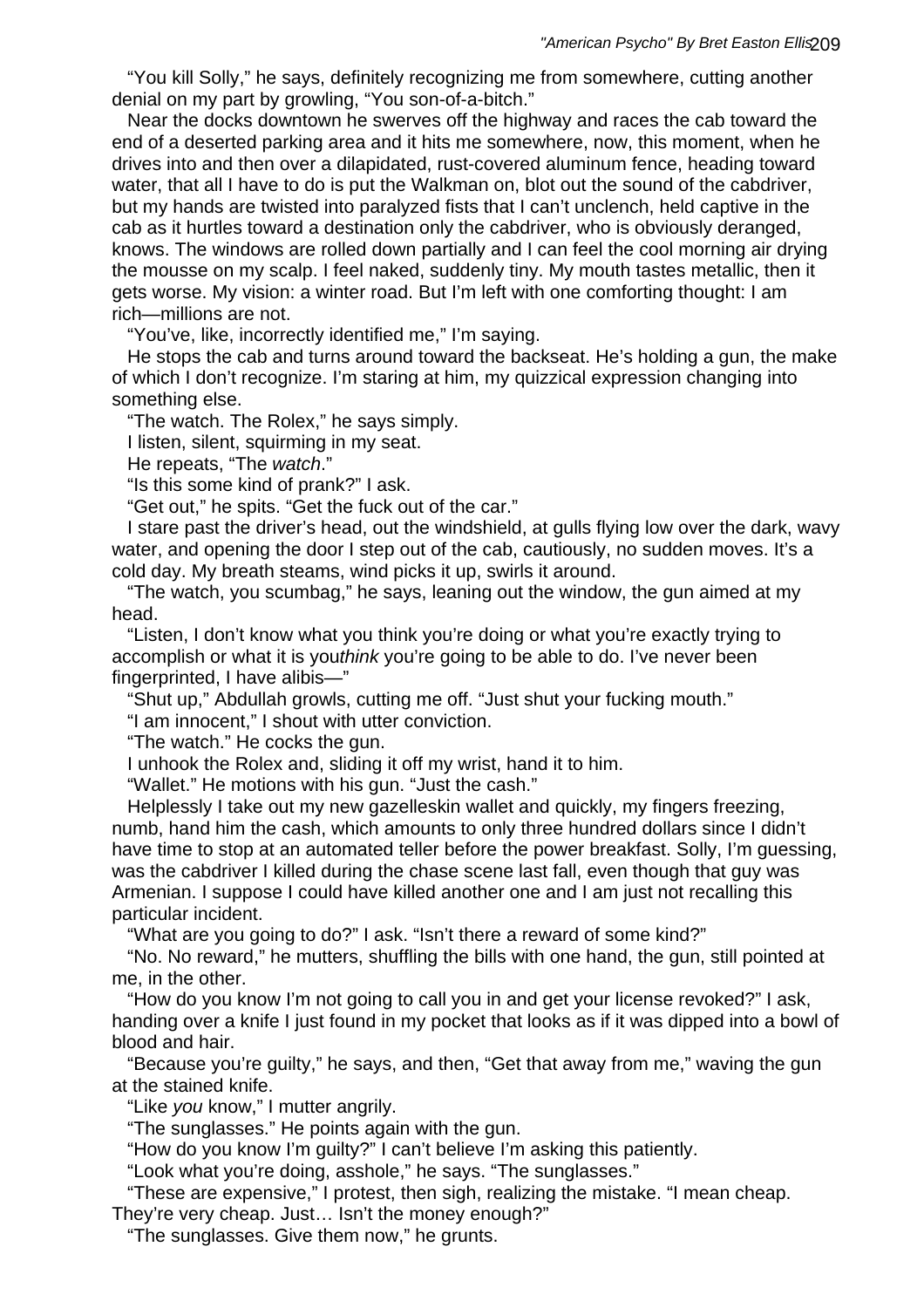I take the Wayfarers off and hand them to him. Maybe I really did kill a Solly, though I'm positive that any cabdrivers I've killed lately were *not* American. I probably did. There probably is a wanted poster of me at… where, the taxi—the place where all the taxis congregate? What's it called? The driver tries the sunglasses on, looks at himself in the rearview mirror and then takes them off. He folds the glasses and puts them in his jacket pocket.

"You're a dead man." I smile grimly at him.

"And you're a yuppie scumbag," he says.

"You're a dead man, Abdullah," I repeat, no joke. "Count on it."

"Yeah? And you're a yuppie scumbag. Which is worse?"

He starts the cab up and pulls away from me.

While walking back to the highway I stop, choke back a sob, my throat tightens. "I just want to..." Facing the skyline, through all the baby talk, I murmur, "keep the game going." As I stand, frozen in position, an old woman emerges behind a *Threepenny Opera* poster at a deserted bus stop and she's homeless and begging, hobbling over, her face covered with sores that look like bugs, holding out a shaking red hand. "Oh will you please go away?" I sigh. She tells me to get a haircut.

### **At Harry's**

 On a Friday evening, a group of us have left the office early, finding ourselves at Harry's. Group consists of Tim Price, Craig McDermott, myself, Preston Goodrich, who is currently dating a total hardbody named, I think, Plum—no last name, just Plum, an actress/model, which I have a feeling we all think is pretty hip. We're having a debate over where to make reservations for dinner: Flamingo East, Oyster Bar, 220, Counterlife, Michael's, SpagoEast, Le Cirque. Robert Farrell is here too, the Lotus Quotrek, a portable stock-quotation device, in front of him on the table, and he's pushing buttons while the latest commodities flash by. What are people wearing? McDermott has on a cashmere sport coat, wool trousers, a silk tie, Hermès. Farrell is wearing a cashmere vest, leather shoes, wool cavalry twill trousers, Garrick Anderson. I'm wearing a wool suit by Armani, shoes by Allen-Edmonds, pocket square by Brooks Brothers. Someone else has on a suit tailored by Anderson and Sheppard. Someone who looks like Todd Lauder, and may in fact be, gives thumbs-up from across the room, etc., etc.

 Questions are routinely thrown my way, among them: Are the rules for wearing a pocket square the same as for a white dinner jacket? Is there any difference at all between boat shoes and Top-Siders? My futon has already flattened out and it's uncomfortable to sleep on—what can I do? How does one judge the quality of compact discs before buying them? What tie knot is less bulky than a Windsor? How can one maintain a sweater's elasticity? Any tips on buying a shearling coat? I am, of course, thinking about other things, asking myself my own questions: Am I a fitness junkie? Man vs. Conformity? Can I get a date with Cindy Crawford? Does being a Libra signify anything and if so, can you prove it? Today I was obsessed with the idea of faxing Sarah's blood I drained from her vagina over to her office in the mergers division at Chase Manhattan, and I didn't work out this morning because I'd made a necklace from the bones of some girl's vertebrae and wanted to stay home and wear it around my neck while I masturbated in the white marble tub in my bathroom, grunting and moaning like some kind of animal. Then I watched a movie about five lesbians and ten vibrators. Favorite group: Talking Heads. Drink: J&B or Absolut on the rocks. TV show: *Late Night with David Letterman.* Soda: Diet Pepsi. Water: Evian. Sport: Baseball.

 The conversation follows its own rolling accord—no real structure or topic or internal logic or feeling; except, of course, for its own hidden, conspiratorial one. Just words, and like in a movie, but one that has been transcribed improperly, most of it overlaps. I'm having a sort of hard time paying attention because my automated teller has started *speaking* to me, sometimes actually leaving weird messages on the screen, in green lettering, like "Cause a Terrible Scene at Sotheby's" or "Kill the President" or "Feed Me a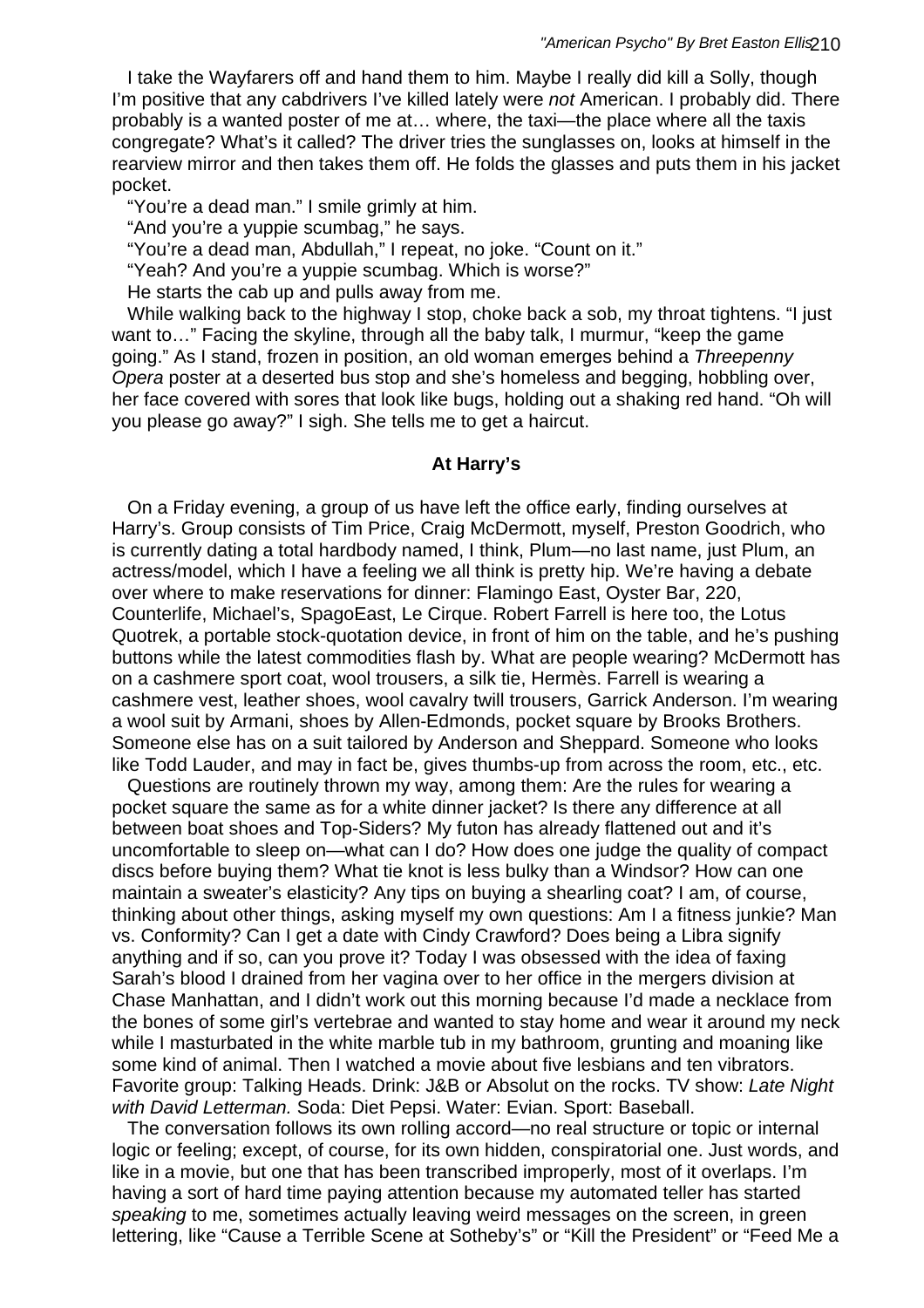#### "American Psycho" By Bret Easton Ellis<sub>211</sub>

Stray Cat," and I was freaked out by the park bench that followed me for six blocks last Monday evening and it too spoke to me. Disintegration—I'm taking it in stride. Yet the only question I can muster up at first and add to the conversation is a worried "I'm not going anywhere if we don't have a reservation someplace, so do we have a reservation someplace or not?" I notice that we're all drinking dry beers. Am I the only one who notices this? I'm also wearing mock-tortoiseshell glasses that are nonprescription.

 On the TV screen in Harry's is *The Patty Winters Show,* which is now on in the afternoon and is up against Geraldo Rivera, Phil Donahue and Oprah Winfrey. Today's topic is Does Economic Success Equal Happiness? The answer, in Harry's this afternoon, is a roar of resounding "Definitely," followed by much hooting, the guys all cheering together in a friendly way. On the screen now are scenes from President Bush's inauguration early this year, then a speech from former President Reagan, while Patty delivers a hard-to-hear commentary. Soon a tiresome debate forms over whether he's lying or not, even though we don't, can't, hear the words. The first and really only one to complain is Price, who, though I think he's bothered by something else, uses this opportunity to vent his frustration, looks inappropriately stunned, asks, "How can he lie like that? How can he pull that *shit*?"

 "Oh Christ," I moan. "*What* shit? Now where do we have reservations at? I mean I'm not really hungry but I would like to have reservations somewhere. How about 220?" An afterthought: "McDermott, how did that rate in the new Zagat's?"

 "No way," Farrell complains before Craig can answer. "The coke I scored there last time was cut with so much laxative I actually had to take a shit in M.K."

"Yeah, yeah, life sucks and then you die."

"Low point of the night," Farrell mutters.

 "Weren't you with Kyria the last time you were there?" Goodrich asks. "Wasn't *that* the low point?"

"She caught me on call waiting. What could I do?" Farrell shrugs. "I apologize."

"Caught him on call waiting." McDermott nudges me, dubious.

"Shut up, McDermott," Farrell says, snapping Craig's suspenders. "Date a beggar."

"You forgot something, Farrell," Preston mentions. "McDermott *is* a beggar."

"How's Courtney?" Farrell asks Craig, leering.

"Just say no." Someone laughs.

 Price looks away from the television screen, then at Craig, and he tries to hide his displeasure by asking me, waving at the TV, "I don't believe it. He looks so… *normal.* He seems so… out of it. So… *un* dangerous."

"Bimbo, bimbo," someone says. "Bypass, bypass."

 "He *is* totally harmless, you geek. *Was* totally harmless. Just like *you* are totally harmless. But he *did* do all that shit and *you* have failed to get us into 150, so, you know, what can I say?" McDermott shrugs.

 "I just don't get how someone, *anyone*, can appear that way yet be involved in such total shit," Price says, ignoring Craig, averting his eyes from Farrell. He takes out a cigar and studies it sadly. To me it still looks like there's a smudge on Price's forehead.

 "Because Nancy was right behind him?" Farrell guesses, looking up from the Quotrek. "Because Nancy did it?"

 "How can you be so fucking, I don't know, *cool* about it?" Price, to whom something really eerie has obviously happened, sounds genuinely perplexed. Rumor has it that he was in rehab.

"Some guys are just born cool, I guess." Farrell smiles, shrugging.

 I'm laughing at this answer since Farrell is so *obviously* uncool, and Price shoots me a reprimanding look, says, "And Bateman—what are *you* so fucking zany about?"

 I shrug too. "I'm just a happy camper." And I add, remembering, *quoting*, my brother: "Rocking and a rolling."

"*Be* all that you can *be*," someone adds.

 "Oh brother." Price won't let it die. "Look," he starts, trying for a rational appraisal of the situation. "He presents himself as a harmless old codger. But inside…" He stops. My